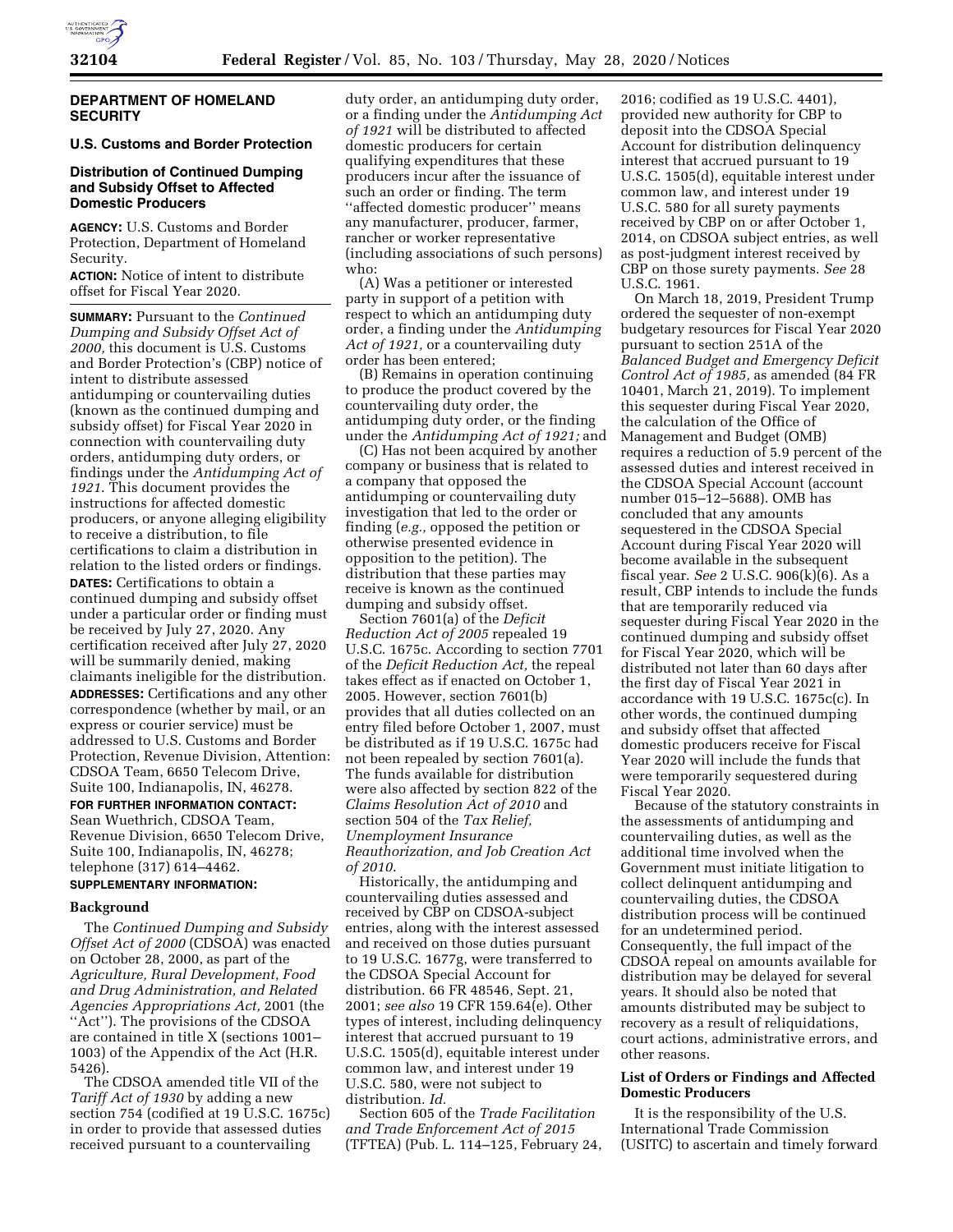to CBP a list of the affected domestic producers that are potentially eligible to receive an offset in connection with an order or finding. In this regard, it is noted that the USITC has supplied CBP with the list of individual antidumping and countervailing duty cases, and the affected domestic producers associated with each case who are potentially eligible to receive an offset. This list appears at the end of this document.

A significant amount of litigation has challenged various provisions of the CDSOA, including the definition of the term ''affected domestic producer.'' In two decisions, the U.S. Court of Appeals for the Federal Circuit (Federal Circuit) upheld the constitutionality of the support requirement contained in the CDSOA. Specifically, in *SKF USA Inc.*  v. *United States Customs & Border Prot.,*  556 F.3d 1337 (Fed. Cir. 2009), the Federal Circuit held that the CDSOA's support requirement did not violate either the First or Fifth Amendment. The Supreme Court of the United States denied plaintiff's petition for certiorari, *SKF USA, Inc.* v. *United States Customs & Border Prot.,* 560 U.S. 903 (2010). Similarly, in *PS Chez Sidney, L.L.C.* v. *United States,* 409 Fed. Appx. 327 (Fed. Cir. 2010), the Federal Circuit summarily reversed the U.S. Court of International Trade's judgment that the support requirement was unconstitutional, allowing only plaintiff's non-constitutional claims to go forward. *See PS Chez Sidney, L.L.C.*  v. *United States,* 684 F.3d 1374 (Fed. Cir. 2012). Furthermore, in two cases interpreting the CDSOA's language, the Federal Circuit concluded that a producer who never indicates support for a dumping petition by letter or through questionnaire response, despite the act of otherwise filling out a questionnaire, cannot be an affected domestic producer. *Ashley Furniture Indus., Inc. et al.* v. *United States,* 734 F.3d 1306 (Fed. Cir. 2013), *cert. denied,*  135 S. Ct. 72 (2014); *Giorgio Foods, Inc.*  v. *United States et al.,* 785 F.3d 595 (Fed. Cir. 2015).

Domestic producers who are not on the USITC list but believe they nonetheless are eligible for a CDSOA distribution under one or more antidumping and/or countervailing duty cases are required, as are all potential claimants that expressly appear on the list, to properly file their certification(s) within 60 days after this notice is published. Such domestic producers must allege all other bases for eligibility in their certification(s). CBP will evaluate the merits of such claims in accordance with the relevant statutes, regulations, and decisions. Certifications that are not timely filed

within the requisite 60 days and/or that fail to sufficiently establish a basis for eligibility will be summarily denied. Additionally, CBP may not make a final decision regarding a claimant's eligibility to receive funds until certain legal issues which may affect that claimant's eligibility are resolved. In these instances, CBP may withhold an amount of funds corresponding to the claimant's alleged *pro rata* share of funds from distribution pending the resolution of those legal issues.

It should also be noted that the Federal Circuit ruled in *Canadian Lumber Trade Alliance* v. *United States,*  517 F.3d 1319 (Fed. Cir. 2008), *cert. denied sub nom. United States Steel* v. *Canadian Lumber Trade Alliance,* 129 S. Ct. 344 (2008), that CBP was not authorized to distribute such antidumping and countervailing duties to the extent they were derived from goods from countries that are parties to the North American Free Trade Agreement (NAFTA). Due to this decision, CBP does not list cases related to NAFTA on the Preliminary Amounts Available report, and no distributions will be issued on these cases.

#### **Regulations Implementing the CDSOA**

It is noted that CBP published Treasury Decision (T.D.) 01–68 (Distribution of Continued Dumping and Subsidy Offset to Affected Domestic Producers) in the **Federal Register** (66 FR 48546) on September 21, 2001, which was effective as of that date, in order to implement the CDSOA. The final rule added a new subpart F to part 159 of title 19, Code of Federal Regulations (19 CFR part 159, subpart F (sections 159.61–159.64)). More specific guidance regarding the filing of certifications is provided in this notice in order to aid affected domestic producers and other domestic producers alleging eligibility (''claimants'' or ''domestic producers'').

### **Notice of Intent To Distribute Offset**

This document announces that CBP intends to distribute to affected domestic producers the assessed antidumping or countervailing duties, section 1677g interest, and interest provided for in 19 U.S.C. 4401 that are available for distribution in Fiscal Year 2020 in connection with those antidumping duty orders or findings or countervailing duty orders that are listed in this document. All distributions will be issued by paper check to the address provided by the claimants. Section 159.62(a) of title 19, Code of Federal Regulations (19 CFR 159.62(a)) provides that CBP will publish such a notice of intention to

distribute at least 90 calendar days before the end of a fiscal year. Failure to publish the notice at least 90 calendar days before the end of the fiscal year will not affect an affected domestic producer's obligation to file a timely certification within 60 days after the notice is published. *See Dixon Ticonderoga* v. *United States,* 468 F.3d 1353, 1354 (Fed. Cir. 2006).

#### **Certifications; Submission and Content**

To obtain a distribution of the offset under a given order or finding (including any distribution under 19 U.S.C. 4401), an affected domestic producer (and anyone alleging eligibility to receive a distribution) must submit a certification for each order or finding under which a distribution is sought, to CBP, indicating its desire to receive a distribution. To be eligible to obtain a distribution, certifications must be received by CBP no later than 60 calendar days after the date of publication of this notice of intent to distribute in the **Federal Register**. All certifications not received by the 60th day will not be eligible to receive a distribution.

As required by 19 CFR 159.62(b), this notice provides the case name and number of the order or finding concerned, as well as the specific instructions for filing a certification under section 159.63 to claim a distribution. Section 159.62(b) also provides that the dollar amounts subject to distribution that are contained in the Special Account for each listed order or finding are to appear in this notice. However, these dollar amounts were not available in time for inclusion in this publication. The preliminary amounts will be posted on the CBP website (*<https://www.cbp.gov>*). However, the final amounts available for disbursement may be higher or lower than the preliminary amounts.

CBP will provide general information to claimants regarding the preparation of certification(s). However, it remains the sole responsibility of the domestic producer to ensure that the certification is correct, complete, and accurate so as to demonstrate the eligibility of the domestic producer for the distribution requested. Failure to ensure that the certification is correct, complete, and accurate as provided in this notice will result in the domestic producer not receiving a distribution and/or a demand for the return of funds.

Specifically, to obtain a distribution of the offset under a given order or finding (including any distribution under 19 U.S.C. 4401), each potential claimant must timely submit a certification containing the required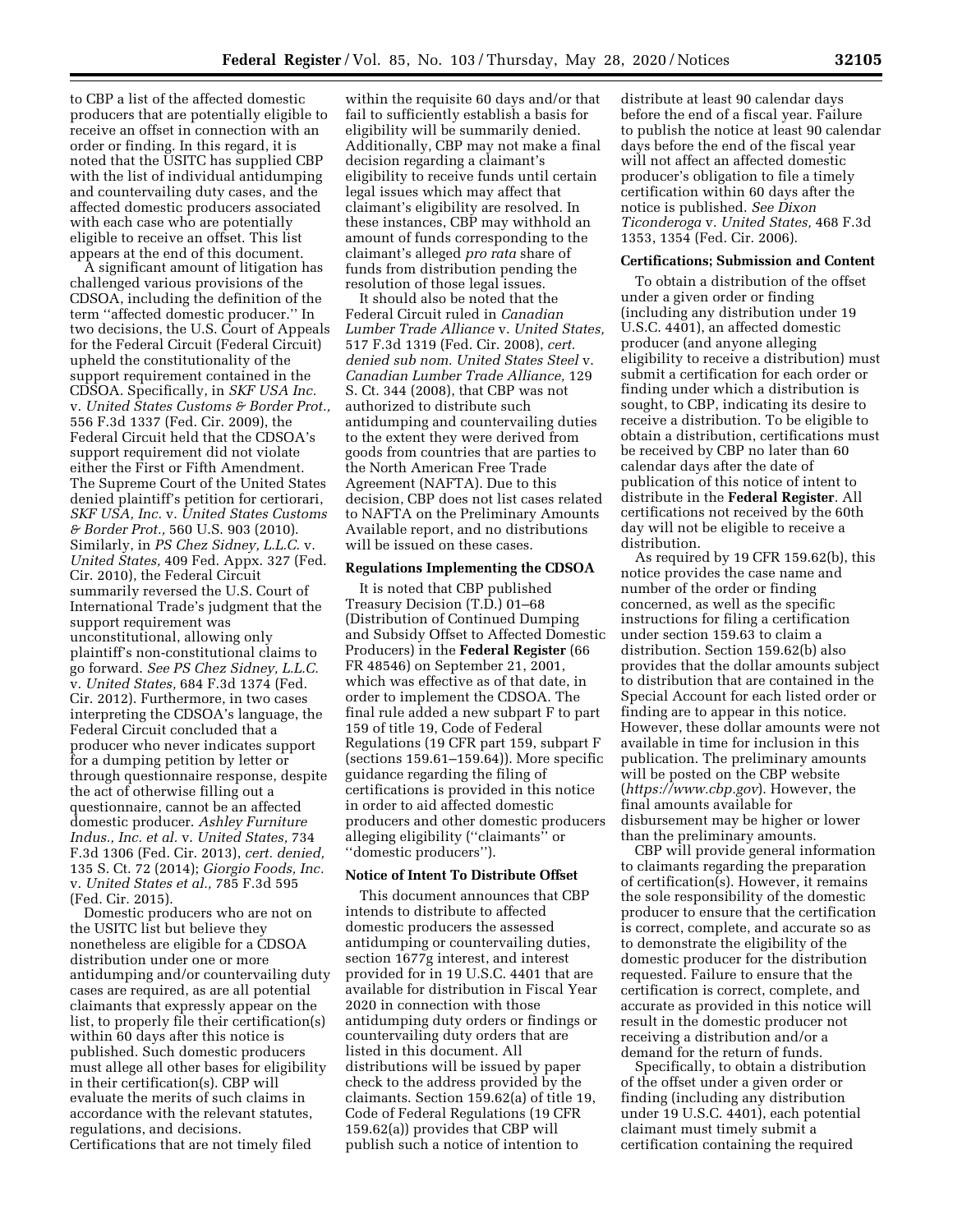information detailed below as to the eligibility of the domestic producer (or anyone alleging eligibility) to receive the requested distribution and the total amount of the distribution that the domestic producer is claiming. Certifications should be submitted to U.S. Customs and Border Protection, Revenue Division, Attention: CDSOA Team, 6650 Telecom Drive, Suite 100, Indianapolis, IN, 46278. The certification must enumerate the qualifying expenditures incurred by the domestic producer since the issuance of an order or finding and it must demonstrate that the domestic producer is eligible to receive a distribution as an affected domestic producer or allege another basis for eligibility. Any false statements made in connection with certifications submitted to CBP may give rise to liability under the *False Claims Act* (*see* 31 U.S.C. 3729–3733) and/or to criminal prosecution.

A successor to a company that was an affected domestic producer at the time of acquisition should consult 19 CFR 159.61(b)(1)(i). Any company that files a certification claiming to be the successor company to an affected domestic producer will be deemed to have consented to joint and several liability for the return of any overpayments arising under 19 CFR 159.64(b)(3) that were previously paid to the predecessor. CBP may require the successor company to provide documents to support its eligibility to receive a distribution as set out in 19 CFR 159.63(d). Additionally, any individual or company who purchases any portion of the operating assets of an affected domestic producer, a successor to an affected domestic producer, or an entity that otherwise previously received distributions may be jointly and severally liable for the return of any overpayments arising under 19 CFR 159.64(b)(3) that were previously paid to the entity from which the operating assets were purchased or its predecessor, regardless of whether the purchasing individual or company is deemed a successor company for purposes of receiving distributions.

A member company (or its successor) of an association that appears on the list of affected domestic producers in this notice, where the member company itself does not appear on this list, should consult 19 CFR 159.61(b)(1)(ii). Specifically, for a certification under 19 CFR 159.61(b)(1)(ii), the claimant must name the association of which it is a member, specifically establish that it was a member of the association at the time the association filed the petition with the USITC, and establish that the

claimant is a current member of the association.

In order to promote accurate filings and more efficiently process the distributions, we offer the following guidance:

• If claimants are members of an association but the association does not file on their behalf, the association will need to provide its members with a statement that contains notarized company-specific information including dates of membership and an original signature from an authorized representative of the association.

• An association filing a certification on behalf of a member must also provide a power of attorney or other evidence of legal authorization from each of the domestic producers it is representing.

• Any association filing a certification on behalf of a member is responsible for verifying the legal sufficiency and accuracy of the member's financial records, which support the claim, and is responsible for that certification. As such, an association filing a certification on behalf of a member is jointly and severally liable with the member for repayment of any claim found to have been paid or overpaid in error.

The association may file a certification in its own right to claim an offset for that order or finding, but its qualifying expenditures would be limited to those expenditures that the association itself has incurred after the date of the order or finding in connection with the particular case.

As provided in 19 CFR 159.63(a), certifications to obtain a distribution of an offset (including any distribution under 19 U.S.C. 4401) must be received by CBP no later than 60 calendar days after the date of publication of the notice of intent in the **Federal Register**. All certifications received after the 60 day deadline will be summarily denied, making claimants ineligible for the distribution regardless of whether or not they appeared on the USITC list.

A list of all certifications received will be published on the CBP website (*<https://www.cbp.gov>*) shortly after the receipt deadline. This publication will not confirm acceptance or validity of the certification, but merely receipt of the certification. Due to the high volume of certifications, CBP is unable to respond to individual telephone or written inquiries regarding the status of a certification appearing on the list.

While there is no required format for a certification, CBP has developed a standard certification form to aid claimants in filing certifications. The certification form is available at *[https://](https://www.pay.gov)  [www.pay.gov](https://www.pay.gov)* under the Public Form

Name ''Continued Dumping and Subsidy Offset Act of 2000 Certification'' (CBP Form Number 7401) or by directing a web browser to *[https://](https://www.pay.gov/public/form/start/8776895/)  [www.pay.gov/public/form/start/](https://www.pay.gov/public/form/start/8776895/) [8776895/](https://www.pay.gov/public/form/start/8776895/)*. The certification form can be submitted electronically through *<https://www.pay.gov>* or by mail. All certifications not submitted electronically must include original signatures.

Regardless of the format for a certification, per 19 CFR 159.63(b), the certification must contain the following information:

(1) The date of this **Federal Register**  notice;

(2) The Department of Commerce antidumping or countervailing duty case number (for example, A–331–802);

(3) The case name (product/country); (4) The name of the domestic producer and any name qualifier, if applicable (for example, any other name under which the domestic producer does business or is also known);

(5) The mailing address of the domestic producer (if a post office box, the physical street address must also appear) including, if applicable, a specific room number or department;

(6) The Internal Revenue Service (IRS) number (with suffix) of the domestic producer, employer identification number, or social security number, as applicable;

(7) The specific business organization of the domestic producer (corporation, partnership, sole proprietorship);

(8) The name(s) of any individual(s) designated by the domestic producer as the contact person(s) concerning the certification, together with the phone number(s), mailing address, and, if available, facsimile transmission number(s) and electronic mail (email) address(es) for the person(s). Correspondence from CBP may be directed to the designated contact(s) by either mail or phone or both;

(9) The total dollar amount claimed; (10) The dollar amount claimed by category, as described in the section below entitled ''Amount Claimed for Distribution'';

(11) A statement of eligibility, as described in the section below entitled ''Eligibility to Receive Distribution''; and

(12) For certifications not submitted electronically through *[https://](https://www.pay.gov) [www.pay.gov](https://www.pay.gov)*, an original signature by an individual legally authorized to bind the producer.

## **Qualifying Expenditures That May Be Claimed for Distribution**

Qualifying expenditures that may be offset under the CDSOA encompass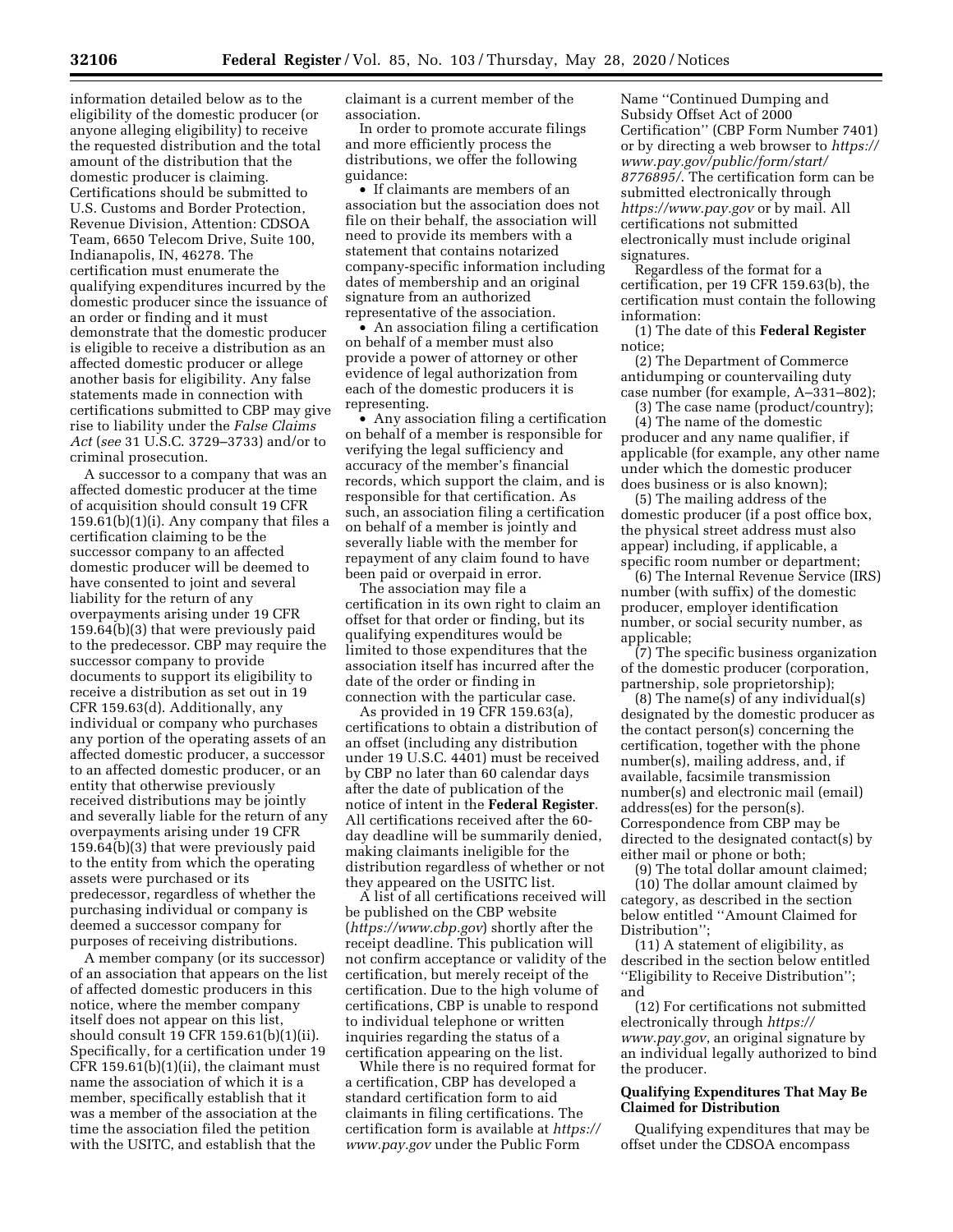those expenditures incurred by the domestic producer after issuance of an antidumping duty order or finding or a countervailing duty order (including expenditures incurred on the date of the order's issuance), and prior to its termination, provided that such expenditures fall within certain categories. *See* 19 CFR 159.61(c). The CDSOA repeal language parallels the termination of an order or finding. Therefore, for duty orders or findings that have not been previously revoked, expenses must be incurred before October 1, 2007, to be eligible for offset. For duty orders or findings that have been revoked, expenses must be incurred before the effective date of the revocation to be eligible for offset. For example, assume for case A–331–802 Certain Frozen Warm-Water Shrimp and Prawns from Ecuador, that the order date is February 1, 2005, and that the revocation effective date is August 15, 2007. In this case, eligible expenditures would have to be incurred on or after February 1, 2005, up to and including August 14, 2007; expenditures incurred on or after August 15, 2007 cannot be included as eligible qualifying expenditures for A–331–802.

For the convenience and ease of the domestic producers, CBP is providing guidance on what the agency takes into consideration when making a calculation for each of the following categories:

(1) Manufacturing facilities (Any facility used for the transformation of raw material into a finished product that is the subject of the related order or finding);

(2) Equipment (Goods that are used in a business environment to aid in the manufacturing of a product that is the subject of the related order or finding);

(3) Research and development (Seeking knowledge and determining the best techniques for production of the product that is the subject of the related order or finding);

(4) Personnel training (Teaching of specific useful skills to personnel, that will improve performance in the production process of the product that is the subject of the related order or finding);

(5) Acquisition of technology (Acquisition of applied scientific knowledge and materials to achieve an objective in the production process of the product that is the subject of the related order or finding);

(6) Health care benefits for employees paid for by the employer (Health care benefits paid to employees who are producing the specific product that is the subject of the related order or finding);

(7) Pension benefits for employees paid for by the employer (Pension benefits paid to employees who are producing the specific product that is the subject of the related order or finding);

(8) Environmental equipment, training, or technology (Equipment, training, or technology used in the production of the product that is the subject of the related order or finding, that will assist in preventing potentially harmful factors from affecting the environment);

(9) Acquisition of raw materials and other inputs (Purchase of unprocessed materials or other inputs needed for the production of the product that is the subject of the related order or finding); and

(10) Working capital or other funds needed to maintain production (Assets of a business that can be applied to its production of the product that is the subject of the related order or finding).

### **Amount Claimed for Distribution**

In calculating the amount of the distribution being claimed as an offset, the certification must indicate:

(1) The total amount of any qualifying expenditures previously certified by the domestic producer, and the amount certified by category;

(2) The total amount of those expenditures which have been the subject of any prior distribution for the order or finding being certified under 19 U.S.C. 1675c; and

(3) The net amount for new and remaining qualifying expenditures being claimed in the current certification (the total amount previously certified as noted in item "(1)" above minus the total amount that was the subject of any prior distribution as noted in item " $(2)$ " above). In accordance with 19 CFR 159.63(b)(2)(i)–(iii), CBP will deduct the amount of any prior distribution from the producer's claimed amount for that case. Total amounts disbursed by CBP under the CDSOA for some prior Fiscal Years are available on the CBP website.

Additionally, under 19 CFR 159.61(c), these qualifying expenditures must be related to the production of the same product that is the subject of the order or finding, with the exception of expenses incurred by associations which must be related to a specific case. Any false statements made to CBP concerning the amount of distribution being claimed as an offset may give rise to liability under the *False Claims Act*  (*see* 31 U.S.C. 3729–3733) and/or to criminal prosecution.

## **Eligibility To Receive Distribution**

As noted, the certification must contain a statement that the domestic producer desires to receive a distribution and is eligible to receive the distribution as an affected domestic producer or on another legal basis. Also, the domestic producer must affirm that the net amount certified for distribution does not encompass any qualifying expenditures for which distribution has previously been made (19 CFR  $159.63(b)(3)(i)$ . Any false statements made in connection with certifications submitted to CBP may give rise to liability under the *False Claims Act* (*see*  31 U.S.C. 3729–3733) and/or to criminal prosecution.

Furthermore, under 19 CFR 159.63(b)(3)(ii), where a domestic producer files a separate certification for more than one order or finding using the same qualifying expenditures as the basis for distribution in each case, each certification must list all the other orders or findings where the producer is claiming the same qualifying expenditures.

Moreover, as required by 19 U.S.C. 1675c(b)(1) and 19 CFR 159.63(b)(3)(iii), the certification must include information as to whether the domestic producer remains in operation at the time the certifications are filed and continues to produce the product covered by the particular order or finding under which the distribution is sought. If a domestic producer is no longer in operation, or no longer produces the product covered by the order or finding, the producer will not be considered an affected domestic producer entitled to receive a distribution.

In addition, as required by 19 U.S.C. 1675c(b)(5) and 19 CFR 159.63(b)(3)(iii), the domestic producer must state whether it has been acquired by a company that opposed the investigation or was acquired by a business related to a company that opposed the investigation. If a domestic producer has been so acquired, the producer will not be considered an affected domestic producer entitled to receive a distribution. However, CBP may not make a final decision regarding a claimant's eligibility to receive funds until certain legal issues which may affect that claimant's eligibility are resolved. In these instances, CBP may withhold an amount of funds corresponding to the claimant's alleged *pro rata* share of funds from distribution pending the resolution of those legal issues.

The certification must be executed and dated by a party legally authorized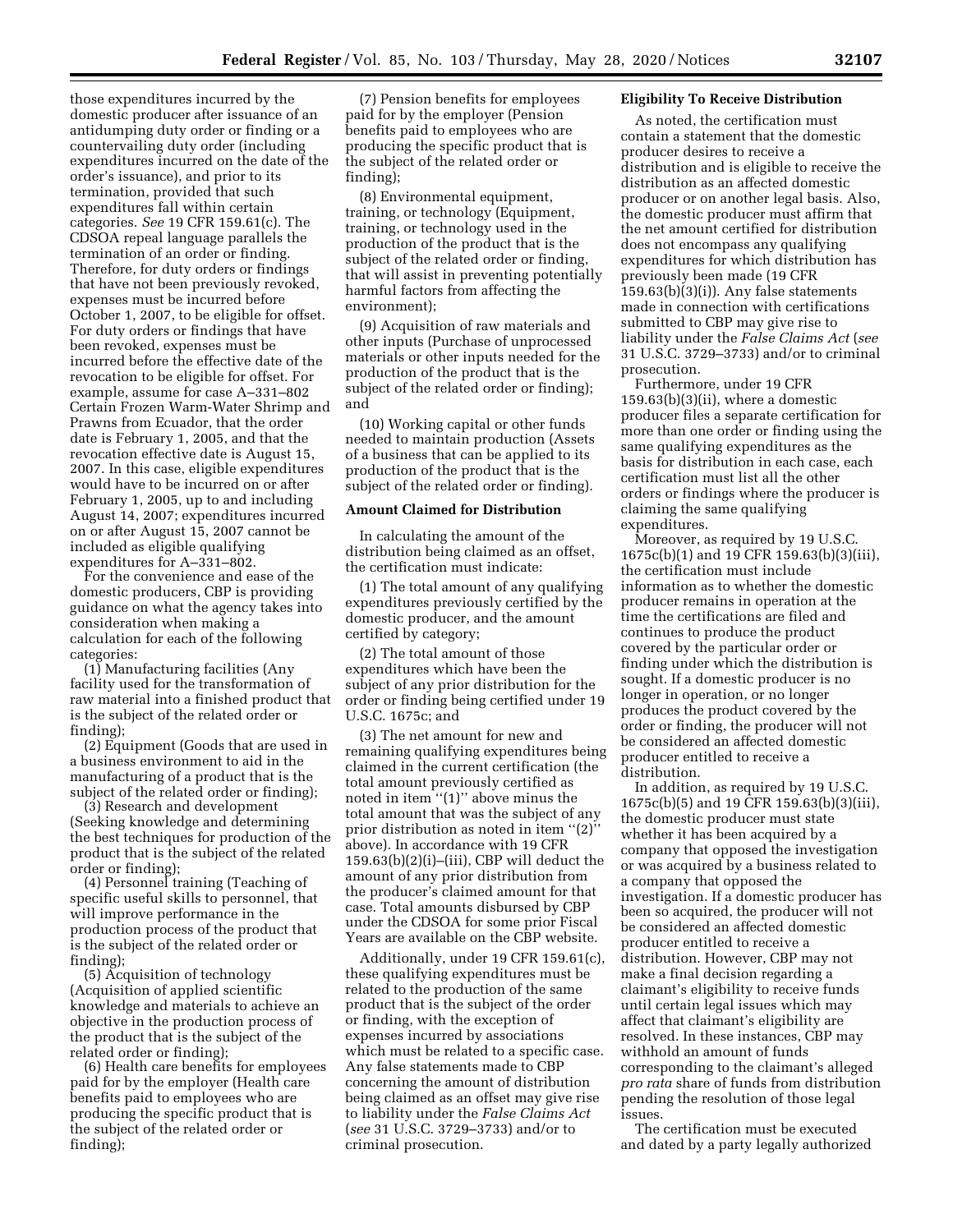to bind the domestic producer and it must state that the information contained in the certification is true and accurate to the best of the certifier's knowledge and belief under penalty of law, and that the domestic producer has records to support the qualifying expenditures being claimed (see section below entitled ''Verification of Certification''). Moreover as provided in 19 CFR 159.64(b)(3), all overpayments to affected domestic producers are recoverable by CBP, and CBP reserves the right to use all available collection tools to recover overpayments, including but not limited to garnishments, court orders, administrative offset, enrollment in the Treasury Offset Program, and/or offset of tax refund payments. Overpayments may occur for a variety of reasons, including but not limited to: Reliquidations, court actions, settlements, insufficient verification of a certification in response to an inquiry from CBP, and administrative errors. With diminished amounts available over time, the likelihood that these events will require the recovery of funds previously distributed will increase. As a result, domestic producers who receive distributions under the CDSOA may wish to set aside any funds received in case it is subsequently determined that an overpayment has occurred. CBP considers the submission of a certification and the negotiation of any distribution checks received as acknowledgements and acceptance of the claimant's obligation to return those funds upon demand.

#### **Review and Correction of Certification**

A certification that is submitted in response to this notice of intent to distribute and received within 60 calendar days after the date of publication of the notice in the **Federal Register** may, at CBP's sole discretion, be subject to review before acceptance to ensure that all informational requirements are complied with and that any amounts set forth in the certification for qualifying expenditures, including the amount claimed for distribution, appear to be correct. A certification that is found to be materially incorrect or incomplete will be returned to the domestic producer within 15 business days after the close

of the 60 calendar-day filing period, as provided in 19 CFR 159.63(c). In making this determination, CBP will not speculate as to the reason for the error (*e.g.,* intentional, typographical, *etc.*). CBP must receive a corrected certification from the domestic producer and/or an association filing on behalf of an association member within 10 business days from the date of the original denial letter. Failure to receive a corrected certification within 10 business days will result in denial of the certification at issue. It is the sole responsibility of the domestic producer to ensure that the certification is correct, complete, and accurate so as to demonstrate the eligibility of the domestic producer to the distribution requested. Failure to ensure that the certification is correct, complete, and accurate will result in the domestic producer not receiving a distribution and/or a demand for the return of funds.

## **Verification of Certification**

Certifications are subject to CBP's verification. The burden remains on each claimant to fully substantiate all elements of its certification. As such, claimants may be required to provide copies of additional records for further review by CBP. Therefore, parties are required to maintain, and be prepared to produce, records adequately supporting their claims for a period of five years after the filing of the certification (19 CFR 159.63(d)). The records must demonstrate that each qualifying expenditure enumerated in the certification was actually incurred, and they must support how the qualifying expenditures are determined to be related to the production of the product covered by the order or finding. Although CBP will accept comments and information from the public and other domestic producers, CBP retains complete discretion regarding the initiation and conduct of investigations stemming from such information. In the event that a distribution is made to a domestic producer from whom CBP later seeks verification of the certification and sufficient supporting documentation is not provided as determined by CBP, then the amounts paid to the affected domestic producer are recoverable by CBP as an overpayment. CBP reserves the right to

use all available collection tools to recover overpayments, including but not limited to garnishments, court orders, administrative offset, enrollment in the Treasury Offset Program, and/or offset of tax refund payments. CBP considers the submission of a certification and the negotiation of any distribution checks received as acknowledgements and acceptance of the claimant's obligation to return those funds upon demand. Additionally, the submission of false statements, documents, or records in connection with a certification or verification of a certification may give rise to liability under the *False Claims Act* (*see* 31 U.S.C. 3729–3733) and/or to criminal prosecution.

### **Disclosure of Information in Certifications; Acceptance by Producer**

The name of the claimant, the total dollar amount claimed by the party on the certification, as well as the total dollar amount that CBP actually disburses to that affected domestic producer as an offset, will be available for disclosure to the public, as specified in 19 CFR 159.63(e). To this extent, the submission of the certification is construed as an understanding and acceptance on the part of the domestic producer that this information will be disclosed to the public and a waiver of any right to privacy or non-disclosure. Additionally, a statement in a certification that this information is proprietary and exempt from disclosure may result in CBP's rejection of the certification.

## **List of Orders or Findings and Related Domestic Producers**

The list of individual antidumping duty orders or findings and countervailing duty orders is set forth below together with the affected domestic producers associated with each order or finding who are potentially eligible to receive an offset. Those domestic producers not on the list must allege another basis for eligibility in their certification. Appearance of a domestic producer on the list is not a guarantee of distribution.

Dated: May 12, 2020.

#### **Jeffrey Caine,**

*Chief Financial Officer, U.S. Customs and Border Protection.* 

| Commerce case<br>No. | Commission case<br>No. | Product/country                                                                                       | Petitioners/supporters                                                               |
|----------------------|------------------------|-------------------------------------------------------------------------------------------------------|--------------------------------------------------------------------------------------|
|                      |                        | A-122-006    AA1921-49    Steel Jacks/Canada                                                          | Bloomfield Manufacturing (formerly Harrah Manufacturing).<br>Seaburn Metal Products. |
| A-122-047            |                        | AA1921-127  Elemental Sulphur/Canada<br>A-122-085  731–TA-3  Sugar and Syrups/Canada    Amstar Sugar. | Duval.                                                                               |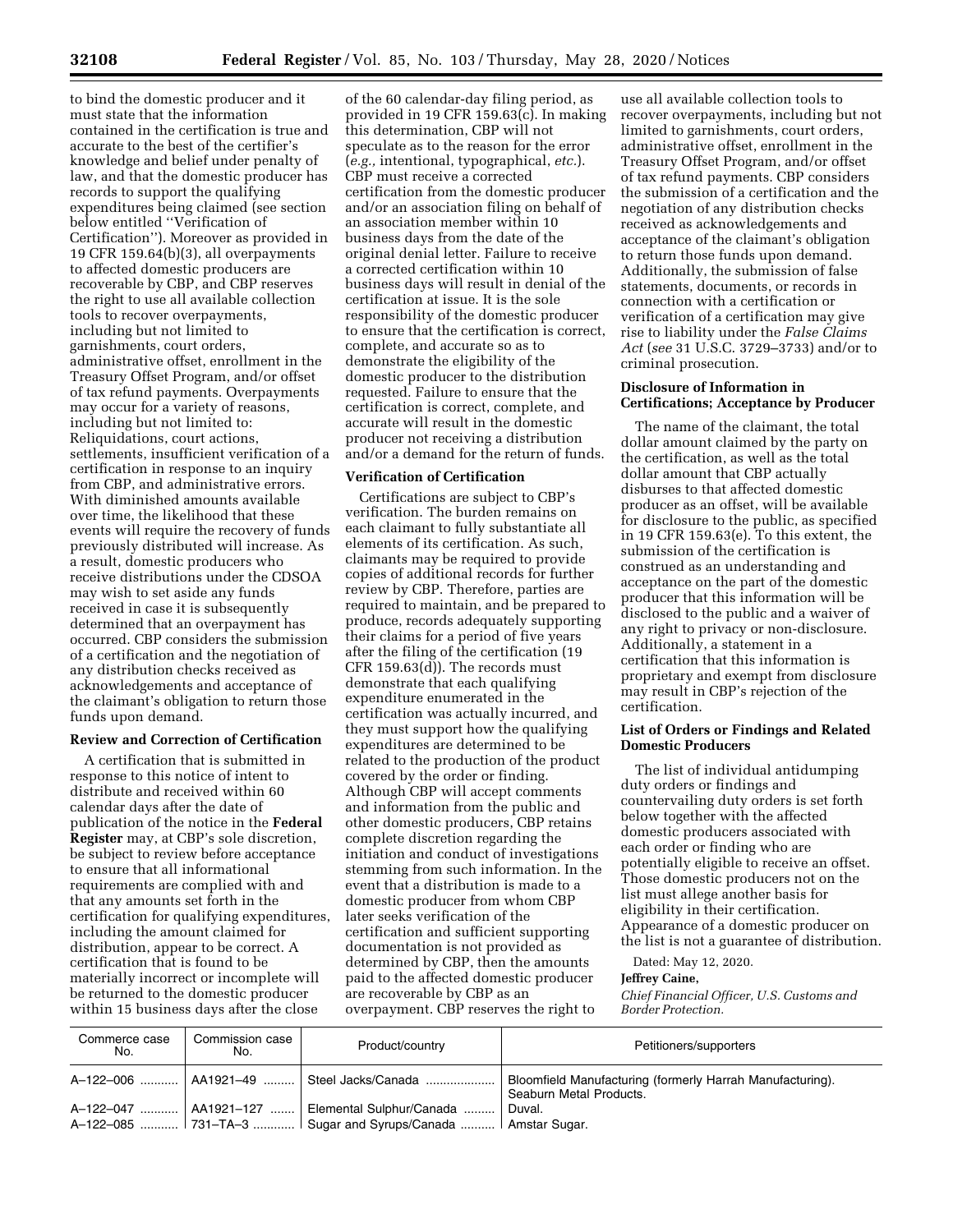| Commerce case<br>No.               | Commission case<br>No. | Product/country                                                                           | Petitioners/supporters                                                                                                                                                                                                                                                                                                                                                                                         |
|------------------------------------|------------------------|-------------------------------------------------------------------------------------------|----------------------------------------------------------------------------------------------------------------------------------------------------------------------------------------------------------------------------------------------------------------------------------------------------------------------------------------------------------------------------------------------------------------|
| A-122-401                          | 731-TA-196             | Red Raspberries/Canada                                                                    | Northwest Food Producers' Association.<br>Oregon Caneberry Commission.<br>Rader Farms.<br>Ron Roberts.<br>Shuksan Frozen Food.<br>Washington Red Raspberry Commission.                                                                                                                                                                                                                                         |
| A-122-503  731-TA-263              |                        | Iron Construction Castings/Can-<br>ada.                                                   | Alhambra Foundry.<br>Allegheny Foundry.<br>Bingham & Taylor.<br>Campbell Foundry.<br>Charlotte Pipe & Foundry.<br>Deeter Foundry.<br>East Jordan Foundry.<br>Le Baron Foundry.<br>Municipal Castings.<br>Neenah Foundry.<br>Opelika Foundry.<br>Pinkerton Foundry.<br>Tyler Pipe.<br>US Foundry & Manufacturing.<br>Vulcan Foundry.                                                                            |
| A-122-506  731-TA-276              |                        | Oil Country Tubular Goods/Can-<br>ada.                                                    | CF&I Steel.<br>Copperweld Tubing.<br>Cyclops.<br>KPC.<br>Lone Star Steel.<br>LTV Steel.<br>Maverick Tube.<br>Quanex.<br>US Steel.                                                                                                                                                                                                                                                                              |
| A-122-601  731-TA-312              |                        | Brass Sheet and Strip/Canada                                                              | Allied Industrial Workers of America.<br>American Brass.<br>Bridgeport Brass.<br>Chase Brass & Copper.<br>Hussey Copper.<br>International Association of Machinists & Aerospace Workers.<br>Mechanics Educational Society of America (Local 56).<br>The Miller Company.<br>Olin.<br>Revere Copper Products.<br>United Steelworkers of America.                                                                 |
|                                    |                        | Color Picture Tubes/Canada                                                                | Industrial Union Department, AFL-CIO.<br>International Association of Machinists & Aerospace Workers.<br>International Brotherhood of Electrical Workers.<br>International Union of Electronic, Electrical, Technical, Salaried<br>and Machine Workers.<br>Philips Electronic Components Group.<br>United Steelworkers of America.<br>Zenith Electronics.                                                      |
| A-122-804                          | 731–TA–422             | Steel Rails/Canada                                                                        | Bethlehem Steel.<br>CF&I Steel.                                                                                                                                                                                                                                                                                                                                                                                |
| A-122-814  731-TA-528<br>A-122-822 | 731-TA-614             | Pure Magnesium/Canada<br><b>Corrosion-Resistant Carbon Steel</b><br>Flat Products/Canada. | Magnesium Corporation of America.<br>Armco Steel.<br>Bethlehem Steel.<br>California Steel Industries.<br>Geneva Steel.<br><b>Gulf States Steel.</b><br>Inland Steel Industries.<br>LTV Steel.<br>Lukens Steel.<br>National Steel.<br>Nextech.<br>Rouge Steel Co.<br>Sharon Steel.<br>Theis Precision Steel.<br>Thompson Steel.<br>US Steel.<br>United Steelworkers of America.<br>WCI Steel.<br>Weirton Steel. |
| A-122-823    731-TA-575            |                        | Cut-to-Length<br>Carbon<br>Steel<br>Plate/Canada.                                         | Bethlehem Steel.<br>California Steel Industries.<br>Geneva Steel.                                                                                                                                                                                                                                                                                                                                              |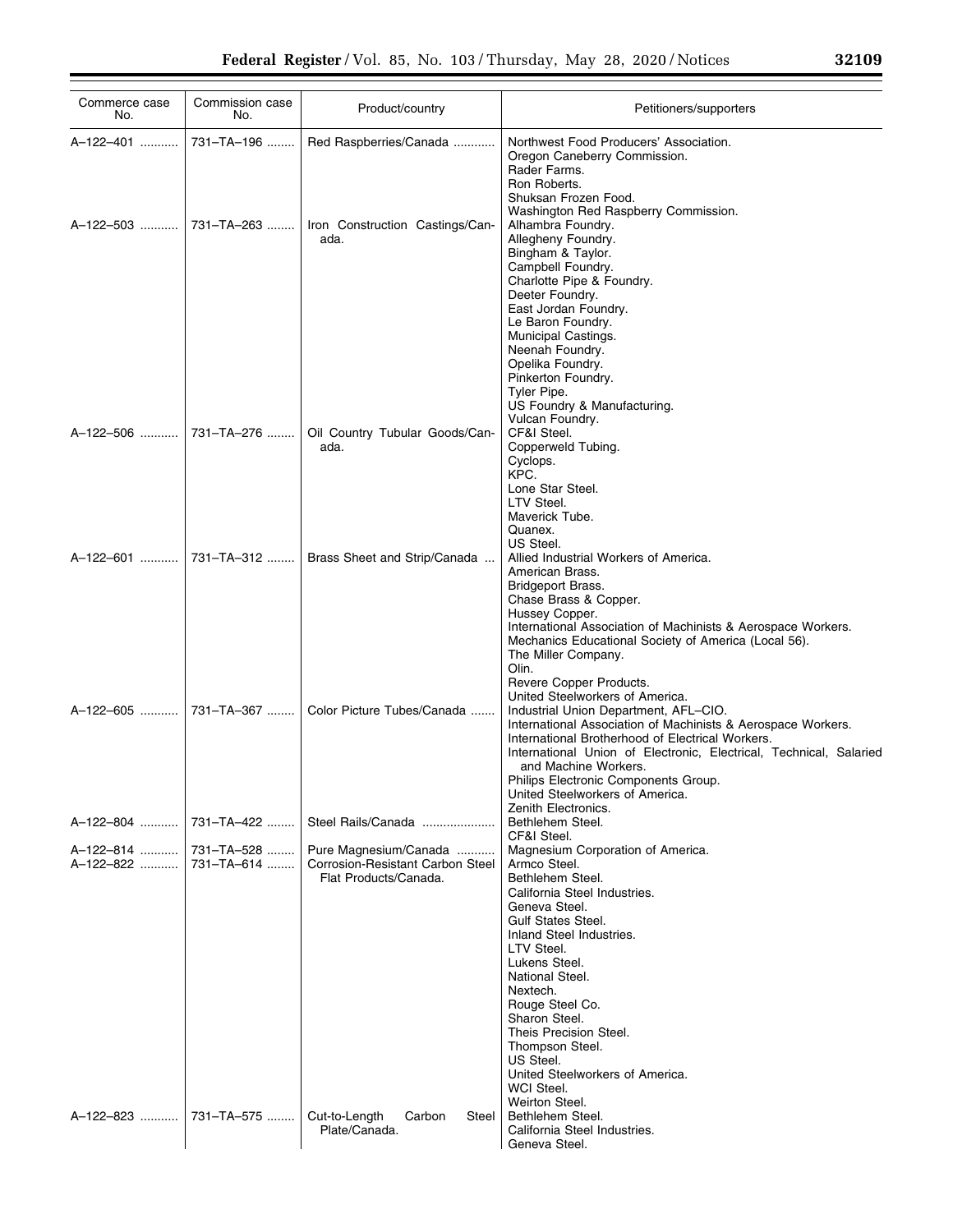| Commerce case<br>No. | Commission case<br>No. | Product/country                            | Petitioners/supporters                                                                                                                                                                                                                                                                                                                                                                                                                                                                                                                                                                                                                                                                                                                                                                                                                                                                                                                                                                                                                                                                                                                                                                                                                                                                                                                                                                                                                                                                               |
|----------------------|------------------------|--------------------------------------------|------------------------------------------------------------------------------------------------------------------------------------------------------------------------------------------------------------------------------------------------------------------------------------------------------------------------------------------------------------------------------------------------------------------------------------------------------------------------------------------------------------------------------------------------------------------------------------------------------------------------------------------------------------------------------------------------------------------------------------------------------------------------------------------------------------------------------------------------------------------------------------------------------------------------------------------------------------------------------------------------------------------------------------------------------------------------------------------------------------------------------------------------------------------------------------------------------------------------------------------------------------------------------------------------------------------------------------------------------------------------------------------------------------------------------------------------------------------------------------------------------|
|                      |                        |                                            | <b>Gulf States Steel.</b><br>Inland Steel Industries.<br>Lukens Steel.<br>National Steel.<br>Nextech.<br>Sharon Steel.<br>Theis Precision Steel.<br>Thompson Steel.<br>US Steel.<br>United Steelworkers of America.                                                                                                                                                                                                                                                                                                                                                                                                                                                                                                                                                                                                                                                                                                                                                                                                                                                                                                                                                                                                                                                                                                                                                                                                                                                                                  |
| A-122-830            | 731-TA-789             | Stainless Steel Plate in Coils/<br>Canada. | Allegheny Ludlum.<br>Armco Steel.<br><b>J&amp;L Specialty Steel.</b><br>Lukens Steel.                                                                                                                                                                                                                                                                                                                                                                                                                                                                                                                                                                                                                                                                                                                                                                                                                                                                                                                                                                                                                                                                                                                                                                                                                                                                                                                                                                                                                |
| A-122-838            | 731-TA-928             | Softwood Lumber/Canada                     | North American Stainless.<br>71 Lumber Co.<br>Almond Bros Lbr Co.<br>Anthony Timberlands.<br>Balfour Lbr Co.<br>Ball Lumber.<br>Banks Lumber Company.<br>Barge Forest Products Co.<br>Beadles Lumber Co.<br>Bearden Lumber.<br>Bennett Lumber.<br>Big Valley Band Mill.<br>Bighorn Lumber Co Inc.<br>Blue Mountain Lumber.<br>Buddy Bean Lumber.<br>Burgin Lumber Co Ltd.<br>Burt Lumber Company.<br>C&D Lumber Co.<br>Ceda-Pine Veneer.<br>Cersosimo Lumber Co Inc.<br>Charles Ingram Lumber Co Inc.<br>Charleston Heart Pine.<br>Chesterfield Lumber.<br>Chips.<br>Chocorua Valley Lumber Co.<br>Claude Howard Lumber.<br>Clearwater Forest Industries.<br>CLW Inc.<br>CM Tucker Lumber Corp.<br>Coalition for Fair Lumber Imports Executive Committee.<br>Cody Lumber Co.<br>Collins Pine Co.<br>Collums Lumber.<br>Columbus Lumber Co.<br>Contoocook River Lumber.<br>Conway Guiteau Lumber.<br>Cornwright Lumber Co.<br>Crown Pacific.<br>Daniels Lumber Inc.<br>Dean Lumber Co Inc.<br>Deltic Timber Corporation.<br>Devils Tower Forest Products.<br>DiPrizio Pine Sales.<br>Dorchester Lumber Co.<br>DR Johnson Lumber.<br>East Brainerd Lumber Co.<br>East Coast Lumber Company.<br>Eas-Tex Lumber.<br><b>ECK Wood Products.</b><br>Ellingson Lumber Co.<br>Elliott Sawmilling.<br>Empire Lumber Co.<br>Evergreen Forest Products.<br>Excalibur Shelving Systems Inc.<br>Exley Lumber Co.<br>FH Stoltze Land & Lumber Co.<br>FL Turlington Lbr Co Inc.<br>Fleming Lumber.<br>Flippo Lumber. |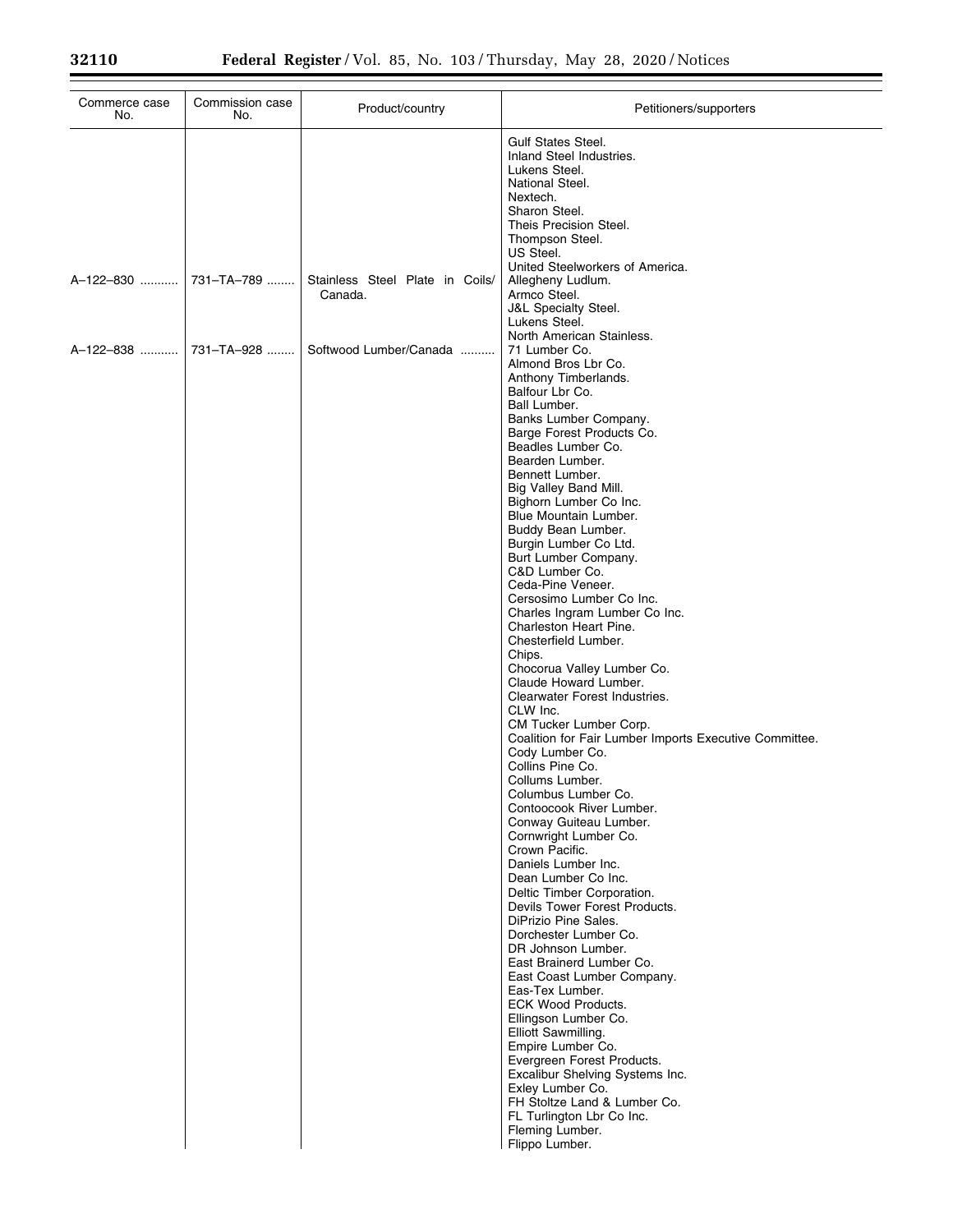| Commerce case<br>No. | Commission case<br>No. | Product/country | Petitioners/supporters                                           |
|----------------------|------------------------|-----------------|------------------------------------------------------------------|
|                      |                        |                 | Floragen Forest Products.                                        |
|                      |                        |                 | Frank Lumber Co.                                                 |
|                      |                        |                 | Franklin Timber Co.<br>Fred Tebb & Sons.                         |
|                      |                        |                 | Fremont Sawmill.                                                 |
|                      |                        |                 | Frontier Resources.                                              |
|                      |                        |                 | Garrison Brothers Lumber Co and Subsidiaries.<br>Georgia Lumber. |
|                      |                        |                 | Gilman Building Products.                                        |
|                      |                        |                 | Godfrey Lumber.                                                  |
|                      |                        |                 | Granite State Forest Prod Inc.<br>Great Western Lumber Co.       |
|                      |                        |                 | Greenville Molding Inc.                                          |
|                      |                        |                 | Griffin Lumber Company.                                          |
|                      |                        |                 | Guess Brothers Lumber.<br>Gulf Lumber.                           |
|                      |                        |                 | Gulf States Paper.                                               |
|                      |                        |                 | Guy Bennett Lumber.                                              |
|                      |                        |                 | Hampton Resources.<br>Hancock Lumber.                            |
|                      |                        |                 | Hankins Inc.                                                     |
|                      |                        |                 | Hankins Lumber Co.                                               |
|                      |                        |                 | Harrigan Lumber.                                                 |
|                      |                        |                 | Harwood Products.<br>Haskell Lumber Inc.                         |
|                      |                        |                 | Hatfield Lumber.                                                 |
|                      |                        |                 | Hedstrom Lumber.                                                 |
|                      |                        |                 | Herrick Millwork Inc.<br>HG Toler & Son Lumber Co Inc.           |
|                      |                        |                 | HG Wood Industries LLC.                                          |
|                      |                        |                 | Hogan & Storey Wood Prod.                                        |
|                      |                        |                 | Hogan Lumber Co.<br>Hood Industries.                             |
|                      |                        |                 | HS Hofler & Sons Lumber Co Inc.                                  |
|                      |                        |                 | Hubbard Forest Ind Inc.                                          |
|                      |                        |                 | HW Culp Lumber Co.<br>Idaho Veneer Co.                           |
|                      |                        |                 | Industrial Wood Products.                                        |
|                      |                        |                 | Intermountain Res LLC.                                           |
|                      |                        |                 | International Paper.<br>J Franklin Jones Lumber Co Inc.          |
|                      |                        |                 | Jack Batte & Sons Inc.                                           |
|                      |                        |                 | Jasper Lumber Company.                                           |
|                      |                        |                 | JD Martin Lumber Co.<br>JE Jones Lumber Co.                      |
|                      |                        |                 | Jerry G Williams & Sons.                                         |
|                      |                        |                 | JH Knighton Lumber Co.                                           |
|                      |                        |                 | Johnson Lumber Company.<br>Jordan Lumber & Supply.               |
|                      |                        |                 | Joseph Timber Co.                                                |
|                      |                        |                 | JP Haynes Lbr Co Inc.<br>JV Wells Inc.                           |
|                      |                        |                 | JW Jones Lumber.                                                 |
|                      |                        |                 | Keadle Lumber Enterprises.                                       |
|                      |                        |                 | Keller Lumber.<br>King Lumber Co.                                |
|                      |                        |                 | Konkolville Lumber.                                              |
|                      |                        |                 | Langdale Forest Products.                                        |
|                      |                        |                 | Laurel Lumber Company.<br>Leavitt Lumber Co.                     |
|                      |                        |                 | Leesville Lumber Co.                                             |
|                      |                        |                 | Limington Lumber Co.                                             |
|                      |                        |                 | Longview Fibre Co.<br>Lovell Lumber Co Inc.                      |
|                      |                        |                 | M Kendall Lumber Co.                                             |
|                      |                        |                 | Manke Lumber Co.                                                 |
|                      |                        |                 | Marriner Lumber Co.                                              |
|                      |                        |                 | Mason Lumber.<br>MB Heath & Sons Lumber Co.                      |
|                      |                        |                 | MC Dixon Lumber Co Inc.                                          |
|                      |                        |                 | Mebane Lumber Co Inc.                                            |
|                      |                        |                 | Metcalf Lumber Co Inc.<br>Millry Mill Co Inc.                    |
|                      |                        |                 |                                                                  |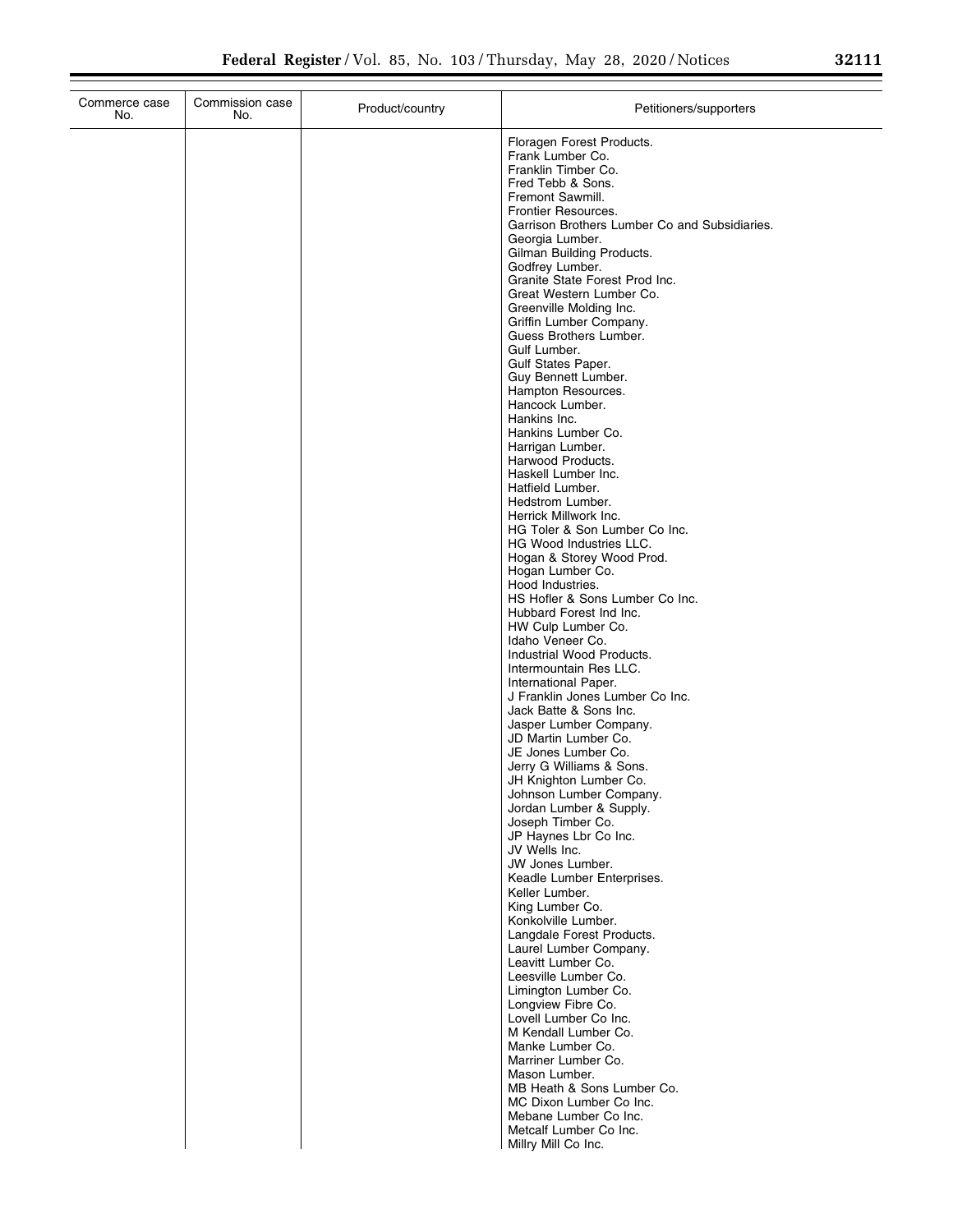| Commerce case<br>No. | Commission case<br>No. | Product/country | Petitioners/supporters                                                                                                                                                                                                                                                                                                                                                                                                                                                                                                |
|----------------------|------------------------|-----------------|-----------------------------------------------------------------------------------------------------------------------------------------------------------------------------------------------------------------------------------------------------------------------------------------------------------------------------------------------------------------------------------------------------------------------------------------------------------------------------------------------------------------------|
|                      |                        |                 | Moose Creek Lumber Co.<br>Moose River Lumber.<br>Morgan Lumber Co Inc.<br>Mount Yonah Lumber Co.<br>Nagel Lumber.<br>New Kearsarge Corp.<br>New South.<br>Nicolet Hardwoods.<br>Nieman Sawmills SD.<br>Nieman Sawmills WY.<br>North Florida.<br>Northern Lights Timber & Lumber.<br>Northern Neck Lumber Co.<br>Ochoco Lumber Co.<br>Olon Belcher Lumber Co.<br>Owens and Hurst Lumber.<br>Packaging Corp of America.<br>Page & Hill Forest Products.<br>Paper, Allied-Industrial, Chemical and Energy Workers Inter- |
|                      |                        |                 | national Union.<br>Parker Lumber.<br>Pate Lumber Co Inc.<br>PBS Lumber.<br>Pedigo Lumber Co.<br>Piedmont Hardwood Lumber Co.<br>Pine River Lumber Co.<br>Pinecrest Lumber Co.                                                                                                                                                                                                                                                                                                                                         |
|                      |                        |                 | Pleasant River Lumber Co.<br>Pleasant Western Lumber Inc.<br>Plum Creek Timber.<br>Pollard Lumber.<br>Portac.<br>Potlatch.<br>Potomac Supply.<br>Precision Lumber Inc.                                                                                                                                                                                                                                                                                                                                                |
|                      |                        |                 | Pruitt Lumber Inc.<br>R Leon Williams Lumber Co.<br>RA Yancey Lumber.<br>Rajala Timber Co.<br>Ralph Hamel Forest Products.<br>Randy D Miller Lumber.<br>Rappahannock Lumber Co.<br>Regulus Stud Mills Inc.                                                                                                                                                                                                                                                                                                            |
|                      |                        |                 | Riley Creek Lumber.<br>Roanoke Lumber Co.<br>Robbins Lumber.<br>Robertson Lumber.<br>Roseburg Forest Products Co.<br>Rough & Ready.<br><b>RSG Forest Products.</b>                                                                                                                                                                                                                                                                                                                                                    |
|                      |                        |                 | Rushmore Forest Products.<br>RY Timber Inc.<br>Sam Mabry Lumber Co.<br>Scotch Lumber.<br>SDS Lumber Co.<br>Seacoast Mills Inc.<br>Seago Lumber.                                                                                                                                                                                                                                                                                                                                                                       |
|                      |                        |                 | Seattle-Snohomish.<br>Seneca Sawmill.<br>Shaver Wood Products.<br>Shearer Lumber Products.<br>Shuqualak Lumber.<br>SI Storey Lumber.<br>Sierra Forest Products.                                                                                                                                                                                                                                                                                                                                                       |
|                      |                        |                 | Sierra Pacific Industries.<br>Sigfridson Wood Products.<br>Silver City Lumber Inc.<br>Somers Lbr & Mfg Inc.<br>South & Jones.<br>South Coast.<br>Southern Forest Industries Inc.                                                                                                                                                                                                                                                                                                                                      |
|                      |                        |                 | Southern Lumber.<br>St Laurent Forest Products.                                                                                                                                                                                                                                                                                                                                                                                                                                                                       |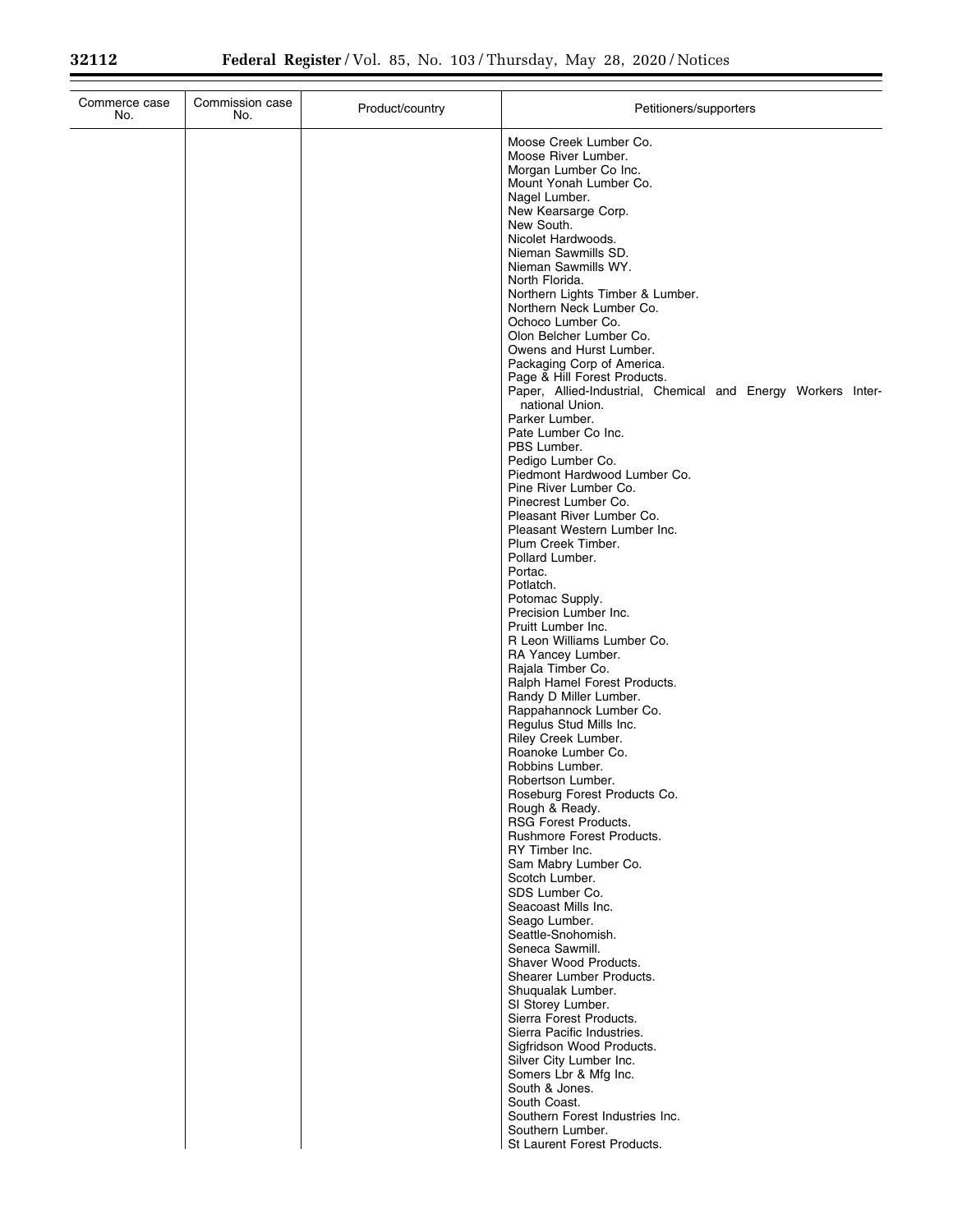| Commerce case<br>No.                 | Commission case<br>No. | Product/country                                                               | Petitioners/supporters                                                                                                                                                                                                                                                                                                                                                                                                                                                                                                                                                                                                                                                                                                                                                                                                                                                                                                                  |
|--------------------------------------|------------------------|-------------------------------------------------------------------------------|-----------------------------------------------------------------------------------------------------------------------------------------------------------------------------------------------------------------------------------------------------------------------------------------------------------------------------------------------------------------------------------------------------------------------------------------------------------------------------------------------------------------------------------------------------------------------------------------------------------------------------------------------------------------------------------------------------------------------------------------------------------------------------------------------------------------------------------------------------------------------------------------------------------------------------------------|
|                                      |                        |                                                                               | Starfire Lumber Co.<br>Steely Lumber Co Inc.<br>Stimson Lumber.<br>Summit Timber Co.<br>Sundance Lumber.<br>Superior Lumber.<br>Swanson Superior Forest Products Inc.<br>Swift Lumber.<br>Tamarack Mill.<br>Taylor Lumber & Treating Inc.<br>Temple-Inland Forest Products.<br>Thompson River Lumber.<br>Three Rivers Timber.<br>Thrift Brothers Lumber Co Inc.<br>Timco Inc.<br>Tolleson Lumber.<br>Toney Lumber.<br>TR Miller Mill Co.<br>Tradewinds of Virginia Ltd.<br>Travis Lumber Co.<br>Tree Source Industries Inc.<br>Tri-State Lumber.<br>TTT Studs.<br>United Brotherhood of Carpenters and Joiners.<br>Viking Lumber Co.<br>VP Kiser Lumber Co.<br>Walton Lumber Co Inc.<br>Warm Springs Forest Products.<br>Westvaco Corp.<br>Wilkins, Kaiser & Olsen Inc.<br>WM Shepherd Lumber Co.<br>WR Robinson Lumber Co Inc.<br>Wrenn Brothers Inc.<br>Wyoming Sawmills.<br>Yakama Forest Products.<br>Younce & Ralph Lumber Co Inc. |
|                                      |                        | Carbon and Certain Alloy Steel<br>Wire Rod/Canada.                            | Zip-O-Log Mills Inc.<br>AmeriSteel.<br>Birmingham Steel.<br>Cascade Steel Rolling Mills.<br>Connecticut Steel Corp.<br>Co-Steel Raritan.<br>GS Industries.<br>Keystone Consolidated Industries.<br>North Star Steel Texas.<br>Nucor Steel-Nebraska (a division of Nucor Corp).<br>Republic Technologies International.<br>Rocky Mountain Steel Mills.                                                                                                                                                                                                                                                                                                                                                                                                                                                                                                                                                                                   |
| A-122-847  731-TA-1019B<br>A-201-504 | 731–TA–297             | Hard Red Spring Wheat/Canada<br>Porcelain-on-Steel<br>Cooking<br>Ware/Mexico. | North Dakota Wheat Commission.<br>General Housewares.                                                                                                                                                                                                                                                                                                                                                                                                                                                                                                                                                                                                                                                                                                                                                                                                                                                                                   |
|                                      |                        | Fresh Cut Flowers/Mexico                                                      | Burdette Coward.<br>California Floral Council.<br>Floral Trade Council.<br>Florida Flower Association.<br>Gold Coast Uanko Nursery.<br>Hollandia Wholesale Florist.<br>Manatee Fruit.<br>Monterey Flower Farms.<br>Topstar Nursery.                                                                                                                                                                                                                                                                                                                                                                                                                                                                                                                                                                                                                                                                                                     |
|                                      | A-201-802  731-TA-451  | Gray Portland Cement and Clink-<br>er/Mexico.                                 | Alamo Cement.<br>Blue Circle.<br>BoxCrow Cement.<br>Calaveras Cement.<br>Capitol Aggregates.<br>Centex Cement.<br>Florida Crushed Stone.<br>Gifford-Hill.<br>Hanson Permanente Cement.<br>Ideal Basic Industries.<br>Independent Workers of North America (Locals 49, 52, 89, 192<br>and 471).<br>International Union of Operating Engineers (Local 12).                                                                                                                                                                                                                                                                                                                                                                                                                                                                                                                                                                                |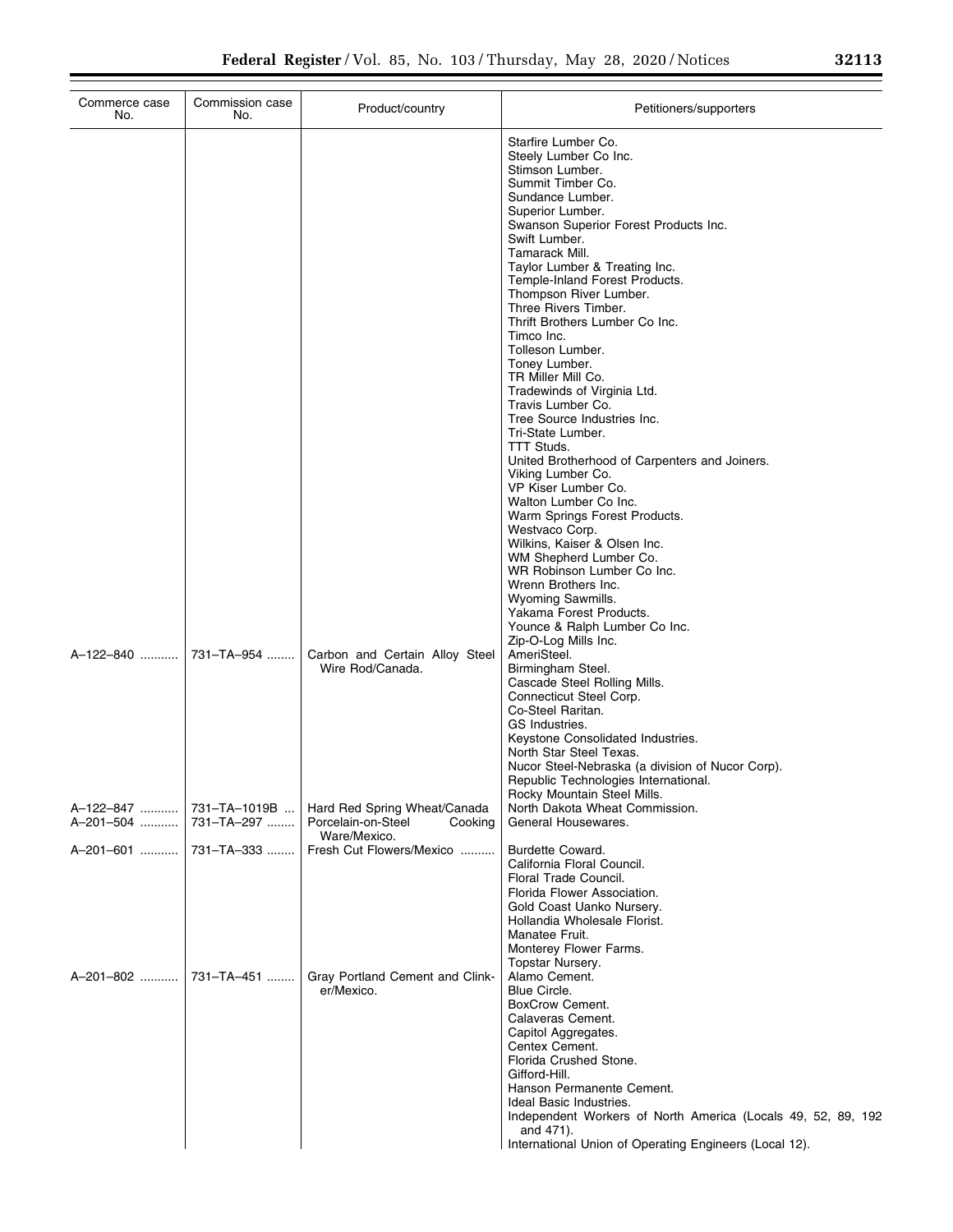| Commerce case<br>No.    | Commission case<br>No.  | Product/country                                         | Petitioners/supporters                                                                                                                                                                                                                                                                                                                                                                   |
|-------------------------|-------------------------|---------------------------------------------------------|------------------------------------------------------------------------------------------------------------------------------------------------------------------------------------------------------------------------------------------------------------------------------------------------------------------------------------------------------------------------------------------|
| A-201-805  731-TA-534   |                         | Circular Welded Nonalloy Steel<br>Pipe/Mexico.          | National Cement Company of Alabama.<br>National Cement Company of California.<br>Phoenix Cement.<br>Riverside Cement.<br>Southdown.<br>Tarmac America.<br>Texas Industries.<br>Allied Tube & Conduit.<br>American Tube.<br>Bull Moose Tube.<br>Century Tube.<br>CSI Tubular Products.<br>Cyclops.<br>Laclede Steel.<br>LTV Tubular Products.<br>Maruichi American.<br>Sharon Tube.       |
|                         | A-201-806  731-TA-547   | Carbon Steel Wire Rope/Mexico                           | USX.<br>Western Tube & Conduit.<br>Wheatland Tube.<br>Bridon American.<br>Macwhyte.<br>Paulsen Wire Rope.<br>The Rochester Corporation.<br>United Automobile, Aerospace and Agricultural Implement Workers<br>(Local 960).<br>Williamsport.                                                                                                                                              |
| A-201-809  731-TA-582   |                         | Cut-to-Length<br>Carbon<br>Steel<br>Plate/Mexico.       | Wire-rope Works.<br>Wire Rope Corporation of America.<br>Bethlehem Steel.<br>California Steel Industries.<br>CitiSteel USA Inc.<br>Geneva Steel.<br><b>Gulf States Steel.</b><br>Inland Steel Industries.<br>Lukens Steel.<br>National Steel.<br>Nextech.<br>Sharon Steel.<br>Theis Precision Steel.<br>Thompson Steel.<br>US Steel.                                                     |
| A-201-817    731-TA-716 |                         | Oil Country Tubular Goods/Mex-<br>ico.                  | United Steelworkers of America.<br>IPSCO.<br>Koppel Steel.<br>Maverick Tube.<br>Newport Steel.<br>North Star Steel.<br>US Steel.<br>USS/Kobe.                                                                                                                                                                                                                                            |
|                         | A-201-820  731-TA-747   | Fresh Tomatoes/Mexico                                   | Accomack County Farm Bureau.<br>Ad Hoc Group of Florida, California, Georgia, Pennsylvania, South<br>Carolina, Tennessee and Virginia Tomato Growers.<br>Florida Farm Bureau Federation.<br>Florida Fruit and Vegetable Association.<br>Florida Tomato Exchange.<br>Florida Tomato Growers Exchange.<br>Gadsden County Tomato Growers Association.<br>South Carolina Tomato Association. |
|                         | A-201-822  731-TA-802   | Stainless Steel Sheet and Strip/<br>Mexico.             | Allegheny Ludlum.<br>Armco.<br>Bethlehem Steel.<br>Carpenter Technology Corp.<br><b>J&amp;L Specialty Steel.</b><br>North American Stainless.                                                                                                                                                                                                                                            |
|                         |                         | Large-Diameter Carbon<br>Steel<br>Seamless Pipe/Mexico. | United Steelworkers of America.<br>North Star Steel.<br>Timken.<br>US Steel.<br>United Steelworkers of America.                                                                                                                                                                                                                                                                          |
|                         | A-201-828    731-TA-920 | Welded Large<br>Diameter Line<br>Pipe/Mexico.           | USS/Kobe.<br>American Cast Iron Pipe.<br>Berg Steel Pipe.                                                                                                                                                                                                                                                                                                                                |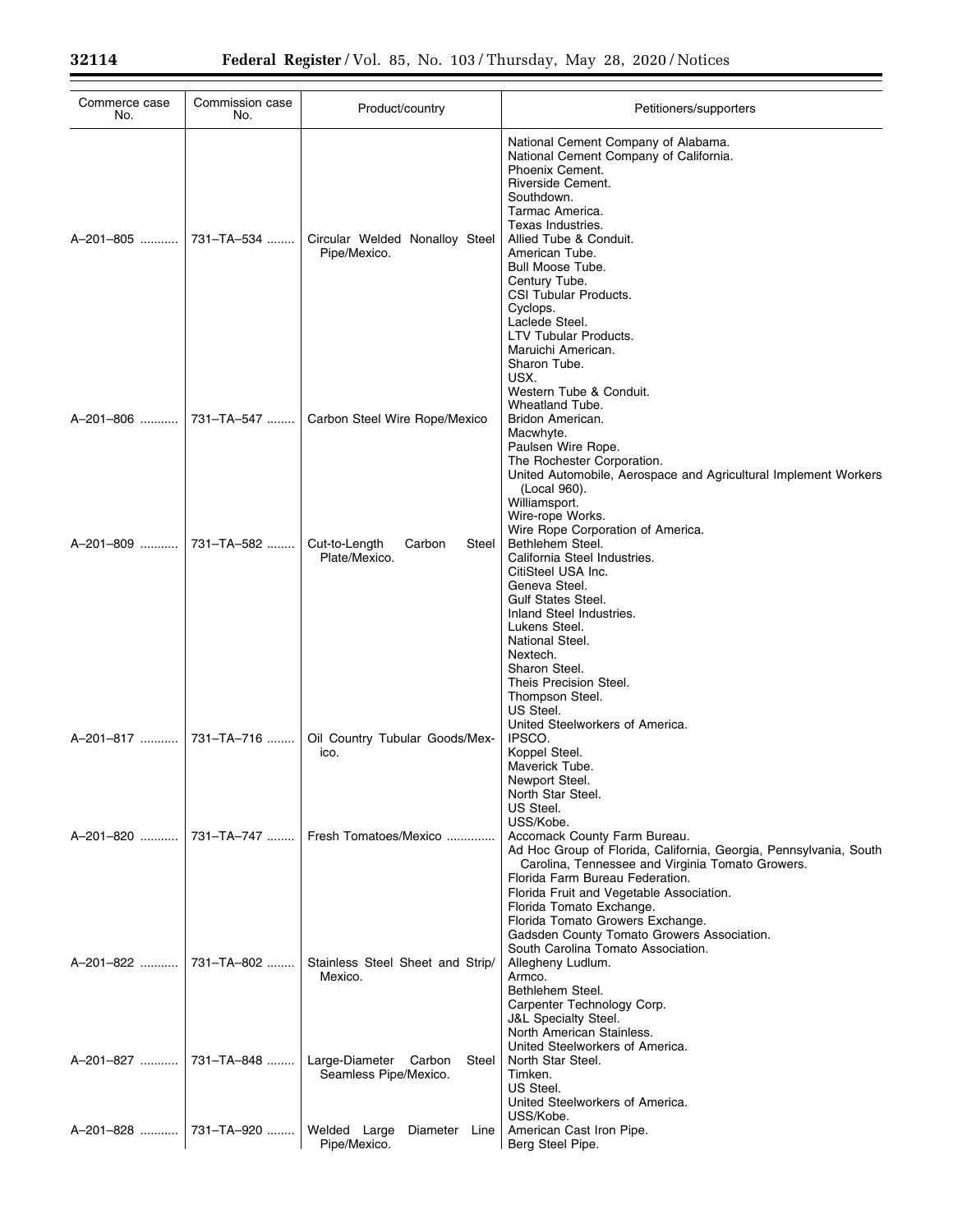| Commerce case<br>No.   | Commission case<br>No. | Product/country                                               | Petitioners/supporters                                                                                                                                                                                                                                                                                                                                                                                                    |
|------------------------|------------------------|---------------------------------------------------------------|---------------------------------------------------------------------------------------------------------------------------------------------------------------------------------------------------------------------------------------------------------------------------------------------------------------------------------------------------------------------------------------------------------------------------|
|                        |                        | Carbon and Certain Alloy Steel<br>Wire Rod/Mexico.            | Bethlehem Steel.<br>Napa Pipe/Oregon Steel Mills.<br>Saw Pipes USA.<br>Stupp.<br>US Steel.<br>AmeriSteel.<br>Birmingham Steel.<br>Cascade Steel Rolling Mills.<br>Connecticut Steel Corp.<br>Co-Steel Raritan.<br>GS Industries.<br>Keystone Consolidated Industries.<br>North Star Steel Texas.                                                                                                                          |
| A-201-831              | 731-TA-1027            | Prestressed Concrete Steel Wire<br>Strand/Mexico.             | Nucor Steel-Nebraska (a division of Nucor Corp).<br>Republic Technologies International.<br>Rocky Mountain Steel Mills.<br>American Spring Wire Corp.<br>Insteel Wire Products Co.<br>Sivaco Georgia LLC.<br>Strand Tech Martin Inc.                                                                                                                                                                                      |
| A-201-834  731-TA-1085 |                        | Purified Carboxymethylcellulose/<br>Mexico.                   | Sumiden Wire Products Corp.<br>Aqualon Co a Division of Hercules Inc.                                                                                                                                                                                                                                                                                                                                                     |
| A-274-804              | 731-TA-961             | Carbon and Certain Alloy Steel<br>Wire Rod/Trinidad & Tobago. | AmeriSteel<br>Birmingham Steel.<br>Cascade Steel Rolling Mills.<br>Connecticut Steel Corp.<br>Co-Steel Raritan.<br>GS Industries.                                                                                                                                                                                                                                                                                         |
| A-301-602              | 731-TA-329             | Fresh Cut Flowers/Colombia                                    | Keystone Consolidated Industries.<br>North Star Steel Texas.<br>Nucor Steel-Nebraska (a division of Nucor Corp).<br>Republic Technologies International.<br>Rocky Mountain Steel Mills.<br>Burdette Coward.<br>California Floral Council.<br>Floral Trade Council.<br>Florida Flower Association.<br>Gold Coast Uanko Nursery.<br>Hollandia Wholesale Florist.<br>Manatee Fruit.<br>Monterey Flower Farms.                |
| A-307-803              | 731-TA-519             | Gray Portland Cement and Clink-<br>er/Venezuela.              | Pajaro Valley Greenhouses.<br>Topstar Nursery.<br>Florida Crushed Stone.<br>Southdown.                                                                                                                                                                                                                                                                                                                                    |
| A-307-805              | 731-TA-537             | Circular Welded Nonalloy Steel<br>Pipe/Venezuela.             | Tarmac America.<br>Allied Tube & Conduit.<br>American Tube.<br>Bull Moose Tube.<br>Century Tube.<br>CSI Tubular Products.                                                                                                                                                                                                                                                                                                 |
| A-307-807              | 731-TA-570             | Ferrosilicon/Venezuela                                        | Cyclops.<br>Laclede Steel.<br>LTV Tubular Products.<br>Maruichi American.<br>Sharon Tube.<br>USX.<br>Western Tube & Conduit.<br>Wheatland Tube.<br>AIMCOR.<br>Alabama Silicon.<br>American Alloys.<br>Globe Metallurgical.<br>Oil, Chemical and Atomic Workers (Local 389).<br>Silicon Metaltech.<br>United Autoworkers of America (Local 523).<br>United Steelworkers of America (Locals 2528, 3081, 5171 and<br>12646). |
| A-307-820              | 731-TA-931             | Silicomanganese/Venezuela                                     | Eramet Marietta.<br>Paper, Allied-Industrial, Chemical and Energy Workers Inter-<br>national Union, Local 5-0639.                                                                                                                                                                                                                                                                                                         |
|                        |                        | A-331-602  731-TA-331  Fresh Cut Flowers/Ecuador              | <b>Burdette Coward.</b>                                                                                                                                                                                                                                                                                                                                                                                                   |

▀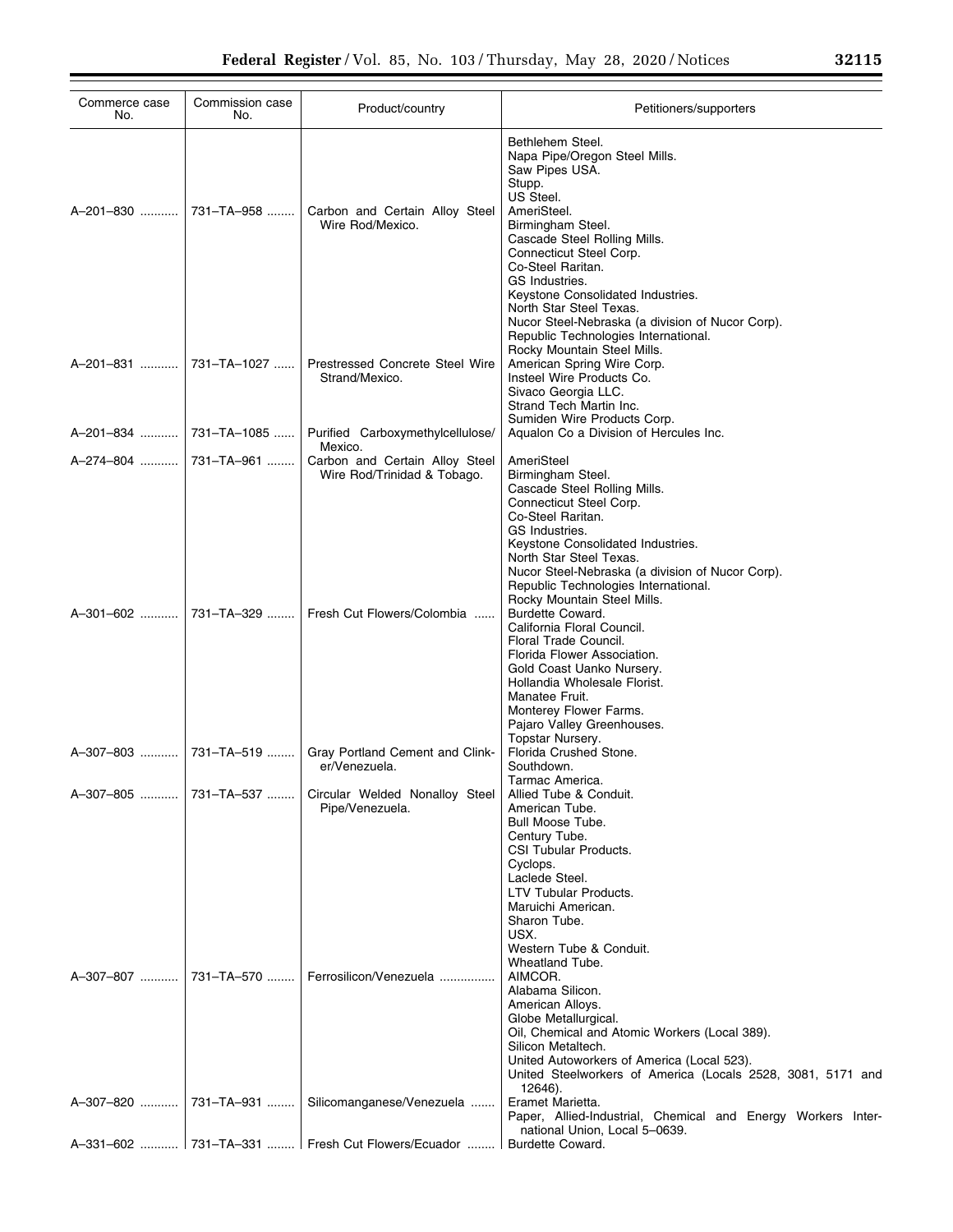| Commerce case<br>No.   | Commission case<br>No.   | Product/country                                                         | Petitioners/supporters                                                                                                                                                                                                                                                                                                                                                                                                                                                                                                                                                                                                           |
|------------------------|--------------------------|-------------------------------------------------------------------------|----------------------------------------------------------------------------------------------------------------------------------------------------------------------------------------------------------------------------------------------------------------------------------------------------------------------------------------------------------------------------------------------------------------------------------------------------------------------------------------------------------------------------------------------------------------------------------------------------------------------------------|
| A-337-803              | 731-TA-768               | Fresh Atlantic Salmon/Chile                                             | California Floral Council.<br>Floral Trade Council.<br>Florida Flower Association.<br>Gold Coast Uanko Nursery.<br>Hollandia Wholesale Florist.<br>Manatee Fruit.<br>Monterey Flower Farms.<br>Topstar Nursery.<br>Atlantic Salmon of Maine.<br>Cooke Aquaculture US.<br>DE Salmon.<br>Global Aqua USA.<br>Island Aquaculture.<br>Maine Coast Nordic.<br>Scan Am Fish Farms.<br>Treats Island Fisheries.                                                                                                                                                                                                                         |
| A-337-804              | 731-TA-776               | Preserved Mushrooms/Chile                                               | Trumpet Island Salmon Farm.<br>LK Bowman.<br>Modern Mushroom Farms.<br>Monterey Mushrooms.<br>Mount Laurel Canning.<br>Mushroom Canning.<br>Southwood Farms.                                                                                                                                                                                                                                                                                                                                                                                                                                                                     |
| A-337-806              | 731-TA-948               | Individually Quick Frozen Red<br>Raspberries/Chile.                     | Sunny Dell Foods.<br>United Canning.<br>A&A Berry Farms.<br>Bahler Farms.<br>Bear Creek Farms.<br>David Burns.<br>Columbia Farms.<br>Columbia Fruit.<br>George Culp.<br>Dobbins Berry Farm.<br>Enfield.<br>Firestone Packing.<br>George Hoffman Farms.<br>Heckel Farms.<br>Wendell Kreder.<br>Curt Maberry.<br>Maberry Packing.<br>Mike & Jean's.<br>Nguyen Berry Farms.<br>Nick's Acres.<br>North Fork.<br>Parson Berry Farm.<br>Pickin 'N' Pluckin.<br>Postage Stamp Farm.<br>Rader.<br>RainSweet.<br>Scenic Fruit.<br>Silverstar Farms.<br>Tim Straub.<br>Thoeny Farms.<br>Townsend.<br>Tsugawa Farms.<br>Updike Berry Farms. |
| A-351-503<br>A-351-505 | 731-TA-262<br>731-TA-278 | Iron Construction Castings/Brazil<br>Malleable Cast Iron Pipe Fittings/ | Van Laeken Farms.<br>Alhambra Foundry.<br>Allegheny Foundry.<br>Bingham & Taylor.<br>Campbell Foundry.<br>Charlotte Pipe & Foundry.<br>Deeter Foundry.<br>East Jordan Foundry.<br>Le Baron Foundry.<br>Municipal Castings.<br>Neenah Foundry.<br>Opelika Foundry.<br>Pinkerton Foundry.<br>Tyler Pipe.<br>US Foundry & Manufacturing.<br>Vulcan Foundry.<br>Grinnell.                                                                                                                                                                                                                                                            |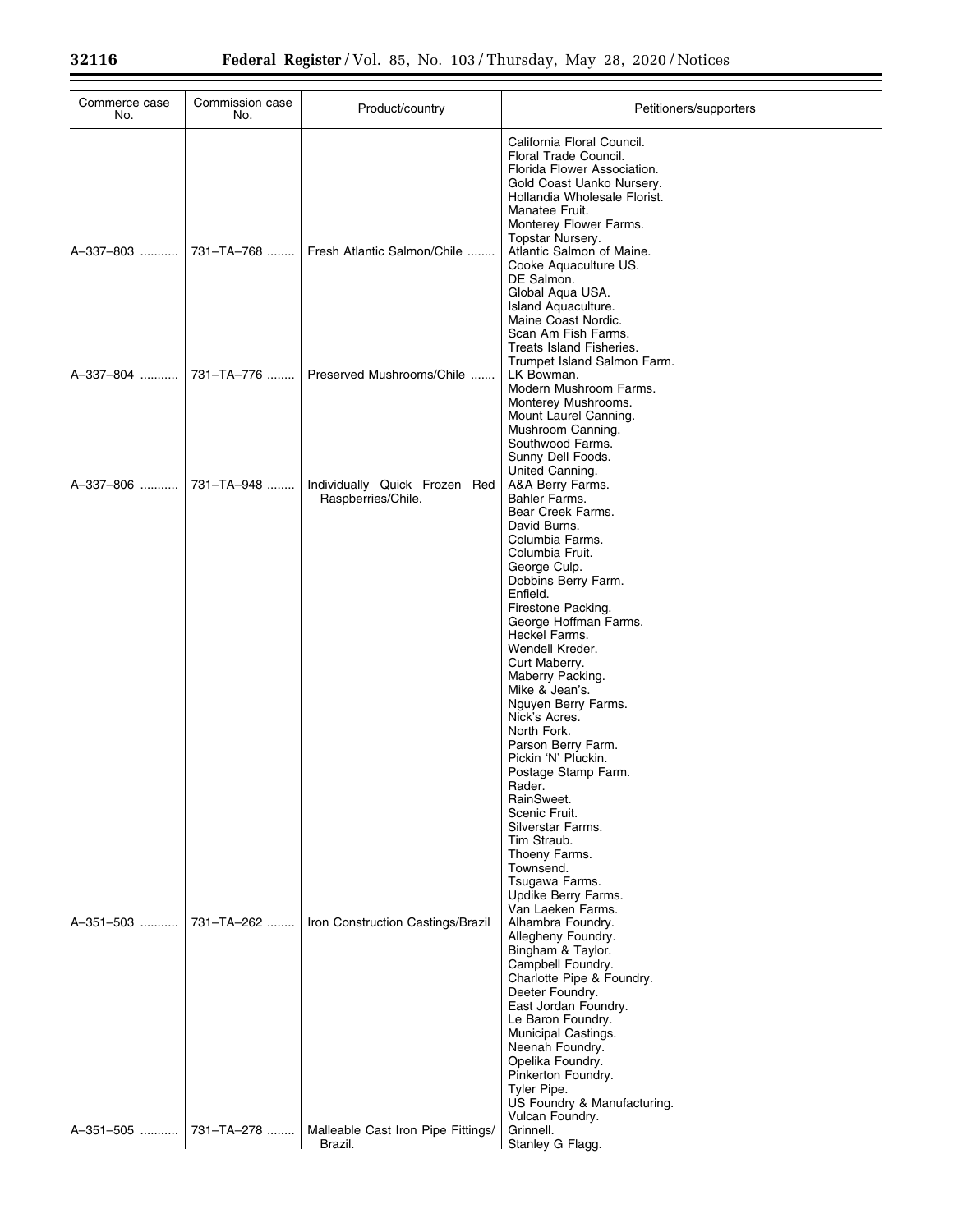| Commerce case<br>No.  | Commission case<br>No. | Product/country                                          | Petitioners/supporters                                                                                                                                                                                                                                                                                                                    |
|-----------------------|------------------------|----------------------------------------------------------|-------------------------------------------------------------------------------------------------------------------------------------------------------------------------------------------------------------------------------------------------------------------------------------------------------------------------------------------|
| A-351-602  731-TA-308 |                        | Carbon Steel Butt-Weld Pipe Fit-<br>tings/Brazil.        | Stockham Valves & Fittings.<br>U-Brand.<br>Ward Manufacturing.<br>Ladish.<br>Mills Iron Works.<br>Steel Forgings.<br>Tube Forgings of America.                                                                                                                                                                                            |
|                       |                        | Brass Sheet and Strip/Brazil                             | Weldbend.<br>Allied Industrial Workers of America.<br>American Brass.<br>Bridgeport Brass.<br>Chase Brass & Copper.<br>Hussey Copper.<br>International Association of Machinists & Aerospace Workers.<br>Mechanics Educational Society of America (Local 56).<br>The Miller Company.<br>Olin.                                             |
| A-351-605  731-TA-326 |                        | Frozen<br>Concentrated<br>Orange<br>Juice/Brazil.        | Revere Copper Products.<br>United Steelworkers of America.<br>Alcoma Packing.<br>B&W Canning.<br>Berry Citrus Products.<br>Caulkins Indiantown Citrus.<br>Citrus Belle.<br>Citrus World.                                                                                                                                                  |
| A-351-806  731-TA-471 |                        | Industrial Nitrocellulose/Brazil<br>Silicon Metal/Brazil | Florida Citrus Mutual.<br>Hercules.<br>American Alloys.<br>Globe Metallurgical.<br>International Union of Electronics, Electrical, Machine and Fur-<br>niture Workers (Local 693).<br>Oil, Chemical and Atomic Workers (Local 389).<br>Silicon Metaltech.<br>SIMETCO.<br>Textile Processors, Service Trades, Health Care Professional and |
| A-351-809  731-TA-532 |                        | Circular Welded Nonalloy Steel<br>Pipe/Brazil.           | Technical Employees (Local 60).<br>United Steelworkers of America (Locals 5171, 8538 and 12646).<br>Allied Tube & Conduit.<br>American Tube.<br>Bull Moose Tube.<br>Century Tube.<br>CSI Tubular Products.<br>Cyclops.<br>Laclede Steel.<br>LTV Tubular Products.                                                                         |
|                       |                        | Cut-to-Length<br>Carbon<br>Steel<br>Plate/Brazil.        | Maruichi American.<br>Sharon Tube.<br>USX.<br>Western Tube & Conduit.<br>Wheatland Tube.<br>Bethlehem Steel.<br>California Steel Industries.<br>CitiSteel USA Inc.<br>Geneva Steel.<br><b>Gulf States Steel.</b><br>Inland Steel Industries.<br>Lukens Steel.<br>National Steel.<br>Nextech.<br>Sharon Steel.                             |
| A-351-819  731-TA-636 |                        | Stainless Steel Wire Rod/Brazil<br>Ferrosilicon/Brazil   | Theis Precision Steel.<br>Thompson Steel.<br>US Steel.<br>United Steelworkers of America.<br>AL Tech Specialty Steel.<br>Armco Steel.<br>Carpenter Technology.<br>Republic Engineered Steels.<br>Talley Metals Technology.<br>United Steelworkers of America.<br>AIMCOR.                                                                  |
|                       |                        |                                                          | Alabama Silicon.<br>American Alloys.                                                                                                                                                                                                                                                                                                      |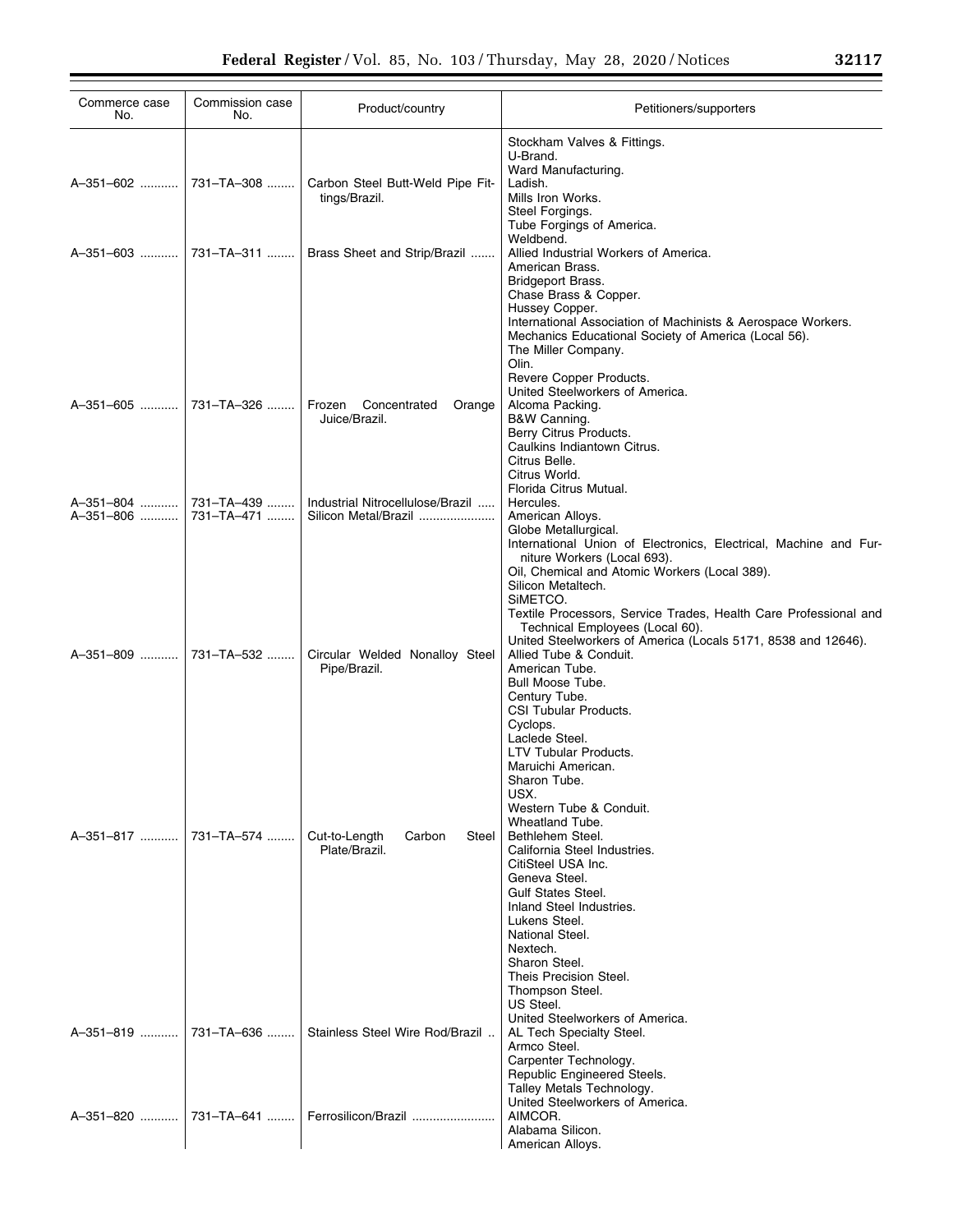| Commerce case<br>No.     | Commission case<br>No. | Product/country                                    | Petitioners/supporters                                                                                                                                                                                                                                                                                                                                                                                                                                               |  |
|--------------------------|------------------------|----------------------------------------------------|----------------------------------------------------------------------------------------------------------------------------------------------------------------------------------------------------------------------------------------------------------------------------------------------------------------------------------------------------------------------------------------------------------------------------------------------------------------------|--|
|                          |                        |                                                    | Globe Metallurgical.<br>Oil, Chemical and Atomic Workers (Local 389).<br>Silicon Metaltech.<br>United Autoworkers of America (Local 523).<br>United Steelworkers of America (Locals 2528, 3081, 5171 and                                                                                                                                                                                                                                                             |  |
|                          |                        | Silicomanganese/Brazil                             | 12646).<br>Elkem Metals.                                                                                                                                                                                                                                                                                                                                                                                                                                             |  |
|                          |                        | Stainless Steel Bar/Brazil                         | Oil, Chemical and Atomic Workers (Local 3-639).<br>AL Tech Specialty Steel.<br>Carpenter Technology.<br>Crucible Specialty Metals.<br>Electralloy.<br>Republic Engineered Steels.<br>Slater Steels.<br>Talley Metals Technology.                                                                                                                                                                                                                                     |  |
|                          |                        | Seamless Pipe/Brazil                               | United Steelworkers of America.<br>Koppel Steel.<br>Quanex.<br>Timken.                                                                                                                                                                                                                                                                                                                                                                                               |  |
|                          |                        | Hot-Rolled Carbon Steel Flat<br>Products/Brazil.   | United States Steel.<br>Acme Steel.<br>Bethlehem Steel.<br>California Steel Industries.<br>Gallatin Steel.<br>Geneva Steel.<br><b>Gulf States Steel.</b><br>Independent Steelworkers.<br>IPSCO.<br>Ispat/Inland.<br>LTV Steel.<br>National Steel.<br>Nucor.<br>Rouge Steel Co.<br>Steel Dynamics.<br>US Steel.<br>United Steelworkers of America.<br>WCI Steel.<br>Weirton Steel.<br>Wheeling-Pittsburgh Steel Corp.                                                 |  |
| A-351-832  731-TA-953    |                        | Carbon and Certain Alloy Steel<br>Wire Rod/Brazil. | AmeriSteel.<br>Birmingham Steel.<br>Cascade Steel Rolling Mills.<br>Connecticut Steel Corp.<br>Co-Steel Raritan.<br>GS Industries.<br>Keystone Consolidated Industries.<br>North Star Steel Texas.<br>Nucor Steel-Nebraska (a division of Nucor Corp).<br>Republic Technologies International.<br>Rocky Mountain Steel Mills.                                                                                                                                        |  |
| A-351-837  731-TA-1024   |                        | Prestressed Concrete Steel Wire<br>Strand/Brazil.  | American Spring Wire Corp.<br>Insteel Wire Products Co.<br>Sivaco Georgia LLC.<br>Strand Tech Martin Inc.<br>Sumiden Wire Products Corp.                                                                                                                                                                                                                                                                                                                             |  |
| A-351-840    731-TA-1089 |                        | Certain Orange Juice/Brazil                        | A Duda & Sons Inc.<br>Alico Inc.<br>John Barnelt.<br>Ben Hill Griffin Inc.<br><b>Bliss Citrus.</b><br>BTS A Florida General Partnership.<br>Cain Groves.<br>California Citrus Mutual.<br>Cedar Haven Inc.<br>Citrus World Inc.<br>Clonts Groves Inc.<br>Davis Enterprises Inc.<br>D Edwards Dickinson.<br>Evans Properties Inc.<br>Florida Citrus Commission.<br>Florida Citrus Mutual.<br>Florida Farm Bureau Federation.<br>Florida Fruit & Vegetable Association. |  |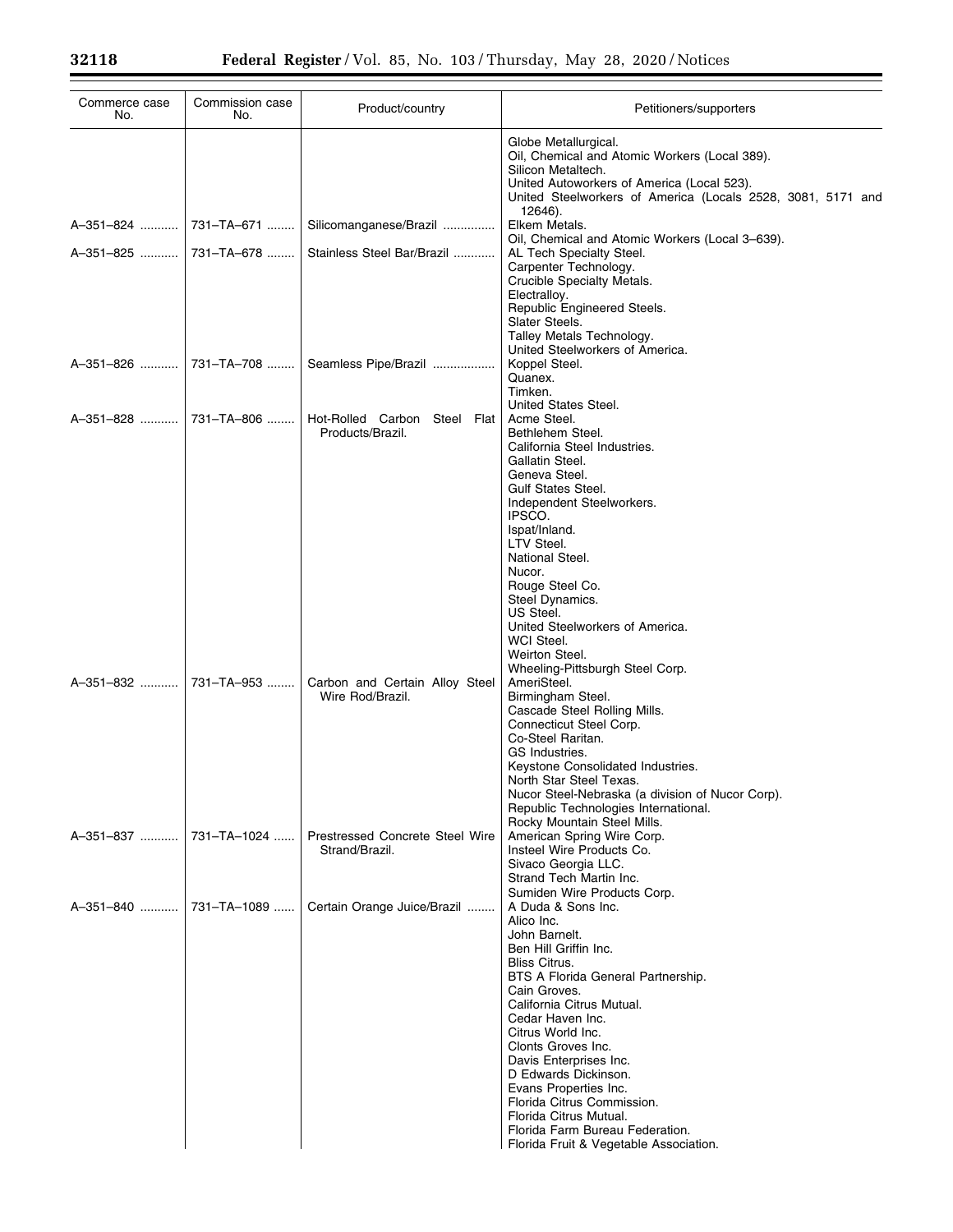| Commerce case<br>No.  | Commission case<br>No. | Product/country                                                       | Petitioners/supporters                                                                                                                                                                                                                                                                                                                                                                                                                                                                                                                                                                                                                                                                                                                                                                                                                                                                                                                 |
|-----------------------|------------------------|-----------------------------------------------------------------------|----------------------------------------------------------------------------------------------------------------------------------------------------------------------------------------------------------------------------------------------------------------------------------------------------------------------------------------------------------------------------------------------------------------------------------------------------------------------------------------------------------------------------------------------------------------------------------------------------------------------------------------------------------------------------------------------------------------------------------------------------------------------------------------------------------------------------------------------------------------------------------------------------------------------------------------|
|                       |                        |                                                                       | Florida State of Department of Citrus.<br>Flying V Inc.<br>GBS Groves Inc.<br>Graves Brothers Co.<br>H&S Groves.<br>Hartwell Groves Inc.<br>Holly Hill Fruit Products Co.<br>Jack Melton Family Inc.<br>K-Bob Inc.<br>L Dicks Inc.<br>Lake Pickett Partnership Inc.<br>Lamb Revocable Trust Gerilyn Rebecca S Lamb Trustee.<br>Lykes Bros Inc.<br>Martin J McKenna.<br>Orange & Sons Inc.<br>Osgood Groves.<br>William W Parshall.<br>PH Freeman & Sons.<br>Pierie Grove.<br>Raymond & Melissa Pierie.<br>Roper Growers Cooperative.<br>Royal Brothers Groves.<br>Seminole Tribe of Florida Inc.<br>Silverman Groves/Rilla Cooper.<br>Smoak Groves Inc.<br>Sorrells Groves Inc.<br>Southern Gardens Groves Corp.<br>Southern Gardens Processing Corp.<br>Southern Groves Citrus.<br>Sun Ag Inc.<br>Sunkist Growers Inc.<br>Texas Citrus Exchange.<br>Texas Citrus Mutual.<br>Texas Produce Association.<br>Travis Wise Management Inc. |
|                       |                        | Carbon Steel Wire Rod/Argentina                                       | Uncle Matt's Fresh Inc.<br>Varn Citrus Growers Inc.<br>Atlantic Steel.<br>Continental Steel.<br>Georgetown Steel.<br>North Star Steel.                                                                                                                                                                                                                                                                                                                                                                                                                                                                                                                                                                                                                                                                                                                                                                                                 |
| A-357-405  731-TA-208 |                        | Barbed Wire and Barbless Wire<br>Strand/Argentina.                    | Raritan River Steel.<br>CF&I Steel.<br>Davis Walker.<br>Forbes Steel & Wire.                                                                                                                                                                                                                                                                                                                                                                                                                                                                                                                                                                                                                                                                                                                                                                                                                                                           |
|                       |                        | A-357-802  731-TA-409    Light-Walled Rectangular Tube/<br>Argentina. | Oklahoma Steel Wire.<br>Bull Moose Tube.<br>Hannibal Industries.<br>Harris Tube.<br>Maruichi American.                                                                                                                                                                                                                                                                                                                                                                                                                                                                                                                                                                                                                                                                                                                                                                                                                                 |
| A-357-804  731-TA-470 |                        | Silicon Metal/Argentina                                               | Searing Industries.<br>Southwestern Pipe.<br>Western Tube & Conduit.<br>American Alloys.<br>Elkem Metals.<br>Globe Metallurgical.<br>International Union of Electronics, Electrical, Machine and Fur-                                                                                                                                                                                                                                                                                                                                                                                                                                                                                                                                                                                                                                                                                                                                  |
|                       |                        |                                                                       | niture Workers (Local 693).<br>Oil, Chemical and Atomic Workers (Local 389).<br>Silicon Metaltech.<br>SIMETCO.<br>SKW Alloys.<br>Textile Processors, Service Trades, Health Care Professional and<br>Technical Employees (Local 60).<br>United Steelworkers of America (Locals 5171, 8538 and 12646).                                                                                                                                                                                                                                                                                                                                                                                                                                                                                                                                                                                                                                  |
| A-357-809             | 731–TA–707             | Seamless Pipe/Argentina                                               | Koppel Steel.<br>Quanex.<br>Timken.<br>United States Steel.                                                                                                                                                                                                                                                                                                                                                                                                                                                                                                                                                                                                                                                                                                                                                                                                                                                                            |
| A-357-810             | 731–TA–711             | Oil Country Tubular Goods/Ar-<br>gentina.                             | IPSCO.<br>Koppel Steel.<br>Lone Star Steel.<br>Maverick Tube.                                                                                                                                                                                                                                                                                                                                                                                                                                                                                                                                                                                                                                                                                                                                                                                                                                                                          |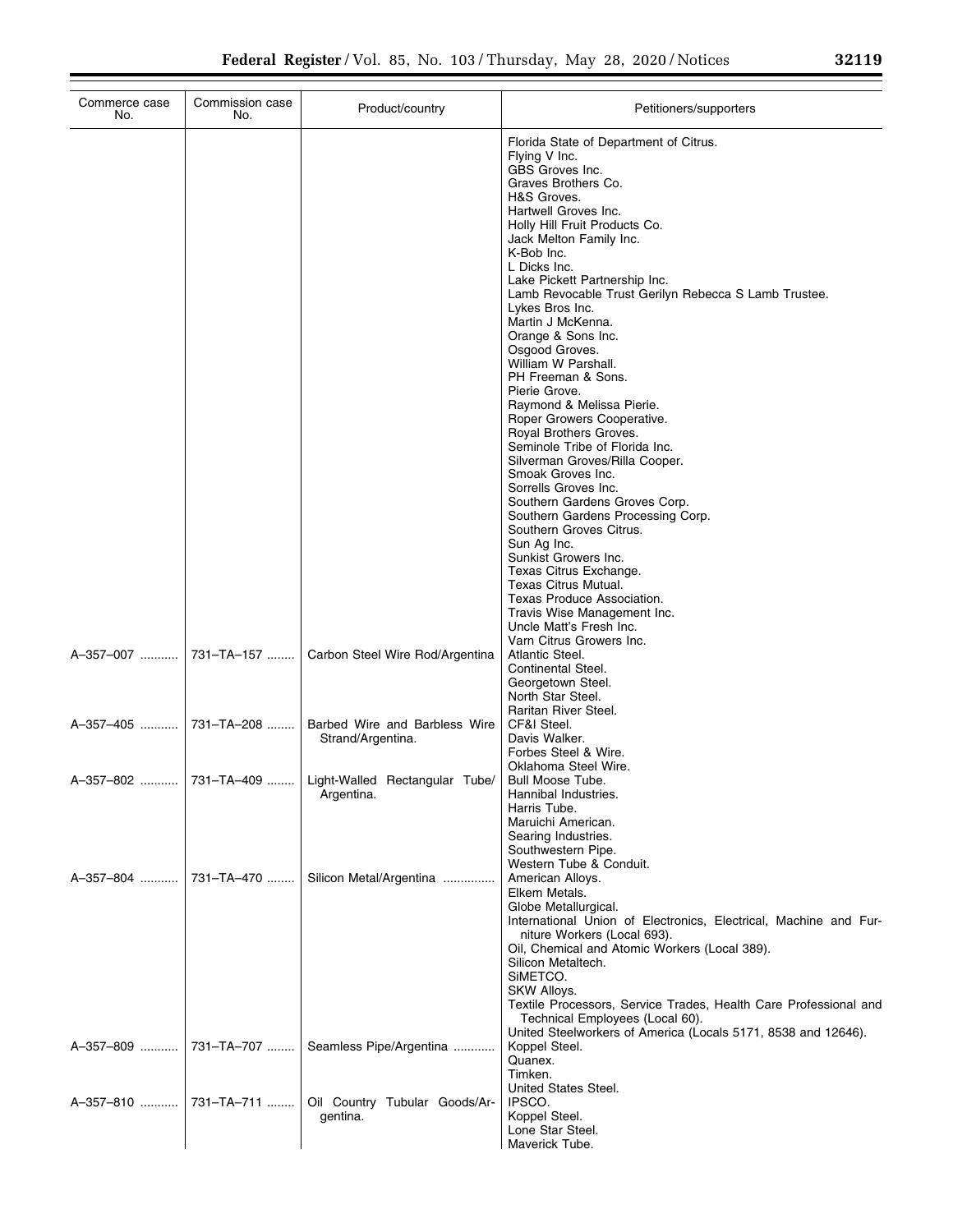| Commerce case<br>No. | Commission case<br>No. | Product/country | Petitioners/supporters                                                                                                    |
|----------------------|------------------------|-----------------|---------------------------------------------------------------------------------------------------------------------------|
|                      |                        |                 | Newport Steel.<br>North Star Steel.<br>US Steel.<br>USS/Kobe.                                                             |
| A-357-812            | 731-TA-892             | Honey/Argentina | AH Meyer & Sons.<br>Adee Honey Farms.<br>Althoff Apiaries.                                                                |
|                      |                        |                 | American Beekeeping Federation.<br>American Honey Producers Association.<br>Anderson Apiaries.<br>Arroyo Apiaries.        |
|                      |                        |                 | Artesian Honey Producers.<br><b>B</b> Weaver Apiaries.<br><b>Bailey Enterprises.</b>                                      |
|                      |                        |                 | Barkman Honey.<br>Basler Honey Apiary.                                                                                    |
|                      |                        |                 | Beals Honey.<br>Bears Paw Apiaries.<br>Beaverhead Honey.                                                                  |
|                      |                        |                 | Bee Biz.<br>Bee Haven Honey.<br>Belliston Brothers Apiaries.                                                              |
|                      |                        |                 | Big Sky Honey.<br>Bill Rhodes Honey.<br>Richard E Blake.                                                                  |
|                      |                        |                 | Curt Bronnenberg.<br>Brown's Honey Farms.                                                                                 |
|                      |                        |                 | Brumley's Bees.<br>Buhmann Apiaries.<br>Carys Honey Farms.                                                                |
|                      |                        |                 | Chaparrel Honey.<br>Charles Apiaries.<br>Mitchell Charles.                                                                |
|                      |                        |                 | Collins Honey.<br>Conor Apiaries.<br>Coy's Honey Farm.                                                                    |
|                      |                        |                 | Dave Nelson Apiaries.<br>Delta Bee.<br>Eisele's Pollination & Honey.                                                      |
|                      |                        |                 | Ellingsoa's.<br>Elliott Curtis & Sons.                                                                                    |
|                      |                        |                 | Charles L Emmons, Sr.<br>Gause Honey.<br>Gene Brandi Apiaries.                                                            |
|                      |                        |                 | Griffith Honey.<br>Haff Apiaries.<br>Hamilton Bee Farms.                                                                  |
|                      |                        |                 | Hamilton Honey.<br>Happie Bee.<br>Harvest Honey.                                                                          |
|                      |                        |                 | Harvey's Honey.<br>Hiatt Honey.<br>Hoffman Honey.                                                                         |
|                      |                        |                 | Hollman Apiaries.<br>Honey House.                                                                                         |
|                      |                        |                 | Honeybee Apiaries.<br>Gary M Honl.<br>Rand William Honl and Sydney Jo Honl.                                               |
|                      |                        |                 | James R & Joann Smith Trust.<br>Jaynes Bee Products.<br>Johnston Honey Farms.                                             |
|                      |                        |                 | Larry Johnston.<br>Ke-An Honey.<br>Kent Honeybees.                                                                        |
|                      |                        |                 | Lake-Indianhead Honey Farms.<br>Lamb's Honey Farm.<br>Las Flores Apiaries.                                                |
|                      |                        |                 | Mackrill Honey Farms & Sales.<br>Raymond Marquette.                                                                       |
|                      |                        |                 | Mason & Sons Honey.<br>McCoy's Sunny South Apiaries.<br>Merrimack Valley Apiaries & Evergreen Honey.<br>Met 2 Honey Farm. |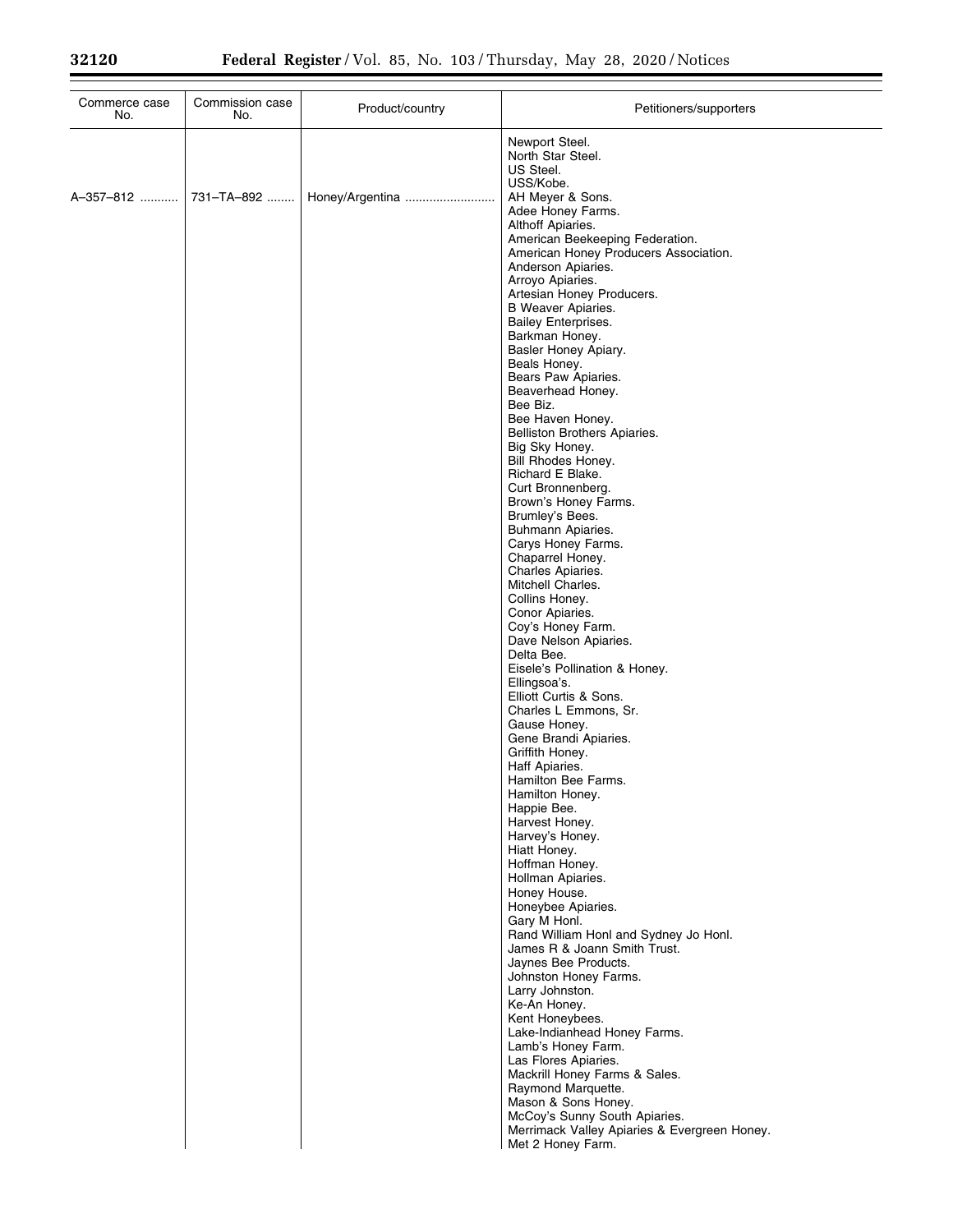| Commerce case<br>No. | Commission case<br>No.                | Product/country                                              | Petitioners/supporters                                                                                                                                                                                                                                                                                                                                                                                                                                                                                                                                                                                                                                                                                                           |
|----------------------|---------------------------------------|--------------------------------------------------------------|----------------------------------------------------------------------------------------------------------------------------------------------------------------------------------------------------------------------------------------------------------------------------------------------------------------------------------------------------------------------------------------------------------------------------------------------------------------------------------------------------------------------------------------------------------------------------------------------------------------------------------------------------------------------------------------------------------------------------------|
|                      |                                       |                                                              | Missouri River Honey.<br>Mitchell Brothers Honey.<br>Monda Honey Farm.<br>Montana Dakota Honey.<br>Northern Bloom Honey.<br>Noye's Apiaries.<br>Oakes Honey.<br>Oakley Honey Farms.<br>Old Mill Apiaries.<br>Opp Honey.<br>Oro Dulce.<br>Peterson's "Naturally Sweet" Honey.<br>Potoczak Bee Farms.<br>Price Apiaries.<br>Pure Sweet Honey Farms.<br>Robertson Pollination Service.<br>Robson Honey.<br>William Robson.<br>Rosedale Apiaries.<br>Ryan Apiaries.<br>Schmidt Honey Farms.<br>Simpson Apiaries.<br>Sioux Honey Association.<br>Smoot Honey.<br>Solby Honey.<br>Stahlman Apiaries.<br>Steve E Parks Apiaries.<br>Stroope Bee & Honey.<br>T&D Honey Bee.<br>Talbott's Honey.<br>Terry Apiaries.<br>Thompson Apiaries. |
| A-357-814            | 731-TA-898                            | Hot-Rolled Steel Products/Argen-<br>tina.                    | Triple A Farm.<br>Tropical Blossom Honey.<br>Tubbs Apiaries.<br>Venable Wholesale.<br>Walter L Wilson Buzz 76 Apiaries.<br>Wiebersiek Honey Farms.<br>Wilmer Farms.<br>Brent J Woodworth.<br>Wooten's Golden Queens.<br>Yaddof Apiaries.<br>Bethlehem Steel.<br>Gallatin Steel.<br>Independent Steelworkers.<br>IPSCO.<br>LTV Steel.<br>National Steel.<br>Nucor.                                                                                                                                                                                                                                                                                                                                                                |
| A-401-601            | A-401-040    AA1921-114<br>731-TA-316 | Stainless Steel Plate/Sweden<br>Brass Sheet and Strip/Sweden | Rouge Steel Co.<br>Steel Dynamics.<br>US Steel.<br>United Steelworkers of America.<br>WCI Steel Inc.<br>Weirton Steel.<br>Wheeling-Pittsburgh Steel Corp.<br>Jessop Steel.<br>Allied Industrial Workers of America.<br>American Brass.<br><b>Bridgeport Brass.</b><br>Chase Brass & Copper.<br>Hussey Copper.<br>International Association of Machinists & Aerospace Workers.<br>Mechanics Educational Society of America (Local 56).<br>The Miller Company.                                                                                                                                                                                                                                                                     |
| A-401-603            | 731-TA-354                            | Stainless Steel Hollow Products/<br>Sweden.                  | Olin.<br>Revere Copper Products.<br>United Steelworkers of America.<br>AL Tech Specialty Steel.<br>Allegheny Ludlum Steel.<br>ARMCO.<br>Carpenter Technology.<br>Crucible Materials.                                                                                                                                                                                                                                                                                                                                                                                                                                                                                                                                             |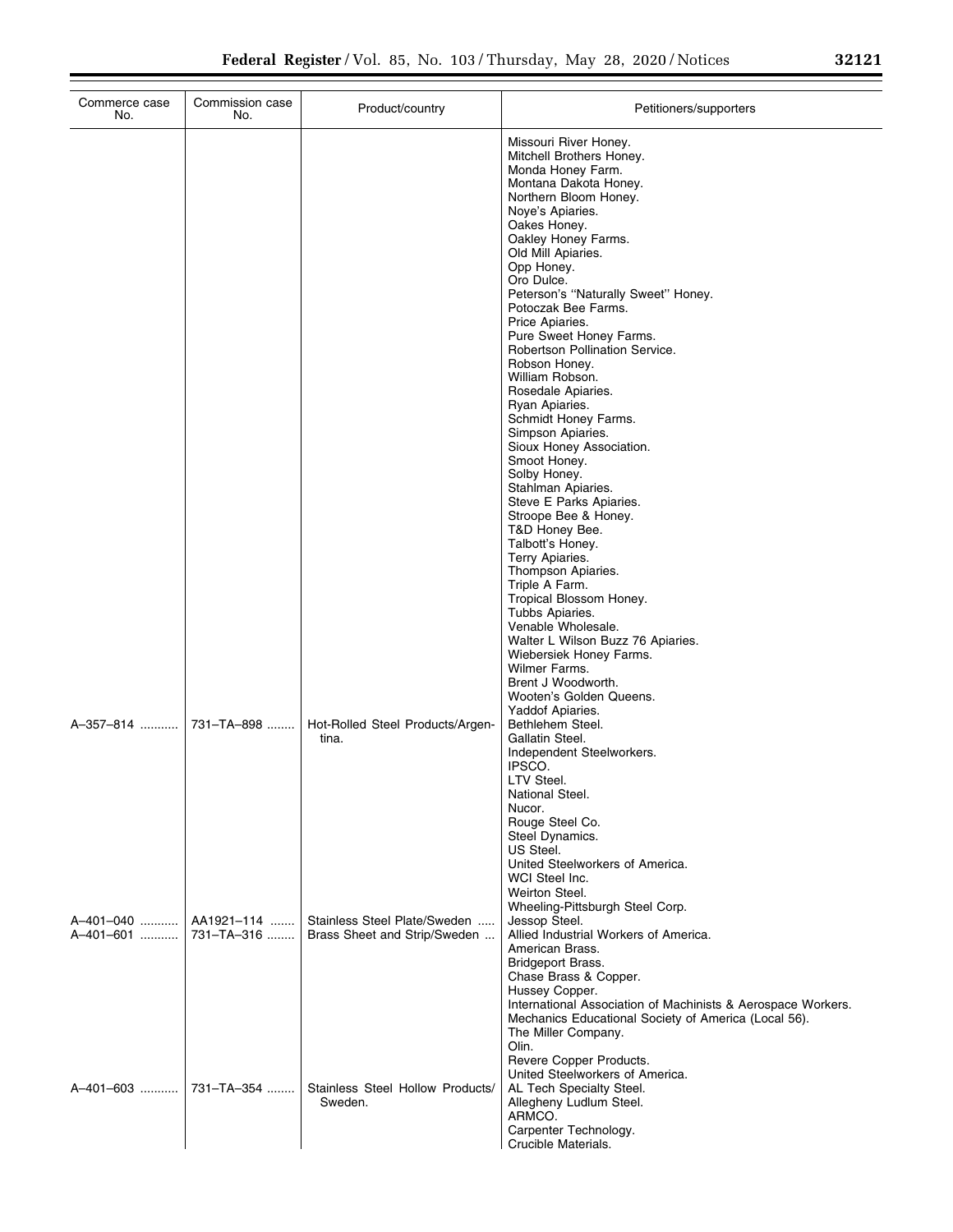Ξ

| Commerce case<br>No.      | Commission case<br>No. | Product/country                                                  | Petitioners/supporters                                                                                                                                                                                                                                                                                                                                          |
|---------------------------|------------------------|------------------------------------------------------------------|-----------------------------------------------------------------------------------------------------------------------------------------------------------------------------------------------------------------------------------------------------------------------------------------------------------------------------------------------------------------|
| A-401-801                 | 731-TA-397-A           | Ball Bearings/Sweden                                             | Damacus Tubular Products.<br>Specialty Tubing Group.<br>Barden Corp.<br>Emerson Power Transmission.<br>Kubar Bearings.<br>MPB.                                                                                                                                                                                                                                  |
| A-401-801                 | 731-TA-397-B           | Cylindrical Roller Bearings/Swe-<br>den.                         | Rollway Bearings.<br>Torrington.<br>Barden Corp.<br>Emerson Power Transmission.<br>MPB.<br>Rollway Bearings.                                                                                                                                                                                                                                                    |
| A-401-805                 | 731-TA-586             | Cut-to-Length<br>Steel<br>Carbon<br>Plate/Sweden.                | Torrington.<br>Bethlehem Steel.<br>California Steel Industries.<br>CitiSteel USA Inc.<br>Geneva Steel.<br><b>Gulf States Steel.</b><br>Inland Steel Industries.<br>Lukens Steel.<br>National Steel.<br>Nextech.<br>Sharon Steel.<br>Theis Precision Steel.<br>Thompson Steel.<br>US Steel.                                                                      |
| A-401-806                 | 731-TA-774             | Stainless Steel Wire Rod/Swe-<br>den.                            | United Steelworkers of America.<br>AL Tech Specialty Steel.<br>Carpenter Technology.<br>Republic Engineered Steels.<br>Talley Metals Technology.<br>United Steelworkers of America.                                                                                                                                                                             |
|                           |                        | Purified Carboxymethylcellulose/                                 | Aqualon Co a Division of Hercules Inc.                                                                                                                                                                                                                                                                                                                          |
| A-403-801                 | 731-TA-454             | Sweden.<br>Fresh and Chilled Atlantic Salm-                      | Heritage Salmon.                                                                                                                                                                                                                                                                                                                                                |
| A-405-802  731-TA-576     |                        | on/Norway.<br>Cut-to-Length<br>Carbon<br>Steel<br>Plate/Finland. | The Coalition for Fair Atlantic Salmon Trade.<br>Bethlehem Steel.<br>California Steel Industries.<br>CitiSteel USA Inc.<br>Geneva Steel.<br><b>Gulf States Steel.</b><br>Inland Steel Industries.<br>Lukens Steel.<br>National Steel.<br>Nextech.<br>Sharon Steel.<br>Theis Precision Steel.<br>Thompson Steel.<br>US Steel.<br>United Steelworkers of America. |
| A-405-803  731-TA-1084    |                        | Purified Carboxymethylcellulose/<br>Finland.                     | Aqualon Co a Division of Hercules Inc.                                                                                                                                                                                                                                                                                                                          |
| A-412-801                 | 731-TA-399-A           | Ball Bearings/United Kingdom                                     | Barden Corp.<br>Emerson Power Transmission.<br>Kubar Bearings.<br>McGill Manufacturing Co.<br>MPB.<br>Rexnord Inc.<br>Rollway Bearings.                                                                                                                                                                                                                         |
| A-412-801    731-TA-399-B |                        | <b>Cylindrical Roller Bearings/United</b><br>Kingdom.            | Torrington.<br>Barden Corp.<br>Emerson Power Transmission.<br>MPB.<br>Rollway Bearings.<br>Torrington.                                                                                                                                                                                                                                                          |
| A-412-803                 | 731-TA-443             | Industrial<br>Nitrocellulose/United<br>Kingdom.                  | Hercules.                                                                                                                                                                                                                                                                                                                                                       |
| A–412–805 ……….            | 731-TA-468             | Sodium Thiosulfate/United King-<br>dom.                          | Calabrian.                                                                                                                                                                                                                                                                                                                                                      |
| A–412–814 ……….            | 731-TA-587             | Cut-to-Length<br>Carbon<br>Steel<br>Plate/United Kingdom.        | Bethlehem Steel.<br>California Steel Industries.<br>CitiSteel USA Inc.<br>Geneva Steel.                                                                                                                                                                                                                                                                         |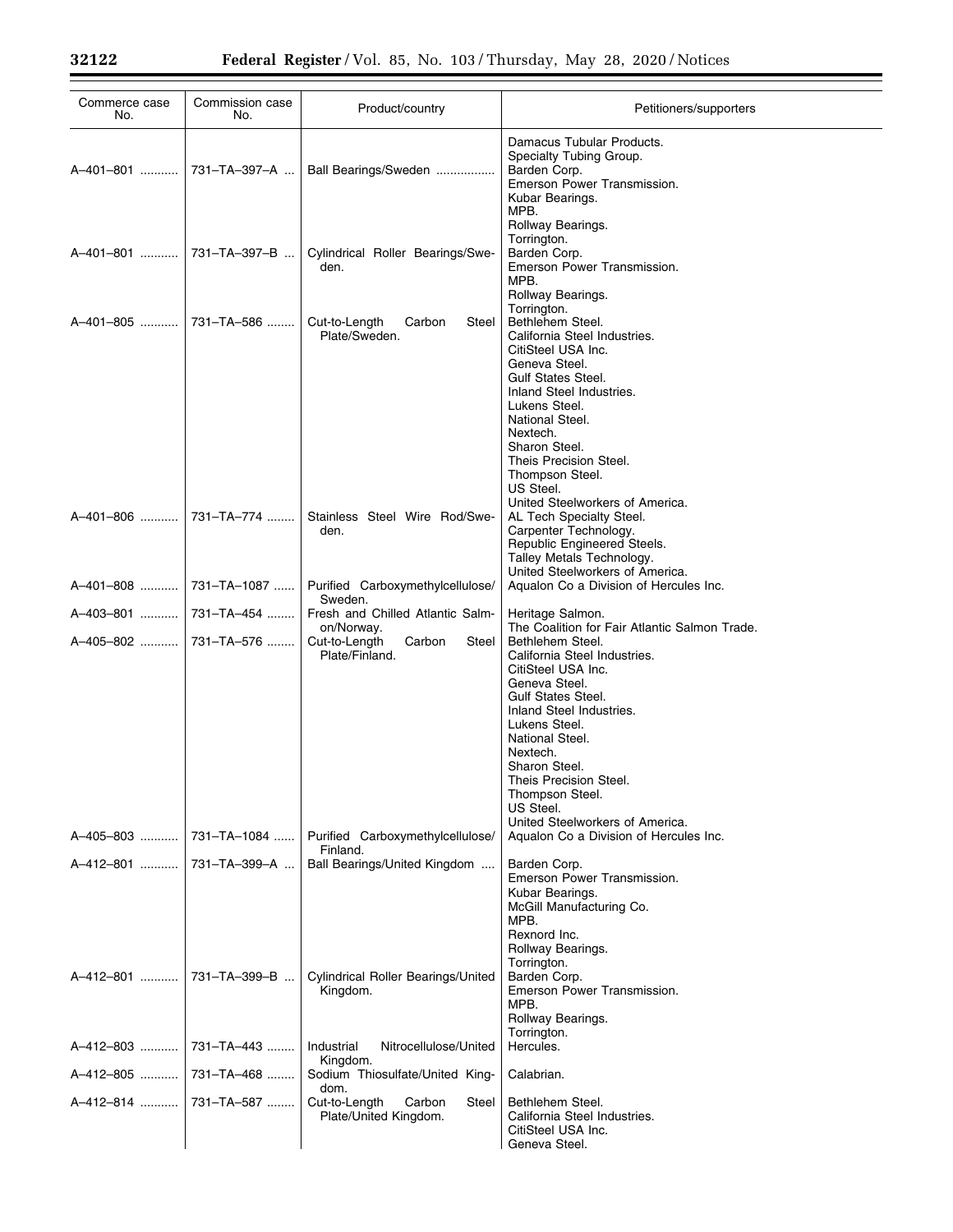| Commerce case<br>No. | Commission case<br>No.                | Product/country                                                         | Petitioners/supporters                                                                                                                                                                                                                                                                                                                                                |
|----------------------|---------------------------------------|-------------------------------------------------------------------------|-----------------------------------------------------------------------------------------------------------------------------------------------------------------------------------------------------------------------------------------------------------------------------------------------------------------------------------------------------------------------|
|                      |                                       |                                                                         | <b>Gulf States Steel.</b><br>Inland Steel Industries.<br>Lukens Steel.<br>National Steel.<br>Nextech.<br>Sharon Steel.<br>Theis Precision Steel.<br>Thompson Steel.<br>US Steel.                                                                                                                                                                                      |
| A-412-818            | 731-TA-804                            | Stainless Steel Sheet and Strip/<br>United Kingdom.                     | United Steelworkers of America.<br>Allegheny Ludlum.<br>Armco Steel.<br>Bethlehem Steel.<br>Butler Armco Independent Union.<br>Carpenter Technology Corp.<br><b>J&amp;L Specialty Steel.</b><br>North American Stainless.<br>United Steelworkers of America.                                                                                                          |
|                      | A-412-822  731-TA-918                 | Stainless Steel Bar/United King-<br>dom.                                | Zanesville Armco Independent Organization.<br>Carpenter Technology.<br>Crucible Specialty Metals.<br>Electralloy.<br>Empire Specialty Steel.<br>Republic Technologies International.<br>Slater Steels.                                                                                                                                                                |
| A-421-701            | 731–TA–380                            | Brass Sheet and Strip/Nether-<br>lands.                                 | United Steelworkers of America.<br>Allied Industrial Workers of America.<br>American Brass.<br>Bridgeport Brass.<br>Chase Brass & Copper.<br>Hussey Copper.<br>International Association of Machinists & Aerospace Workers.<br>Mechanics Educational Society of America (Local 56).<br>The Miller Company.<br>North Coast Brass & Copper.<br>Olin.<br>Pegg Metals.    |
|                      | A-421-804  731-TA-608                 | Cold-Rolled Carbon Steel Flat<br>Products/Netherlands.                  | Revere Copper Products.<br>United Steelworkers of America.<br>Armco Steel.<br>Bethlehem Steel.<br>California Steel Industries.<br><b>Gulf States Steel.</b><br>Inland Steel Industries.<br>LTV Steel.<br>National Steel.<br>Nextech.<br>Rouge Steel Co.<br>Sharon Steel.<br>Theis Precision Steel.<br>Thompson Steel.<br>US Steel.<br>United Steelworkers of America. |
| A-421-807            | A-421-805    731-TA-652<br>731-TA-903 | Aramid Fiber/Netherlands<br>Hot-Rolled Steel Products/Neth-<br>erlands. | WCI Steel.<br>Weirton Steel.<br>E I du Pont de Nemours.<br>Bethlehem Steel.<br>Gallatin Steel.<br>Independent Steelworkers.<br>IPSCO.<br>LTV Steel.<br>National Steel.<br>Nucor.<br>Rouge Steel Co.<br>Steel Dynamics.<br>US Steel.<br>United Steelworkers of America.<br>WCI Steel Inc.<br>Weirton Steel.<br>Wheeling-Pittsburgh Steel Corp.                         |
|                      | A-421-811  731-TA-1086                | Purified Carboxymethylcellulose/<br>Netherlands.                        | Aqualon Co a Division of Hercules Inc.                                                                                                                                                                                                                                                                                                                                |
|                      |                                       |                                                                         | Florida Sugar Marketing and Terminal Association.                                                                                                                                                                                                                                                                                                                     |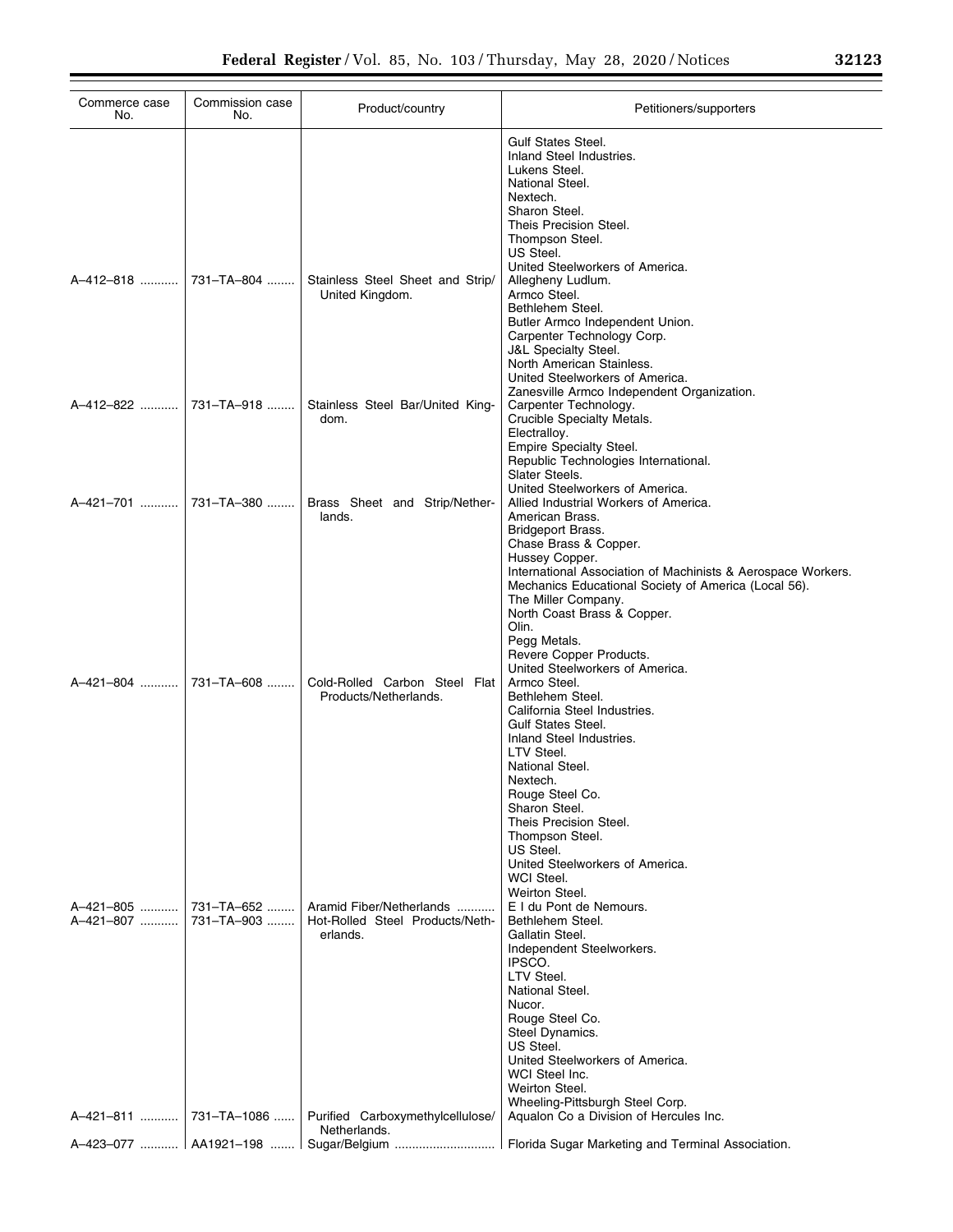Ξ

| Commerce case<br>No.                                 | Commission case<br>No. | Product/country                                                               | Petitioners/supporters                                                                                                                                                                                                                                                                                                                                |
|------------------------------------------------------|------------------------|-------------------------------------------------------------------------------|-------------------------------------------------------------------------------------------------------------------------------------------------------------------------------------------------------------------------------------------------------------------------------------------------------------------------------------------------------|
| A-423-602                                            | 731-TA-365             | Industrial Phosphoric Acid/Bel-<br>gium.                                      | Albright & Wilson.<br>FMC.<br>Hydrite Chemical.<br>Monsanto.                                                                                                                                                                                                                                                                                          |
| A-423-805                                            | 731-TA-573             | Cut-to-Length<br>Carbon<br>Steel<br>Plate/Belgium.                            | Stauffer Chemical.<br>Bethlehem Steel.<br>California Steel Industries.<br>CitiSteel USA Inc.<br>Geneva Steel.<br><b>Gulf States Steel.</b><br>Inland Steel Industries.<br>Lukens Steel.<br>National Steel.<br>Nextech.<br>Sharon Steel.<br>Theis Precision Steel.<br>Thompson Steel.<br>US Steel.<br>United Steelworkers of America.                  |
| A-423-808                                            | 731-TA-788             | Stainless Steel Plate in Coils/Bel-<br>gium.                                  | Allegheny Ludlum.<br>Armco Steel.<br>Lukens Steel.<br>North American Stainless.<br>United Steelworkers of America.                                                                                                                                                                                                                                    |
| A-427-001                                            | 731-TA-44              |                                                                               | Lonza.<br>Pfizer.                                                                                                                                                                                                                                                                                                                                     |
| A-427-009   <br>A-427-078    AA1921-199<br>A-427-098 | 731-TA-96<br>731-TA-25 | Industrial Nitrocellulose/France<br>Anhydrous Sodium Metasilicate/<br>France. | Hercules.<br>Florida Sugar Marketing and Terminal Association.<br>PQ.                                                                                                                                                                                                                                                                                 |
| A-427-602                                            | 731–TA–313             | Brass Sheet and Strip/France                                                  | Allied Industrial Workers of America.<br>American Brass.<br><b>Bridgeport Brass.</b><br>Chase Brass & Copper.<br>Hussey Copper.<br>International Association of Machinists & Aerospace Workers.<br>Mechanics Educational Society of America (Local 56).<br>The Miller Company.<br>Olin.<br>Revere Copper Products.<br>United Steelworkers of America. |
| A-427-801  731-TA-392-A                              |                        | Ball Bearings/France                                                          | Barden Corp.<br>Emerson Power Transmission.<br>Kubar Bearings.<br>McGill Manufacturing Co.<br>MPB.<br>Rexnord Inc.<br>Rollway Bearings.<br>Torrington.                                                                                                                                                                                                |
| A-427-801    731-TA-392-B                            |                        | Cylindrical<br>Roller<br>Bearings/<br>France.                                 | Barden Corp.<br>Emerson Power Transmission.<br>MPB.<br>Rollway Bearings.<br>Torrington.                                                                                                                                                                                                                                                               |
| A-427-801  731-TA-392-C                              |                        | Spherical Plain Bearings/France                                               | Barden Corp.<br>Emerson Power Transmission.<br>Kubar Bearings.<br>McGill Manufacturing Co.<br>Rexnord Inc.<br>Rollway Bearings.<br>Torrington.                                                                                                                                                                                                        |
| A-427-804  731-TA-553                                |                        | Hot-Rolled Lead and Bismuth<br>Carbon Steel Products/France.                  | Bethlehem Steel.<br>Inland Steel Industries.<br>USS/Kobe Steel.                                                                                                                                                                                                                                                                                       |
| A-427-808    731-TA-615                              |                        | Corrosion-Resistant Carbon Steel<br>Flat Products/France.                     | Armco Steel.<br>Bethlehem Steel.<br>California Steel Industries.<br>Geneva Steel.<br><b>Gulf States Steel.</b><br>Inland Steel Industries.<br>LTV Steel.<br>Lukens Steel.<br>National Steel.                                                                                                                                                          |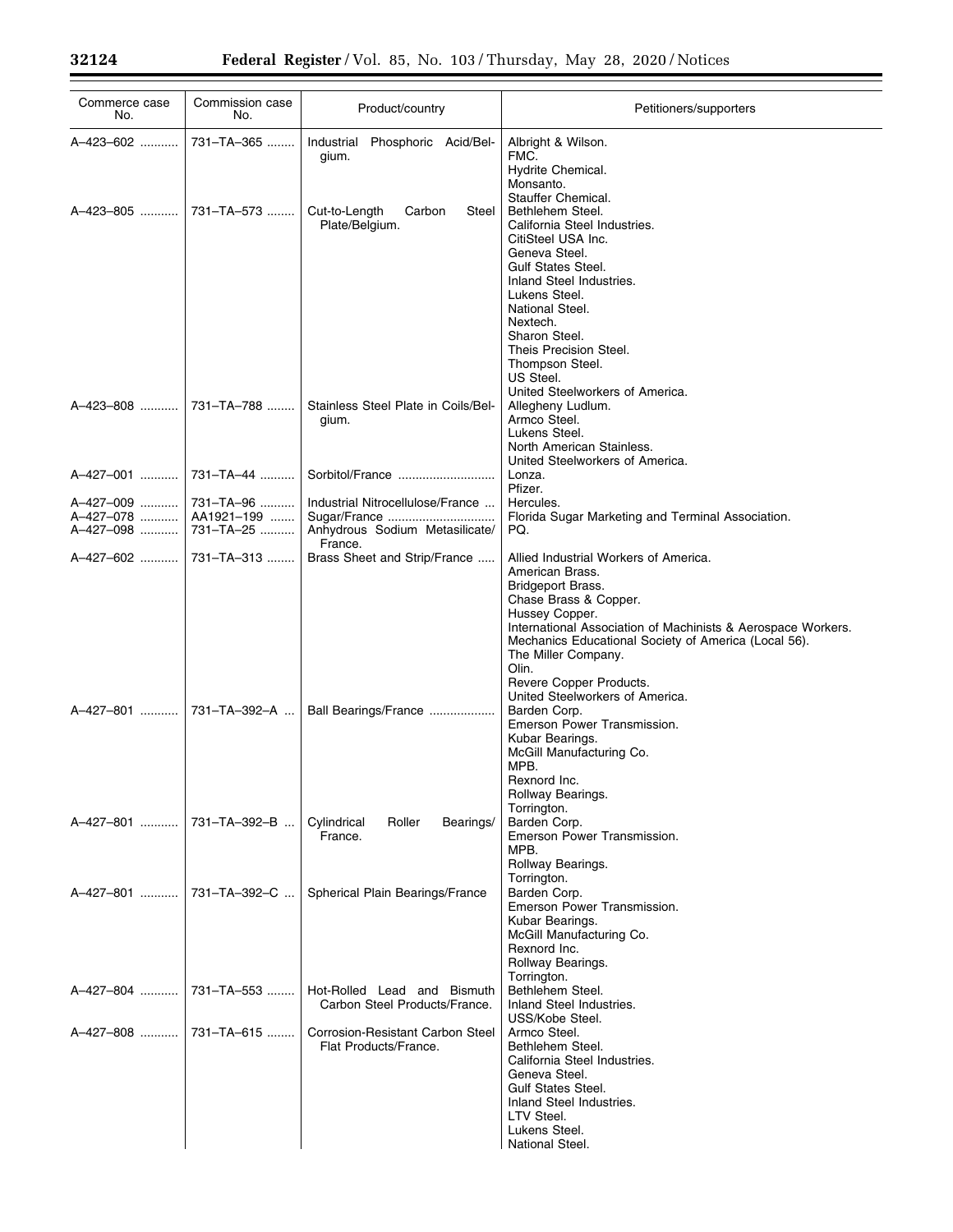| Commerce case<br>No.                              | Commission case<br>No.                 | Product/country                                                                                                       | Petitioners/supporters                                                                                                                                                                                                                                                                                                                                                                                                                              |
|---------------------------------------------------|----------------------------------------|-----------------------------------------------------------------------------------------------------------------------|-----------------------------------------------------------------------------------------------------------------------------------------------------------------------------------------------------------------------------------------------------------------------------------------------------------------------------------------------------------------------------------------------------------------------------------------------------|
|                                                   |                                        |                                                                                                                       | Nextech.<br>Rouge Steel Co.<br>Sharon Steel.<br>Theis Precision Steel.<br>Thompson Steel.<br>US Steel.<br>United Steelworkers of America.                                                                                                                                                                                                                                                                                                           |
|                                                   | A-427-811  731-TA-637                  | Stainless Steel Wire Rod/France                                                                                       | WCI Steel.<br>Weirton Steel.<br>AL Tech Specialty Steel.<br>Armco Steel.<br>Carpenter Technology.<br>Republic Engineered Steels.                                                                                                                                                                                                                                                                                                                    |
|                                                   |                                        | Stainless Steel Sheet and Strip/<br>France.                                                                           | Talley Metals Technology.<br>United Steelworkers of America.<br>Allegheny Ludlum.<br>Armco Steel.<br>Bethlehem Steel.<br>Butler Armco Independent Union.<br>Carpenter Technology Corp.                                                                                                                                                                                                                                                              |
|                                                   |                                        | Cut-to-Length<br>Carbon<br>Steel<br>Plate/France.                                                                     | North American Stainless.<br>United Steelworkers of America.<br>Zanesville Armco Independent Organization.<br>Bethlehem Steel.<br>Geneva Steel.<br><b>IPSCO Steel.</b><br>National Steel.                                                                                                                                                                                                                                                           |
|                                                   | A-427-818  731-TA-909                  | Low Enriched Uranium/France                                                                                           | US Steel.<br>United Steelworkers of America.<br>United States Enrichment Corp.<br>USEC Inc.                                                                                                                                                                                                                                                                                                                                                         |
| A-427-820    731-TA-913<br>A-428-082<br>A-428-602 | AA1921–200   <br>731-TA-317            | Stainless Steel Bar/France<br>Sugar/Germany<br>Brass Sheet and Strip/Germany                                          | Carpenter Technology.<br>Crucible Specialty Metals.<br>Electralloy.<br><b>Empire Specialty Steel.</b><br>Republic Technologies International.<br>Slater Steels.<br>United Steelworkers of America.<br>Florida Sugar Marketing and Terminal Association.<br>Allied Industrial Workers of America.<br>American Brass.<br>Bridgeport Brass.<br>Chase Brass & Copper.<br>Hussey Copper.<br>International Association of Machinists & Aerospace Workers. |
| A-428-801                                         | 731-TA-391-A                           | Ball Bearings/Germany                                                                                                 | Mechanics Educational Society of America (Local 56).<br>The Miller Company.<br>Olin.<br>Revere Copper Products.<br>United Steelworkers of America.<br>Barden Corp.<br>Emerson Power Transmission.<br>Kubar Bearings.<br>McGill Manufacturing Co.<br>MPB.                                                                                                                                                                                            |
| A-428-801                                         | 731-TA-391-B                           | Cylindrical Roller Bearings/Ger-<br>many.                                                                             | Rexnord Inc.<br>Rollway Bearings.<br>Torrington.<br>Barden Corp.<br>Emerson Power Transmission.<br>MPB.                                                                                                                                                                                                                                                                                                                                             |
| A-428-801                                         | 731-TA-391-C                           | Spherical<br>Plain<br>Bearings/Ger-<br>many.                                                                          | Rollway Bearings.<br>Torrington.<br>Barden Corp.<br>Emerson Power Transmission.<br>Rollway Bearings.                                                                                                                                                                                                                                                                                                                                                |
| A-428-802                                         | 731-TA-419                             | Industrial Belts/Germany                                                                                              | Torrington.<br>The Gates Rubber Company.<br>The Goodyear Tire and Rubber Company.                                                                                                                                                                                                                                                                                                                                                                   |
| A-428-803<br>A-428-807<br>A-428-814               | 731-TA-444<br>731-TA-465<br>731-TA-604 | Industrial Nitrocellulose/Germany<br>Sodium Thiosulfate/Germany<br>Cold-Rolled Carbon Steel Flat<br>Products/Germany. | Hercules.<br>Calabrian.<br>Armco Steel.<br>Bethlehem Steel.                                                                                                                                                                                                                                                                                                                                                                                         |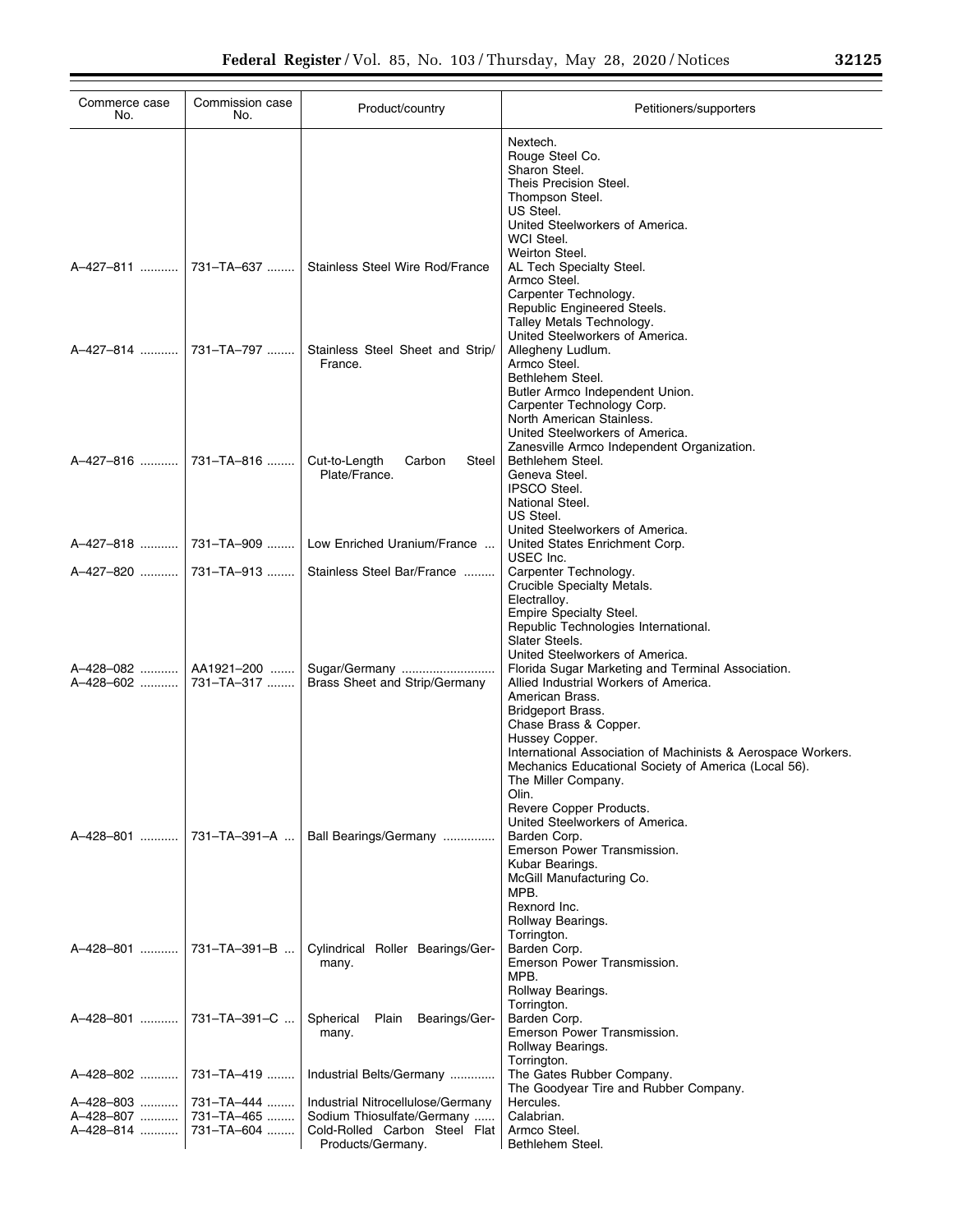| Commerce case<br>No. | Commission case<br>No. | Product/country                                            | Petitioners/supporters                                                                                                                                                                                                                                                                                                                                                                                                                                                                                          |
|----------------------|------------------------|------------------------------------------------------------|-----------------------------------------------------------------------------------------------------------------------------------------------------------------------------------------------------------------------------------------------------------------------------------------------------------------------------------------------------------------------------------------------------------------------------------------------------------------------------------------------------------------|
| A-428-815            | 731-TA-616             | Corrosion-Resistant Carbon Steel<br>Flat Products/Germany. | California Steel Industries.<br><b>Gulf States Steel.</b><br>Inland Steel Industries.<br>LTV Steel.<br>National Steel.<br>Nextech.<br>Rouge Steel Co.<br>Sharon Steel.<br>Theis Precision Steel.<br>Thompson Steel.<br>US Steel.<br>United Steelworkers of America.<br>WCI Steel.<br>Weirton Steel.<br>Armco Steel.<br>Bethlehem Steel.<br>California Steel Industries.<br>Geneva Steel.<br><b>Gulf States Steel.</b><br>Inland Steel Industries.<br>LTV Steel.<br>Lukens Steel.<br>National Steel.<br>Nextech. |
| A-428-816            | 731-TA-578             | Cut-to-Length<br>Carbon<br>Steel                           | Rouge Steel Co.<br>Sharon Steel.<br>Theis Precision Steel.<br>Thompson Steel.<br>US Steel.<br>United Steelworkers of America.<br>WCI Steel.<br>Weirton Steel.<br>Bethlehem Steel.                                                                                                                                                                                                                                                                                                                               |
|                      |                        | Plate/Germany.                                             | California Steel Industries.<br>CitiSteel USA Inc.<br>Geneva Steel.<br><b>Gulf States Steel.</b><br>Inland Steel Industries.<br>Lukens Steel.<br>National Steel.<br>Nextech.<br>Sharon Steel.<br>Theis Precision Steel.<br>Thompson Steel.<br>US Steel.<br>United Steelworkers of America.                                                                                                                                                                                                                      |
| A-428-820            | 731-TA-709             | Seamless Pipe/Germany                                      | Koppel Steel.<br>Quanex.<br>Timken.<br>United States Steel.                                                                                                                                                                                                                                                                                                                                                                                                                                                     |
| A-428-821            | 731-TA-736             | Large Newspaper Printing Press-<br>es/Germany.             | Rockwell Graphics Systems.                                                                                                                                                                                                                                                                                                                                                                                                                                                                                      |
| A-428-825            | 731-TA-798             | Stainless Steel Sheet and Strip/<br>Germany.               | Allegheny Ludlum.<br>Armco Steel.<br>Bethlehem Steel.<br>Butler Armco Independent Union.<br>Carpenter Technology Corp.<br><b>J&amp;L Specialty Steel.</b><br>North American Stainless.<br>United Steelworkers of America.<br>Zanesville Armco Independent Organization.                                                                                                                                                                                                                                         |
|                      |                        | Stainless Steel Bar/Germany                                | Carpenter Technology.<br>Crucible Specialty Metals.<br>Electralloy.<br>Empire Specialty Steel.<br>Republic Technologies International.<br>Slater Steels.<br>United Steelworkers of America.                                                                                                                                                                                                                                                                                                                     |
| A-437-601            | 731–TA–341             | Tapered Roller Bearings/Hungary                            | L&S Bearing.<br>Timken.<br>Torrington.                                                                                                                                                                                                                                                                                                                                                                                                                                                                          |
|                      |                        | A-437-804  731-TA-426  Sulfanilic Acid/Hungary             | Nation Ford Chemical.                                                                                                                                                                                                                                                                                                                                                                                                                                                                                           |
|                      |                        | A-447-801  731-TA-340C  Solid Urea/Estonia                 | Agrico Chemical.                                                                                                                                                                                                                                                                                                                                                                                                                                                                                                |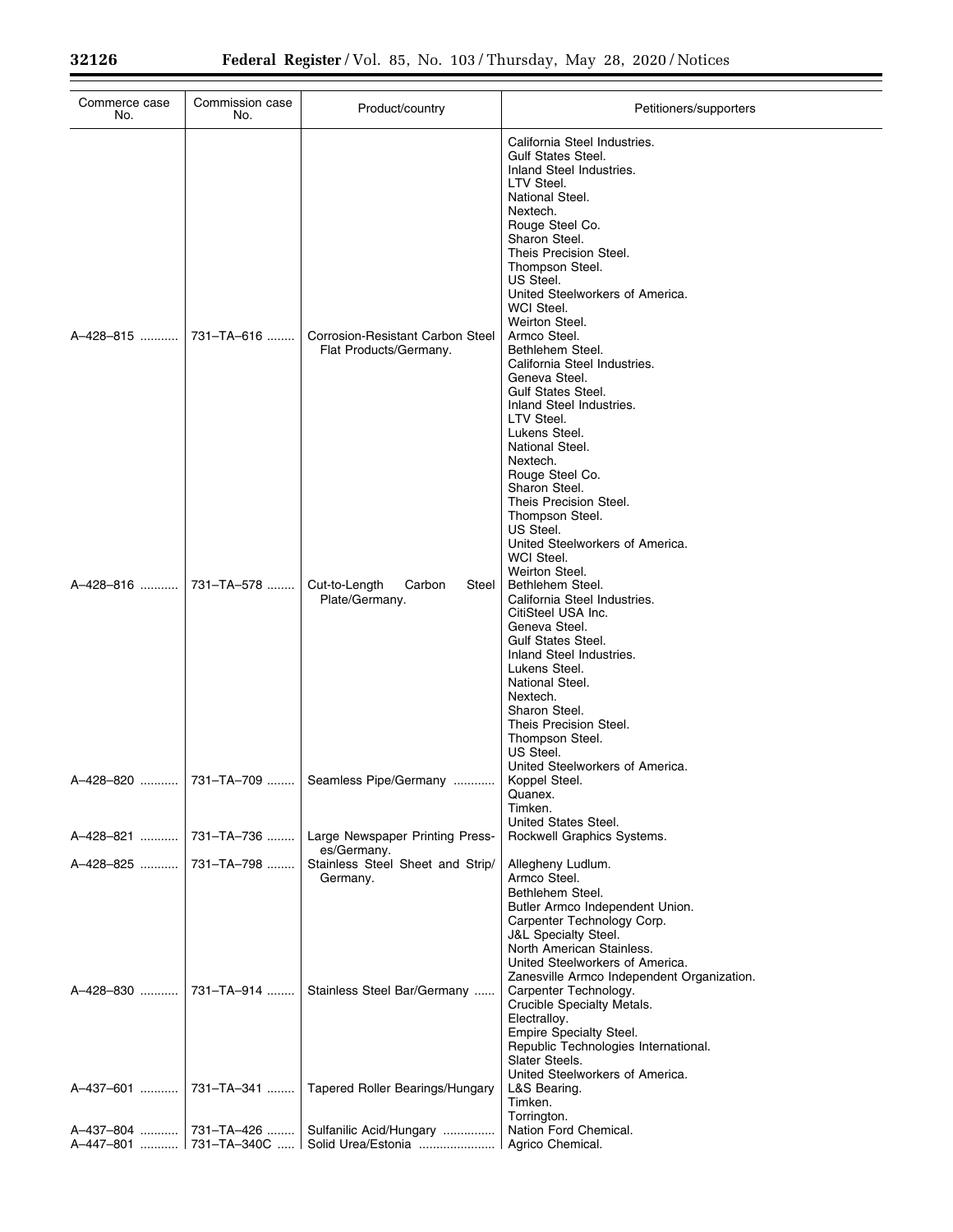| Commerce case<br>No.        | Commission case<br>No.   | Product/country                                                                  | Petitioners/supporters                                                                                                                                                                                                                                                                                                                                                                                                         |
|-----------------------------|--------------------------|----------------------------------------------------------------------------------|--------------------------------------------------------------------------------------------------------------------------------------------------------------------------------------------------------------------------------------------------------------------------------------------------------------------------------------------------------------------------------------------------------------------------------|
| A-449-804 ……….              | 731-TA-878               | Steel Concrete Reinforcing Bar/<br>Latvia.                                       | American Cyanamid.<br>CF Industries.<br>First Mississippi.<br>Mississippi Chemical.<br>Terra International.<br>WR Grace.<br>AB Steel Mill Inc.<br>AmeriSteel.<br>Auburn Steel.<br>Birmingham Steel.<br>Border Steel.<br>Cascade Steel Rolling Mills Inc.<br>CMC Steel Group.<br>Co-Steel Inc.<br>Marion Steel.                                                                                                                 |
| A–451–801                   | 731-TA-340D              | Solid Urea/Lithuania                                                             | North Star Steel Co.<br>Nucor Steel.<br>Rebar Trade Action Coalition.<br>Riverview Steel.<br>Sheffield Steel.<br>TAMCO.<br>TXI-Chaparral Steel Co.<br>Agrico Chemical.<br>American Cyanamid.<br>CF Industries.<br>First Mississippi.<br>Mississippi Chemical.<br>Terra International.<br>WR Grace.                                                                                                                             |
| A-455-802                   | 731-TA-583               | Cut-to-Length<br>Carbon<br>Steel<br>Plate/Poland.                                | Bethlehem Steel.<br>California Steel Industries.<br>CitiSteel USA Inc.<br>Geneva Steel.<br><b>Gulf States Steel.</b><br>Inland Steel Industries.<br>Lukens Steel.<br>National Steel.<br>Nextech.<br>Sharon Steel.<br>Theis Precision Steel.                                                                                                                                                                                    |
| A-455-803                   | 731-TA-880               | Steel Concrete Reinforcing Bar/<br>Poland.                                       | Thompson Steel.<br>US Steel.<br>United Steelworkers of America.<br>AB Steel Mill Inc.<br>AmeriSteel.<br>Auburn Steel.<br>Birmingham Steel.<br>Border Steel.<br>Cascade Steel Rolling Mills Inc.<br>CMC Steel Group.<br>Co-Steel Inc.<br>Marion Steel.                                                                                                                                                                          |
| A–469–007 ……….<br>A-469-803 | 731-TA-126<br>731-TA-585 | Potassium Permanganate/Spain<br>Cut-to-Length<br>Steel<br>Carbon<br>Plate/Spain. | North Star Steel Co.<br>Nucor Steel.<br>Rebar Trade Action Coalition.<br>Riverview Steel.<br>Sheffield Steel.<br>TAMCO.<br>TXI-Chaparral Steel Co.<br>Carus Chemical.<br>Bethlehem Steel.<br>California Steel Industries.<br>Geneva Steel.<br><b>Gulf States Steel.</b><br>Inland Steel Industries.<br>Lukens Steel.<br>National Steel.<br>Nextech.<br>Sharon Steel.<br>Theis Precision Steel.<br>Thompson Steel.<br>US Steel. |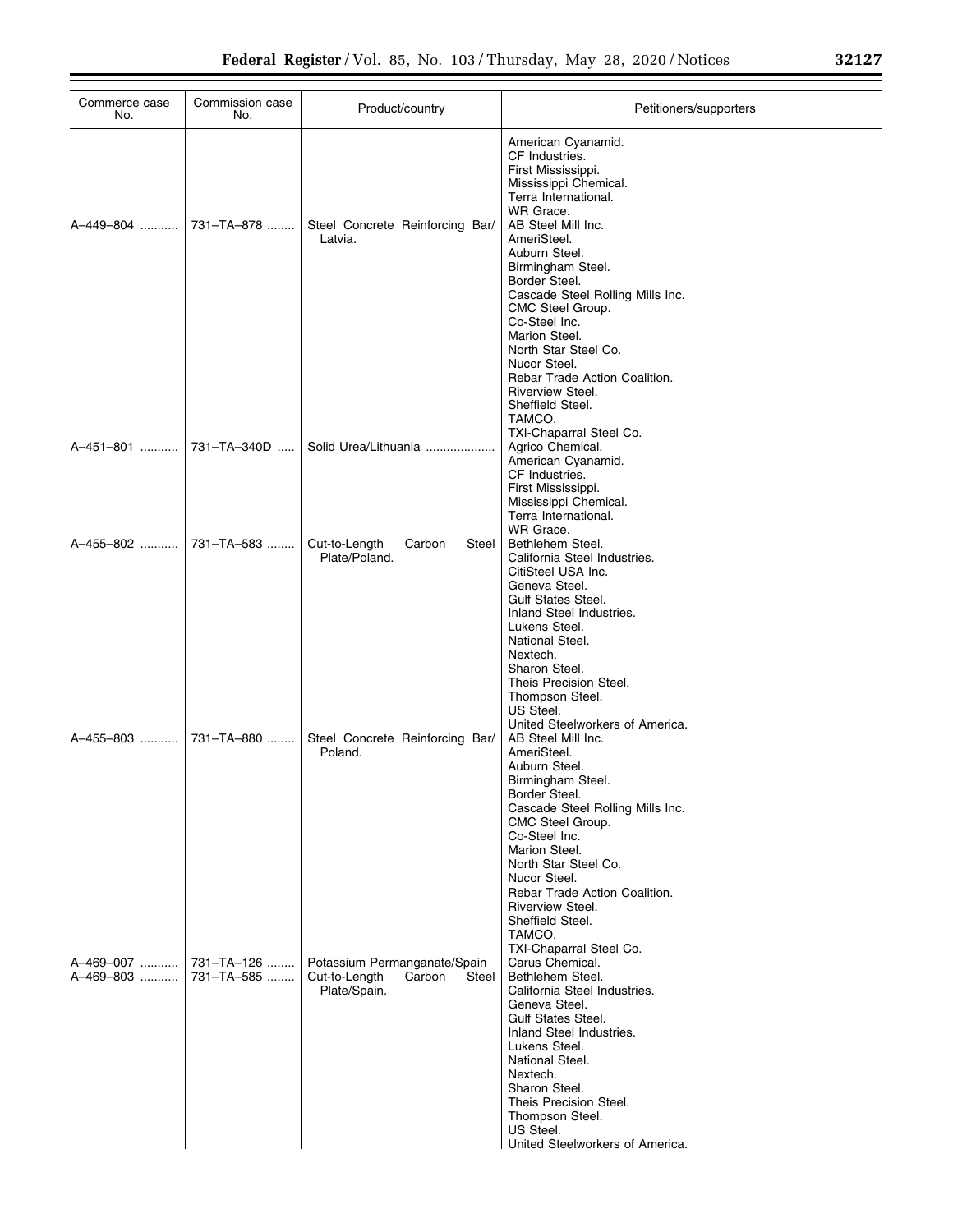| Commerce case<br>No.      | Commission case<br>No.    | Product/country                                                        | Petitioners/supporters                                                                                                                                                                                                                                                                                                                         |
|---------------------------|---------------------------|------------------------------------------------------------------------|------------------------------------------------------------------------------------------------------------------------------------------------------------------------------------------------------------------------------------------------------------------------------------------------------------------------------------------------|
| A-469-805                 | 731-TA-682                | Stainless Steel Bar/Spain                                              | AL Tech Specialty Steel.<br>Carpenter Technology.<br>Crucible Specialty Metals.<br>Electralloy.<br>Republic Engineered Steels.<br>Slater Steels.<br>Talley Metals Technology.                                                                                                                                                                  |
| A-469-807                 | 731-TA-773                | Stainless Steel Wire Rod/Spain                                         | United Steelworkers of America.<br>AL Tech Specialty Steel.<br>Carpenter Technology.<br>Republic Engineered Steels.<br>Talley Metals Technology.<br>United Steelworkers of America.                                                                                                                                                            |
| A-469-810  731-TA-890     |                           | Stainless Steel Angle/Spain                                            | Slater Steels.<br>United Steelworkers of America.                                                                                                                                                                                                                                                                                              |
| A-469-814  731-TA-1083    |                           | Chlorinated Isocyanurates/Spain                                        | BioLab Inc.<br>Clearon Corp.<br>Occidental Chemical Corp.                                                                                                                                                                                                                                                                                      |
| A-471-806   <br>A-475-059 | 731-TA-427<br>AA1921-167  | Sulfanilic Acid/Portugal<br>Pressure-Sensitive Plastic Tape/<br>Italy. | Nation Ford Chemical.<br>Minnesota Mining & Manufacturing.                                                                                                                                                                                                                                                                                     |
| A-475-601  731-TA-314     |                           | Brass Sheet and Strip/Italy                                            | Allied Industrial Workers of America.<br>American Brass.<br>Bridgeport Brass.<br>Chase Brass & Copper.<br>Hussey Copper.<br>International Association of Machinists & Aerospace Workers.<br>Mechanics Educational Society of America (Local 56).<br>The Miller Company.<br>Olin.<br>Revere Copper Products.<br>United Steelworkers of America. |
| A-475-703  731-TA-385     |                           | Granular Polytetrafluoroethylene/                                      | E I du Pont de Nemours.<br>ICI Americas.                                                                                                                                                                                                                                                                                                       |
| A–475–801    731–TA–393–A |                           | Italy.<br>Ball Bearings/Italy                                          | Barden Corp.<br>Emerson Power Transmission.<br>Kubar Bearings.<br>McGill Manufacturing Co.<br>MPB.<br>Rexnord Inc.<br>Rollway Bearings.<br>Torrington.                                                                                                                                                                                         |
|                           | A–475–801    731–TA–393–B | Cylindrical Roller Bearings/Italy                                      | Barden Corp.<br>Emerson Power Transmission.<br>MPB.<br>Rollway Bearings.<br>Torrington.                                                                                                                                                                                                                                                        |
| A-475-802                 | 731-TA-413                | Industrial Belts/Italy                                                 | The Gates Rubber Company.<br>The Goodyear Tire and Rubber Company.                                                                                                                                                                                                                                                                             |
| A–475–811 …………            | 731-TA-659                | Grain-Oriented Silicon Electrical<br>Steel/Italy.                      | Allegheny Ludlum.<br>Armco Steel.<br>Butler Armco Independent Union.<br>United Steelworkers of America.<br>Zanesville Armco Independent Union.                                                                                                                                                                                                 |
|                           |                           | Seamless Pipe/Italy                                                    | Koppel Steel.<br>Quanex.<br>Timken.                                                                                                                                                                                                                                                                                                            |
| A-475-816  731-TA-713     |                           | Oil Country Tubular Goods/Italy                                        | United States Steel.<br>Bellville Tube.<br>IPSCO.<br>Koppel Steel.<br>Lone Star Steel.<br>Maverick Tube.<br>Newport Steel.<br>North Star Steel.<br>US Steel.<br>USS/Kobe.                                                                                                                                                                      |
|                           | A–475–818    731–TA–734   |                                                                        | A Zerega's Sons.<br>American Italian Pasta.<br>Borden.<br>D Merlino & Sons.<br>Dakota Growers Pasta.<br>Foulds.                                                                                                                                                                                                                                |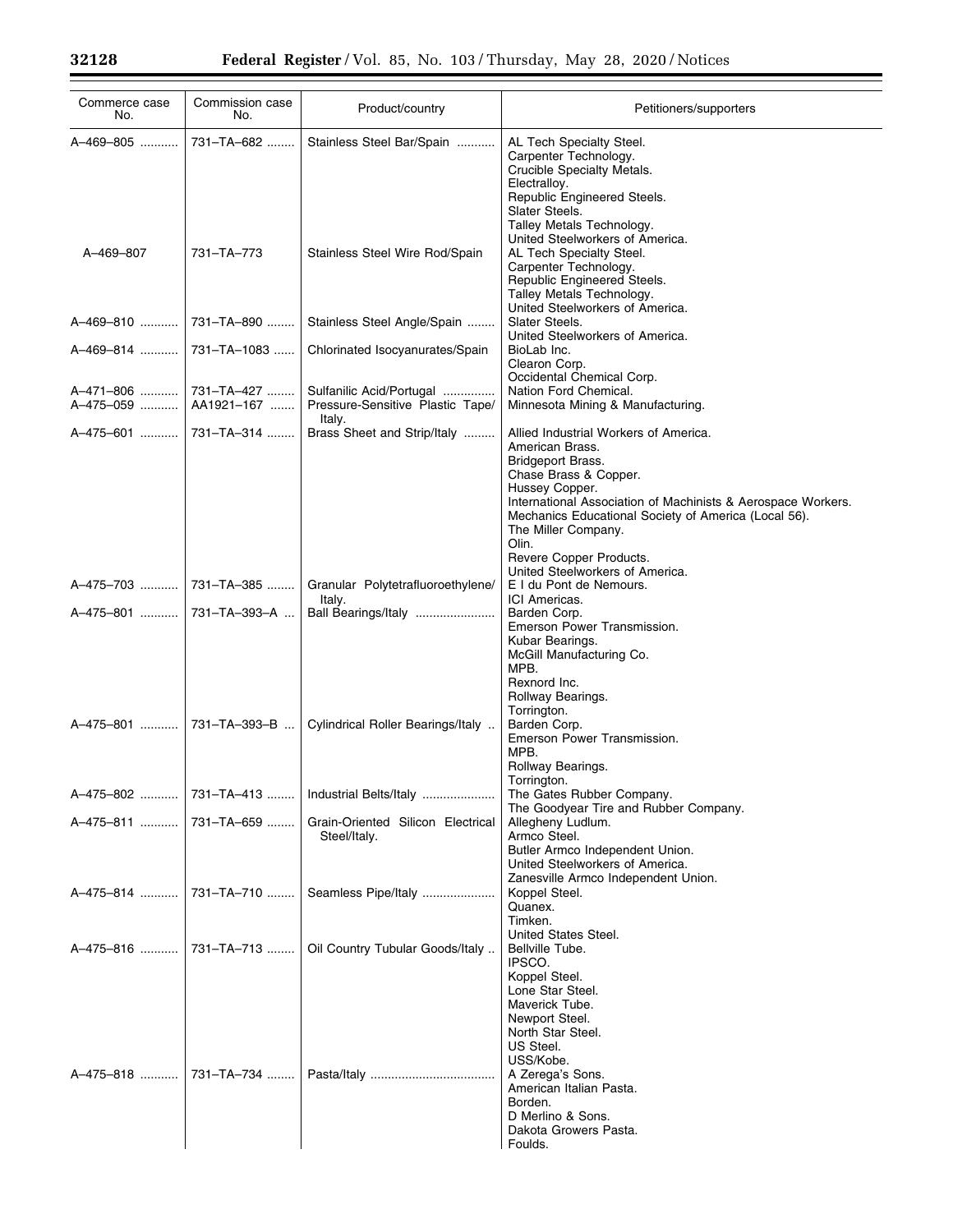| Commerce case<br>No.  | Commission case<br>No.  | Product/country                                   | Petitioners/supporters                                                        |
|-----------------------|-------------------------|---------------------------------------------------|-------------------------------------------------------------------------------|
|                       |                         |                                                   | Gilster-Mary Lee.                                                             |
|                       |                         |                                                   | Gooch Foods.                                                                  |
|                       |                         |                                                   | Hershey Foods.<br>LaRinascente Macaroni Co.                                   |
|                       |                         |                                                   | Pasta USA.                                                                    |
|                       |                         |                                                   | Philadelphia Macaroni.                                                        |
|                       |                         | Stainless Steel Wire Rod/Italy                    | ST Specialty Foods.<br>AL Tech Specialty Steel.                               |
|                       |                         |                                                   | Carpenter Technology.                                                         |
|                       |                         |                                                   | Republic Engineered Steels.                                                   |
|                       |                         |                                                   | Talley Metals Technology.                                                     |
|                       | A-475-822    731-TA-790 | Stainless Steel Plate in Coils/Italy              | United Steelworkers of America.<br>Allegheny Ludlum.                          |
|                       |                         |                                                   | Armco Steel.                                                                  |
|                       |                         |                                                   | <b>J&amp;L Specialty Steel.</b>                                               |
|                       |                         |                                                   | Lukens Steel.                                                                 |
|                       |                         |                                                   | North American Stainless.<br>United Steelworkers of America.                  |
| A-475-824  731-TA-799 |                         | Stainless Steel Sheet and Strip/                  | Allegheny Ludlum.                                                             |
|                       |                         | Italy.                                            | Armco Steel.                                                                  |
|                       |                         |                                                   | Bethlehem Steel.<br>Butler Armco Independent Union.                           |
|                       |                         |                                                   | Carpenter Technology Corp.                                                    |
|                       |                         |                                                   | <b>J&amp;L Specialty Steel.</b>                                               |
|                       |                         |                                                   | North American Stainless.                                                     |
|                       |                         |                                                   | United Steelworkers of America.<br>Zanesville Armco Independent Organization. |
| A-475-826  731-TA-819 |                         | Cut-to-Length<br>Carbon<br>Steel                  | Bethlehem Steel.                                                              |
|                       |                         | Plate/Italy.                                      | CitiSteel USA Inc.                                                            |
|                       |                         |                                                   | Geneva Steel.                                                                 |
|                       |                         |                                                   | <b>Gulf States Steel.</b><br><b>IPSCO Steel.</b>                              |
|                       |                         |                                                   | National Steel.                                                               |
|                       |                         |                                                   | US Steel.                                                                     |
|                       |                         |                                                   | United Steelworkers of America.                                               |
|                       | A–475–828    731–TA–865 | Stainless Steel Butt-Weld Pipe<br>Fittings/Italy. | Flo-Mac Inc.<br>Gerlin.                                                       |
|                       |                         |                                                   | Markovitz Enterprises.                                                        |
|                       |                         |                                                   | Shaw Alloy Piping Products.                                                   |
|                       | A-475-829  731-TA-915   | Stainless Steel Bar/Italy                         | Taylor Forge Stainless.<br>Carpenter Technology.                              |
|                       |                         |                                                   | Crucible Specialty Metals.                                                    |
|                       |                         |                                                   | Electralloy.                                                                  |
|                       |                         |                                                   | Empire Specialty Steel.                                                       |
|                       |                         |                                                   | Republic Technologies International.<br>Slater Steels.                        |
|                       |                         |                                                   | United Steelworkers of America.                                               |
| A-479-801             | 731-TA-445              | Nitrocellulose/Yugo-<br>Industrial                | Hercules.                                                                     |
|                       |                         | slavia.                                           |                                                                               |
| A-484-801             | 731-TA-406              | Electrolytic Manganese Dioxide/<br>Greece.        | Chemetals.<br>Kerr-McGee.                                                     |
|                       |                         |                                                   | Rayovac.                                                                      |
| A-485-601             | 731-TA-339              | Solid Urea/Romania                                | Agrico Chemical.                                                              |
|                       |                         |                                                   | American Cyanamid.                                                            |
|                       |                         |                                                   | CF Industries.<br>First Mississippi.                                          |
|                       |                         |                                                   | Mississippi Chemical.                                                         |
|                       |                         |                                                   | Terra International.                                                          |
|                       |                         |                                                   | WR Grace.                                                                     |
| A-485-602             | 731-TA-345              | Tapered Roller Bearings/Roma-<br>nia.             | L&S Bearing.<br>Timken.                                                       |
|                       |                         |                                                   | Torrington.                                                                   |
|                       |                         | Ball Bearings/Romania                             | Barden Corp.                                                                  |
|                       |                         |                                                   | Emerson Power Transmission.                                                   |
|                       |                         |                                                   | Kubar Bearings.<br>MPB.                                                       |
|                       |                         |                                                   | Rollway Bearings.                                                             |
|                       |                         |                                                   | Torrington.                                                                   |
| A-485-803             | 731-TA-584              | Cut-to-Length<br>Carbon<br>Steel                  | Bethlehem Steel.                                                              |
|                       |                         | Plate/Romania.                                    | California Steel Industries.<br>CitiSteel USA Inc.                            |
|                       |                         |                                                   | Geneva Steel.                                                                 |
|                       |                         |                                                   | Gulf States Steel.                                                            |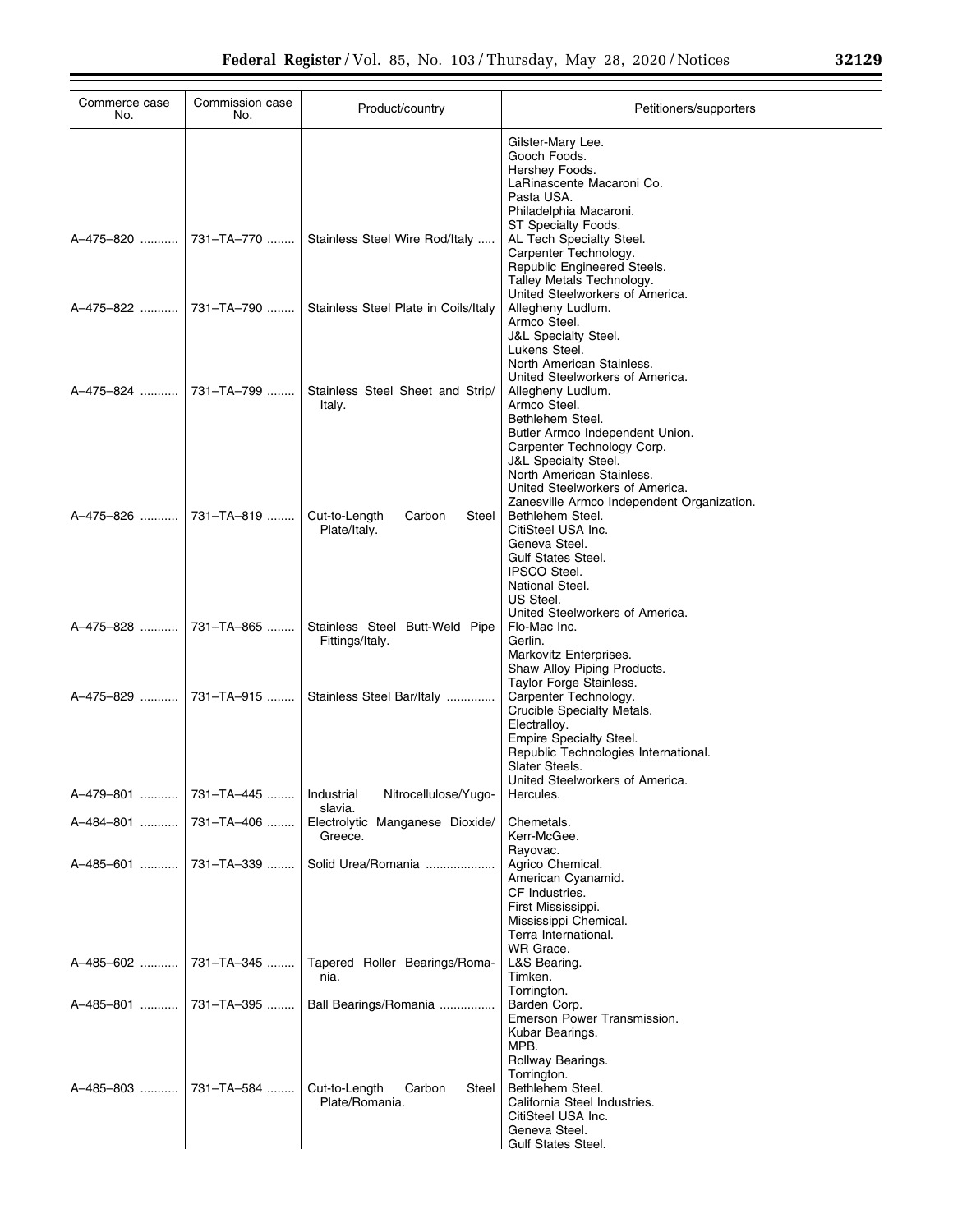Ξ

| Commerce case<br>No.  | Commission case<br>No. | Product/country                                          | Petitioners/supporters                                                                                                                                                                                                                                                                                                                                                                                                                                                                                     |
|-----------------------|------------------------|----------------------------------------------------------|------------------------------------------------------------------------------------------------------------------------------------------------------------------------------------------------------------------------------------------------------------------------------------------------------------------------------------------------------------------------------------------------------------------------------------------------------------------------------------------------------------|
|                       |                        |                                                          | Inland Steel Industries.<br>Lukens Steel.<br>National Steel.<br>Nextech.<br>Sharon Steel.<br>Theis Precision Steel.<br>Thompson Steel.<br>US Steel.<br>United Steelworkers of America.                                                                                                                                                                                                                                                                                                                     |
| A-485-805  731-TA-849 |                        | Small-Diameter Carbon<br>Steel<br>Seamless Pipe/Romania. | Koppel Steel.<br>North Star Steel.<br>Sharon Tube.<br>Timken.<br>US Steel.<br>United Steelworkers of America.<br>USS/Kobe.                                                                                                                                                                                                                                                                                                                                                                                 |
| A-485-806             | 731–TA–904 ……          | Hot-Rolled Steel Products/Roma-<br>nia.                  | Vision Metals' Gulf States Tube.<br>Bethlehem Steel.<br>Gallatin Steel.<br>Independent Steelworkers.<br>IPSCO.<br>LTV Steel.<br>National Steel.<br>Nucor.<br>Rouge Steel Co.<br>Steel Dynamics.<br>US Steel.<br>United Steelworkers of America.<br>WCI Steel Inc.<br>Weirton Steel.                                                                                                                                                                                                                        |
| A-489-501             | 731-TA-273             | Welded Carbon Steel Pipe and<br>Tube/Turkey.             | Wheeling-Pittsburgh Steel Corp.<br>Allied Tube & Conduit.<br>American Tube.<br>Bernard Epps.<br>Bock Industries.<br>Bull Moose Tube.<br>Central Steel Tube.<br>Century Tube.<br>Copperweld Tubing.<br>Cyclops.<br>Hughes Steel & Tube.<br>Kaiser Steel.<br>Laclede Steel.<br>Maruichi American.<br>Maverick Tube.<br>Merchant Metals.<br>Phoenix Steel.<br>Pittsburgh Tube.<br>Quanex.<br>Sharon Tube.<br>Southwestern Pipe.<br>UNR-Leavitt.<br>Welded Tube.<br>Western Tube & Conduit.<br>Wheatland Tube. |
| A-489-602             | 731-TA-364             | Aspirin/Turkey                                           | Dow Chemical.<br>Monsanto.<br>Norwich-Eaton.                                                                                                                                                                                                                                                                                                                                                                                                                                                               |
|                       | A-489-805  731-TA-735  | Pasta/Turkey                                             | A Zerega's Sons.<br>American Italian Pasta.<br>Borden.<br>D Merlino & Sons.<br>Dakota Growers Pasta.<br>Foulds.<br>Gilster-Mary Lee.<br>Gooch Foods.<br>Hershey Foods.<br>LaRinascente Macaroni Co.<br>Pasta USA.<br>Philadelphia Macaroni.<br>ST Specialty Foods.                                                                                                                                                                                                                                         |
| A-489-807             | 731-TA-745             | Steel Concrete Reinforcing Bar/<br>Turkey.               | AmeriSteel.<br>Auburn Steel.                                                                                                                                                                                                                                                                                                                                                                                                                                                                               |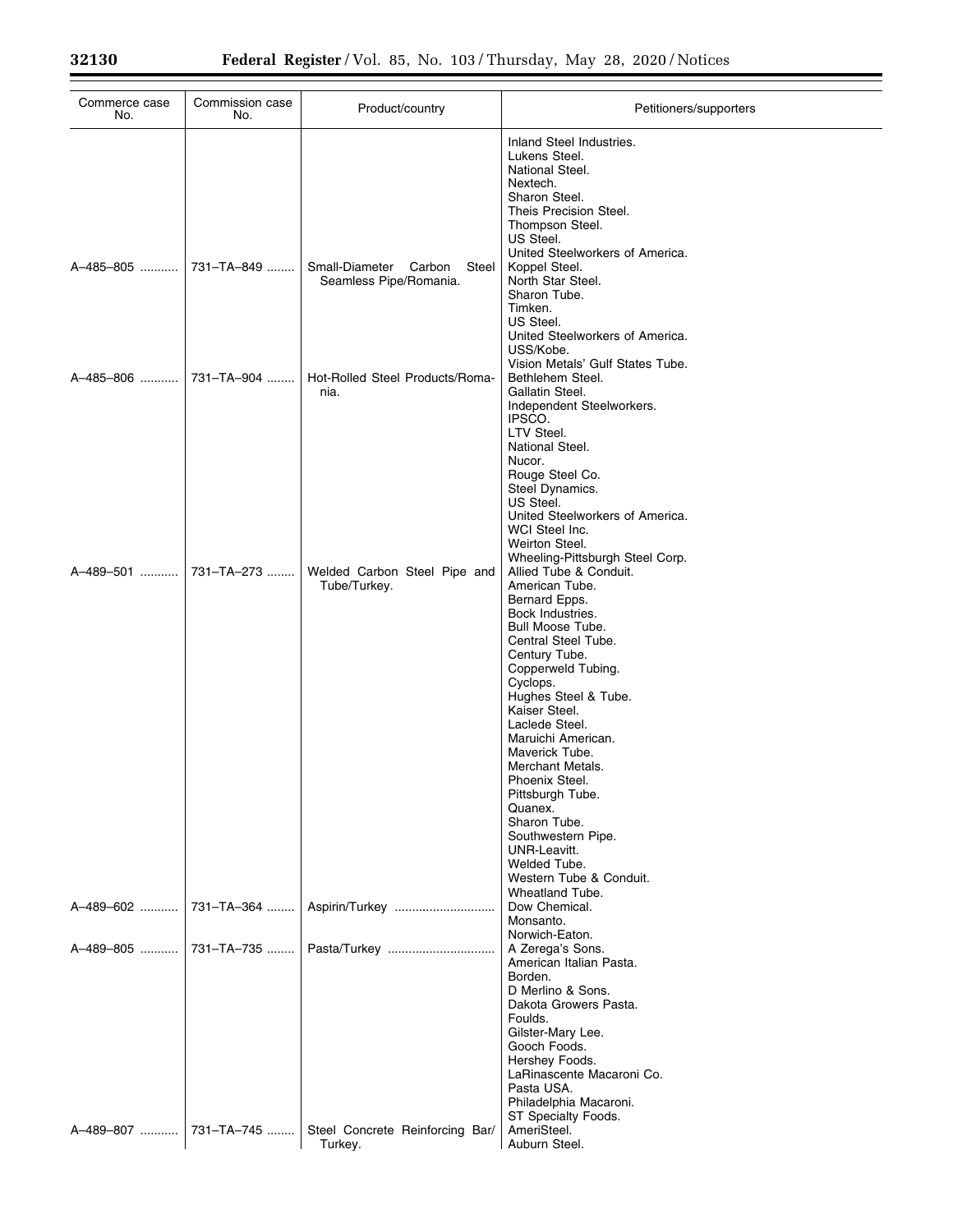| Commerce case<br>No.    | Commission case<br>No.   | Product/country                                            | Petitioners/supporters                                                                                                                                                                                                                                                                                                                                                                                                                                                     |
|-------------------------|--------------------------|------------------------------------------------------------|----------------------------------------------------------------------------------------------------------------------------------------------------------------------------------------------------------------------------------------------------------------------------------------------------------------------------------------------------------------------------------------------------------------------------------------------------------------------------|
| A–507–502 ……….          | 731–TA–287               | Raw In-Shell Pistachios/Iran                               | Birmingham Steel.<br>Commercial Metals.<br>Marion Steel.<br>New Jersey Steel.<br>Blackwell Land.<br>California Pistachio Orchard.<br>Keenan Farms.<br>Kern Pistachio Hulling & Drying.<br>Los Ranchos de Poco Pedro.<br>Pistachio Producers of California.                                                                                                                                                                                                                 |
|                         |                          | A-508-604  731-TA-366    Industrial Phosphoric Acid/Israel | TM Duche Nut.<br>Albright & Wilson.<br>FMC.<br>Hydrite Chemical.<br>Monsanto.                                                                                                                                                                                                                                                                                                                                                                                              |
| A–533–502    731–TA–271 |                          | Welded Carbon Steel Pipe and<br>Tube/India.                | Stauffer Chemical.<br>Allied Tube & Conduit.<br>American Tube.<br>Bernard Epps.<br>Bock Industries.<br>Bull Moose Tube.<br>Central Steel Tube.<br>Century Tube.<br>Copperweld Tubing.<br>Cyclops.<br>Hughes Steel & Tube.<br>Kaiser Steel.<br>Laclede Steel.<br>Maruichi American.<br>Maverick Tube.<br>Merchant Metals.<br>Phoenix Steel.<br>Pittsburgh Tube.<br>Quanex.<br>Sharon Tube.<br>Southwestern Pipe.<br>UNR-Leavitt.<br>Welded Tube.<br>Western Tube & Conduit. |
| A-533-806<br>A-533-808  | 731-TA-561<br>731-TA-638 | Sulfanilic Acid/India<br>Stainless Steel Wire Rod/India    | Wheatland Tube.<br>R-M Industries.<br>AL Tech Specialty Steel.<br>Armco Steel.<br>Carpenter Technology.<br>Republic Engineered Steels.<br>Talley Metals Technology.<br>United Steelworkers of America.                                                                                                                                                                                                                                                                     |
| A-533-809               | 731-TA-639               | Forged Stainless Steel Flanges/<br>India.                  | Gerlin.<br>Ideal Forging.<br>Maass Flange.                                                                                                                                                                                                                                                                                                                                                                                                                                 |
| A-533-810               | 731-TA-679               | Stainless Steel Bar/India                                  | Markovitz Enterprises.<br>AL Tech Specialty Steel.<br>Carpenter Technology.<br>Crucible Specialty Metals.<br>Electralloy.<br>Republic Engineered Steels.<br>Slater Steels.<br>Talley Metals Technology.<br>United Steelworkers of America.                                                                                                                                                                                                                                 |
| A–533–813 ……….          | 731-TA-778               | Preserved Mushrooms/India                                  | LK Bowman.<br>Modern Mushroom Farms.<br>Monterey Mushrooms.<br>Mount Laurel Canning.<br>Mushroom Canning.<br>Southwood Farms.<br>Sunny Dell Foods.                                                                                                                                                                                                                                                                                                                         |
| A–533–817 ……….          | 731-TA-817               | Cut-to-Length<br>Carbon<br>Steel<br>Plate/India.           | United Canning.<br>Bethlehem Steel.<br>CitiSteel USA Inc.<br>Geneva Steel.<br><b>Gulf States Steel.</b><br><b>IPSCO Steel.</b><br>National Steel.                                                                                                                                                                                                                                                                                                                          |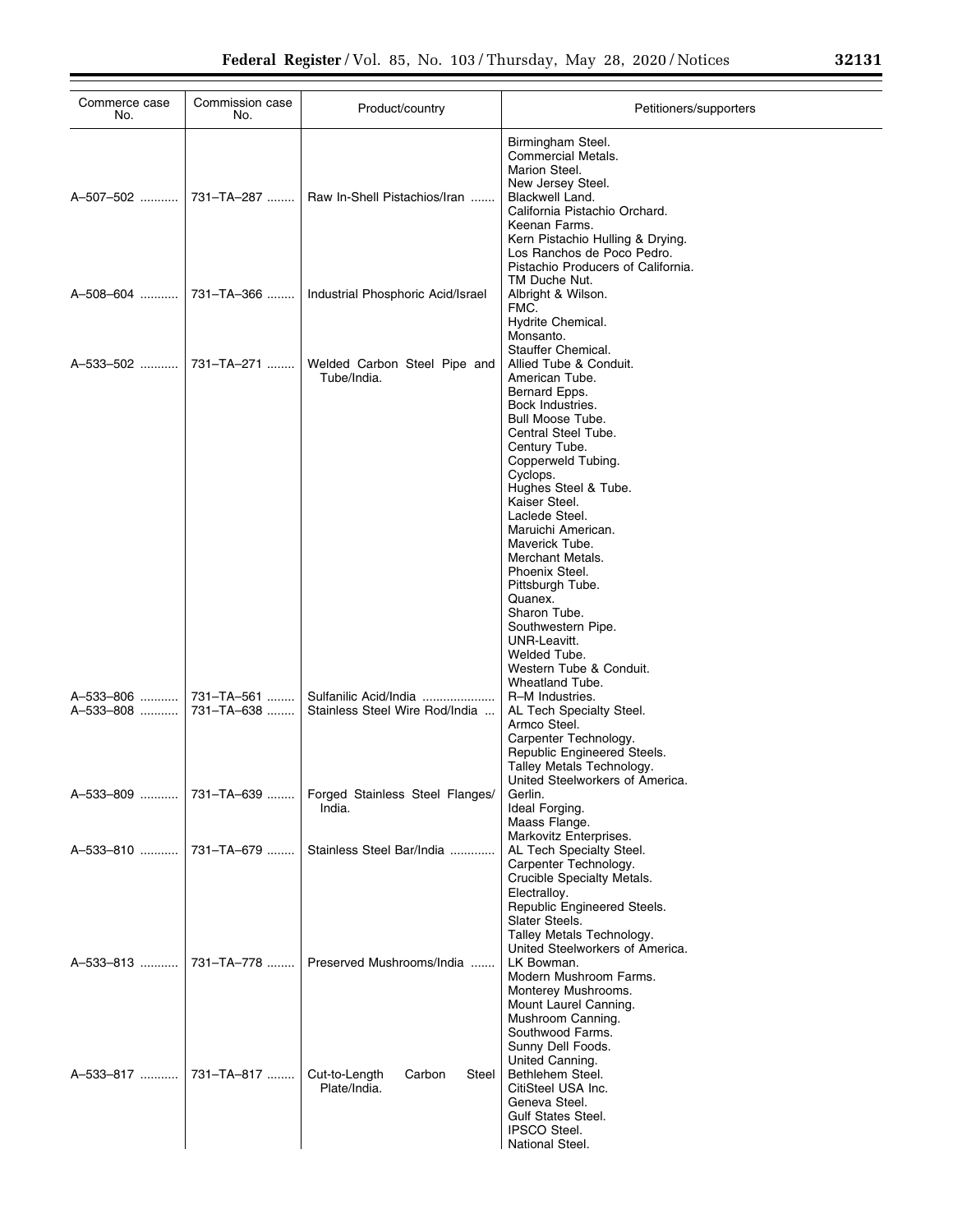| Commerce case<br>No.   | Commission case<br>No.   | Product/country                                                                 | Petitioners/supporters                                                                                                                                                                                                                                                                                                                                                                                                                                                                                        |
|------------------------|--------------------------|---------------------------------------------------------------------------------|---------------------------------------------------------------------------------------------------------------------------------------------------------------------------------------------------------------------------------------------------------------------------------------------------------------------------------------------------------------------------------------------------------------------------------------------------------------------------------------------------------------|
| A-533-820  731-TA-900  |                          | Hot-Rolled Steel Products/India                                                 | Tuscaloosa Steel.<br>US Steel.<br>United Steelworkers of America.<br>Bethlehem Steel.<br>Gallatin Steel.<br>Independent Steelworkers.<br>IPSCO.<br>LTV Steel.<br>National Steel.<br>Nucor.<br>Rouge Steel Co.                                                                                                                                                                                                                                                                                                 |
|                        |                          |                                                                                 | Steel Dynamics.<br>US Steel.<br>United Steelworkers of America.<br>WCI Steel Inc.<br>Weirton Steel.                                                                                                                                                                                                                                                                                                                                                                                                           |
| A-533-823  731-TA-929  |                          | Silicomanganese/India                                                           | Wheeling-Pittsburgh Steel Corp.<br>Eramet Marietta.<br>Paper, Allied-Industrial, Chemical and Energy Workers Inter-<br>national Union, Local 5-0639.                                                                                                                                                                                                                                                                                                                                                          |
|                        | A-533-824  731-TA-933    | Polyethylene Terephthalate Film,<br>Sheet and Strip (PET Film)/<br>India.       | DuPont Teijin Films.<br>Mitsubishi Polyester Film LLC.<br>SKC America Inc.<br>Toray Plastics (America).                                                                                                                                                                                                                                                                                                                                                                                                       |
|                        | A-533-828    731-TA-1025 | Prestressed Concrete Steel Wire<br>Strand/India.                                | American Spring Wire Corp.<br>Insteel Wire Products Co.<br>Sivaco Georgia LLC.<br>Strand Tech Martin Inc.<br>Sumiden Wire Products Corp.                                                                                                                                                                                                                                                                                                                                                                      |
| A-533-838  731-TA-1061 |                          | Carbazole Violet Pigment 23/<br>India.                                          | Allegheny Color Corp.<br>Barker Fine Color Inc.<br>Clariant Corp.<br>Nation Ford Chemical Co.                                                                                                                                                                                                                                                                                                                                                                                                                 |
| A-533-843  731-TA-1096 |                          | Certain Lined Paper School Sup-<br>plies/India.                                 | Sun Chemical Co.<br>Fay Paper Products Inc.<br>MeadWestvaco Consumer & Office Products.<br>Norcom Inc.<br>Pacon Corp.<br>Roaring Spring Blank Book Co.<br>Top Flight Inc.<br>United Steel, Paper and Forestry, Rubber, Manufacturing, Energy,<br>Allied Industrial and Service Workers International Union, AFL-                                                                                                                                                                                              |
| A-549-502  731-TA-252  |                          | Cotton Shop Towels/Bangladesh<br>Welded Carbon Steel Pipe and<br>Tube/Thailand. | CIO-CLC (USW).<br>Milliken.<br>Allied Tube & Conduit.<br>American Tube.<br>Bernard Epps.<br>Bock Industries.<br>Bull Moose Tube.<br>Central Steel Tube.<br>Century Tube.<br>Copperweld Tubing.<br>Cyclops.<br>Hughes Steel & Tube.<br>Kaiser Steel.<br>Laclede Steel.<br>Maruichi American.<br>Maverick Tube.<br>Merchant Metals.<br>Phoenix Steel.<br>Pittsburgh Tube.<br>Quanex.<br>Sharon Tube.<br>Southwestern Pipe.<br>UNR-Leavitt.<br>Welded Tube.<br>Western Tube & Conduit.<br><b>Wheatland Tube.</b> |
| A-549-601              | 731-TA-348               | Malleable Cast Iron Pipe Fittings/<br>Thailand.                                 | Grinnell.<br>Stanley G Flagg.<br>Stockham Valves & Fittings.<br>U-Brand.<br>Ward Manufacturing.                                                                                                                                                                                                                                                                                                                                                                                                               |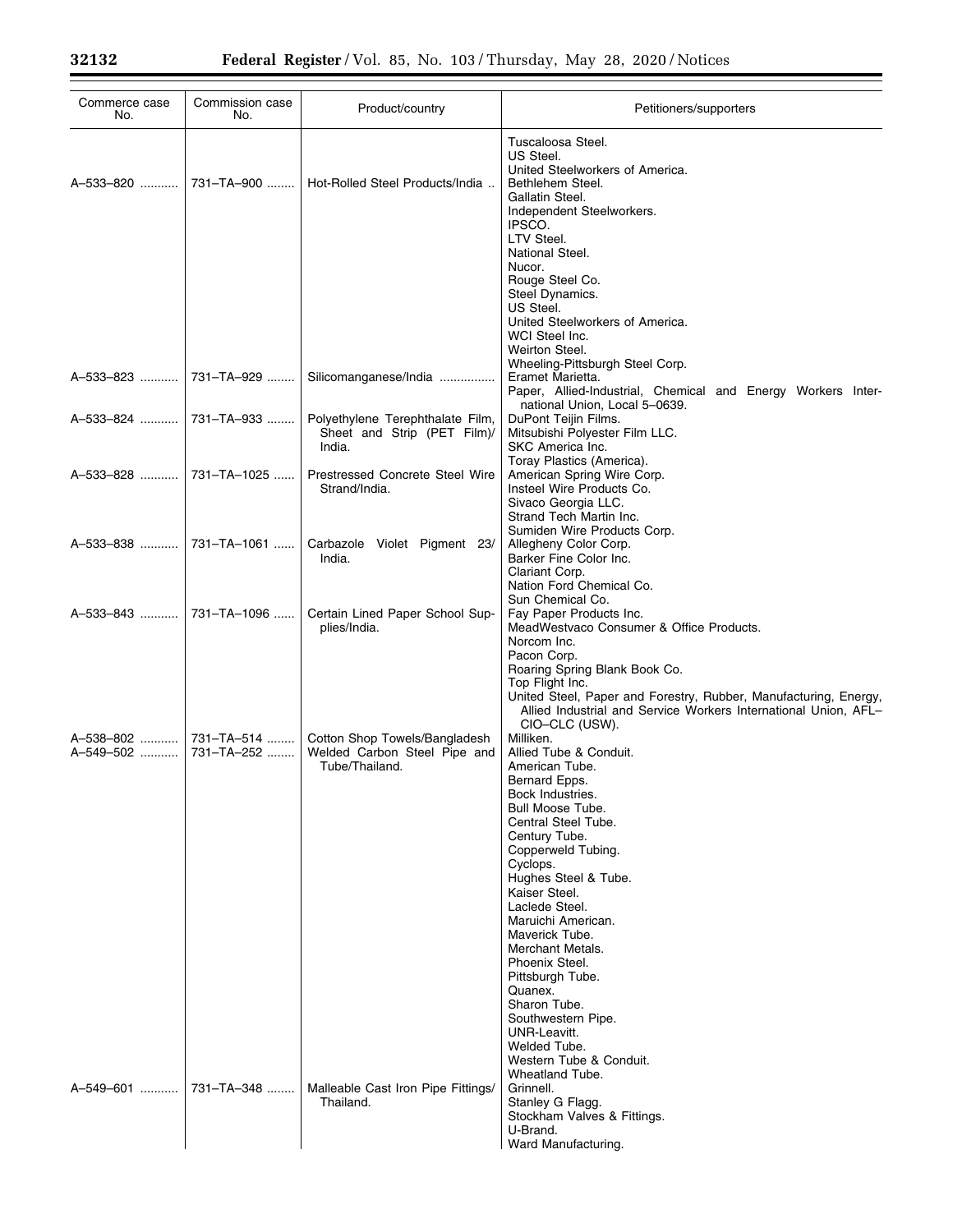| Commerce case<br>No.     | Commission case<br>No. | Product/country                                        | Petitioners/supporters                                                                                                                                                                                                                                                                                                                                                                                                                                                                                                                                                                                                                                                       |
|--------------------------|------------------------|--------------------------------------------------------|------------------------------------------------------------------------------------------------------------------------------------------------------------------------------------------------------------------------------------------------------------------------------------------------------------------------------------------------------------------------------------------------------------------------------------------------------------------------------------------------------------------------------------------------------------------------------------------------------------------------------------------------------------------------------|
| A-549-807                | 731-TA-521             | Carbon Steel Butt-Weld Pipe Fit-<br>tings/Thailand.    | Hackney.<br>Ladish.<br>Mills Iron Works.<br>Steel Forgings.                                                                                                                                                                                                                                                                                                                                                                                                                                                                                                                                                                                                                  |
| A-549-813  731-TA-706    |                        | Furfuryl Alcohol/Thailand<br>Canned Pineapple/Thailand | Tube Forgings of America.<br>QO Chemicals.<br>International Longshoreman's and Warehouseman's Union.<br>Maui Pineapple.                                                                                                                                                                                                                                                                                                                                                                                                                                                                                                                                                      |
| A-549-817  731-TA-907    |                        | Hot-Rolled Steel Products/Thai-<br>land.               | Bethlehem Steel.<br>Gallatin Steel.<br>Independent Steelworkers.<br>IPSCO.<br>LTV Steel.<br>National Steel.<br>Nucor.<br>Rouge Steel Co.<br>Steel Dynamics.<br>US Steel.<br>United Steelworkers of America.<br>WCI Steel Inc.<br>Weirton Steel.<br>Wheeling-Pittsburgh Steel Corp.                                                                                                                                                                                                                                                                                                                                                                                           |
| A-549-820    731-TA-1028 |                        | Prestressed Concrete Steel Wire<br>Strand/Thailand.    | American Spring Wire Corp.<br>Insteel Wire Products Co.<br>Sivaco Georgia LLC.<br>Strand Tech Martin Inc.                                                                                                                                                                                                                                                                                                                                                                                                                                                                                                                                                                    |
| A-549-821  731-TA-1045   |                        | Polyethylene Retail Carrier Bags/<br>Thailand.         | Sumiden Wire Products Corp.<br>Aargus Plastics Inc.<br>Advance Polybags Inc.<br>Advance Polybags (Nevada) Inc.<br>Advance Polybags (Northeast) Inc.<br>Alpha Industries Inc.<br>Alpine Plastics Inc.<br>Ampac Packaging LLC.<br>API Enterprises Inc.<br>Command Packaging.<br>Continental Poly Bags Inc.<br>Durabag Co Inc.<br>Europackaging LLC.<br>Genpak LLC. (formerly Continental Superbag LLC.).<br>Genpak LLC. (formerly Strout Plastics).<br>Hilex Poly Co LLC.<br>Inteplast Group Ltd.<br>PCL Packaging Inc.<br>Poly-Pak Industries Inc.<br>Roplast Industries Inc.<br>Superbag Corp.<br>Unistar Plastics LLC.<br>Vanguard Plastics Inc.<br><b>VS Plastics LLC.</b> |
| A-552-801    731-TA-1012 |                        | Certain Frozen Fish Fillets/Viet-<br>nam.              | America's Catch Inc.<br>Aquafarms Catfish Inc.<br>Carolina Classics Catfish Inc.<br>Catfish Farmers of America.<br>Consolidated Catfish Companies Inc.<br>Delta Pride Catfish Inc.<br>Fish Processors Inc.<br>Guidry's Catfish Inc.<br>Haring's Pride Catfish.<br>Harvest Select Catfish (Alabama Catfish Inc.).<br>Heartland Catfish Co (TT&W Farm Products Inc.).<br>Prairie Lands Seafood (Illinois Fish Farmers Cooperative).<br>Pride of the Pond.<br>Pride of the South Catfish Inc.<br>Prime Line Inc.<br>Seabrook Seafood Inc.<br>Seacat (Arkansas Catfish Growers).<br>Simmons Farm Raised Catfish Inc.<br>Southern Pride Catfish LLC.<br>Verret Fisheries Inc.     |
| A-557-805    731-TA-527  |                        | Extruded Rubber Thread/Malay-<br>sia.                  | Globe Manufacturing.<br>North American Rubber Thread.                                                                                                                                                                                                                                                                                                                                                                                                                                                                                                                                                                                                                        |
| A-557-809    731-TA-866  |                        | Stainless Steel Butt-Weld Pipe<br>Fittings/Malaysia.   | Flo-Mac Inc.<br>Gerlin.                                                                                                                                                                                                                                                                                                                                                                                                                                                                                                                                                                                                                                                      |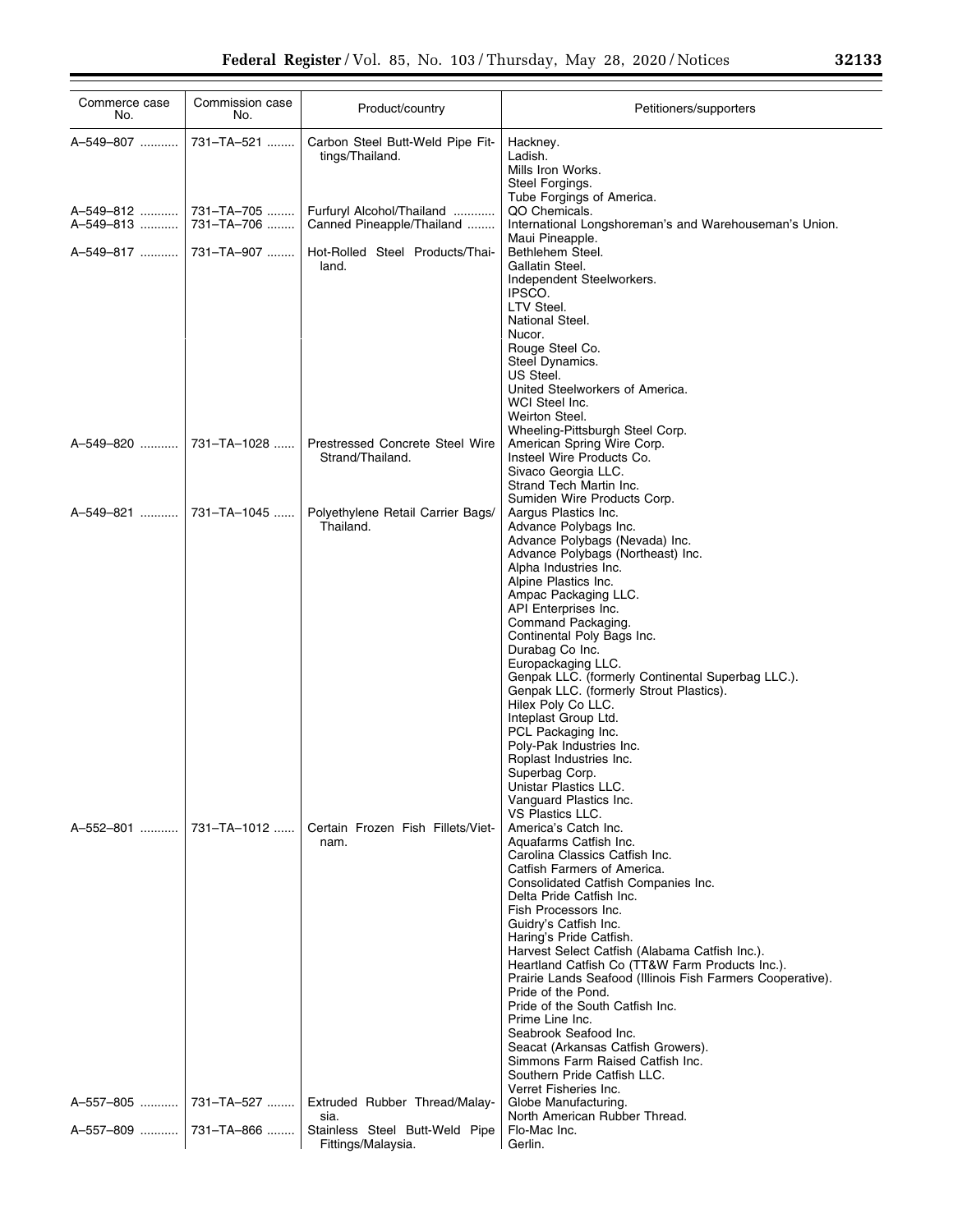| Commerce case<br>No.     | Commission case<br>No. | Product/country                                                         | Petitioners/supporters                                                                                                                                                                                                                                                                                                                                                                                                                                                                                                                                                                                                                                                       |
|--------------------------|------------------------|-------------------------------------------------------------------------|------------------------------------------------------------------------------------------------------------------------------------------------------------------------------------------------------------------------------------------------------------------------------------------------------------------------------------------------------------------------------------------------------------------------------------------------------------------------------------------------------------------------------------------------------------------------------------------------------------------------------------------------------------------------------|
| A-557-813    731-TA-1044 |                        | Polyethylene Retail Carrier Bags/<br>Malaysia.                          | Markovitz Enterprises.<br>Shaw Alloy Piping Products.<br>Taylor Forge Stainless.<br>Aargus Plastics Inc.<br>Advance Polybags Inc.<br>Advance Polybags (Nevada) Inc.<br>Advance Polybags (Northeast) Inc.<br>Alpha Industries Inc.<br>Alpine Plastics Inc.<br>Ampac Packaging LLC.<br>API Enterprises Inc.<br>Command Packaging.<br>Continental Poly Bags Inc.<br>Durabag Co Inc.<br>Europackaging LLC.<br>Genpak LLC. (formerly Continental Superbag LLC.).<br>Genpak LLC. (formerly Strout Plastics).<br>Hilex Poly Co LLC.<br>Inteplast Group Ltd.<br>PCL Packaging Inc.<br>Poly-Pak Industries Inc.<br>Roplast Industries Inc.<br>Superbag Corp.<br>Unistar Plastics LLC. |
| A-559-502                | 731-TA-296             | Small Diameter Standard and<br>Rectangular Pipe and Tube/<br>Singapore. | Vanguard Plastics Inc.<br>VS Plastics LLC.<br>Allied Tube & Conduit.<br>American Tube.<br>Bull Moose Tube.<br>Cyclops.<br>Hannibal Industries.<br>Laclede Steel.                                                                                                                                                                                                                                                                                                                                                                                                                                                                                                             |
| A-559-601  731-TA-370    |                        | Color Picture Tubes/Singapore                                           | Pittsburgh Tube.<br>Sharon Tube.<br>Western Tube & Conduit.<br>Wheatland Tube.<br>Industrial Union Department, AFL-CIO.<br>International Association of Machinists & Aerospace Workers.<br>International Brotherhood of Electrical Workers.<br>International Union of Electronic, Electrical, Technical, Salaried                                                                                                                                                                                                                                                                                                                                                            |
|                          |                        | Ball Bearings/Singapore                                                 | and Machine Workers.<br>Philips Electronic Components Group.<br>United Steelworkers of America.<br>Zenith Electronics.<br>Barden Corp.<br>Emerson Power Transmission.<br>Kubar Bearings.<br>McGill Manufacturing Co.                                                                                                                                                                                                                                                                                                                                                                                                                                                         |
| A-559-802                | 731–TA–415             | Industrial Belts/Singapore                                              | MPB.<br>Rexnord Inc.<br>Rollway Bearings.<br>Torrington.<br>The Gates Rubber Company.<br>The Goodyear Tire and Rubber Company.                                                                                                                                                                                                                                                                                                                                                                                                                                                                                                                                               |
| A-560-801                | 731–TA–742             | Melamine Institutional<br>Dinner-<br>ware/Indonesia.                    | Carlisle Food Service Products.<br>Lexington United.<br>Plastics Manufacturing.                                                                                                                                                                                                                                                                                                                                                                                                                                                                                                                                                                                              |
| A-560-802    731-TA-779  |                        | Preserved Mushrooms/Indonesia                                           | LK Bowman.<br>Modern Mushroom Farms.<br>Monterey Mushrooms.<br>Mount Laurel Canning.<br>Mushroom Canning.<br>Southwood Farms.<br>Sunny Dell Foods.<br>United Canning.                                                                                                                                                                                                                                                                                                                                                                                                                                                                                                        |
| A-560-803                | 731-TA-787             | Extruded Rubber Thread/Indo-<br>nesia.                                  | North American Rubber Thread.                                                                                                                                                                                                                                                                                                                                                                                                                                                                                                                                                                                                                                                |
| A-560-805    731-TA-818  |                        | Cut-to-Length<br>Carbon<br>Steel<br>Plate/Indonesia.                    | Bethlehem Steel.<br>CitiSteel USA Inc.<br>Geneva Steel.<br><b>Gulf States Steel.</b><br><b>IPSCO Steel.</b><br>National Steel.                                                                                                                                                                                                                                                                                                                                                                                                                                                                                                                                               |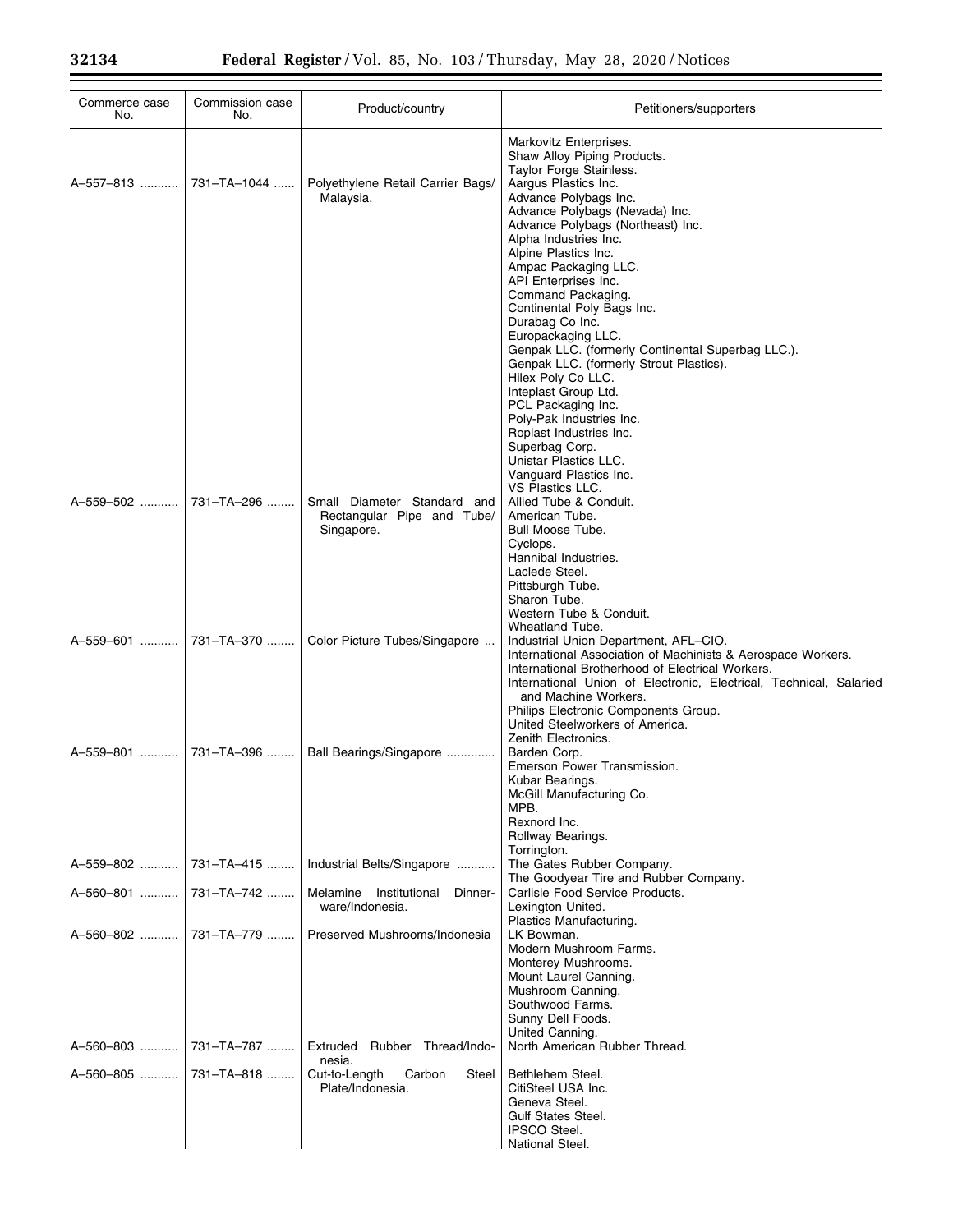| Commerce case<br>No.    | Commission case<br>No.   | Product/country                                                             | Petitioners/supporters                                                                                                                                                                                                                                                                                                                                                                                               |
|-------------------------|--------------------------|-----------------------------------------------------------------------------|----------------------------------------------------------------------------------------------------------------------------------------------------------------------------------------------------------------------------------------------------------------------------------------------------------------------------------------------------------------------------------------------------------------------|
| A-560-811    731-TA-875 |                          | Steel Concrete Reinforcing Bar/<br>Indonesia.                               | Tuscaloosa Steel.<br>US Steel.<br>United Steelworkers of America.<br>AB Steel Mill Inc.<br>AmeriSteel.<br>Birmingham Steel.<br>Border Steel.<br>Cascade Steel Rolling Mills Inc.<br>CMC Steel Group.<br>Co-Steel Inc.                                                                                                                                                                                                |
| A-560-812               | 731–TA–901 ……            | Hot-Rolled Steel Products/Indo-<br>nesia.                                   | Marion Steel.<br>North Star Steel Co.<br>Nucor Steel.<br>Rebar Trade Action Coalition.<br>Riverview Steel.<br>Sheffield Steel.<br>TAMCO.<br>TXI-Chaparral Steel Co.<br>Bethlehem Steel.<br>Gallatin Steel.<br>Independent Steelworkers.<br>IPSCO.<br>LTV Steel.<br>National Steel.<br>Nucor.<br>Rouge Steel Co.<br>Steel Dynamics.                                                                                   |
|                         | A-560-815  731-TA-957    | Carbon and Certain Alloy Steel<br>Wire Rod/Indonesia.                       | US Steel.<br>United Steelworkers of America.<br>WCI Steel Inc.<br>Weirton Steel.<br>Wheeling-Pittsburgh Steel Corp.<br>AmeriSteel.<br>Birmingham Steel.<br>Cascade Steel Rolling Mills.<br>Connecticut Steel Corp.<br>Co-Steel Raritan.<br>GS Industries.                                                                                                                                                            |
| A-560-818  731-TA-1097  |                          | Certain Lined Paper School Sup-<br>plies/Indonesia.                         | Keystone Consolidated Industries.<br>North Star Steel Texas.<br>Nucor Steel-Nebraska (a division of Nucor Corp).<br>Republic Technologies International.<br>Rocky Mountain Steel Mills.<br>Fay Paper Products Inc.<br>MeadWestvaco Consumer & Office Products.<br>Norcom Inc.<br>Pacon Corp.<br>Roaring Spring Blank Book Co.<br>Top Flight Inc.<br>United Steel, Paper and Forestry, Rubber, Manufacturing, Energy, |
| A-565-801               | 731-TA-867               | Stainless Steel Butt-Weld Pipe<br>Fittings/Philippines.                     | Allied Industrial and Service Workers International Union, AFL-<br>CIO-CLC (USW).<br>Flo-Mac Inc.<br>Gerlin.<br>Markovitz Enterprises.<br>Shaw Alloy Piping Products.                                                                                                                                                                                                                                                |
| A-570-001<br>A-570-002  | 731-TA-125<br>731-TA-130 | Potassium Permanganate/China<br>Chloropicrin/China                          | Taylor Forge Stainless.<br>Carus Chemical.<br>LCP Chemicals & Plastics.                                                                                                                                                                                                                                                                                                                                              |
| A-570-003               | 731-TA-103               | Cotton Shop Towels/China                                                    | Niklor Chemical.<br>Milliken.<br>Texel Industries.                                                                                                                                                                                                                                                                                                                                                                   |
| A-570-007<br>A-570-101  | 731-TA-149<br>731-TA-101 | Barium Chloride/China<br>Greige<br>Polyester<br>Cotton<br>Printcloth/China. | Wikit.<br>Chemical Products.<br>Alice Manufacturing.<br>Clinton Mills.<br>Dan River.<br>Greenwood Mills.<br>Hamrick Mills.<br>M Lowenstein.<br>Mayfair Mills.                                                                                                                                                                                                                                                        |
| A-570-501               | 731-TA-244               | Natural Bristle Paint Brushes/<br>China.                                    | Mount Vernon Mills.<br>Baltimore Brush.<br>Bestt Liebco.                                                                                                                                                                                                                                                                                                                                                             |

÷.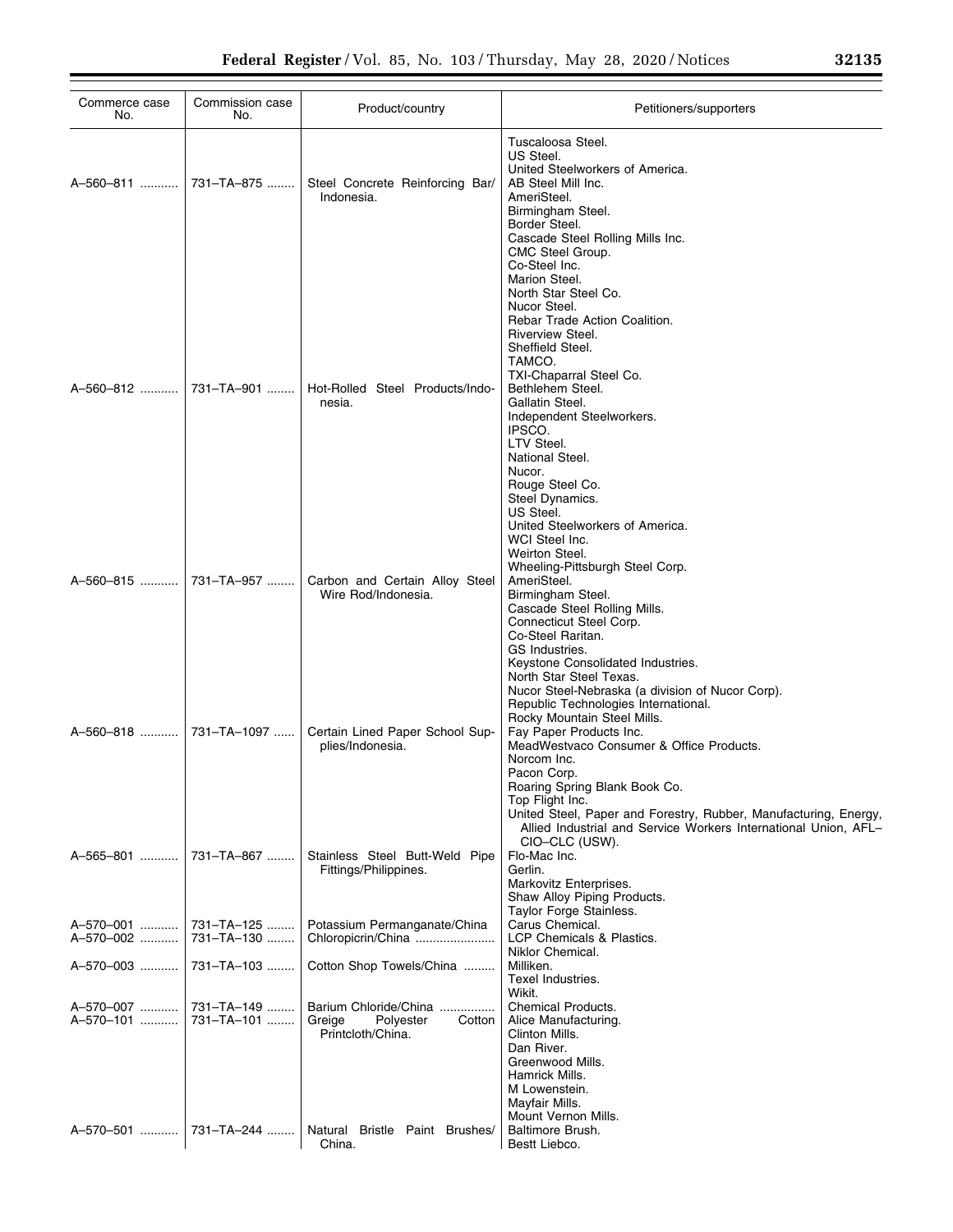| Commerce case<br>No.      | Commission case<br>No.        | Product/country                                         | Petitioners/supporters                                                                                                                                                                                                                                                                                                                               |
|---------------------------|-------------------------------|---------------------------------------------------------|------------------------------------------------------------------------------------------------------------------------------------------------------------------------------------------------------------------------------------------------------------------------------------------------------------------------------------------------------|
| A-570-502  731-TA-265     |                               | Iron Construction Castings/China                        | Elder & Jenks.<br>EZ Paintr.<br>H&G Industries.<br>Joseph Lieberman & Sons.<br>Purdy.<br>Rubberset.<br>Thomas Paint Applicators.<br>Wooster Brush.<br>Alhambra Foundry.<br>Allegheny Foundry.<br>Bingham & Taylor.<br>Campbell Foundry.<br>Charlotte Pipe & Foundry.<br>Deeter Foundry.                                                              |
| A-570-504    731-TA-282   |                               | Petroleum Wax Candles/China                             | East Jordan Foundry.<br>Le Baron Foundry.<br>Municipal Castings.<br>Neenah Foundry.<br>Opelika Foundry.<br>Pinkerton Foundry.<br>Tyler Pipe.<br>US Foundry & Manufacturing.<br>Vulcan Foundry.<br>The AI Root Company.<br>Candle Artisans Inc.<br>Candle-Lite.                                                                                       |
|                           |                               |                                                         | Cathedral Candle.<br>Colonial Candle of Cape Cod.<br>General Wax & Candle.<br>Lenox Candles.<br>Lumi-Lite Candle.<br>Meuch-Kreuzer Candle.<br>National Candle Association.<br>Will & Baumer.<br>WNS.                                                                                                                                                 |
| A-570-506  731-TA-298     |                               | Porcelain-on-Steel<br>Cooking<br>Ware/China.            | General Housewares.                                                                                                                                                                                                                                                                                                                                  |
| A-570-601                 | 731-TA-344                    | Tapered Roller Bearings/China                           | L&S Bearing.<br>Timken.                                                                                                                                                                                                                                                                                                                              |
| A-570-802   <br>A-570-803 | 731–TA–441 ……<br>731-TA-457-A | Industrial Nitrocellulose/China<br>Axes and Adzes/China | Torrington.<br>Hercules.<br>Council Tool Co Inc.<br>Warwood Tool.<br>Woodings-Verona.                                                                                                                                                                                                                                                                |
|                           | A-570-803    731-TA-457-B     | Bars and Wedges/China                                   | Council Tool Co Inc.<br>Warwood Tool.                                                                                                                                                                                                                                                                                                                |
| A-570-803.                | 731-TA-457-C                  | Hammers and Sledges/China                               | Woodings-Verona.<br>Council Tool Co Inc.<br>Warwood Tool.<br>Woodings-Verona.                                                                                                                                                                                                                                                                        |
| A-570-803                 | 731-TA-457-D                  | Picks and Mattocks/China                                | Council Tool Co Inc.<br>Warwood Tool.<br>Woodings-Verona.                                                                                                                                                                                                                                                                                            |
| A-570-804                 | 731-TA-464                    | Sparklers/China                                         | BJ Alan.<br>Diamond Sparkler.                                                                                                                                                                                                                                                                                                                        |
| A-570-805<br>A-570-806    | 731-TA-466<br>731-TA-472      | Sodium Thiosulfate/China<br>Silicon Metal/China         | Elkton Sparkler.<br>Calabrian.<br>American Alloys.<br>Elkem Metals.<br>Globe Metallurgical.<br>International Union of Electronics, Electrical, Machine and Fur-<br>niture Workers (Local 693).<br>Oil, Chemical and Atomic Workers (Local 389).<br>Silicon Metaltech.<br>SIMETCO.<br>SKW Alloys.<br>Textile Processors, Service Trades, Health Care. |
| A-570-808                 | 731-TA-474                    | Chrome-Plated Lug Nuts/China                            | Professional and Technical Employees (Local 60).<br>United Steelworkers of America (Locals 5171, 8538 and 12646).<br>Consolidated International Automotive.<br>Key Manufacturing.                                                                                                                                                                    |
| A-570-811                 | 731-TA-497                    | Tungsten<br>Ore<br>Concentrates/<br>China.              | McGard.<br>Curtis Tungsten.<br>US Tungsten.                                                                                                                                                                                                                                                                                                          |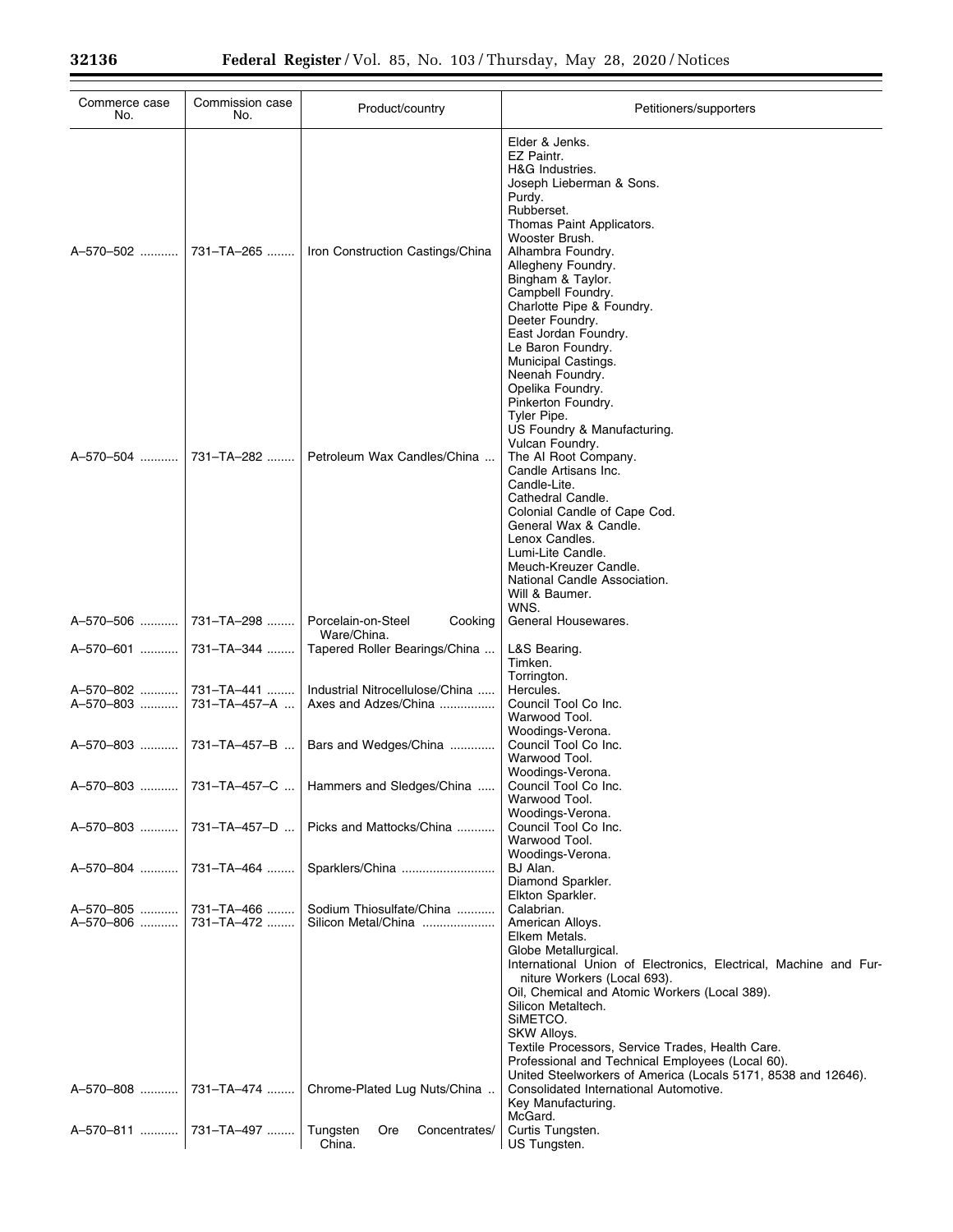| Commerce case<br>No.  | Commission case<br>No.  | Product/country                                           | Petitioners/supporters                                                                                                                                                                                                                                                                    |
|-----------------------|-------------------------|-----------------------------------------------------------|-------------------------------------------------------------------------------------------------------------------------------------------------------------------------------------------------------------------------------------------------------------------------------------------|
| A-570-814             | 731-TA-520              | Carbon Steel Butt-Weld Pipe Fit-<br>tings/China.          | Hackney.<br>Ladish.<br>Mills Iron Works.<br>Steel Forgings.<br>Tube Forgings of America.                                                                                                                                                                                                  |
| A-570-819  731-TA-567 | A-570-815    731-TA-538 | Sulfanilic Acid/China<br>Ferrosilicon/China               | R-M Industries.<br>AIMCOR.<br>Alabama Silicon.<br>American Alloys.<br>Globe Metallurgical.<br>Oil, Chemical and Atomic Workers (Local 389).<br>Silicon Metaltech.<br>United Autoworkers of America (Local 523).<br>United Steelworkers of America (Locals 2528, 3081, 5171 and<br>12646). |
|                       | A-570-822  731-TA-624   | Helical Spring Lock Washers/<br>China.                    | Illinois Tool Works.                                                                                                                                                                                                                                                                      |
| A-570-825             | l 731–TA–653            | Sebacic Acid/China                                        | Union Camp.                                                                                                                                                                                                                                                                               |
| A-570-826             | 731–TA–663              | Paper Clips/China                                         | ACCO USA.                                                                                                                                                                                                                                                                                 |
|                       |                         |                                                           | Labelon/Noesting.                                                                                                                                                                                                                                                                         |
|                       | A-570-827  731-TA-669   | Cased Pencils/China                                       | TRICO Manufacturing.<br>Blackfeet Indian Writing Instrument.                                                                                                                                                                                                                              |
|                       |                         |                                                           | Dixon-Ticonderoga.                                                                                                                                                                                                                                                                        |
|                       |                         |                                                           | Empire Berol.                                                                                                                                                                                                                                                                             |
|                       |                         |                                                           | Faber-Castell.                                                                                                                                                                                                                                                                            |
|                       |                         |                                                           | General Pencil.<br>JR Moon Pencil.                                                                                                                                                                                                                                                        |
|                       |                         |                                                           | Musgrave Pen & Pencil.                                                                                                                                                                                                                                                                    |
|                       |                         |                                                           | Panda.                                                                                                                                                                                                                                                                                    |
|                       |                         |                                                           | Writing Instrument Manufacturers Association, Pencil Section.                                                                                                                                                                                                                             |
|                       | A-570-828  731-TA-672   | Silicomanganese/China                                     | Elkem Metals.                                                                                                                                                                                                                                                                             |
|                       | A-570-830    731-TA-677 | Coumarin/China                                            | Oil, Chemical and Atomic Workers (Local 3-639).<br>Rhone-Poulenc.                                                                                                                                                                                                                         |
| A-570-831             | 731–TA–683              | Fresh Garlic/China                                        | A&D Christopher Ranch.                                                                                                                                                                                                                                                                    |
|                       |                         |                                                           | Belridge Packing.                                                                                                                                                                                                                                                                         |
|                       |                         |                                                           | Colusa Produce.                                                                                                                                                                                                                                                                           |
|                       |                         |                                                           | Denice & Filice Packing.                                                                                                                                                                                                                                                                  |
|                       |                         |                                                           | El Camino Packing.<br>The Garlic Company.                                                                                                                                                                                                                                                 |
|                       |                         |                                                           | Vessey and Company.                                                                                                                                                                                                                                                                       |
|                       |                         | A-570-832  731-TA-696    Pure Magnesium/China             | Dow Chemical.                                                                                                                                                                                                                                                                             |
|                       |                         |                                                           | International Union of Operating Engineers (Local 564).                                                                                                                                                                                                                                   |
|                       |                         |                                                           | Magnesium Corporation of America.<br>United Steelworkers of America (Local 8319).                                                                                                                                                                                                         |
|                       | A-570-835  731-TA-703   | Furfuryl Alcohol/China                                    | QO Chemicals.                                                                                                                                                                                                                                                                             |
|                       | A-570-836  731-TA-718   | Glycine/China                                             | Chattem.                                                                                                                                                                                                                                                                                  |
|                       |                         |                                                           | Hampshire Chemical.                                                                                                                                                                                                                                                                       |
|                       |                         | A-570-840    731-TA-724    Manganese Metal/China          | Elkem Metals.                                                                                                                                                                                                                                                                             |
|                       |                         |                                                           | Kerr-McGee.                                                                                                                                                                                                                                                                               |
|                       | A-570-842    731-TA-726 | Polyvinyl Alcohol/China<br>Melamine Institutional Dinner- | Air Products and Chemicals.<br>Carlisle Food Service Products.                                                                                                                                                                                                                            |
|                       |                         | ware/China.                                               | Lexington United.                                                                                                                                                                                                                                                                         |
|                       |                         |                                                           | Plastics Manufacturing.                                                                                                                                                                                                                                                                   |
|                       |                         | Brake Rotors/China                                        | Brake Parts.<br>Coalition for the Preservation of American Brake Drum and Rotor                                                                                                                                                                                                           |
|                       |                         |                                                           | Aftermarket Manufacturers.                                                                                                                                                                                                                                                                |
|                       |                         |                                                           | Iroquois Tool Systems.                                                                                                                                                                                                                                                                    |
|                       |                         |                                                           | Kelsey Hayes.                                                                                                                                                                                                                                                                             |
|                       |                         |                                                           | Kinetic Parts Manufacturing.                                                                                                                                                                                                                                                              |
|                       |                         |                                                           | Overseas Auto Parts.<br>Wagner Brake.                                                                                                                                                                                                                                                     |
|                       |                         | A-570-847  731-TA-749  Persulfates/China                  | FMC.                                                                                                                                                                                                                                                                                      |
|                       | A-570-848  731-TA-752   | Crawfish Tail Meat/China                                  | A&S Crawfish.                                                                                                                                                                                                                                                                             |
|                       |                         |                                                           | Acadiana Fisherman's Co-Op.                                                                                                                                                                                                                                                               |
|                       |                         |                                                           | Arnaudville Seafood.                                                                                                                                                                                                                                                                      |
|                       |                         |                                                           | Atchafalaya Crawfish Processors.<br>Basin Crawfish Processors.                                                                                                                                                                                                                            |
|                       |                         |                                                           | Bayou Land Seafood.                                                                                                                                                                                                                                                                       |
|                       |                         |                                                           | Becnel's Meat & Seafood.                                                                                                                                                                                                                                                                  |
|                       |                         |                                                           | Bellard's Poultry & Crawfish.                                                                                                                                                                                                                                                             |
|                       |                         |                                                           | Bonanza Crawfish Farm.                                                                                                                                                                                                                                                                    |
|                       |                         |                                                           | Cajun Seafood Distributors.<br>Carl's Seafood.                                                                                                                                                                                                                                            |
|                       |                         |                                                           |                                                                                                                                                                                                                                                                                           |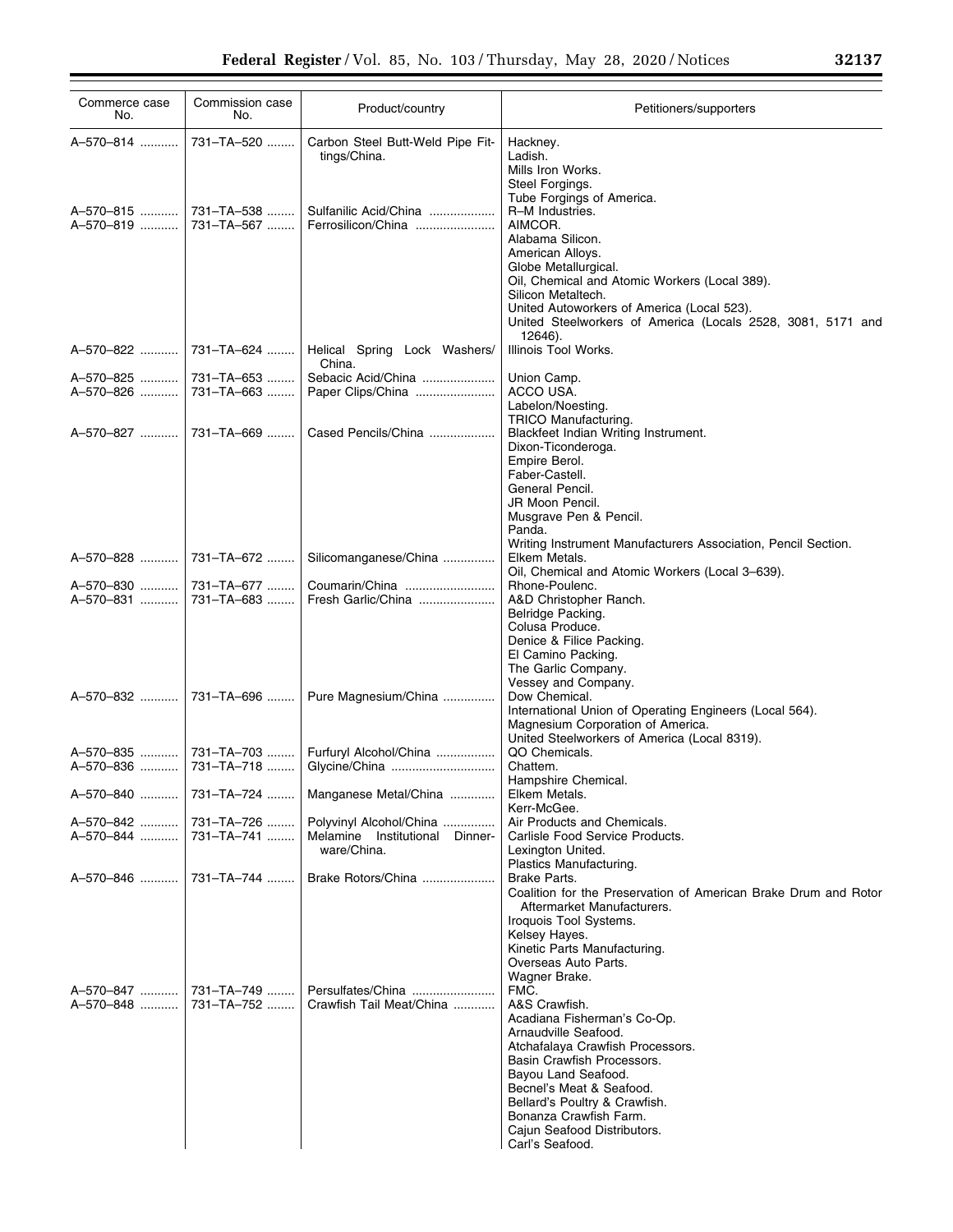| Commerce case<br>No.      | Commission case<br>No.   | Product/country                                                              | Petitioners/supporters                                                                                                                                                                                                                                                                                                                                                                                                                                       |
|---------------------------|--------------------------|------------------------------------------------------------------------------|--------------------------------------------------------------------------------------------------------------------------------------------------------------------------------------------------------------------------------------------------------------------------------------------------------------------------------------------------------------------------------------------------------------------------------------------------------------|
|                           |                          |                                                                              | Catahoula Crawfish.<br>Choplin SFD.<br>CJ's Seafood & Purged Crawfish.<br>Clearwater Crawfish.<br>Crawfish Processors Alliance.<br>Harvey's Seafood.<br>Lawtell Crawfish Processors.<br>Louisiana Premium Seafoods.<br>Louisiana Seafood.<br>LT West.<br>Phillips Seafood.<br>Prairie Cajun Wholesale Seafood Dist.<br>Riceland Crawfish.<br>Schexnider Crawfish.<br>Seafood International Distributors.<br>Sylvester's Processors.<br>Teche Valley Seafood. |
| A-570-849  731-TA-753     |                          | Cut-to-Length<br>Carbon<br>Steel  <br>Plate/China.                           | Acme Metals Inc.<br>Bethlehem Steel.<br>CitiSteel USA Inc.<br>Geneva Steel.<br><b>Gulf States Steel.</b><br>Lukens Inc.<br>National Steel.<br>US Steel.<br>United Steelworkers of America.                                                                                                                                                                                                                                                                   |
| A-570-850                 | 731–TA–757               | Collated Roofing Nails/China                                                 | Illinois Tool Works.<br>International Staple and Machines.<br>Stanley-Bostitch.                                                                                                                                                                                                                                                                                                                                                                              |
| A-570-851                 | 731–TA–777               | Preserved Mushrooms/China                                                    | LK Bowman.<br>Modern Mushroom Farms.<br>Monterey Mushrooms.<br>Mount Laurel Canning.<br>Mushroom Canning.<br>Southwood Farms.<br>Sunny Dell Foods.<br>United Canning.                                                                                                                                                                                                                                                                                        |
| A-570-853   <br>A-570-855 | 731-TA-828<br>731-TA-841 | Creatine Monohydrate/China<br>Non-Frozen Apple Juice Con-<br>centrate/China. | Pfanstiehl Laboratories.<br>Rhodia.<br>Coloma Frozen Foods.<br>Green Valley Apples of California.<br>Knouse Foods Coop.<br>Mason County Fruit Packers Coop.                                                                                                                                                                                                                                                                                                  |
|                           |                          | Synthetic Indigo/China                                                       | Tree Top.<br>Buffalo Color.<br>United Steelworkers of America.                                                                                                                                                                                                                                                                                                                                                                                               |
| A-570-860                 |                          | 731-TA-874    Steel Concrete Reinforcing Bar/<br>China.                      | AB Steel Mill Inc.<br>AmeriSteel.<br>Auburn Steel.<br>Birmingham Steel.<br>Border Steel.<br>Cascade Steel Rolling Mills Inc.<br>CMC Steel Group.<br>Co-Steel Inc.<br>Marion Steel.<br>North Star Steel Co.<br>Nucor Steel.<br>Rebar Trade Action Coalition.<br>Riverview Steel.<br>Sheffield Steel.<br>TAMCO.<br>TXI-Chaparral Steel Co.                                                                                                                     |
| A-570-862                 |                          | 731-TA-891    Foundry Coke/China                                             | ABC Coke.<br>Citizens Gas and Coke Utility.<br>Erie Coke.<br>Sloss Industries Corp.<br>Tonawanda Coke.<br>United Steelworkers of America.                                                                                                                                                                                                                                                                                                                    |
|                           |                          | A-570-863  731-TA-893    Honey/China                                         | AH Meyer & Sons.<br>Adee Honey Farms.<br>Althoff Apiaries.<br>American Beekeeping Federation.<br>American Honey Producers Association.                                                                                                                                                                                                                                                                                                                       |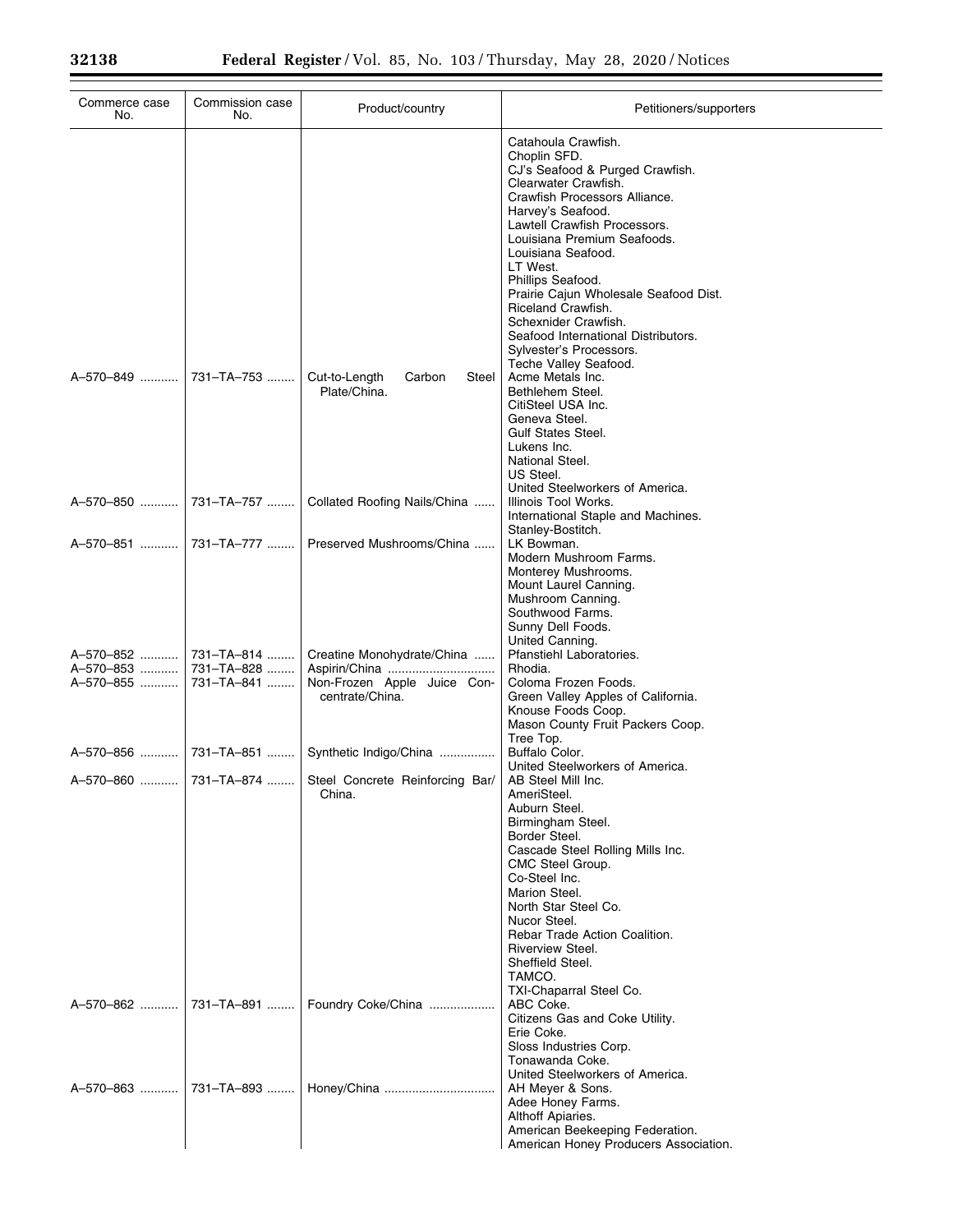÷.

| Commerce case<br>No. | Commission case<br>No. | Product/country | Petitioners/supporters                                                        |
|----------------------|------------------------|-----------------|-------------------------------------------------------------------------------|
|                      |                        |                 | Anderson Apiaries.                                                            |
|                      |                        |                 | Arroyo Apiaries.                                                              |
|                      |                        |                 | Artesian Honey Producers.<br>B Weaver Apiaries.                               |
|                      |                        |                 | <b>Bailey Enterprises.</b>                                                    |
|                      |                        |                 | Barkman Honey.                                                                |
|                      |                        |                 | Basler Honey Apiary.<br>Beals Honey.                                          |
|                      |                        |                 | Bears Paw Apiaries.                                                           |
|                      |                        |                 | Beaverhead Honey.                                                             |
|                      |                        |                 | Bee Biz.<br>Bee Haven Honey.                                                  |
|                      |                        |                 | Belliston Brothers Apiaries.                                                  |
|                      |                        |                 | Big Sky Honey.                                                                |
|                      |                        |                 | Bill Rhodes Honey.<br>Richard E Blake.                                        |
|                      |                        |                 | Curt Bronnenberg.                                                             |
|                      |                        |                 | Brown's Honey Farms.                                                          |
|                      |                        |                 | Brumley's Bees.<br>Buhmann Apiaries.                                          |
|                      |                        |                 | Carys Honey Farms.                                                            |
|                      |                        |                 | Chaparrel Honey.                                                              |
|                      |                        |                 | Charles Apiaries.<br>Mitchell Charles.                                        |
|                      |                        |                 | Collins Honey.                                                                |
|                      |                        |                 | Conor Apiaries.                                                               |
|                      |                        |                 | Coy's Honey Farm.<br>Dave Nelson Apiaries.                                    |
|                      |                        |                 | Delta Bee.                                                                    |
|                      |                        |                 | Eisele's Pollination & Honey.                                                 |
|                      |                        |                 | Ellingsoa's.<br>Elliott Curtis & Sons.                                        |
|                      |                        |                 | Charles L Emmons, Sr.                                                         |
|                      |                        |                 | Gause Honey.                                                                  |
|                      |                        |                 | Gene Brandi Apiaries.<br>Griffith Honey.                                      |
|                      |                        |                 | Haff Apiaries.                                                                |
|                      |                        |                 | Hamilton Bee Farms.                                                           |
|                      |                        |                 | Hamilton Honey.<br>Happie Bee.                                                |
|                      |                        |                 | Harvest Honey.                                                                |
|                      |                        |                 | Harvey's Honey.<br>Hiatt Honey.                                               |
|                      |                        |                 | Hoffman Honey.                                                                |
|                      |                        |                 | Hollman Apiaries.                                                             |
|                      |                        |                 | Honey House.<br>Honeybee Apiaries.                                            |
|                      |                        |                 | Gary M Honl.                                                                  |
|                      |                        |                 | Rand William Honl and Sydney Jo Honl.                                         |
|                      |                        |                 | James R & Joann Smith Trust.<br>Jaynes Bee Products.                          |
|                      |                        |                 | Johnston Honey Farms.                                                         |
|                      |                        |                 | Larry Johnston.                                                               |
|                      |                        |                 | Ke-An Honey.<br>Kent Honeybees.                                               |
|                      |                        |                 | Lake-Indianhead Honey Farms.                                                  |
|                      |                        |                 | Lamb's Honey Farm.                                                            |
|                      |                        |                 | Las Flores Apiaries.<br>Mackrill Honey Farms & Sales.                         |
|                      |                        |                 | Raymond Marquette.                                                            |
|                      |                        |                 | Mason & Sons Honey.                                                           |
|                      |                        |                 | McCoy's Sunny South Apiaries.<br>Merrimack Valley Apiaries & Evergreen Honey. |
|                      |                        |                 | Met 2 Honey Farm.                                                             |
|                      |                        |                 | Missouri River Honey.                                                         |
|                      |                        |                 | Mitchell Brothers Honey.<br>Monda Honey Farm.                                 |
|                      |                        |                 | Montana Dakota Honey.                                                         |
|                      |                        |                 | Northern Bloom Honey.                                                         |
|                      |                        |                 | Noye's Apiaries.<br>Oakes Honey.                                              |
|                      |                        |                 | Oakley Honey Farms.                                                           |
|                      |                        |                 | Old Mill Apiaries.                                                            |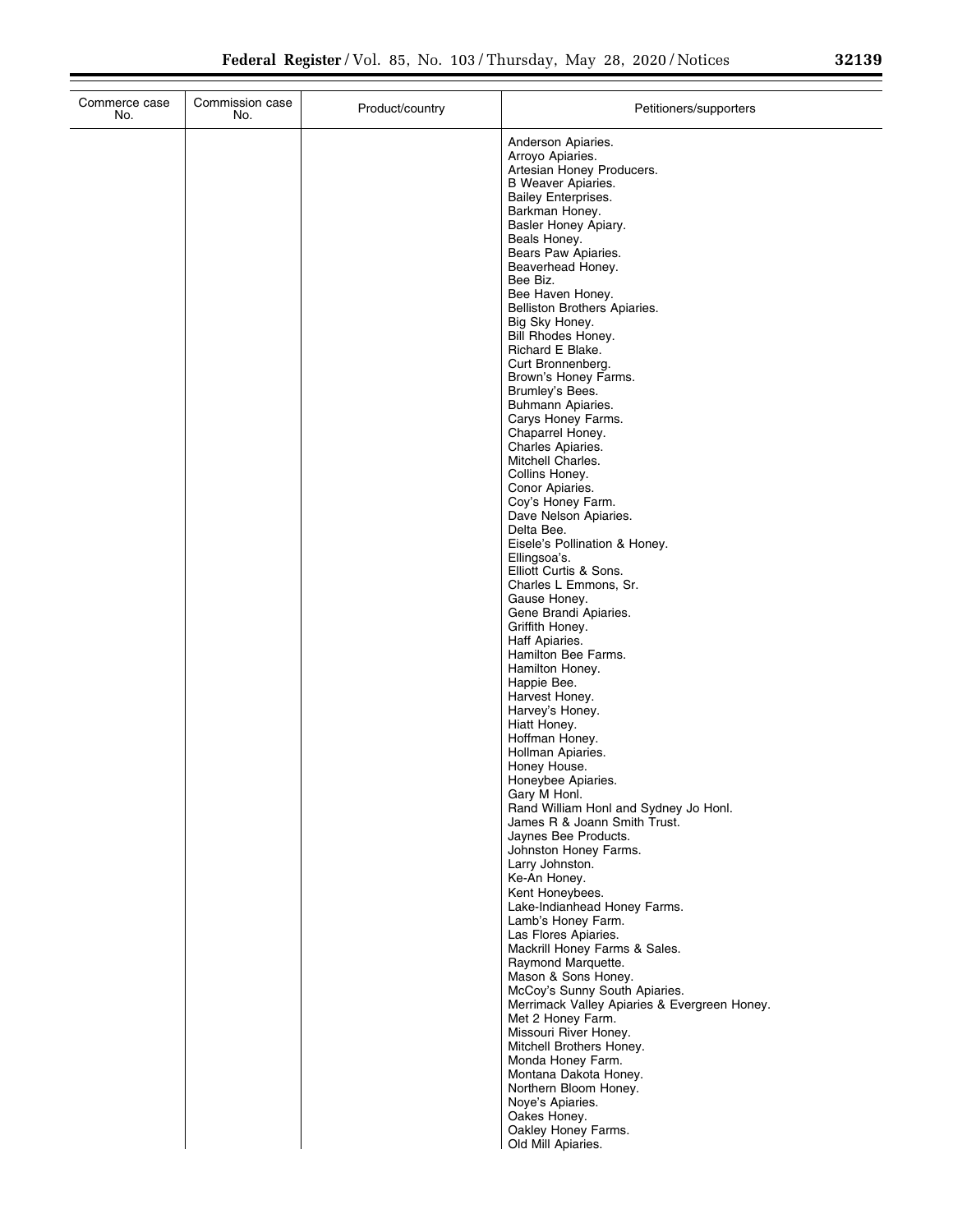Ξ

| Commerce case<br>No.   | Commission case<br>No. | Product/country                                     | Petitioners/supporters                                                                                                               |
|------------------------|------------------------|-----------------------------------------------------|--------------------------------------------------------------------------------------------------------------------------------------|
|                        |                        |                                                     | Opp Honey.<br>Oro Dulce.<br>Peterson's "Naturally Sweet" Honey.<br>Potoczak Bee Farms.<br>Price Apiaries.                            |
|                        |                        |                                                     | Pure Sweet Honey Farms.<br>Robertson Pollination Service.<br>Robson Honey.                                                           |
|                        |                        |                                                     | William Robson.<br>Rosedale Apiaries.                                                                                                |
|                        |                        |                                                     | Ryan Apiaries.<br>Schmidt Honey Farms.<br>Simpson Apiaries.                                                                          |
|                        |                        |                                                     | Sioux Honey Association.<br>Smoot Honey.<br>Solby Honey.                                                                             |
|                        |                        |                                                     | Stahlman Apiaries.<br>Steve E Parks Apiaries.                                                                                        |
|                        |                        |                                                     | Stroope Bee & Honey.<br>T&D Honey Bee.<br>Talbott's Honey.                                                                           |
|                        |                        |                                                     | Terry Apiaries.<br>Thompson Apiaries.<br>Triple A Farm.                                                                              |
|                        |                        |                                                     | Tropical Blossom Honey.<br>Tubbs Apiaries.                                                                                           |
|                        |                        |                                                     | Venable Wholesale.<br>Walter L Wilson Buzz 76 Apiaries.<br>Wiebersiek Honey Farms.                                                   |
|                        |                        |                                                     | Wilmer Farms.<br>Brent J Woodworth.<br>Wooten's Golden Queens.                                                                       |
| A-570-864  731-TA-895  |                        | Pure<br>Magnesium<br>(Granular)/<br>China.          | Yaddof Apiaries.<br>Concerned Employees of Northwest Alloys.<br>Magnesium Corporation of America.<br>United Steelworkers of America. |
| A-570-865  731-TA-899  |                        | Hot-Rolled Steel Products/China                     | United Steelworkers of America (Local 8319).<br>Bethlehem Steel.<br>Gallatin Steel.                                                  |
|                        |                        |                                                     | Independent Steelworkers.<br>IPSCO.<br>LTV Steel.                                                                                    |
|                        |                        |                                                     | National Steel.<br>Nucor.                                                                                                            |
|                        |                        |                                                     | Rouge Steel Co.<br>Steel Dynamics.<br>US Steel.                                                                                      |
|                        |                        |                                                     | United Steelworkers of America.<br>WCI Steel Inc.                                                                                    |
| A-570-866              | 731–TA–921             | Folding Gift Boxes/China                            | Weirton Steel.<br>Wheeling-Pittsburgh Steel Corp.<br>Field Container.                                                                |
|                        |                        |                                                     | Harvard Folding Box.<br>Sterling Packaging.<br>Superior Packaging.                                                                   |
| A-570-867              | 731–TA–922 …….         | Automotive Replacement Glass<br>Windshields/China.  | PPG Industries.<br>Safelite Glass.<br>Viracon/Curvlite Inc.                                                                          |
| A-570-868  731-TA-932  |                        | Folding Metal Tables and Chairs/<br>China.          | Visteon Corporation.<br>Krueger International.<br>McCourt Manufacturing.<br>Meco.                                                    |
| A-570-873              | 731–TA–986             | Ferrovanadium/China                                 | Virco Manufacturing.<br>Bear Metallurgical Co.<br>Shieldalloy Metallurgical Corp.                                                    |
|                        |                        | Non-Malleable Cast Iron Pipe Fit-<br>tings/China.   | Anvil International Inc.<br>Buck Co Inc.<br>Frazier & Frazier Industries.                                                            |
| A-570-877              | 731-TA-1010            | Lawn and Garden Steel Fence<br>Posts/China.         | Ward Manufacturing Inc.<br>Steel City Corp.                                                                                          |
| A-570-878  731-TA-1013 |                        | A-570-879    731-TA-1014    Polyvinyl Alcohol/China | PMC Specialties Group Inc.<br>Celanese Ltd.                                                                                          |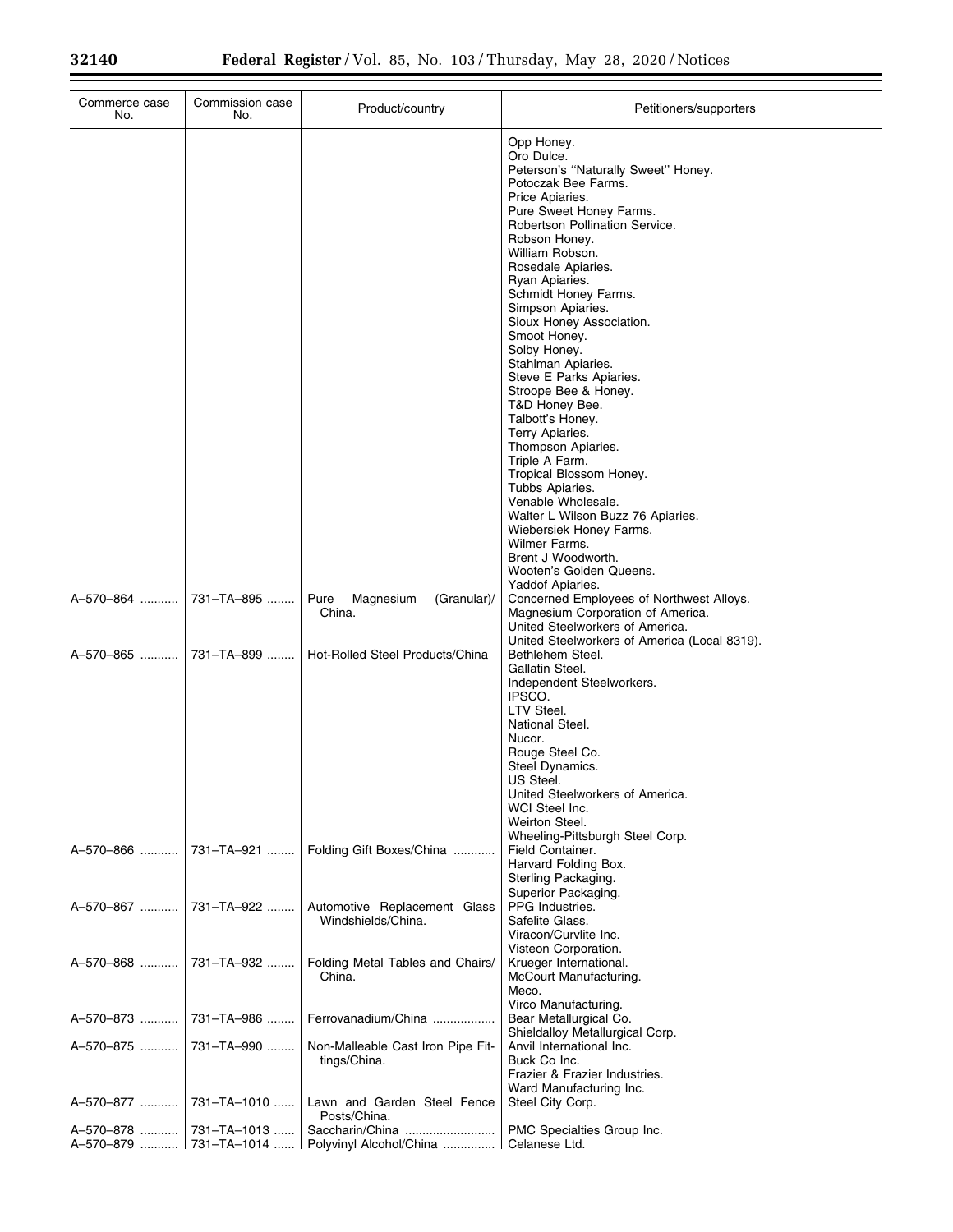| Commerce case<br>No.                | Commission case<br>No.                    | Product/country                                                                                                                     | Petitioners/supporters                                                                                                                                                                                                                                                                                                                                                                                                                                                                                                                                                                                                                                                                                                                                                                                                                                                                                                                                                                                                                                                                                                                             |
|-------------------------------------|-------------------------------------------|-------------------------------------------------------------------------------------------------------------------------------------|----------------------------------------------------------------------------------------------------------------------------------------------------------------------------------------------------------------------------------------------------------------------------------------------------------------------------------------------------------------------------------------------------------------------------------------------------------------------------------------------------------------------------------------------------------------------------------------------------------------------------------------------------------------------------------------------------------------------------------------------------------------------------------------------------------------------------------------------------------------------------------------------------------------------------------------------------------------------------------------------------------------------------------------------------------------------------------------------------------------------------------------------------|
| A-570-880<br>A-570-881              | 731-TA-1020<br>731-TA-1021                | Barium Carbonate/China<br>Malleable<br>Iron Pipe Fittings/<br>China.                                                                | E I du Pont de Nemours & Co.<br>Chemical Products Corp.<br>Anvil International Inc.<br>Buck Co Inc.<br>Ward Manufacturing Inc.                                                                                                                                                                                                                                                                                                                                                                                                                                                                                                                                                                                                                                                                                                                                                                                                                                                                                                                                                                                                                     |
|                                     | A-570-882  731-TA-1022                    | Refined Brown Aluminum Oxide/<br>China.                                                                                             | C-E Minerals.<br>Treibacher Schleifmittel North America Inc.                                                                                                                                                                                                                                                                                                                                                                                                                                                                                                                                                                                                                                                                                                                                                                                                                                                                                                                                                                                                                                                                                       |
| A-570-884                           | 731-TA-1034                               | Certain Color Television Receiv-<br>ers/China.                                                                                      | Washington Mills Co Inc.<br>Five Rivers Electronic Innovations LLC.<br>Industrial Division of the Communications Workers of America<br>(IUECWA).                                                                                                                                                                                                                                                                                                                                                                                                                                                                                                                                                                                                                                                                                                                                                                                                                                                                                                                                                                                                   |
|                                     | A-570-886  731-TA-1043                    | Polyethylene Retail Carrier Bags/<br>China.                                                                                         | International Brotherhood of Electrical Workers (IBEW).<br>Aargus Plastics Inc.<br>Advance Polybags Inc.<br>Advance Polybags (Nevada) Inc.<br>Advance Polybags (Northeast) Inc.<br>Alpha Industries Inc.<br>Alpine Plastics Inc.<br>Ampac Packaging LLC.<br>API Enterprises Inc.<br>Command Packaging.<br>Continental Poly Bags Inc.<br>Durabag Co Inc.<br>Europackaging LLC.<br>Genpak LLC. (formerly Continental Superbag LLC.).<br>Genpak LLC. (formerly Strout Plastics).<br>Hilex Poly Co LLC.<br>Inteplast Group Ltd.<br>PCL Packaging Inc.<br>Poly-Pak Industries Inc.<br>Roplast Industries Inc.<br>Superbag Corp.                                                                                                                                                                                                                                                                                                                                                                                                                                                                                                                         |
| A-570-887<br>A-570-888<br>A-570-890 | 731–TA–1046<br>731–TA–1047<br>731–TA–1058 | Tetrahydrofurfuryl Alcohol/China<br>Ironing Tables and Certain Parts<br>Thereof/China.<br>Wooden<br>Bedroom<br>Furniture/<br>China. | Unistar Plastics LLC.<br>Vanguard Plastics Inc.<br>VS Plastics LLC.<br>Penn Specialty Chemicals Inc.<br>Home Products International Inc.<br>American Drew.<br>American of Martinsville.<br>Bassett Furniture Industries Inc.<br>Bebe Furniture.<br>Carolina Furniture Works Inc.<br>Carpenters Industrial Union Local 2093.<br>Century Furniture Industries.<br>Country Craft Furniture Inc.<br>Craftique.<br>Crawford Furniture Mfg Corp.<br>EJ Victor Inc.<br>Forest Designs.<br>Harden Furniture Inc.<br>Hart Furniture.<br>Higdon Furniture Co.<br>IUE Industrial Division of CWA Local 82472.<br>Johnston Tombigbee Furniture Mfg Co.<br>Klnc.aid Furniture Co Inc.<br>L & J G Stickley Inc.<br>Lea Industries.<br>Michels & Co.<br>MJ Wood Products Inc.<br>Mobel Inc.<br>Modern Furniture Manufacturers Inc.<br>Moosehead Mfg Co.<br>Oakwood Interiors.<br>O'Sullivan Industries Inc.<br>Pennsylvania House Inc.<br>Perdues Inc.<br>Sandberg Furniture Mfg Co Inc.<br>Stanley Furniture Co Inc.<br>Statton Furniture Mfg Assoc.<br>T Copeland & Sons.<br>Teamsters, Chauffeurs, Warehousemen and Helpers Local 991.<br>Tom Seely Furniture. |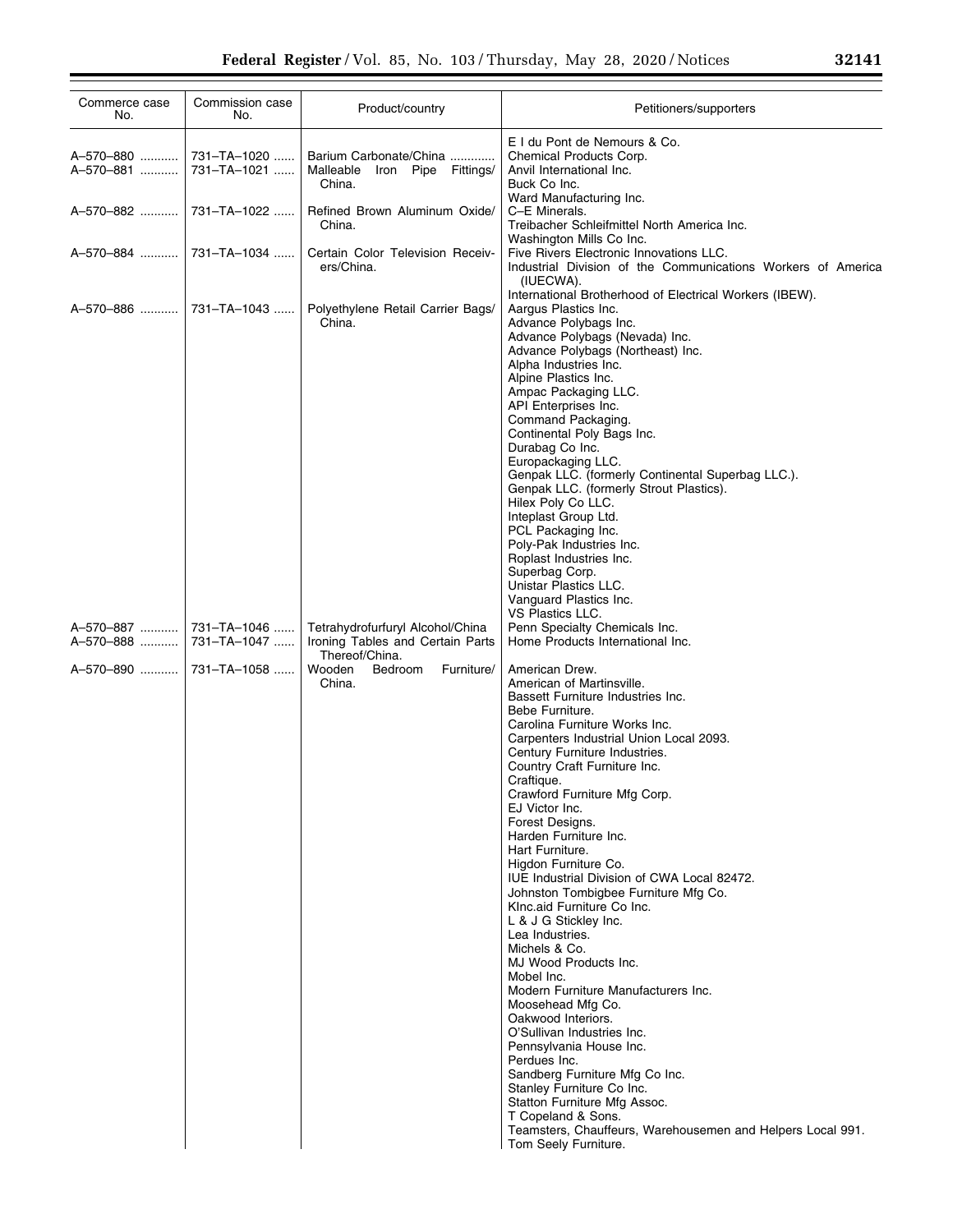| Commerce case<br>No.     | Commission case<br>No. | Product/country                                         | Petitioners/supporters                                                                                                                                                                                                                                                                                                                                            |
|--------------------------|------------------------|---------------------------------------------------------|-------------------------------------------------------------------------------------------------------------------------------------------------------------------------------------------------------------------------------------------------------------------------------------------------------------------------------------------------------------------|
| A-570-891    731-TA-1059 |                        | Hand Trucks and Certain Parts<br>Thereof/China.         | UBC Southern Council of Industrial Workers Local Union 2305.<br>United Steelworkers of America Local 193U.<br>Vaughan Furniture Co Inc.<br>Vaughan-Bassett Furniture Co Inc.<br>Vermont Tubbs.<br>Webb Furniture Enterprises Inc.<br>B&P Manufacturing.<br>Gleason Industrial Products Inc.<br>Harper Trucks Inc.<br>Magline Inc.<br>Precision Products Inc.      |
| A-570-892    731-TA-1060 |                        | Carbazole Violet Pigment 23/<br>China.                  | Wesco Industrial Products Inc.<br>Allegheny Color Corp.<br>Barker Fine Color Inc.<br>Clariant Corp.<br>Nation Ford Chemical Co.                                                                                                                                                                                                                                   |
| A-570-894    731-TA-1070 |                        | Certain Tissue Paper Products/<br>China.                | Sun Chemical Co.<br>American Crepe Corp.<br>Cindus Corp.<br>Eagle Tissue LLC.<br>Flower City Tissue Mills Co and Subsidiary.<br>Garlock Printing & Converting Corp.<br>Green Mtn Specialties Inc.<br>Hallmark Cards Inc.<br>Pacon Corp.<br>Paper, Allied-Industrial, Chemical and Energy Workers Inter-<br>national Union AFL-CIO ("PACE").<br>Paper Service LTD. |
| A-570-895                | 731-TA-1069            | Certain Crepe Paper Products/<br>China.                 | Putney Paper.<br>Seaman Paper Co of MA Inc.<br>American Crepe Corp.<br>Cindus Corp.<br>Paper, Allied-Industrial, Chemical and Energy Workers Inter-<br>national Union AFL-CIO ("PACE").                                                                                                                                                                           |
|                          |                        | Alloy Magnesium/China                                   | Seaman Paper Co of MA Inc.<br>Garfield Alloys Inc.<br>Glass, Molders, Pottery, Plastics & Allied Workers.<br>International Local 374.<br>Halaco Engineering.<br>MagReTech Inc.<br>United Steelworkers of America Local 8319.                                                                                                                                      |
|                          |                        | A-570-899  731-TA-1091  Artists' Canvas/China           | US Magnesium LLC.<br>Duro Art Industries.<br>ICG/Holliston Mills Inc.<br>Signature World Class Canvas LLC.                                                                                                                                                                                                                                                        |
|                          |                        | A-570-898  731-TA-1082  Chlorinated Isocyanurates/China | Tara Materials Inc.<br>BioLab Inc.<br>Clearon Corp.                                                                                                                                                                                                                                                                                                               |
| A-570-901  731-TA-1095   |                        | Certain Lined Paper School Sup-<br>plies/China.         | Occidental Chemical Corp.<br>Fay Paper Products Inc.<br>MeadWestvaco Consumer & Office Products.<br>Norcom Inc.<br>Pacon Corp.<br>Roaring Spring Blank Book Co.<br>Top Flight Inc.<br>United Steel, Paper and Forestry, Rubber, Manufacturing, Energy,<br>Allied Industrial and Service Workers International Union, AFL-                                         |
| A-570-904  731-TA-1103   |                        | Certain Activated Carbon/China                          | CIO-CLC (USW).<br>Calgon Carbon Corp.<br>Norit Americas Inc.                                                                                                                                                                                                                                                                                                      |
|                          |                        | Certain Polyester Staple Fiber/<br>China.               | DAK Americas LLC.<br>Formed Fiber Techmologies LLC.<br>Nan Ya Plastics Corp America.<br>Palmetto Synthetics LLC.<br>United Synthetics Inc. (USI).<br>Wellman Inc.                                                                                                                                                                                                 |
| A-570-908  731-TA-1110   |                        | Soium<br>Hexametaphosphate<br>(SHMP)/China.             | ICL Performance Products LP.<br>Innophos Inc.                                                                                                                                                                                                                                                                                                                     |
|                          |                        | Color Television Receivers/Korea                        | Committee to Preserve American Color Television.<br>Independent Radionic Workers of America.<br>Industrial Union Department, AFL-CIO.<br>International Brotherhood of Electrical Workers.<br>International Union of Electrical, Radio and Machine Workers.                                                                                                        |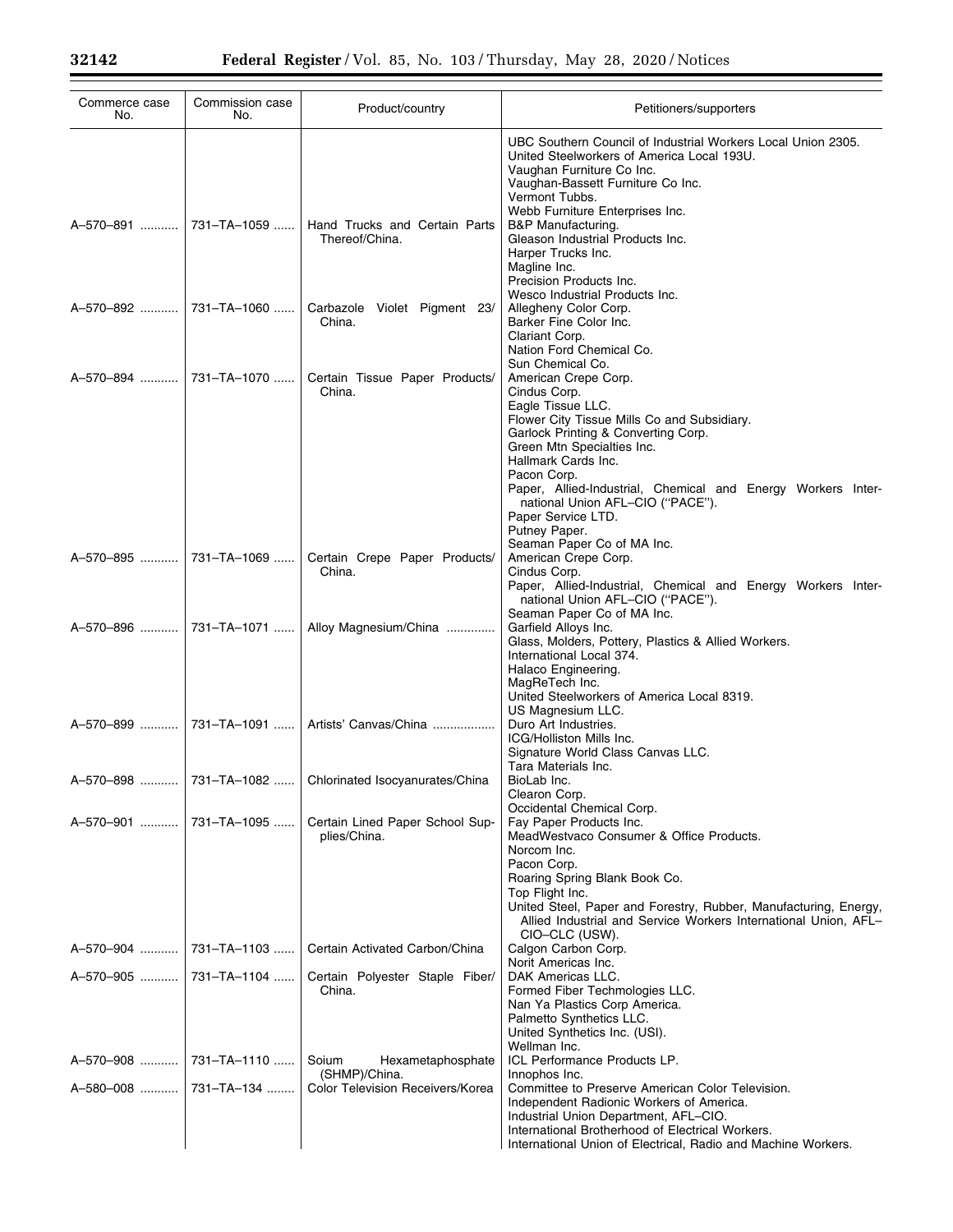| Commerce case<br>No.   | Commission case<br>No.   | Product/country                                                               | Petitioners/supporters                                                                                                                                                                                                                                                                     |
|------------------------|--------------------------|-------------------------------------------------------------------------------|--------------------------------------------------------------------------------------------------------------------------------------------------------------------------------------------------------------------------------------------------------------------------------------------|
| A-580-507              | 731-TA-279               | Malleable Cast Iron Pipe Fittings/<br>Korea.                                  | Grinnell.<br>Stanley G Flagg.<br>Stockham Valves & Fittings.<br>U-Brand.                                                                                                                                                                                                                   |
| A-580-601              | 731-TA-304               | Top-of-the-Stove Stainless Steel<br>Cooking Ware/Korea.                       | Ward Manufacturing.<br>Farberware.<br>Regal Ware.<br>Revere Copper & Brass.                                                                                                                                                                                                                |
|                        |                          | Brass Sheet and Strip/Korea                                                   | WearEver/Proctor Silex.<br>Allied Industrial Workers of America.<br>American Brass.<br>Bridgeport Brass.                                                                                                                                                                                   |
|                        |                          |                                                                               | Chase Brass & Copper.<br>Hussey Copper.<br>International Association of Machinists & Aerospace Workers.<br>Mechanics Educational Society of America (Local 56).<br>The Miller Company.<br>Olin.<br>Revere Copper Products.                                                                 |
| A-580-605              | 731-TA-369               | Color Picture Tubes/Korea                                                     | United Steelworkers of America.<br>Industrial Union Department, AFL-CIO.<br>International Association of Machinists & Aerospace Workers.<br>International Brotherhood of Electrical Workers.<br>International Union of Electronic, Electrical, Technical, Salaried<br>and Machine Workers. |
|                        |                          |                                                                               | Philips Electronic Components Group.<br>United Steelworkers of America.<br>Zenith Electronics.                                                                                                                                                                                             |
| A-580-803              | 731–TA–427               | Small Business Telephone Sys-<br>tems/Korea.                                  | American Telephone & Telegraph.<br>Comdial.<br>Eagle Telephonic.                                                                                                                                                                                                                           |
| A-580-805<br>A-580-807 | 731-TA-442<br>731-TA-459 | Industrial Nitrocellulose/Korea<br>Polyethylene Terephthalate Film/<br>Korea. | Hercules.<br>E I du Pont de Nemours.<br>Hoechst Celanese.<br>ICI Americas.                                                                                                                                                                                                                 |
| A-580-809              | 731-TA-533               | Circular Welded Nonalloy Steel<br>Pipe/Korea.                                 | Allied Tube & Conduit.<br>American Tube.<br>Bull Moose Tube.<br>Century Tube.<br>CSI Tubular Products.<br>Cyclops.<br>Laclede Steel.<br>LTV Tubular Products.<br>Maruichi American.<br>Sharon Tube.<br>USX.<br>Western Tube & Conduit.<br>Wheatland Tube.                                  |
| A-580-810              | 731-TA-540               | Welded ASTM A-312 Stainless<br>Steel Pipe/Korea.                              | Avesta Sandvik Tube.<br><b>Bristol Metals.</b><br>Crucible Materials.<br>Damascus Tubular Products.<br>United Steelworkers of America.                                                                                                                                                     |
| A-580-811              | 731-TA-546               | Carbon Steel Wire Rope/Korea                                                  | Bridon American.<br>Macwhyte.<br>Paulsen Wire Rope.<br>The Rochester Corporation.<br>United Automobile, Aerospace and Agricultural Implement Workers<br>(Local 960).<br>Williamsport.<br>Wire-rope Works.<br>Wire Rope Corporation of America.                                             |
| A-580-812              | 731-TA-556               | DRAMs of 1 Megabit and Above/<br>Korea.                                       | Micron Technology.<br><b>NEC Electronics.</b><br>Texas Instruments.                                                                                                                                                                                                                        |
| A-580-813              | 731-TA-563               | Stainless Steel Butt-Weld Pipe<br>Fittings/Korea.                             | Flo-Mac Inc.<br>Gerlin.<br>Markovitz Enterprises.<br>Shaw Alloy Piping Products.                                                                                                                                                                                                           |
| A-580-815              | 731-TA-607               | Cold-Rolled Carbon Steel Flat<br>Products/Korea.                              | Taylor Forge Stainless.<br>Armco Steel.<br>Bethlehem Steel.<br>California Steel Industries.                                                                                                                                                                                                |

▀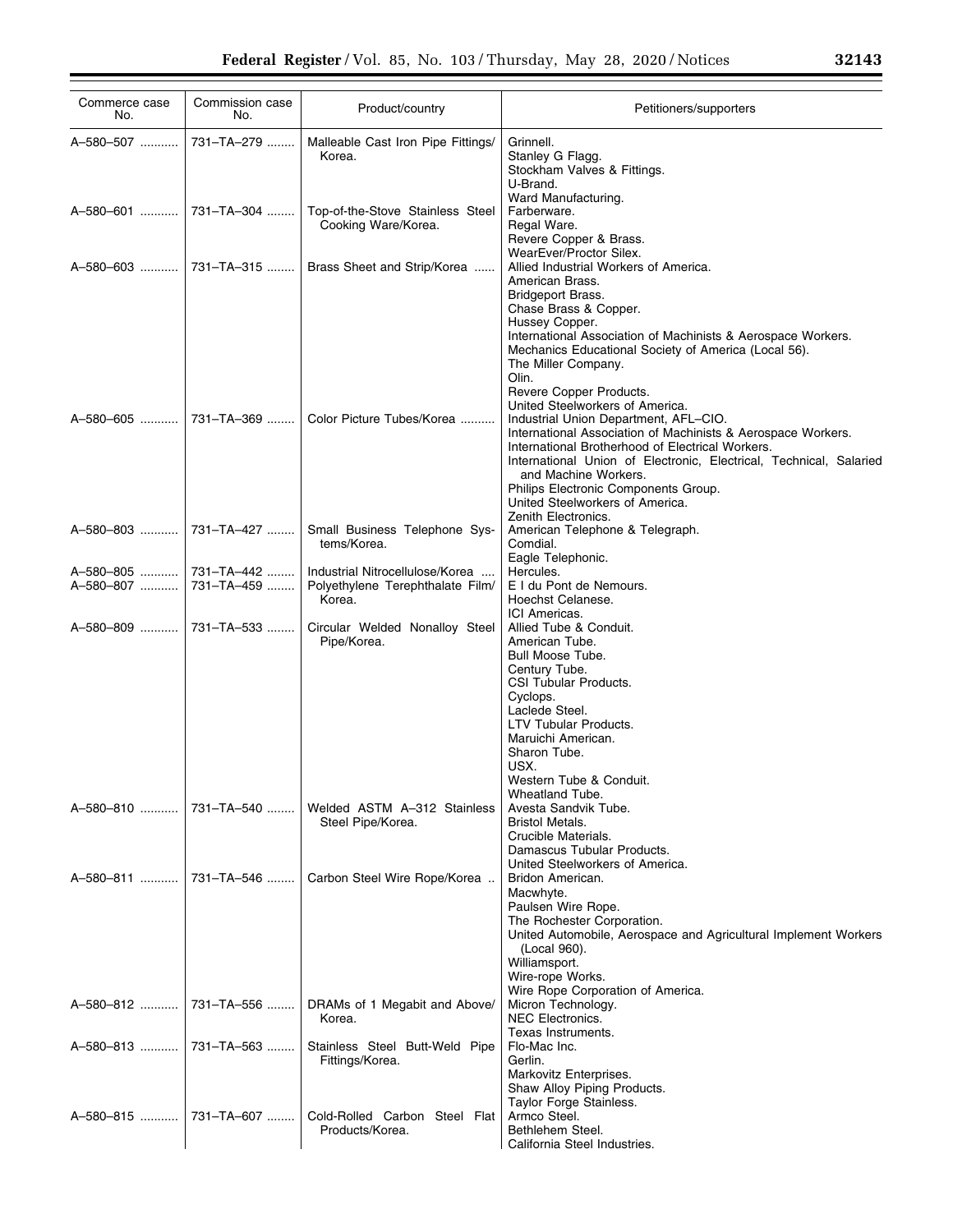| Commerce case<br>No. | Commission case<br>No. | Product/country                                          | Petitioners/supporters                                                                                                                                                                                                                                                                                                                                                                                                                                                                                              |
|----------------------|------------------------|----------------------------------------------------------|---------------------------------------------------------------------------------------------------------------------------------------------------------------------------------------------------------------------------------------------------------------------------------------------------------------------------------------------------------------------------------------------------------------------------------------------------------------------------------------------------------------------|
| A-580-816            | 731-TA-618             | Corrosion-Resistant Carbon Steel<br>Flat Products/Korea. | <b>Gulf States Steel.</b><br>Inland Steel Industries.<br>LTV Steel.<br>National Steel.<br>Nextech.<br>Rouge Steel Co.<br>Sharon Steel.<br>Theis Precision Steel.<br>Thompson Steel.<br>US Steel.<br>United Steelworkers of America.<br>WCI Steel.<br>Weirton Steel.<br>Armco Steel.<br>Bethlehem Steel.<br>California Steel Industries.<br>Geneva Steel.<br><b>Gulf States Steel.</b><br>Inland Steel Industries.<br>LTV Steel.<br>Lukens Steel.<br>National Steel.<br>Nextech.<br>Rouge Steel Co.<br>Sharon Steel. |
| A-580-825            | 731-TA-715             | Oil Country Tubular Goods/Korea                          | Theis Precision Steel.<br>Thompson Steel.<br>US Steel.<br>United Steelworkers of America.<br>WCI Steel.<br>Weirton Steel.<br>Bellville Tube.<br>IPSCO.<br>Koppel Steel.<br>Lone Star Steel.<br>Maverick Tube.<br>Newport Steel.<br>North Star Steel.<br>US Steel.                                                                                                                                                                                                                                                   |
| A-580-829            | 731-TA-772             | Stainless Steel Wire Rod/Korea                           | USS/Kobe.<br>AL Tech Specialty Steel.<br>Carpenter Technology.<br>Republic Engineered Steels.<br>Talley Metals Technology.                                                                                                                                                                                                                                                                                                                                                                                          |
| A-580-831            | 731-TA-791             | Stainless Steel Plate in Coils/<br>Korea.                | United Steelworkers of America.<br>Allegheny Ludlum.<br>Armco Steel.<br>J&L Specialty Steel.<br>Lukens Steel.<br>North American Stainless.                                                                                                                                                                                                                                                                                                                                                                          |
| A-580-834            | 731-TA-801             | Stainless Steel Sheet and Strip/<br>Korea.               | United Steelworkers of America.<br>Allegheny Ludlum.<br>Armco Steel.<br>Bethlehem Steel.<br>Butler Armco Independent Union.<br>Carpenter Technology Corp.<br><b>J&amp;L Specialty Steel.</b>                                                                                                                                                                                                                                                                                                                        |
| A-580-836            | 731-TA-821             | Cut-to-Length<br>Steel<br>Carbon<br>Plate/Korea.         | North American Stainless.<br>United Steelworkers of America.<br>Zanesville Armco Independent Organization.<br>Bethlehem Steel.<br>CitiSteel USA Inc.<br>Geneva Steel.<br><b>Gulf States Steel.</b><br><b>IPSCO Steel.</b><br>National Steel.                                                                                                                                                                                                                                                                        |
| A-580-839            | 731-TA-825             | Polyester Staple Fiber/Korea                             | Tuscaloosa Steel.<br>US Steel.<br>United Steelworkers of America.<br>Arteva Specialties Sarl.<br>E I du Pont de Nemours.<br>Intercontinental Polymers.<br>Nan Ya Corporation America.                                                                                                                                                                                                                                                                                                                               |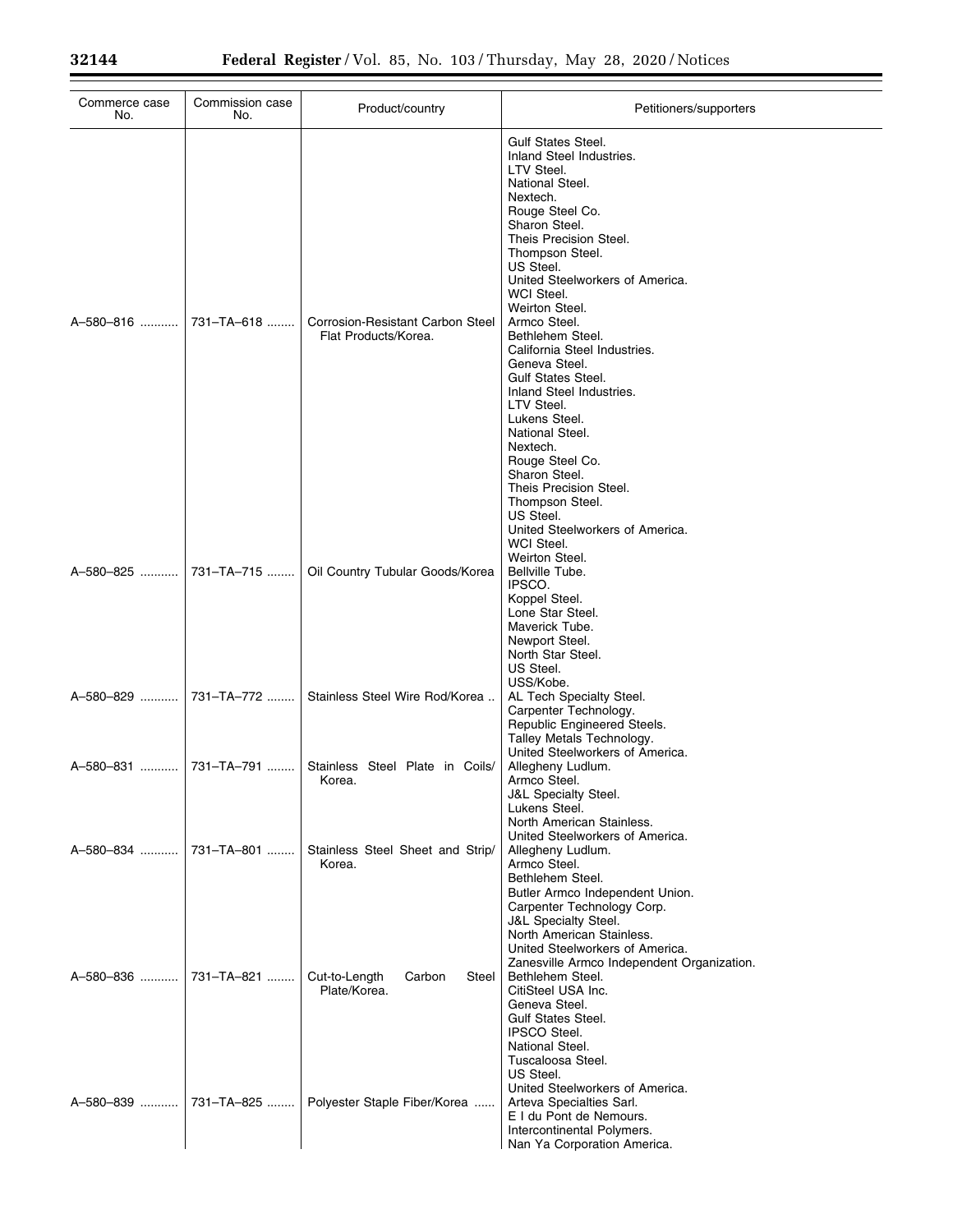| Commerce case<br>No.                           | Commission case<br>No. | Product/country                                                                | Petitioners/supporters                                                                                                                                                                                                                     |
|------------------------------------------------|------------------------|--------------------------------------------------------------------------------|--------------------------------------------------------------------------------------------------------------------------------------------------------------------------------------------------------------------------------------------|
|                                                |                        | Structural Steel Beams/Korea                                                   | Wellman.<br>Northwestern Steel and Wire.<br>Nucor.                                                                                                                                                                                         |
|                                                |                        | Steel Concrete Reinforcing Bar/<br>Korea.                                      | Nucor-Yamato Steel.<br><b>TXI-Chaparral Steel.</b><br>United Steelworkers of America.<br>AB Steel Mill Inc.<br>AmeriSteel.<br>Auburn Steel.<br>Birmingham Steel.                                                                           |
|                                                |                        |                                                                                | Border Steel.<br>Cascade Steel Rolling Mills Inc.<br>CMC Steel Group.<br>Co-Steel Inc.<br>Marion Steel.<br>North Star Steel Co.                                                                                                            |
|                                                |                        |                                                                                | Nucor Steel.<br>Rebar Trade Action Coalition.<br>Riverview Steel.<br>Sheffield Steel.<br>TAMCO.<br>TXI-Chaparral Steel Co.                                                                                                                 |
|                                                |                        | Stainless Steel Angle/Korea                                                    | Slater Steels.<br>United Steelworkers of America.                                                                                                                                                                                          |
| A-580-847  731-TA-916                          |                        | Stainless Steel Bar/Korea                                                      | Carpenter Technology.<br>Crucible Specialty Metals.<br>Electralloy.<br>Empire Specialty Steel.<br>Republic Technologies International.<br>Slater Steels.                                                                                   |
|                                                |                        | Polyvinyl Alcohol/Korea                                                        | United Steelworkers of America.<br>Celanese Ltd.                                                                                                                                                                                           |
| A-580-852    731-TA-1026                       |                        | Prestressed Concrete Steel Wire<br>Strand/Korea.                               | E I du Pont de Nemours & Co.<br>American Spring Wire Corp.<br>Insteel Wire Products Co.<br>Sivaco Georgia LLC.                                                                                                                             |
| A-583-008  731-TA-132                          |                        | Small Diameter Carbon Steel<br>Pipe and Tube/Tawian.                           | Strand Tech Martin Inc.<br>Sumiden Wire Products Corp.<br>Allied Tube & Conduit.<br>American Tube.<br>Bull Moose Tube.<br>Copperweld Tubing.<br>J&L Steel.<br>Kaiser Steel.<br>Merchant Metals.<br>Pittsburgh Tube.                        |
|                                                |                        | Color Television Receivers/Tai-<br>wan.                                        | Southwestern Pipe.<br>Western Tube & Conduit.<br>Committee to Preserve American Color Television.<br>Independent Radionic Workers of America.<br>Industrial Union Department, AFL-CIO.<br>International Brotherhood of Electrical Workers. |
| A-583-080    AA1921-197                        |                        | Carbon Steel Plate/Taiwan                                                      | International Union of Electrical, Radio and Machine Workers.<br>No Petition (self-initiated by Treasury); Commerce service list iden-<br>tifies:<br>Bethlehem Steel.                                                                      |
| A-583-505  731-TA-277                          |                        | Oil Country Tubular Goods/Tai-<br>wan.                                         | China Steel.<br>US Steel.<br>CF&I Steel.<br>Copperweld Tubing.<br>Cyclops.<br>KPC.                                                                                                                                                         |
| A-583-507  731-TA-280<br>A-583-508  731-TA-299 |                        | Malleable Cast Iron Pipe Fittings/<br>Taiwan.<br>Porcelain-on-Steel<br>Cooking | Lone Star Steel.<br>LTV Steel.<br>Maverick Tube.<br>Quanex.<br>US Steel.<br>Grinnell.<br>Stanley G Flagg.<br>Stockham Valves & Fittings.<br>U-Brand.<br>Ward Manufacturing.<br>General Housewares.                                         |
|                                                |                        | Ware/Taiwan.                                                                   |                                                                                                                                                                                                                                            |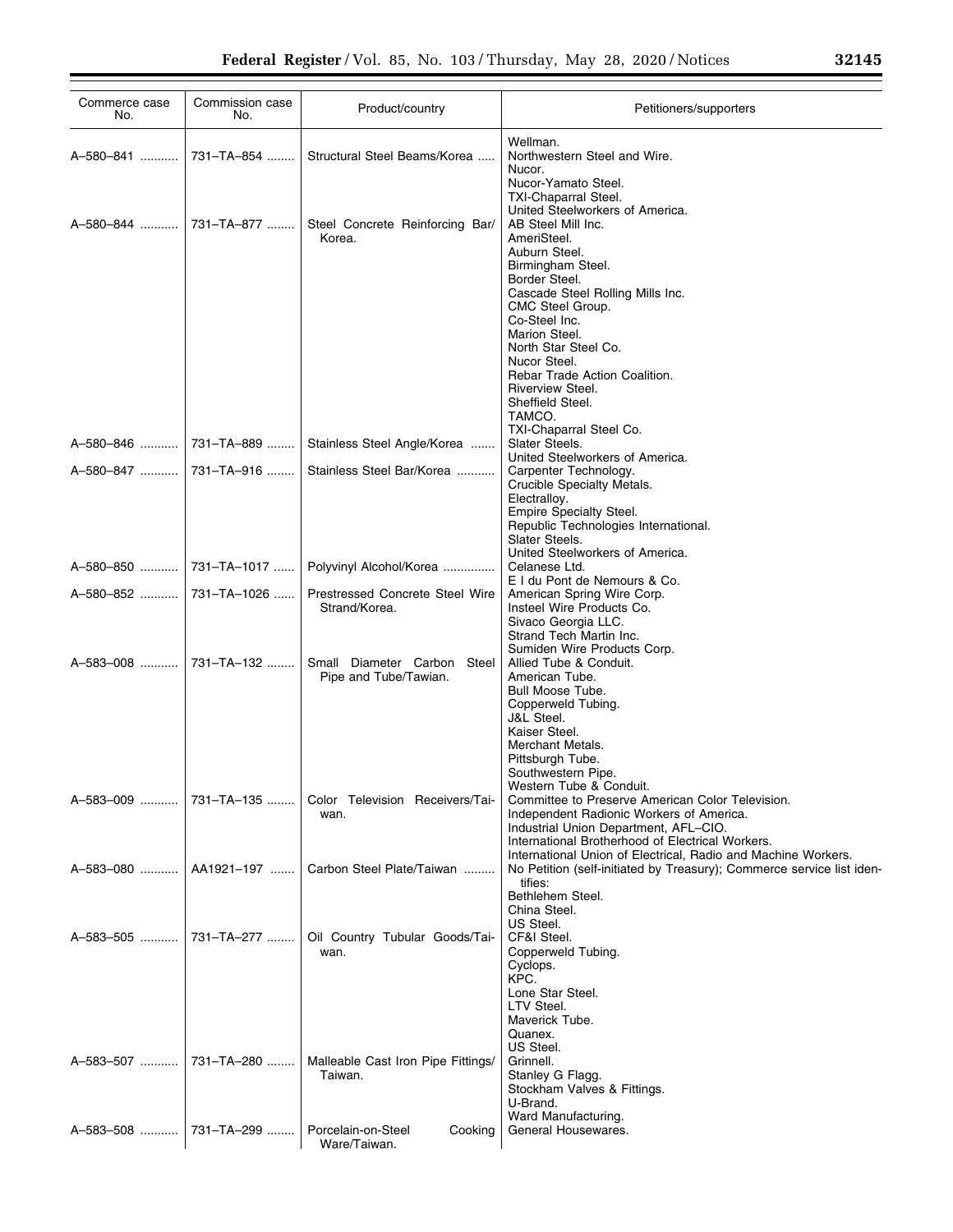| Commerce case<br>No.      | Commission case<br>No.   | Product/country                                                               | Petitioners/supporters                                                                                                                                                                                                                                           |
|---------------------------|--------------------------|-------------------------------------------------------------------------------|------------------------------------------------------------------------------------------------------------------------------------------------------------------------------------------------------------------------------------------------------------------|
| A-583-603                 | 731-TA-305               | Top-of-the-Stove Stainless Steel<br>Cooking Ware/Taiwan.                      | Farberware.<br>Regal Ware.<br>Revere Copper & Brass.                                                                                                                                                                                                             |
| A-583-605                 | 731-TA-310               | Carbon Steel Butt-Weld Pipe Fit-<br>tings/Taiwan.                             | WearEver/Proctor Silex.<br>Ladish.<br>Mills Iron Works.<br>Steel Forgings.<br>Tube Forgings of America.                                                                                                                                                          |
| A-583-803                 | 731-TA-410               | Light-Walled Rectangular Tube/<br>Taiwan.                                     | Weldbend.<br><b>Bull Moose Tube.</b><br>Hannibal Industries.<br>Harris Tube.<br>Maruichi American.<br>Searing Industries.<br>Southwestern Pipe.<br>Western Tube & Conduit.                                                                                       |
| A-583-806                 | 731-TA-428               | Small Business Telephone Sys-<br>tems/Taiwan.                                 | American Telephone & Telegraph.<br>Comdial.<br>Eagle Telephonic.                                                                                                                                                                                                 |
| A-583-810                 | 731-TA-475               | Chrome-Plated Lug Nuts/Taiwan                                                 | Consolidated International Automotive.<br>Key Manufacturing.<br>McGard.                                                                                                                                                                                          |
| A-583-814                 | 731-TA-536               | Circular Welded Nonalloy Steel<br>Pipe/Taiwan.                                | Allied Tube & Conduit.<br>American Tube.<br>Bull Moose Tube.<br>Century Tube.<br><b>CSI Tubular Products.</b><br>Cyclops.<br>Laclede Steel.<br>LTV Tubular Products.<br>Maruichi American.<br>Sharon Tube.<br>USX.<br>Western Tube & Conduit.<br>Wheatland Tube. |
| A-583-815                 | 731-TA-541               | Welded ASTM A-312 Stainless<br>Steel Pipe/Taiwan.                             | Avesta Sandvik Tube.<br><b>Bristol Metals.</b><br>Crucible Materials.<br>Damascus Tubular Products.<br>United Steelworkers of America.                                                                                                                           |
| A-583-816                 | 731-TA-564               | Stainless Steel Butt-Weld Pipe<br>Fittings/Taiwan.                            | Flo-Mac Inc.<br>Gerlin.<br>Markovitz Enterprises.<br>Shaw Alloy Piping Products.<br>Taylor Forge Stainless.                                                                                                                                                      |
| A-583-820                 | 731-TA-625               | Helical Spring Lock Washers/Tai-<br>wan.                                      | Illinois Tool Works.                                                                                                                                                                                                                                             |
| A-583-821                 | 731-TA-640               | Forged Stainless Steel Flanges/<br>Taiwan.                                    | Gerlin.<br>Ideal Forging.<br>Maass Flange.<br>Markovitz Enterprises.                                                                                                                                                                                             |
| A-583-824   <br>A-583-825 | 731-TA-729<br>731-TA-743 | Polyvinyl Alcohol/Taiwan<br>Melamine Institutional<br>Dinner-<br>ware/Taiwan. | Air Products and Chemicals.<br>Carlisle Food Service Products.<br>Lexington United.                                                                                                                                                                              |
| A-583-826                 | 731-TA-759               | Collated Roofing Nails/Taiwan                                                 | Plastics Manufacturing.<br>Illinois Tool Works.<br>International Staple and Machines.<br>Stanley-Bostitch.                                                                                                                                                       |
| A-583-827<br>A-583-828    | 731-TA-762<br>731-TA-775 | SRAMs/Taiwan<br>Stainless Steel Wire Rod/Taiwan                               | Micron Technology.<br>AL Tech Specialty Steel.<br>Carpenter Technology.<br>Republic Engineered Steels.<br>Talley Metals Technology.<br>United Steelworkers of America.                                                                                           |
| A-583-830                 | 731-TA-793               | Stainless Steel Plate in Coils/Tai-<br>wan.                                   | Allegheny Ludlum.<br>Armco Steel.<br><b>J&amp;L Specialty Steel.</b><br>Lukens Steel.<br>North American Stainless.<br>United Steelworkers of America.                                                                                                            |
| A-583-831                 | 731-TA-803               | Stainless Steel Sheet and Strip/<br>Taiwan.                                   | Allegheny Ludlum.<br>Armco Steel.<br>Bethlehem Steel.                                                                                                                                                                                                            |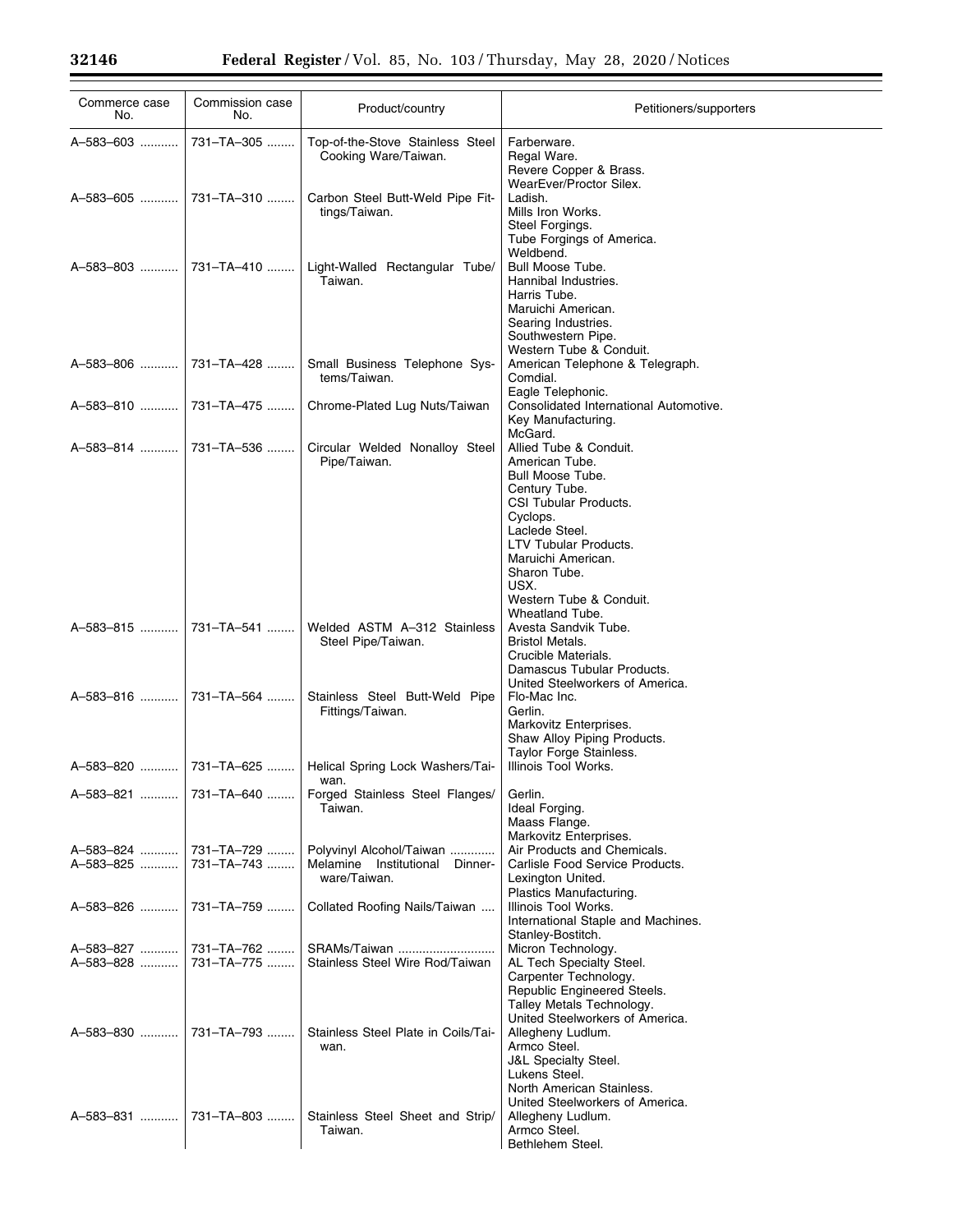| Commerce case<br>No.   | Commission case<br>No.   | Product/country                                                                            | Petitioners/supporters                                                                                                                                                                                                                                                                                                                                                                                                  |
|------------------------|--------------------------|--------------------------------------------------------------------------------------------|-------------------------------------------------------------------------------------------------------------------------------------------------------------------------------------------------------------------------------------------------------------------------------------------------------------------------------------------------------------------------------------------------------------------------|
| A-583-833              | 731-TA-826               | Polyester Staple Fiber/Taiwan                                                              | Butler Armco Independent Union.<br>Carpenter Technology Corp.<br><b>J&amp;L Specialty Steel.</b><br>North American Stainless.<br>United Steelworkers of America.<br>Zanesville Armco Independent Organization.<br>Arteva Specialties Sarl.<br>Intercontinental Polymers.<br>Nan Ya Plastics Corporation America.                                                                                                        |
| A-583-835              | 731-TA-906               | Steel Products/Tai-<br>Hot-Rolled<br>wan.                                                  | Wellman.<br>Bethlehem Steel.<br>Gallatin Steel.<br>Independent Steelworkers.<br>IPSCO.<br>LTV Steel.<br>National Steel.<br>Nucor.<br>Rouge Steel Co.<br>Steel Dynamics.<br>US Steel.<br>United Steelworkers of America.<br>WCI Steel Inc.<br>Weirton Steel.<br>Wheeling-Pittsburgh Steel Corp.                                                                                                                          |
| A-583-837              | 731-TA-934               | Polyethylene Terephthalate Film,<br>Sheet and Strip (PET Film)/<br>Taiwan.                 | DuPont Teijin Films.<br>Mitsubishi Polyester Film LLC.<br>SKC America Inc.<br>Toray Plastics (America).                                                                                                                                                                                                                                                                                                                 |
| A-588-005              | 731–TA–48                | High Power Microwave Ampli-<br>fiers/Japan.                                                | Aydin.<br>MCL.                                                                                                                                                                                                                                                                                                                                                                                                          |
| A-588-015              | AA1921-66                | Television Receivers/Japan                                                                 | AGIV (USA).<br>Casio Computer.<br>CBM America.<br>Citizen Watch.<br>Funai Electric.<br>Hitachi.<br>Industrial Union Department.<br>JC Penny.<br>Matsushita.<br>Mitsubishi Electric.<br>Montgomery Ward.<br>NEC.<br>Orion Electric.<br>PT Imports.<br>Philips Electronics.<br>Philips Magnavox.<br>Sanyo.<br>Sharp.<br>Toshiba.<br>Toshiba America Consumer Products.<br>Victor Company of Japan.<br>Zenith Electronics. |
| A-588-028              | AA1921-111               | Roller Chain/Japan                                                                         | Acme Chain Division, North American Rockwell.<br>American Chain Association.<br>Atlas Chain & Precision Products.<br>Diamond Chain.<br>Link-Belt Chain Division, FMC.<br>Morse Chain Division, Borg Warner.<br>Rex Chainbelt.                                                                                                                                                                                           |
| A-588-029              | AA1921-85                | Fish Netting of Man-Made Fiber/<br>Japan.                                                  | Jovanovich Supply.<br>LFSI.<br>Trans-Pacific Trading.                                                                                                                                                                                                                                                                                                                                                                   |
| A-588-038    AA1921-98 |                          | Bicycle Speedometers/Japan                                                                 | Avocet<br>Cat Eye.<br>Diversified Products.<br>NS International.<br>Sanyo Electric.<br>Stewart-Warner.                                                                                                                                                                                                                                                                                                                  |
| A-588-041              | AA1921-115               | Synthetic Methionine/Japan                                                                 | Monsanto.                                                                                                                                                                                                                                                                                                                                                                                                               |
| A-588-045              | AA1921-124               | Steel Wire Rope/Japan                                                                      | AMSTED Industries.                                                                                                                                                                                                                                                                                                                                                                                                      |
| A-588-046<br>A-588-054 | AA1921-129<br>AA1921-143 | Polychloroprene Rubber/Japan<br>Tapered Roller<br>Bearings<br>4<br>Inches and Under/Japan. | E I du Pont de Nemours.<br>No companies identified as petitioners at the Commission; Com-<br>merce service list identifies:                                                                                                                                                                                                                                                                                             |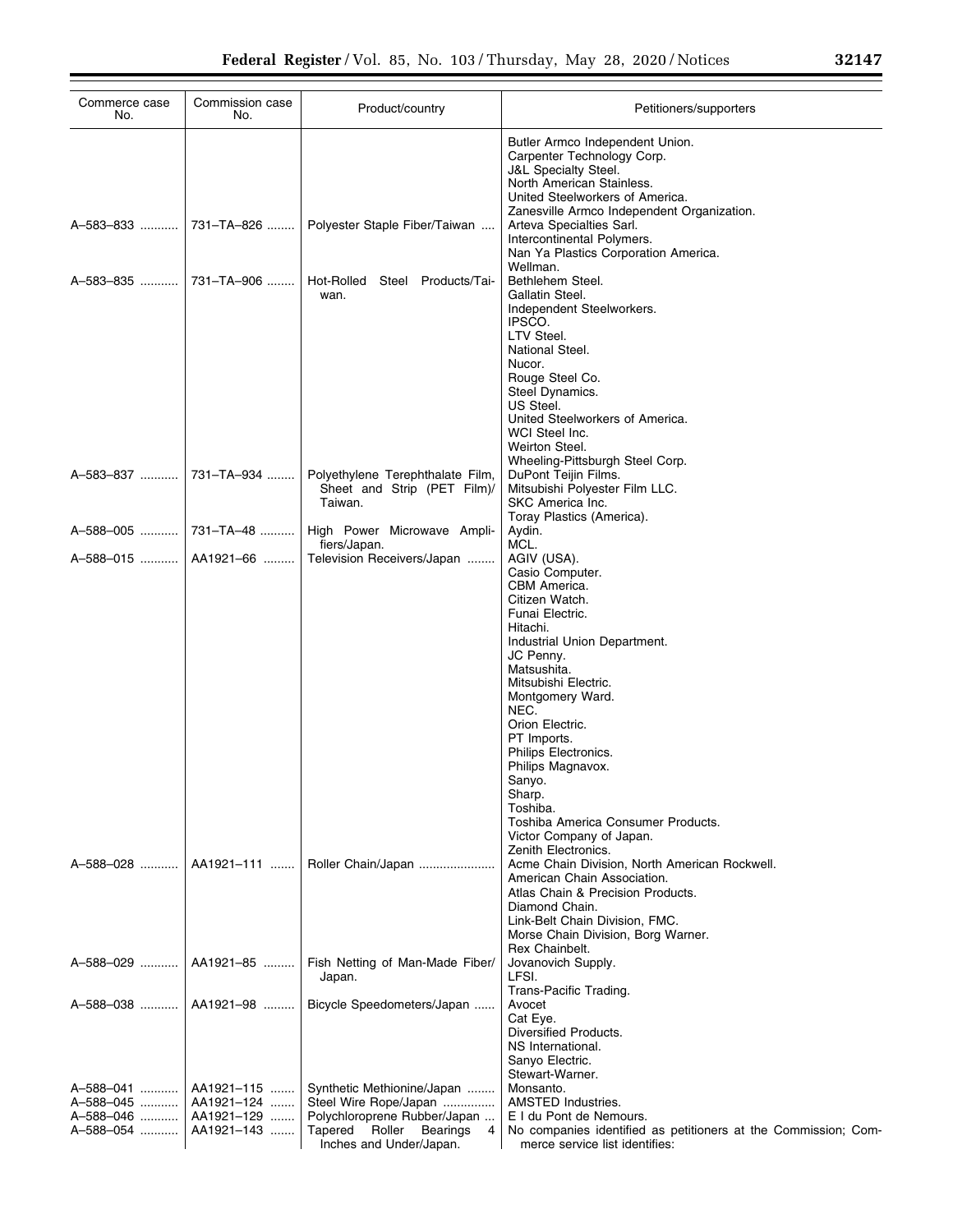| Commerce case<br>No.                   | Commission case<br>No.                 | Product/country                                                                           | Petitioners/supporters                                                                                                                                                                                                                                                                                                                                                                                                        |
|----------------------------------------|----------------------------------------|-------------------------------------------------------------------------------------------|-------------------------------------------------------------------------------------------------------------------------------------------------------------------------------------------------------------------------------------------------------------------------------------------------------------------------------------------------------------------------------------------------------------------------------|
|                                        |                                        |                                                                                           | American Honda Motor.<br>Federal Mogul.<br>Ford Motor.<br>General Motors.<br>Honda.<br>Hoover-NSK Bearing.<br>Isuzu.<br>Itocho.<br><b>ITOCHU</b> International.<br>Kanematsu-Goshu USA.<br>Kawasaki Heavy Duty Industries.<br>Komatsu America.<br>Koyo Seiko.<br>Kubota Tractor.<br>Mitsubishi.<br>Motorambar.<br>Nachi America.<br>Nachi Western.<br>Nachi-Fujikoshi.<br>Nippon Seiko.<br>Nissan Motor.<br>Nissan Motor USA. |
|                                        |                                        |                                                                                           | NSK.<br>NTN.<br>Subaru of America.<br>Sumitomo.<br>Suzuki Motor.<br>Timken.<br>Toyota Motor Sales.<br>Yamaha Motors.                                                                                                                                                                                                                                                                                                          |
| A-588-055   <br>A-588-056<br>A-588-068 | AA1921-154<br>AA1921-162<br>AA1921-188 | Acrylic Sheet/Japan<br>Melamine/Japan<br>Prestressed Concrete Steel Wire<br>Strand/Japan. | Polycast Technology.<br>Melamine Chemical.<br>American Spring Wire.<br>Armco Steel.<br>Bethlehem Steel.<br>CF&I Steel.                                                                                                                                                                                                                                                                                                        |
| A-588-405                              | 731-TA-207                             | Cellular<br>Mobile<br>Telephones/<br>Japan.                                               | Florida Wire & Cable.<br>EF Johnson.<br>Motorola.                                                                                                                                                                                                                                                                                                                                                                             |
| A-588-602                              | 731-TA-309                             | Carbon Steel Butt-Weld Pipe Fit-<br>tings/Japan.                                          | Ladish.<br>Mills Iron Works.<br>Steel Forgings.<br>Tube Forgings of America.<br>Weldbend.                                                                                                                                                                                                                                                                                                                                     |
| A-588-604                              | 731-TA-343                             | Tapered Roller Bearings Over 4<br>Inches/Japan.                                           | L&S Bearing.<br>Timken.<br>Torrington.                                                                                                                                                                                                                                                                                                                                                                                        |
| A-588-605                              | 731-TA-347                             | Malleable Cast Iron Pipe Fittings/<br>Japan.                                              | Grinnell.<br>Stanley G Flagg.<br>Stockham Valves & Fittings.<br>U-Brand.<br>Ward Manufacturing.                                                                                                                                                                                                                                                                                                                               |
| A-588-609  731-TA-368                  |                                        | Color Picture Tubes/Japan                                                                 | Industrial Union Department, AFL-CIO.<br>International Association of Machinists & Aerospace Workers.<br>International Brotherhood of Electrical Workers.<br>International Union of Electronic, Electrical, Technical, Salaried<br>and Machine Workers.<br>Philips Electronic Components Group.<br>United Steelworkers of America.<br>Zenith Electronics.                                                                     |
| A-588-702  731-TA-376                  |                                        | Stainless Steel Butt-Weld Pipe<br>Fittings/Japan.                                         | Flo-Mac Inc.<br>Flowline.<br>Shaw Alloy Piping Products.<br>Taylor Forge Stainless.                                                                                                                                                                                                                                                                                                                                           |
| A-588-703                              | 731–TA–377                             | Internal Combustion Industrial<br>Forklift Trucks/Japan.                                  | Ad-Hoc Group of Workers from Hyster's Berea, Kentucky and<br>Sulligent, Alabama Facilities.<br>Allied Industrial Workers of America.<br>Hyster.<br>Independent Lift Truck Builders Union.<br>International Association of Machinists & Aerospace Workers.                                                                                                                                                                     |
|                                        | A-588-704    731-TA-379                | Brass Sheet and Strip/Japan                                                               | United Shop & Service Employees.<br>Allied Industrial Workers of America.<br>American Brass.                                                                                                                                                                                                                                                                                                                                  |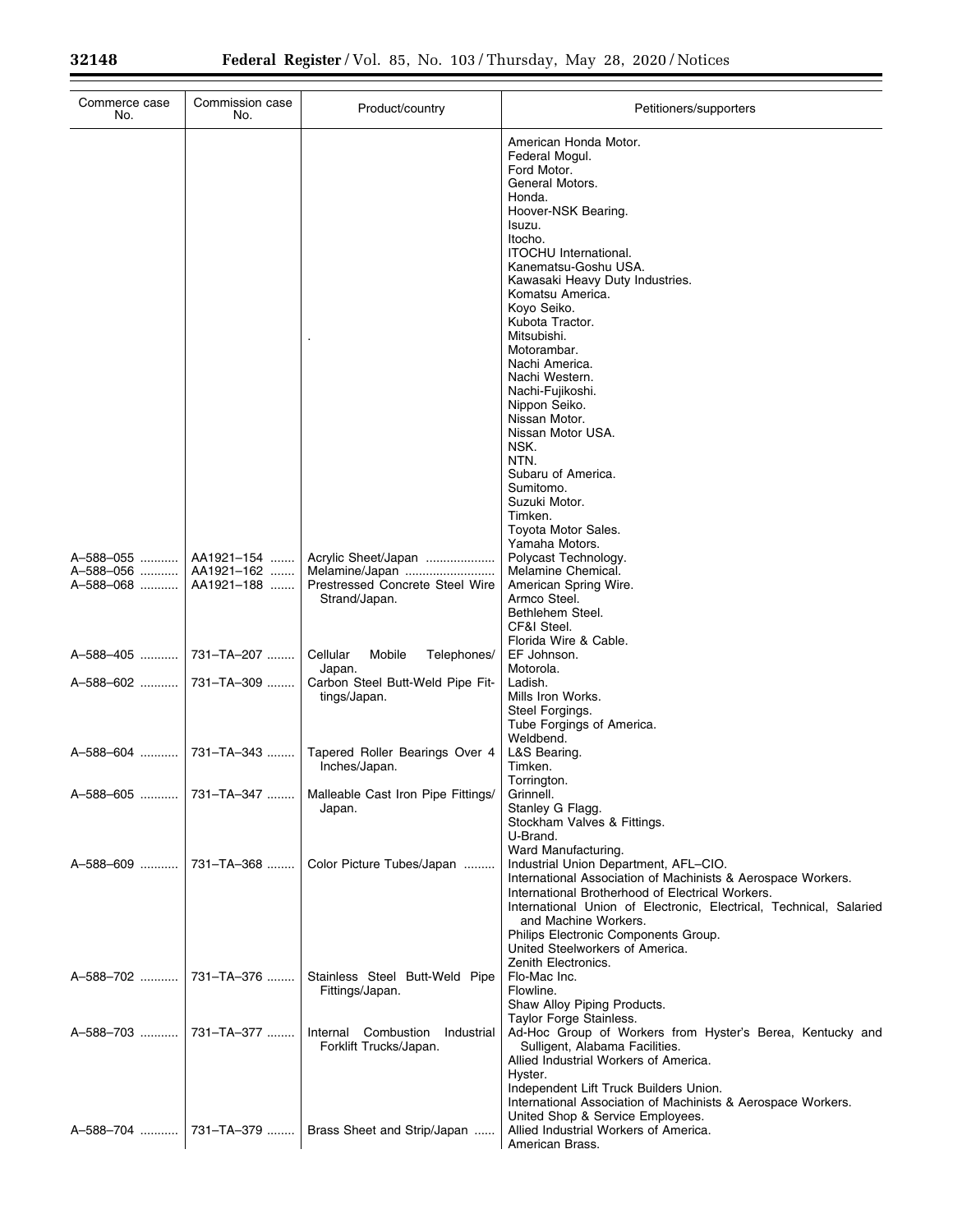| Commerce case<br>No.   | Commission case<br>No.      | Product/country                                                                                                                                            | Petitioners/supporters                                                                                                                                                                                                                                                                                |
|------------------------|-----------------------------|------------------------------------------------------------------------------------------------------------------------------------------------------------|-------------------------------------------------------------------------------------------------------------------------------------------------------------------------------------------------------------------------------------------------------------------------------------------------------|
|                        |                             |                                                                                                                                                            | <b>Bridgeport Brass.</b><br>Chase Brass & Copper.<br>Hussey Copper.<br>International Association of Machinists & Aerospace Workers.<br>Mechanics Educational Society of America (Local 56).<br>The Miller Company.<br>North Coast Brass & Copper.<br>Olin.<br>Pegg Metals.<br>Revere Copper Products. |
| A-588-706<br>A-588-707 | 731–TA–384   <br>731-TA-386 | Nitrile Rubber/Japan<br>Granular Polytetrafluoroethylene/<br>Japan.                                                                                        | United Steelworkers of America.<br>Uniroyal Chemical.<br>E I du Pont de Nemours.<br>ICI Americas.                                                                                                                                                                                                     |
| A-588-802<br>A-588-804 | 731–TA–389<br>731-TA-394-A  | 3.5" Microdisks/Japan<br>Ball Bearings/Japan                                                                                                               | Verbatim.<br>Barden Corp.<br>Emerson Power Transmission.<br>Kubar Bearings.<br>McGill Manufacturing Co.<br>MPB.<br>Rexnord Inc.<br>Rollway Bearings.                                                                                                                                                  |
| A-588-804              | 731-TA-394-B                | Cylindrical Roller Bearings/Japan                                                                                                                          | Torrington.<br>Barden Corp.<br>Emerson Power Transmission.<br>Kubar Bearings.<br>MPB.<br>Rollway Bearings.                                                                                                                                                                                            |
|                        | A-588-804    731-TA-394-C   | Spherical Plain Bearings/Japan                                                                                                                             | Torrington.<br>Barden Corp.<br>Emerson Power Transmission.<br>Kubar Bearings.<br>Rollway Bearings.                                                                                                                                                                                                    |
| A-588-806              | 731-TA-408                  | Electrolytic Manganese Dioxide/<br>Japan.                                                                                                                  | Torrington.<br>Chemetals.<br>Kerr-McGee.                                                                                                                                                                                                                                                              |
|                        |                             | Industrial Belts/Japan                                                                                                                                     | Rayovac.<br>The Gates Rubber Company.                                                                                                                                                                                                                                                                 |
| A-588-809  731-TA-426  |                             | Small Business Telephone Sys-<br>tems/Japan.                                                                                                               | The Goodyear Tire and Rubber Company.<br>American Telephone & Telegraph.<br>Comdial.<br>Eagle Telephonic.                                                                                                                                                                                             |
| A-588-810  731-TA-429  |                             | Mechanical Transfer Presses/<br>Japan.                                                                                                                     | Allied Products.<br>United Autoworkers of America.<br>United Steelworkers of America.                                                                                                                                                                                                                 |
| A-588-815              | 731-TA-461                  | A-588-811  731-TA-432  Drafting Machines/Japan<br>A-588-812  731-TA-440    Industrial Nitrocellulose/Japan<br>Gray Portland Cement and Clink-<br>er/Japan. | Vemco.<br>Hercules.<br>Calaveras Cement.<br>Hanson Permanente Cement.<br>Independent Workers of North America (Locals 49, 52, 89, 192<br>and 471).<br>International Union of Operating Engineers (Local 12).<br>National Cement Co Inc.<br>National Cement Company of California.<br>Southdown.       |
| A-588-817              | 731–TA–469                  | Electroluminescent<br><b>Flat-Panel</b><br>Displays/Japan.                                                                                                 | The Cherry Corporation.<br>Electro Plasma.<br>Magnascreen.<br>OIS Optical Imaging Systems.<br>Photonics Technology.<br>Planar Systems.<br>Plasmaco.                                                                                                                                                   |
| A-588-823              | 731–TA–571                  | Professional<br>Electric<br>Cutting<br>Tools/Japan.                                                                                                        | Black & Decker.                                                                                                                                                                                                                                                                                       |
| A-588-826  731-TA-617  |                             | Corrosion-Resistant Carbon Steel<br>Flat Products/Japan.                                                                                                   | Bethlehem Steel.<br>California Steel Industries.<br>Geneva Steel.<br><b>Gulf States Steel.</b><br>Lukens Steel.<br>Nextech.<br>Rouge Steel Co.<br>Sharon Steel.<br>Theis Precision Steel.                                                                                                             |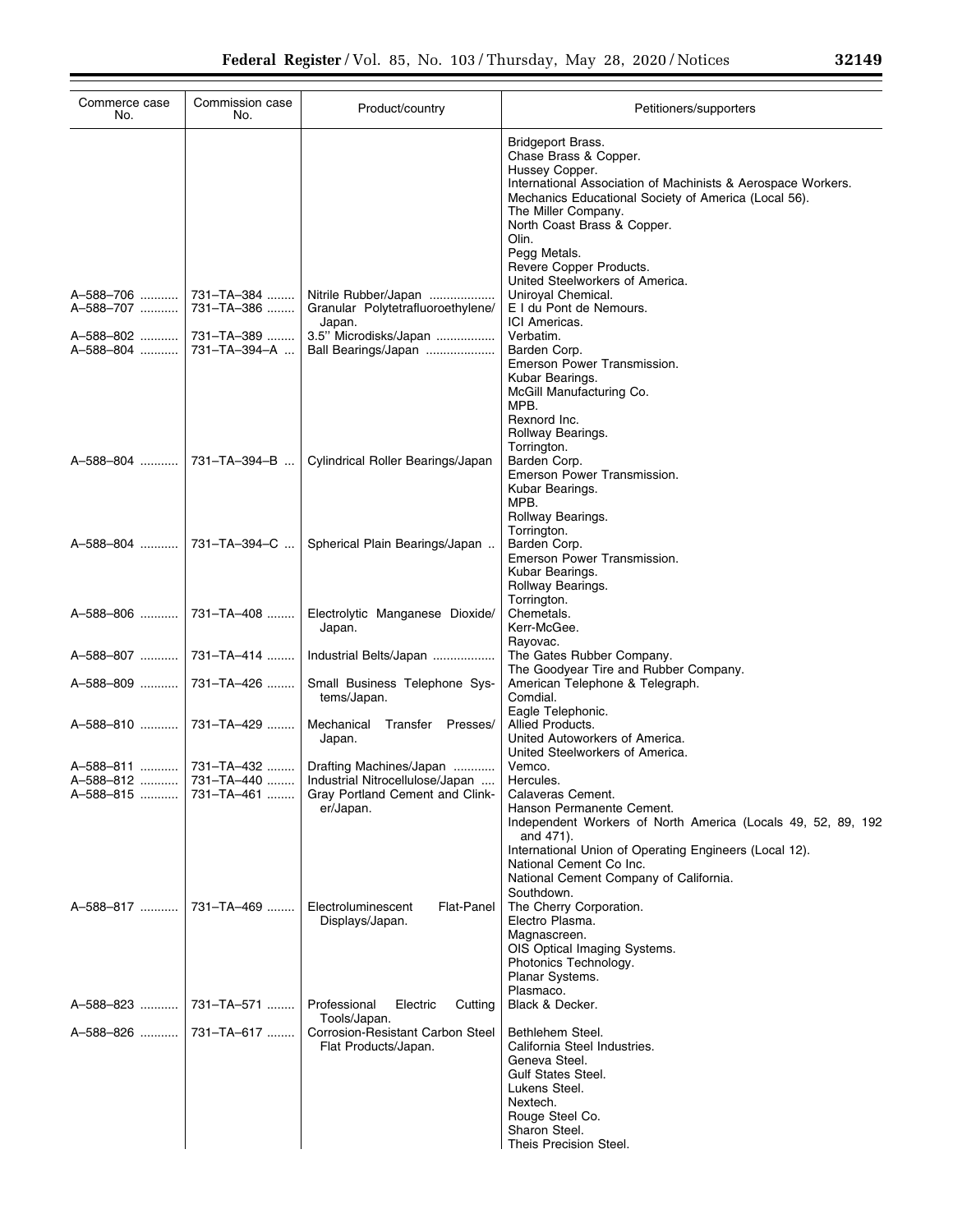| Commerce case<br>No.                                                    | Commission case<br>No. | Product/country                                                                         | Petitioners/supporters                                                                                                                                                                              |
|-------------------------------------------------------------------------|------------------------|-----------------------------------------------------------------------------------------|-----------------------------------------------------------------------------------------------------------------------------------------------------------------------------------------------------|
|                                                                         |                        |                                                                                         | Thompson Steel.<br>US Steel.<br>United Steelworkers of America.<br>WCI Steel.                                                                                                                       |
|                                                                         |                        | Grain-Oriented Silicon Electrical<br>Steel/Japan.                                       | Weirton Steel.<br>Allegheny Ludlum.<br>Armco Steel.                                                                                                                                                 |
|                                                                         |                        | Stainless Steel Bar/Japan                                                               | United Steelworkers of America.<br>AL Tech Specialty Steel.<br>Carpenter Technology.<br>Crucible Specialty Metals.                                                                                  |
|                                                                         |                        | Oil Country Tubular Goods/Japan                                                         | Electralloy.<br>Republic Engineered Steels.<br>Slater Steels.<br>Talley Metals Technology.<br>United Steelworkers of America.<br>IPSCO.                                                             |
|                                                                         |                        |                                                                                         | Koppel Steel.<br>Lone Star Steel Co.<br>Maverick Tube.<br>Newport Steel.<br>North Star Steel.<br>US Steel.                                                                                          |
| A-588-837  731-TA-737                                                   |                        | Polyvinyl Alcohol/Japan<br>Large Newspaper Printing Press-<br>es/Japan.                 | Air Products and Chemicals.<br>Rockwell Graphics Systems.                                                                                                                                           |
| A-588-838  731-TA-739<br>A-588-839  731-TA-740<br>A-588-840  731-TA-748 |                        | Clad Steel Plate/Japan<br>Sodium Azide/Japan<br>Gas Turbo-Compressor Systems/<br>Japan. | Lukens Steel.<br>American Azide.<br>Demag Delaval.<br>Dresser-Rand.                                                                                                                                 |
| A-588-843  731-TA-771                                                   |                        | Vector Supercomputers/Japan<br>Stainless Steel Wire Rod/Japan                           | United Steelworkers of America.<br>Cray Research.<br>AL Tech Specialty Steel.<br>Carpenter Technology.<br>Republic Engineered Steels.                                                               |
|                                                                         |                        | Stainless Steel Sheet and Strip/<br>Japan.                                              | Talley Metals Technology.<br>United Steelworkers of America.<br>Allegheny Ludlum.<br>Armco Steel.<br>Bethlehem Steel.                                                                               |
|                                                                         |                        |                                                                                         | Butler Armco Independent Union.<br>Carpenter Technology Corp.<br>J&L Specialty Steel.<br>North American Stainless.<br>United Steelworkers of America.<br>Zanesville Armco Independent Organization. |
|                                                                         |                        | Hot-Rolled Carbon Steel Flat<br>Products/Japan.                                         | Acme Steel.<br>Bethlehem Steel.<br>California Steel Industries.<br>Gallatin Steel.<br>Geneva Steel.<br><b>Gulf States Steel.</b>                                                                    |
|                                                                         |                        |                                                                                         | Independent Steelworkers.<br>IPSCO.<br>Ispat/Inland.<br>LTV Steel.<br>Nucor.<br>Rouge Steel Co.                                                                                                     |
|                                                                         |                        |                                                                                         | Steel Dynamics.<br>US Steel.<br>United Steelworkers of America.<br>WCI Steel.<br>Weirton Steel.<br>Wheeling-Pittsburgh Steel Corp.                                                                  |
| A-588-847  731-TA-820                                                   |                        | Cut-to-Length<br>Steel<br>Carbon<br>Plate/Japan.                                        | Bethlehem Steel.<br>CitiSteel USA Inc.<br>Geneva Steel.<br><b>Gulf States Steel.</b><br><b>IPSCO Steel.</b>                                                                                         |
|                                                                         |                        | Large-Diameter Carbon<br>Steel                                                          | Tuscaloosa Steel.<br>US Steel.<br>United Steelworkers of America.<br>North Star Steel.                                                                                                              |
|                                                                         |                        | Seamless Pipe/Japan.                                                                    | Timken.                                                                                                                                                                                             |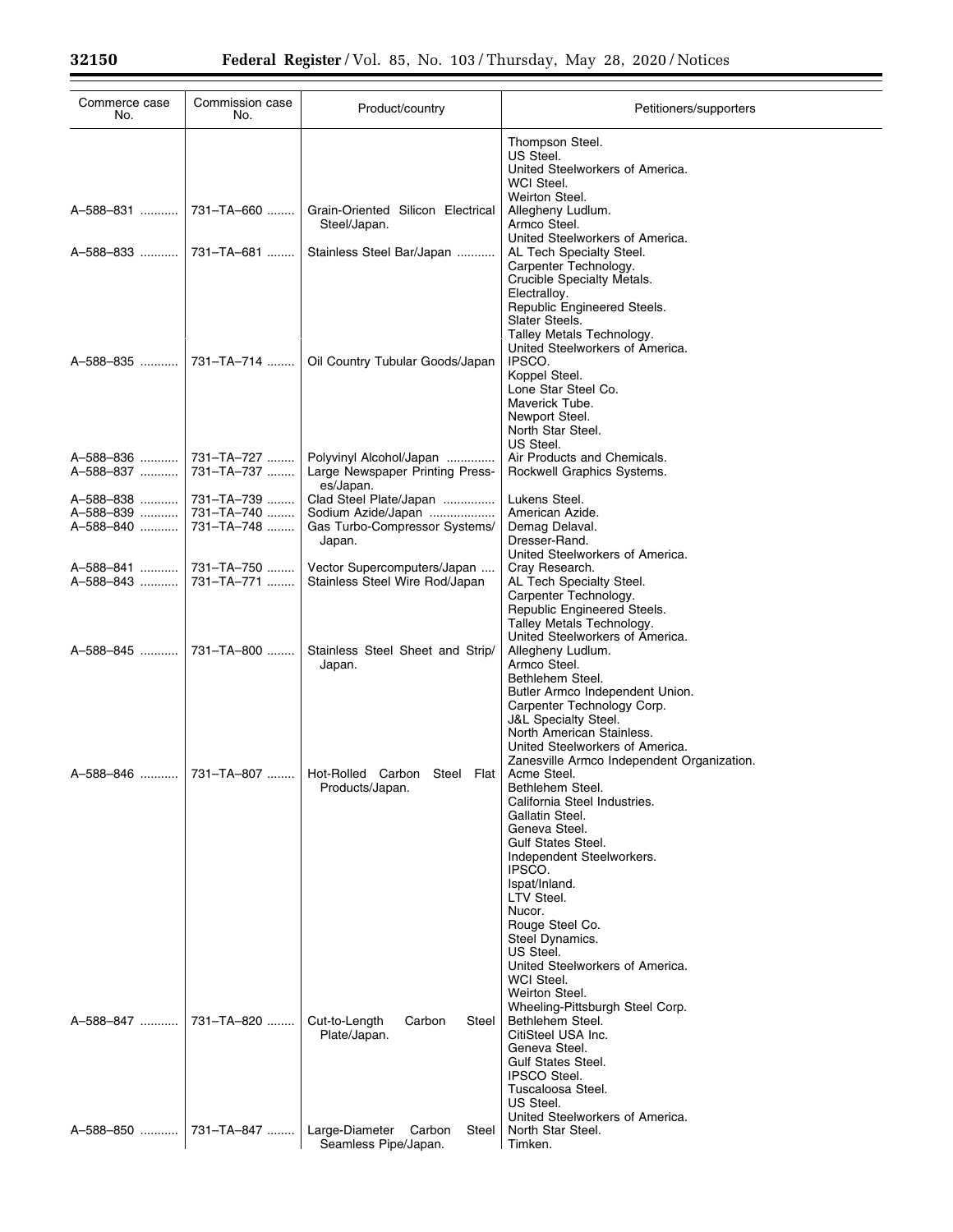| Commerce case<br>No.  | Commission case<br>No. | Product/country                                                         | Petitioners/supporters                                                                                                                                                                                                                                                                                                                                             |
|-----------------------|------------------------|-------------------------------------------------------------------------|--------------------------------------------------------------------------------------------------------------------------------------------------------------------------------------------------------------------------------------------------------------------------------------------------------------------------------------------------------------------|
| A-588-851             | 731-TA-847             | Small-Diameter<br>Carbon<br>Steel<br>Seamless Pipe/Japan.               | US Steel.<br>United Steelworkers of America.<br>USS/Kobe.<br>Koppel Steel.<br>North Star Steel.<br>Sharon Tube.<br>Timken.<br>US Steel.<br>United Steelworkers of America.                                                                                                                                                                                         |
| A-588-852             | 731–TA–853             | Structural Steel Beams/Japan                                            | USS/Kobe.<br>Vision Metals' Gulf States Tube.<br>Northwestern Steel and Wire.<br>Nucor.<br>Nucor-Yamato Steel.                                                                                                                                                                                                                                                     |
| A-588-854             | 731–TA–860             | Tin-Mill Products/Japan                                                 | TXI-Chaparral Steel.<br>United Steelworkers of America.<br>Independent Steelworkers.<br>United Steelworkers of America.                                                                                                                                                                                                                                            |
| A–588–856             | 731-TA-888             | Stainless Steel Angle/Japan                                             | Weirton Steel.<br>Slater Steels.                                                                                                                                                                                                                                                                                                                                   |
| A–588–857             | 731-TA-919             | Welded Large Diameter Line<br>Pipe/Japan.                               | United Steelworkers of America.<br>American Cast Iron Pipe.<br>Berg Steel Pipe.<br>Bethlehem Steel.<br>Napa Pipe/Oregon Steel Mills.<br>Saw Pipes USA.<br>Stupp.                                                                                                                                                                                                   |
| A-588-861             | 731-TA-1016            | Polyvinyl Alcohol/Japan                                                 | US Steel.<br>Celenex Ltd.                                                                                                                                                                                                                                                                                                                                          |
| A–588–862  …………       | 731-TA-1023            | Certain Ceramic Station Post<br>Insulators/Japan.                       | E I du Pont de Nemours & Co.<br>Lapp Insulator Co LLC.<br>Newell Porcelain Co Inc.                                                                                                                                                                                                                                                                                 |
| A-588-866             | 731-TA-1090            | Superalloy Degassed Chromium/                                           | Victor Insulators Inc.<br>Eramet Marietta Inc.                                                                                                                                                                                                                                                                                                                     |
| A–602–803  …………       | 731-TA-612             | Japan.<br>Corrosion-Resistant Carbon Steel<br>Flat Products/ Australia. | Armco Steel.<br>Bethlehem Steel.<br>California Steel Industries.<br>Geneva Steel.<br>Gulf States Steel.<br>Inland Steel Industries.<br>LTV Steel.<br>Lukens Steel.<br>National Steel.<br>Nextech.<br>Rouge Steel Co.<br>Sharon Steel.<br>Theis Precision Steel.<br>Thompson Steel.<br>US Steel.<br>United Steelworkers of America.<br>WCI Steel.<br>Weirton Steel. |
| A-791-805             | 731-TA-792             | Stainless Steel Plate in Coils/<br>South Africa.                        | Allegheny Ludlum.<br>Armco Steel.<br><b>J&amp;L Specialty Steel.</b><br>Lukens Steel.<br>North American Stainless.<br>United Steelworkers of America.                                                                                                                                                                                                              |
| A-791-808  731-TA-850 |                        | Small-Diameter<br>Carbon<br>Steel<br>Seamless Pipe/South Africa.        | Koppel Steel.<br>North Star Steel.<br>Sharon Tube.<br>Timken.<br>US Steel.<br>United Steelworkers of America.<br>USS/Kobe.<br>Vision Metals' Gulf States Tube.                                                                                                                                                                                                     |
| A-791-809  731-TA-905 |                        | Hot-Rolled Steel Products/South<br>Africa.                              | Bethlehem Steel.<br>Gallatin Steel.<br>Independent Steelworkers.<br>IPSCO.<br>LTV Steel.<br>National Steel.                                                                                                                                                                                                                                                        |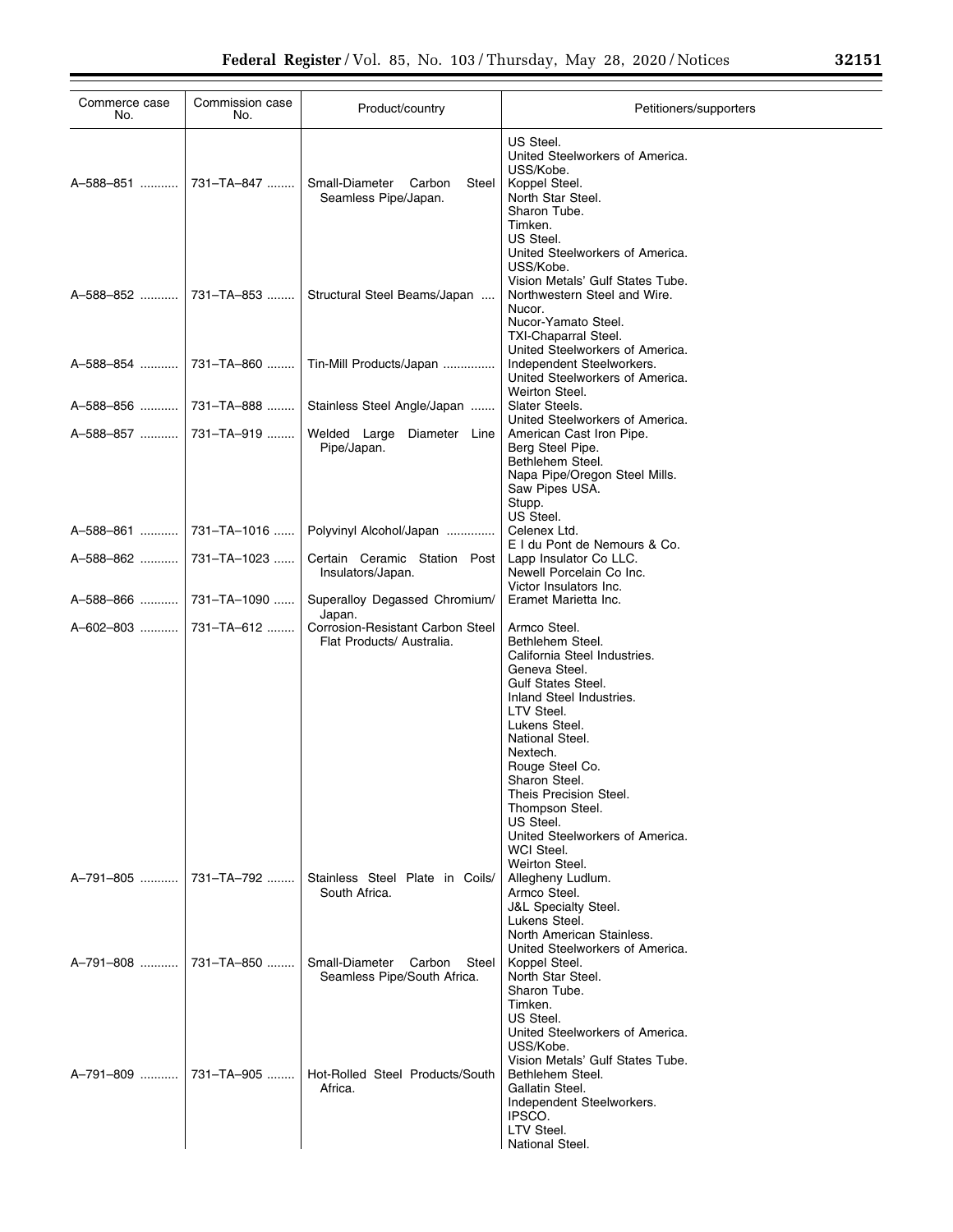| Commerce case<br>No. | Commission case<br>No. | Product/country                                  | Petitioners/supporters                                                                                                                                                                                                                                                                                                                                                                       |
|----------------------|------------------------|--------------------------------------------------|----------------------------------------------------------------------------------------------------------------------------------------------------------------------------------------------------------------------------------------------------------------------------------------------------------------------------------------------------------------------------------------------|
|                      |                        |                                                  | Nucor.<br>Rouge Steel Co.<br>Steel Dynamics.<br>US Steel.<br>United Steelworkers of America.<br>WCI Steel Inc.<br>Weirton Steel.                                                                                                                                                                                                                                                             |
| A-791-815            | 731-TA-987             | Ferrovanadium/South Africa                       | Wheeling-Pittsburgh Steel Corp.<br>Bear Metallurgical Co.<br>Shieldalloy Metallurgical Corp.                                                                                                                                                                                                                                                                                                 |
| A–821–801 ……….       | 731-TA-340E            | Solid Urea/Russia                                | Agrico Chemical.<br>American Cyanamid.<br>CF Industries.<br>First Mississippi.<br>Mississippi Chemical.                                                                                                                                                                                                                                                                                      |
| A-821-802            | 731-TA-539-C           | Uranium/Russia                                   | Terra International.<br>WR Grace.<br>Ferret Exploration.<br>First Holding.<br>Geomex Minerals.<br><b>IMC Fertilizer.</b><br>Malapai Resources.<br>Oil, Chemical and Atomic Workers.                                                                                                                                                                                                          |
|                      |                        |                                                  | Pathfinder Mines.<br>Power Resources.<br>Rio Algom Mining.<br>Solution Mining.<br>Total Minerals.<br>Umetco Minerals.                                                                                                                                                                                                                                                                        |
| A-821-804            | 731-TA-568             | Ferrosilicon/Russia                              | Uranium Resources.<br>AIMCOR.<br>Alabama Silicon.<br>American Alloys.<br>Globe Metallurgical.<br>Oil, Chemical and Atomic Workers (Local 389).<br>Silicon Metaltech.<br>United Autoworkers of America (Local 523).<br>United Steelworkers of America (Locals 2528, 3081, 5171 and                                                                                                            |
| A-821-805            | 731-TA-697             | Pure Magnesium/Russia                            | 12646).<br>Dow Chemical.<br>International Union of Operating Engineers (Local 564).<br>Magnesium Corporation of America.<br>United Steelworkers of America (Local 8319).                                                                                                                                                                                                                     |
| A-821-807            | 731-TA-702             | Ferrovanadium and Nitrided Va-<br>nadium/Russia. | Shieldalloy Metallurgical.                                                                                                                                                                                                                                                                                                                                                                   |
| A-821-809            | 731-TA-808             | Hot-Rolled Carbon Steel Flat<br>Products/Russia. | Acme Steel.<br>Bethlehem Steel.<br>California Steel Industries.<br>Gallatin Steel.<br>Geneva Steel.<br><b>Gulf States Steel.</b><br>Independent Steelworkers.<br>IPSCO.<br>Ispat/Inland.<br>LTV Steel.<br>National Steel.<br>Nucor.<br>Rouge Steel Co.<br>Steel Dynamics.<br>US Steel.<br>United Steelworkers of America.<br>WCI Steel.<br>Weirton Steel.<br>Wheeling-Pittsburgh Steel Corp. |
| A-821-811            | 731-TA-856             | Ammonium Nitrate/Russia                          | Agrium.<br>Air Products and Chemicals.<br>El Dorado Chemical.<br>LaRoche.<br>Mississippi Chemical.<br>Nitram.                                                                                                                                                                                                                                                                                |
|                      |                        | Silicon Metal/Russia                             | Wil-Gro Fertilizer.<br>Globe Metallurgical Inc.<br>SIMCALA Inc.                                                                                                                                                                                                                                                                                                                              |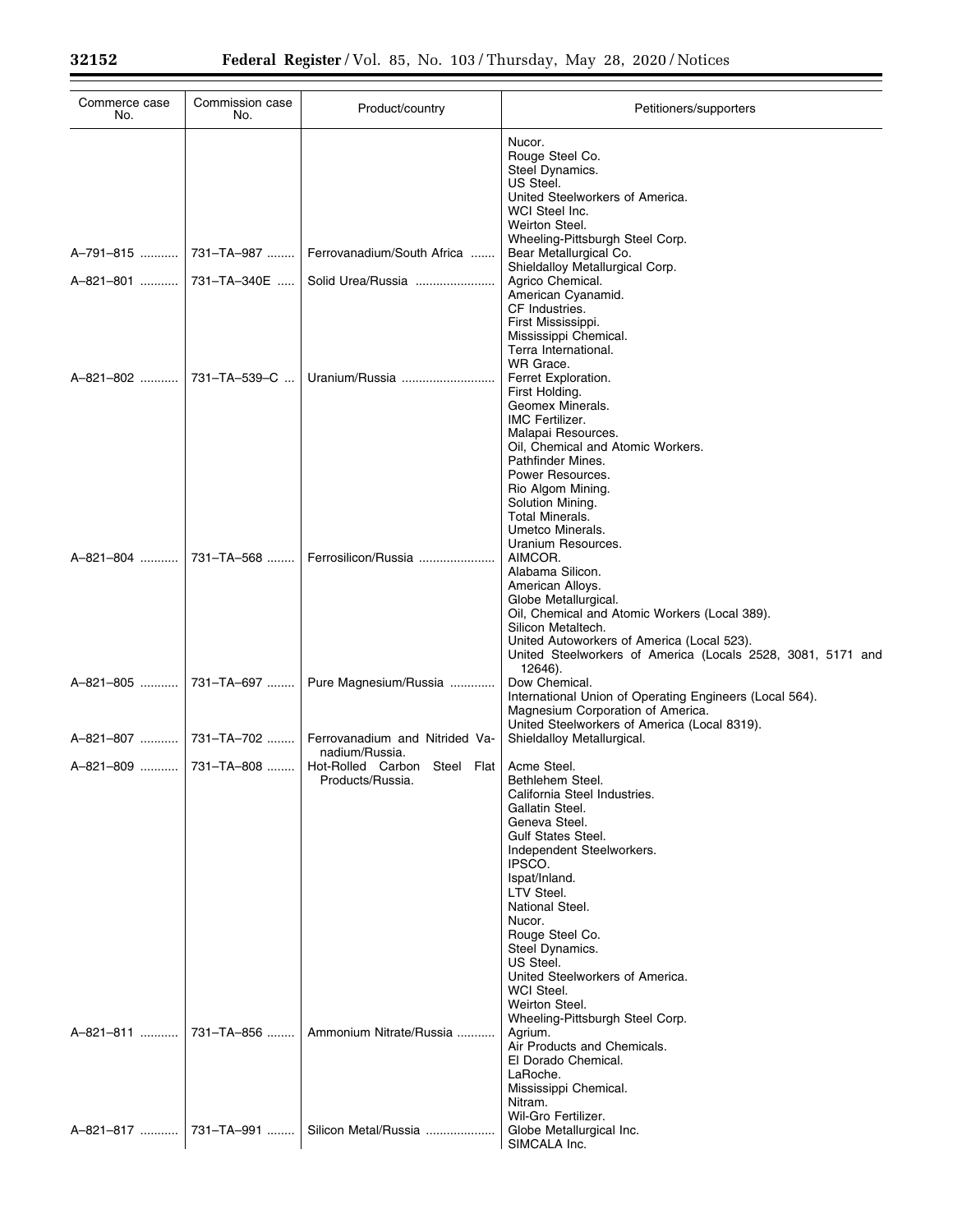| Commerce case<br>No.                             | Commission case<br>No. | Product/country                                                        | Petitioners/supporters                                                                                                                                                                                                                                                                                                          |
|--------------------------------------------------|------------------------|------------------------------------------------------------------------|---------------------------------------------------------------------------------------------------------------------------------------------------------------------------------------------------------------------------------------------------------------------------------------------------------------------------------|
| A-821-819                                        | 731-TA1072             | Pure and Alloy Magnesium/Rus-<br>sia.                                  | Garfield Alloys Inc.<br>Glass, Molders, Pottery, Plastics & Allied Workers International<br>Local 374.<br>Halaco Engineering.<br>MagReTech Inc.<br>United Steelworkers of America Local 8319.                                                                                                                                   |
| A-822-801                                        | 731-TA-340B            | Solid Urea/Belarus                                                     | US Magnesium LLC.<br>Agrico Chemical.<br>American Cyanamid.<br>CF Industries.<br>First Mississippi.<br>Mississippi Chemical.<br>Terra International.                                                                                                                                                                            |
| A-822-804  731-TA-873                            |                        | Steel Concrete Reinforcing Bar/<br>Belarus.                            | WR Grace.<br>AB Steel Mill Inc.<br>AmeriSteel.<br>Auburn Steel.<br>Birmingham Steel.<br>Border Steel.<br>Cascade Steel Rolling Mills Inc.<br>CMC Steel Group.<br>Co-Steel Inc.<br>Marion Steel.<br>North Star Steel Co.<br>Nucor Steel.<br>Rebar Trade Action Coalition.<br>Riverview Steel.<br>Sheffield Steel.<br>TAMCO.      |
| A-823-801                                        | 731-TA-340H            | Solid Urea/Ukraine                                                     | TXI-Chaparral Steel Co.<br>Agrico Chemical.<br>American Cyanamid.<br>CF Industries.<br>First Mississippi.<br>Mississippi Chemical.<br>Terra International.                                                                                                                                                                      |
| A-823-802  731-TA-539-E                          |                        | Uranium/Ukraine                                                        | WR Grace.<br>Ferret Exploration.<br>First Holding.<br>Geomex Minerals.<br>IMC Fertilizer.<br>Malapai Resources.<br>Oil, Chemical and Atomic Workers.<br>Pathfinder Mines.<br>Power Resources.<br>Rio Algom Mining.<br>Solution Mining.<br>Total Minerals.<br>Umetco Minerals.                                                   |
| A-823-804                                        | 731–TA–569             | Ferrosilicon/Ukraine                                                   | Uranium Resources.<br>AIMCOR.<br>Alabama Silicon.<br>American Alloys.<br>Globe Metallurgical.<br>Oil, Chemical and Atomic Workers (Local 389).<br>Silicon Metaltech.<br>United Autoworkers of America (Local 523).<br>United Steelworkers of America (Locals 2528, 3081, 5171 and<br>12646).                                    |
| A-823-805  731-TA-673<br>A-823-809    731-TA-882 |                        | Silicomanganese/Ukraine<br>Steel Concrete Reinforcing Bar/<br>Ukraine. | Elkem Metals.<br>Oil, Chemical and Atomic Workers (Local 3-639).<br>AB Steel Mill Inc.<br>AmeriSteel.<br>Auburn Steel.<br>Birmingham Steel.<br>Border Steel.<br>Cascade Steel Rolling Mills Inc.<br>CMC Steel Group.<br>Co-Steel Inc.<br>Marion Steel.<br>North Star Steel Co.<br>Nucor Steel.<br>Rebar Trade Action Coalition. |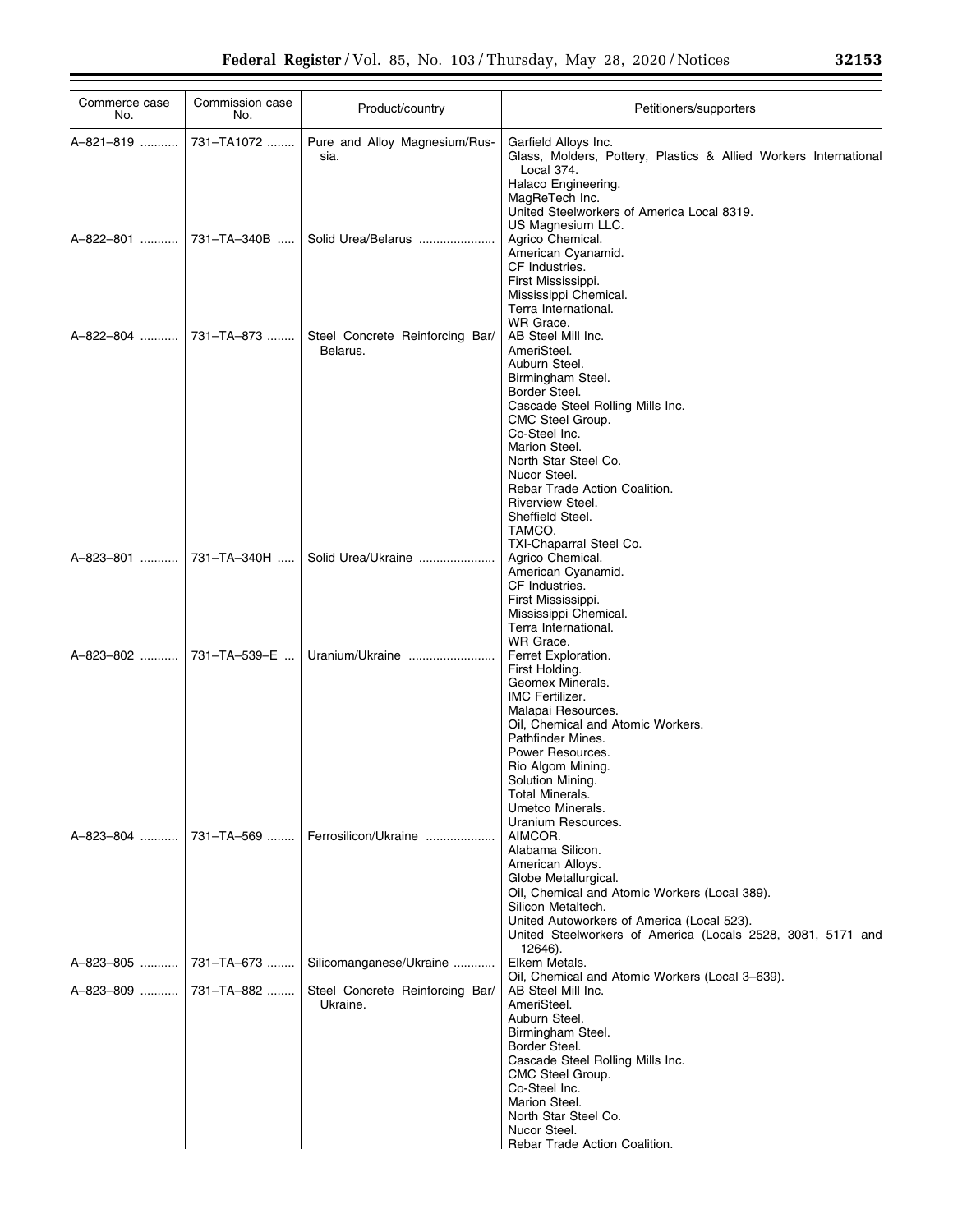| Commerce case<br>No. | Commission case<br>No. | Product/country                                     | Petitioners/supporters                                                                                                                                                                                                                                                                    |
|----------------------|------------------------|-----------------------------------------------------|-------------------------------------------------------------------------------------------------------------------------------------------------------------------------------------------------------------------------------------------------------------------------------------------|
| A-823-810            | 731-TA-894             | Ammonium Nitrate/Ukraine                            | Riverview Steel.<br>Sheffield Steel.<br>TAMCO.<br>TXI-Chaparral Steel Co.<br>Agrium.<br>Air Products and Chemicals.<br>Committee for Fair Ammonium Nitrate Trade.<br>El Dorado Chemical.<br>LaRoche Industries.<br>Mississippi Chemical.                                                  |
| A-823-811            | 731-TA-908             | Hot-Rolled<br>Steel<br>Products/<br>Ukraine.        | Nitram.<br>Prodica.<br>Bethlehem Steel.<br>Gallatin Steel.<br>Independent Steelworkers.<br>IPSCO.<br>LTV Steel.<br>National Steel.<br>Nucor.                                                                                                                                              |
| A-823-812            | 731-TA-962             | Carbon and Certain Alloy Steel<br>Wire Rod/Ukraine. | Rouge Steel Co.<br>Steel Dynamics.<br>US Steel.<br>United Steelworkers of America.<br>WCI Steel Inc.<br>Weirton Steel.<br>Wheeling-Pittsburgh Steel Corp.<br>AmeriSteel.<br>Birmingham Steel.                                                                                             |
|                      |                        |                                                     | Cascade Steel Rolling Mills.<br>Connecticut Steel Corp.<br>Co-Steel Raritan.<br>GS Industries.<br>Keystone Consolidated Industries.<br>North Star Steel Texas.<br>Nucor Steel-Nebraska (a division of Nucor Corp).<br>Republic Technologies International.<br>Rocky Mountain Steel Mills. |
| A-831-801            | 731-TA-340A            | Solid Urea/Armenia                                  | Agrico Chemical.<br>American Cyanamid.<br>CF Industries.<br>First Mississippi.<br>Mississippi Chemical.<br>Terra International.<br>WR Grace.                                                                                                                                              |
| A-834-806            | 731-TA-902             | Hot-Rolled<br>Steel<br>Products/<br>Kazakhstan.     | Bethlehem Steel.<br>Gallatin Steel.<br>Independent Steelworkers.<br>IPSCO.<br>LTV Steel.<br>National Steel.<br>Nucor.<br>Rouge Steel Co.<br>Steel Dymanics.<br>US Steel.<br>United Steelworkers of America.<br>WCI Steel Inc.<br>Weirton Steel.                                           |
| A-834-807            | 731-TA-930             | Silicomanganese/Kazakhstan                          | Wheeling-Pittsburgh Steel Corp.<br>Eramet Marietta.<br>Paper, Allied-Industrial, Chemical and Energy Workers Inter-<br>national Union, Local 5-0639.                                                                                                                                      |
| A-841-804            | 731-TA-879             | Steel Concrete Reinforcing Bar/<br>Moldova.         | AB Steel Mill Inc.<br>AmeriSteel.<br>Auburn Steel.<br>Birmingham Steel.<br>Border Steel.<br>Cascade Steel Rolling Mills Inc.<br>CMC Steel Group.<br>Co-Steel Inc.<br>Marion Steel.<br>North Star Steel Co.<br>Nucor Steel.<br>Rebar Trade Action Coalition.                               |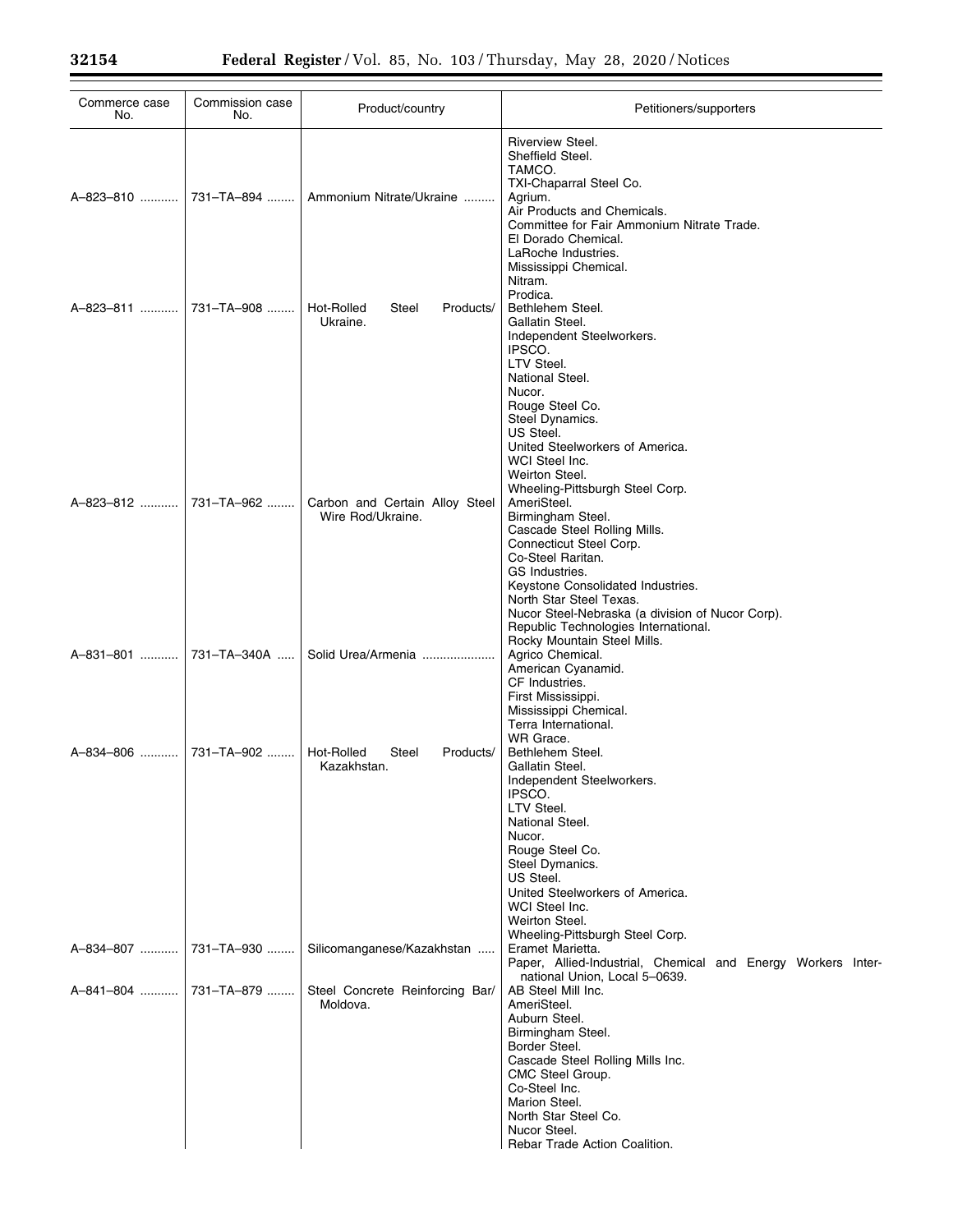| Commerce case<br>No.                 | Commission case<br>No. | Product/country                                                      | Petitioners/supporters                                                                                                                                                                                                                                                                                                                      |
|--------------------------------------|------------------------|----------------------------------------------------------------------|---------------------------------------------------------------------------------------------------------------------------------------------------------------------------------------------------------------------------------------------------------------------------------------------------------------------------------------------|
| A-841-805                            | 731-TA-959             | Carbon and Certain Alloy Steel<br>Wire Rod/Moldova.                  | <b>Riverview Steel.</b><br>Sheffield Steel.<br>TAMCO.<br>TXI-Chaparral Steel Co.<br>AmeriSteel.<br>Birmingham Steel.<br>Cascade Steel Rolling Mills.<br>Connecticut Steel Corp.<br>Co-Steel Raritan.<br>GS Industries.<br>Keystone Consolidated Industries.                                                                                 |
| A-842-801  731-TA-340F               |                        | Solid Urea/Tajikistan                                                | North Star Steel Texas.<br>Nucor Steel-Nebraska (a division of Nucor Corp).<br>Republic Technologies International.<br>Rocky Mountain Steel Mills.<br>Agrico Chemical.<br>American Cyanamid.<br>CF Industries.<br>First Mississippi.<br>Mississippi Chemical.                                                                               |
| A-843-801                            | 731-TA-340G            | Solid Urea/Turkmenistan                                              | Terra International.<br>WR Grace.<br>Agrico Chemical.<br>American Cyanamid.<br>CF Industries.                                                                                                                                                                                                                                               |
| A-843-802  731-TA-539                |                        | Uranium/Kazakhstan                                                   | First Mississippi.<br>Mississippi Chemical.<br>Terra International.<br>WR Grace.<br>Ferret Exploration.<br>First Holding.<br>Geomex Minerals.<br><b>IMC Fertilizer.</b><br>Malapai Resources.<br>Oil, Chemical and Atomic Workers.                                                                                                          |
| A-843-804                            | 731-TA-566             | Ferrosilicon/Kazakhstan                                              | Pathfinder Mines.<br>Power Resources.<br>Rio Algom Mining.<br>Solution Mining.<br>Total Minerals.<br>Umetco Minerals.<br>Uranium Resources.<br>AIMCOR.<br>Alabama Silicon.<br>American Alloys.<br>Globe Metallurgical.<br>Oil, Chemical and Atomic Workers (Local 389).<br>Silicon Metaltech.<br>United Autoworkers of America (Local 523). |
| A-844-801                            | 731-TA-340I            | Solid Urea/Uzbekistan                                                | United Steelworkers of America (Locals 2528, 3081, 5171 and<br>12646).<br>Agrico Chemical.<br>American Cyanamid.<br>CF Industries.<br>First Mississippi.<br>Mississippi Chemical.<br>Terra International.                                                                                                                                   |
| A-844-802  731-TA-539-F<br>A-851-802 | 731-TA-846             | Uranium/Uzbekistan<br>Small-Diameter                                 | WR Grace.<br>Ferret Exploration.<br>First Holding.<br>Geomex Minerals.<br><b>IMC Fertilizer.</b><br>Malapai Resources.<br>Oil, Chemical and Atomic Workers.<br>Pathfinder Mines.<br>Power Resources.<br>Rio Algom Mining.<br>Solution Mining.<br>Total Minerals.<br>Umetco Minerals.<br>Uranium Resources.                                  |
|                                      |                        | Carbon<br>Steel  <br>Seamless Pipe/Czech Republic. North Star Steel. | Koppel Steel.                                                                                                                                                                                                                                                                                                                               |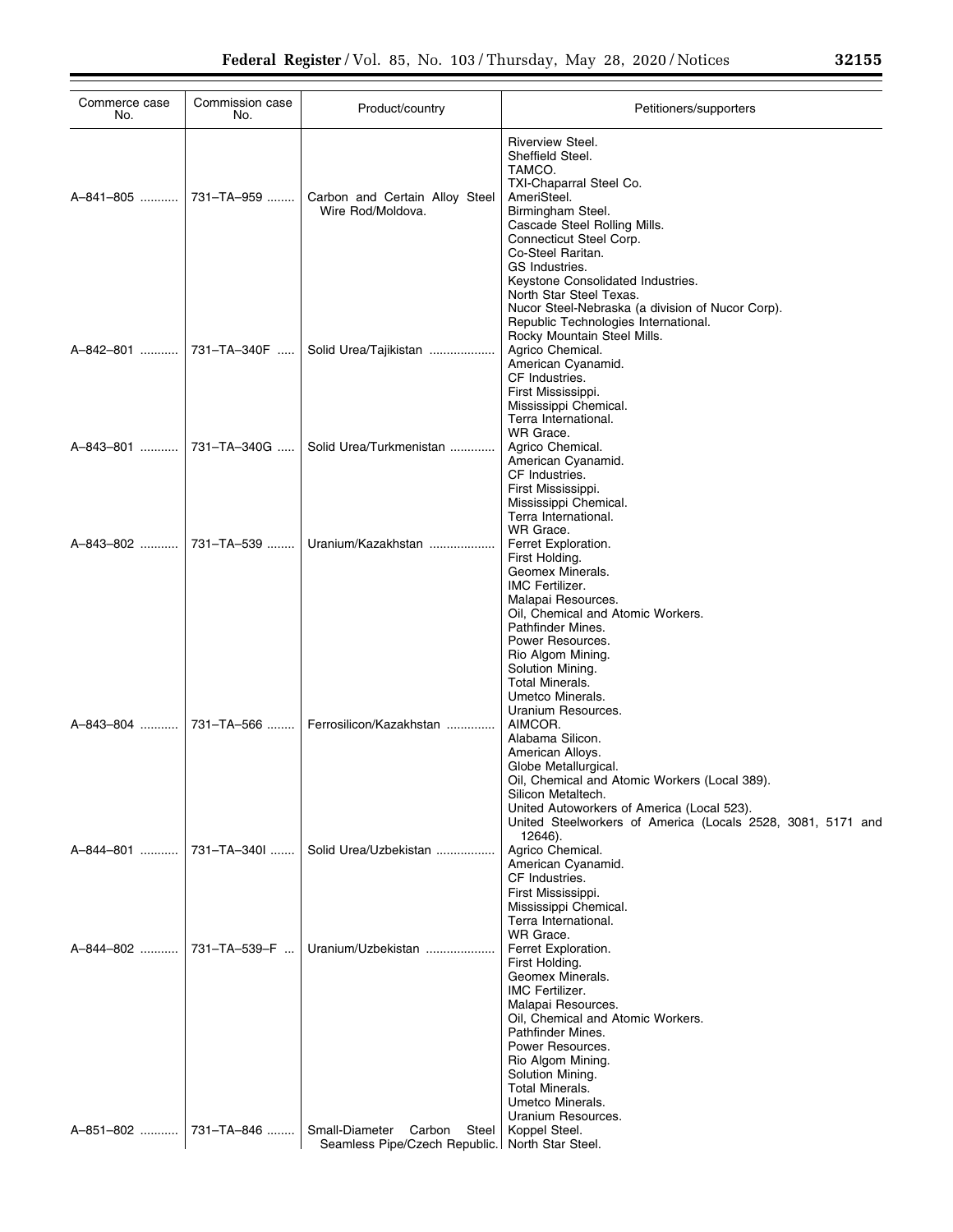Ξ

| Commerce case<br>No.                                          | Commission case<br>No.                                                 | Product/country                                                                                                      | Petitioners/supporters                                                                                                                                                                                                                                                                                                                                                                                                                                                                                                                                                                                                                                                                                                                                                                                                                                                                                                                 |
|---------------------------------------------------------------|------------------------------------------------------------------------|----------------------------------------------------------------------------------------------------------------------|----------------------------------------------------------------------------------------------------------------------------------------------------------------------------------------------------------------------------------------------------------------------------------------------------------------------------------------------------------------------------------------------------------------------------------------------------------------------------------------------------------------------------------------------------------------------------------------------------------------------------------------------------------------------------------------------------------------------------------------------------------------------------------------------------------------------------------------------------------------------------------------------------------------------------------------|
| C-122-404<br>C-122-805<br>C-122-815<br>C-122-815<br>C-122-839 | 701-TA-224<br>701-TA-297<br>701-TA-309-A<br>701-TA-309-B<br>701-TA-414 | Live Swine/Canada<br>Steel Rails/Canada<br>Alloy Magnesium/Canada<br>Pure Magnesium/Canada<br>Softwood Lumber/Canada | Sharon Tube.<br>Timken.<br>US Steel.<br>United Steelworkers of America.<br>USS/Kobe.<br>Vision Metals' Gulf States Tube.<br>National Pork Producers Council.<br>Wilson Foods.<br>Bethlehem Steel.<br>CF&I Steel.<br>Magnesium Corporation of America.<br>Magnesium Corporation of America.<br>71 Lumber Co.<br>Almond Bros Lbr Co.<br>Anthony Timberlands.<br>Balfour Lbr Co.<br>Ball Lumber.<br>Banks Lumber Company.<br>Barge Forest Products Co.<br>Beadles Lumber Co.<br>Bearden Lumber.<br>Bennett Lumber.<br>Big Valley Band Mill.<br>Bighorn Lumber Co Inc.<br>Blue Mountain Lumber.<br>Buddy Bean Lumber.<br>Burgin Lumber Co Ltd.<br>Burt Lumber Company.<br>C&D Lumber Co.<br>Ceda-Pine Veneer.<br>Cersosimo Lumber Co Inc.<br>Charles Ingram Lumber Co Inc.<br>Charleston Heart Pine.<br>Chesterfield Lumber.<br>Chips.<br>Chocorua Valley Lumber Co.<br>Claude Howard Lumber.<br>Clearwater Forest Industries.<br>CLW Inc. |
|                                                               |                                                                        |                                                                                                                      | Coalition for Fair Lumber Imports Executive Committee.<br>Cody Lumber Co.<br>Collins Pine Co.<br>Collums Lumber.<br>Columbus Lumber Co.<br>Contoocook River Lumber.<br>Conway Guiteau Lumber.<br>Cornwright Lumber Co.<br>Crown Pacific.<br>Daniels Lumber Inc.<br>Dean Lumber Co Inc.<br>Deltic Timber Corporation.<br>Devils Tower Forest Products.<br>DiPrizio Pine Sales.<br>Dorchester Lumber Co.<br>DR Johnson Lumber.<br>East Brainerd Lumber Co.<br>East Coast Lumber Company.<br>Eas-Tex Lumber.<br><b>ECK Wood Products.</b><br>Ellingson Lumber Co.<br>Elliott Sawmilling.<br>Empire Lumber Co.<br>Evergreen Forest Products.<br>Excalibur Shelving Systems Inc.<br>Exley Lumber Co.<br>FH Stoltze Land & Lumber Co.<br>FL Turlington Lbr Co Inc.<br>Fleming Lumber.<br>Flippo Lumber.<br>Floragen Forest Products.<br>Frank Lumber Co.<br>Franklin Timber Co.                                                              |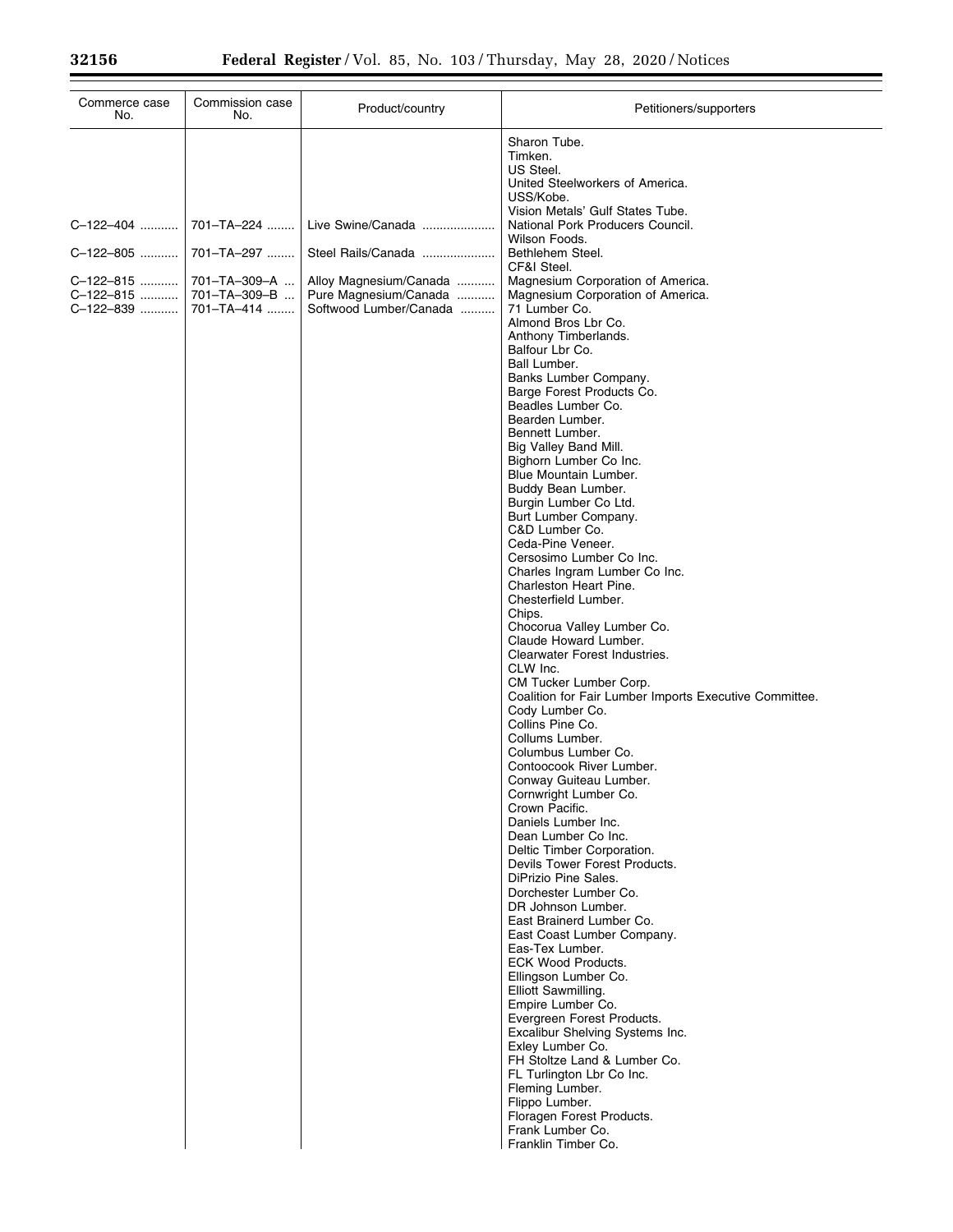| r<br>- |  |  |
|--------|--|--|
|        |  |  |

| Commerce case<br>No. | Commission case<br>No. | Product/country | Petitioners/supporters                                            |
|----------------------|------------------------|-----------------|-------------------------------------------------------------------|
|                      |                        |                 | Fred Tebb & Sons.                                                 |
|                      |                        |                 | Fremont Sawmill.                                                  |
|                      |                        |                 | Frontier Resources.                                               |
|                      |                        |                 | Garrison Brothers Lumber Co. and Subsidiaries.<br>Georgia Lumber. |
|                      |                        |                 | Gilman Building Products.                                         |
|                      |                        |                 | Godfrey Lumber.                                                   |
|                      |                        |                 | Granite State Forest Prod Inc.                                    |
|                      |                        |                 | Great Western Lumber Co.<br>Greenville Molding Inc.               |
|                      |                        |                 | Griffin Lumber Company.                                           |
|                      |                        |                 | Guess Brothers Lumber.                                            |
|                      |                        |                 | Gulf Lumber.                                                      |
|                      |                        |                 | Gulf States Paper.<br>Guy Bennett Lumber.                         |
|                      |                        |                 | Hampton Resources.                                                |
|                      |                        |                 | Hancock Lumber.                                                   |
|                      |                        |                 | Hankins Inc.<br>Hankins Lumber Co.                                |
|                      |                        |                 | Harrigan Lumber.                                                  |
|                      |                        |                 | Harwood Products.                                                 |
|                      |                        |                 | Haskell Lumber Inc.                                               |
|                      |                        |                 | Hatfield Lumber.<br>Hedstrom Lumber.                              |
|                      |                        |                 | Herrick Millwork Inc.                                             |
|                      |                        |                 | HG Toler & Son Lumber Co Inc.                                     |
|                      |                        |                 | <b>HG Wood Industries LLC.</b><br>Hogan & Storey Wood Prod.       |
|                      |                        |                 | Hogan Lumber Co.                                                  |
|                      |                        |                 | Hood Industries.                                                  |
|                      |                        |                 | HS Hofler & Sons Lumber Co Inc.                                   |
|                      |                        |                 | Hubbard Forest Ind Inc.<br>HW Culp Lumber Co.                     |
|                      |                        |                 | Idaho Veneer Co.                                                  |
|                      |                        |                 | Industrial Wood Products.                                         |
|                      |                        |                 | Intermountain Res LLC.                                            |
|                      |                        |                 | International Paper.<br>J Franklin Jones Lumber Co Inc.           |
|                      |                        |                 | Jack Batte & Sons Inc.                                            |
|                      |                        |                 | Jasper Lumber Company.                                            |
|                      |                        |                 | JD Martin Lumber Co.<br>JE Jones Lumber Co.                       |
|                      |                        |                 | Jerry G Williams & Sons.                                          |
|                      |                        |                 | JH Knighton Lumber Co.                                            |
|                      |                        |                 | Johnson Lumber Company.<br>Jordan Lumber & Supply.                |
|                      |                        |                 | Joseph Timber Co.                                                 |
|                      |                        |                 | JP Haynes Lbr Co Inc.                                             |
|                      |                        |                 | JV Wells Inc.                                                     |
|                      |                        |                 | JW Jones Lumber.<br>Keadle Lumber Enterprises.                    |
|                      |                        |                 | Keller Lumber.                                                    |
|                      |                        |                 | King Lumber Co.                                                   |
|                      |                        |                 | Konkolville Lumber.<br>Langdale Forest Products.                  |
|                      |                        |                 | Laurel Lumber Company.                                            |
|                      |                        |                 | Leavitt Lumber Co.                                                |
|                      |                        |                 | Leesville Lumber Co.                                              |
|                      |                        |                 | Limington Lumber Co.<br>Longview Fibre Co.                        |
|                      |                        |                 | Lovell Lumber Co Inc.                                             |
|                      |                        |                 | M Kendall Lumber Co.                                              |
|                      |                        |                 | Manke Lumber Co.<br>Marriner Lumber Co.                           |
|                      |                        |                 | Mason Lumber.                                                     |
|                      |                        |                 | MB Heath & Sons Lumber Co.                                        |
|                      |                        |                 | MC Dixon Lumber Co Inc.                                           |
|                      |                        |                 | Mebane Lumber Co Inc.<br>Metcalf Lumber Co Inc.                   |
|                      |                        |                 | Millry Mill Co Inc.                                               |
|                      |                        |                 | Moose Creek Lumber Co.                                            |
|                      |                        |                 | Moose River Lumber.<br>Morgan Lumber Co Inc.                      |
|                      |                        |                 |                                                                   |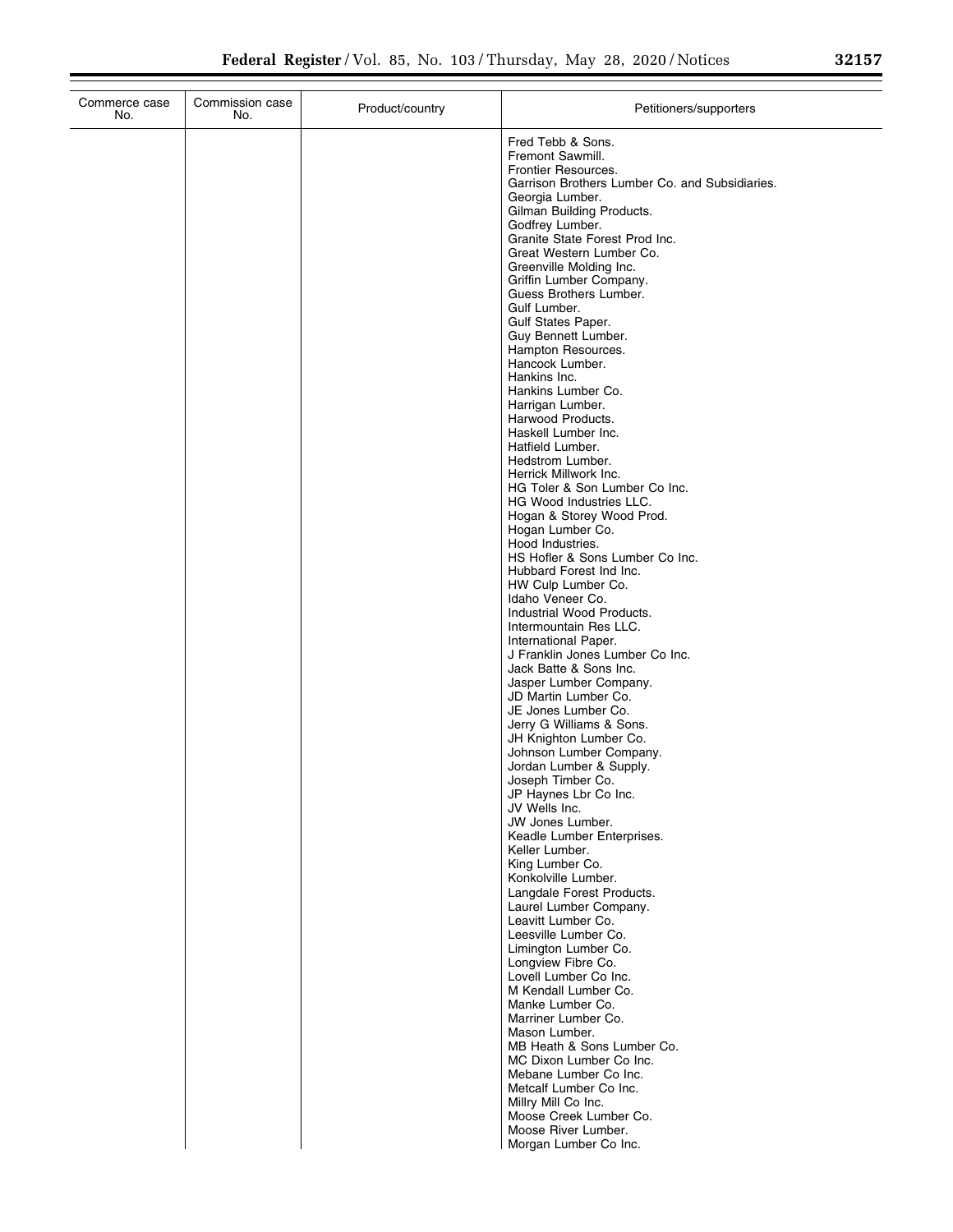| Commerce case<br>No. | Commission case<br>No. | Product/country | Petitioners/supporters                                                                                                                                                                                                                                                                                                                                                                                                                                                                                                                                                                                                                                                                                                                                                                                                                                                                                                                                                                                                                                                                                                                                                                                                                                                                                                                                                                                                                                                                                                                                                                                                                                                                                                                                    |
|----------------------|------------------------|-----------------|-----------------------------------------------------------------------------------------------------------------------------------------------------------------------------------------------------------------------------------------------------------------------------------------------------------------------------------------------------------------------------------------------------------------------------------------------------------------------------------------------------------------------------------------------------------------------------------------------------------------------------------------------------------------------------------------------------------------------------------------------------------------------------------------------------------------------------------------------------------------------------------------------------------------------------------------------------------------------------------------------------------------------------------------------------------------------------------------------------------------------------------------------------------------------------------------------------------------------------------------------------------------------------------------------------------------------------------------------------------------------------------------------------------------------------------------------------------------------------------------------------------------------------------------------------------------------------------------------------------------------------------------------------------------------------------------------------------------------------------------------------------|
|                      |                        |                 | Mount Yonah Lumber Co.<br>Nagel Lumber.<br>New Kearsarge Corp.<br>New South.<br>Nicolet Hardwoods.<br>Nieman Sawmills SD.<br>Nieman Sawmills WY.<br>North Florida.<br>Northern Lights Timber & Lumber.<br>Northern Neck Lumber Co.<br>Ochoco Lumber Co.<br>Olon Belcher Lumber Co.<br>Owens and Hurst Lumber.<br>Packaging Corp of America.<br>Page & Hill Forest Products.<br>Paper, Allied-Industrial, Chemical and Energy Workers Inter-<br>national Union.<br>Parker Lumber.<br>Pate Lumber Co Inc.<br>PBS Lumber.<br>Pedigo Lumber Co.<br>Piedmont Hardwood Lumber Co.<br>Pine River Lumber Co.<br>Pinecrest Lumber Co.<br>Pleasant River Lumber Co.<br>Pleasant Western Lumber Inc.<br>Plum Creek Timber.<br>Pollard Lumber.<br>Portac.<br>Potlatch.<br>Potomac Supply.<br>Precision Lumber Inc.<br>Pruitt Lumber Inc.<br>R. Leon Williams Lumber Co.<br>RA Yancey Lumber.<br>Rajala Timber Co.<br>Ralph Hamel Forest Products.<br>Randy D. Miller Lumber.<br>Rappahannock Lumber Co.<br>Regulus Stud Mills Inc.<br>Riley Creek Lumber.<br>Roanoke Lumber Co.<br>Robbins Lumber.<br>Robertson Lumber.<br>Roseburg Forest Products Co.<br>Rough & Ready.<br><b>RSG Forest Products.</b><br>Rushmore Forest Products.<br>RY Timber Inc.<br>Sam Mabry Lumber Co.<br>Scotch Lumber.<br>SDS Lumber Co.<br>Seacoast Mills Inc.<br>Seago Lumber.<br>Seattle-Snohomish.<br>Seneca Sawmill.<br>Shaver Wood Products.<br>Shearer Lumber Products.<br>Shuqualak Lumber.<br>SI Storey Lumber.<br>Sierra Forest Products.<br>Sierra Pacific Industries.<br>Sigfridson Wood Products.<br>Silver City Lumber Inc.<br>Somers Lbr & Mfg Inc.<br>South & Jones.<br>South Coast.<br>Southern Forest Industries Inc.<br>Southern Lumber.<br>St Laurent Forest Products. |
|                      |                        |                 | Starfire Lumber Co.<br>Steely Lumber Co Inc.<br>Stimson Lumber.                                                                                                                                                                                                                                                                                                                                                                                                                                                                                                                                                                                                                                                                                                                                                                                                                                                                                                                                                                                                                                                                                                                                                                                                                                                                                                                                                                                                                                                                                                                                                                                                                                                                                           |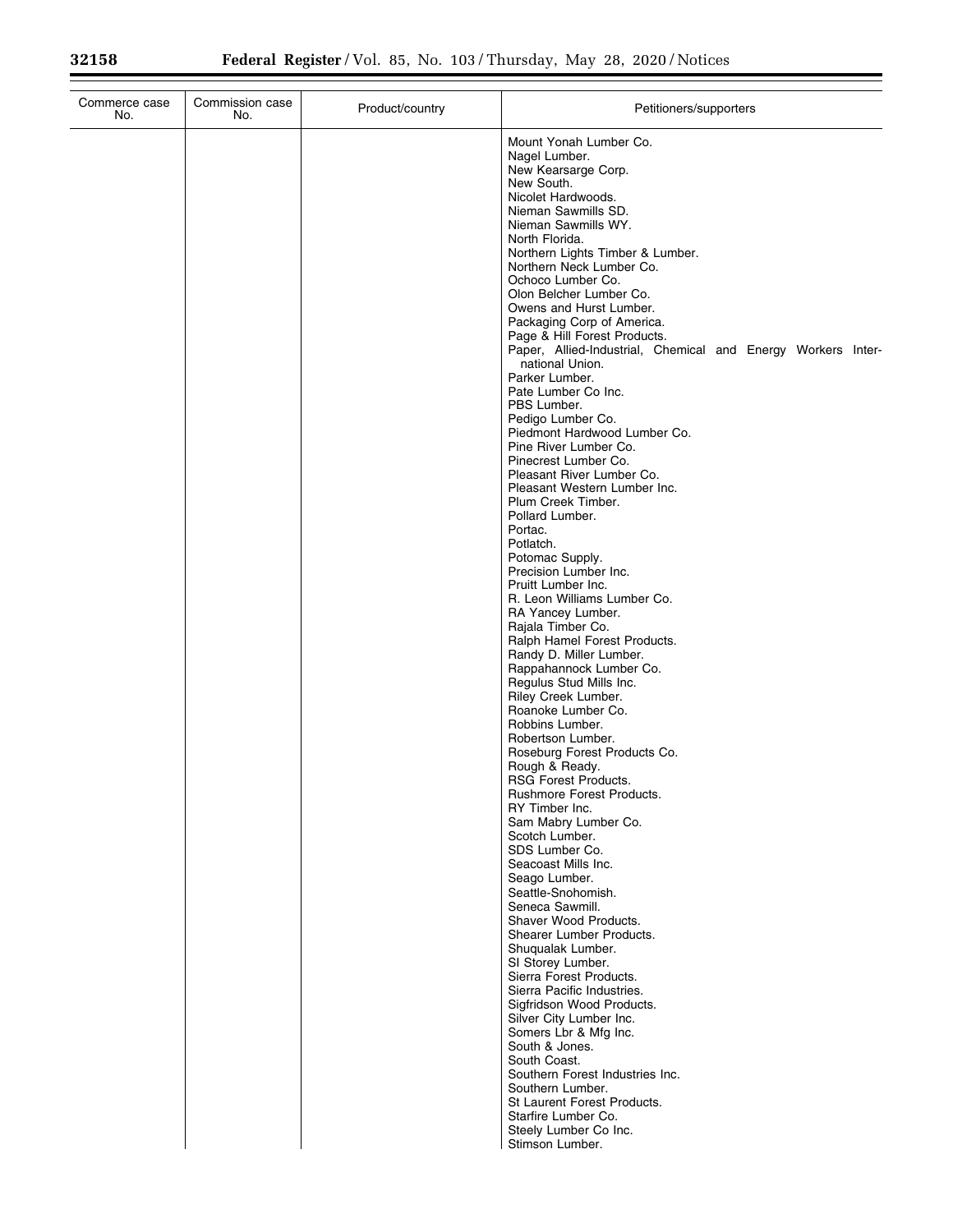| Commerce case<br>No.   | Commission case<br>No. | Product/country                                                                       | Petitioners/supporters                                                                                                                                                                                                                                                                                                                                                                                                                                                                                                                                                                                                                                                                                                                                                                                                                                               |
|------------------------|------------------------|---------------------------------------------------------------------------------------|----------------------------------------------------------------------------------------------------------------------------------------------------------------------------------------------------------------------------------------------------------------------------------------------------------------------------------------------------------------------------------------------------------------------------------------------------------------------------------------------------------------------------------------------------------------------------------------------------------------------------------------------------------------------------------------------------------------------------------------------------------------------------------------------------------------------------------------------------------------------|
|                        |                        |                                                                                       | Summit Timber Co.<br>Sundance Lumber.<br>Superior Lumber.<br>Swanson Superior Forest Products Inc.<br>Swift Lumber.<br>Tamarack Mill.<br>Taylor Lumber & Treating Inc.<br>Temple-Inland Forest Products.<br>Thompson River Lumber.<br>Three Rivers Timber.<br>Thrift Brothers Lumber Co Inc.<br>Timco Inc.<br>Tolleson Lumber.<br>Toney Lumber.<br>TR Miller Mill Co.<br>Tradewinds of Virginia Ltd.<br>Travis Lumber Co.<br>Tree Source Industries Inc.<br>Tri-State Lumber.<br>TTT Studs.<br>United Brotherhood of Carpenters and Joiners.<br>Viking Lumber Co.<br>VP Kiser Lumber Co.<br>Walton Lumber Co Inc.<br>Warm Springs Forest Products.<br>Westvaco Corp.<br>Wilkins, Kaiser & Olsen Inc.<br>WM Shepherd Lumber Co.<br>WR Robinson Lumber Co Inc.<br>Wrenn Brothers Inc.<br>Wyoming Sawmills.<br>Yakama Forest Products.<br>Younce & Ralph Lumber Co Inc. |
| C-122-841              | 701-TA-418             | Carbon and Certain Alloy Steel<br>Wire Rod/Canada.                                    | Zip-O-Log Mills Inc.<br>AmeriSteel.<br>Birmingham Steel.<br>Cascade Steel Rolling Mills.<br>Connecticut Steel Corp.<br>Co-Steel Raritan.<br>GS Industries.<br>Keystone Consolidated Industries.<br>North Star Steel Texas.<br>Nucor Steel-Nebraska (a division of Nucor Corp).<br>Republic Technologies International.<br>Rocky Mountain Steel Mills.                                                                                                                                                                                                                                                                                                                                                                                                                                                                                                                |
| C-122-848<br>C-201-505 | 701–TA–265             | 701-TA-430B    Hard Red Spring Wheat/Canada<br>Porcelain-on-Steel<br>Cooking<br>Ware/ | North Dakota Wheat Commission.<br>General Housewares.                                                                                                                                                                                                                                                                                                                                                                                                                                                                                                                                                                                                                                                                                                                                                                                                                |
| C-201-810              | 701-TA-325             | Mexico.<br>Cut-to-Length<br>Carbon<br>Steel<br>Plate/Mexico.                          | Bethlehem Steel.<br>California Steel Industries.<br>CitiSteel USA Inc.<br>Geneva Steel.<br>Gulf States Steel.<br>Inland Steel Industries.<br>Lukens Steel.<br>National Steel.<br>Nextech.<br>Sharon Steel.<br>Theis Precision Steel.<br>Thompson Steel.<br>US Steel.<br>United Steelworkers of America.                                                                                                                                                                                                                                                                                                                                                                                                                                                                                                                                                              |
| C-307-804              | 303-TA-21              | Gray Portland Cement and Clink-<br>er/Venezuela.                                      | Florida Crushed Stone.<br>Southdown.<br>Tarmac America.                                                                                                                                                                                                                                                                                                                                                                                                                                                                                                                                                                                                                                                                                                                                                                                                              |
| C-307-808              | $303 - TA - 23$        | Ferrosilicon/Venezuela                                                                | AIMCOR.<br>Alabama Silicon.<br>American Alloys.<br>Globe Metallurgical.<br>Oil, Chemical and Atomic Workers (Local 389).<br>Silicon Metaltech.<br>United Autoworkers of America (Local 523).                                                                                                                                                                                                                                                                                                                                                                                                                                                                                                                                                                                                                                                                         |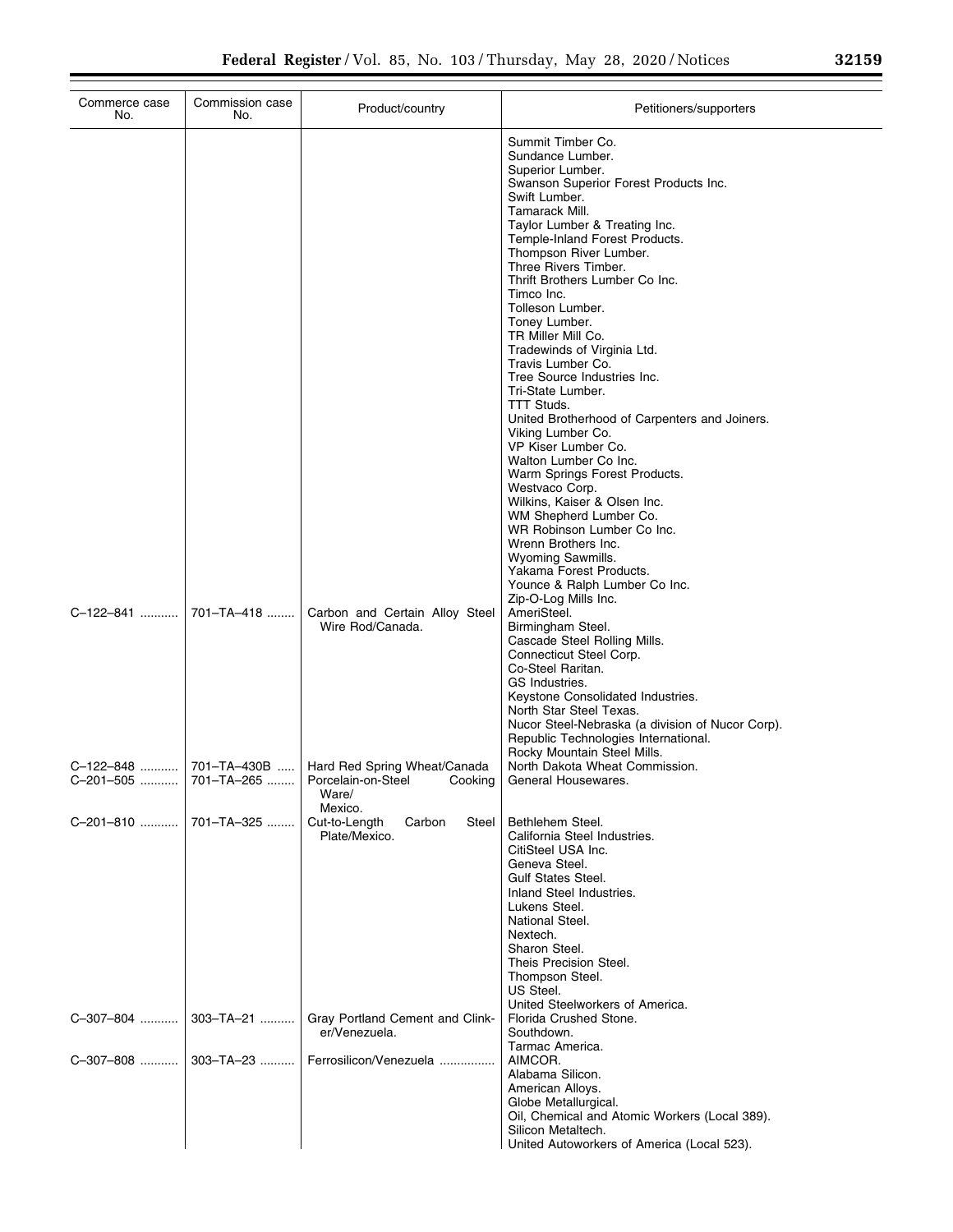| Commerce case<br>No. | Commission case<br>No.  | Product/country                                    | Petitioners/supporters                                                                                                                                                                                                                                                                                                                                                                                                          |
|----------------------|-------------------------|----------------------------------------------------|---------------------------------------------------------------------------------------------------------------------------------------------------------------------------------------------------------------------------------------------------------------------------------------------------------------------------------------------------------------------------------------------------------------------------------|
|                      |                         |                                                    | United Steelworkers of America (Locals 2528, 3081, 5171 and<br>12646).                                                                                                                                                                                                                                                                                                                                                          |
| C-333-401            | 701-TA-E                | Cotton Shop Towels/Peru                            | No case at the Commission; Commerce service list identifies:<br>Durafab.<br>Kleen-Tex Industries.<br>Lewis Eckert Robb.<br>Milliken.                                                                                                                                                                                                                                                                                            |
|                      | C-351-037    104-TAA-21 | Cotton Yarn/Brazil                                 | Pavis & Harcourt.<br>American Yarn Spinners Association.<br>Harriet & Henderson Yarns.                                                                                                                                                                                                                                                                                                                                          |
| C-351-504            | 701-TA-249              | Heavy Iron Construction Cast-<br>ings/Brazil.      | LaFar Industries.<br>Alhambra Foundry.<br>Allegheny Foundry.<br>Bingham & Taylor.<br>Campbell Foundry.<br>Charlotte Pipe & Foundry.<br>Deeter Foundry.<br>East Jordan Foundry.<br>Le Baron Foundry.<br>Municipal Castings.<br>Neenah Foundry.<br>Opelika Foundry.<br>Pinkerton Foundry.<br>Tyler Pipe.<br>US Foundry & Manufacturing.<br>Vulcan Foundry.                                                                        |
| C-351-604            | 701-TA-269              | Brass Sheet and Strip/Brazil                       | Allied Industrial Workers of America.<br>American Brass.<br>Bridgeport Brass.<br>Chase Brass & Copper.<br>Hussey Copper.<br>International Association of Machinists & Aerospace Workers.<br>Mechanics Educational Society of America (Local 56).<br>The Miller Company.<br>Olin.<br>Revere Copper Products.<br>United Steelworkers of America.                                                                                  |
| C-351-818            | 701-TA-320              | Cut-to-Length<br>Carbon<br>Steel<br>Plate/Brazil.  | Bethlehem Steel.<br>California Steel Industries.<br>CitiSteel USA Inc.<br>Geneva Steel.<br><b>Gulf States Steel.</b><br>Inland Steel Industries.<br>Lukens Steel.<br>National Steel.<br>Nextech.<br>Sharon Steel.<br>Theis Precision Steel.<br>Thompson Steel.<br>US Steel.                                                                                                                                                     |
| C-351-829            | 701-TA-384              | Hot-Rolled Carbon Steel Flat<br>Products/Brazil.   | United Steelworkers of America.<br>Acme Steel.<br>Bethlehem Steel.<br>California Steel Industries.<br>Gallatin Steel.<br>Geneva Steel.<br><b>Gulf States Steel.</b><br>Independent Steelworkers.<br>IPSCO.<br>Ispat/Inland.<br>LTV Steel.<br>National Steel.<br>Nucor.<br>Rouge Steel Co.<br>Steel Dynamics.<br>US Steel.<br>United Steelworkers of America.<br>WCI Steel.<br>Weirton Steel.<br>Wheeling-Pittsburgh Steel Corp. |
| C-351-833            | 701-TA-417              | Carbon and Certain Alloy Steel<br>Wire Rod/Brazil. | AmeriSteel.<br>Birmingham Steel.<br>Cascade Steel Rolling Mills.                                                                                                                                                                                                                                                                                                                                                                |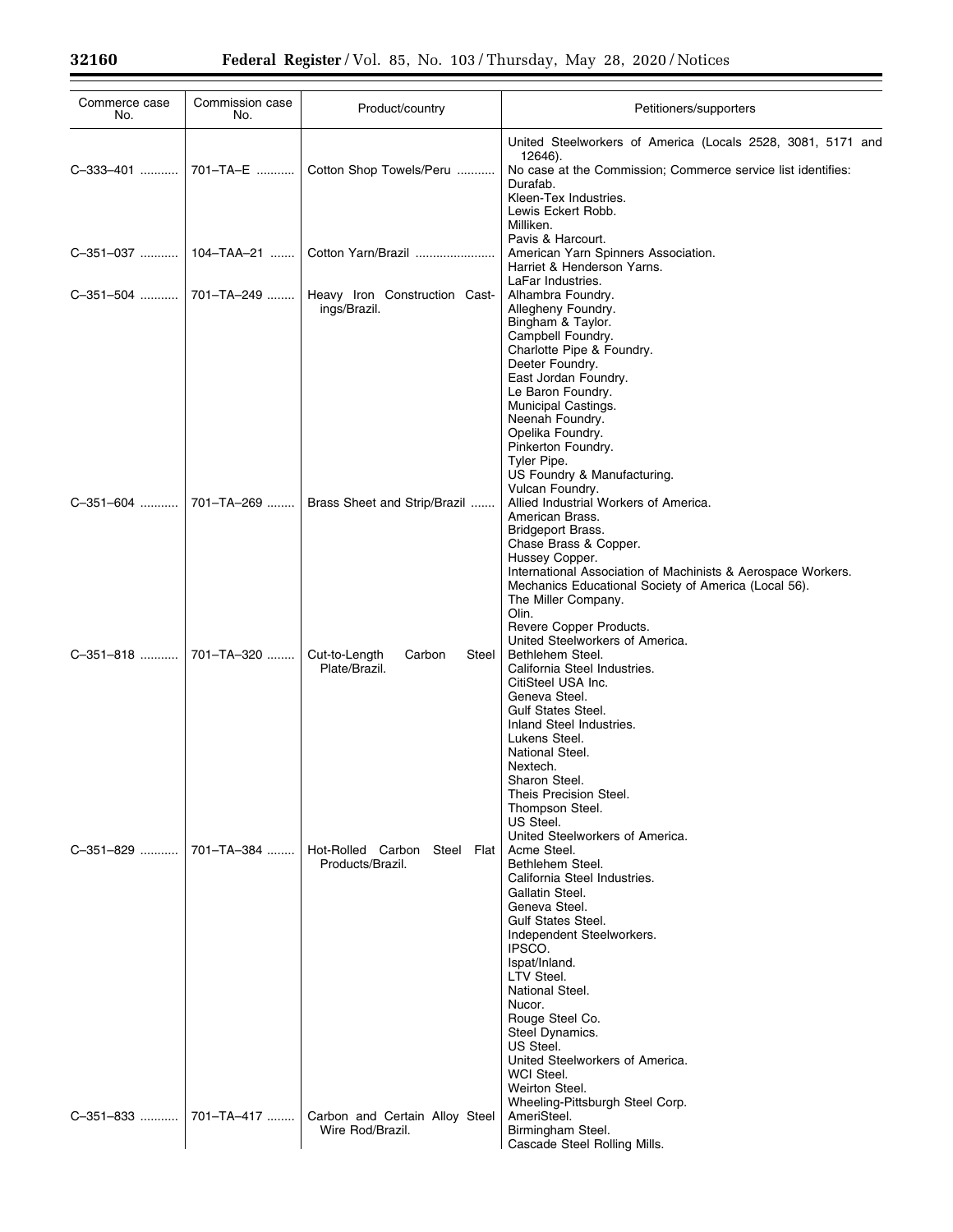| Commerce case<br>No.    | Commission case<br>No. | Product/country                 | Petitioners/supporters                                                                                                                                                                                                                                                                                                                                                                                                                                                                                                                                                                                                                                                                                                                                                                                                                          |
|-------------------------|------------------------|---------------------------------|-------------------------------------------------------------------------------------------------------------------------------------------------------------------------------------------------------------------------------------------------------------------------------------------------------------------------------------------------------------------------------------------------------------------------------------------------------------------------------------------------------------------------------------------------------------------------------------------------------------------------------------------------------------------------------------------------------------------------------------------------------------------------------------------------------------------------------------------------|
|                         |                        |                                 | Connecticut Steel Corp.<br>Co-Steel Raritan.<br>GS Industries.<br>Keystone Consolidated Industries.<br>North Star Steel Texas.<br>Nucor Steel-Nebraska (a division of Nucor Corp).<br>Republic Technologies International.                                                                                                                                                                                                                                                                                                                                                                                                                                                                                                                                                                                                                      |
| C-357-004               | 701-TA-A               | Carbon Steel Wire Rod/Argentina | Rocky Mountain Steel Mills<br>Atlantic Steel.<br>Continental Steel.<br>Georgetown Steel.<br>North Star Steel.                                                                                                                                                                                                                                                                                                                                                                                                                                                                                                                                                                                                                                                                                                                                   |
| C–357–813    701–TA–402 |                        | Honey/Argentina                 | Raritan River Steel.<br>AH Meyer & Sons.<br>Adee Honey Farms.<br>Althoff Apiaries.<br>American Beekeeping Federation.<br>American Honey Producers Association.<br>Anderson Apiaries.<br>Arroyo Apiaries.<br>Artesian Honey Producers.<br><b>B</b> Weaver Apiaries.<br><b>Bailey Enterprises.</b><br>Barkman Honey.<br>Basler Honey Apiary.<br>Beals Honey.<br>Bears Paw Apiaries.<br>Beaverhead Honey.<br>Bee Biz.<br>Bee Haven Honey.<br>Belliston Brothers Apiaries.<br>Big Sky Honey.<br>Bill Rhodes Honey.<br>Richard E Blake.<br>Curt Bronnenberg.<br>Brown's Honey Farms.<br>Brumley's Bees.<br>Buhmann Apiaries.<br>Carys Honey Farms.<br>Chaparrel Honey.<br>Charles Apiaries.<br>Mitchell Charles.<br>Collins Honey.<br>Conor Apiaries.<br>Coy's Honey Farm.<br>Dave Nelson Apiaries.<br>Eisele's Pollination & Honey.<br>Ellingsoa's. |
|                         |                        |                                 | Elliott Curtis & Sons.<br>Charles L Emmons, Sr.<br>Gause Honey.<br>Gene Brandi Apiaries.<br>Griffith Honey.<br>Haff Apiaries.<br>Hamilton Bee Farms.<br>Hamilton Honev.<br>Happie Bee.<br>Harvest Honey.<br>Harvey's Honey.<br>Hiatt Honey.<br>Hoffman Honey.<br>Hollman Apiaries.<br>Honey House.<br>Honeybee Apiaries.<br>Gary M Honl.<br>Rand William Honl and Sydney Jo Honl.<br>James R & Joann Smith Trust.<br>Jaynes Bee Products.<br>Johnston Honey Farms.<br>Larry Johnston.<br>Ke-An Honey.<br>Kent Honeybees.<br>Lake-Indianhead Honey Farms.                                                                                                                                                                                                                                                                                        |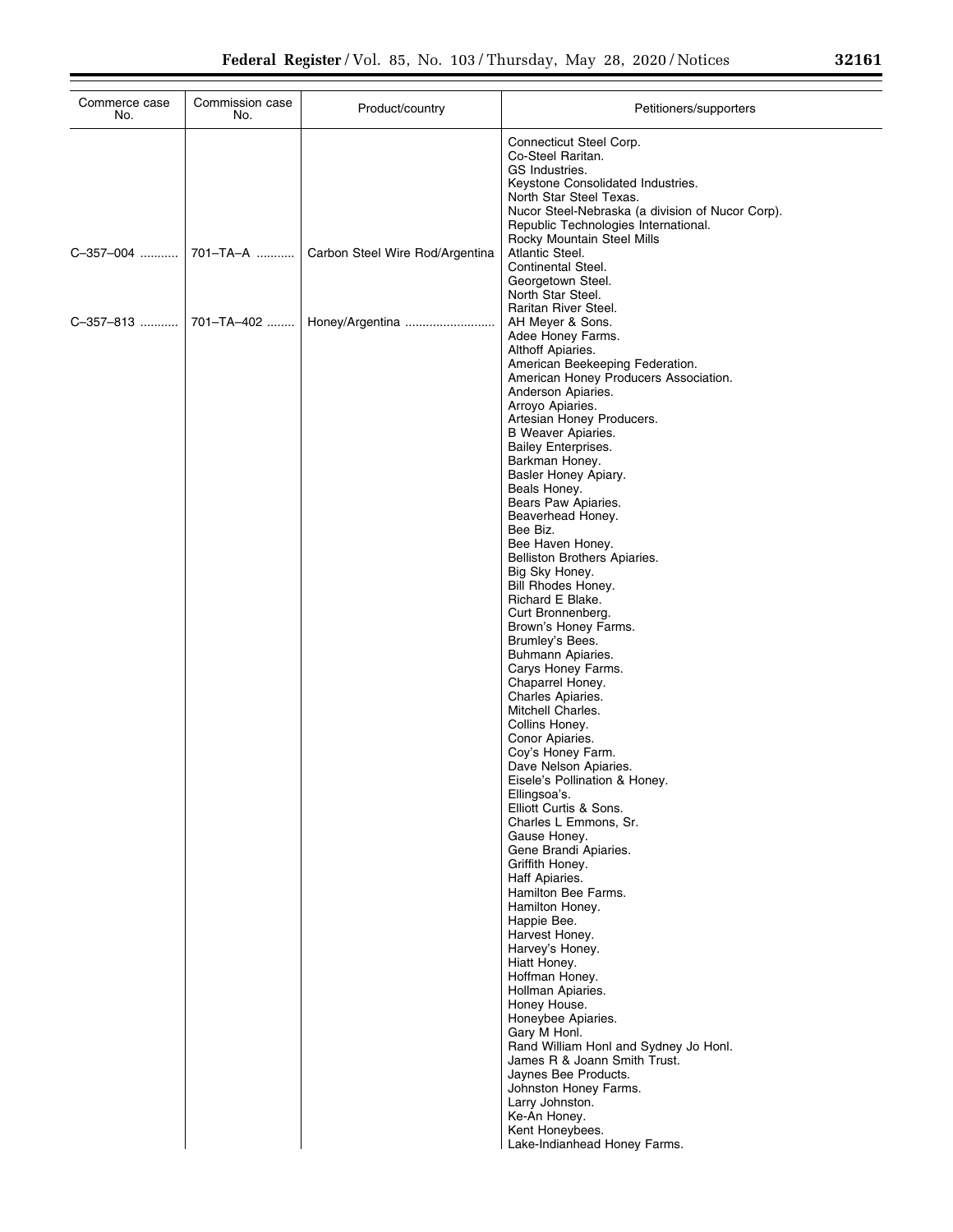| Commerce case<br>No. | Commission case<br>No. | Product/country                                   | Petitioners/supporters                                                                                                                                                                                                                                                                                                                                                                                                                                                                                                                                                                                                                                                                                                                                                                                                                                                                                                                                                                                                                                                                                                                                                                     |
|----------------------|------------------------|---------------------------------------------------|--------------------------------------------------------------------------------------------------------------------------------------------------------------------------------------------------------------------------------------------------------------------------------------------------------------------------------------------------------------------------------------------------------------------------------------------------------------------------------------------------------------------------------------------------------------------------------------------------------------------------------------------------------------------------------------------------------------------------------------------------------------------------------------------------------------------------------------------------------------------------------------------------------------------------------------------------------------------------------------------------------------------------------------------------------------------------------------------------------------------------------------------------------------------------------------------|
|                      |                        |                                                   | Lamb's Honey Farm.<br>Las Flores Apiaries.<br>Mackrill Honey Farms & Sales.<br>Raymond Marquette.<br>Mason & Sons Honey.<br>McCoy's Sunny South Apiaries.<br>Merrimack Valley Apiaries & Evergreen Honey.<br>Met 2 Honey Farm.<br>Missouri River Honey.<br>Mitchell Brothers Honey.<br>Monda Honey Farm.<br>Montana Dakota Honey.<br>Northern Bloom Honey.<br>Noye's Apiaries.<br>Oakes Honey.<br>Oakley Honey Farms.<br>Old Mill Apiaries.<br>Opp Honey.<br>Oro Dulce.<br>Peterson's "Naturally Sweet" Honey.<br>Potoczak Bee Farms.<br>Price Apiaries.<br>Pure Sweet Honey Farms.<br>Robertson Pollination Service.<br>Robson Honey.<br>William Robson.<br>Rosedale Apiaries.<br>Ryan Apiaries.<br>Schmidt Honey Farms.<br>Simpson Apiaries.<br>Sioux Honey Association.<br>Smoot Honey.<br>Solby Honey.<br>Stahlman Apiaries.<br>Steve E Parks Apiaries.<br>Stroope Bee & Honey.<br>T&D Honey Bee.<br>Talbott's Honey.<br>Terry Apiaries.<br>Thompson Apiaries.<br>Triple A Farm.<br>Tropical Blossom Honey.<br>Tubbs Apiaries.<br>Venable Wholesale.<br>Walter L Wilson Buzz 76 Apiaries.<br>Wiebersiek Honey Farms.<br>Wilmer Farms.<br>Brent J Woodworth.<br>Wooten's Golden Queens. |
| C-357-815            | 701-TA-404             | Hot-Rolled Steel Products/Argen-<br>tina.         | Yaddof Apiaries.<br>Bethlehem Steel.<br>Gallatin Steel.<br>Independent Steelworkers.<br>IPSCO.<br>LTV Steel.<br>National Steel.<br>Nucor.<br>Rouge Steel Co.<br>Steel Dynamics.<br>US Steel.<br>United Steelworkers of America.<br>WCI Steel Inc.<br>Weirton Steel.                                                                                                                                                                                                                                                                                                                                                                                                                                                                                                                                                                                                                                                                                                                                                                                                                                                                                                                        |
| C-401-401            | 701-TA-231             | Cold-Rolled Carbon Steel Flat<br>Products/Sweden. | Wheeling-Pittsburgh Steel Corp.<br>Bethlehem Steel.<br>Chaparral.<br>US Steel.                                                                                                                                                                                                                                                                                                                                                                                                                                                                                                                                                                                                                                                                                                                                                                                                                                                                                                                                                                                                                                                                                                             |
| C-401-804            | 701-TA-327             | Cut-to-Length<br>Carbon<br>Steel<br>Plate/Sweden. | Bethlehem Steel.<br>California Steel Industries.<br>CitiSteel USA Inc.<br>Geneva Steel.<br><b>Gulf States Steel.</b><br>Inland Steel Industries.                                                                                                                                                                                                                                                                                                                                                                                                                                                                                                                                                                                                                                                                                                                                                                                                                                                                                                                                                                                                                                           |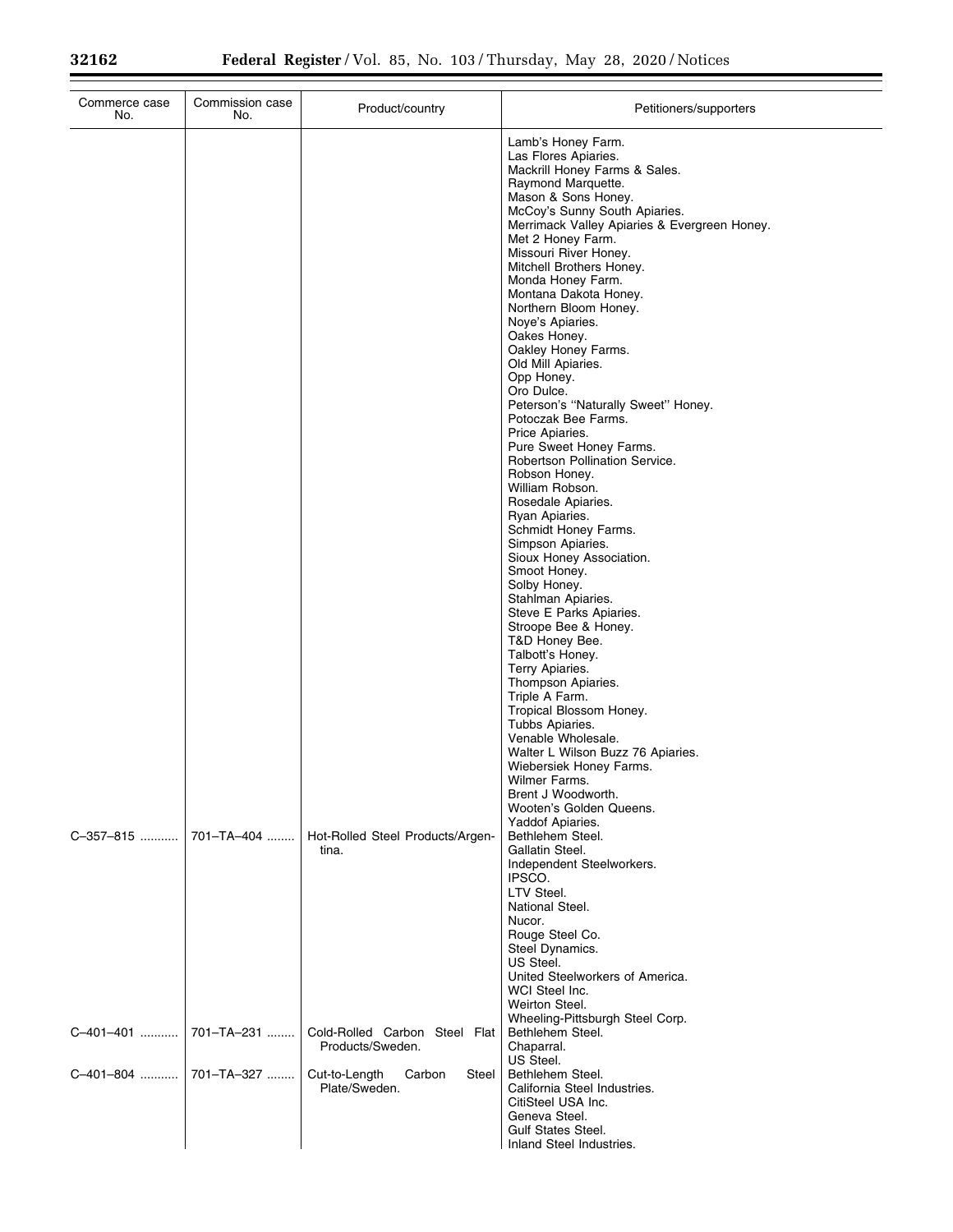| Commerce case<br>No.   | Commission case<br>No. | Product/country                                           | Petitioners/supporters                                                                                                                                                                                                                                                                                                                                                                                                                                                                                                                                                                                                                                      |
|------------------------|------------------------|-----------------------------------------------------------|-------------------------------------------------------------------------------------------------------------------------------------------------------------------------------------------------------------------------------------------------------------------------------------------------------------------------------------------------------------------------------------------------------------------------------------------------------------------------------------------------------------------------------------------------------------------------------------------------------------------------------------------------------------|
|                        |                        |                                                           | Lukens Steel.<br>National Steel.<br>Nextech.<br>Sharon Steel.<br>Theis Precision Steel.<br>Thompson Steel.<br>US Steel.                                                                                                                                                                                                                                                                                                                                                                                                                                                                                                                                     |
| C-403-802              | 701-TA-302             | Fresh and Chilled Atlantic Salm-<br>on/Norway.            | United Steelworkers of America.<br>Heritage Salmon.<br>The Coalition for Fair Atlantic Salmon Trade.                                                                                                                                                                                                                                                                                                                                                                                                                                                                                                                                                        |
| C-408-046    104-TAA-7 |                        |                                                           | No petition at the Commission; Commerce service list identifies:<br>AJ Yates.<br>Alexander & Baldwin.<br>American Farm Bureau Federation.<br>American Sugar Cane League.<br>American Sugarbeet Growers Association.<br>Amstar Sugar.<br>Florida Sugar Cane League.<br>Florida Sugar Marketing and Terminal Association.                                                                                                                                                                                                                                                                                                                                     |
| C-412-815              | 701-TA-328             | Cut-to-Length<br>Carbon<br>Steel<br>Plate/United Kingdom. | H&R Brokerage.<br>Hawaiian Agricultural Research Center.<br>Leach Farms.<br>Michigan Farm Bureau.<br>Michigan Sugar.<br>Rio Grande Valley Sugar Growers Association.<br>Sugar Cane Growers Cooperative of Florida.<br>Talisman Sugar.<br>US Beet Sugar Association.<br>United States Beet Sugar Association.<br>United States Cane Sugar Refiners' Association.<br>Bethlehem Steel.<br>California Steel Industries.<br>Geneva Steel.<br><b>Gulf States Steel.</b><br>Inland Steel Industries.<br>Lukens Steel.<br>National Steel.<br>Nextech.<br>Sharon Steel.<br>Theis Precision Steel.<br>Thompson Steel.<br>US Steel.<br>United Steelworkers of America. |
| C–412–821              | 701-TA-412             | Low Enriched Uranium/United<br>Kingdom.                   | United States Enrichment Corp.<br>USEC Inc.                                                                                                                                                                                                                                                                                                                                                                                                                                                                                                                                                                                                                 |
| C-421-601              | 701–TA–278             | Fresh Cut Flowers/Netherlands                             | Burdette Coward.<br>California Floral Council.<br>Floral Trade Council.<br>Florida Flower Association.<br>Gold Coast Uanko Nursery.<br>Hollandia Wholesale Florist.<br>Manatee Fruit.<br>Monterey Flower Farms.<br>Topstar Nursery.                                                                                                                                                                                                                                                                                                                                                                                                                         |
| C-421-809              | 701-TA-411             | Low Enriched Uranium/Nether-<br>lands.                    | United States Enrichment Corp.<br>USEC Inc.                                                                                                                                                                                                                                                                                                                                                                                                                                                                                                                                                                                                                 |
| C-423-806              | 701-TA-319             | Cut-to-Length<br>Carbon<br>Steel<br>Plate/Belgium.        | Bethlehem Steel.<br>California Steel Industries.<br>CitiSteel USA Inc.<br>Geneva Steel.<br><b>Gulf States Steel.</b><br>Inland Steel Industries.<br>Lukens Steel.<br>National Steel.<br>Nextech.<br>Sharon Steel.<br>Theis Precision Steel.<br>Thompson Steel.<br>US Steel.<br>United Steelworkers of America.                                                                                                                                                                                                                                                                                                                                              |
| C-423-809              | 701-TA-376             | Stainless Steel Plate in Coils/Bel-<br>gium.              | Allegheny Ludlum.<br>Armco Steel.<br>Lukens Steel.                                                                                                                                                                                                                                                                                                                                                                                                                                                                                                                                                                                                          |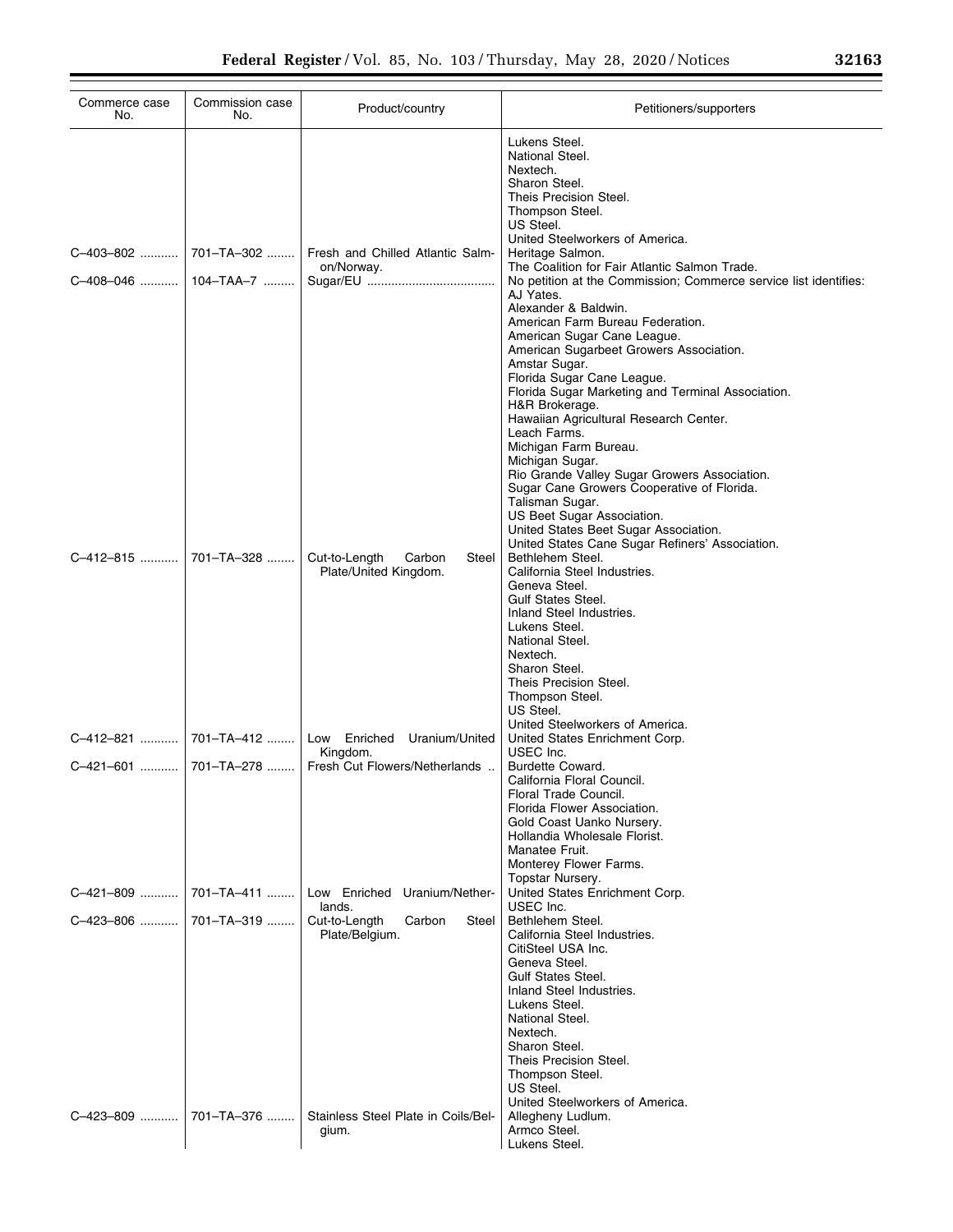| Commerce case<br>No. | Commission case<br>No. | Product/country                                              | Petitioners/supporters                                                                                                                                                                                                                                                                                                    |
|----------------------|------------------------|--------------------------------------------------------------|---------------------------------------------------------------------------------------------------------------------------------------------------------------------------------------------------------------------------------------------------------------------------------------------------------------------------|
| C-427-603            | 701-TA-270             | Brass Sheet and Strip/France                                 | North American Stainless.<br>United Steelworkers of America.<br>Allied Industrial Workers of America.<br>American Brass.                                                                                                                                                                                                  |
|                      |                        |                                                              | Bridgeport Brass.<br>Chase Brass & Copper.<br>Hussey Copper.<br>International Association of Machinists & Aerospace Workers.<br>Mechanics Educational Society of America (Local 56).<br>The Miller Company.<br>Olin.<br>Revere Copper Products.<br>United Steelworkers of America.                                        |
| C-427-805            | 701-TA-315             | Hot-Rolled Lead and Bismuth<br>Carbon Steel Products/France. | Bethlehem Steel.<br>Inland Steel Industries.                                                                                                                                                                                                                                                                              |
|                      |                        | Corrosion-Resistant Carbon Steel<br>Flat Products/France.    | USS/Kobe Steel.<br>Armco Steel.<br>Bethlehem Steel.<br>California Steel Industries.<br>Geneva Steel.<br><b>Gulf States Steel.</b><br>Inland Steel Industries.<br>LTV Steel.                                                                                                                                               |
|                      |                        |                                                              | Lukens Steel.<br>National Steel.<br>Nextech.<br>Rouge Steel Co.<br>Sharon Steel.<br>Theis Precision Steel.<br>Thompson Steel.<br>US Steel.<br>United Steelworkers of America.<br>WCI Steel.                                                                                                                               |
| C-427-815            | 701-TA-380             | Stainless Steel Sheet and Strip/<br>France.                  | Weirton Steel.<br>Allegheny Ludlum.<br>Armco Steel.<br>Bethlehem Steel.<br>Butler Armco Independent Union.<br>Carpenter Technology Corp.<br>North American Stainless.<br>United Steelworkers of America.                                                                                                                  |
|                      |                        | Cut-to-Length<br>Steel<br>Carbon<br>Plate/France.            | Zanesville Armco Independent Organization.<br>Bethlehem Steel.<br>Geneva Steel.<br><b>IPSCO Steel.</b><br>National Steel.<br>US Steel.                                                                                                                                                                                    |
| C-427-819            | 701-TA-409             | Low Enriched Uranium/France                                  | United Steelworkers of America.<br>United States Enrichment Corp.                                                                                                                                                                                                                                                         |
| C-428-817            | 701-TA-340             | Cold-Rolled Carbon Steel Flat<br>Products/Germany.           | USEC Inc.<br>Armco Steel.<br>Bethlehem Steel.<br>California Steel Industries.<br><b>Gulf States Steel.</b><br>Inland Steel Industries.<br>LTV Steel.<br>National Steel.<br>Nextech.                                                                                                                                       |
| C-428-817            | 701-TA-349             | Corrosion-Resistant Carbon Steel<br>Flat Products/Germany.   | Rouge Steel Co.<br>Sharon Steel.<br>Theis Precision Steel.<br>Thompson Steel.<br>US Steel.<br>United Steelworkers of America.<br>WCI Steel.<br>Weirton Steel.<br>Armco Steel.<br>Bethlehem Steel.<br>California Steel Industries.<br>Geneva Steel.<br><b>Gulf States Steel.</b><br>Inland Steel Industries.<br>LTV Steel. |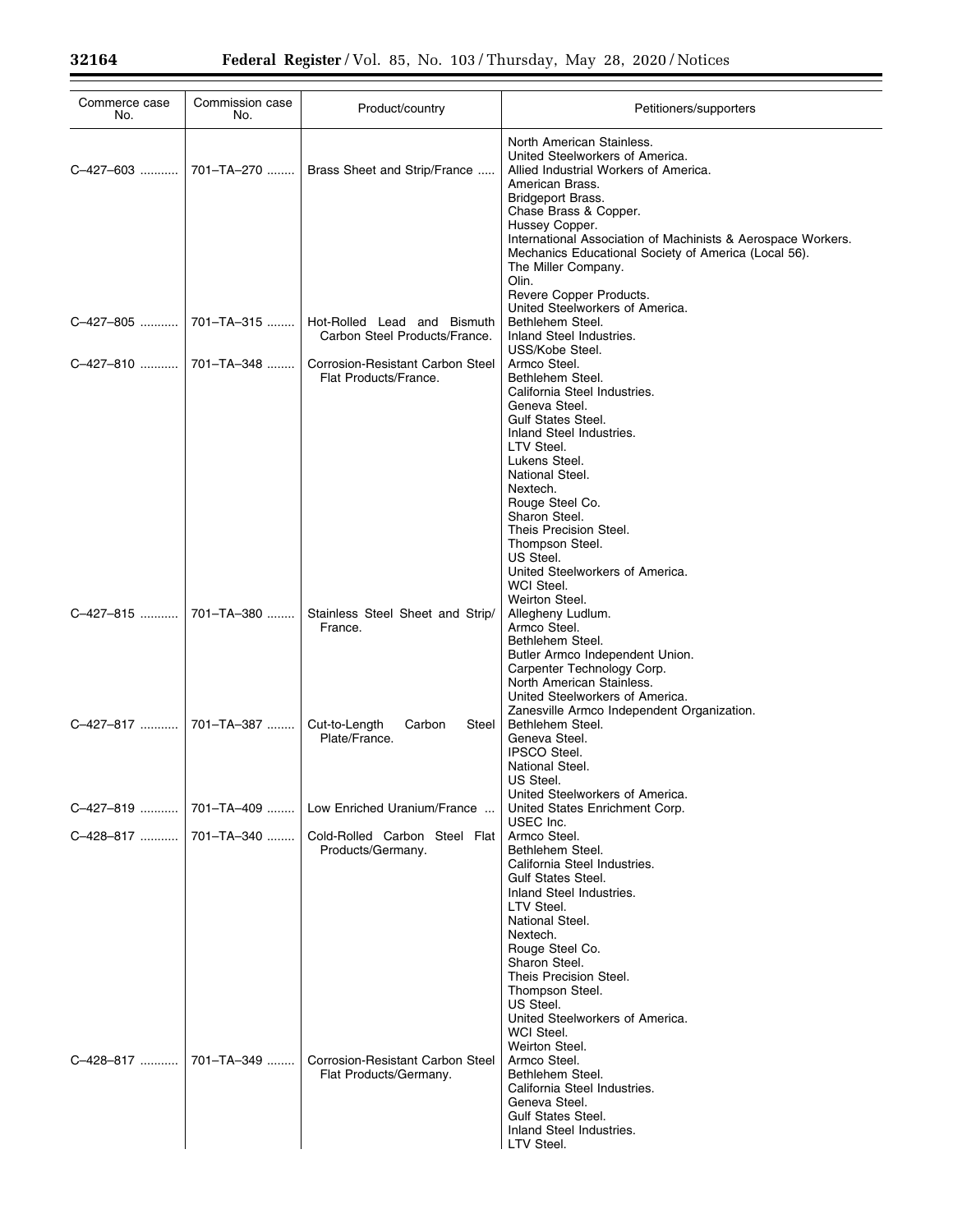| Commerce case<br>No.   | Commission case<br>No.   | Product/country                                           | Petitioners/supporters                                                                                                                                                                                                                                                                                                                                                                                                                                                        |
|------------------------|--------------------------|-----------------------------------------------------------|-------------------------------------------------------------------------------------------------------------------------------------------------------------------------------------------------------------------------------------------------------------------------------------------------------------------------------------------------------------------------------------------------------------------------------------------------------------------------------|
| C-428-817              | 701-TA-322               | Cut-to-Length<br>Carbon<br>Steel<br>Plate/Germany.        | Lukens Steel.<br>National Steel.<br>Nextech.<br>Rouge Steel Co.<br>Sharon Steel.<br>Theis Precision Steel.<br>Thompson Steel.<br>US Steel.<br>United Steelworkers of America.<br><b>WCI Steel.</b><br>Weirton Steel.<br>Bethlehem Steel.<br>California Steel Industries.<br>Geneva Steel.<br><b>Gulf States Steel.</b><br>Inland Steel Industries.<br>Lukens Steel.<br>National Steel.<br>Nextech.<br>Sharon Steel.<br>Theis Precision Steel.<br>Thompson Steel.<br>US Steel. |
| C-428-829              | 701-TA-410               | Low Enriched Uranium/Germany                              | United Steelworkers of America.<br>United States Enrichment Corp.<br>USEC Inc.                                                                                                                                                                                                                                                                                                                                                                                                |
| C-437-805<br>C-469-004 | 701-TA-426<br>701-TA-178 | Sulfanilic Acid/Hungary<br>Stainless Steel Wire Rod/Spain | Nation Ford Chemical.<br>AL Tech Specialty Steel.<br>Armco Steel.<br>Carpenter Technology.<br>Colt Industries.<br>Cyclops.<br>Guterl Special Steel.<br>Joslyn Stainless Steels.                                                                                                                                                                                                                                                                                               |
| C-469-804              | 701-TA-326               | Cut-to-Length<br>Steel<br>Carbon<br>Plate/Spain.          | Republic Steel.<br>Bethlehem Steel.<br>California Steel Industries.<br>CitiSteel USA Inc.<br>Geneva Steel.<br><b>Gulf States Steel.</b><br>Inland Steel Industries.<br>Lukens Steel.<br>National Steel.<br>Nextech.<br>Sharon Steel.<br>Theis Precision Steel.<br>Thompson Steel.<br>US Steel.                                                                                                                                                                                |
| C-475-812              | 701-TA-355               | Grain-Oriented Silicon Electrical<br>Steel/Italy.         | United Steelworkers of America.<br>Allegheny Ludlum.<br>Armco Steel.<br>Butler Armco Independent Union.<br>United Steelworkers of America.<br>Zanesville Armco Independent Union.                                                                                                                                                                                                                                                                                             |
| C-475-815              | 701-TA-362               | Seamless Pipe/Italy                                       | Koppel Steel.<br>Quanex.<br>Timken.                                                                                                                                                                                                                                                                                                                                                                                                                                           |
| C-475-817              | 701-TA-364               | Oil Country Tubular Goods/Italy                           | United States Steel.<br>IPSCO.<br>Koppel Steel.<br>Lone Star Steel.<br>Maverick Tube.<br>Newport Steel.<br>North Star Steel.<br>US Steel.                                                                                                                                                                                                                                                                                                                                     |
| C-475-819              | 701-TA-365               |                                                           | USS/Kobe.<br>A Zerega's Sons.<br>American Italian Pasta.<br>Borden.<br>D Merlino & Sons.<br>Dakota Growers Pasta.<br>Foulds.<br>Gilster-Mary Lee.                                                                                                                                                                                                                                                                                                                             |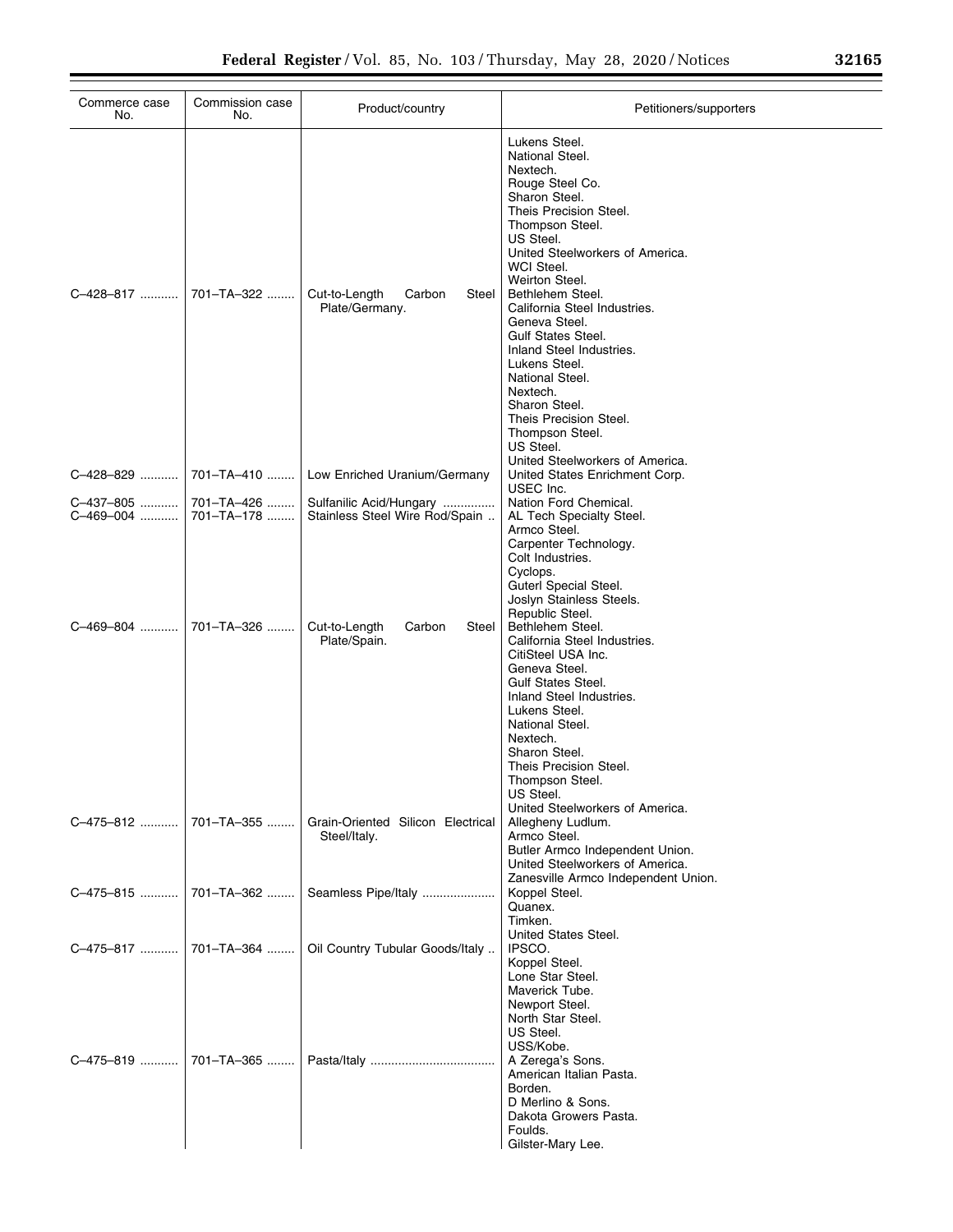| Commerce case<br>No. | Commission case<br>No. | Product/country                                  | Petitioners/supporters                                                                                                                                                                                                                                                                                                                                                                                                                                                                                     |
|----------------------|------------------------|--------------------------------------------------|------------------------------------------------------------------------------------------------------------------------------------------------------------------------------------------------------------------------------------------------------------------------------------------------------------------------------------------------------------------------------------------------------------------------------------------------------------------------------------------------------------|
|                      |                        |                                                  | Gooch Foods.<br>Hershey Foods.<br>LaRinascente Macaroni Co.<br>Pasta USA.<br>Philadelphia Macaroni.                                                                                                                                                                                                                                                                                                                                                                                                        |
| C-475-821            | 701-TA-373             | Stainless Steel Wire Rod/Italy                   | ST Specialty Foods.<br>AL Tech Specialty Steel.<br>Carpenter Technology.<br>Republic Engineered Steels.<br>Talley Metals Technology.                                                                                                                                                                                                                                                                                                                                                                       |
| C-475-823            | 701-TA-377             | Stainless Steel Plate in Coils/Italy             | United Steelworkers of America.<br>Allegheny Ludlum.<br>Armco Steel.<br><b>J&amp;L Specialty Steel.</b><br>Lukens Steel.                                                                                                                                                                                                                                                                                                                                                                                   |
| C-475-825            | 701-TA-381             | Stainless Steel Sheet and Strip/<br>Italy.       | North American Stainless.<br>United Steelworkers of America.<br>Allegheny Ludlum.<br>Armco Steel.<br>Bethlehem Steel.<br>Butler Armco Independent Union.<br>Carpenter Technology Corp.<br>J&L Specialty Steel.<br>North American Stainless.<br>United Steelworkers of America.                                                                                                                                                                                                                             |
| C-475-827            | 701-TA-390             | Cut-to-Length<br>Carbon<br>Steel<br>Plate/Italy. | Zanesville Armco Independent Organization.<br>Bethlehem Steel.<br>CitiSteel USA Inc.<br>Geneva Steel.<br><b>Gulf States Steel.</b><br><b>IPSCO Steel.</b><br>National Steel.<br>US Steel.                                                                                                                                                                                                                                                                                                                  |
| C-475-830            | 701-TA-413             | Stainless Steel Bar/Italy                        | United Steelworkers of America.<br>Carpenter Technology.<br>Crucible Specialty Metals.<br>Electralloy.<br>Empire Specialty Steel.<br>Republic Technologies International.<br>Slater Steels.                                                                                                                                                                                                                                                                                                                |
| C-489-502            | 701-TA-253             | Welded Carbon Steel Pipe and<br>Tube/Turkey.     | United Steelworkers of America.<br>Allied Tube & Conduit.<br>American Tube.<br>Bernard Epps.<br>Bock Industries.<br>Bull Moose Tube.<br>Central Steel Tube.<br>Century Tube.<br>Copperweld Tubing.<br>Cyclops.<br>Hughes Steel & Tube.<br>Kaiser Steel.<br>Laclede Steel.<br>Maruichi American.<br>Maverick Tube.<br>Merchant Metals.<br>Phoenix Steel.<br>Pittsburgh Tube.<br>Quanex.<br>Sharon Tube.<br>Southwestern Pipe.<br>UNR-Leavitt.<br>Welded Tube.<br>Western Tube & Conduit.<br>Wheatland Tube. |
| C-489-806            | 701-TA-366             |                                                  | A Zerega's Sons.<br>American Italian Pasta.<br>Borden.<br>D Merlino & Sons.<br>Dakota Growers Pasta.<br>Foulds.<br>Gilster-Mary Lee.<br>Gooch Foods.                                                                                                                                                                                                                                                                                                                                                       |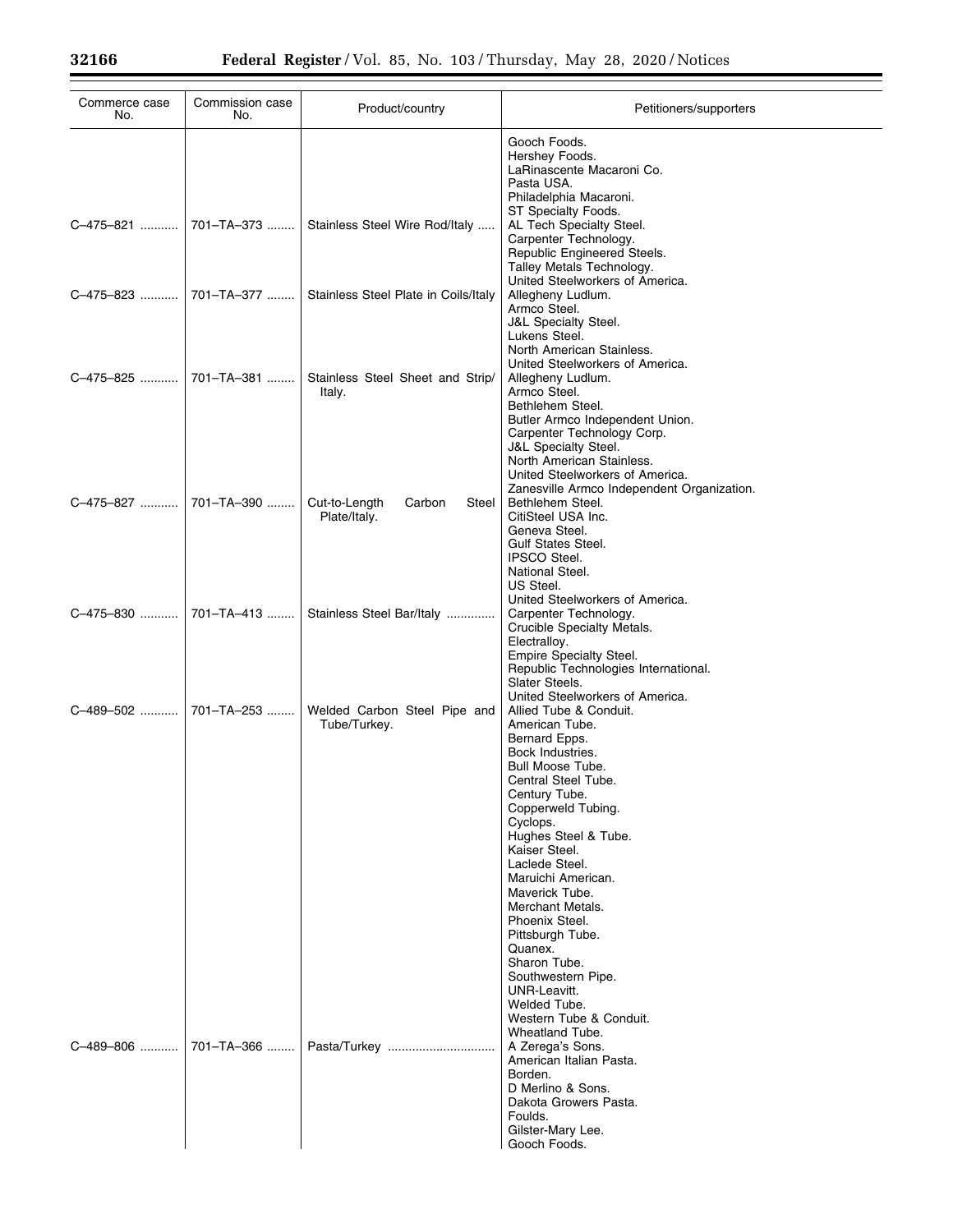| Commerce case<br>No.   | Commission case<br>No.   | Product/country                                                           | Petitioners/supporters                                                                                                                                                                                                                                                                            |
|------------------------|--------------------------|---------------------------------------------------------------------------|---------------------------------------------------------------------------------------------------------------------------------------------------------------------------------------------------------------------------------------------------------------------------------------------------|
| C-507-501    N/A       |                          | Raw In-Shell Pistachios/Iran                                              | Hershey Foods.<br>LaRinascente Macaroni Co.<br>Pasta USA.<br>Philadelphia Macaroni.<br>ST Specialty Foods.<br>Blackwell Land Co.<br>Cal Pure Pistachios Inc.<br>California Pistachio Commission.<br>California Pistachio Orchards.<br>Keenan Farms Inc.<br>Kern Pistachio Hulling & Drying Co-Op. |
| C-507-601    N/A       |                          | Roasted In-Shell Pistachios/Iran                                          | Los Rancheros de Poco Pedro.<br>Pistachio Producers of California.<br>TM Duche Nut Co Inc.<br>Cal Pure Pistachios Inc.<br>California Pistachio Commission.<br>Keenan Farms Inc.<br>Kern Pistachio Hulling & Drying Co-Op.<br>Pistachio Producers of California.                                   |
|                        |                          | C-508-605    701-TA-286    Industrial Phosphoric Acid/Israel              | TM Duche Nut Co Inc.<br>Albright & Wilson.<br>FMC.<br>Hydrite Chemical.                                                                                                                                                                                                                           |
|                        |                          | C-533-063    303-TA-13    Iron Metal Castings/India                       | Monsanto.<br>Stauffer Chemical.<br>Campbell Foundry.<br>Le Baron Foundry.<br>Municipal Castings.<br>Neenah Foundry.<br>Pinkerton Foundry.                                                                                                                                                         |
| C-533-807<br>C-533-818 | 701–TA–318<br>701-TA-388 | Sulfanilic Acid/India<br>Cut-to-Length<br>Carbon<br>Steel<br>Plate/India. | US Foundry & Manufacturing.<br>Vulcan Foundry.<br>R-M Industries.<br>Bethlehem Steel.<br>CitiSteel USA Inc.<br>Geneva Steel.<br><b>Gulf States Steel.</b><br><b>IPSCO Steel.</b><br>National Steel.                                                                                               |
| C-533-821              | 701–TA–405 ……… l         | Hot-Rolled Steel Products/India                                           | Tuscaloosa Steel.<br>US Steel.<br>United Steelworkers of America.<br>Bethlehem Steel.<br>Gallatin Steel.<br>Independent Steelworkers.<br>IPSCO.<br>LTV Steel.<br>National Steel.<br>Nucor.<br>Rouge Steel Co.<br>Steel Dynamics.<br>US Steel.<br>United Steelworkers of America.                  |
| C-533-825              | 701–TA–415 ……            | Polyethylene Terephthalate Film,<br>Sheet and Strip (PET Film)/<br>India. | WCI Steel Inc.<br>Weirton Steel.<br>Wheeling-Pittsburgh Steel Corp.<br>DuPont Teijin Films.<br>Mitsubishi Polyester Film LLC.<br>SKC America Inc.                                                                                                                                                 |
| C-533-829              | l 701–TA–432 ……          | Prestressed Concrete Steel Wire<br>Strand/India.                          | Toray Plastics (America).<br>American Spring Wire Corp.<br>Insteel Wire Products Co.<br>Sivaco Georgia LLC.<br>Strand Tech Martin Inc.                                                                                                                                                            |
| C-533-839              | 701-TA-437               | Carbazole Violet Pigment 23/<br>India.                                    | Sumiden Wire Products Corp.<br>Allegheny Color Corp.<br>Barker Fine Color Inc.<br>Clariant Corp.<br>Nation Ford Chemical Co.                                                                                                                                                                      |
|                        | C-533-844    701-TA-442  | Certain Lined Paper School Sup-<br>plies/India.                           | Sun Chemical Co.<br>Fay Paper Products Inc.<br>MeadWestvaco Consumer & Office Products.<br>Norcom Inc.                                                                                                                                                                                            |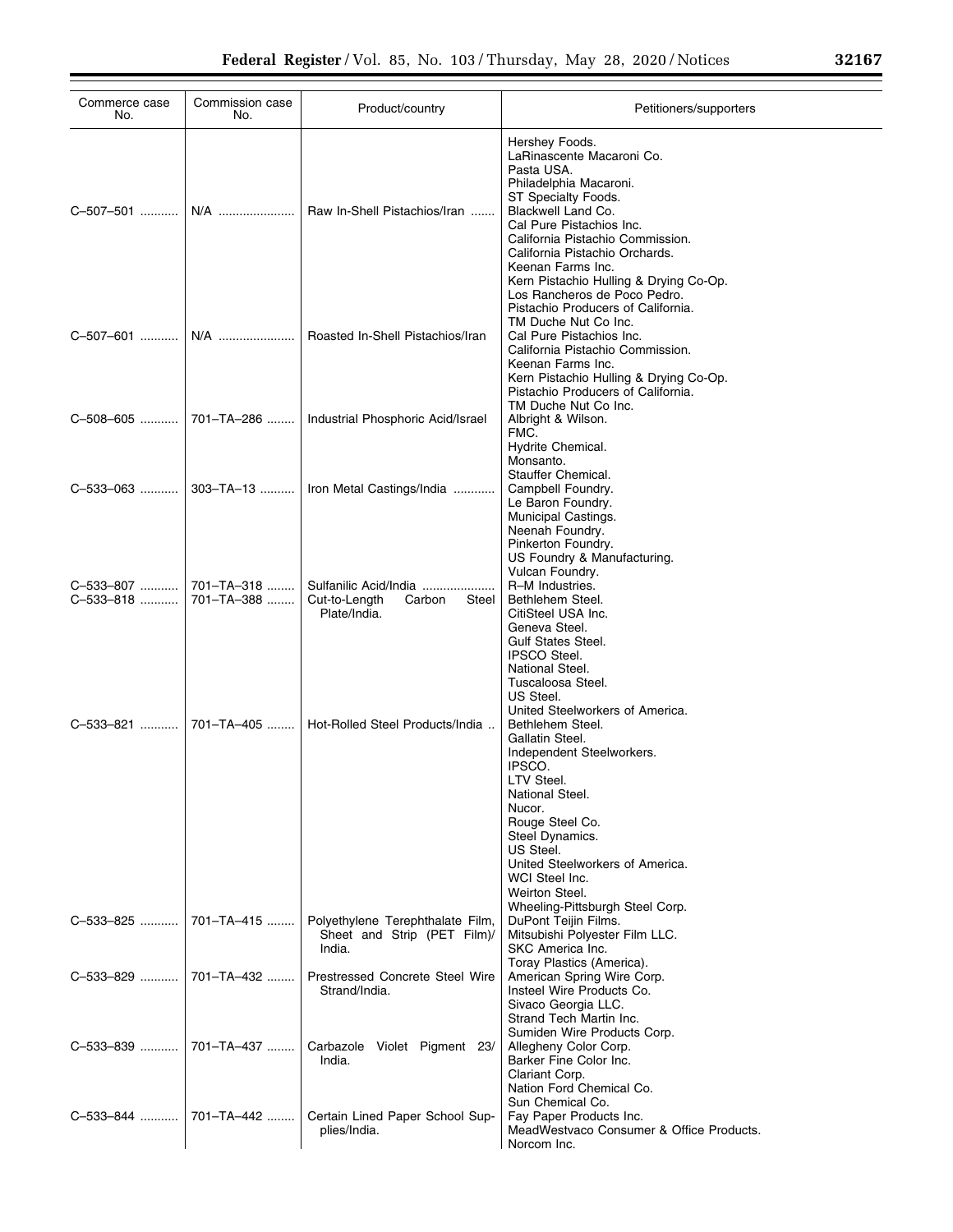| Commerce case<br>No.   | Commission case<br>No.   | Product/country                                                         | Petitioners/supporters                                                                                                                                                                                                                                                                                                                                                            |
|------------------------|--------------------------|-------------------------------------------------------------------------|-----------------------------------------------------------------------------------------------------------------------------------------------------------------------------------------------------------------------------------------------------------------------------------------------------------------------------------------------------------------------------------|
| C-535-001<br>C-549-818 | 701-TA-202<br>701-TA-408 | Cotton Shop Towels/Pakistan<br>Hot-Rolled Steel Products/Thai-<br>land. | Pacon Corp.<br>Roaring Spring Blank Book Co.<br>Top Flight Inc.<br>United Steel, Paper and Forestry, Rubber, Manufacturing, Energy,<br>Allied Industrial and Service Workers International Union, AFL-<br>CIO-CLC (USW).<br>Milliken.<br>Bethlehem Steel.<br>Gallatin Steel.<br>Independent Steelworkers.<br>IPSCO.<br>LTV Steel.<br>National Steel.<br>Nucor.<br>Rouge Steel Co. |
| C-560-806              | 701-TA-389               | Cut-to-Length<br>Carbon<br>Steel<br>Plate/Indonesia.                    | Steel Dynamics.<br>US Steel.<br>United Steelworkers of America.<br>WCI Steel Inc.<br>Weirton Steel.<br>Wheeling-Pittsburgh Steel Corp.<br>Bethlehem Steel.<br>CitiSteel USA Inc.<br>Geneva Steel.<br><b>Gulf States Steel.</b><br><b>IPSCO Steel.</b>                                                                                                                             |
| C-560-813              | 701-TA-406               | Hot-Rolled Steel Products/Indo-<br>nesia.                               | National Steel.<br>Tuscaloosa Steel.<br>US Steel.<br>United Steelworkers of America.<br>Bethlehem Steel.<br>Gallatin Steel.<br>Independent Steelworkers.<br>IPSCO.<br>LTV Steel.<br>National Steel.                                                                                                                                                                               |
| C-560-819              | 701–TA–443               | Certain Lined Paper School Sup-<br>plies/Indonesia.                     | Nucor.<br>Rouge Steel Co.<br>Steel Dynamics.<br>US Steel.<br>United Steelworkers of America.<br>WCI Steel Inc.<br>Weirton Steel.<br>Wheeling-Pittsburgh Steel Corp.<br>Fay Paper Products Inc.<br>MeadWestvaco Consumer & Office Products.<br>Norcom Inc.                                                                                                                         |
|                        |                          |                                                                         | Pacon Corp.<br>Roaring Spring Blank Book Co.<br>Top Flight Inc.<br>United Steel, Paper and Forestry, Rubber, Manufacturing, Energy,<br>Allied Industrial and Service Workers International Union, AFL-<br>CIO-CLC (USW).                                                                                                                                                          |
| C-580-602              | 701-TA-267               | Top-of-the-Stove Stainless Steel<br>Cooking Ware/Korea.                 | Farberware.<br>Regal Ware.<br>Revere Copper & Brass.<br>WearEver/Proctor Silex.                                                                                                                                                                                                                                                                                                   |
| C-580-818  701-TA-342  |                          | Cold-Rolled Carbon Steel Flat<br>Products/Korea.                        | Armco Steel.<br>Bethlehem Steel.<br>California Steel Industries.<br><b>Gulf States Steel.</b><br>Inland Steel Industries.<br>LTV Steel.<br>National Steel.<br>Nextech.<br>Rouge Steel Co.<br><b>Sharon Steel</b><br>Theis Precision Steel.<br>Thompson Steel.<br>US Steel.<br>United Steelworkers of America.<br>WCI Steel.<br>Weirton Steel.                                     |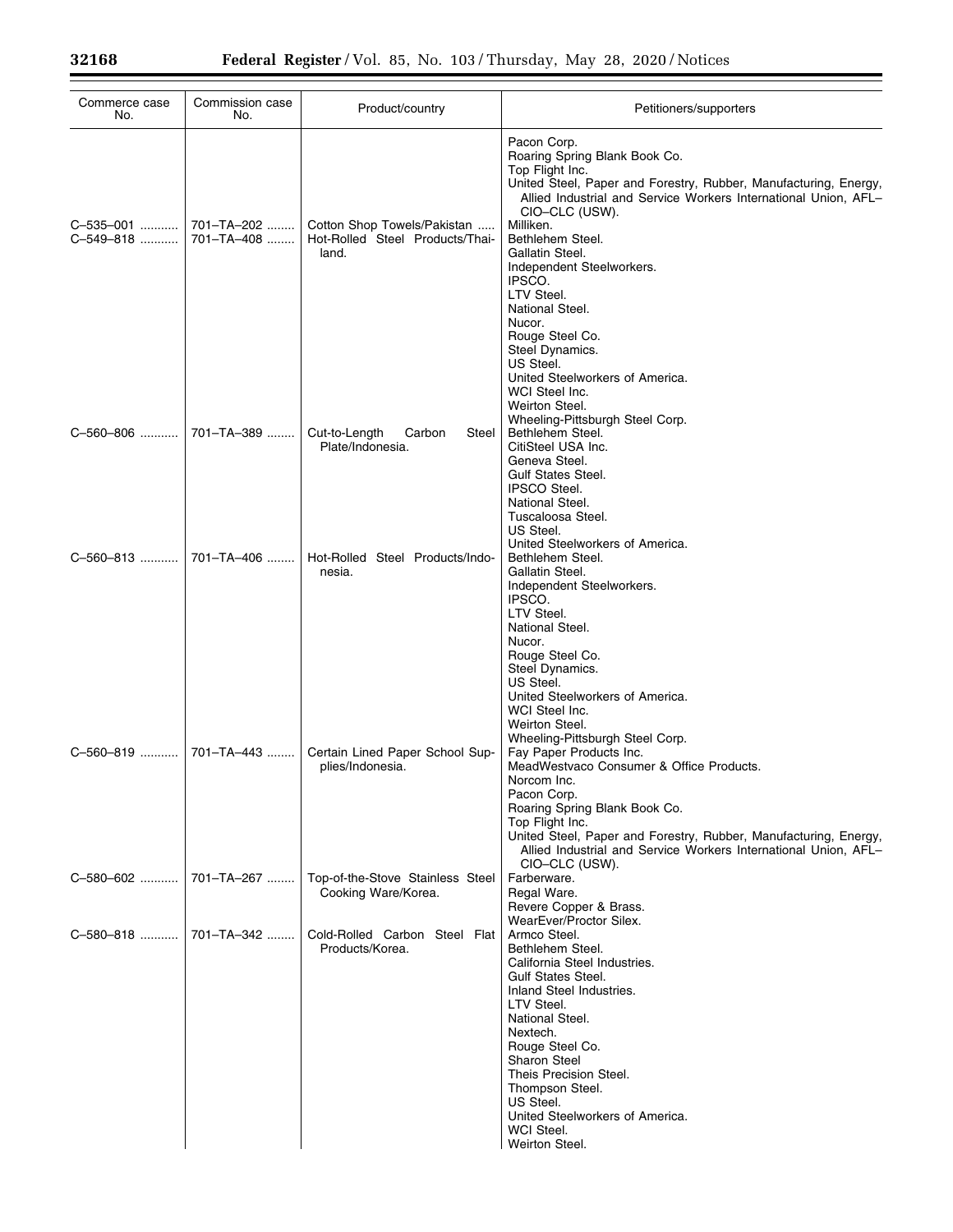| Commerce case<br>No.  | Commission case<br>No. | Product/country                                                 | Petitioners/supporters                                                                                                                                                                                                                                                                                                                                  |
|-----------------------|------------------------|-----------------------------------------------------------------|---------------------------------------------------------------------------------------------------------------------------------------------------------------------------------------------------------------------------------------------------------------------------------------------------------------------------------------------------------|
| C-580-818             | 701-TA-350             | <b>Corrosion-Resistant Carbon Steel</b><br>Flat Products/Korea. | Armco Steel.<br>Bethlehem Steel.<br>California Steel Industries.<br>Geneva Steel.<br><b>Gulf States Steel.</b><br>Inland Steel Industries.<br>LTV Steel.<br>Lukens Steel.<br>National Steel.<br>Nextech.<br>Rouge Steel Co.<br>Sharon Steel.<br>Theis Precision Steel.<br>Thompson Steel.<br>US Steel.<br>United Steelworkers of America.<br>WCI Steel. |
| C-580-835             | 701-TA-382             | Stainless Steel Sheet and Strip/<br>Korea.                      | Weirton Steel.<br>Allegheny Ludlum.<br>Armco Steel.<br>Bethlehem Steel.<br>Butler Armco Independent Union.<br>Carpenter Technology Corp.<br><b>J&amp;L Specialty Steel.</b><br>North American Stainless.<br>United Steelworkers of America.<br>Zanesville Armco Independent Organization.                                                               |
| C-580-837             | 701-TA-391             | Cut-to-Length<br>Carbon<br>Steel<br>Plate/Korea.                | Bethlehem Steel.<br>CitiSteel USA Inc.<br>Geneva Steel.<br><b>Gulf States Steel.</b><br><b>IPSCO Steel.</b><br>National Steel.<br>Tuscaloosa Steel.<br>US Steel.<br>United Steelworkers of America.                                                                                                                                                     |
| C-580-842             | 701-TA-401             | Structural Steel Beams/Korea                                    | Northwestern Steel and Wire.<br>Nucor.<br>Nucor-Yamato Steel.<br><b>TXI-Chaparral Steel.</b><br>United Steelworkers of America.                                                                                                                                                                                                                         |
| C-580-851             | 701-TA-431             | DRAMs and DRAM Modules/<br>Korea.                               | Dominion Semiconductor LLC./Micron Technology Inc.<br>Infineon Technologies Richmond LP.<br>Micron Technology Inc.                                                                                                                                                                                                                                      |
| C-583-604             | 701-TA-268             | Top-of-the-Stove Stainless Steel<br>Cooking Ware/Taiwan.        | Farberware.<br>Regal Ware.<br>Revere Copper & Brass.<br>WearEver/Proctor Silex.                                                                                                                                                                                                                                                                         |
| C-791-806  701-TA-379 |                        | Stainless Steel Plate in Coils/<br>South Africa.                | Allegheny Ludlum.<br>Armco Steel.<br><b>J&amp;L Specialty Steel.</b><br>Lukens Steel.<br>North American Stainless.<br>United Steelworkers of America.                                                                                                                                                                                                   |
|                       |                        | Hot-Rolled Steel Products/South<br>Africa.                      | Bethlehem Steel.<br>Gallatin Steel.<br>Independent Steelworkers.<br>IPSCO.<br>LTV Steel.<br>National Steel.<br>Nucor.<br>Rouge Steel Co.<br>Steel Dynamics.<br>US Steel.<br>United Steelworkers of America.<br>WCI Steel Inc.<br>Weirton Steel.<br>Wheeling-Pittsburgh Steel Corp.                                                                      |
| A-331-802             | 731-TA-1065            | Frozen<br>Warmwater<br>Certain<br>Shrimp and Prawns/Ecuador.    |                                                                                                                                                                                                                                                                                                                                                         |
| A-351-838             | 731-TA-1063            | Certain<br>Frozen<br>Warmwater<br>Shrimp and Prawns/Brazil.     |                                                                                                                                                                                                                                                                                                                                                         |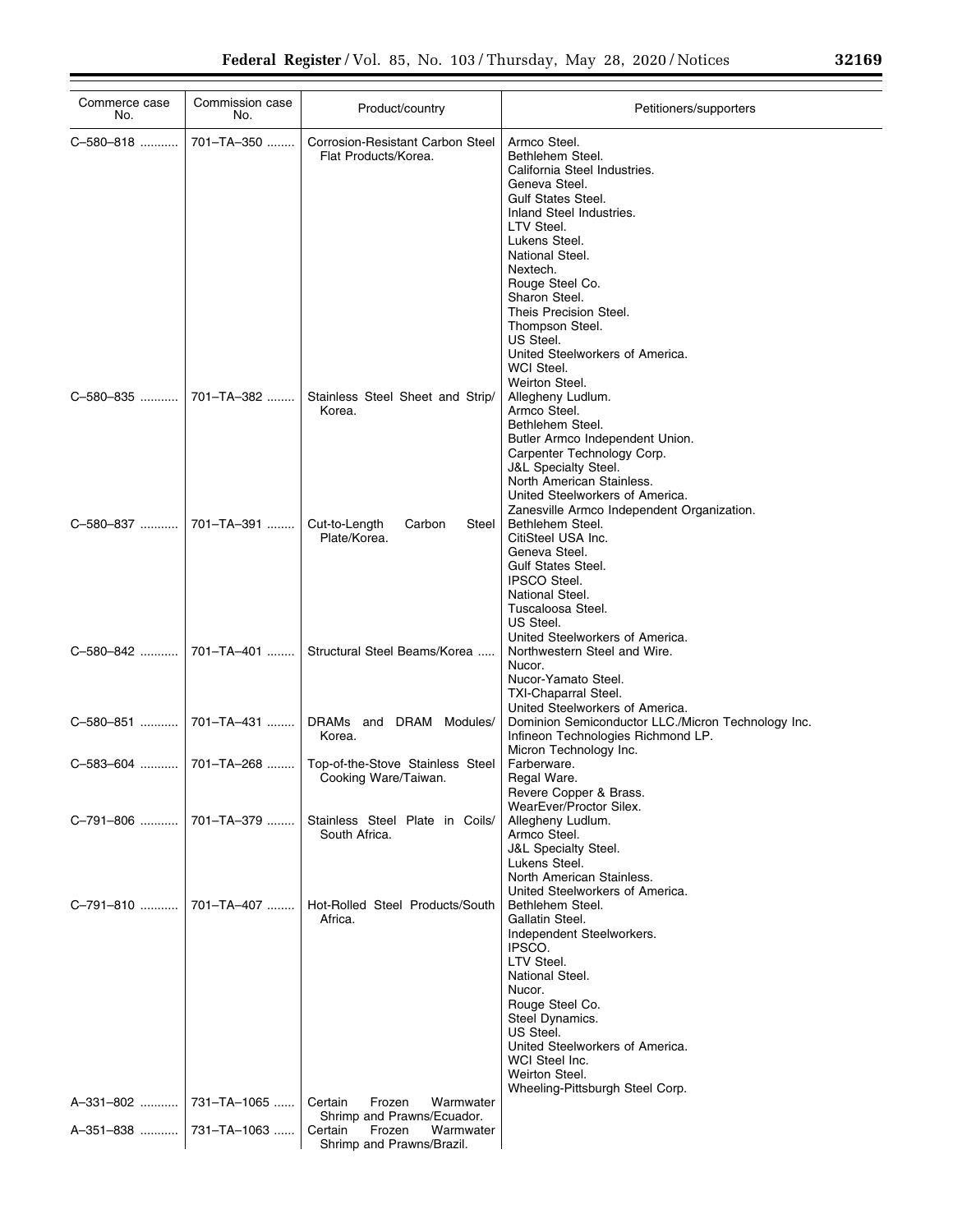| Commerce case<br>No. | Commission case<br>No. | Product/country                                               | Petitioners/supporters                                                                                                                                                                                                                                                                                                                                                                                                                                                                                                                                                                                                                                                                                                                                                                                                                                                                                                                                                                                                                                                                                                                                                                                                                                                |
|----------------------|------------------------|---------------------------------------------------------------|-----------------------------------------------------------------------------------------------------------------------------------------------------------------------------------------------------------------------------------------------------------------------------------------------------------------------------------------------------------------------------------------------------------------------------------------------------------------------------------------------------------------------------------------------------------------------------------------------------------------------------------------------------------------------------------------------------------------------------------------------------------------------------------------------------------------------------------------------------------------------------------------------------------------------------------------------------------------------------------------------------------------------------------------------------------------------------------------------------------------------------------------------------------------------------------------------------------------------------------------------------------------------|
| A-533-840            | 731-TA-1066            | Certain<br>Frozen<br>Warmwater                                |                                                                                                                                                                                                                                                                                                                                                                                                                                                                                                                                                                                                                                                                                                                                                                                                                                                                                                                                                                                                                                                                                                                                                                                                                                                                       |
| A-549-822            | 731-TA-1067            | Shrimp and Prawns/India.<br>Certain<br>Frozen<br>Warmwater    |                                                                                                                                                                                                                                                                                                                                                                                                                                                                                                                                                                                                                                                                                                                                                                                                                                                                                                                                                                                                                                                                                                                                                                                                                                                                       |
| A-552-802            | 731-TA-1068            | Shrimp and Prawns/Thailand.<br>Certain<br>Frozen<br>Warmwater |                                                                                                                                                                                                                                                                                                                                                                                                                                                                                                                                                                                                                                                                                                                                                                                                                                                                                                                                                                                                                                                                                                                                                                                                                                                                       |
| A-570-893            | 731-TA-1064            | Frozen<br>Warmwater<br>Certain                                |                                                                                                                                                                                                                                                                                                                                                                                                                                                                                                                                                                                                                                                                                                                                                                                                                                                                                                                                                                                                                                                                                                                                                                                                                                                                       |
|                      |                        | Shrimp and Prawns/Vietnam.<br>Shrimp and Prawns/China.        | Petitioners/Supporters for all six cases listed:<br>Abadie, Al J.<br>Abadie, Anthony.<br>Abner, Charles.<br>Abraham, Steven.<br>Abshire, Gabriel J.<br>Ackerman, Dale J.<br>Acosta, Darryl L.<br>Acosta, Jerry J Sr.<br>Acosta, Leonard C.<br>Acosta, Wilson Pula Sr.<br>Adam, Denise T.<br>Adam, Michael A.<br>Adam, Richard B Jr.<br>Adam, Sherry P.<br>Adam, William E.<br>Adam, Alcide J Jr.<br>Adams, Dudley.<br>Adams, Elizabeth L.<br>Adams, Ervin.<br>Adams, Ervin.<br>Adams, George E.<br>Adams, Hursy J.<br>Adams, James Arthur.<br>Adams, Kelly.<br>Adams, Lawrence J Jr.<br>Adams, Randy.<br>Adams, Ritchie.<br>Adams, Steven A.<br>Adams, Ted J.<br>Adams, Tim.<br>Adams, Whitney P Jr.<br>Agoff, Ralph J.<br>Aguilar, Rikardo.<br>Aguillard, Roddy G.<br>Alario, Don Ray.<br>Alario, Nat.<br>Alario, Pete J.<br>Alario, Timmy.<br>Albert, Craig J.<br>Albert, Junior J.<br>Alexander, Everett O.<br>Alexander, Robert F Jr.<br>Alexie, Benny J.<br>Alexie, Corkey A.<br>Alexie, Dolphy.<br>Alexie, Felix Jr.<br>Alexie, Gwendolyn.<br>Alexie, John J.<br>Alexie, John V.<br>Alexie, Larry J Sr.<br>Alexie, Larry Jr.<br>Alexie, Vincent L Jr.<br>Alexis, Barry S.<br>Alexis, Craig W.<br>Alexis, Micheal.<br>Alexis, Monique.<br>Alfonso, Anthony E Jr. |
|                      |                        |                                                               | Alfonso, Jesse.<br>Alfonso, Nicholas.<br>Alfonso, Paul Anthony.                                                                                                                                                                                                                                                                                                                                                                                                                                                                                                                                                                                                                                                                                                                                                                                                                                                                                                                                                                                                                                                                                                                                                                                                       |
|                      |                        |                                                               | Alfonso, Randy.<br>Alfonso, Terry S Jr.                                                                                                                                                                                                                                                                                                                                                                                                                                                                                                                                                                                                                                                                                                                                                                                                                                                                                                                                                                                                                                                                                                                                                                                                                               |
|                      |                        |                                                               | Alfonso, Vernon Jr.<br>Alfonso, Yvette.                                                                                                                                                                                                                                                                                                                                                                                                                                                                                                                                                                                                                                                                                                                                                                                                                                                                                                                                                                                                                                                                                                                                                                                                                               |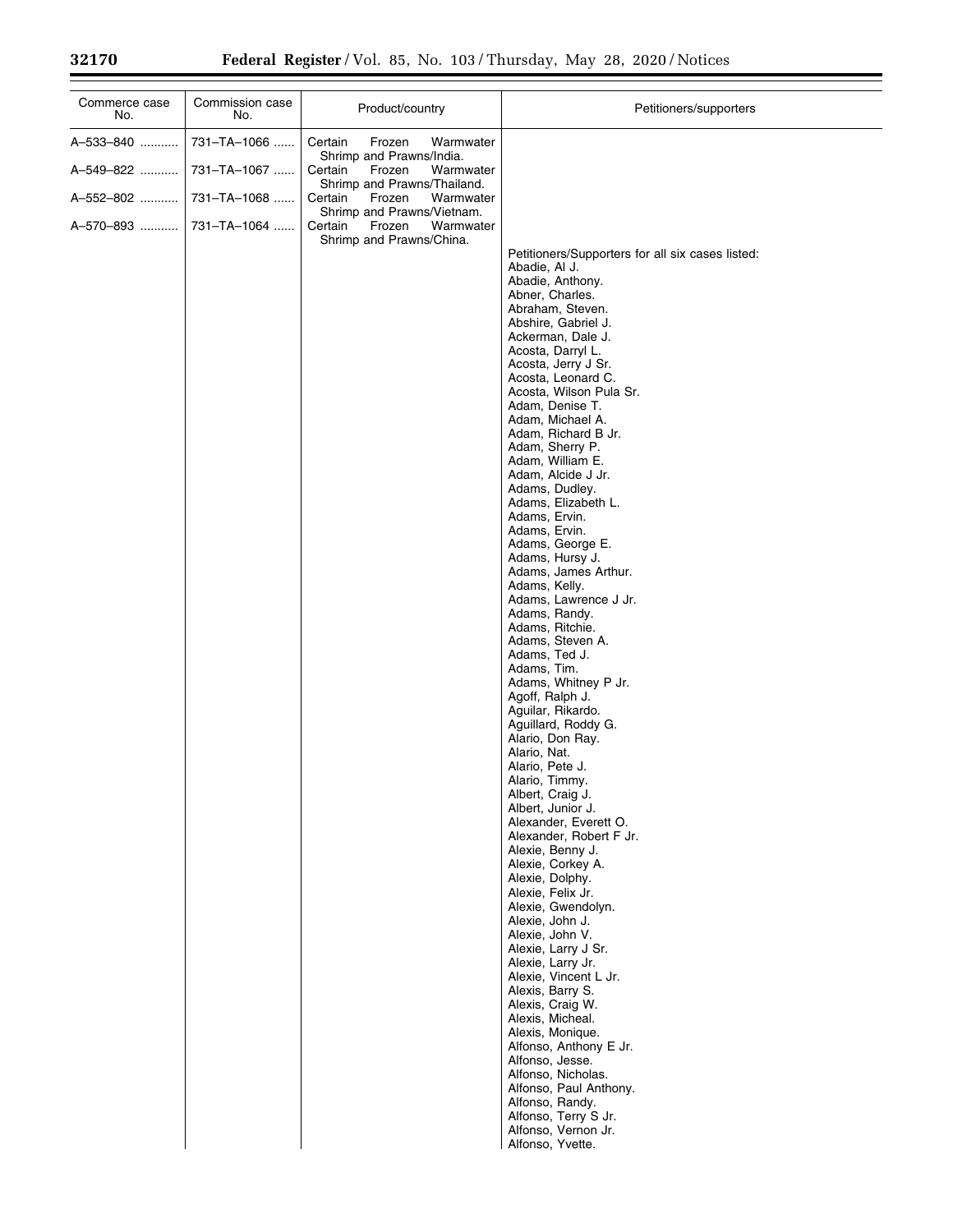| Commerce case<br>No. | Commission case<br>No. | Product/country | Petitioners/supporters                                                                              |
|----------------------|------------------------|-----------------|-----------------------------------------------------------------------------------------------------|
|                      |                        |                 | Alimia, Angelo A Jr.<br>Allemand, Dean J.<br>Allen, Annie.<br>Allen, Carolyn Sue.<br>Allen, Jackie. |
|                      |                        |                 | Allen, Robin.<br>Allen, Wayne.                                                                      |
|                      |                        |                 | Allen, Wilbur L.<br>Allen, Willie J III.<br>Allen, Willie Sr.                                       |
|                      |                        |                 | Alphonso, John.<br>Ancalade, Leo J.                                                                 |
|                      |                        |                 | Ancar, Claudene.<br>Ancar, Jerry T.                                                                 |
|                      |                        |                 | Ancar, Joe C.<br>Ancar, Merlin Sr.                                                                  |
|                      |                        |                 | Ancar, William Sr.<br>Ancelet, Gerald Ray.                                                          |
|                      |                        |                 | Anderson, Andrew David.<br>Anderson, Ernest W.                                                      |
|                      |                        |                 | Anderson, Jerry.<br>Anderson, John.                                                                 |
|                      |                        |                 | Anderson, Lynwood.<br>Anderson, Melinda Rene.<br>Anderson, Michael Brian.                           |
|                      |                        |                 | Anderson, Ronald L Sr.<br>Anderson, Ronald Louis Jr.                                                |
|                      |                        |                 | Andonie, Miguel.<br>Andrews, Anthony R.                                                             |
|                      |                        |                 | Andry, Janice M.<br>Andry, Rondey S.                                                                |
|                      |                        |                 | Angelle, Louis.<br>Anglada, Eugene Sr.                                                              |
|                      |                        |                 | Ansardi, Lester.<br>Anselmi, Darren.                                                                |
|                      |                        |                 | Aparicio, Alfred.<br>Aparicio, David.<br>Aparicio, Ernest.                                          |
|                      |                        |                 | Arabie, Georgia P.<br>Arabie, Joseph.                                                               |
|                      |                        |                 | Arcement, Craig J.<br>Arcement, Lester C.                                                           |
|                      |                        |                 | Arcemont, Donald Sr.<br>Arceneaux, Matthew J.                                                       |
|                      |                        |                 | Arceneaux, Michael K.<br>Areas, Christopher J.                                                      |
|                      |                        |                 | Armbruster, John III.<br>Armbruster, Paula D.                                                       |
|                      |                        |                 | Armstrong, Jude Jr.<br>Arnesen, George.                                                             |
|                      |                        |                 | Arnold, Lonnie L Jr.<br>Arnona, Joseph T.<br>Arnondin, Robert.                                      |
|                      |                        |                 | Arthur, Brenda J.<br>Assavedo, Floyd.                                                               |
|                      |                        |                 | Atwood, Gregory Kenneth.<br>Au, Chow D.                                                             |
|                      |                        |                 | Au, Robert.<br>Aucoin, Dewey F.                                                                     |
|                      |                        |                 | Aucoin, Earl.<br>Aucoin, Laine A.                                                                   |
|                      |                        |                 | Aucoin, Perry J.<br>Austin, Dennis.                                                                 |
|                      |                        |                 | Austin, Dennis J.<br>Authement, Brice.                                                              |
|                      |                        |                 | Authement, Craig L.<br>Authement, Dion J.<br>Authement, Gordon.                                     |
|                      |                        |                 | Authement, Lance M.<br>Authement, Larry.                                                            |
|                      |                        |                 | Authement, Larry Sr.<br>Authement, Roger J.                                                         |
|                      |                        |                 | Authement, Sterling P.                                                                              |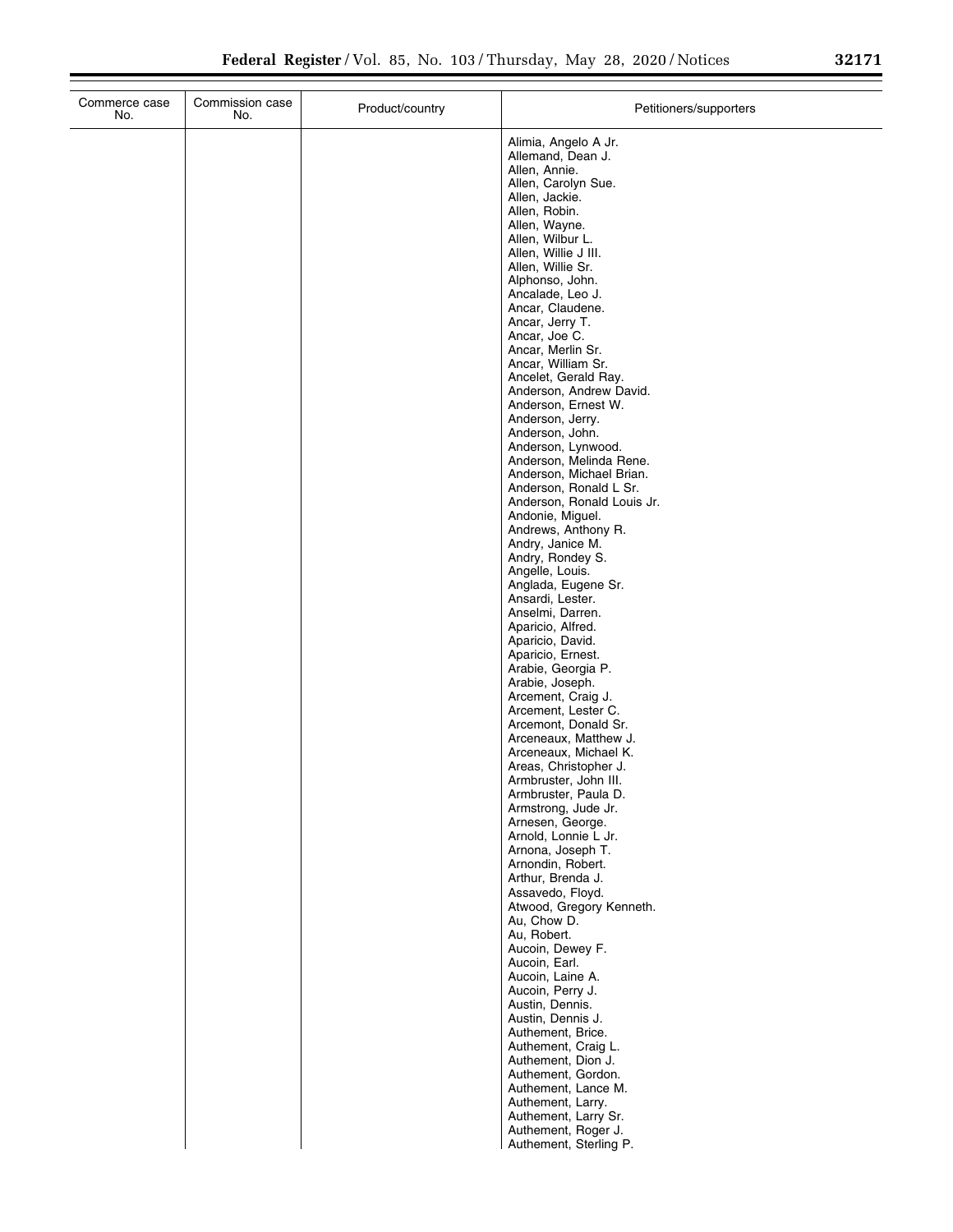| Commerce case<br>No. | Commission case<br>No. | Product/country | Petitioners/supporters                                                                                                                                                                                                                                                                                                                                                                                                                                                                                                                                                                                                                                                                                                                                                                                                                                                                                                                                                                                                                                                                                                                                                                                                                                                                                                                                                                                                 |
|----------------------|------------------------|-----------------|------------------------------------------------------------------------------------------------------------------------------------------------------------------------------------------------------------------------------------------------------------------------------------------------------------------------------------------------------------------------------------------------------------------------------------------------------------------------------------------------------------------------------------------------------------------------------------------------------------------------------------------------------------------------------------------------------------------------------------------------------------------------------------------------------------------------------------------------------------------------------------------------------------------------------------------------------------------------------------------------------------------------------------------------------------------------------------------------------------------------------------------------------------------------------------------------------------------------------------------------------------------------------------------------------------------------------------------------------------------------------------------------------------------------|
|                      |                        |                 | Autin, Bobby.<br>Autin, Bruce J.<br>Autin, Kenneth D.<br>Autin, Marvin J.<br>Autin, Paul F Jr.<br>Autin, Roy.<br>Avenel, Albert J Jr.<br>Ba Wells, Tran Thi.<br>Babb, Conny.<br>Babin, Brad.<br>Babin, Joey L.<br>Babin, Klint.<br>Babin, Molly.<br>Babin, Norman J.<br>Babineaux, Kirby.<br>Babineaux, Vicki.<br>Bach, Ke Van.<br>Bach, Reo Long.<br>Backman, Benny.<br>Badeaux, Todd.<br>Baham, Dewayne.<br>Bailey, Albert.<br>Bailey, Antoine III.<br>Bailey, David B Sr.<br>Bailey, Don.<br>Baker, Clarence.<br>Baker, Donald Earl.<br>Baker, James.<br>Baker, Kenneth.<br>Baker, Ronald J.<br>Balderas, Antonio.<br>Baldwin, Richard Prentiss.<br>Ballard, Albert.<br>Ballas, Barbara A.<br>Ballas, Charles J.<br>Baltz, John F.<br>Ban, John.<br>Bang, Bruce K.<br>Barbaree, Joe W.<br>Barbe, Mark A and Cindy.<br>Barber, Louie W Jr.<br>Barber, Louie W Sr.<br>Barbier, Percy T.<br>Barbour, Raymond A.<br>Bargainear, James E.<br>Barisich, George A.<br>Barisich, Joseph J.<br>Barnette, Earl.<br>Barnhill, Nathan.<br>Barrios, Clarence.<br>Barrios, Corbert J.<br>Barrios, Corbert M.<br>Barrios, David.<br>Barrios, John.<br>Barrios, Shane James.<br>Barrois, Angela Gail.<br>Barrois, Dana A.<br>Barrois, Tracy James.<br>Barrois, Wendell Jude Jr.<br>Barthe, Keith Sr.<br>Barthelemy, Allen M.<br>Barthelemy, John A.<br>Barthelemy, Rene T Sr.<br>Barthelemy, Walter A Jr.<br>Bartholomew, Mitchell. |
|                      |                        |                 | Bartholomew, Neil W.<br>Bartholomew, Thomas E.<br>Bartholomew, Wanda C.<br>Basse, Donald J Sr.<br>Bates, Mark.<br>Bates, Ted Jr.                                                                                                                                                                                                                                                                                                                                                                                                                                                                                                                                                                                                                                                                                                                                                                                                                                                                                                                                                                                                                                                                                                                                                                                                                                                                                       |
|                      |                        |                 | Bates, Vernon Jr.<br>Battle, Louis.                                                                                                                                                                                                                                                                                                                                                                                                                                                                                                                                                                                                                                                                                                                                                                                                                                                                                                                                                                                                                                                                                                                                                                                                                                                                                                                                                                                    |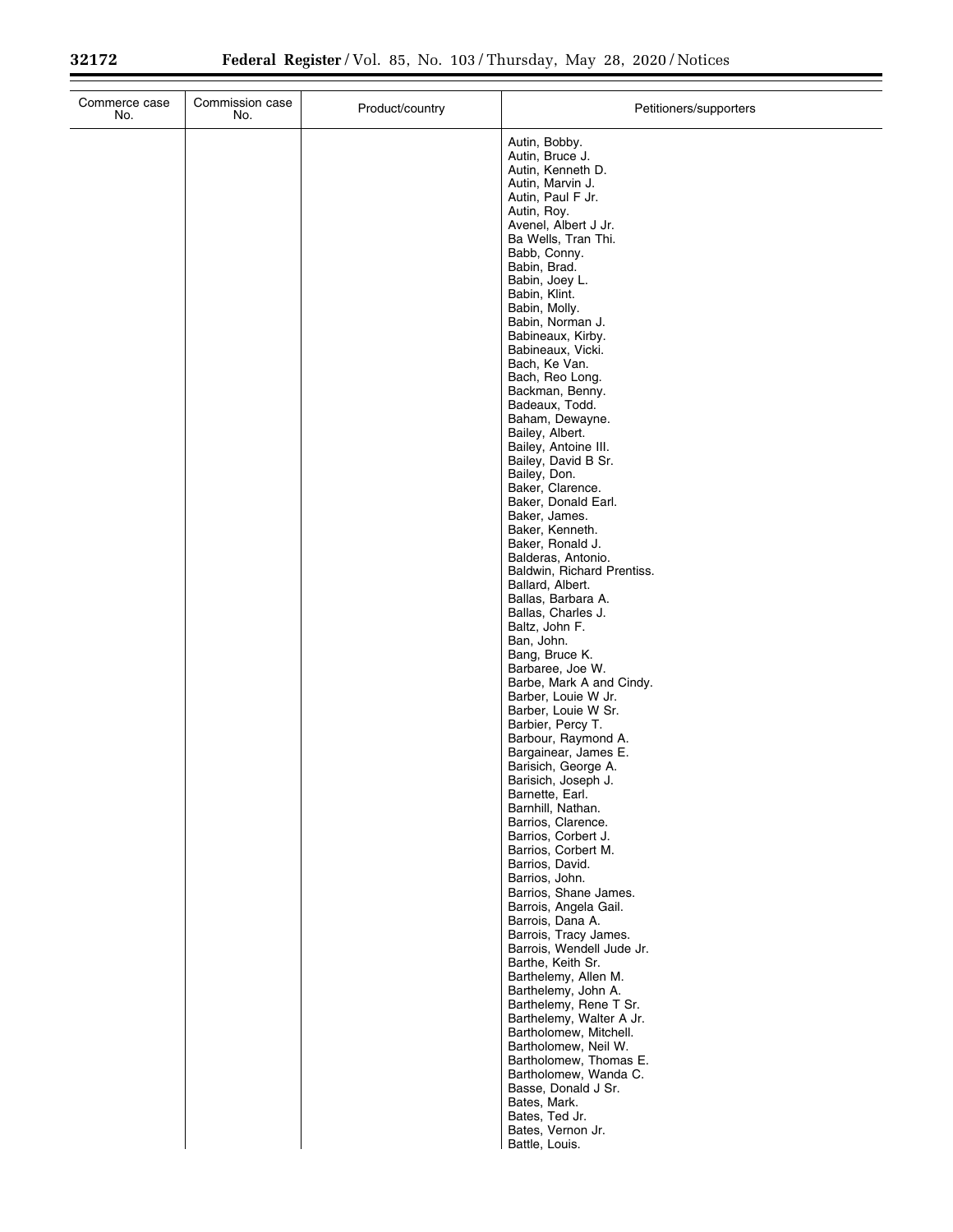| Commerce case<br>No. | Commission case<br>No. | Product/country | Petitioners/supporters                                                                                                                                                                                                                                                                                                                                                                                                                                                                                                                                                                                                                                                                                                                                                                                                                                                                                                                                 |
|----------------------|------------------------|-----------------|--------------------------------------------------------------------------------------------------------------------------------------------------------------------------------------------------------------------------------------------------------------------------------------------------------------------------------------------------------------------------------------------------------------------------------------------------------------------------------------------------------------------------------------------------------------------------------------------------------------------------------------------------------------------------------------------------------------------------------------------------------------------------------------------------------------------------------------------------------------------------------------------------------------------------------------------------------|
|                      |                        |                 | Baudoin, Drake J.<br>Baudoin, Murphy A.<br>Baudouin, Stephen.<br>Bauer, Gary.<br>Baye, Glen P.<br>Bean, Charles A.<br>Beazley, William E.<br>Becnel, Glenn J.<br>Becnel, Kent.<br>Beecher, Carold F.<br>Beechler, Ronald.<br>Bell, James E.<br>Bell, Ronald A.<br>Bellanger, Arnold.<br>Bellanger, Clifton.<br>Bellanger, Scott J.<br>Belsome, Derrell M.<br>Belsome, Karl M.<br>Bennett, Cecil A Jr.<br>Bennett, Gary Lynn.<br>Bennett, Irin Jr.<br>Bennett, James W Jr.<br>Bennett, Louis.<br>Benoit, Francis J.<br>Benoit, Nicholas L.<br>Benoit, Paula T.<br>Benoit, Tenna J Jr.<br>Benton, Walter T.<br>Berger, Ray W.<br>Bergeron, Alfred Scott.<br>Bergeron, Jeff.<br>Bergeron, Nolan A.<br>Bergeron, Ulysses J.<br>Bernard, Lamont L.<br>Berner, Mark J.<br>Berthelot, Gerard J Sr.<br>Berthelot, James A.<br>Berthelot, Myron J.<br>Bertrand, Jerl C.<br>Beverung, Keith J.<br>Bianchini, Raymond W.<br>Bickham, Leo E.<br>Bienvenu, Charles. |
|                      |                        |                 | Biggs, Jerry W Sr.<br>Bigler, Delbert.<br>Billington, Richard.<br>Billiot, Alfredia.<br>Billiot, Arthur.<br>Billiot, Aubrey.                                                                                                                                                                                                                                                                                                                                                                                                                                                                                                                                                                                                                                                                                                                                                                                                                           |
|                      |                        |                 | Billiot, Barell J.<br>Billiot, Betty.<br>Billiot, Bobby J.<br>Billiot, Brian K.<br>Billiot, Cassidy.<br>Billiot, Charles Sr.<br>Billiot, Chris J Sr.<br>Billiot, E J E.<br>Billiot, Earl W Sr.<br>Billiot, Ecton L.                                                                                                                                                                                                                                                                                                                                                                                                                                                                                                                                                                                                                                                                                                                                    |
|                      |                        |                 | Billiot, Emary.<br>Billiot, Forest Jr.<br>Billiot, Gerald.<br>Billiot, Harold J.<br>Billiot, Jacco A.<br>Billiot, Jake A.<br>Billiot, James Jr.<br>Billiot, Joseph S Jr.<br>Billiot, Laurence V.<br>Billiot, Leonard F Jr.<br>Billiot, Lisa.<br>Billiot, Mary L.<br>Billiot, Paul J Sr.<br>Billiot, Shirley L.                                                                                                                                                                                                                                                                                                                                                                                                                                                                                                                                                                                                                                         |

Billiot, Shirley L.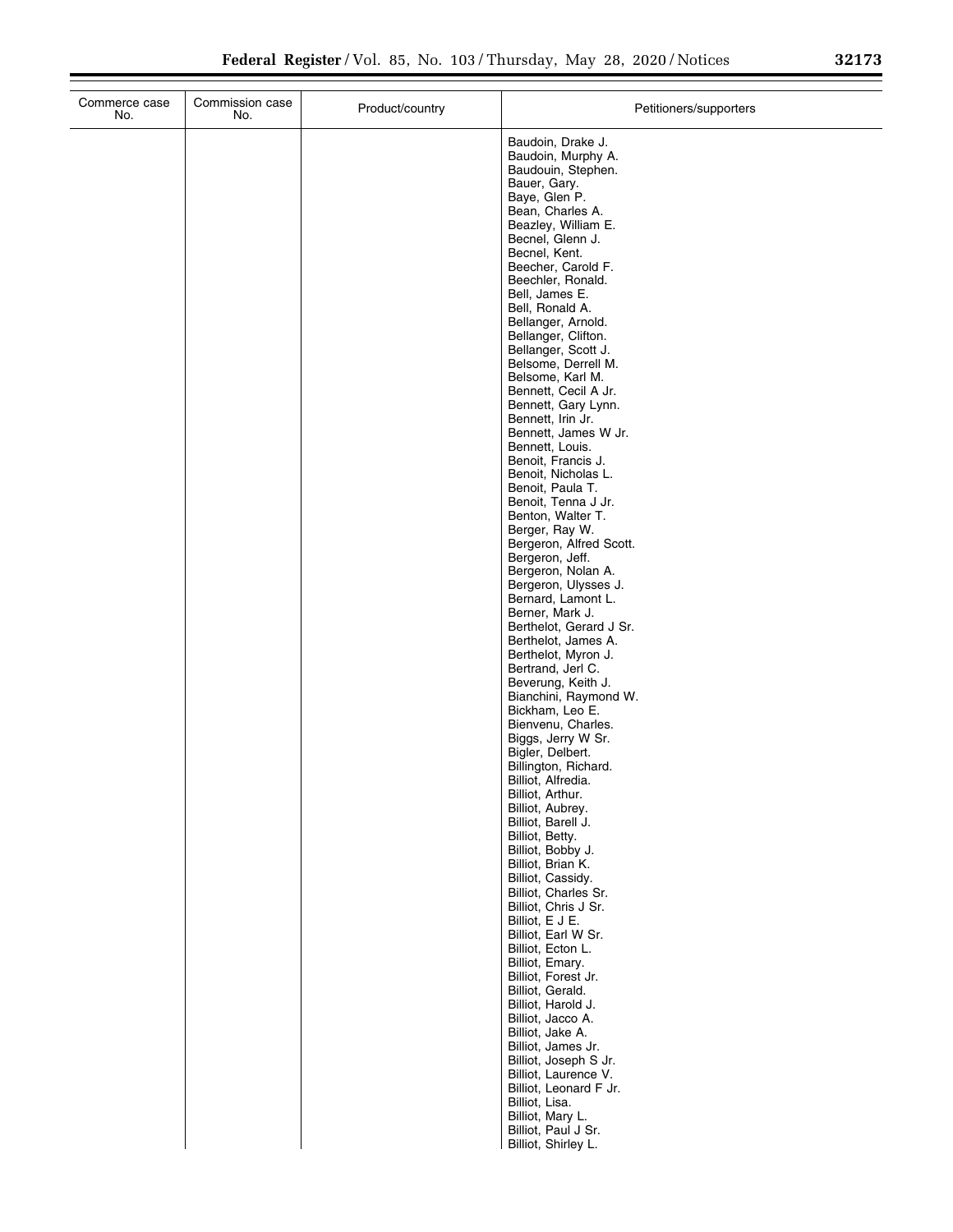| Commerce case<br>No. | Commission case<br>No. | Product/country | Petitioners/supporters                                            |
|----------------------|------------------------|-----------------|-------------------------------------------------------------------|
|                      |                        |                 | Billiot, Steve M.<br>Billiot, Thomas Adam.<br>Billiot, Thomas Sr. |
|                      |                        |                 | Billiot, Wenceslaus Jr.<br>Billiott, Alexander J.                 |
|                      |                        |                 | Biron, Yale.                                                      |
|                      |                        |                 | Black, William C.<br>Blackston, Larry E.                          |
|                      |                        |                 | Blackwell, Wade H III.<br>Blackwell, Wade H Jr.                   |
|                      |                        |                 | Blanchard, Albert.                                                |
|                      |                        |                 | Blanchard, Andrew J.<br>Blanchard, Billy J.                       |
|                      |                        |                 | Blanchard, Cyrus.<br>Blanchard, Daniel A.                         |
|                      |                        |                 | Blanchard, Dean.                                                  |
|                      |                        |                 | Blanchard, Douglas Jr.<br>Blanchard, Dwayne.                      |
|                      |                        |                 | Blanchard, Elgin.<br>Blanchard, Gilbert.                          |
|                      |                        |                 | Blanchard, Jade.                                                  |
|                      |                        |                 | Blanchard, James.<br>Blanchard, John F Jr.                        |
|                      |                        |                 | Blanchard, Katie.<br>Blanchard, Kelly.                            |
|                      |                        |                 | Blanchard, Matt Joseph.                                           |
|                      |                        |                 | Blanchard, Michael.<br>Blanchard, Quentin Timothy.                |
|                      |                        |                 | Blanchard, Roger Sr.<br>Blanchard, Walton H Jr.                   |
|                      |                        |                 | Bland, Quyen T.                                                   |
|                      |                        |                 | Blouin, Roy A.<br>Blume, Jack Jr.                                 |
|                      |                        |                 | Bodden, Arturo.<br>Bodden, Jasper.                                |
|                      |                        |                 | Bollinger, Donald E.                                              |
|                      |                        |                 | Bolotte, Darren W.<br>Bolton, Larry F.                            |
|                      |                        |                 | Bondi, Paul J.<br>Bonvillain, Jimmy J.                            |
|                      |                        |                 | Bonvillian, Donna M.                                              |
|                      |                        |                 | Boone, Clifton Felix<br>Boone, Donald F II.                       |
|                      |                        |                 | Boone, Donald F III (Ricky).<br>Boone, Gregory T.                 |
|                      |                        |                 | Boquet, Noriss P Jr.                                              |
|                      |                        |                 | Boquet, Wilfred Jr.<br>Bordelon, Glenn Sr.                        |
|                      |                        |                 | Bordelon, James P.<br>Bordelon, Shelby P.                         |
|                      |                        |                 | Borden, Benny.                                                    |
|                      |                        |                 | Borne, Crystal.<br>Borne, Dina L.                                 |
|                      |                        |                 | Borne, Edward Joseph Jr.<br>Borne, Edward Sr.                     |
|                      |                        |                 | Bosarge, Hubert Lawrence.                                         |
|                      |                        |                 | Bosarge, Robert.<br>Bosarge, Sandra.                              |
|                      |                        |                 | Bosarge, Steve.<br>Boudlauch, Durel A Jr.                         |
|                      |                        |                 | Boudoin, Larry Terrell.                                           |
|                      |                        |                 | Boudoin, Nathan.<br>Boudreaux, Brent J.                           |
|                      |                        |                 | Boudreaux, Elvin J III.<br>Boudreaux, James C Jr.                 |
|                      |                        |                 | Boudreaux, James N.                                               |
|                      |                        |                 | Boudreaux, Jessie.<br>Boudreaux, Leroy A.                         |
|                      |                        |                 | Boudreaux, Mark.<br>Boudreaux, Paul Sr.                           |
|                      |                        |                 | Boudreaux, Richard D.                                             |
|                      |                        |                 | Boudreaux, Ronald Sr.<br>Boudreaux, Sally.                        |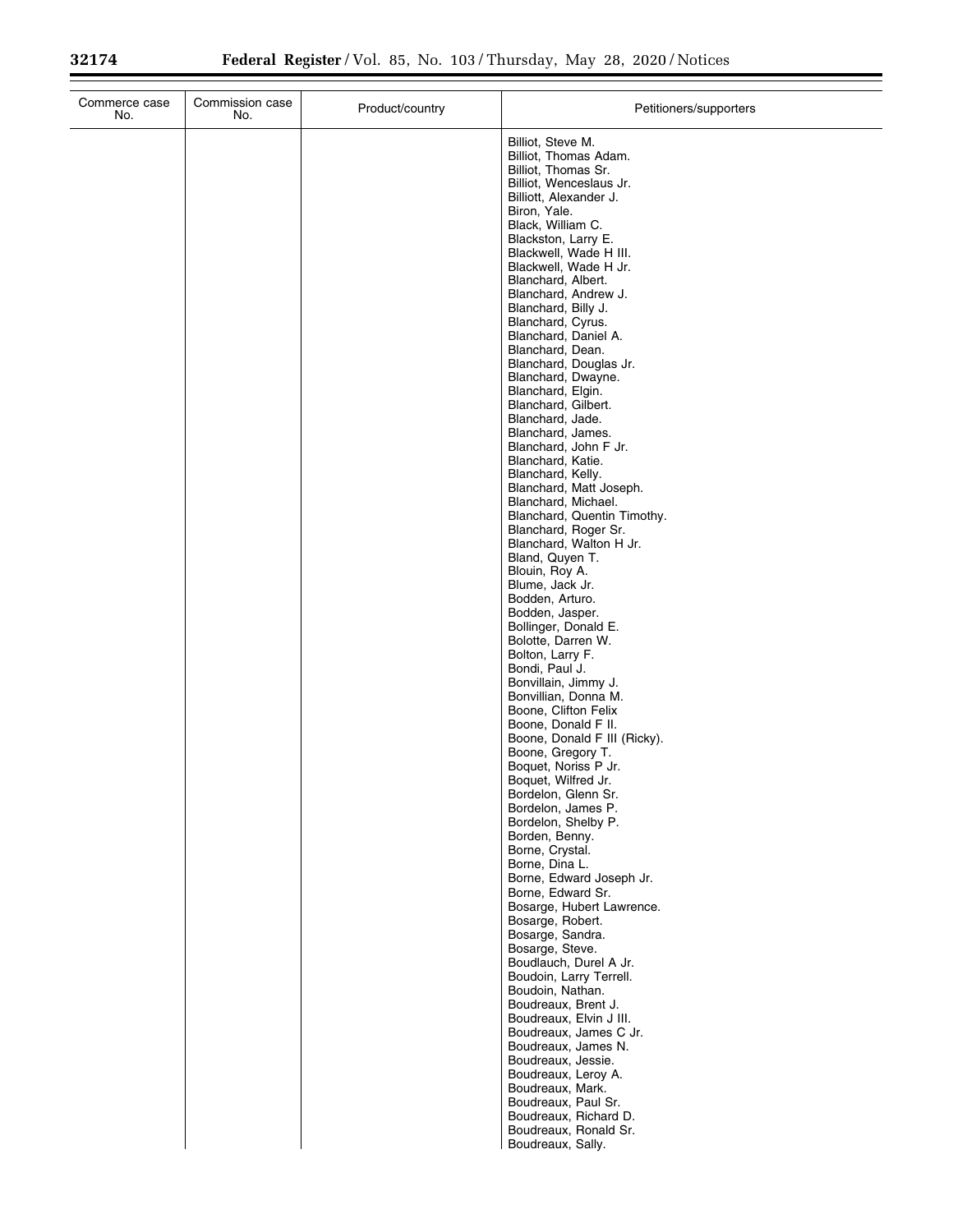| Commerce case<br>No. | Commission case<br>No. | Product/country | Petitioners/supporters                                                                                                                                                                                                                                                                                                                                                                                                                                                                                                                                                                                                                                                                                                                                                                                                                                                                                                                                                                                                             |  |
|----------------------|------------------------|-----------------|------------------------------------------------------------------------------------------------------------------------------------------------------------------------------------------------------------------------------------------------------------------------------------------------------------------------------------------------------------------------------------------------------------------------------------------------------------------------------------------------------------------------------------------------------------------------------------------------------------------------------------------------------------------------------------------------------------------------------------------------------------------------------------------------------------------------------------------------------------------------------------------------------------------------------------------------------------------------------------------------------------------------------------|--|
|                      |                        |                 | Boudreaux, Veronica.<br>Boudwin, Dwayne.<br>Boudwin, Jewel James Sr.<br>Boudwin, Wayne.<br>Bouise, Norman.<br>Boulet, Irwin J Jr.<br>Boullion, Debra.<br>Bourg, Allen T.<br>Bourg, Benny.<br>Bourg, Chad J.<br>Bourg, Channon.<br>Bourg, Chris.<br>Bourg, Douglas.<br>Bourg, Glenn A.<br>Bourg, Jearmie Sr.<br>Bourg, Kent A.<br>Bourg, Mark.<br>Bourg, Nolan P.<br>Bourg, Ricky J.<br>Bourgeois, Albert P.<br>Bourgeois, Brian J Jr.<br>Bourgeois, Daniel.<br>Bourgeois, Dwayne.<br>Bourgeois, Jake.<br>Bourgeois, Johnny M.<br>Bourgeois, Johnny M Jr.<br>Bourgeois, Leon A.<br>Bourgeois, Louis A.<br>Bourgeois, Merrie E.<br>Bourgeois, Randy P.<br>Bourgeois, Reed.<br>Bourgeois, Webley.<br>Bourn, Chris.<br>Bourque, Murphy Paul.<br>Bourque, Ray.<br>Bousegard, Duvic Jr.<br>Boutte, Manuel J Jr.<br>Bouvier, Colbert A II.<br>Bouzigard, Dale J.<br>Bouzigard, Edgar J III.<br>Bouzigard, Eeris.<br>Bowers, Harold.<br>Bowers, Tommy.<br>Boyd, David E Sr.<br>Boyd, Elbert.<br>Boykin, Darren L.<br>Boykin, Thomas Carol. |  |
|                      |                        |                 |                                                                                                                                                                                                                                                                                                                                                                                                                                                                                                                                                                                                                                                                                                                                                                                                                                                                                                                                                                                                                                    |  |
|                      |                        |                 | Bradley, James.<br>Brady, Brian.<br>Brandhurst, Kay.<br>Brandhurst, Ray E Sr.<br>Brandhurst, Raymond J.<br>Braneff, David G.                                                                                                                                                                                                                                                                                                                                                                                                                                                                                                                                                                                                                                                                                                                                                                                                                                                                                                       |  |
|                      |                        |                 | Brannan, William P.<br>Branom, Donald James Jr.<br>Braud, James M.<br>Brazan, Frank J.<br>Breaud, Irvin F Jr.<br>Breaux, Barbara.<br>Breaux, Brian J.<br>Breaux, Charlie M.                                                                                                                                                                                                                                                                                                                                                                                                                                                                                                                                                                                                                                                                                                                                                                                                                                                        |  |
|                      |                        |                 | Breaux, Clifford.<br>Breaux, Colin E.<br>Breaux, Daniel Jr.<br>Breaux, Larry J.<br>Breaux, Robert J Jr.<br>Breaux, Shelby.<br>Briscoe, Robert F Jr.<br>Britsch, L D Jr.                                                                                                                                                                                                                                                                                                                                                                                                                                                                                                                                                                                                                                                                                                                                                                                                                                                            |  |
|                      |                        |                 | Broussard, Dwayne E.<br>Broussard, Eric.<br>Broussard, Keith.<br>Broussard, Larry.                                                                                                                                                                                                                                                                                                                                                                                                                                                                                                                                                                                                                                                                                                                                                                                                                                                                                                                                                 |  |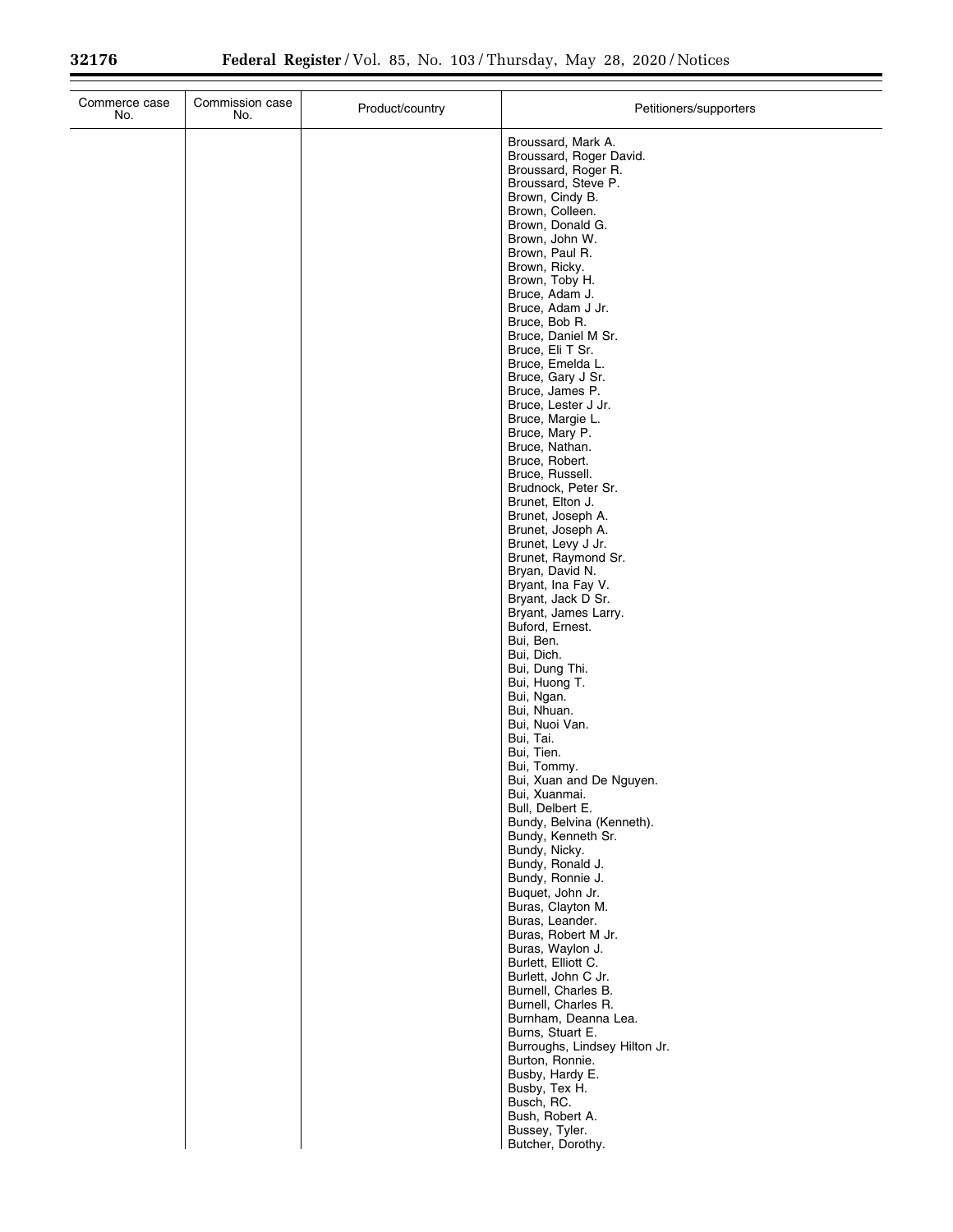| No.           | Commission case<br>No. | Product/country | Petitioners/supporters                                                                                                                                                                                                                                                                                                                                                                                                                                                                                                                                                                                                                                                                                                                                                                                                                                                                                                                                                                                                                  |
|---------------|------------------------|-----------------|-----------------------------------------------------------------------------------------------------------------------------------------------------------------------------------------------------------------------------------------------------------------------------------------------------------------------------------------------------------------------------------------------------------------------------------------------------------------------------------------------------------------------------------------------------------------------------------------------------------------------------------------------------------------------------------------------------------------------------------------------------------------------------------------------------------------------------------------------------------------------------------------------------------------------------------------------------------------------------------------------------------------------------------------|
| Commerce case |                        |                 | Butcher, Rocky J.<br>Butler, Albert A.<br>Butler, Aline M.<br>Bychurch, Johnny.<br>Bychurch, Johnny Jr.<br>Cabanilla, Alex.<br>Caboz, Jose Santos.<br>Cacioppo, Anthony Jr.<br>Caddell, David.<br>Cadiere, Mae Quick.<br>Cadiere, Ronald J.<br>Cahill, Jack.<br>Caillouet, Stanford Jr.<br>Caison, Jerry Lane Jr.<br>Calcagno, Stephen Paul Sr.<br>Calderone, John S.<br>Callahan, Gene P Sr.<br>Callahan, Michael J.<br>Callahan, Russell.<br>Callais, Ann.<br>Callais, Franklin D.<br>Callais, Gary D.<br>Callais, Michael.<br>Callais, Michael.<br>Callais, Sandy.<br>Callais, Terrence.<br>Camardelle, Anna M.<br>Camardelle, Chris J.<br>Camardelle, David.<br>Camardelle, Edward J III.<br>Camardelle, Edward J Jr.<br>Camardelle, Harris A.<br>Camardelle, Knowles.<br>Camardelle, Noel T.<br>Camardelle, Tilman J.<br>Caminita, John A III.<br>Campo, Donald Paul.<br>Campo, Kevin.<br>Campo, Nicholas J.<br>Campo, Roy.<br>Campo, Roy Sr.<br>Camus, Ernest M Jr.<br>Canova, Carl.<br>Cantrelle, Alvin.<br>Cantrelle, Eugene J. |
|               |                        |                 | Cantrelle, Otis A Sr.<br>Cantrelle, Otis Jr (Buddy).<br>Cantrelle, Philip A.<br>Cantrelle, Tate Joseph.<br>Canty, Robert Jamies.<br>Cao, Anna.<br>Cao, Billy.<br>Cao, Billy Viet.<br>Cao, Binh Quang.<br>Cao, Chau.<br>Cao, Dan Dien.<br>Cao, Dung Van.<br>Cao, Gio Van.<br>Cao, Hiep A.<br>Cao, Linh Huyen.<br>Cao, Nghia Thi.<br>Cao, Nhieu V.<br>Cao, Si-Van.<br>Cao, Thanh Kim.<br>Cao, Tuong Van.<br>Carinhas, Jack G Jr.<br>Carl, Joseph Allen.<br>Carlos, Gregory.<br>Carlos, Irvin.<br>Carmadelle, David J.<br>Carmadelle, Larry G.<br>Carmadelle Rudy J                                                                                                                                                                                                                                                                                                                                                                                                                                                                        |

Carmadelle, Rudy J. Carrere, Anthony T Jr.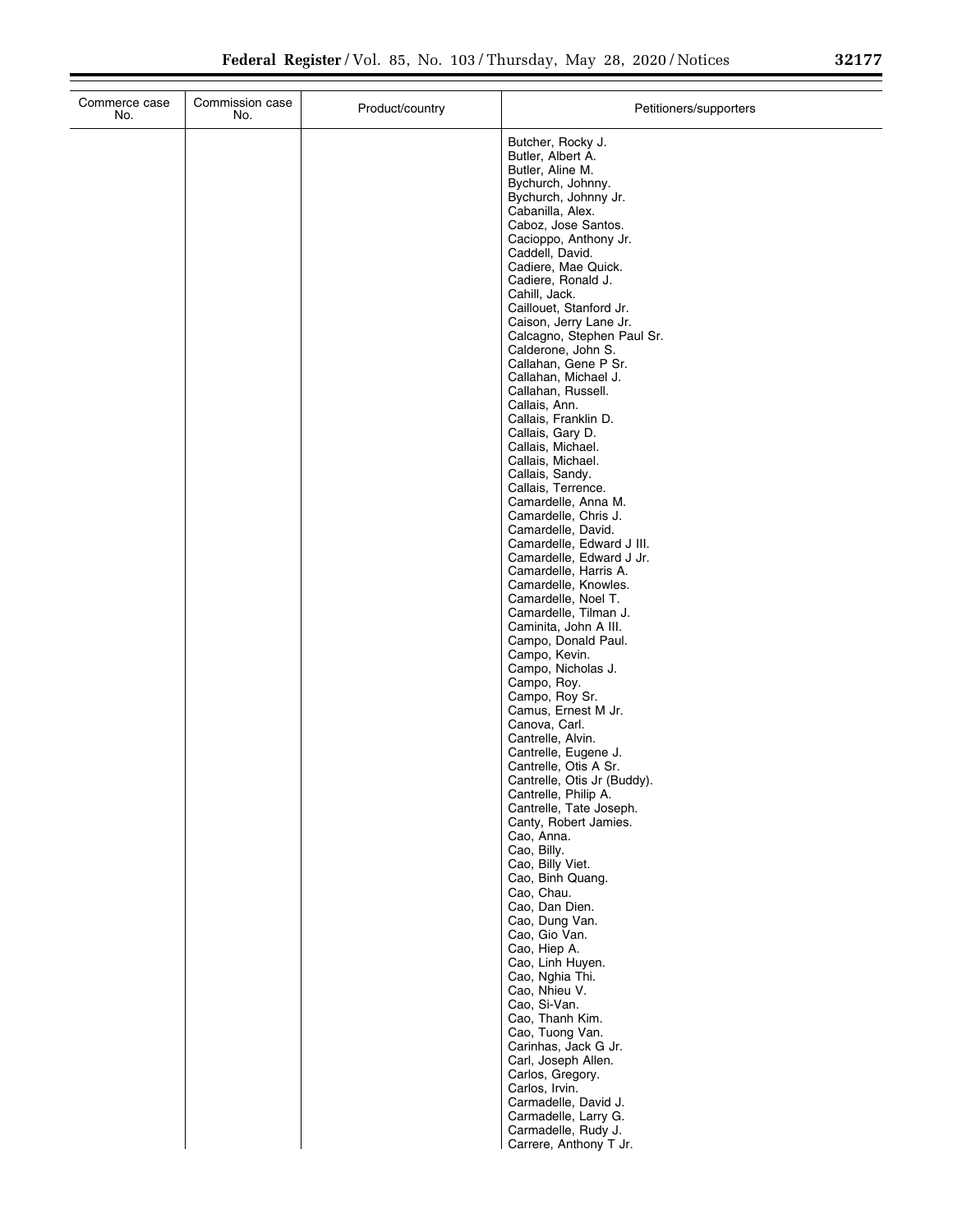| Commerce case<br>No. | Commission case<br>No. | Product/country | Petitioners/supporters                                                                                                                    |
|----------------------|------------------------|-----------------|-------------------------------------------------------------------------------------------------------------------------------------------|
|                      |                        |                 | Carrier, Larry J.<br>Caruso, Michael.<br>Casanova, David W Sr.<br>Cassagne, Alphonse G III.<br>Cassagne, Alphonse G IV.<br>Cassidy, Mark. |
|                      |                        |                 | Casso, Joseph.<br>Castelin, Gilbert.                                                                                                      |
|                      |                        |                 | Castelin, Sharon.<br>Castellanos, Raul L.<br>Castelluccio, John A Jr.                                                                     |
|                      |                        |                 | Castille, Joshua.<br>Caulfield, Adolph Jr.<br>Caulfield, Hope.                                                                            |
|                      |                        |                 | Caulfield, James M Jr.<br>Caulfield, Jean.                                                                                                |
|                      |                        |                 | Cepriano, Salvador.<br>Cerdes, Julius W Jr.<br>Cerise, Marla.                                                                             |
|                      |                        |                 | Chabert, John.<br>Chaisson, Dean J.                                                                                                       |
|                      |                        |                 | Chaisson, Henry.<br>Chaisson, Vincent A.<br>Chaix, Thomas B III.                                                                          |
|                      |                        |                 | Champagne, Brian.<br>Champagne, Harold P.<br>Champagne, Kenton.                                                                           |
|                      |                        |                 | Champagne, Leon J.<br>Champagne, Leroy A.<br>Champagne, Lori.                                                                             |
|                      |                        |                 | Champagne, Timmy D.<br>Champagne, Willard.                                                                                                |
|                      |                        |                 | Champlin, Kim J.<br>Chance, Jason R.<br>Chancey, Jeff.                                                                                    |
|                      |                        |                 | Chapa, Arturo.<br>Chaplin Robert G Sr.<br>Chaplin, Saxby Stowe.                                                                           |
|                      |                        |                 | Charles, Christopher.<br>Charpentier, Allen J.<br>Charpentier, Alvin J.                                                                   |
|                      |                        |                 | Charpentier, Daniel J.<br>Charpentier, Lawrence.                                                                                          |
|                      |                        |                 | Charpentier, Linton.<br>Charpentier, Melanie.<br>Charpentier, Murphy Jr.                                                                  |
|                      |                        |                 | Charpentier, Robert J.<br>Chartier, Michelle.<br>Chau, Minh Huu.                                                                          |
|                      |                        |                 | Chauvin, Anthony.<br>Chauvin, Anthony P Jr.<br>Chauvin, Carey M.                                                                          |
|                      |                        |                 | Chauvin, David James.<br>Chauvin, James E.                                                                                                |
|                      |                        |                 | Chauvin, Kimberly Kay.<br>Cheeks, Alton Bruce.<br>Cheers, Elwood.                                                                         |
|                      |                        |                 | Chenier, Ricky.<br>Cheramie, Alan.<br>Cheramie, Alan J Jr.                                                                                |
|                      |                        |                 | Cheramie, Alton J.<br>Cheramie, Berwick Jr.                                                                                               |
|                      |                        |                 | Cheramie, Berwick Sr.<br>Cheramie, Daniel James Sr.<br>Cheramie, Danny.                                                                   |
|                      |                        |                 | Cheramie, David J.<br>Cheramie, David P.<br>Cheramie, Dickey J.                                                                           |
|                      |                        |                 | Cheramie, Donald.<br>Cheramie, Enola.                                                                                                     |
|                      |                        |                 | Cheramie, Flint.<br>Cheramie, Harold L.<br>Cheramie, Harry J Sr.                                                                          |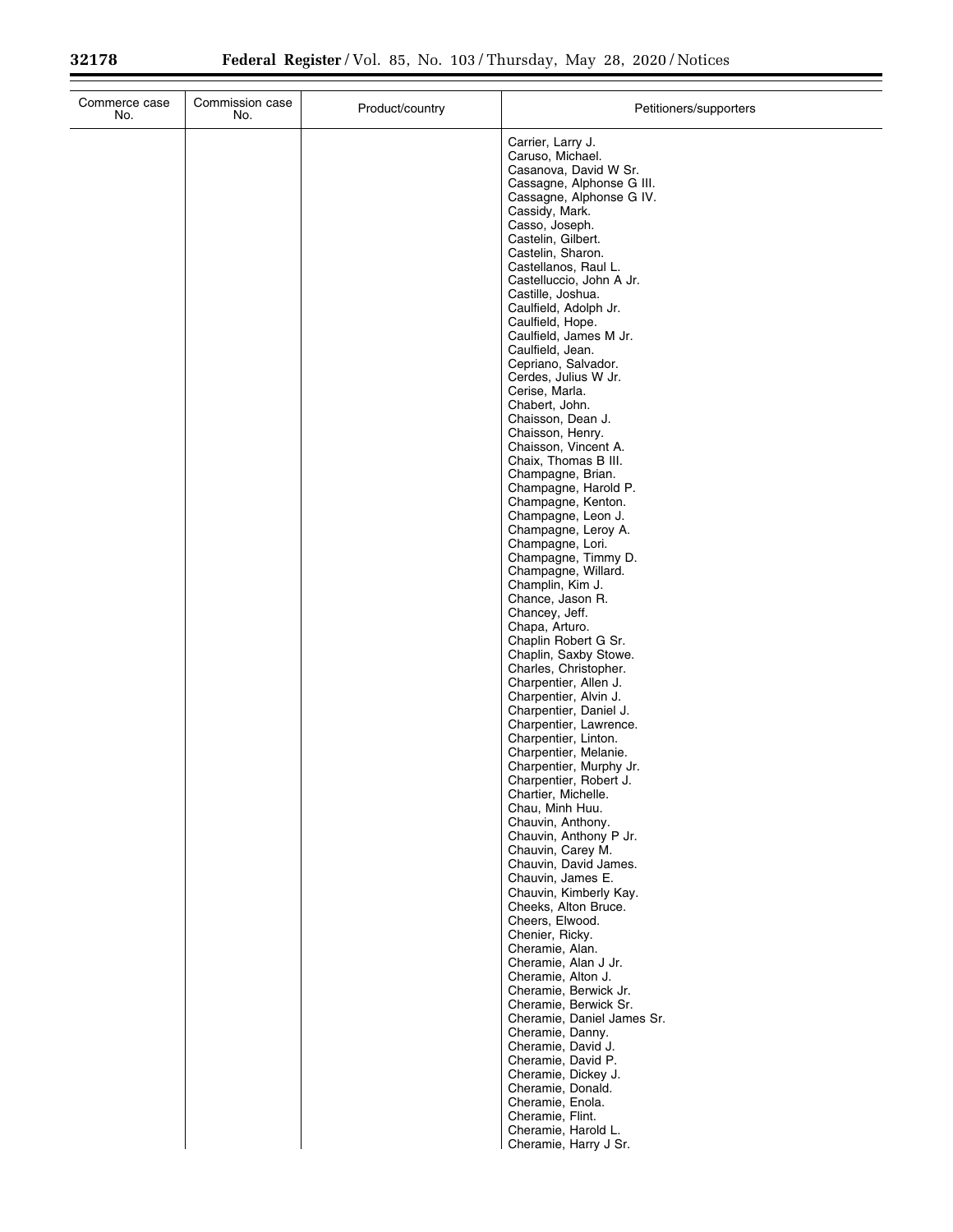| Commerce case<br>No. | Commission case<br>No. | Product/country | Petitioners/supporters                                                                                                                                                                                                                                                                                                                                                                                                                                                                                                                                                                                                                                                                                                                                                                                                                                                                                                                                                                                                                                                                                                                                                                                                                                                                                                                                                                                                                                                                                                                                                                       |
|----------------------|------------------------|-----------------|----------------------------------------------------------------------------------------------------------------------------------------------------------------------------------------------------------------------------------------------------------------------------------------------------------------------------------------------------------------------------------------------------------------------------------------------------------------------------------------------------------------------------------------------------------------------------------------------------------------------------------------------------------------------------------------------------------------------------------------------------------------------------------------------------------------------------------------------------------------------------------------------------------------------------------------------------------------------------------------------------------------------------------------------------------------------------------------------------------------------------------------------------------------------------------------------------------------------------------------------------------------------------------------------------------------------------------------------------------------------------------------------------------------------------------------------------------------------------------------------------------------------------------------------------------------------------------------------|
|                      |                        |                 | Cheramie, Harry Jr.<br>Cheramie, Harvey Jr.<br>Cheramie, Harvey Sr.<br>Cheramie, Henry J Sr.<br>Cheramie, James A.<br>Cheramie, James P.<br>Cheramie, Jody P.<br>Cheramie, Joey J.<br>Cheramie, Johnny.<br>Cheramie, Joseph A.<br>Cheramie, Lee Allen.<br>Cheramie, Linton J.<br>Cheramie, Mark A.<br>Cheramie, Murphy J.<br>Cheramie, Nathan A Sr.<br>Cheramie, Neddy P.<br>Cheramie, Nicky J.<br>Cheramie, Ojess M.<br>Cheramie, Paris P.<br>Cheramie, Robbie.<br>Cheramie, Rodney E Jr.<br>Cheramie, Ronald.<br>Cheramie, Roy.<br>Cheramie, Roy A.<br>Cheramie, Sally K.<br>Cheramie, Terry J.<br>Cheramie, Terry Jr.<br>Cheramie, Timmy.<br>Cheramie, Tina.<br>Cheramie, Todd M.<br>Cheramie, Tommy.<br>Cheramie, Wayne A.<br>Cheramie, Wayne A Jr.<br>Cheramie, Wayne F Sr.<br>Cheramie, Wayne J.<br>Cheramie, Webb Jr.<br>Chevalier, Mitch.<br>Chew, Thomas J.<br>Chhun, Samantha.<br>Chiasson, Jody J.<br>Chiasson, Manton P Jr.<br>Chiasson, Michael P.<br>Childress, Gordon.<br>Chisholm, Arthur.<br>Chisholm, Henry Jr.<br>Christen, David Jr.<br>Christen, Vernon.<br>Christmas, John T Jr.<br>Chung, Long V.<br>Ciaccio, Vance.<br>Cibilic, Bozidar.<br>Cieutat, John.<br>Cisneros, Albino.<br>Ciuffi, Michael L.<br>Clark, James M.<br>Clark, Jennings.<br>Clark, Mark A.<br>Clark, Ricky L.<br>Cobb, Michael A.<br>Cochran, Jimmy.<br>Coleman, Ernest.<br>Coleman, Freddie Jr.<br>Colletti, Rodney A.<br>Collier, Ervin J.<br>Collier, Wade.<br>Collins, Bernard J.<br>Collins, Bruce J Jr.<br>Collins, Donald.<br>Collins, Earline.<br>Collins, Eddie F Jr.<br>Collins, Jack. |
|                      |                        |                 | Collins, Jack.<br>Collins, Julius.                                                                                                                                                                                                                                                                                                                                                                                                                                                                                                                                                                                                                                                                                                                                                                                                                                                                                                                                                                                                                                                                                                                                                                                                                                                                                                                                                                                                                                                                                                                                                           |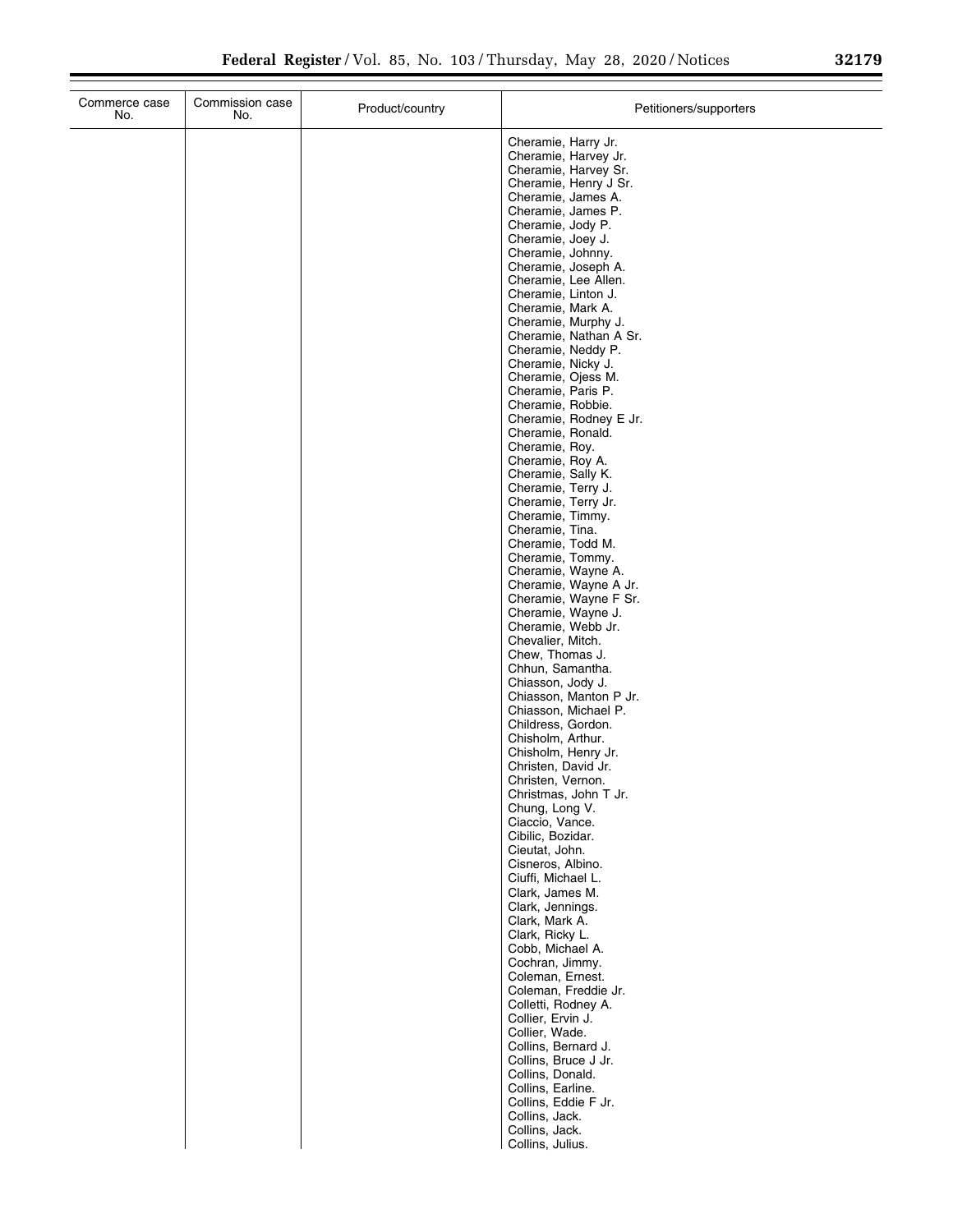| Commerce case<br>No. | Commission case<br>No. | Product/country | Petitioners/supporters                               |
|----------------------|------------------------|-----------------|------------------------------------------------------|
|                      |                        |                 | Collins, Lawson Bruce Sr.<br>Collins, Lindy S Jr.    |
|                      |                        |                 | Collins, Logan A Jr.                                 |
|                      |                        |                 | Collins, Robert.<br>Collins, Timmy P.                |
|                      |                        |                 | Collins, Vendon Jr.                                  |
|                      |                        |                 | Collins, Wilbert Jr.<br>Collins, Woodrow.            |
|                      |                        |                 | Colson, Chris and Michelle.                          |
|                      |                        |                 | Comardelle, Michael J.                               |
|                      |                        |                 | Comeaux, Allen J.<br>Compeaux, Curtis J.             |
|                      |                        |                 | Compeaux, Gary P.                                    |
|                      |                        |                 | Compeaux, Harris.<br>Cone, Jody.                     |
|                      |                        |                 | Contreras, Mario.                                    |
|                      |                        |                 | Cook, Edwin A Jr.<br>Cook, Edwin A Sr.               |
|                      |                        |                 | Cook, Joshua.                                        |
|                      |                        |                 | Cook, Larry R Sr.<br>Cook, Scott.                    |
|                      |                        |                 | Cook, Theodore D.                                    |
|                      |                        |                 | Cooksey, Ernest Neal.                                |
|                      |                        |                 | Cooper, Acy J III.<br>Cooper, Acy J Jr.              |
|                      |                        |                 | Cooper, Acy Sr.                                      |
|                      |                        |                 | Cooper, Christopher W.<br>Cooper, Jon C.             |
|                      |                        |                 | Cooper, Marla F.                                     |
|                      |                        |                 | Cooper, Vincent J.<br>Copeman, John R.               |
|                      |                        |                 | Corley, Ronald E.                                    |
|                      |                        |                 | Cornett, Eddie.<br>Cornwall, Roger.                  |
|                      |                        |                 | Cortez, Brenda M.                                    |
|                      |                        |                 | Cortez, Cathy.                                       |
|                      |                        |                 | Cortez, Curtis.<br>Cortez, Daniel P.                 |
|                      |                        |                 | Cortez, Edgar.                                       |
|                      |                        |                 | Cortez, Keith J.<br>Cortez, Leslie J.                |
|                      |                        |                 | Cosse, Robert K.                                     |
|                      |                        |                 | Coston, Clayton.<br>Cotsovolos, John Gordon.         |
|                      |                        |                 | Coulon, Allen J Jr.                                  |
|                      |                        |                 | Coulon, Allen J Sr.                                  |
|                      |                        |                 | Coulon, Amy M.<br>Coulon, Cleveland F.               |
|                      |                        |                 | Coulon, Darrin M.                                    |
|                      |                        |                 | Coulon, Don.<br>Coulon, Earline N.                   |
|                      |                        |                 | Coulon, Ellis Jr.                                    |
|                      |                        |                 | Coursey, John W.<br>Courville, Ronnie P.             |
|                      |                        |                 | Cover, Darryl L.                                     |
|                      |                        |                 | Cowdrey, Michael Dudley.<br>Cowdrey, Michael Nelson. |
|                      |                        |                 | Crain, Michael T.                                    |
|                      |                        |                 | Crawford, Bryan D.<br>Crawford, Steven J.            |
|                      |                        |                 | Creamer, Quention.                                   |
|                      |                        |                 | Credeur, Todd A Sr.<br>Credeur, Tony J.              |
|                      |                        |                 | Creppel, Carlton.                                    |
|                      |                        |                 | Creppel, Catherine.                                  |
|                      |                        |                 | Creppel, Craig Anthony.<br>Creppel, Freddy.          |
|                      |                        |                 | Creppel, Isadore Jr.                                 |
|                      |                        |                 | Creppel, Julinne G III.                              |
|                      |                        |                 | Creppel, Kenneth.<br>Creppel, Kenneth.               |
|                      |                        |                 | Creppel, Nathan J Jr.                                |
|                      |                        |                 | Creppell, Michel P.                                  |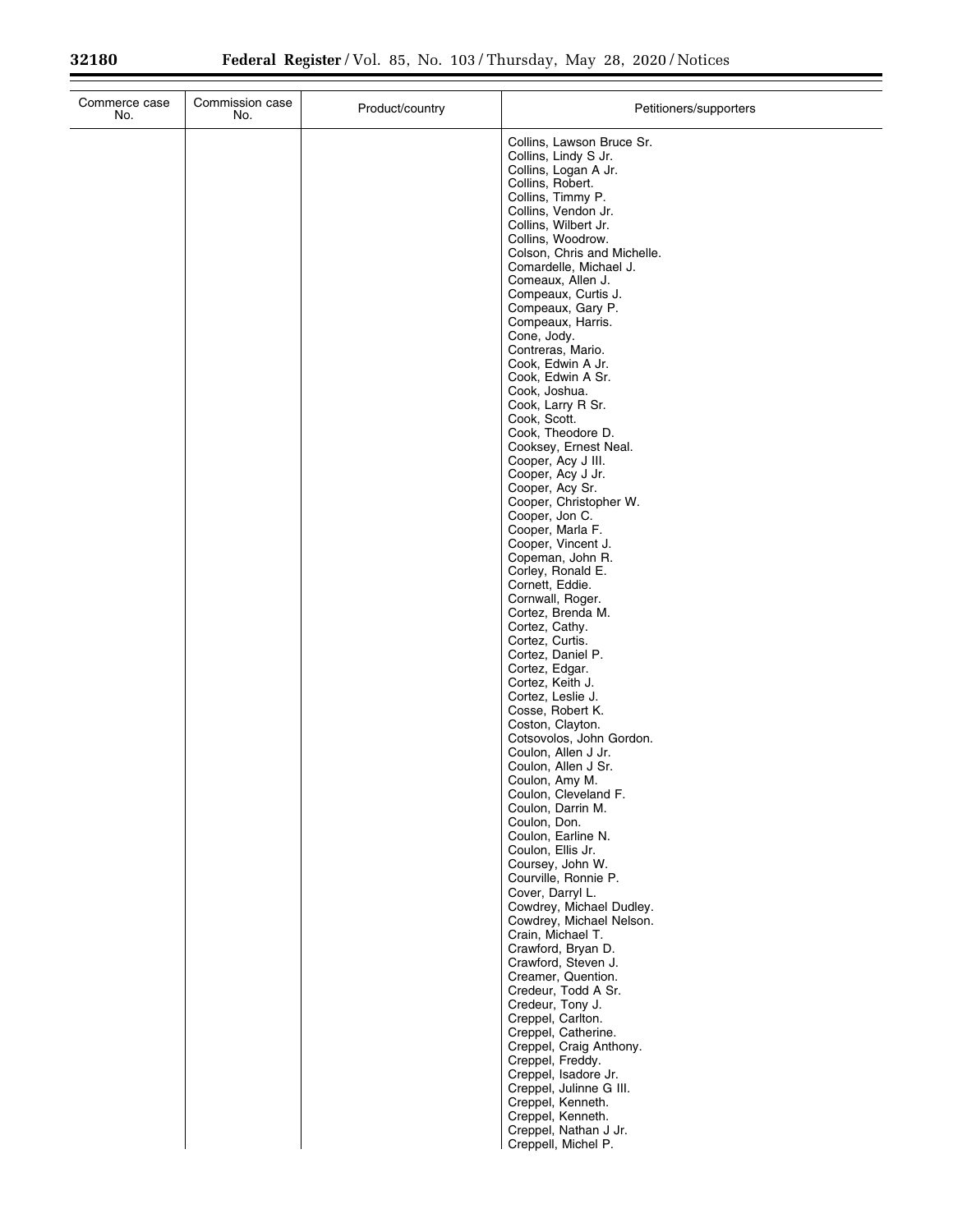| Commerce case<br>No. | Commission case<br>No. | Product/country | Petitioners/supporters                                                                                                                                                                                                                                                                                                                                                                                                                                                                                                                                                                                                                                                                                                                                                                                                                                                                                                                                                                                                                                                                                                                                                                                                                                                                                                                               |
|----------------------|------------------------|-----------------|------------------------------------------------------------------------------------------------------------------------------------------------------------------------------------------------------------------------------------------------------------------------------------------------------------------------------------------------------------------------------------------------------------------------------------------------------------------------------------------------------------------------------------------------------------------------------------------------------------------------------------------------------------------------------------------------------------------------------------------------------------------------------------------------------------------------------------------------------------------------------------------------------------------------------------------------------------------------------------------------------------------------------------------------------------------------------------------------------------------------------------------------------------------------------------------------------------------------------------------------------------------------------------------------------------------------------------------------------|
|                      |                        |                 | Cristina, Charles J.<br>Crochet, Sterling James.<br>Crochet, Tony J.<br>Crosby, Benjy J.<br>Crosby, Darlene.<br>Crosby, Leonard W Jr.<br>Crosby, Ted J.<br>Crosby, Thomas.<br>Crum, Lonnie.<br>Crum, Tommy Lloyd.<br>Cruz, Jesus.<br>Cubbage, Melinda T.<br>Cuccia, Anthony J.<br>Cuccia, Anthony J Jr.<br>Cuccia, Kevin.<br>Cumbie, Bryan E.<br>Cure, Mike.<br>Curole, Keith J.<br>Curole, Kevin P.<br>Curole, Margaret B.<br>Curole, Willie P Jr.<br>Cutrer, Jason C.<br>Cvitanovich, T.<br>Daigle, Alfred.<br>Daigle, Cleve and Nona.<br>Daigle, David John.<br>Daigle, EJ.<br>Daigle, Glenn.<br>Daigle, Jamie J.<br>Daigle, Jason.<br>Daigle, Kirk.<br>Daigle, Leonard P.<br>Daigle, Lloyd.<br>Daigle, Louis J.<br>Daigle, Melanie.<br>Daigle, Michael J.<br>Daigle, Michael Wayne and JoAnn.<br>Daisy, Jeff.<br>Dale, Cleveland L.<br>Dang, Ba.<br>Dang, Dap.<br>Dang, David.<br>Dang, Duong.<br>Dang, Khang.<br>Dang, Khang and Tam Phan.<br>Dang, Loan Thi.<br>Dang, Minh.<br>Dang, Minh Van.<br>Dang, Son.<br>Dang, Tao Kevin.<br>Dang, Thang Duc.<br>Dang, Thien Van.<br>Dang, Thuong.<br>Dang, Thuy.<br>Dang, Van D.<br>Daniels, David.<br>Daniels, Henry.<br>Daniels, Leslie.<br>Danos, Albert Sr.<br>Danos, James A.<br>Danos, Jared.<br>Danos, Oliver J.<br>Danos, Ricky P.<br>Danos, Rodney.<br>Danos, Timothy A.<br>d'Antignac, Debi. |
|                      |                        |                 | d'Antignac, Jack.<br>Dantin, Archie A.<br>Dantin, Mark S Sr.<br>Dantin, Stephen Jr.<br>Dao, Paul.                                                                                                                                                                                                                                                                                                                                                                                                                                                                                                                                                                                                                                                                                                                                                                                                                                                                                                                                                                                                                                                                                                                                                                                                                                                    |
|                      |                        |                 | Dao, Vang.<br>Dao-Nguyen, Chrysti.                                                                                                                                                                                                                                                                                                                                                                                                                                                                                                                                                                                                                                                                                                                                                                                                                                                                                                                                                                                                                                                                                                                                                                                                                                                                                                                   |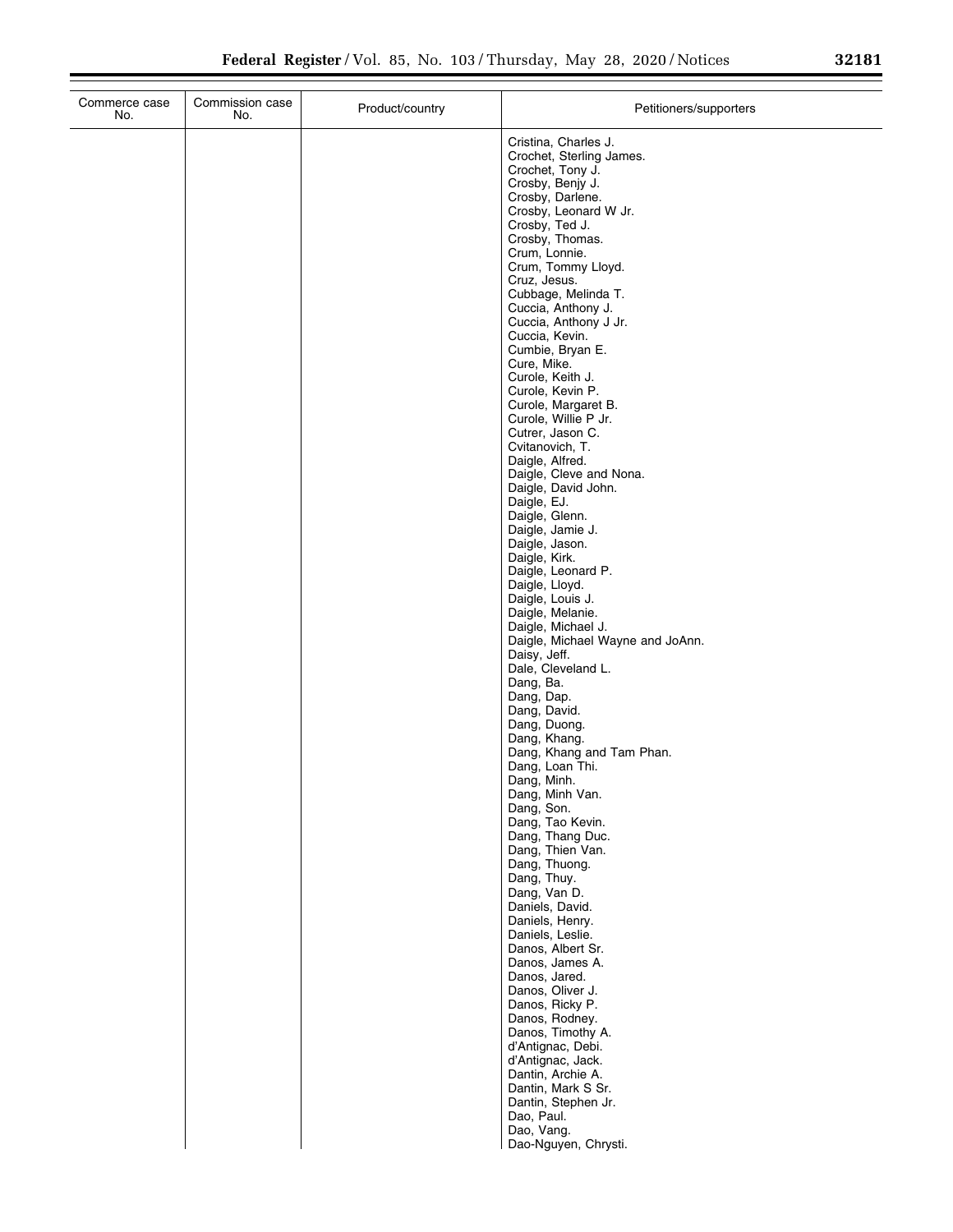$\equiv$ 

| Commerce case<br>No. | Commission case<br>No. | Product/country | Petitioners/supporters                                                                                                                                                                                                                                                                                                                                                                                                                                                                                                                                                                                                                                                                                                                                                                                                                                                                                                                                                                                                                                                                                                                                    |
|----------------------|------------------------|-----------------|-----------------------------------------------------------------------------------------------------------------------------------------------------------------------------------------------------------------------------------------------------------------------------------------------------------------------------------------------------------------------------------------------------------------------------------------------------------------------------------------------------------------------------------------------------------------------------------------------------------------------------------------------------------------------------------------------------------------------------------------------------------------------------------------------------------------------------------------------------------------------------------------------------------------------------------------------------------------------------------------------------------------------------------------------------------------------------------------------------------------------------------------------------------|
|                      |                        |                 | Darda, Albert L Jr.<br>Darda, Gertrude.<br>Darda, Herbert.<br>Darda, J C.<br>Darda, Jeremy.<br>Darda, Tammy.<br>Darda, Trudy.<br>Dardar, Alvin.<br>Dardar, Basile J.<br>Dardar, Basile Sr.<br>Dardar, Cindy.<br>Dardar, David.<br>Dardar, Donald S.<br>Dardar, Edison J Sr.<br>Dardar, Gayle Picou.<br>Dardar, Gilbert B.<br>Dardar, Gilbert Sr.<br>Dardar, Isadore J Jr.<br>Dardar, Jacqueline.<br>Dardar, Jonathan M.<br>Dardar, Lanny.<br>Dardar, Larry J.<br>Dardar, Many.<br>Dardar, Neal A.<br>Dardar, Norbert.<br>Dardar, Patti V.<br>Dardar, Percy B Sr.<br>Dardar, Rose.<br>Dardar, Rusty J.<br>Dardar, Samuel.<br>Dardar, Summersgill.<br>Dardar, Terry P.<br>Dardar, Toney M Jr.<br>Dardar, Toney Sr.<br>Dargis, Stephen M.<br>Dassau, Louis.<br>David, Philip J Jr.<br>Davis, Cliff.<br>Davis, Daniel A.<br>Davis, Danny A.<br>Davis, James.<br>Davis, John W.<br>Davis, Joseph D.<br>Davis, Michael Steven.<br>Davis, Ronald B.<br>Davis, William T Jr.<br>Davis, William Theron.<br>Dawson, JT.<br>de la Cruz, Avery T.<br>Dean, Ilene L.<br>Dean, John N.<br>Dean, Stephen.<br>DeBarge, Brian K.<br>DeBarge, Sherry.<br>DeBarge, Thomas W. |
|                      |                        |                 |                                                                                                                                                                                                                                                                                                                                                                                                                                                                                                                                                                                                                                                                                                                                                                                                                                                                                                                                                                                                                                                                                                                                                           |
|                      |                        |                 | Decoursey, John.<br>Dedon, Walter.<br>Deere, Daryl.<br>Deere, David E.<br>Deere, Dennis H.<br>Defelice, Robin.<br>Defelice, Tracie L.<br>DeHart, Ashton J Sr.<br>Dehart, Bernard J.<br>Dehart, Blair.<br>Dehart, Clevis.<br>Dehart, Clevis Jr.<br>DeHart, Curtis P Sr.<br>Dehart, Eura Sr.<br>Dehart, Ferrell John.<br>Dehart, Leonard M.                                                                                                                                                                                                                                                                                                                                                                                                                                                                                                                                                                                                                                                                                                                                                                                                                 |
|                      |                        |                 | DeHart, Troy.<br>DeJean, Chris N Jr.                                                                                                                                                                                                                                                                                                                                                                                                                                                                                                                                                                                                                                                                                                                                                                                                                                                                                                                                                                                                                                                                                                                      |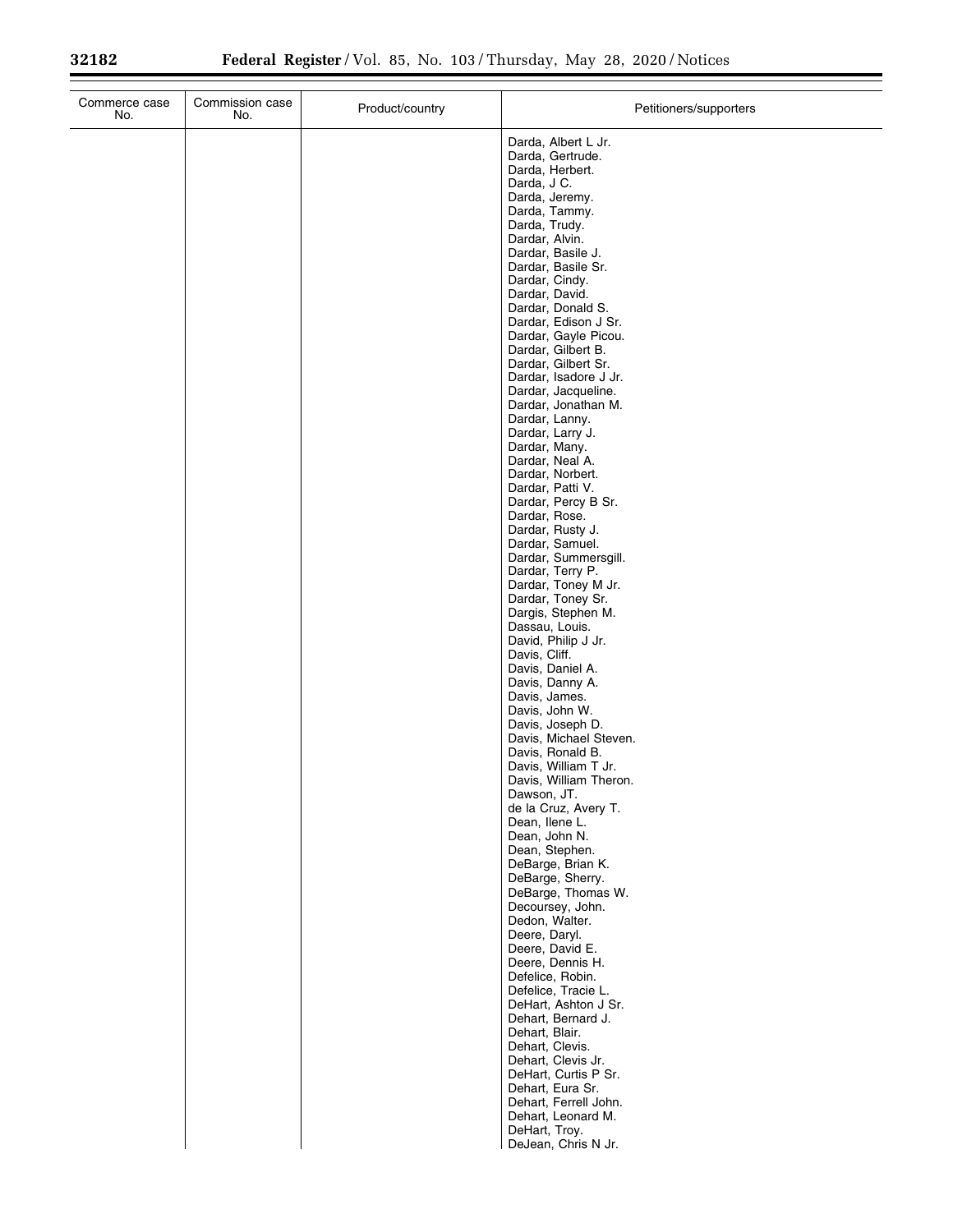| Commerce case<br>No. | Commission case<br>No. | Product/country | Petitioners/supporters                      |
|----------------------|------------------------|-----------------|---------------------------------------------|
|                      |                        |                 | DeJean, Chris N Sr.                         |
|                      |                        |                 | Dekemel, Bonnie D.                          |
|                      |                        |                 | Dekemel, Wm J Jr.<br>Delande, Paul.         |
|                      |                        |                 | Delande, Ten Chie.                          |
|                      |                        |                 | Delatte, Michael J Sr.                      |
|                      |                        |                 | Delaune, Kip M.                             |
|                      |                        |                 | Delaune, Thomas J.<br>Delaune, Todd J.      |
|                      |                        |                 | Delcambre, Carroll A.                       |
|                      |                        |                 | Delgado, Jesse.                             |
|                      |                        |                 | Delino, Carlton.<br>Delino, Lorene.         |
|                      |                        |                 | Deloach, Stephen W Jr.                      |
|                      |                        |                 | DeMoll, Herman J Jr.                        |
|                      |                        |                 | DeMoll, Herman J Sr.                        |
|                      |                        |                 | DeMoll, James C Jr.<br>DeMoll, Ralph.       |
|                      |                        |                 | DeMoll, Robert C.                           |
|                      |                        |                 | DeMoll, Terry R.                            |
|                      |                        |                 | DeMolle, Freddy.<br>DeMolle, Otis.          |
|                      |                        |                 | Dennis, Fred.                               |
|                      |                        |                 | Denty, Steve.                               |
|                      |                        |                 | Deroche, Barbara H.                         |
|                      |                        |                 | Derouen, Caghe.<br>Deshotel, Rodney.        |
|                      |                        |                 | DeSilvey, David.                            |
|                      |                        |                 | Despaux, Byron J.                           |
|                      |                        |                 | Despaux, Byron J Jr.                        |
|                      |                        |                 | Despaux, Glen A.<br>Despaux, Ken.           |
|                      |                        |                 | Despaux, Kerry.                             |
|                      |                        |                 | Despaux, Suzanna.                           |
|                      |                        |                 | Detillier, David E.<br>DeVaney, Bobby C Jr. |
|                      |                        |                 | Dickey, Wesley Frank.                       |
|                      |                        |                 | Diep, Vu.                                   |
|                      |                        |                 | Dinger, Anita.                              |
|                      |                        |                 | Dinger, Corbert Sr.<br>Dinger, Eric.        |
|                      |                        |                 | Dingler, Mark H.                            |
|                      |                        |                 | Dinh, Chau Thanh.                           |
|                      |                        |                 | Dinh, Khai Duc.<br>Dinh, Lien.              |
|                      |                        |                 | Dinh, Toan.                                 |
|                      |                        |                 | Dinh, Vincent.                              |
|                      |                        |                 | Dion, Ernest.                               |
|                      |                        |                 | Dion, Paul A.<br>Dion, Thomas Autry.        |
|                      |                        |                 | Disalvo, Paul A.                            |
|                      |                        |                 | Dismuke, Robert E Sr.                       |
|                      |                        |                 | Ditcharo, Dominick III.<br>Dixon, David.    |
|                      |                        |                 | Do, Cuong V.                                |
|                      |                        |                 | Do, Dan C.                                  |
|                      |                        |                 | Do, Dung V.                                 |
|                      |                        |                 | Do, Hai Van.<br>Do, Hieu.                   |
|                      |                        |                 | Do, Hung V.                                 |
|                      |                        |                 | Do, Hung V.                                 |
|                      |                        |                 | Do, Johnny.                                 |
|                      |                        |                 | Do, Kiet Van.<br>Do, Ky Hong.               |
|                      |                        |                 | Do, Ky Quoc.                                |
|                      |                        |                 | Do, Lam.                                    |
|                      |                        |                 | Do, Liet Van.                               |
|                      |                        |                 | Do, Luong Van.<br>Do, Minh Van.             |
|                      |                        |                 | Do, Nghiep Van.                             |
|                      |                        |                 | Do, Ta.                                     |
|                      |                        |                 | Do, Ta Phon.<br>Do, Than Viet.              |
|                      |                        |                 |                                             |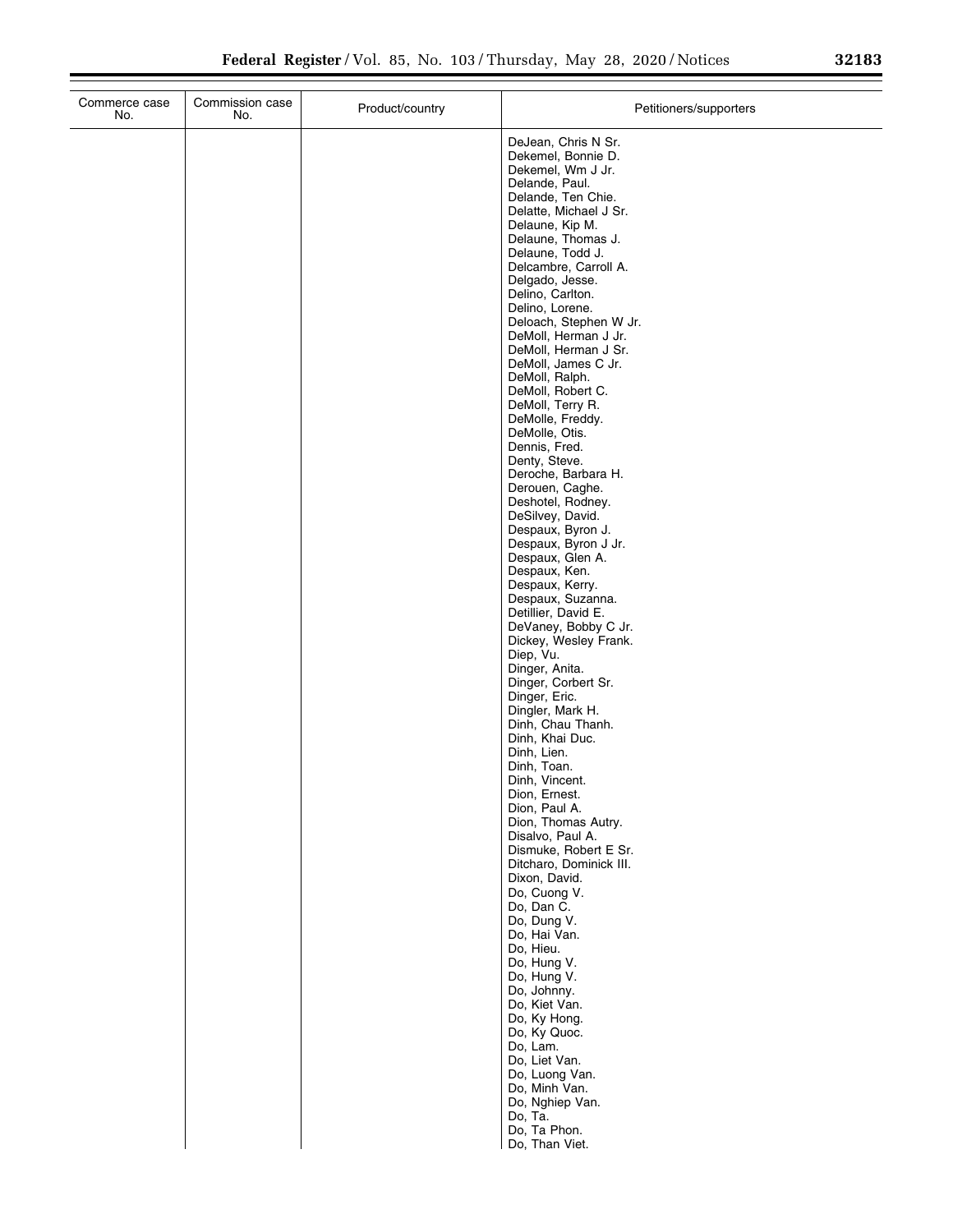| Commerce case<br>No. | Commission case<br>No. | Product/country | Petitioners/supporters                                                 |
|----------------------|------------------------|-----------------|------------------------------------------------------------------------|
|                      |                        |                 | Do, Thanh V.<br>Do, Theo Van.<br>Do, Thien Van.<br>Do, Tinh A.         |
|                      |                        |                 | Do, Tri.<br>Do, Vi V.<br>Doan, Anh Thi.                                |
|                      |                        |                 | Doan, Joseph.<br>Doan, Mai.                                            |
|                      |                        |                 | Doan, Minh.<br>Doan, Ngoc.<br>Doan, Tran Van.                          |
|                      |                        |                 | Domangue, Darryl.<br>Domangue, Emile.                                  |
|                      |                        |                 | Domangue, Mary.<br>Domangue, Michael.                                  |
|                      |                        |                 | Domangue, Paul.<br>Domangue, Ranzell Sr.<br>Domangue, Stephen.         |
|                      |                        |                 | Domangue, Westley.<br>Domingo, Carolyn.                                |
|                      |                        |                 | Dominique, Amy R.<br>Domingue, Gerald R.<br>Donini, Ernest N.          |
|                      |                        |                 | Donnelly, David C.<br>Donohue, Holly M.                                |
|                      |                        |                 | Dooley, Denise F.<br>Dopson, Craig B.<br>Dore, Presley J.              |
|                      |                        |                 | Dore, Preston J Jr.<br>Dorr, Janthan C Jr.                             |
|                      |                        |                 | Doucet, Paul J Sr.<br>Downey, Colleen.<br>Doxey, Robert Lee Sr.        |
|                      |                        |                 | Doxey, Ruben A.<br>Doxey, William L.                                   |
|                      |                        |                 | Doyle, John T.<br>Drawdy, John Joseph.<br>Drury, Bruce W Jr.           |
|                      |                        |                 | Drury, Bruce W Sr.<br>Drury, Bryant J.                                 |
|                      |                        |                 | Drury, Eric S.<br>Drury, Helen M.<br>Drury, Jeff III.                  |
|                      |                        |                 | Drury, Kevin.<br>Drury, Kevin S Sr.                                    |
|                      |                        |                 | Drury, Steve R.<br>Drury, Steven J.<br>Dubberly, James F.              |
|                      |                        |                 | Dubberly, James Michael.<br>Dubberly, James Michael Jr.                |
|                      |                        |                 | Dubberly, John J.<br>Dubois, Euris A.<br>Dubois, John D Jr.            |
|                      |                        |                 | Dubois, Lonnie J.<br>Duck, Kermit Paul.                                |
|                      |                        |                 | Dudenhefer, Anthony.<br>Dudenhefer, Connie S.<br>Dudenhefer, Eugene A. |
|                      |                        |                 | Dudenhefer, Milton J Jr.<br>Duet, Brad J.                              |
|                      |                        |                 | Duet, Darrel A.<br>Duet, Guy J.<br>Duet, Jace J.                       |
|                      |                        |                 | Duet, Jay.<br>Duet, John P.                                            |
|                      |                        |                 | Duet, Larson.<br>Duet, Ramie.<br>Duet, Raymond J.                      |
|                      |                        |                 | Duet, Tammy B.<br>Duet, Tyrone.                                        |
|                      |                        |                 | Dufrene, Archie.<br>Dufrene, Charles.                                  |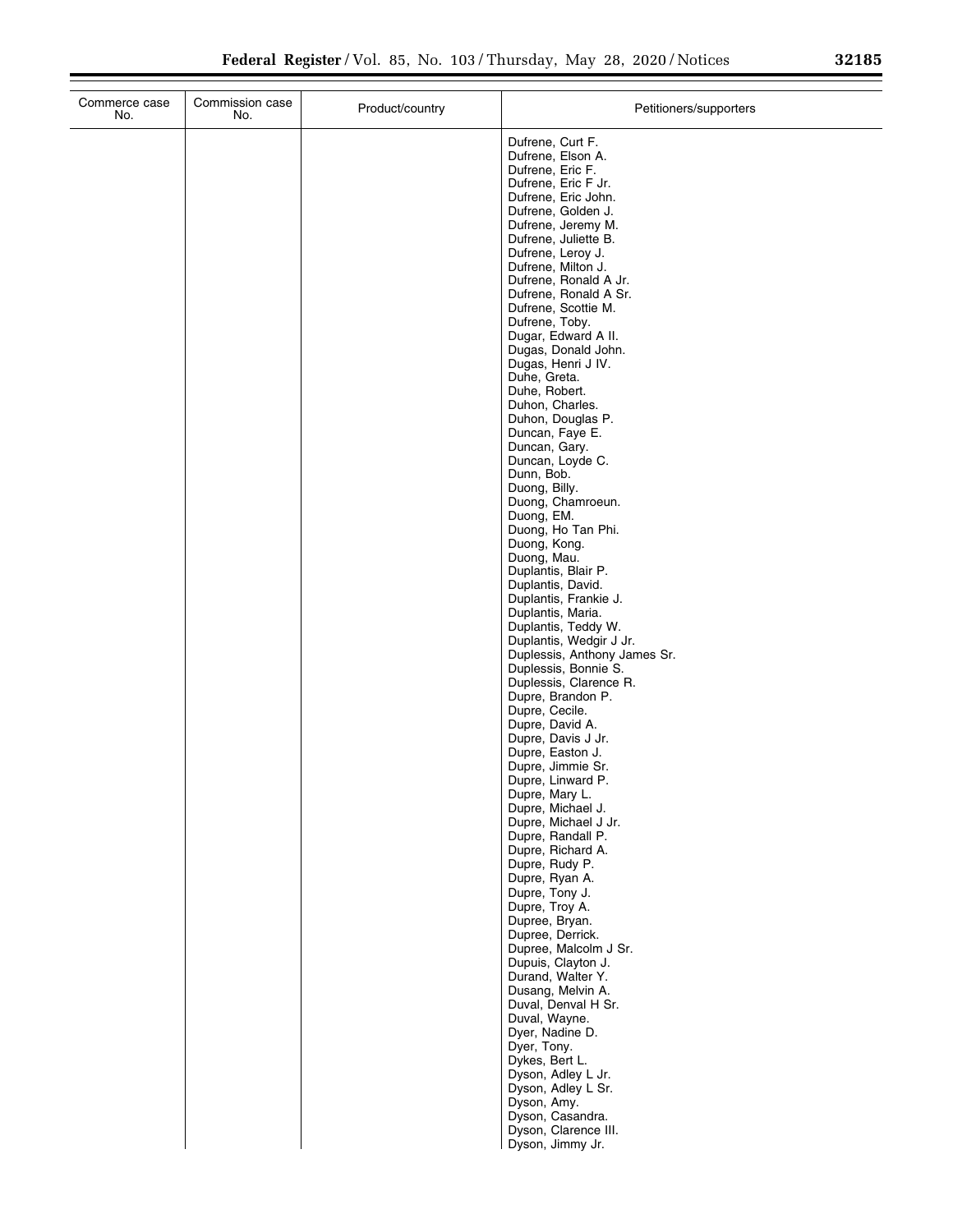| Commerce case<br>No. | Commission case<br>No. | Product/country | Petitioners/supporters                                       |
|----------------------|------------------------|-----------------|--------------------------------------------------------------|
|                      |                        |                 | Dyson, Jimmy L Sr.<br>Dyson, Kathleen.                       |
|                      |                        |                 | Dyson, Maricela.                                             |
|                      |                        |                 | Dyson, Phillip II.<br>Dyson, Phillip Sr.                     |
|                      |                        |                 | Dyson, William.                                              |
|                      |                        |                 | Eckerd, Bill.                                                |
|                      |                        |                 | Edens, Angela Blake.<br>Edens, Donnie.                       |
|                      |                        |                 | Edens, Jeremy Donald.                                        |
|                      |                        |                 | Edens, Nancy M.<br>Edens, Steven L.                          |
|                      |                        |                 | Edens, Timothy Dale.                                         |
|                      |                        |                 | Edgar, Daniel.                                               |
|                      |                        |                 | Edgar, Joey.<br>Edgerson, Roosevelt.                         |
|                      |                        |                 | Edwards, Tommy W III.                                        |
|                      |                        |                 | Ellerbee, Jody Duane.<br>Ellison, David Jr.                  |
|                      |                        |                 | Encalade, Alfred Jr.                                         |
|                      |                        |                 | Encalade, Anthony T.                                         |
|                      |                        |                 | Encalade, Cary.<br>Encalade, Joshua C.                       |
|                      |                        |                 | Encalade, Stanley A.                                         |
|                      |                        |                 | Enclade, Joseph L.<br>Enclade, Michael Sr and Jeannie Pitre. |
|                      |                        |                 | Enclade, Rodney J.                                           |
|                      |                        |                 | Englade, Alfred.<br>Ennis, A L Jr.                           |
|                      |                        |                 | Erickson, Grant G.                                           |
|                      |                        |                 | Erlinger, Carroll.<br>Erlinger, Gary R.                      |
|                      |                        |                 | Eschete, Keith A.                                            |
|                      |                        |                 | Esfeller, Benny A.                                           |
|                      |                        |                 | Eskine, Kenneth.<br>Esponge, Ernest J.                       |
|                      |                        |                 | Estaves, David Sr.                                           |
|                      |                        |                 | Estaves, Ricky Joseph.<br>Estay, Allen J.                    |
|                      |                        |                 | Estay, Wayne.                                                |
|                      |                        |                 | Esteves, Anthony E Jr.<br>Estrada, Orestes.                  |
|                      |                        |                 | Evans, Emile J Jr.                                           |
|                      |                        |                 | Evans, Kevin J.<br>Evans, Lester.                            |
|                      |                        |                 | Evans, Lester J Jr.                                          |
|                      |                        |                 | Evans, Tracey J Sr.                                          |
|                      |                        |                 | Everson, George C.<br>Eymard, Brian P Sr.                    |
|                      |                        |                 | Eymard, Jervis J and Carolyn B.                              |
|                      |                        |                 | Fabiano, Morris C.<br>Fabra, Mark.                           |
|                      |                        |                 | Fabre, Alton Jr.                                             |
|                      |                        |                 | Fabre, Ernest J.<br>Fabre, Kelly V.                          |
|                      |                        |                 | Fabre, Peggy B.                                              |
|                      |                        |                 | Fabre, Sheron.                                               |
|                      |                        |                 | Fabre, Terry A.<br>Fabre, Wayne M.                           |
|                      |                        |                 | Falcon, Mitchell J.                                          |
|                      |                        |                 | Falgout, Barney.<br>Falgout, Jerry P.                        |
|                      |                        |                 | Falgout, Leroy J.                                            |
|                      |                        |                 | Falgout, Timothy J.<br>Fanguy, Barry G.                      |
|                      |                        |                 | Fanning, Paul Jr.                                            |
|                      |                        |                 | Farris, Thomas J.                                            |
|                      |                        |                 | Fasone, Christopher J.<br>Fasone, William J.                 |
|                      |                        |                 | Faulk, Lester J.                                             |
|                      |                        |                 | Favaloro, Thomas J.<br>Favre, Michael Jr.                    |
|                      |                        |                 | Fazende, Jeffery.                                            |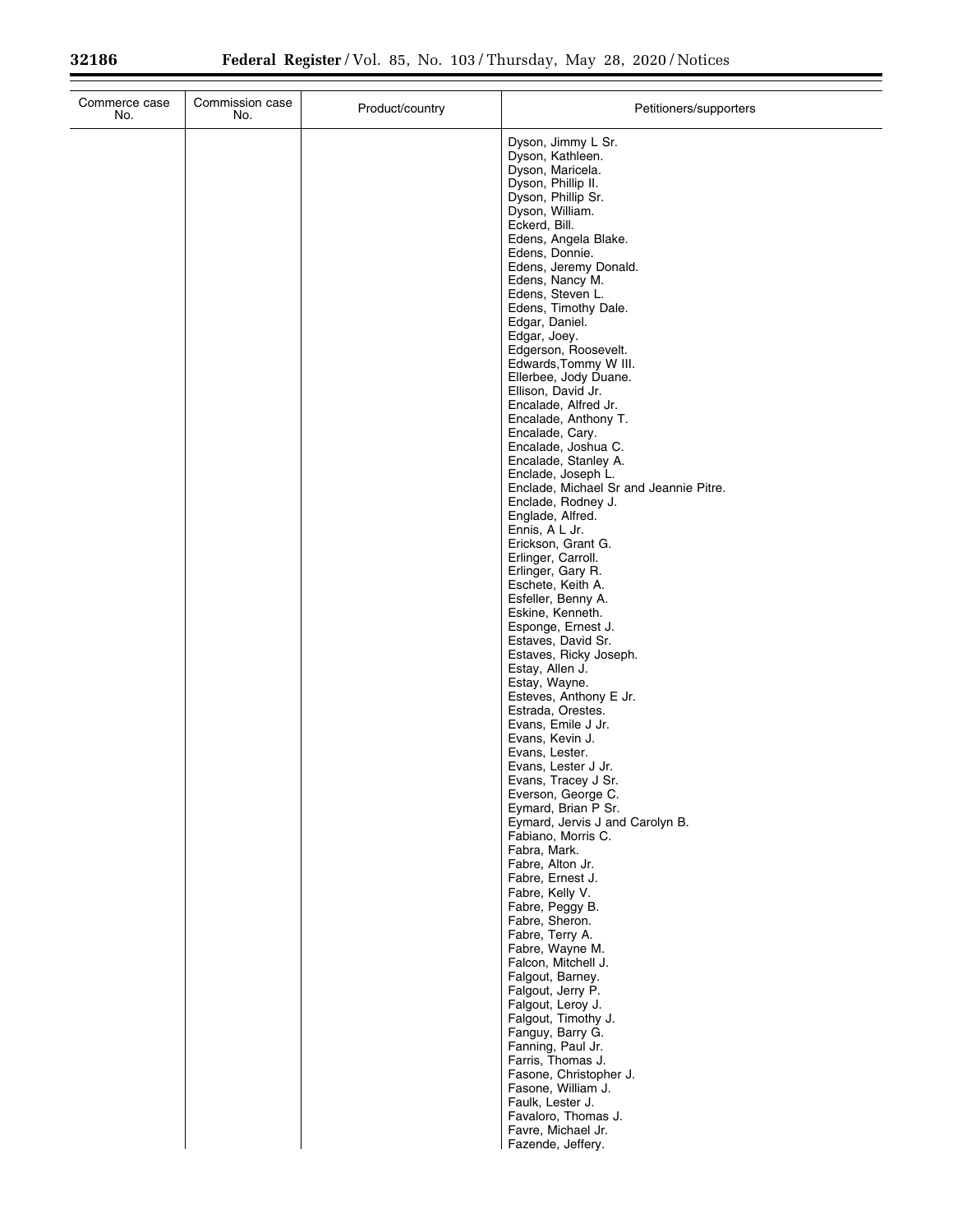| Commerce case<br>No. | Commission case<br>No. | Product/country | Petitioners/supporters                                                                                                                                                                                                                                                                                                                                                                                                                                                                                                                                                                                                                                                                                                                                                                                                                                                                                                                                                                                       |
|----------------------|------------------------|-----------------|--------------------------------------------------------------------------------------------------------------------------------------------------------------------------------------------------------------------------------------------------------------------------------------------------------------------------------------------------------------------------------------------------------------------------------------------------------------------------------------------------------------------------------------------------------------------------------------------------------------------------------------------------------------------------------------------------------------------------------------------------------------------------------------------------------------------------------------------------------------------------------------------------------------------------------------------------------------------------------------------------------------|
|                      |                        |                 | Fazende, Thomas.<br>Fazende, Thomas G.<br>Fazzio, Anthony.<br>Fazzio, Douglas P.<br>Fazzio, Maxine J.<br>Fazzio, Steve.<br>Felarise, EJ.<br>Felarise, Wayne A Sr.<br>Fernandez, John.<br>Fernandez, Laudelino.<br>Ferrara, Audrey B.<br>Ficarino, Dominick Jr.<br>Fields, Bryan.<br>Fillinich, Anthony.<br>Fillinich, Anthony Sr.<br>Fillinich, Jack.<br>Fincher, Penny.<br>Fincher, William.<br>Fisch, Burton E.<br>Fisher, Kelly.<br>Fisher, Kirk.<br>Fisher, Kirk A.<br>Fitch, Adam.<br>Fitch, Clarence J Jr.<br>Fitch, Hanson.<br>Fitzgerald, Burnell.<br>Fitzgerald, Kirk.<br>Fitzgerald, Kirk D.<br>Fitzgerald, Ricky J Jr.<br>Fleming, John M.<br>Fleming, Meigs F.<br>Fleming, Mike.<br>Flick, Dana.<br>Flores, Helena D.<br>Flores, Thomas.<br>Flowers, Steve W.<br>Flowers, Vincent F.<br>Folse, David M.<br>Folse, Heath.<br>Folse, Mary L.<br>Folse, Ronald B.<br>Fonseca, Francis Sr.<br>Fontaine, William S.<br>Fontenot, Peggy D.<br>Ford, Judy.<br>Ford, Warren Wayne.<br>Foreman, Ralph Jr. |
|                      |                        |                 |                                                                                                                                                                                                                                                                                                                                                                                                                                                                                                                                                                                                                                                                                                                                                                                                                                                                                                                                                                                                              |
|                      |                        |                 | Foret, Alva J.<br>Foret, Billy J.<br>Foret, Brent J.                                                                                                                                                                                                                                                                                                                                                                                                                                                                                                                                                                                                                                                                                                                                                                                                                                                                                                                                                         |
|                      |                        |                 | Foret, Glenn.<br>Foret, Houston.<br>Foret, Jackie P.<br>Foret, Kurt J Sr.<br>Foret, Lovelace A Sr.<br>Foret, Loveless A Jr.<br>Foret, Mark M.<br>Foret, Patricia C.<br>Forrest, David P.                                                                                                                                                                                                                                                                                                                                                                                                                                                                                                                                                                                                                                                                                                                                                                                                                     |
|                      |                        |                 | Forsyth, Hunter.<br>Forsythe, John.<br>Fortune, Michael A.<br>France, George J.<br>Francis, Albert.<br>Franklin, James K.<br>Frankovich, Anthony.                                                                                                                                                                                                                                                                                                                                                                                                                                                                                                                                                                                                                                                                                                                                                                                                                                                            |
|                      |                        |                 | Franks, Michael.<br>Frauenberger, Richard Wayne.<br>Frazier, David J.<br>Frazier, David M.<br>Frazier, James.<br>Frazier, Michael.<br>Frederick, Davis.                                                                                                                                                                                                                                                                                                                                                                                                                                                                                                                                                                                                                                                                                                                                                                                                                                                      |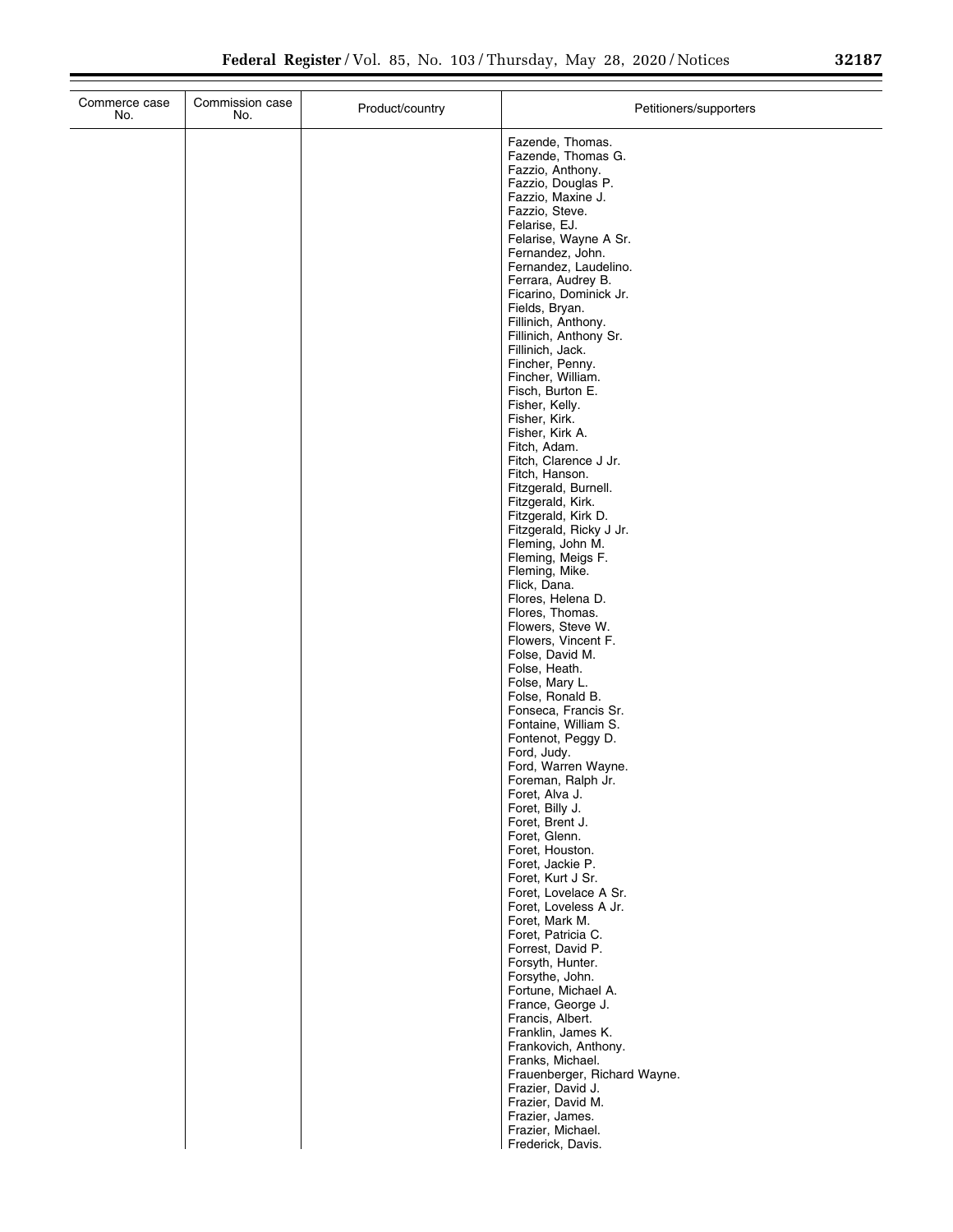| Frederick, Johnnie and Jeannie.<br>Fredrick, Michael.<br>Freeman, Arthur D.<br>Freeman, Darrel P Sr.<br>Freeman, Kenneth F.<br>Freeman, Larry Scott.<br>Frelich, Charles P.<br>Frelich, Floyd J.<br>Frelich, Kent.<br>Frerics, Doug.<br>Frerks, Albert R Jr.<br>Frickey, Darell.<br>Frickey, Darren.<br>Frickey, Dirk I.<br>Frickey, Eric J.<br>Frickey, Harry J Jr.<br>Frickey, Jimmy.<br>Frickey, Rickey J.<br>Frickey, Westley J.<br>Friloux, Brad.<br>Frisella, Jeanette M.<br>Frisella, Jerome A Jr.<br>Frost, Michael R.<br>Fruge, Wade P.<br>Gadson, James.<br>Gaines, Dwayne.<br>Gala, Christine.<br>Galjour, Jess J.<br>Galjour, Reed.<br>Gallardo, John W.<br>Gallardo, Johnny M.<br>Galliano, Anthony.<br>Galliano, Horace J.<br>Galliano, Joseph Sr.<br>Galliano, Logan J.<br>Galliano, Lynne L.<br>Galliano, Moise Jr.<br>Galloway, AT Jr.<br>Galloway, Jimmy D.<br>Galloway, Judy L.<br>Galloway, Mark D.<br>Galt, Giles F.<br>Gambarella, Luvencie J.<br>Ganoi, Kristine.<br>Garcia, Ana Maria.<br>Garcia, Anthony.<br>Garcia, Edward.<br>Garcia, Kenneth.<br>Garner, Larry S.<br>Gary, Dalton J.<br>Gary, Ernest J.<br>Gary, Leonce Jr.<br>Garza, Andres.<br>Garza, Jose H.<br>Gaskill, Elbert Clinton and Sandra.<br>Gaspar, Timothy.<br>Gaspard, Aaron and Hazel C.<br>Gaspard, Dudley A Jr.<br>Gaspard, Leonard J.<br>Gaspard, Michael A.<br>Gaspard, Michael Sr.<br>Gaspard, Murry.<br>Gaspard, Murry A Jr.<br>Gaspard, Murry Sr.<br>Gaspard, Murvin.<br>Gaspard, Ronald Sr.<br>Gaspard, Ronald Wayne Jr.<br>Gaubert, Elizabeth.<br>Gaubert, Gregory M.<br>Gaubert, Melvin.<br>Gaudet, Allen J IV.<br>Gaudet, Ricky Jr.<br>Gauthier, Hewitt J Sr. | Commerce case<br>No. | Commission case<br>No. | Product/country | Petitioners/supporters |
|-----------------------------------------------------------------------------------------------------------------------------------------------------------------------------------------------------------------------------------------------------------------------------------------------------------------------------------------------------------------------------------------------------------------------------------------------------------------------------------------------------------------------------------------------------------------------------------------------------------------------------------------------------------------------------------------------------------------------------------------------------------------------------------------------------------------------------------------------------------------------------------------------------------------------------------------------------------------------------------------------------------------------------------------------------------------------------------------------------------------------------------------------------------------------------------------------------------------------------------------------------------------------------------------------------------------------------------------------------------------------------------------------------------------------------------------------------------------------------------------------------------------------------------------------------------------------------------------------------------------------------------------------------------------------|----------------------|------------------------|-----------------|------------------------|
|                                                                                                                                                                                                                                                                                                                                                                                                                                                                                                                                                                                                                                                                                                                                                                                                                                                                                                                                                                                                                                                                                                                                                                                                                                                                                                                                                                                                                                                                                                                                                                                                                                                                       |                      |                        |                 |                        |
|                                                                                                                                                                                                                                                                                                                                                                                                                                                                                                                                                                                                                                                                                                                                                                                                                                                                                                                                                                                                                                                                                                                                                                                                                                                                                                                                                                                                                                                                                                                                                                                                                                                                       |                      |                        |                 |                        |
|                                                                                                                                                                                                                                                                                                                                                                                                                                                                                                                                                                                                                                                                                                                                                                                                                                                                                                                                                                                                                                                                                                                                                                                                                                                                                                                                                                                                                                                                                                                                                                                                                                                                       |                      |                        |                 |                        |
|                                                                                                                                                                                                                                                                                                                                                                                                                                                                                                                                                                                                                                                                                                                                                                                                                                                                                                                                                                                                                                                                                                                                                                                                                                                                                                                                                                                                                                                                                                                                                                                                                                                                       |                      |                        |                 |                        |
|                                                                                                                                                                                                                                                                                                                                                                                                                                                                                                                                                                                                                                                                                                                                                                                                                                                                                                                                                                                                                                                                                                                                                                                                                                                                                                                                                                                                                                                                                                                                                                                                                                                                       |                      |                        |                 |                        |
|                                                                                                                                                                                                                                                                                                                                                                                                                                                                                                                                                                                                                                                                                                                                                                                                                                                                                                                                                                                                                                                                                                                                                                                                                                                                                                                                                                                                                                                                                                                                                                                                                                                                       |                      |                        |                 |                        |
|                                                                                                                                                                                                                                                                                                                                                                                                                                                                                                                                                                                                                                                                                                                                                                                                                                                                                                                                                                                                                                                                                                                                                                                                                                                                                                                                                                                                                                                                                                                                                                                                                                                                       |                      |                        |                 |                        |
|                                                                                                                                                                                                                                                                                                                                                                                                                                                                                                                                                                                                                                                                                                                                                                                                                                                                                                                                                                                                                                                                                                                                                                                                                                                                                                                                                                                                                                                                                                                                                                                                                                                                       |                      |                        |                 |                        |
|                                                                                                                                                                                                                                                                                                                                                                                                                                                                                                                                                                                                                                                                                                                                                                                                                                                                                                                                                                                                                                                                                                                                                                                                                                                                                                                                                                                                                                                                                                                                                                                                                                                                       |                      |                        |                 |                        |
|                                                                                                                                                                                                                                                                                                                                                                                                                                                                                                                                                                                                                                                                                                                                                                                                                                                                                                                                                                                                                                                                                                                                                                                                                                                                                                                                                                                                                                                                                                                                                                                                                                                                       |                      |                        |                 |                        |
|                                                                                                                                                                                                                                                                                                                                                                                                                                                                                                                                                                                                                                                                                                                                                                                                                                                                                                                                                                                                                                                                                                                                                                                                                                                                                                                                                                                                                                                                                                                                                                                                                                                                       |                      |                        |                 |                        |
|                                                                                                                                                                                                                                                                                                                                                                                                                                                                                                                                                                                                                                                                                                                                                                                                                                                                                                                                                                                                                                                                                                                                                                                                                                                                                                                                                                                                                                                                                                                                                                                                                                                                       |                      |                        |                 |                        |
|                                                                                                                                                                                                                                                                                                                                                                                                                                                                                                                                                                                                                                                                                                                                                                                                                                                                                                                                                                                                                                                                                                                                                                                                                                                                                                                                                                                                                                                                                                                                                                                                                                                                       |                      |                        |                 |                        |
|                                                                                                                                                                                                                                                                                                                                                                                                                                                                                                                                                                                                                                                                                                                                                                                                                                                                                                                                                                                                                                                                                                                                                                                                                                                                                                                                                                                                                                                                                                                                                                                                                                                                       |                      |                        |                 |                        |
|                                                                                                                                                                                                                                                                                                                                                                                                                                                                                                                                                                                                                                                                                                                                                                                                                                                                                                                                                                                                                                                                                                                                                                                                                                                                                                                                                                                                                                                                                                                                                                                                                                                                       |                      |                        |                 |                        |
|                                                                                                                                                                                                                                                                                                                                                                                                                                                                                                                                                                                                                                                                                                                                                                                                                                                                                                                                                                                                                                                                                                                                                                                                                                                                                                                                                                                                                                                                                                                                                                                                                                                                       |                      |                        |                 |                        |
|                                                                                                                                                                                                                                                                                                                                                                                                                                                                                                                                                                                                                                                                                                                                                                                                                                                                                                                                                                                                                                                                                                                                                                                                                                                                                                                                                                                                                                                                                                                                                                                                                                                                       |                      |                        |                 |                        |
|                                                                                                                                                                                                                                                                                                                                                                                                                                                                                                                                                                                                                                                                                                                                                                                                                                                                                                                                                                                                                                                                                                                                                                                                                                                                                                                                                                                                                                                                                                                                                                                                                                                                       |                      |                        |                 |                        |
|                                                                                                                                                                                                                                                                                                                                                                                                                                                                                                                                                                                                                                                                                                                                                                                                                                                                                                                                                                                                                                                                                                                                                                                                                                                                                                                                                                                                                                                                                                                                                                                                                                                                       |                      |                        |                 |                        |
|                                                                                                                                                                                                                                                                                                                                                                                                                                                                                                                                                                                                                                                                                                                                                                                                                                                                                                                                                                                                                                                                                                                                                                                                                                                                                                                                                                                                                                                                                                                                                                                                                                                                       |                      |                        |                 |                        |
|                                                                                                                                                                                                                                                                                                                                                                                                                                                                                                                                                                                                                                                                                                                                                                                                                                                                                                                                                                                                                                                                                                                                                                                                                                                                                                                                                                                                                                                                                                                                                                                                                                                                       |                      |                        |                 |                        |
|                                                                                                                                                                                                                                                                                                                                                                                                                                                                                                                                                                                                                                                                                                                                                                                                                                                                                                                                                                                                                                                                                                                                                                                                                                                                                                                                                                                                                                                                                                                                                                                                                                                                       |                      |                        |                 |                        |
|                                                                                                                                                                                                                                                                                                                                                                                                                                                                                                                                                                                                                                                                                                                                                                                                                                                                                                                                                                                                                                                                                                                                                                                                                                                                                                                                                                                                                                                                                                                                                                                                                                                                       |                      |                        |                 |                        |
|                                                                                                                                                                                                                                                                                                                                                                                                                                                                                                                                                                                                                                                                                                                                                                                                                                                                                                                                                                                                                                                                                                                                                                                                                                                                                                                                                                                                                                                                                                                                                                                                                                                                       |                      |                        |                 |                        |
|                                                                                                                                                                                                                                                                                                                                                                                                                                                                                                                                                                                                                                                                                                                                                                                                                                                                                                                                                                                                                                                                                                                                                                                                                                                                                                                                                                                                                                                                                                                                                                                                                                                                       |                      |                        |                 |                        |
|                                                                                                                                                                                                                                                                                                                                                                                                                                                                                                                                                                                                                                                                                                                                                                                                                                                                                                                                                                                                                                                                                                                                                                                                                                                                                                                                                                                                                                                                                                                                                                                                                                                                       |                      |                        |                 |                        |
|                                                                                                                                                                                                                                                                                                                                                                                                                                                                                                                                                                                                                                                                                                                                                                                                                                                                                                                                                                                                                                                                                                                                                                                                                                                                                                                                                                                                                                                                                                                                                                                                                                                                       |                      |                        |                 |                        |
|                                                                                                                                                                                                                                                                                                                                                                                                                                                                                                                                                                                                                                                                                                                                                                                                                                                                                                                                                                                                                                                                                                                                                                                                                                                                                                                                                                                                                                                                                                                                                                                                                                                                       |                      |                        |                 |                        |
|                                                                                                                                                                                                                                                                                                                                                                                                                                                                                                                                                                                                                                                                                                                                                                                                                                                                                                                                                                                                                                                                                                                                                                                                                                                                                                                                                                                                                                                                                                                                                                                                                                                                       |                      |                        |                 |                        |
|                                                                                                                                                                                                                                                                                                                                                                                                                                                                                                                                                                                                                                                                                                                                                                                                                                                                                                                                                                                                                                                                                                                                                                                                                                                                                                                                                                                                                                                                                                                                                                                                                                                                       |                      |                        |                 |                        |
|                                                                                                                                                                                                                                                                                                                                                                                                                                                                                                                                                                                                                                                                                                                                                                                                                                                                                                                                                                                                                                                                                                                                                                                                                                                                                                                                                                                                                                                                                                                                                                                                                                                                       |                      |                        |                 |                        |
|                                                                                                                                                                                                                                                                                                                                                                                                                                                                                                                                                                                                                                                                                                                                                                                                                                                                                                                                                                                                                                                                                                                                                                                                                                                                                                                                                                                                                                                                                                                                                                                                                                                                       |                      |                        |                 |                        |
|                                                                                                                                                                                                                                                                                                                                                                                                                                                                                                                                                                                                                                                                                                                                                                                                                                                                                                                                                                                                                                                                                                                                                                                                                                                                                                                                                                                                                                                                                                                                                                                                                                                                       |                      |                        |                 |                        |
|                                                                                                                                                                                                                                                                                                                                                                                                                                                                                                                                                                                                                                                                                                                                                                                                                                                                                                                                                                                                                                                                                                                                                                                                                                                                                                                                                                                                                                                                                                                                                                                                                                                                       |                      |                        |                 |                        |
|                                                                                                                                                                                                                                                                                                                                                                                                                                                                                                                                                                                                                                                                                                                                                                                                                                                                                                                                                                                                                                                                                                                                                                                                                                                                                                                                                                                                                                                                                                                                                                                                                                                                       |                      |                        |                 |                        |
|                                                                                                                                                                                                                                                                                                                                                                                                                                                                                                                                                                                                                                                                                                                                                                                                                                                                                                                                                                                                                                                                                                                                                                                                                                                                                                                                                                                                                                                                                                                                                                                                                                                                       |                      |                        |                 |                        |
|                                                                                                                                                                                                                                                                                                                                                                                                                                                                                                                                                                                                                                                                                                                                                                                                                                                                                                                                                                                                                                                                                                                                                                                                                                                                                                                                                                                                                                                                                                                                                                                                                                                                       |                      |                        |                 |                        |
|                                                                                                                                                                                                                                                                                                                                                                                                                                                                                                                                                                                                                                                                                                                                                                                                                                                                                                                                                                                                                                                                                                                                                                                                                                                                                                                                                                                                                                                                                                                                                                                                                                                                       |                      |                        |                 |                        |
|                                                                                                                                                                                                                                                                                                                                                                                                                                                                                                                                                                                                                                                                                                                                                                                                                                                                                                                                                                                                                                                                                                                                                                                                                                                                                                                                                                                                                                                                                                                                                                                                                                                                       |                      |                        |                 |                        |
|                                                                                                                                                                                                                                                                                                                                                                                                                                                                                                                                                                                                                                                                                                                                                                                                                                                                                                                                                                                                                                                                                                                                                                                                                                                                                                                                                                                                                                                                                                                                                                                                                                                                       |                      |                        |                 |                        |
|                                                                                                                                                                                                                                                                                                                                                                                                                                                                                                                                                                                                                                                                                                                                                                                                                                                                                                                                                                                                                                                                                                                                                                                                                                                                                                                                                                                                                                                                                                                                                                                                                                                                       |                      |                        |                 |                        |
|                                                                                                                                                                                                                                                                                                                                                                                                                                                                                                                                                                                                                                                                                                                                                                                                                                                                                                                                                                                                                                                                                                                                                                                                                                                                                                                                                                                                                                                                                                                                                                                                                                                                       |                      |                        |                 |                        |
|                                                                                                                                                                                                                                                                                                                                                                                                                                                                                                                                                                                                                                                                                                                                                                                                                                                                                                                                                                                                                                                                                                                                                                                                                                                                                                                                                                                                                                                                                                                                                                                                                                                                       |                      |                        |                 |                        |
|                                                                                                                                                                                                                                                                                                                                                                                                                                                                                                                                                                                                                                                                                                                                                                                                                                                                                                                                                                                                                                                                                                                                                                                                                                                                                                                                                                                                                                                                                                                                                                                                                                                                       |                      |                        |                 |                        |
|                                                                                                                                                                                                                                                                                                                                                                                                                                                                                                                                                                                                                                                                                                                                                                                                                                                                                                                                                                                                                                                                                                                                                                                                                                                                                                                                                                                                                                                                                                                                                                                                                                                                       |                      |                        |                 |                        |
|                                                                                                                                                                                                                                                                                                                                                                                                                                                                                                                                                                                                                                                                                                                                                                                                                                                                                                                                                                                                                                                                                                                                                                                                                                                                                                                                                                                                                                                                                                                                                                                                                                                                       |                      |                        |                 |                        |
|                                                                                                                                                                                                                                                                                                                                                                                                                                                                                                                                                                                                                                                                                                                                                                                                                                                                                                                                                                                                                                                                                                                                                                                                                                                                                                                                                                                                                                                                                                                                                                                                                                                                       |                      |                        |                 |                        |
|                                                                                                                                                                                                                                                                                                                                                                                                                                                                                                                                                                                                                                                                                                                                                                                                                                                                                                                                                                                                                                                                                                                                                                                                                                                                                                                                                                                                                                                                                                                                                                                                                                                                       |                      |                        |                 |                        |
|                                                                                                                                                                                                                                                                                                                                                                                                                                                                                                                                                                                                                                                                                                                                                                                                                                                                                                                                                                                                                                                                                                                                                                                                                                                                                                                                                                                                                                                                                                                                                                                                                                                                       |                      |                        |                 |                        |
|                                                                                                                                                                                                                                                                                                                                                                                                                                                                                                                                                                                                                                                                                                                                                                                                                                                                                                                                                                                                                                                                                                                                                                                                                                                                                                                                                                                                                                                                                                                                                                                                                                                                       |                      |                        |                 |                        |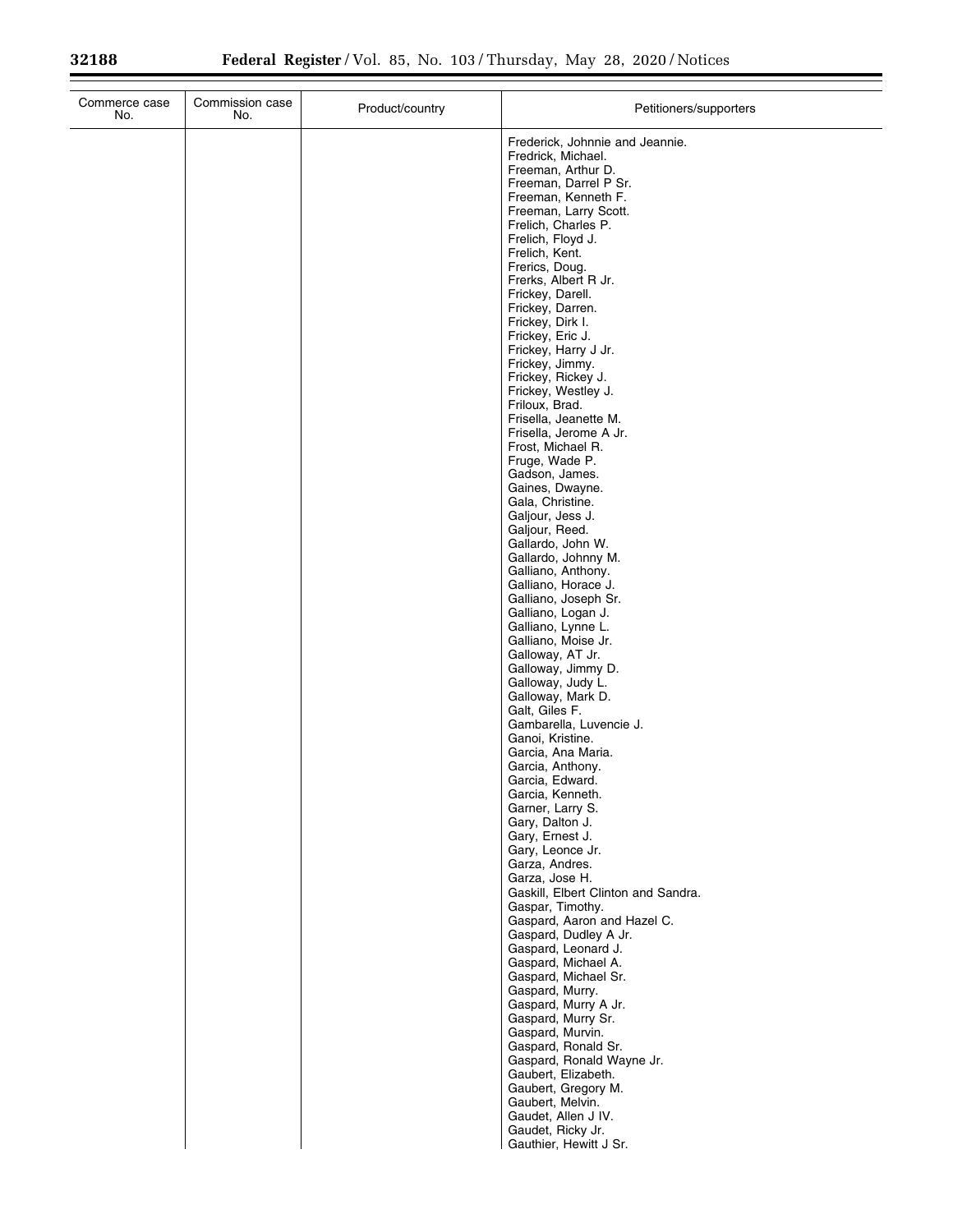|  | I |  |
|--|---|--|
|  |   |  |
|  |   |  |
|  |   |  |

| Commerce case<br>No. | Commission case<br>No. | Product/country | Petitioners/supporters                               |
|----------------------|------------------------|-----------------|------------------------------------------------------|
|                      |                        |                 | Gautreaux, William A.<br>Gay, Norman F.              |
|                      |                        |                 | Gay, Robert G.                                       |
|                      |                        |                 | Gazzier, Daryl G.<br>Gazzier, Emanuel A.             |
|                      |                        |                 | Gazzier, Wilfred E.                                  |
|                      |                        |                 | Gegenheimer, William F.                              |
|                      |                        |                 | Geiling, James.<br>Geisman, Tony.                    |
|                      |                        |                 | Gentry, Robert.                                      |
|                      |                        |                 | Gentry, Samuel W Jr.                                 |
|                      |                        |                 | George, James J Jr.<br>Gerica, Clara.                |
|                      |                        |                 | Gerica, Peter.                                       |
|                      |                        |                 | Giambrone, Corey P.<br>Gibson, Eddie E.              |
|                      |                        |                 | Gibson, Joseph.                                      |
|                      |                        |                 | Gibson, Ronald F.                                    |
|                      |                        |                 | Gilden, Eddie Jr.<br>Gilden, Eddie Sr.               |
|                      |                        |                 | Gilden, Inez W.                                      |
|                      |                        |                 | Gilden, Wayne.<br>Gillikin, James D.                 |
|                      |                        |                 | Girard, Chad Paul.                                   |
|                      |                        |                 | Giroir, Mark S.                                      |
|                      |                        |                 | Gisclair, Anthony J.<br>Gisclair, Anthony Joseph Sr. |
|                      |                        |                 | Gisclair, August.                                    |
|                      |                        |                 | Gisclair, Dallas J Sr.                               |
|                      |                        |                 | Gisclair, Doyle A.<br>Gisclair, Kip J.               |
|                      |                        |                 | Gisclair, Ramona D.                                  |
|                      |                        |                 | Gisclair, Wade.<br>Gisclair, Walter.                 |
|                      |                        |                 | Glover, Charles D.                                   |
|                      |                        |                 | Glynn, Larry.                                        |
|                      |                        |                 | Goetz, George.<br>Goings, Robert Eugene.             |
|                      |                        |                 | Golden, George T.                                    |
|                      |                        |                 | Golden, William L.<br>Gollot, Brian.                 |
|                      |                        |                 | Gollot, Edgar R.                                     |
|                      |                        |                 | Gonzales, Arnold Jr.                                 |
|                      |                        |                 | Gonzales, Mrs Cyril E Jr.<br>Gonzales, Rene R.       |
|                      |                        |                 | Gonzales, Rudolph S Jr.                              |
|                      |                        |                 | Gonzales, Rudolph S Sr.<br>Gonzales, Sylvia A.       |
|                      |                        |                 | Gonzales, Tim J.                                     |
|                      |                        |                 | Gonzalez, Jorge Jr.                                  |
|                      |                        |                 | Gonzalez, Julio.<br>Gordon, Donald E.                |
|                      |                        |                 | Gordon, Patrick Alvin.                               |
|                      |                        |                 | Gore, Henry H.<br>Gore, Isabel.                      |
|                      |                        |                 | Gore, Pam.                                           |
|                      |                        |                 | Gore, Thomas L.                                      |
|                      |                        |                 | Gore, Timothy Ansel.<br>Gottschalk, Gregory.         |
|                      |                        |                 | Gourgues, Harold C Jr.                               |
|                      |                        |                 | Goutierrez, Tony C.<br>Govea, Joaquin.               |
|                      |                        |                 | Graham, Darrell.                                     |
|                      |                        |                 | Graham, Steven H.                                    |
|                      |                        |                 | Granger, Albert J Sr.<br>Granich, James.             |
|                      |                        |                 | Granier, Stephen J.                                  |
|                      |                        |                 | Grass, Michael.                                      |
|                      |                        |                 | Graves, Robert N Sr.<br>Gray, Jeannette.             |
|                      |                        |                 | Gray, Monroe.                                        |
|                      |                        |                 | Gray, Shirley E.                                     |
|                      |                        |                 | Gray, Wayne A Sr.                                    |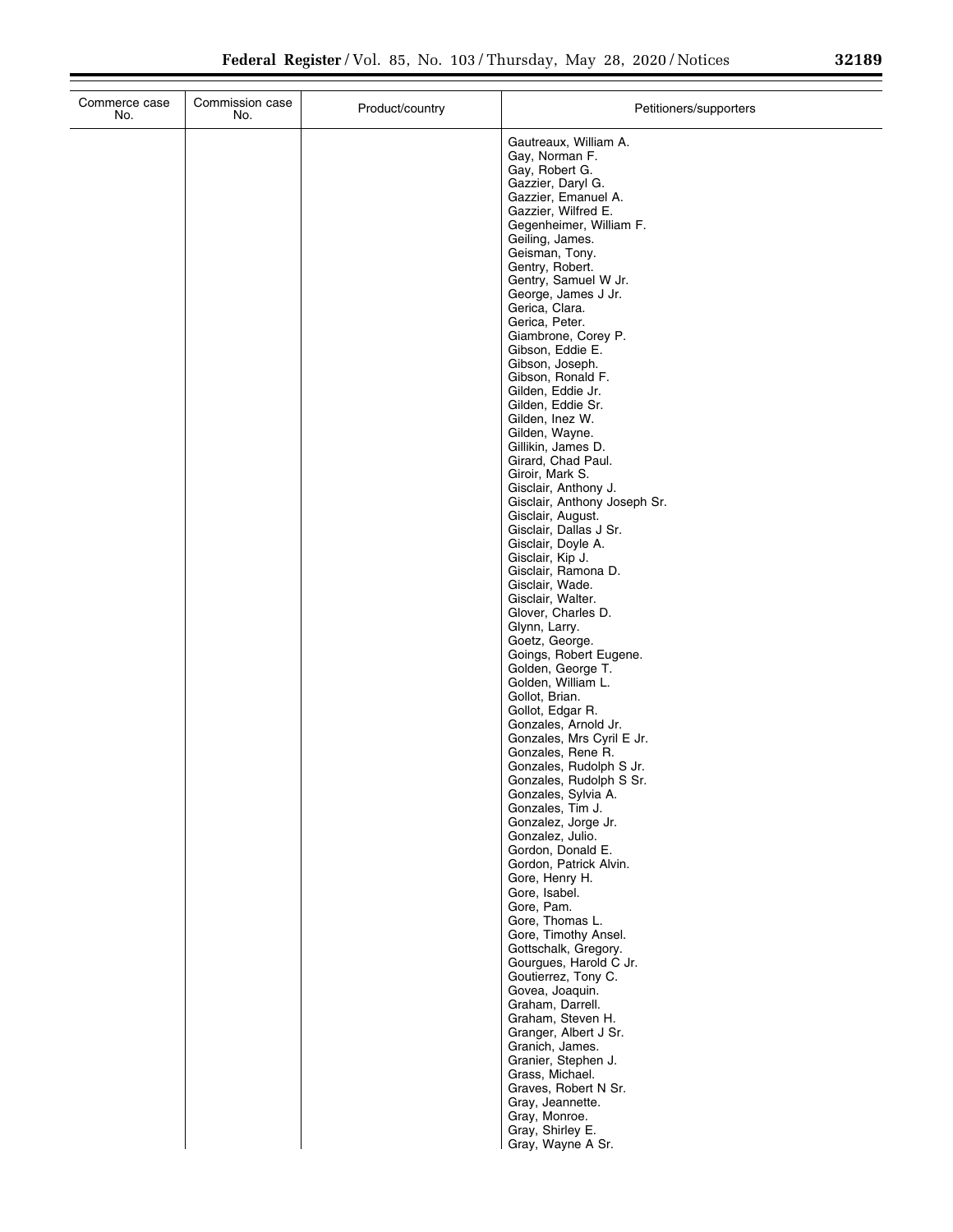| Commerce case<br>No. | Commission case<br>No. | Product/country | Petitioners/supporters                                                                                                                                                                                                                                                                                                                                                                                                                                                                                                                                                                                                                                                                                                                                                                                                                                                                                                                                                                                                                                                                                                                                                                                               |
|----------------------|------------------------|-----------------|----------------------------------------------------------------------------------------------------------------------------------------------------------------------------------------------------------------------------------------------------------------------------------------------------------------------------------------------------------------------------------------------------------------------------------------------------------------------------------------------------------------------------------------------------------------------------------------------------------------------------------------------------------------------------------------------------------------------------------------------------------------------------------------------------------------------------------------------------------------------------------------------------------------------------------------------------------------------------------------------------------------------------------------------------------------------------------------------------------------------------------------------------------------------------------------------------------------------|
|                      |                        |                 | Graybill, Ruston.<br>Green, Craig X.<br>Green, James W.<br>Green, James W Jr.<br>Green, Shaun.<br>Greenlaw, W C Jr.<br>Gregoire, Ernest L.<br>Gregoire, Rita M.<br>Gregory, Curtis B.<br>Gregory, Mercedes E.<br>Grice, Raymond L Jr.<br>Griffin, Alden J Sr.<br>Griffin, Craig.<br>Griffin, David D.<br>Griffin, Elvis Joseph Jr.<br>Griffin, Faye.<br>Griffin, Faye Ann.<br>Griffin, Jimmie J.<br>Griffin, Nolty J.<br>Griffin, Rickey.<br>Griffin, Sharon.<br>Griffin, Timothy.<br>Griffin, Troy D.<br>Groff, Alfred A.<br>Groff, John A.<br>Groover, Hank.<br>Gros, Brent J Sr.<br>Gros, Craig J.<br>Gros, Danny A.<br>Gros, Gary Sr.<br>Gros, Junius A Jr.<br>Gros, Keven.<br>Gros, Michael A.<br>Gross, Homer.<br>Grossie, Janet M.<br>Grossie, Shane A.<br>Grossie, Tate.<br>Grow, Jimmie C.<br>Guenther, John J.<br>Guenther, Raphael.<br>Guerra, Bruce.<br>Guerra, Chad L.<br>Guerra, Fabian C.<br>Guerra, Guy A.<br>Guerra, Jerry V Sr.<br>Guerra, Kurt P Sr.<br>Guerra, Ricky J Sr.<br>Guerra, Robert.<br>Guerra, Ryan.<br>Guerra, Troy A.<br>Guerra, William Jr.<br>Guidroz, Warren J.<br>Guidry, Alvin A.<br>Guidry, Andy J.<br>Guidry, Arthur.<br>Guidry, Bud.<br>Guidry, Calvin P.<br>Guidry, Carl J. |
|                      |                        |                 | Guidry, Charles J.<br>Guidry, Chris J.<br>Guidry, Clarence P.<br>Guidry, Clark.<br>Guidry, Clint.<br>Guidry, Clinton P Jr.<br>Guidry, Clyde A.<br>Guidry, David.                                                                                                                                                                                                                                                                                                                                                                                                                                                                                                                                                                                                                                                                                                                                                                                                                                                                                                                                                                                                                                                     |
|                      |                        |                 | Guidry, Dobie.<br>Guidry, Douglas J Sr.<br>Guidry, Elgy III.<br>Guidry, Elgy Jr.<br>Guidry, Elwin A Jr.<br>Guidry, Gerald A.<br>Guidry, Gordon Jr.                                                                                                                                                                                                                                                                                                                                                                                                                                                                                                                                                                                                                                                                                                                                                                                                                                                                                                                                                                                                                                                                   |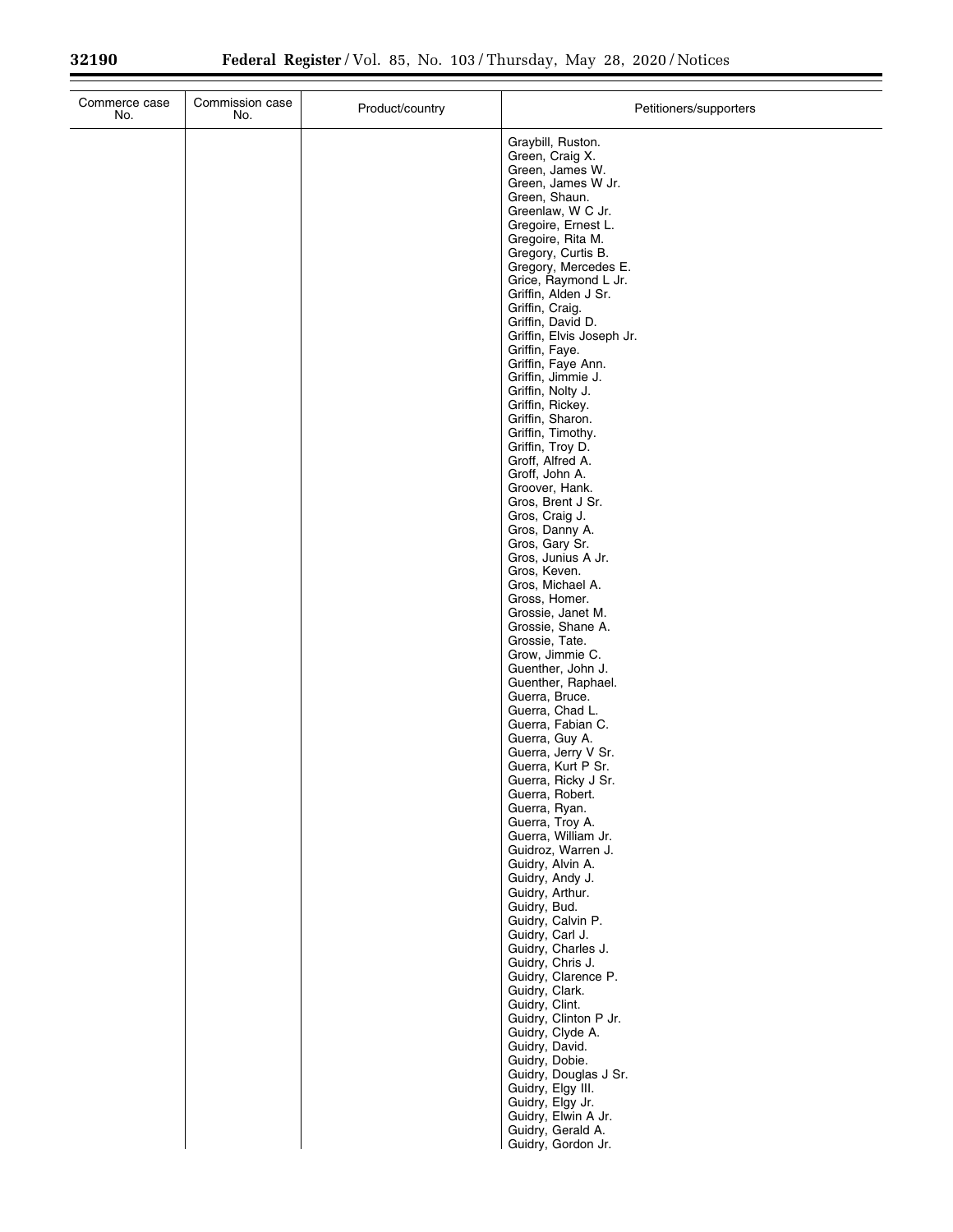| Guidry, Guillaume A.<br>Guidry, Harold.<br>Guidry, Jason.<br>Guidry, Jessie J.<br>Guidry, Jessie Joseph.<br>Guidry, Jonathan B.<br>Guidry, Joseph T Jr.<br>Guidry, Keith M.<br>Guidry, Kenneth J.<br>Guidry, Kerry A.<br>Guidry, Marco.<br>Guidry, Maurin T and Tamika.<br>Guidry, Michael J.<br>Guidry, Nolan J Sr.<br>Guidry, Randy Peter Sr.<br>Guidry, Rhonda S.<br>Guidry, Robert C.<br>Guidry, Robert Joseph.<br>Guidry, Robert Wayne.<br>Guidry, Roger.<br>Guidry, Ronald.<br>Guidry, Roy Anthony.<br>Guidry, Roy J.<br>Guidry, Tammy.<br>Guidry, Ted.<br>Guidry, Thomas P.<br>Guidry, Timothy.<br>Guidry, Troy.<br>Guidry, Troy.<br>Guidry, Ulysses.<br>Guidry, Vicki.<br>Guidry, Wayne J.<br>Guidry, Wyatt.<br>Guidry, Yvonne.<br>Guidry-Calva, Holly A.<br>Guilbeaux, Donald J.<br>Guilbeaux, Lou.<br>Guillie, Shirley.<br>Guillory, Horace H.<br>Guillot, Benjamin J Jr.<br>Guillot, Rickey A.<br>Gulledge, Lee.<br>Gutierrez, Anita.<br>Guy, Jody.<br>Guy, Kimothy Paul.<br>Guy, Wilson.<br>Ha, Cherie Lan.<br>Ha, Co Dong.<br>Ha, Lai Thuy Thi.<br>Ha, Lyanna.<br>Hadwall, John R.<br>Hafford, Johnny.<br>Hagan, Jules.<br>Hagan, Marianna.<br>Haiglea, Robbin Richard.<br>Hales, William E.<br>Halili, Rhonda L.<br>Hall, Byron S.<br>Hall, Darrel T Sr.<br>Hall, Lorrie A.<br>Hammer, Michael P.<br>Hammock, Julius Michael.<br>Hancock, Jimmy L.<br>Handlin, William Sr.<br>Hang, Cam T.<br>Hansen, Chris. | Commerce case<br>No. | Commission case<br>No. | Product/country | Petitioners/supporters |
|----------------------------------------------------------------------------------------------------------------------------------------------------------------------------------------------------------------------------------------------------------------------------------------------------------------------------------------------------------------------------------------------------------------------------------------------------------------------------------------------------------------------------------------------------------------------------------------------------------------------------------------------------------------------------------------------------------------------------------------------------------------------------------------------------------------------------------------------------------------------------------------------------------------------------------------------------------------------------------------------------------------------------------------------------------------------------------------------------------------------------------------------------------------------------------------------------------------------------------------------------------------------------------------------------------------------------------------------------------------------------------------------------------------------------|----------------------|------------------------|-----------------|------------------------|
|                                                                                                                                                                                                                                                                                                                                                                                                                                                                                                                                                                                                                                                                                                                                                                                                                                                                                                                                                                                                                                                                                                                                                                                                                                                                                                                                                                                                                            |                      |                        |                 |                        |
| Hanson, Edmond A.<br>Harbison, Louis.<br>Hardee, William P.<br>Hardison, Louis.<br>Hardy, John C.                                                                                                                                                                                                                                                                                                                                                                                                                                                                                                                                                                                                                                                                                                                                                                                                                                                                                                                                                                                                                                                                                                                                                                                                                                                                                                                          |                      |                        |                 | Hansen, Eric P.        |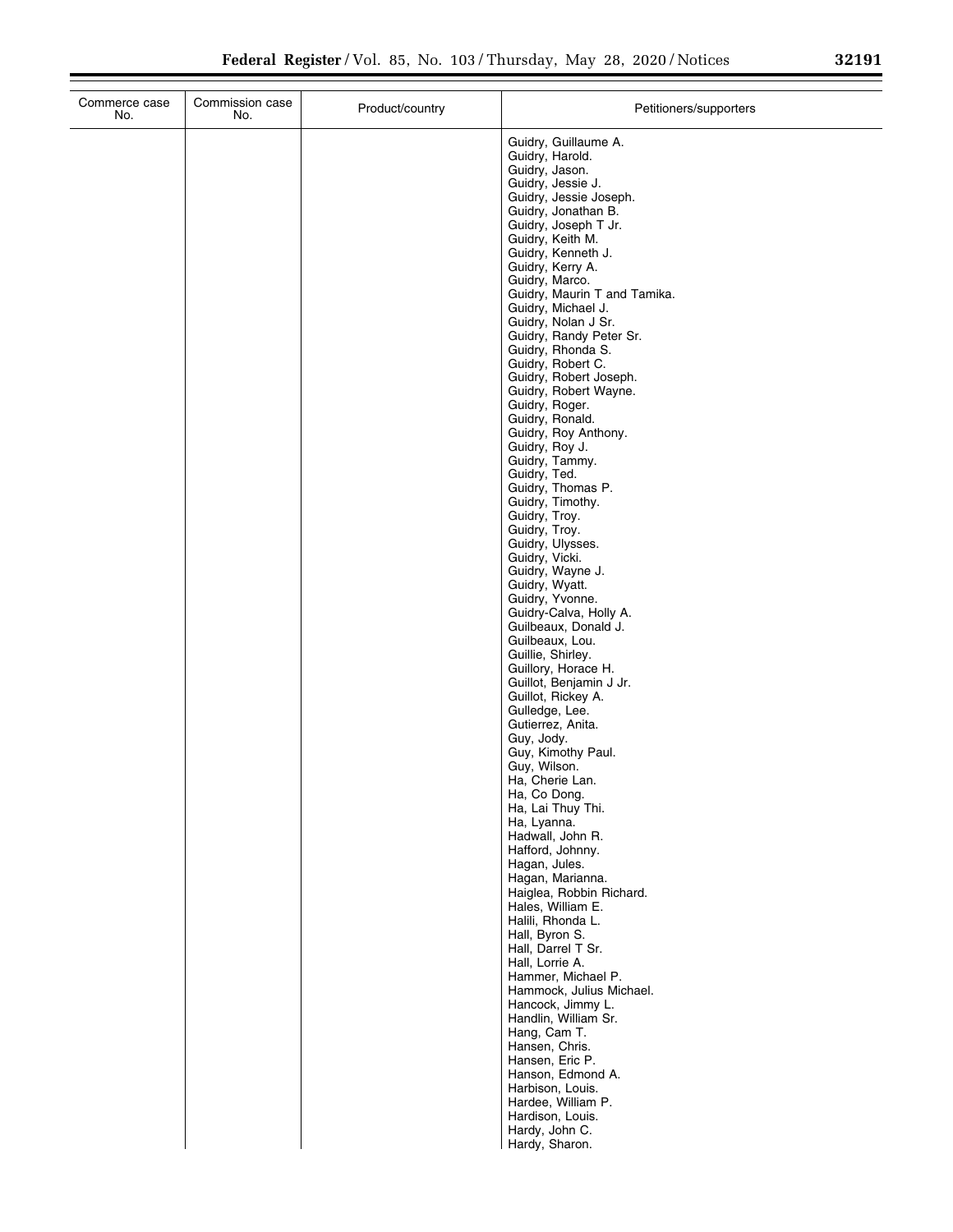| Commerce case<br>No. | Commission case<br>No. | Product/country | Petitioners/supporters                                                                                                                                                                                                                                                                                                                                                                                                                                                                                                                                                                                                                                                                         |
|----------------------|------------------------|-----------------|------------------------------------------------------------------------------------------------------------------------------------------------------------------------------------------------------------------------------------------------------------------------------------------------------------------------------------------------------------------------------------------------------------------------------------------------------------------------------------------------------------------------------------------------------------------------------------------------------------------------------------------------------------------------------------------------|
|                      |                        |                 | Harmon, Michelle.<br>Harrington, George J.<br>Harrington, Jay.<br>Harris, Bobby D.<br>Harris, Buster.<br>Harris, Jimmy Wayne Sr.<br>Harris, Johnny Ray.<br>Harris, Kenneth A.<br>Harris, Ronnie.<br>Harris, Susan D.<br>Harris, William.<br>Harrison, Daniel L.<br>Hartmann, Leon M Jr.<br>Hartmann, Walter Jr.<br>Hattaway, Errol Henry.<br>Haycock, Kenneth.<br>Haydel, Gregory.<br>Hayes, Clinton.<br>Hayes, Katherine F.<br>Hayes, Lod Jr.<br>Hean, Hong.<br>Heathcock, Walter Jr.<br>Hebert, Albert Joseph.<br>Hebert, Bernie.<br>Hebert, Betty Jo.<br>Hebert, Chris.<br>Hebert, Craig J.<br>Hebert, David.<br>Hebert, David Jr.<br>Hebert, Earl J.<br>Hebert, Eric J.<br>Hebert, Jack M. |
|                      |                        |                 | Hebert, Johnny Paul.<br>Hebert, Jonathan.<br>Hebert, Jules J.<br>Hebert, Kim M.<br>Hebert, Lloyd S III.<br>Hebert, Michael J.<br>Hebert, Myron A.<br>Hebert, Norman.<br>Hebert, Patrick.<br>Hebert, Patrick A.                                                                                                                                                                                                                                                                                                                                                                                                                                                                                 |
|                      |                        |                 | Hebert, Pennington Jr.<br>Hebert, Philip.<br>Hebert, Robert A.<br>Hebert, Terry W.<br>Hedrick, Gerald J Jr.<br>Helmer, Claudia A.<br>Helmer, Gerry J.<br>Helmer, Herman C Jr.<br>Helmer, Kenneth.<br>Helmer, Larry J Sr.<br>Helmer, Michael A Sr.                                                                                                                                                                                                                                                                                                                                                                                                                                              |
|                      |                        |                 | Helmer, Rusty L.<br>Helmer, Windy.<br>Hemmenway, Jack.<br>Henderson, Brad.<br>Henderson, Curtis.<br>Henderson, David A Jr.<br>Henderson, David A Sr.<br>Henderson, Johnny.<br>Henderson, Olen.<br>Henderson, P Loam.<br>Henry, Joanne.                                                                                                                                                                                                                                                                                                                                                                                                                                                         |
|                      |                        |                 | Henry, Rodney.<br>Herbert, Patrick and Terry.<br>Hereford, Rodney O Jr.<br>Hereford, Rodney O Sr.<br>Hernandez, Corey.<br>Herndon, Mark.<br>Hertel, Charles W.<br>Hertz, Edward C Sr.<br>Hess, Allen L Sr.                                                                                                                                                                                                                                                                                                                                                                                                                                                                                     |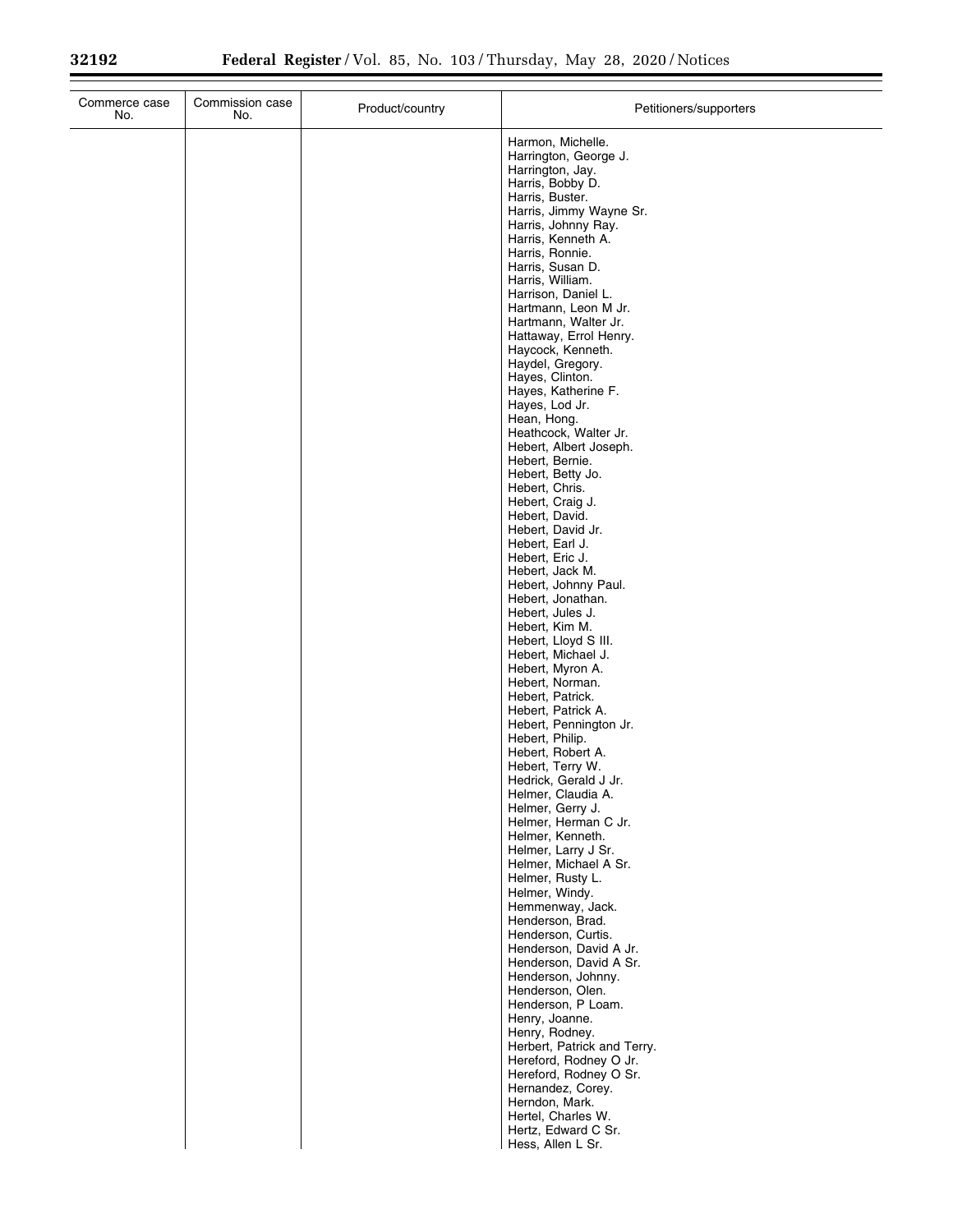| Commerce case<br>No. | Commission case<br>No. | Product/country | Petitioners/supporters                                                                                                                                                                                                                                                                                                                                                                                                                                                                                                                                                                                                                                                                                                                                                                                                                                                                                                                                                                                                                                                                                                                                                                          |
|----------------------|------------------------|-----------------|-------------------------------------------------------------------------------------------------------------------------------------------------------------------------------------------------------------------------------------------------------------------------------------------------------------------------------------------------------------------------------------------------------------------------------------------------------------------------------------------------------------------------------------------------------------------------------------------------------------------------------------------------------------------------------------------------------------------------------------------------------------------------------------------------------------------------------------------------------------------------------------------------------------------------------------------------------------------------------------------------------------------------------------------------------------------------------------------------------------------------------------------------------------------------------------------------|
|                      |                        |                 | Hess, Henry D Jr.<br>Hess, Jessica R.<br>Hess, Wayne B.<br>Hewett, Emma.<br>Hewett, James.<br>Hickman, John.<br>Hickman, Marvin.<br>Hicks, Billy M.<br>Hicks, James W.<br>Hicks, Larry W.<br>Hicks, Walter R.<br>Hien, Nguyen.<br>Higgins, Joseph J III.<br>Hill, Darren S.<br>Hill, Joseph R.<br>Hill, Sharon.<br>Hill, Willie E Jr.<br>Hills, Herman W.<br>Hingle, Barbara E.<br>Hingle, Rick A.<br>Hingle, Roland T Jr.<br>Hingle, Roland T Sr.<br>Hingle, Ronald J.<br>Hinojosa, R.<br>Hinojosa, Randy.<br>Hinojosa, Ricky A.<br>Hipps, Nicole Marie.<br>Ho, Dung Tan.<br>Ho, Hung.<br>Ho, Jennifer.<br>Ho, Jimmy.<br>Ho, Lam.<br>Ho, Nam.<br>Ho, Nga T.<br>Ho, O.<br>Ho, Sang N.<br>Ho, Thanh Quoc.<br>Ho, Thien Dang.<br>Ho, Tien Van.<br>Ho, Tri Tran.<br>Hoang, Dung T.<br>Hoang, Hoa T and Tam Hoang.<br>Hoang, Huy Van.<br>Hoang, Jennifer Vu.<br>Hoang, John.<br>Hoang, Julie.<br>Hoang, Kimberly.<br>Hoang, Linda.<br>Hoang, Loan.<br>Hoang, San Ngoc.<br>Hoang, Tro Van.<br>Hoang, Trung Kim.<br>Hoang, Trung Tuan.<br>Hoang, Vincent Huynh.<br>Hodges, Ralph W.<br>Hoffpaviiz, Harry K.<br>Holland, Vidal.<br>Holler, Boyce Dwight Jr.<br>Hollier, Dennis J.<br>Holloway, Carl D. |
|                      |                        |                 | Hong, Tai Van.<br>Hood, Malcolm.<br>Hopton, Douglas.<br>Horaist, Shawn P.<br>Hostetler, Warren L II.<br>Hotard, Claude.<br>Hotard, Emile J Jr.<br>Howard, Jeff.<br>Howerin, Billy Sr.                                                                                                                                                                                                                                                                                                                                                                                                                                                                                                                                                                                                                                                                                                                                                                                                                                                                                                                                                                                                           |
|                      |                        |                 | Howerin, Wendell Sr.<br>Hubbard, Keith.<br>Hubbard, Perry III.<br>Huber, Berry T.                                                                                                                                                                                                                                                                                                                                                                                                                                                                                                                                                                                                                                                                                                                                                                                                                                                                                                                                                                                                                                                                                                               |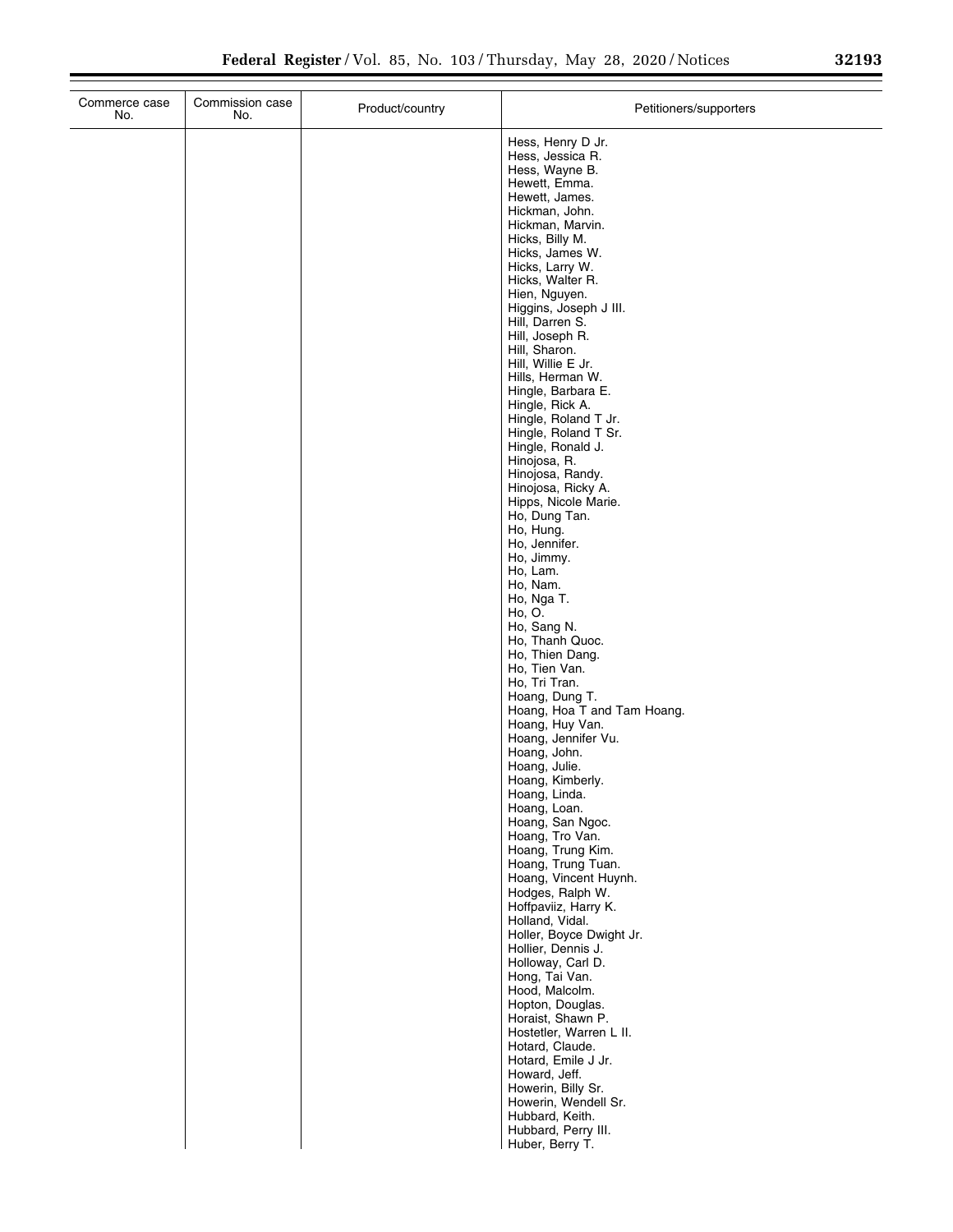| Commerce case<br>No. | Commission case<br>No. | Product/country | Petitioners/supporters                                                                                                                                                                                                                                                                                                                                                                                                                                                                                                                                                                                                                                                                                                                                                                                                                                                                                                                                                                                                                                                                                                                                                                                                                                                        |
|----------------------|------------------------|-----------------|-------------------------------------------------------------------------------------------------------------------------------------------------------------------------------------------------------------------------------------------------------------------------------------------------------------------------------------------------------------------------------------------------------------------------------------------------------------------------------------------------------------------------------------------------------------------------------------------------------------------------------------------------------------------------------------------------------------------------------------------------------------------------------------------------------------------------------------------------------------------------------------------------------------------------------------------------------------------------------------------------------------------------------------------------------------------------------------------------------------------------------------------------------------------------------------------------------------------------------------------------------------------------------|
|                      |                        |                 | Huber, Charles A.<br>Huck, Irma Elaine.<br>Huck, Steven R.<br>Huckabee, Harold.<br>Hue, Patrick A.<br>Hughes, Brad J.<br>Hults, Thomas.<br>Hutcherson, Daniel J.<br>Hutchinson, Douglas.<br>Hutchinson, George D.<br>Hutchinson, William H.<br>Hutto, Cynthia E.<br>Hutto, Henry G Jr.<br>Huynh, Chien Thi.<br>Huynh, Dong Xuan.<br>Huynh, Dung.<br>Huynh, Dung V.<br>Huynh, Hai.<br>Huynh, Hai.<br>Huynh, Hai Van.<br>Huynh, Hoang D.<br>Huynh, Hoang Van.<br>Huynh, Hung.<br>Huynh, James N.<br>Huynh, Johhny Hiep.<br>Huynh, Johnnie.<br>Huynh, Kim.<br>Huynh, Lay.<br>Huynh, Long.<br>Huynh, Mack Van.<br>Huynh, Mau Van.<br>Huynh, Minh.<br>Huynh, Minh Van.<br>Huynh, Nam Van.<br>Huynh, Thai.<br>Huynh, Tham Thi.<br>Huynh, Thanh.<br>Huynh, Thanh.<br>Huynh, The V.<br>Huynh, Tri.<br>Huynh, Truc.<br>Huynh, Tu.<br>Huynh, Tu.<br>Huynh, Tung Van.<br>Huynh, Van X.<br>Huynh, Viet Van.<br>Huynh, Vuong Van.<br>Hymel, Joseph Jr.<br>Hymel, Michael D.<br>Hymel, Nolan J Sr.<br>Ingham, Herbert W.<br>Inglis, Richard M.<br>Ingraham, Joseph S.<br>Ingraham, Joyce.<br>Ipock, Billy.<br>Ipock, William B.<br>Ireland, Arthur Allen.<br>Iver, George Jr.<br>Jackson, Alfred M.<br>Jackson, Carl John.<br>Jackson, David.<br>Jackson, Eugene O.<br>Jackson, Glenn C Jr. |
|                      |                        |                 | Jackson, Glenn C Sr.<br>Jackson, James Jerome.<br>Jackson, John D.<br>Jackson, John Elton Sr.<br>Jackson, Levi.<br>Jackson, Nancy L.<br>Jackson, Robert W.                                                                                                                                                                                                                                                                                                                                                                                                                                                                                                                                                                                                                                                                                                                                                                                                                                                                                                                                                                                                                                                                                                                    |
|                      |                        |                 | Jackson, Shannon.<br>Jackson, Shaun C.<br>Jackson, Steven A.                                                                                                                                                                                                                                                                                                                                                                                                                                                                                                                                                                                                                                                                                                                                                                                                                                                                                                                                                                                                                                                                                                                                                                                                                  |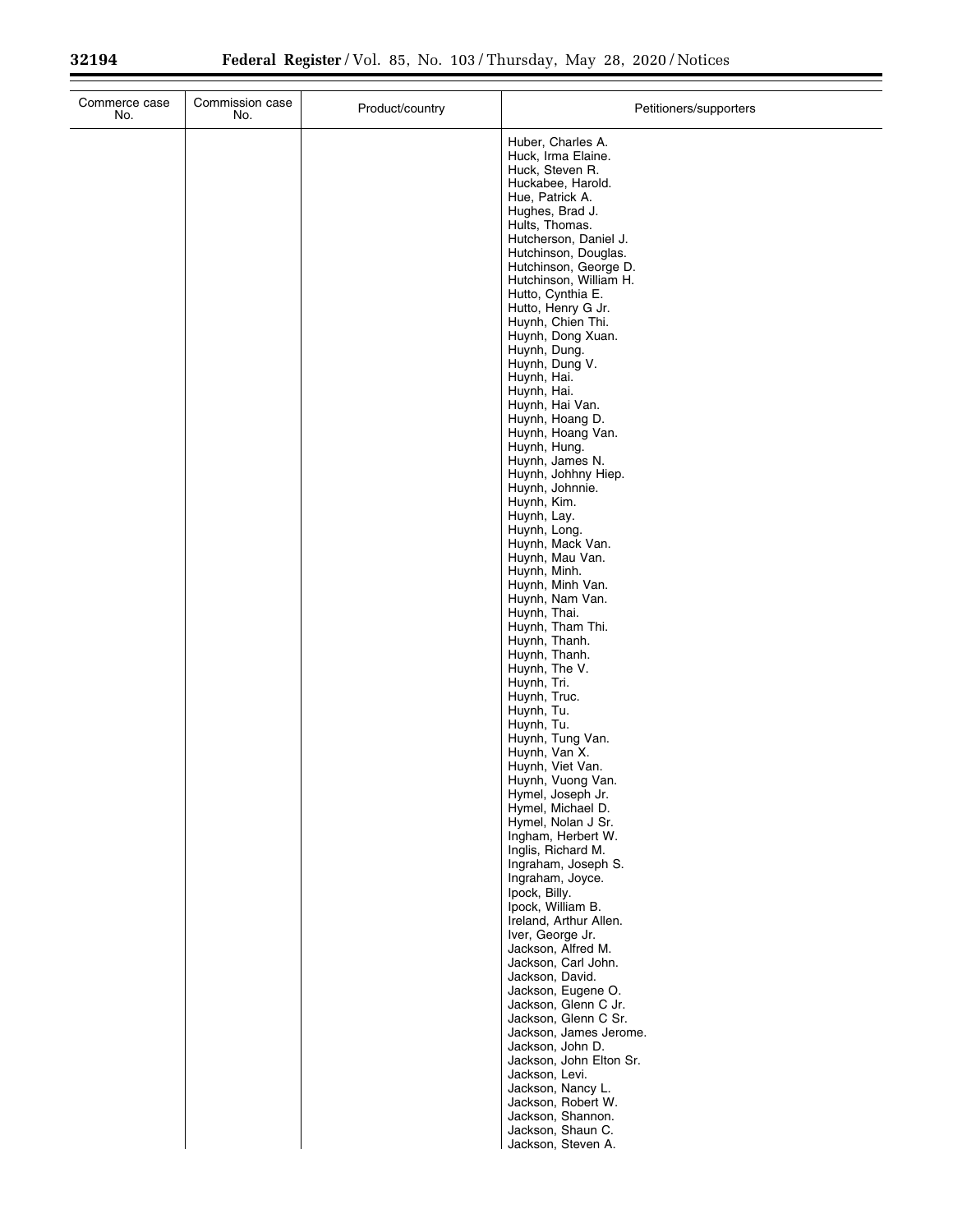| 32195 |  |  |
|-------|--|--|
|       |  |  |

| Commerce case<br>No. | Commission case<br>No. | Product/country | Petitioners/supporters                                      |
|----------------------|------------------------|-----------------|-------------------------------------------------------------|
|                      |                        |                 | Jacob, Ronald R.                                            |
|                      |                        |                 | Jacob, Warren J Jr.                                         |
|                      |                        |                 | Jacobs, L Anthony.<br>Jacobs, Lawrence F.                   |
|                      |                        |                 | Jarreau, Billy and Marilyn.                                 |
|                      |                        |                 | Jarvis, James D.                                            |
|                      |                        |                 | Jaye, Emma.<br>Jeanfreau, Vincent R.                        |
|                      |                        |                 | Jefferies, William.                                         |
|                      |                        |                 | Jemison, Timothy Michael Sr.                                |
|                      |                        |                 | Jennings, Jacob.                                            |
|                      |                        |                 | Joffrion, Harold J Jr.<br>Johnson, Albert F.                |
|                      |                        |                 | Johnson, Ashley Lamar.                                      |
|                      |                        |                 | Johnson, Bernard Jr.<br>Johnson, Brent W.                   |
|                      |                        |                 | Johnson, Bruce Warem.                                       |
|                      |                        |                 | Johnson, Carl S.                                            |
|                      |                        |                 | Johnson, Carolyn.<br>Johnson, Clyde Sr.                     |
|                      |                        |                 | Johnson, David G.                                           |
|                      |                        |                 | Johnson, David Paul.                                        |
|                      |                        |                 | Johnson, Gary Allen Sr.                                     |
|                      |                        |                 | Johnson, George D.<br>Johnson, Michael A.                   |
|                      |                        |                 | Johnson, Randy J.                                           |
|                      |                        |                 | Johnson, Regenia.                                           |
|                      |                        |                 | Johnson, Robert.<br>Johnson, Ronald Ray Sr.                 |
|                      |                        |                 | Johnson, Steve.                                             |
|                      |                        |                 | Johnson, Thomas Allen Jr.                                   |
|                      |                        |                 | Johnston, Ronald.<br>Joly, Nicholas J Jr.                   |
|                      |                        |                 | Jones, Charles.                                             |
|                      |                        |                 | Jones, Clinton.                                             |
|                      |                        |                 | Jones, Daisy Mae.<br>Jones, Jeffery E.                      |
|                      |                        |                 | Jones, Jerome N Sr.                                         |
|                      |                        |                 | Jones, John W.                                              |
|                      |                        |                 | Jones, Larry.<br>Jones, Len.                                |
|                      |                        |                 | Jones, Michael G Sr.                                        |
|                      |                        |                 | Jones, Paul E.                                              |
|                      |                        |                 | Jones, Perry T Sr.<br>Jones, Ralph William.                 |
|                      |                        |                 | Jones, Richard G Sr.                                        |
|                      |                        |                 | Jones, Stephen K.                                           |
|                      |                        |                 | Jones, Wayne.<br>Joost, Donald F.                           |
|                      |                        |                 | Jordan, Dean.                                               |
|                      |                        |                 | Jordan, Hubert William III (Bert).<br>Jordan, Hurbert W Jr. |
|                      |                        |                 | Judalet, Ramon G.                                           |
|                      |                        |                 | Judy, William Roger.                                        |
|                      |                        |                 | Julian, Ida.<br>Julian, John I Sr.                          |
|                      |                        |                 | Juneau, Anthony Sr.                                         |
|                      |                        |                 | Juneau, Bruce.                                              |
|                      |                        |                 | Juneau, Robert A Jr and Laura K.                            |
|                      |                        |                 | Jurjevich, Leander J.<br>Kain, Jules B Sr.                  |
|                      |                        |                 | Kain, Martin A.                                             |
|                      |                        |                 | Kalliainen, Dale.                                           |
|                      |                        |                 | Kalliainen, Richard.<br>Kang, Chamroeun.                    |
|                      |                        |                 | Kang, Sambo.                                                |
|                      |                        |                 | Kap, Brenda.                                                |
|                      |                        |                 | Keen, Robert Steven.<br>Keenan, Robert M.                   |
|                      |                        |                 | Kellum, Kenneth Sr.                                         |
|                      |                        |                 | Kellum, Larry Gray Sr.                                      |
|                      |                        |                 | Kellum, Roxanne.                                            |
|                      |                        |                 | Kelly, Roger B.                                             |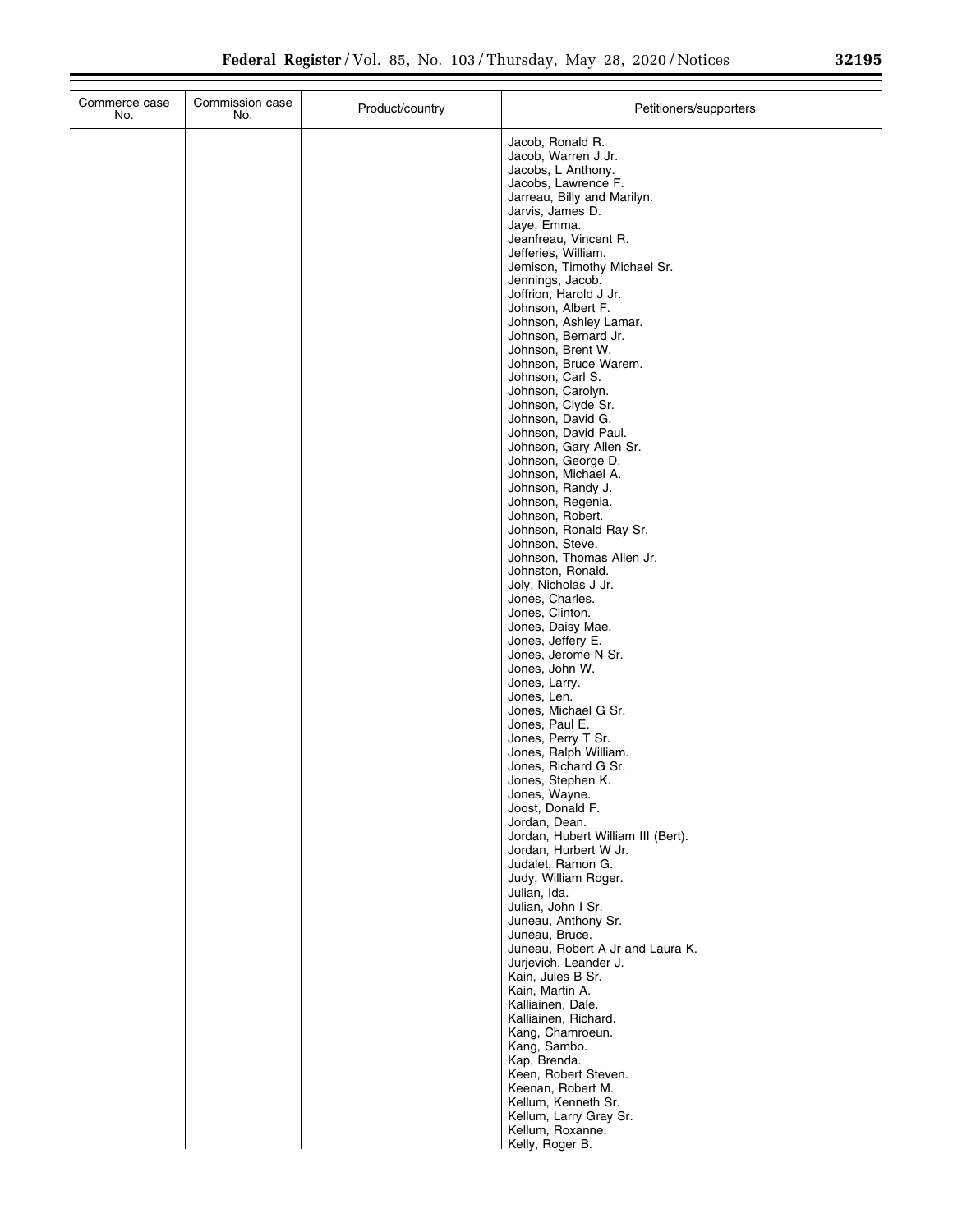| Commerce case<br>Commission case<br>No.<br>No. | Product/country | Petitioners/supporters                                                                                                                                                                                                                                                                                                                                                                                                                                                                                                                                                                                                                                                                                                                                                                                                                                                                                                                                                                                                                                                                                                                                                                                                                                                                                                                                                                                                     |
|------------------------------------------------|-----------------|----------------------------------------------------------------------------------------------------------------------------------------------------------------------------------------------------------------------------------------------------------------------------------------------------------------------------------------------------------------------------------------------------------------------------------------------------------------------------------------------------------------------------------------------------------------------------------------------------------------------------------------------------------------------------------------------------------------------------------------------------------------------------------------------------------------------------------------------------------------------------------------------------------------------------------------------------------------------------------------------------------------------------------------------------------------------------------------------------------------------------------------------------------------------------------------------------------------------------------------------------------------------------------------------------------------------------------------------------------------------------------------------------------------------------|
|                                                |                 | Kelly, Thomas E.<br>Kendrick, Chuck J.<br>Kennair, Michael S.<br>Kennedy, Dothan.<br>Kenney, David Jr.<br>Kenney, Robert W.<br>Kent, Michael A.<br>Keo, Bunly.<br>Kerchner, Steve.<br>Kern, Thurmond.<br>Khin, Sochenda.<br>Khui, Lep and Nga Ho.<br>Kidd, Frank.<br>Kiesel, Edward C and Lorraine T.<br>Kiff, Hank J.<br>Kiff, Melvin.<br>Kiffe, Horace.<br>Kim, Puch.<br>Kimbrough, Carson.<br>Kim-Tun, Soeun.<br>King, Andy A.<br>King, Donald Jr.<br>King, James B.<br>King, Thornell.<br>King, Wesley.<br>Kit, An.<br>Kizer, Anthony J.<br>Kleimann, Robert.<br>Knapp, Alton P Jr.<br>Knapp, Alton P Sr.<br>Knapp, Ellis L Jr.<br>Knapp, Melvin L.<br>Knapp, Theresa.<br>Knecht, Frederick Jr.<br>Knezek, Lee.<br>Knight, George.<br>Knight, Keith B.<br>Knight, Robert E.<br>Koch, Howard J.<br>Kong, Seng.<br>Konitz, Bobby.<br>Koo, Herman.<br>Koonce, Curtis S.<br>Koonce, Howard N.<br>Kopszywa, Mark L.<br>Kopszywa, Stanley J.<br>Kotulja, Stejepan.<br>Kraemer, Bridget.<br>Kraemer, Wilbert J.<br>Kraemer, Wilbert Jr.<br>Kramer, David.<br>Krantz, Arthur Jr.<br>Krantz, Lori.<br>Kraver, C W.<br>Kreger, Ronald A Sr.<br>Kreger, Roy J Sr.<br>Kreger, Ryan A.<br>Krennerich, Raymond A.<br>Kroke, Stephen E.<br>Kruth, Frank D.<br>Kuchler, Alphonse L III.<br>Kuhn, Bruce A Sr.<br>Kuhn, Gerard R Jr.<br>Kuhn, Gerard R Sr.<br>Kuhns, Deborah.<br>LaBauve, Kerry.<br>LaBauve, Sabrina.<br>LaBauve, Terry. |
|                                                |                 | LaBiche, Todd A.<br>LaBove, Carroll.<br>LaBove, Frederick P.<br>Lachica, Jacqueline.<br>Lachico, Douglas.                                                                                                                                                                                                                                                                                                                                                                                                                                                                                                                                                                                                                                                                                                                                                                                                                                                                                                                                                                                                                                                                                                                                                                                                                                                                                                                  |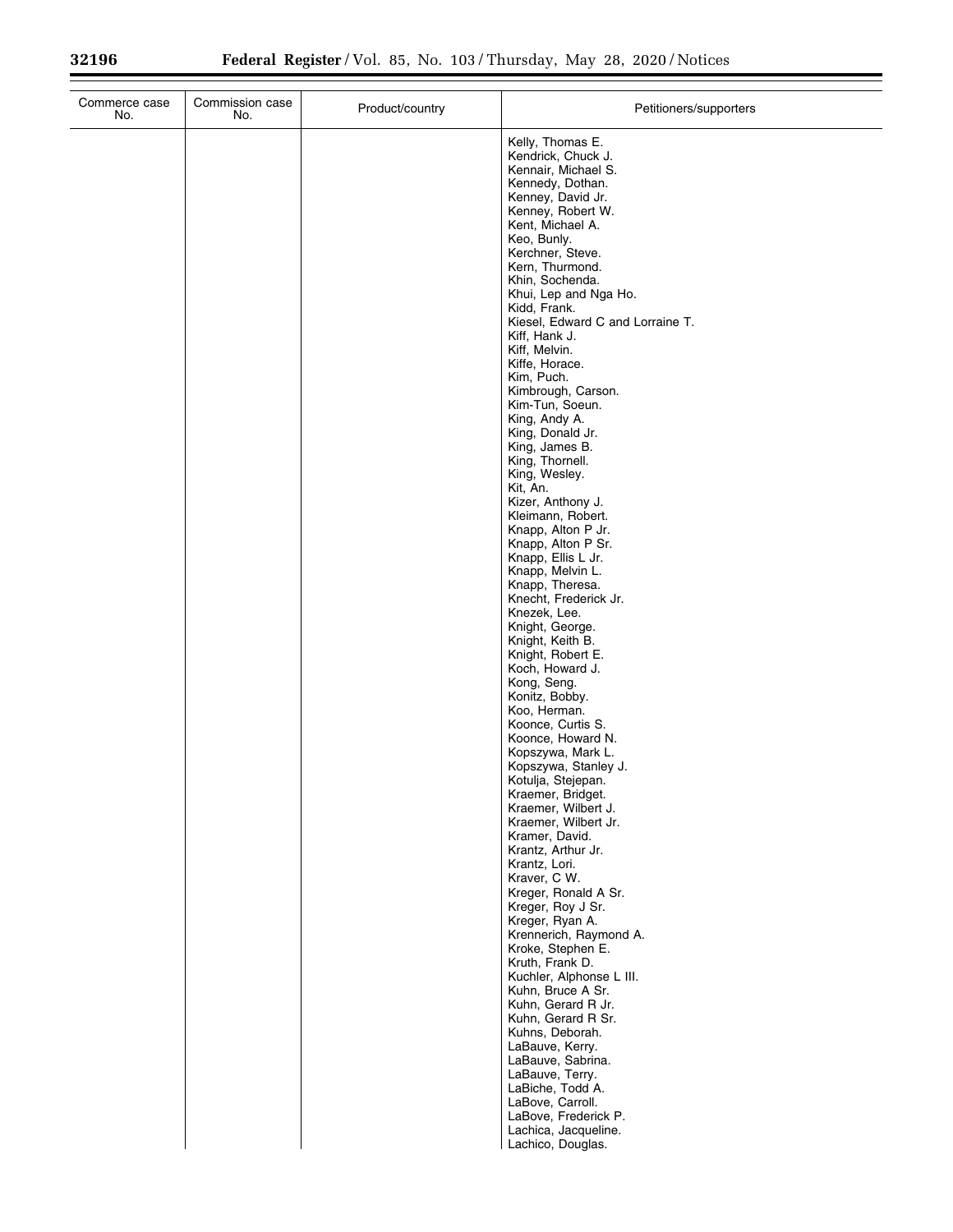$\overline{a}$ 

| Commerce case<br>No. | Commission case<br>No. | Product/country | Petitioners/supporters                                                                                |
|----------------------|------------------------|-----------------|-------------------------------------------------------------------------------------------------------|
|                      |                        |                 | Lacobon, Tommy W Jr.<br>Lacobon, Tony C.<br>LaCoste, Broddie.<br>LaCoste, Carl.<br>LaCoste, Dennis E. |
|                      |                        |                 | LaCoste, Grayland J.<br>LaCoste, Malcolm Jr.                                                          |
|                      |                        |                 | LaCoste, Melvin.<br>LaCoste, Melvin W Jr.                                                             |
|                      |                        |                 | LaCoste, Ravin J Jr.<br>LaCoste, Ravin Sr.                                                            |
|                      |                        |                 | Ladner, Clarence J III.<br>Ladson, Earlene G.                                                         |
|                      |                        |                 | LaFont, Douglas A Sr.<br>LaFont, Edna S.                                                              |
|                      |                        |                 | LaFont, Jackin.<br>LaFont, Noces J Jr.                                                                |
|                      |                        |                 | LaFont, Weyland J Sr.<br>LaFrance, Joseph T.                                                          |
|                      |                        |                 | Lagarde, Frank N.<br>Lagarde, Gary Paul.                                                              |
|                      |                        |                 | Lagasse, Michael F.<br>Lai, Hen K.<br>Lai, Then.                                                      |
|                      |                        |                 | Lam, Cang Van.<br>Lam, Cui.                                                                           |
|                      |                        |                 | Lam, Dong Van.<br>Lam, Hiep Tan.                                                                      |
|                      |                        |                 | Lam, Lan Van.<br>Lam, Lee Phenh.                                                                      |
|                      |                        |                 | Lam, Phan.<br>Lam, Qui.                                                                               |
|                      |                        |                 | Lam, Sochen.<br>Lam, Tai.                                                                             |
|                      |                        |                 | Lam, Tinh Huu.<br>Lambas, Jessie J Sr.                                                                |
|                      |                        |                 | Lanclos, Paul.<br>Landry, David A.                                                                    |
|                      |                        |                 | Landry, Dennis J.<br>Landry, Edward N Jr.                                                             |
|                      |                        |                 | Landry, George.<br>Landry, George M.                                                                  |
|                      |                        |                 | Landry, James F.<br>Landry, Jude C.                                                                   |
|                      |                        |                 | Landry, Robert E.<br>Landry, Ronald J.                                                                |
|                      |                        |                 | Landry, Samuel J Jr.<br>Landry, Tracy.<br>Lane, Daniel E.                                             |
|                      |                        |                 | Lapeyrouse, Lance M.<br>Lapeyrouse, Rosalie.                                                          |
|                      |                        |                 | Lapeyrouse, Tillman Joseph.<br>LaRive, James L Jr.                                                    |
|                      |                        |                 | LaRoche, Daniel S.<br>Lasseigne, Betty.                                                               |
|                      |                        |                 | Lasseigne, Blake.<br>Lasseigne, Floyd.                                                                |
|                      |                        |                 | Lasseigne, Frank.<br>Lasseigne, Harris Jr.                                                            |
|                      |                        |                 | Lasseigne, Ivy Jr.<br>Lasseigne, Jefferson.                                                           |
|                      |                        |                 | Lasseigne, Jefferson P Jr.<br>Lasseigne, Johnny J.                                                    |
|                      |                        |                 | Lasseigne, Marlene.<br>Lasseigne, Nolan J.                                                            |
|                      |                        |                 | Lasseigne, Trent.<br>Lat, Chhiet.                                                                     |
|                      |                        |                 | Latapie, Charlotte A.<br>Latapie, Crystal.                                                            |
|                      |                        |                 | Latapie, Jerry.<br>Latapie, Joey G.                                                                   |
|                      |                        |                 | Latapie, Joseph.<br>Latapie, Joseph F Sr.                                                             |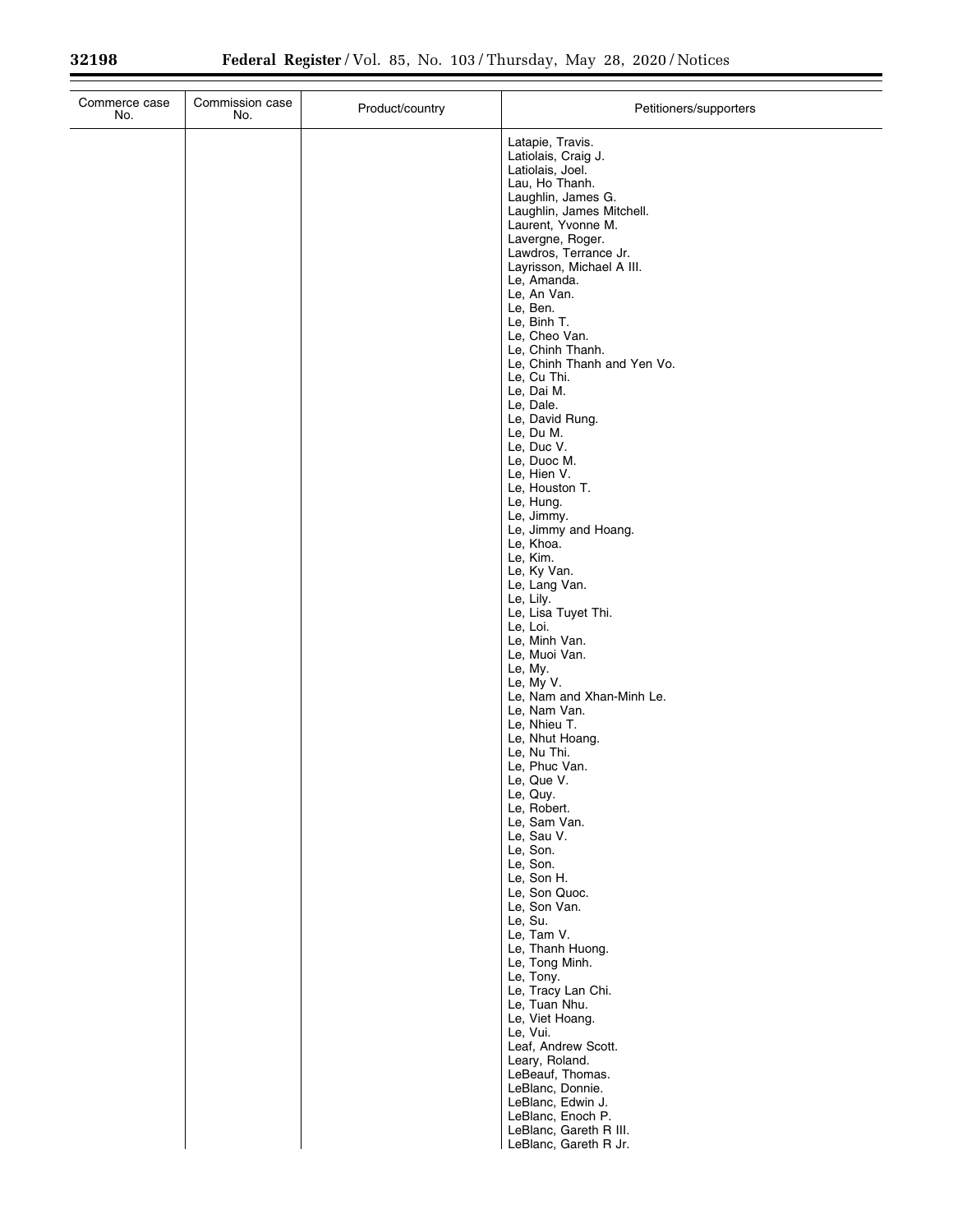$\mathbb{R}^n$ 

| No.           | Commission case<br>No. | Product/country | Petitioners/supporters                                                                                                                                                                                                                                                                                                                                                                                                                                                                                                                                                                                                                                                                                                                                                                                                                                                                                                                                                               |
|---------------|------------------------|-----------------|--------------------------------------------------------------------------------------------------------------------------------------------------------------------------------------------------------------------------------------------------------------------------------------------------------------------------------------------------------------------------------------------------------------------------------------------------------------------------------------------------------------------------------------------------------------------------------------------------------------------------------------------------------------------------------------------------------------------------------------------------------------------------------------------------------------------------------------------------------------------------------------------------------------------------------------------------------------------------------------|
| Commerce case |                        |                 | LeBlanc, Gerald E.<br>LeBlanc, Hubert C.<br>LeBlanc, Jerald.<br>LeBlanc, Jesse Jr.<br>LeBlanc, Keenon Anthony.<br>LeBlanc, Lanvin J.<br>LeBlanc, Luke A.<br>LeBlanc, Marty J.<br>LeBlanc, Marty J Jr.<br>LeBlanc, Mickel J.<br>LeBlanc, Robert Patrick.<br>LeBlanc, Scotty M.<br>LeBlanc, Shelton.<br>LeBlanc, Terry J.<br>LeBoeuf, Brent J.<br>LeBoeuf, Emery J.<br>LeBoeuf, Joseph R.<br>LeBoeuf, Tammy Y.<br>LeBouef, Dale.<br>LeBouef, Edward J.<br>LeBouef, Ellis J Jr.<br>LeBouef, Gillis.<br>LeBouef, Jimmie.<br>LeBouef, Leslie.<br>LeBouef, Lindy J.<br>LeBouef, Micheal J.<br>LeBouef, Raymond.<br>LeBouef, Tommy J.<br>LeBouef, Wiley Sr.<br>LeBourgeois, Stephen A.<br>LeCompte, Alena.<br>LeCompte, Aubrey J.<br>LeCompte, Etha.<br>LeCompte, Jesse C Jr.<br>LeCompte, Jesse Jr.<br>LeCompte, Jesse Sr.<br>LeCompte, Lyle.<br>LeCompte, Patricia F.<br>LeCompte, Todd.<br>LeCompte, Troy A Sr.<br>Ledet, Brad.<br>Ledet, Bryan.<br>Ledet, Carlton.<br>Ledet, Charles J. |
|               |                        |                 | Ledet, Jack A.<br>Ledet, Kenneth A.<br>Ledet, Mark.<br>Ledet, Maxine B.                                                                                                                                                                                                                                                                                                                                                                                                                                                                                                                                                                                                                                                                                                                                                                                                                                                                                                              |
|               |                        |                 | Ledet, Mervin.<br>Ledet, Phillip John.<br>Ledoux, Dennis.<br>Ledwig, Joe J.<br>Lee, Carl.<br>Lee, James K.<br>Lee, Marilyn.<br>Lee, Otis M Jr.                                                                                                                                                                                                                                                                                                                                                                                                                                                                                                                                                                                                                                                                                                                                                                                                                                       |
|               |                        |                 | Lee, Raymond C.<br>Lee, Robert E.<br>Lee, Steven J.<br>Leek, Mark A.<br>LeGaux, Roy J Jr.<br>Legendre, Kerry.<br>Legendre, Paul.<br>Leger, Andre.<br>LeGros, Alex M.                                                                                                                                                                                                                                                                                                                                                                                                                                                                                                                                                                                                                                                                                                                                                                                                                 |
|               |                        |                 | LeJeune, Philip Jr.<br>LeJeune, Philip Sr.<br>LeJeune, Ramona V.                                                                                                                                                                                                                                                                                                                                                                                                                                                                                                                                                                                                                                                                                                                                                                                                                                                                                                                     |

LeJeunee, Debbie. LeJuine, Eddie R. LeLand, Allston Bochet. Leland, Rutledge B III. Leland, Rutledge B Jr.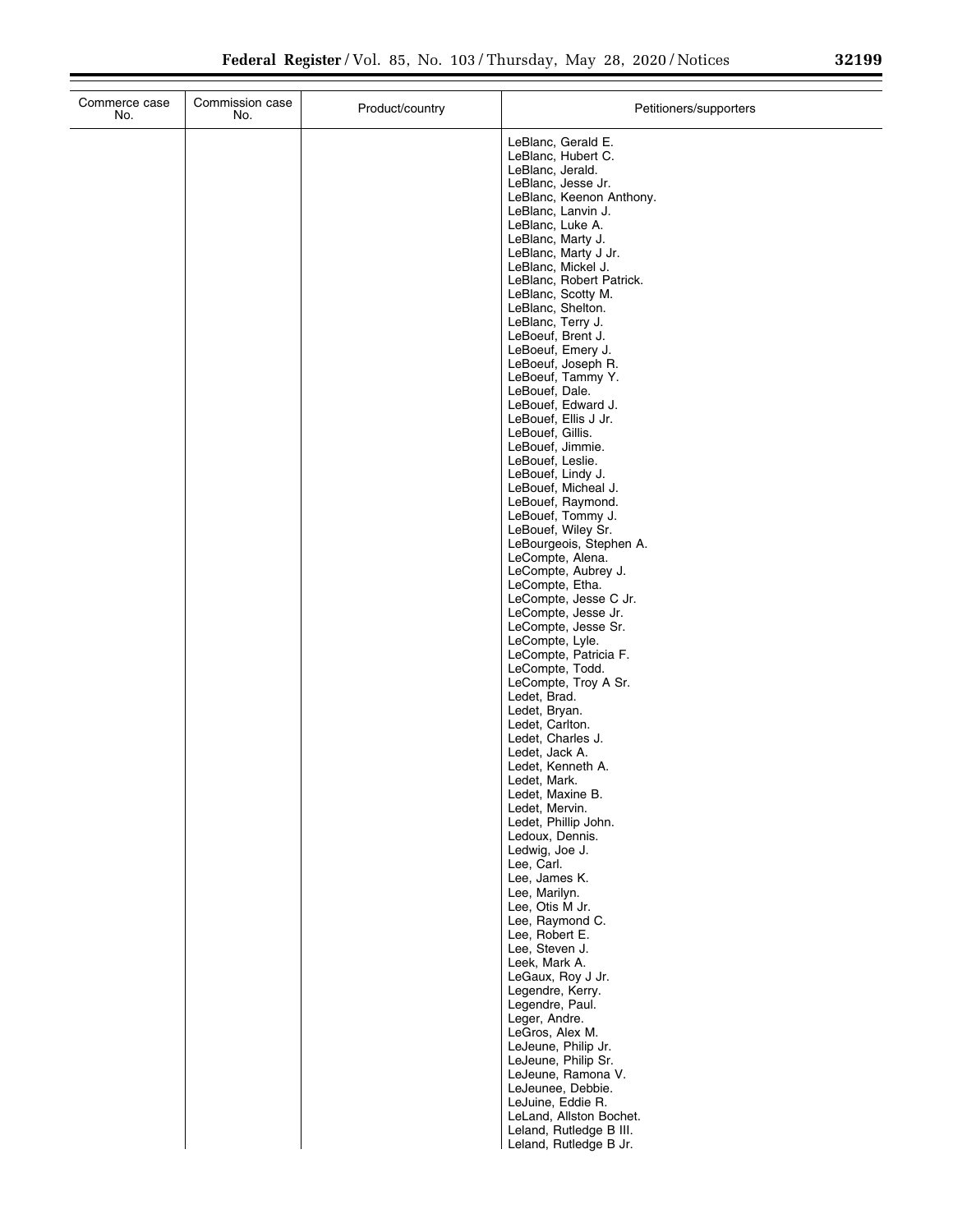| Commerce case<br>No. | Commission case<br>No. | Product/country | Petitioners/supporters                                                                                                                                                                                                                                                                                           |
|----------------------|------------------------|-----------------|------------------------------------------------------------------------------------------------------------------------------------------------------------------------------------------------------------------------------------------------------------------------------------------------------------------|
|                      |                        |                 | LeLeaux, David.<br>Leleux, Kevin J.<br>Lemoine, Jeffery Jr.<br>Leonard, Dan.<br>Leonard, Dexter J Jr.<br>Leonard, Micheal A.<br>Lepine, Leroy L.<br>Lesso, Rudy Jr.<br>Lester, Shawn.<br>Levron, Dale T.<br>Levy, Patrick T.<br>Lewis, Kenneth.<br>Lewis, Mark Steven.<br>Libersat, Anthony R.<br>Libersat, Kim. |
|                      |                        |                 | Licatino, Daniel Jr.<br>Lichenstein, Donald L.<br>Lilley, Douglas P.<br>Lim, Chhay.<br>Lim, Koung.<br>Lim, Tav Seng.<br>Linden, Eric L.<br>Liner, Claude J Jr.<br>Liner, Harold.<br>Liner, Jerry.<br>Liner, Kevin.<br>Liner, Michael B Sr.<br>Liner, Morris T Jr.                                                |
|                      |                        |                 | Liner, Morris T Sr.<br>Liner, Tandy M.<br>Linh, Pham.<br>Linwood, Dolby.<br>Lirette, Alex J Sr.<br>Lirette, Bobby and Sheri.<br>Lirette, Chester Patrick.<br>Lirette, Daniel J.<br>Lirette, Dean J.<br>Lirette, Delvin J Jr.<br>Lirette, Delvin Jr.<br>Lirette, Desaire J.                                       |
|                      |                        |                 | Lirette, Eugis P Sr.<br>Lirette, Guy A.<br>Lirette, Jeannie.<br>Lirette, Kern A.<br>Lirette, Ron C.<br>Lirette, Russell (Chico) Jr.<br>Lirette, Shaun Patrick.<br>Lirette, Terry J Sr.<br>Little, William A.<br>Little, William Boyd.<br>Liv, Niem S.<br>Livaudais, Ernest J.<br>Liverman, Harry R.              |
|                      |                        |                 | LoBue, Michael Anthony Sr.<br>Locascio, Dustin.<br>Lockhart, William T.<br>Lodrigue, Jimmy A.<br>Lodrigue, Kerry.<br>Lombardo, Joseph P.<br>Lombas, James A Jr.<br>Lombas, Kim D.<br>Londrie, Harley.<br>Long, Cao Thanh.<br>Long, Dinh.<br>Long, Robert.                                                        |
|                      |                        |                 | Longo, Ronald S Jr.<br>Longwater, Ryan Heath.<br>Loomer, Rhonda.<br>Lopez, Celestino.<br>Lopez, Evelio.<br>Lopez, Harry N.<br>Lopez, Ron.<br>Lopez, Scott.                                                                                                                                                       |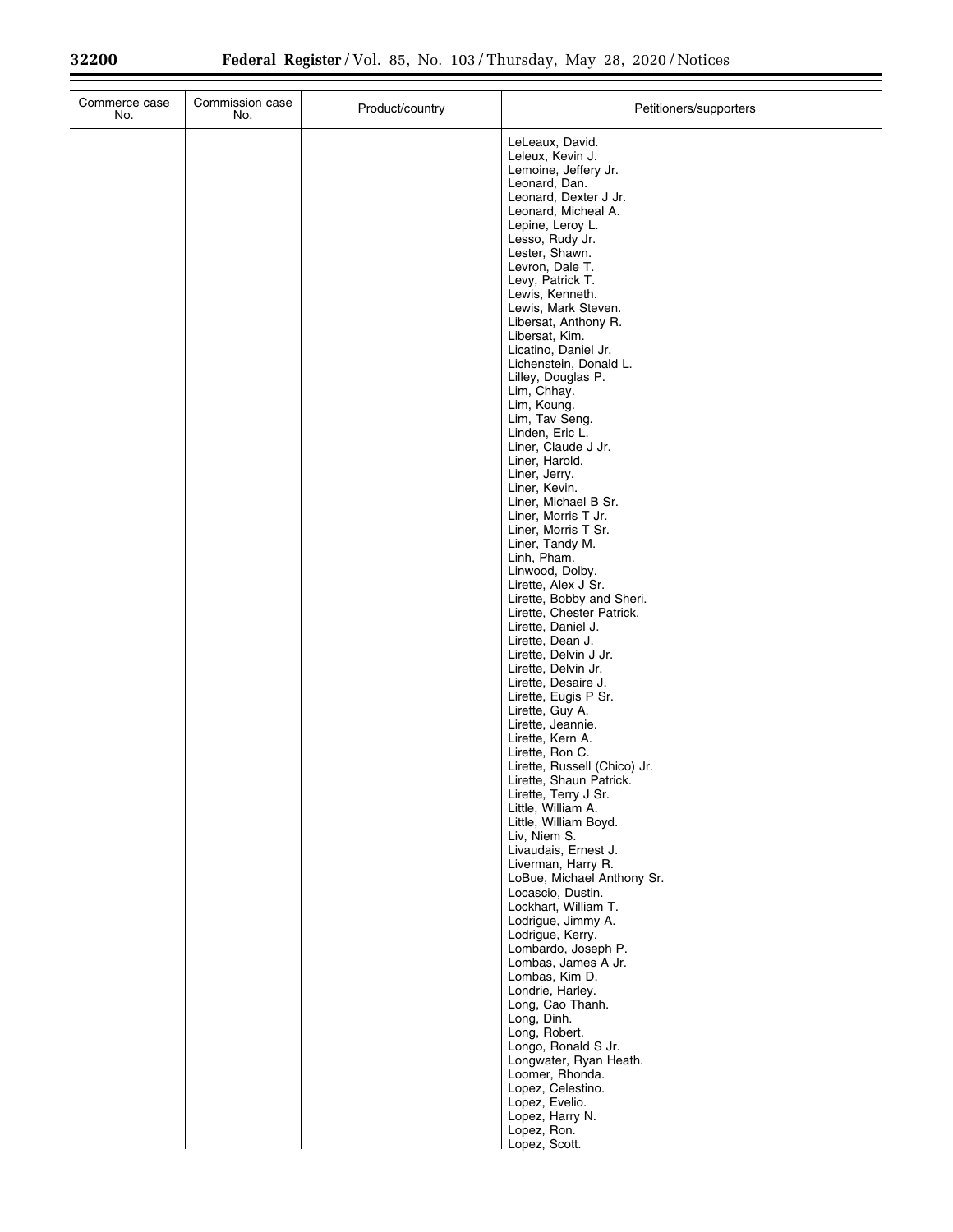| Commerce case<br>No. | Commission case<br>No. | Product/country | Petitioners/supporters                                                                                                                                                                                                                                                                                                                                                                                                                                                                                                                                                                                                                                                                                                                                                                                                                                                                                                                                                                                                                                                                                                                                             |
|----------------------|------------------------|-----------------|--------------------------------------------------------------------------------------------------------------------------------------------------------------------------------------------------------------------------------------------------------------------------------------------------------------------------------------------------------------------------------------------------------------------------------------------------------------------------------------------------------------------------------------------------------------------------------------------------------------------------------------------------------------------------------------------------------------------------------------------------------------------------------------------------------------------------------------------------------------------------------------------------------------------------------------------------------------------------------------------------------------------------------------------------------------------------------------------------------------------------------------------------------------------|
|                      |                        |                 | Lopez, Stephen R Jr.<br>Lord, Michael E Sr.<br>Loupe, George Jr.<br>Loupe, Ted.<br>Lovell, Billy.<br>Lovell, Bobby Jason.<br>Lovell, Bradford John.<br>Lovell, Charles J Jr.<br>Lovell, Clayton.<br>Lovell, Douglas P.<br>Lovell, Jacob G.<br>Lovell, Lois.<br>Lovell, Slade M.<br>Luke, Bernadette C.<br>Luke, David.<br>Luke, Dustan.<br>Luke, Henry.<br>Luke, Jeremy Paul.<br>Luke, Keith J.<br>Luke, Patrick A.<br>Luke, Patrick J.<br>Luke, Paul Leroy.<br>Luke, Rudolph J.<br>Luke, Samantha.<br>Luke, Sidney Jr.<br>Luke, Terry Patrick Jr.<br>Luke, Terry Patrick Sr.<br>Luke, Timothy.<br>Luke, Wiltz J.<br>Lund, Ora G.<br>Luneau, Ferrell J.<br>Luong, Kevin.<br>Luong, Thu X.<br>Luscy, Lydia.<br>Luscy, Richard.<br>Lutz, William A.<br>Luu, Binh.<br>Luu, Vinh.<br>Luu, Vinh V.<br>Ly, Bui.<br>Ly, Hen.<br>Ly, Hoc.<br>Ly, Kelly D.<br>Ly, Nu.<br>Ly, Sa.<br>Ly, Ven.<br>Lyall, Rosalie.<br>Lycett, James A.<br>Lyons, Berton J.<br>Lyons, Berton J Sr.<br>Lyons, Jack.<br>Lyons, Jerome M.<br>Mackey, Marvin Sr.<br>Mackie, Kevin L.<br>Maggio, Wayne A.<br>Magwood, Edwin Wayne.<br>Mai, Danny V.<br>Mai, Lang V.<br>Mai, Tai.<br>Mai, Trach Xuan. |
|                      |                        |                 | Maise, Rubin J.<br>Maise, Todd.<br>Majoue, Ernest J.<br>Majoue, Nathan L.<br>Malcombe, David.<br>Mallett, Irvin Ray.<br>Mallett, Jimmie.                                                                                                                                                                                                                                                                                                                                                                                                                                                                                                                                                                                                                                                                                                                                                                                                                                                                                                                                                                                                                           |
|                      |                        |                 | Mallett, Lawrence J.<br>Mallett, Mervin B.<br>Mallett, Rainbow.<br>Mallett, Stephney.<br>Malley, Ned F Jr.<br>Mamolo, Charles H Sr.                                                                                                                                                                                                                                                                                                                                                                                                                                                                                                                                                                                                                                                                                                                                                                                                                                                                                                                                                                                                                                |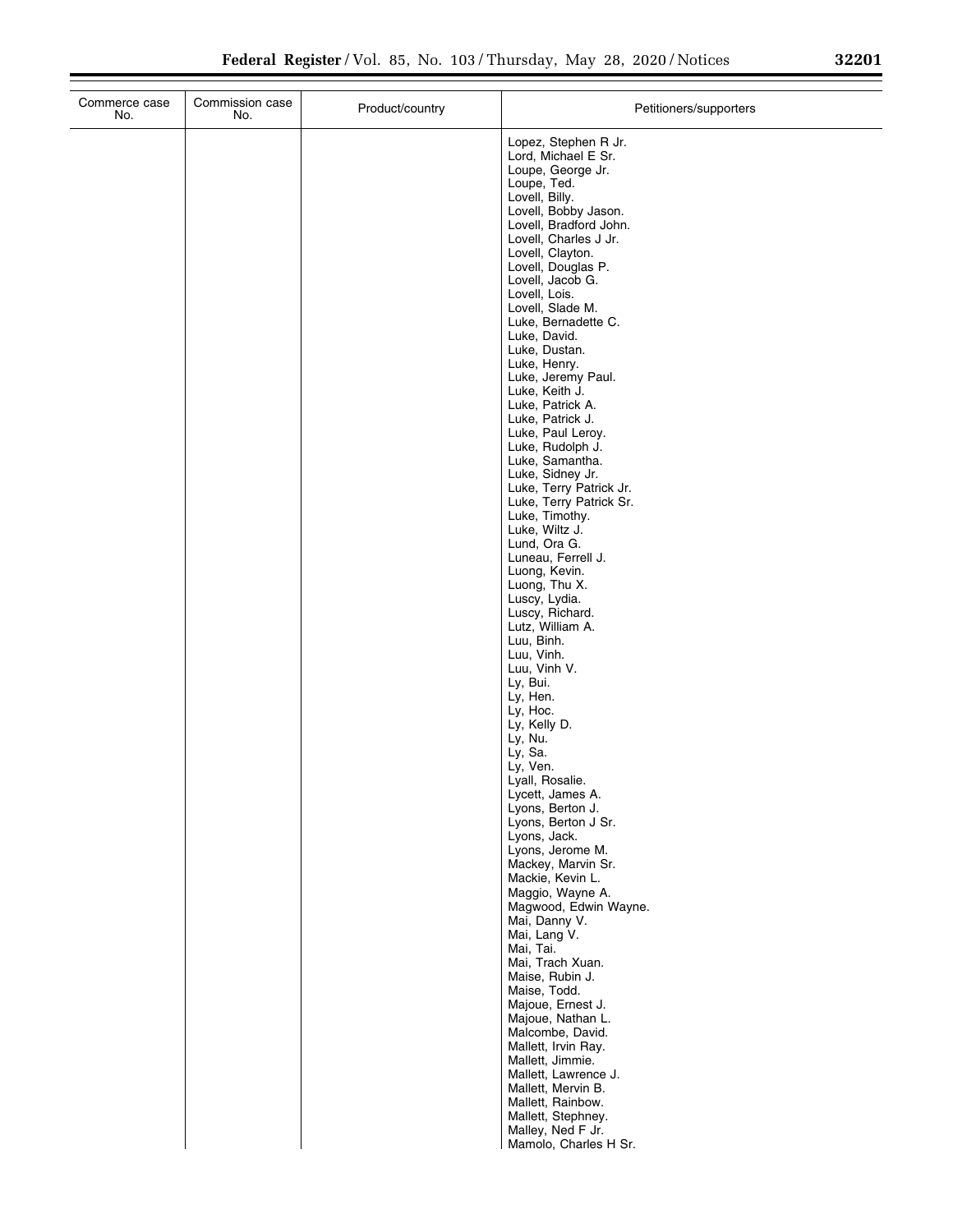| Commerce case<br>No. | Commission case<br>No. | Product/country | Petitioners/supporters                          |
|----------------------|------------------------|-----------------|-------------------------------------------------|
|                      |                        |                 | Mamolo, Romeo C Jr.                             |
|                      |                        |                 | Mamolo, Terry A.<br>Mancera, Jesus.             |
|                      |                        |                 | Manuel, Joseph R.                               |
|                      |                        |                 | Manuel, Shon.                                   |
|                      |                        |                 | Mao, Chandarasy.<br>Mao, Kim.                   |
|                      |                        |                 | Marcel, Michelle.                               |
|                      |                        |                 | Marchese, Joe Jr.                               |
|                      |                        |                 | Mareno, Ansley.<br>Mareno, Brent J.             |
|                      |                        |                 | Mareno, Kenneth L.                              |
|                      |                        |                 | Marie, Allen J.<br>Marie, Marty.                |
|                      |                        |                 | Marmande, Al.                                   |
|                      |                        |                 | Marmande, Alidore.                              |
|                      |                        |                 | Marmande, Denise.<br>Marquize, Heather.         |
|                      |                        |                 | Marquize, Kip.                                  |
|                      |                        |                 | Marris, Roy C Jr.<br>Martin, Darren.            |
|                      |                        |                 | Martin, Dean J.                                 |
|                      |                        |                 | Martin, Dennis.                                 |
|                      |                        |                 | Martin, Jody W.<br>Martin, John F III.          |
|                      |                        |                 | Martin, Michael A.                              |
|                      |                        |                 | Martin, Nora S.<br>Martin, Rod J.               |
|                      |                        |                 | Martin, Roland J Jr.                            |
|                      |                        |                 | Martin, Russel J Sr.                            |
|                      |                        |                 | Martin, Sharon J.<br>Martin, Tanna G.           |
|                      |                        |                 | Martin, Wendy.                                  |
|                      |                        |                 | Martinez, Carl R.<br>Martinez, Henry.           |
|                      |                        |                 | Martinez, Henry Joseph.                         |
|                      |                        |                 | Martinez, Lupe.                                 |
|                      |                        |                 | Martinez, Michael.<br>Martinez, Rene J.         |
|                      |                        |                 | Mason, James F Jr.                              |
|                      |                        |                 | Mason, Johnnie W.                               |
|                      |                        |                 | Mason, Luther.<br>Mason, Mary Lois.             |
|                      |                        |                 | Mason, Percy D Jr.                              |
|                      |                        |                 | Mason, Walter.<br>Matherne, Anthony.            |
|                      |                        |                 | Matherne, Blakland Sr.                          |
|                      |                        |                 | Matherne, Bradley J.                            |
|                      |                        |                 | Matherne, Claude I Jr.<br>Matherne, Clifford P. |
|                      |                        |                 | Matherne, Curlis J.                             |
|                      |                        |                 | Matherne, Forest J.<br>Matherne, George J.      |
|                      |                        |                 | Matherne, Glenn A.                              |
|                      |                        |                 | Matherne, Grace L.                              |
|                      |                        |                 | Matherne, James C.<br>Matherne, James J Jr.     |
|                      |                        |                 | Matherne, James J Sr.                           |
|                      |                        |                 | Matherne, Joey A.<br>Matherne, Keith.           |
|                      |                        |                 | Matherne, Larry Jr.                             |
|                      |                        |                 | Matherne, Louis M Sr.                           |
|                      |                        |                 | Matherne, Louis Michael.<br>Matherne, Nelson.   |
|                      |                        |                 | Matherne, Thomas G.                             |
|                      |                        |                 | Matherne, Thomas G Jr.                          |
|                      |                        |                 | Matherne, Thomas Jr.<br>Matherne, Thomas M Sr.  |
|                      |                        |                 | Matherne, Wesley J.                             |
|                      |                        |                 | Mathews, Patrick.                               |
|                      |                        |                 | Mathurne, Barry.<br>Matte, Martin J Sr.         |
|                      |                        |                 | Mauldin, Johnny.                                |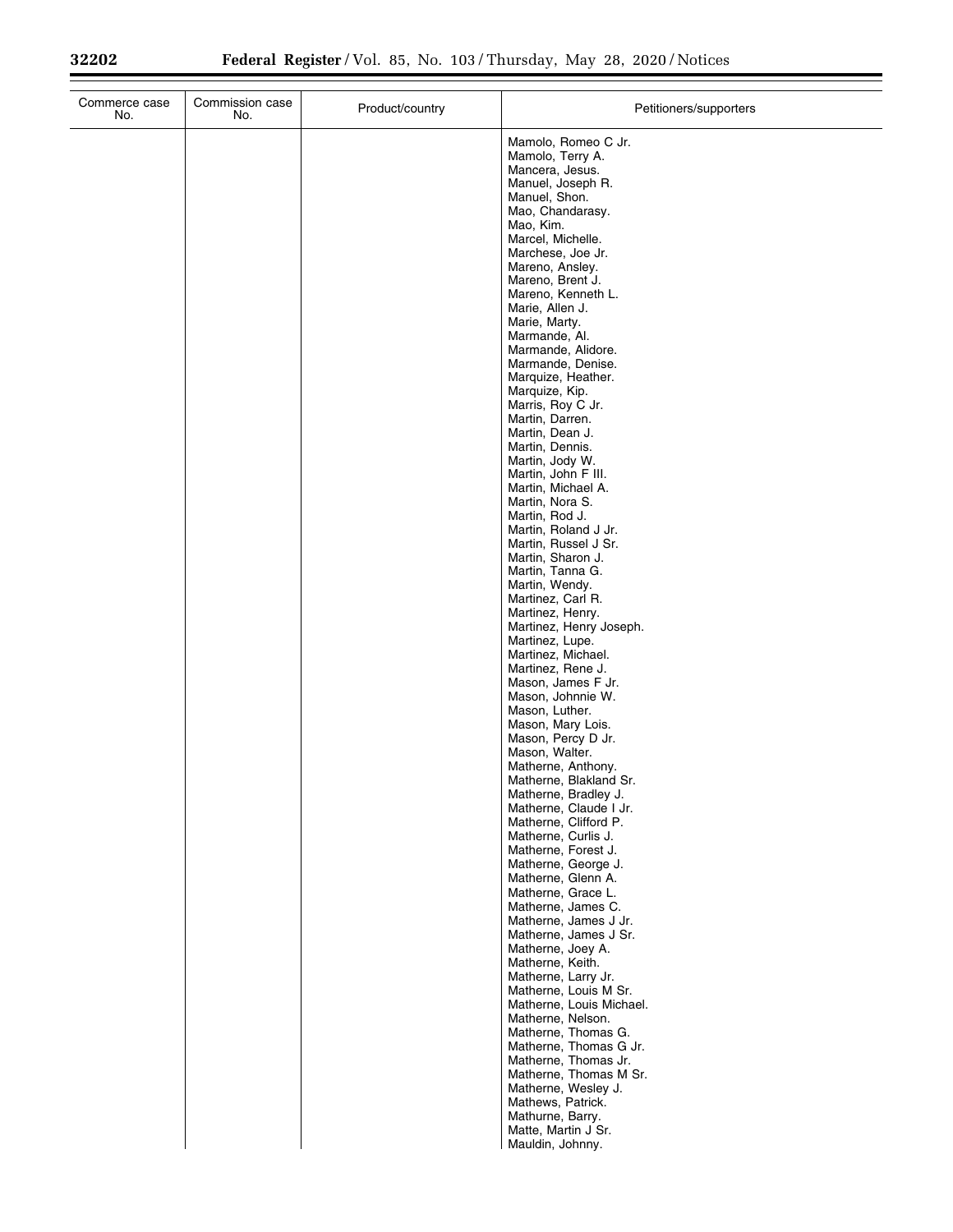|  | <u>.</u> | 20 | i | . . |
|--|----------|----|---|-----|
|  |          |    |   |     |
|  |          |    |   |     |
|  |          |    |   |     |

| Commerce case<br>No. | Commission case<br>No. | Product/country | Petitioners/supporters                          |
|----------------------|------------------------|-----------------|-------------------------------------------------|
|                      |                        |                 | Mauldin, Mary.                                  |
|                      |                        |                 | Mauldin, Shannon.                               |
|                      |                        |                 | Mavar, Mark D.<br>Mayeux, Lonies A Jr.          |
|                      |                        |                 | Mayeux, Roselyn P.                              |
|                      |                        |                 | Mayfield, Gary.                                 |
|                      |                        |                 | Mayfield, Henry A Jr.                           |
|                      |                        |                 | Mayfield, James J III.<br>Mayon, Allen J.       |
|                      |                        |                 | Mayon, Wayne Sr.                                |
|                      |                        |                 | McAnespy, Henry.                                |
|                      |                        |                 | McAnespy, Louis.<br>McCall, Marcus H.           |
|                      |                        |                 | McCall, R Terry Sr.                             |
|                      |                        |                 | McCarthy, Carliss.                              |
|                      |                        |                 | McCarthy, Michael.<br>McCauley, Byron Keith.    |
|                      |                        |                 | McCauley, Katrina.                              |
|                      |                        |                 | McClantoc, Robert R and Debra.                  |
|                      |                        |                 | McClellan, Eugene Gardner.<br>McCormick, Len.   |
|                      |                        |                 | McCuiston, Denny Carlton.                       |
|                      |                        |                 | McDonald, Allan.                                |
|                      |                        |                 | McElroy, Harry J.<br>McFarlain, Merlin J Jr.    |
|                      |                        |                 | McGuinn, Dennis.                                |
|                      |                        |                 | McIntosh, James Richard.                        |
|                      |                        |                 | McIntyre, Michael D.<br>McIver, John H Jr.      |
|                      |                        |                 | McKendree, Roy.                                 |
|                      |                        |                 | McKenzie, George B.                             |
|                      |                        |                 | McKinzie, Bobby E.<br>McKoin, Robert.           |
|                      |                        |                 | McKoin, Robert F Jr.                            |
|                      |                        |                 | McLendon, Jonathon S.                           |
|                      |                        |                 | McNab, Robert Jr.                               |
|                      |                        |                 | McQuaig, Don W.<br>McQuaig, Oliver J.           |
|                      |                        |                 | Medine, David P.                                |
|                      |                        |                 | Mehaffey, John P.                               |
|                      |                        |                 | Melancon, Brent K.<br>Melancon, Neva.           |
|                      |                        |                 | Melancon, Rickey.                               |
|                      |                        |                 | Melancon, Roland Jr.                            |
|                      |                        |                 | Melancon, Roland T Jr.<br>Melancon, Sean P.     |
|                      |                        |                 | Melancon, Terral J.                             |
|                      |                        |                 | Melancon, Timmy J.                              |
|                      |                        |                 | Melanson, Ozimea J III.<br>Melerine, Angela.    |
|                      |                        |                 | Melerine, Brandon T.                            |
|                      |                        |                 | Melerine, Claude A.                             |
|                      |                        |                 | Melerine, Claude A Jr.<br>Melerine, Dean J.     |
|                      |                        |                 | Melerine, Eric W Jr.                            |
|                      |                        |                 | Melerine, John D Sr.                            |
|                      |                        |                 | Melerine, Linda C.<br>Melerine, Raymond Joseph. |
|                      |                        |                 | Melford, Daniel W Sr.                           |
|                      |                        |                 | Mello, Nelvin.                                  |
|                      |                        |                 | Men, Sophin.<br>Menendez, Wade E.               |
|                      |                        |                 | Menesses, Dennis.                               |
|                      |                        |                 | Menesses, James H.                              |
|                      |                        |                 | Menesses, Jimmy.<br>Menesses, Louis.            |
|                      |                        |                 | Menge, Lionel A.                                |
|                      |                        |                 | Menge, Vincent J.                               |
|                      |                        |                 | Mercy, Dempsey.                                 |
|                      |                        |                 | Merrick, Harold A.<br>Merrick, Kevin Sr.        |
|                      |                        |                 | Merritt, Darren Sr.                             |
|                      |                        |                 | Messer, Chase.                                  |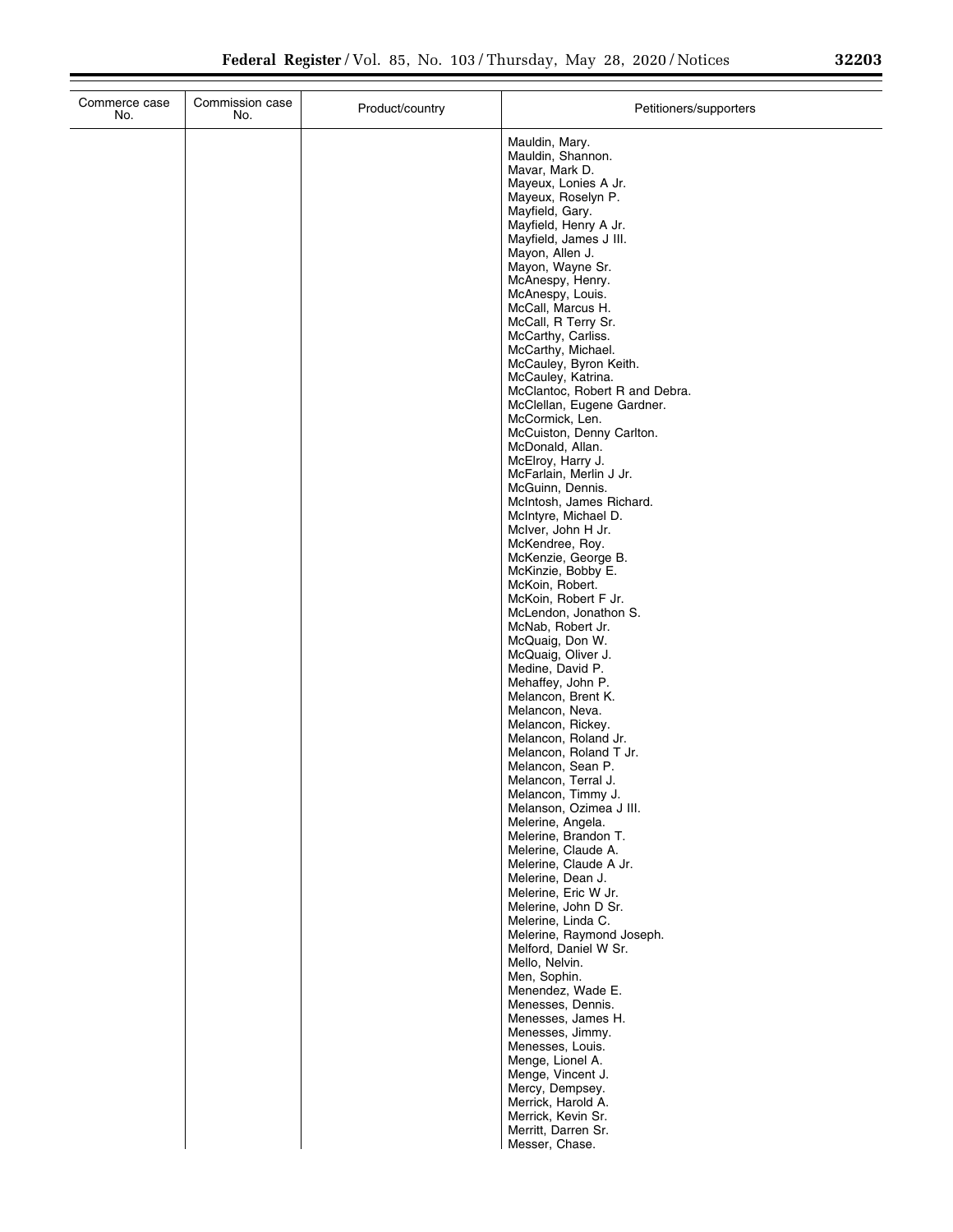| Commerce case<br>No. | Commission case<br>No. | Product/country | Petitioners/supporters                                                                                                                                                                                                                                                                                                                                                                                                                                                                                                                                                                                                                                                                                                                                                                                                                                                                                                                                                                                                                                                                                                                                                                                                                                                                                                                                                                                                                                                                     |
|----------------------|------------------------|-----------------|--------------------------------------------------------------------------------------------------------------------------------------------------------------------------------------------------------------------------------------------------------------------------------------------------------------------------------------------------------------------------------------------------------------------------------------------------------------------------------------------------------------------------------------------------------------------------------------------------------------------------------------------------------------------------------------------------------------------------------------------------------------------------------------------------------------------------------------------------------------------------------------------------------------------------------------------------------------------------------------------------------------------------------------------------------------------------------------------------------------------------------------------------------------------------------------------------------------------------------------------------------------------------------------------------------------------------------------------------------------------------------------------------------------------------------------------------------------------------------------------|
|                      |                        |                 | Meyers, Otis J.<br>Miarm, Soeum.<br>Michel, Steven D.<br>Middleton, Dan Sr.<br>Migues, Henry.<br>Migues, Kevin L Sr.<br>Milam, Ricky.<br>Miles, Ricky David.<br>Miley, Donna J.<br>Militello, Joseph.<br>Miller, David W.<br>Miller, Fletcher N.<br>Miller, James A.<br>Miller, Larry B.<br>Miller, Mabry Allen Jr.<br>Miller, Michael E.<br>Miller, Michele K.<br>Miller, Randy A.<br>Miller, Rhonda E.<br>Miller, Wayne.<br>Millet, Leon B.<br>Millington, Donnie.<br>Millington, Ronnie.<br>Millis, Moses.<br>Millis, Raeford.<br>Millis, Timmie Lee.<br>Mine, Derrick.<br>Miner, Peter G.<br>Minh, Kha.<br>Minh, Phuc-Truong.<br>Mitchell, Ricky Allen.<br>Mitchell, Todd.<br>Mitchum, Francis Craig.<br>Mixon, G C.<br>Mobley, Bryan A.<br>Mobley, Jimmy Sr.<br>Mobley, Robertson.<br>Mock, Frank Sr.<br>Mock, Frankie E Jr.<br>Mock, Jesse R II.<br>Mock, Terry Lyn.<br>Molero, Louis F III.<br>Molero, Louis Frank.<br>Molinere, Al L.<br>Molinere, Floyd.<br>Molinere, Roland Jr.<br>Molinere, Stacey.<br>Moll, Angela.<br>Moll, Jerry J Jr.<br>Moll, Jonathan P.<br>Moll, Julius J.<br>Moll, Randall Jr.<br>Mollere, Randall.<br>Mones, Philip J Jr.<br>Mones, Tino.<br>Moody, Guy D.<br>Moore, Carl Stephen.<br>Moore, Curtis L.<br>Moore, Kenneth.<br>Moore, Richard.<br>Moore, Willis.<br>Morales, Anthony.<br>Morales, Clinton A.<br>Morales, Daniel Jr.<br>Morales, Daniel Sr.<br>Morales, David.<br>Morales, Elwood J Jr.<br>Morales, Eugene J Jr.<br>Morales, Eugene J Sr. |
|                      |                        |                 | Morales, Kimberly.<br>Morales, Leonard L.<br>Morales, Phil J Jr.<br>Morales, Raul.                                                                                                                                                                                                                                                                                                                                                                                                                                                                                                                                                                                                                                                                                                                                                                                                                                                                                                                                                                                                                                                                                                                                                                                                                                                                                                                                                                                                         |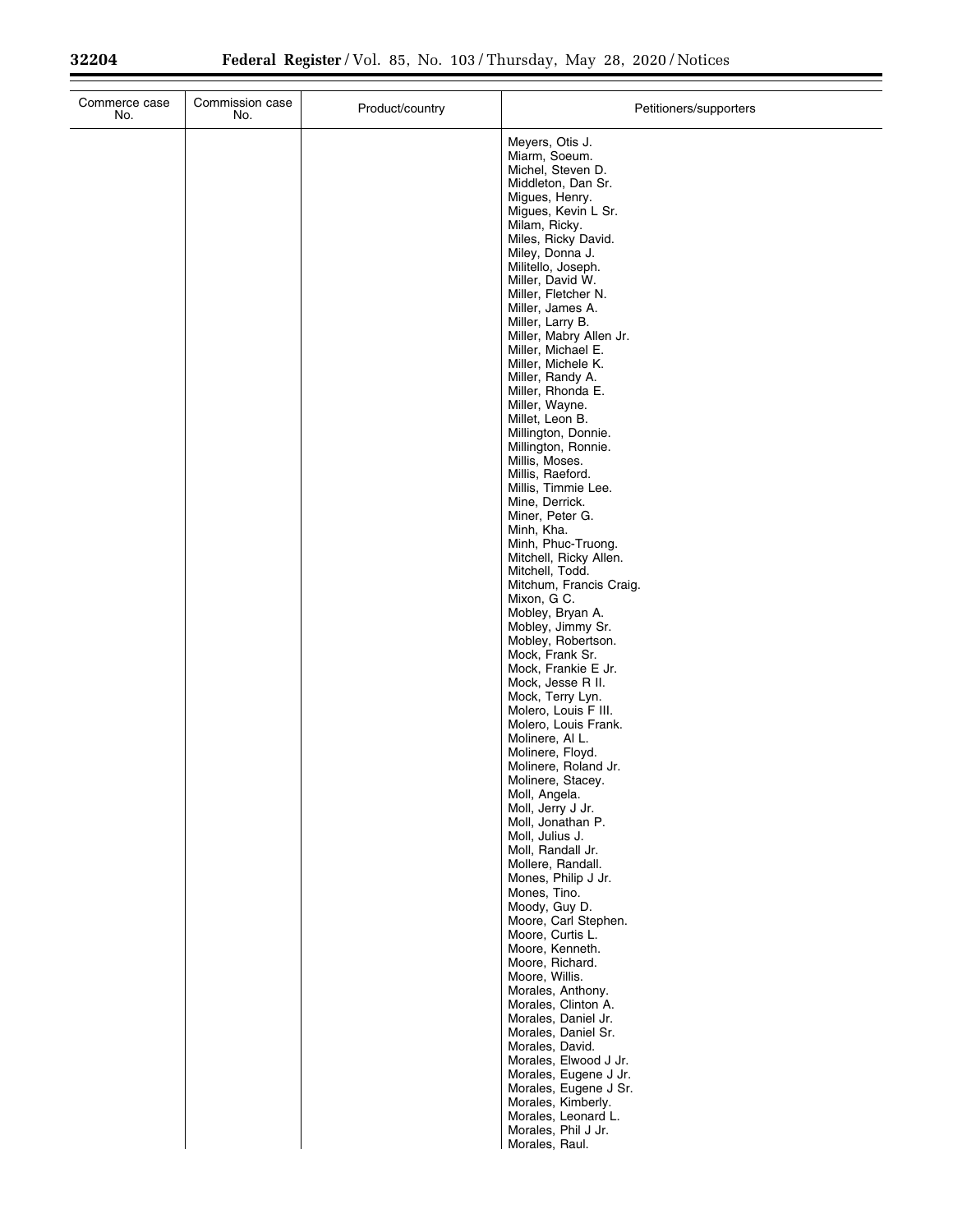|  | 32205 |  |
|--|-------|--|
|  |       |  |

| Commerce case<br>No. | Commission case<br>No. | Product/country | Petitioners/supporters                         |
|----------------------|------------------------|-----------------|------------------------------------------------|
|                      |                        |                 | Moran, Scott.<br>Moreau, Allen Joseph.         |
|                      |                        |                 | Moreau, Berlin J Sr.                           |
|                      |                        |                 | Moreau, Daniel R.<br>Moreau, Hubert J.         |
|                      |                        |                 | Moreau, Mary.                                  |
|                      |                        |                 | Moreau, Rickey J Sr.<br>Morehead, Arthur B Jr. |
|                      |                        |                 | Moreno, Ansley.                                |
|                      |                        |                 | Morgan, Harold R.<br>Morici, John.             |
|                      |                        |                 | Morris, Herbert Eugene.                        |
|                      |                        |                 | Morris, Jesse A.<br>Morris, Jesse A Sr.        |
|                      |                        |                 | Morris, Preston.                               |
|                      |                        |                 | Morrison, Stephen D Jr.                        |
|                      |                        |                 | Morton, Robert A.<br>Morvant, Keith M.         |
|                      |                        |                 | Morvant, Patsy Lishman.                        |
|                      |                        |                 | Moschettieri, Chalam.<br>Moseley, Kevin R.     |
|                      |                        |                 | Motley, Michele.                               |
|                      |                        |                 | Mouille, William L.                            |
|                      |                        |                 | Mouton, Ashton J.<br>Moveront, Timothy.        |
|                      |                        |                 | Mund, Mark.                                    |
|                      |                        |                 | Murphy, Denis R.<br>Muth, Gary J Sr.           |
|                      |                        |                 | Myers, Joseph E Jr.                            |
|                      |                        |                 | Na, Tran Van.                                  |
|                      |                        |                 | Naccio, Andrew.<br>Nacio, Lance M.             |
|                      |                        |                 | Nacio, Noel.                                   |
|                      |                        |                 | Nacio, Philocles J Sr.<br>Naquin, Alton J.     |
|                      |                        |                 | Naquin, Andrew J Sr.                           |
|                      |                        |                 | Naquin, Antoine Jr.<br>Naquin, Autry James.    |
|                      |                        |                 | Naquin, Bobby J and Sheila.                    |
|                      |                        |                 | Naquin, Bobby Jr.                              |
|                      |                        |                 | Naquin, Christine.<br>Naquin, Dean J.          |
|                      |                        |                 | Naquin, Donna P.                               |
|                      |                        |                 | Naquin, Earl.<br>Naquin, Earl L.               |
|                      |                        |                 | Naquin, Freddie.                               |
|                      |                        |                 | Naquin, Gerald.                                |
|                      |                        |                 | Naquin, Henry.<br>Naquin, Irvin J.             |
|                      |                        |                 | Naquin, Jerry Joseph Jr.                       |
|                      |                        |                 | Naquin, Kenneth J Jr.<br>Naquin, Kenneth J Sr. |
|                      |                        |                 | Naquin, Linda L.                               |
|                      |                        |                 | Naquin, Lionel A Jr.<br>Naquin, Mark D Jr.     |
|                      |                        |                 | Naquin, Marty J Sr.                            |
|                      |                        |                 | Naquin, Milton H IV.                           |
|                      |                        |                 | Naquin, Oliver A.<br>Naquin, Robert.           |
|                      |                        |                 | Naquin, Roy A.                                 |
|                      |                        |                 | Naquin, Vernon.<br>Navarre, Curtis J.          |
|                      |                        |                 | Navero, Floyd G Jr.                            |
|                      |                        |                 | Neal, Craig A.                                 |
|                      |                        |                 | Neal, Roy J Jr.<br>Neely, Bobby H.             |
|                      |                        |                 | Nehlig, Raymond E Sr.                          |
|                      |                        |                 | Neil, Dean.<br>Neil, Jacob.                    |
|                      |                        |                 | Neil, Julius.                                  |
|                      |                        |                 | Neil, Robert J Jr.                             |
|                      |                        |                 | Neil, Tommy Sr.<br>Nelson, Billy J Sr.         |
|                      |                        |                 |                                                |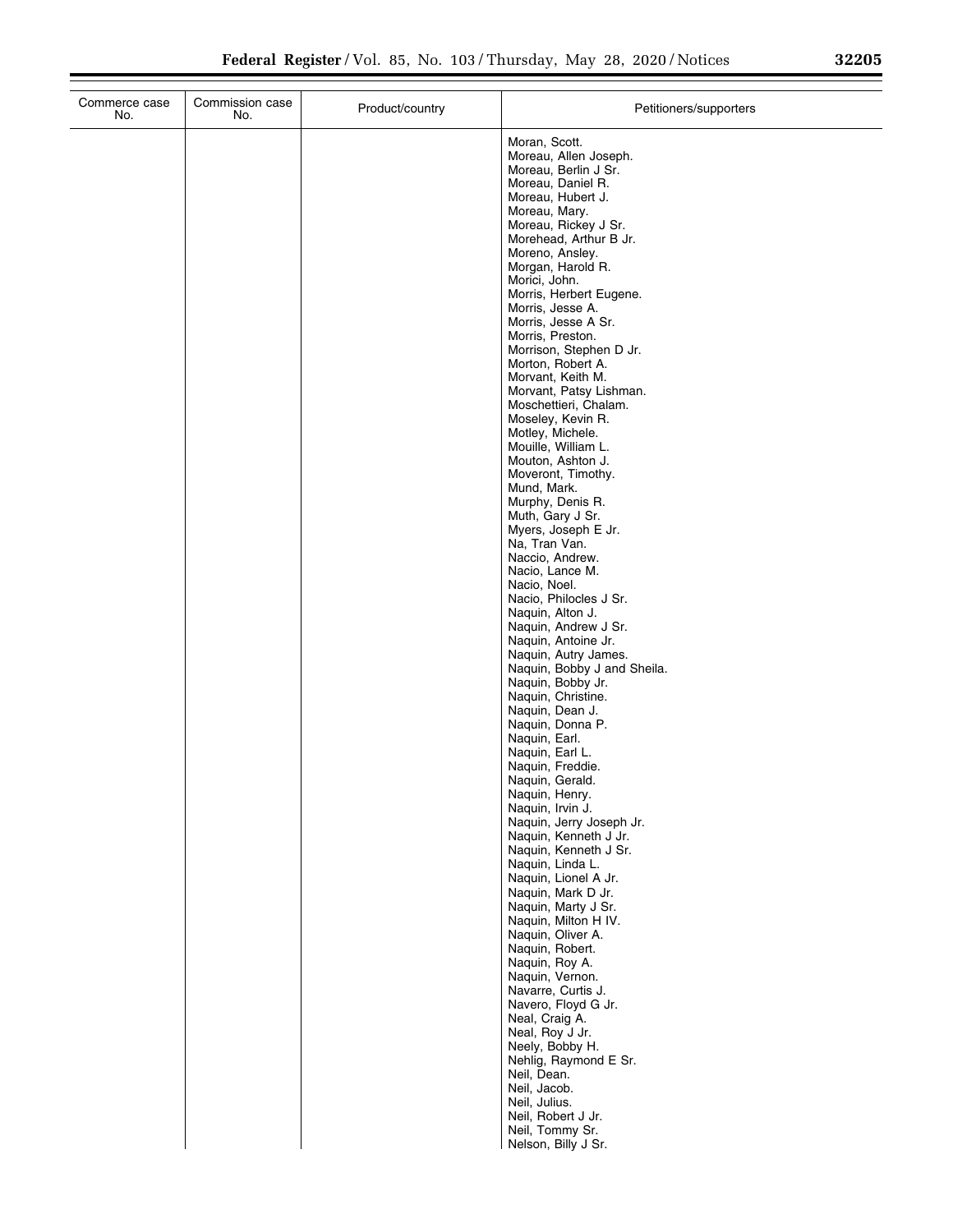| Commerce case<br>No. | Commission case<br>No. | Product/country | Petitioners/supporters                                                                                                                                                                                                                                                                                                                                                                                                                                                                                                                                                                                                                                                                                                                                                                                                                                                                                                                                                                                                                                                        |
|----------------------|------------------------|-----------------|-------------------------------------------------------------------------------------------------------------------------------------------------------------------------------------------------------------------------------------------------------------------------------------------------------------------------------------------------------------------------------------------------------------------------------------------------------------------------------------------------------------------------------------------------------------------------------------------------------------------------------------------------------------------------------------------------------------------------------------------------------------------------------------------------------------------------------------------------------------------------------------------------------------------------------------------------------------------------------------------------------------------------------------------------------------------------------|
|                      |                        |                 | Nelson, Deborah.<br>Nelson, Elisha W.<br>Nelson, Ernest R.<br>Nelson, Faye.<br>Nelson, Fred H Sr.<br>Nelson, Gordon Kent Sr.<br>Nelson, Gordon W III.<br>Nelson, Gordon W Jr.<br>Nelson, John Andrew.<br>Nelson, William Owen Jr.<br>Nelton, Aaron J Jr.<br>Nelton, Steven J.<br>Nettleton, Cody.<br>Newell, Ronald B.<br>Newsome, Thomas E.<br>Newton, Paul J.<br>Nghiem, Billy.<br>Ngo, Chuong Van.<br>Ngo, Duc.<br>Ngo, Hung V.<br>Ngo, Liem Thanh.<br>Ngo, Maxie.<br>Ngo, The T.<br>Ngo, Truong Dinh.<br>Ngo, Van Lo.<br>Ngo, Vu Hoang.<br>Ngoc, Lam Lam.<br>Ngu, Thoi.<br>Nguyen, Amy.<br>Nguyen, An Hoang.<br>Nguyen, Andy Dung.<br>Nguyen, Andy T.<br>Nguyen, Anh and Thanh D Tiet.<br>Nguyen, Ba.<br>Nguyen, Ba Van.<br>Nguyen, Bac Van.<br>Nguyen, Bao Q.<br>Nguyen, Bay Van.<br>Nguyen, Be.<br>Nguyen, Be.<br>Nguyen, Be.<br>Nguyen, Be Em.<br>Nguyen, Bich Thao.<br>Nguyen, Bien V.<br>Nguyen, Binh.<br>Nguyen, Binh Cong.<br>Nguyen, Binh V.<br>Nguyen, Binh Van.<br>Nguyen, Binh Van.<br>Nguyen, Binh Van.<br>Nguyen, Bui Van.<br>Nguyen, Ca Em.<br>Nguyen, Can. |
|                      |                        |                 |                                                                                                                                                                                                                                                                                                                                                                                                                                                                                                                                                                                                                                                                                                                                                                                                                                                                                                                                                                                                                                                                               |
|                      |                        |                 | Nguyen, Can Van.<br>Nguyen, Canh V.<br>Nguyen, Charlie.<br>Nguyen, Chien.<br>Nguyen, Chien Van.<br>Nguyen, Chin.<br>Nguyen, Chinh Van.<br>Nguyen, Christian.<br>Nguyen, Chuc.<br>Nguyen, Chung.<br>Nguyen, Chung Van.<br>Nguyen, Chuong Hoang.<br>Nguyen, Chuong V.<br>Nguyen, Chuyen.                                                                                                                                                                                                                                                                                                                                                                                                                                                                                                                                                                                                                                                                                                                                                                                        |
|                      |                        |                 | Nguyen, Coolly Dinh.<br>Nguyen, Cuong.<br>Nguyen, Dai.<br>Nguyen, Dan T.<br>Nguyen, Dan Van.<br>Nguyen, Dan Van.                                                                                                                                                                                                                                                                                                                                                                                                                                                                                                                                                                                                                                                                                                                                                                                                                                                                                                                                                              |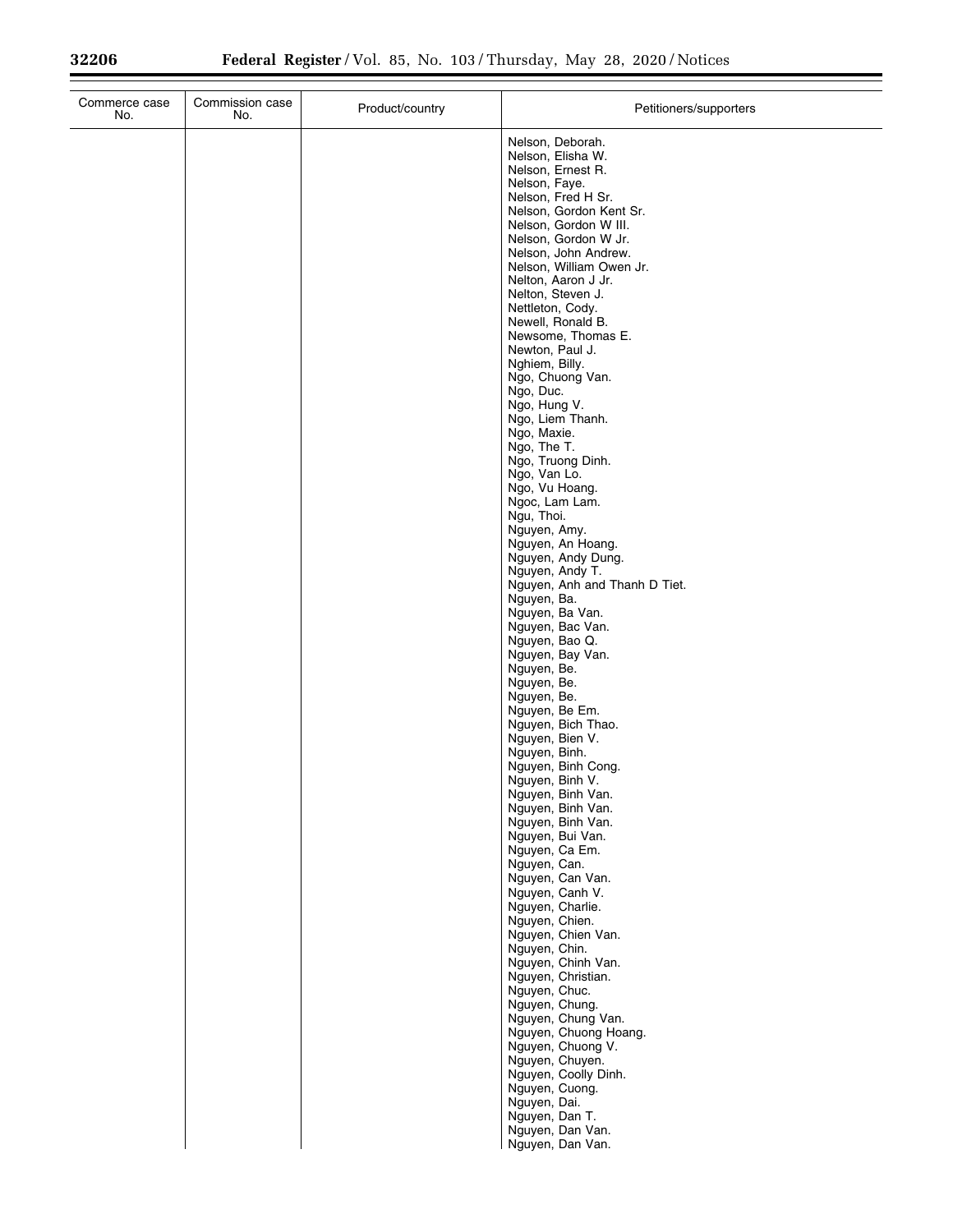| Commerce case<br>No. | Commission case<br>No. | Product/country | Petitioners/supporters                                                                                                                                                                                                                                                                                                                                                                                                                                                                                                                                                                                                                                                                                                                                                                                                                                                                                                                                                                               |
|----------------------|------------------------|-----------------|------------------------------------------------------------------------------------------------------------------------------------------------------------------------------------------------------------------------------------------------------------------------------------------------------------------------------------------------------------------------------------------------------------------------------------------------------------------------------------------------------------------------------------------------------------------------------------------------------------------------------------------------------------------------------------------------------------------------------------------------------------------------------------------------------------------------------------------------------------------------------------------------------------------------------------------------------------------------------------------------------|
|                      |                        |                 | Nguyen, Dang.<br>Nguyen, Danny.<br>Nguyen, David.<br>Nguyen, Day Van.<br>Nguyen, De Van.<br>Nguyen, Den.<br>Nguyen, Diem.<br>Nguyen, Dien.<br>Nguyen, Diep.<br>Nguyen, Dinh.<br>Nguyen, Dinh V.<br>Nguyen, Dong T.<br>Nguyen, Dong Thi.<br>Nguyen, Dong X.<br>Nguyen, Duc.<br>Nguyen, Duc Van.<br>Nguyen, Dung.<br>Nguyen, Dung Anh and Xuan Duong.<br>Nguyen, Dung Ngoc.<br>Nguyen, Dung Van.<br>Nguyen, Dung Van.<br>Nguyen, Duoc.<br>Nguyen, Duong V.<br>Nguyen, Duong Van.<br>Nguyen, Duong Xuan.<br>Nguyen, Francis N.<br>Nguyen, Frank.<br>Nguyen, Gary.<br>Nguyen, Giang T.<br>Nguyen, Giang Truong.<br>Nguyen, Giau Van.<br>Nguyen, Ha T.<br>Nguyen, Ha Van.<br>Nguyen, Hai Van.<br>Nguyen, Hai Van.<br>Nguyen, Han Van.<br>Nguyen, Han Van.<br>Nguyen, Hang.<br>Nguyen, Hanh T.<br>Nguyen, Hao Van.<br>Nguyen, Harry H.<br>Nguyen, Henri Hiep.<br>Nguyen, Henry-Trang.<br>Nguyen, Hien.<br>Nguyen, Hien V.<br>Nguyen, Hiep.<br>Nguyen, Ho.<br>Nguyen, Ho V.<br>Nguyen, Hoa.<br>Nguyen, Hoa. |
|                      |                        |                 | Nguyen, Hoa N.<br>Nguyen, Hoa Van.<br>Nguyen, Hoang.<br>Nguyen, Hoang.<br>Nguyen, Hoang T.<br>Nguyen, Hoi.<br>Nguyen, Hon Xuong.                                                                                                                                                                                                                                                                                                                                                                                                                                                                                                                                                                                                                                                                                                                                                                                                                                                                     |
|                      |                        |                 | Nguyen, Huan.<br>Nguyen, Hung.<br>Nguyen, Hung.<br>Nguyen, Hung.<br>Nguyen, Hung M.<br>Nguyen, Hung Manh.<br>Nguyen, Hung Van.<br>Nguyen, Hung-Joseph.<br>Nguyen, Huu Nghia.<br>Nguyen, Hy Don N.<br>Nguyen, Jackie Tin.<br>Nguyen, James.<br>Nguyen, James N.<br>Nguyen, Jefferson.<br>Nguyen, Jennifer.<br>Nguyen, Jimmy.                                                                                                                                                                                                                                                                                                                                                                                                                                                                                                                                                                                                                                                                          |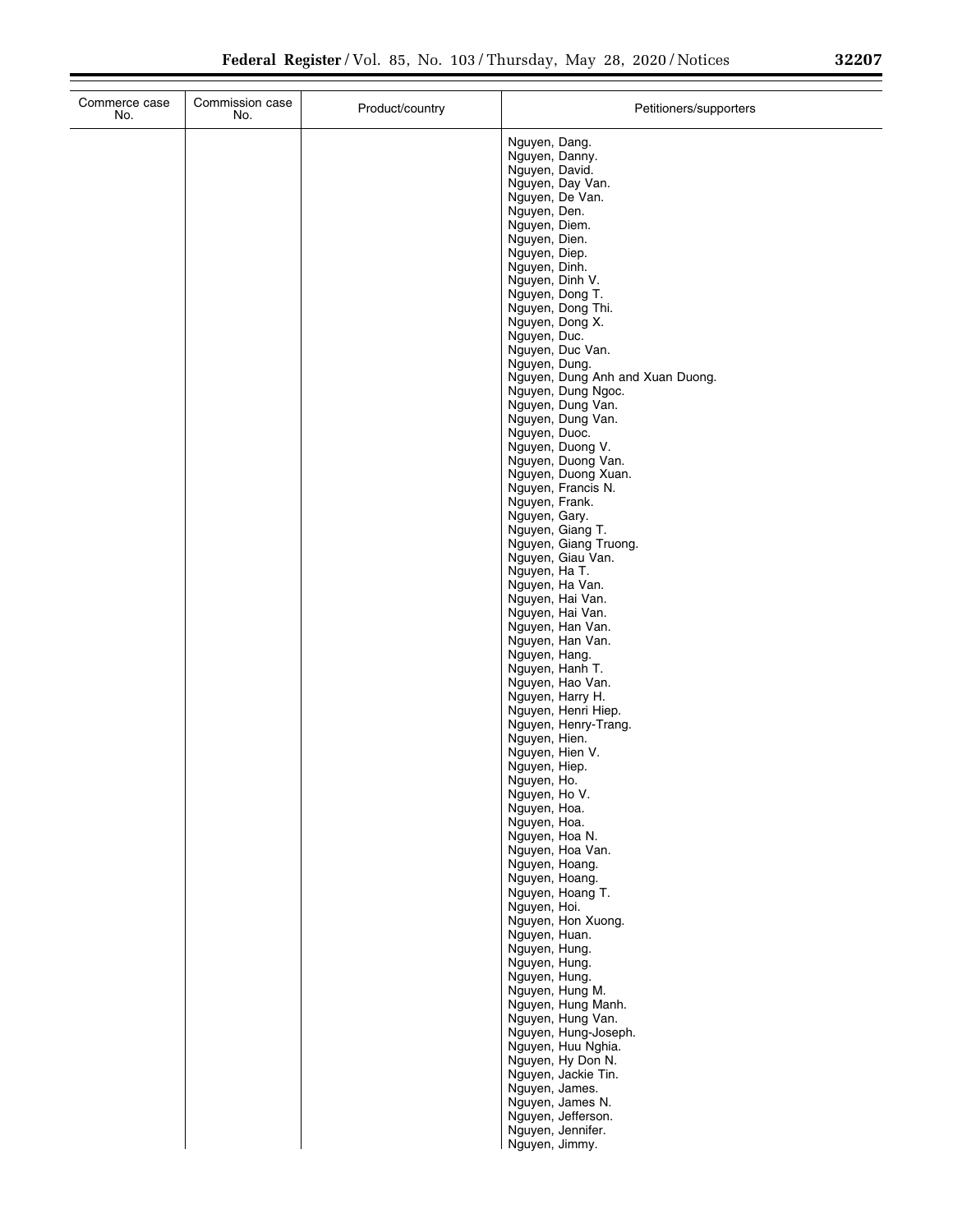| Commerce case<br>No. | Commission case<br>No. | Product/country | Petitioners/supporters                                                |
|----------------------|------------------------|-----------------|-----------------------------------------------------------------------|
|                      |                        |                 | Nguyen, Jimmy.<br>Nguyen, Joachim.<br>Nguyen, Joe.<br>Nguyen, John R. |
|                      |                        |                 | Nguyen, John Van.<br>Nguyen, Johnny.                                  |
|                      |                        |                 | Nguyen, Joseph Minh.<br>Nguyen, Kenny Hung Mong.                      |
|                      |                        |                 | Nguyen, Kevin.<br>Nguyen, Khai.                                       |
|                      |                        |                 | Nguyen, Khanh.<br>Nguyen, Khanh and Viet Dinh.                        |
|                      |                        |                 | Nguyen, Khanh Q.<br>Nguyen, Khiem.                                    |
|                      |                        |                 | Nguyen, Kien Phan.<br>Nguyen, Kim.                                    |
|                      |                        |                 | Nguyen, Kim Mai.                                                      |
|                      |                        |                 | Nguyen, Kim Thoa.<br>Nguyen, Kinh V.                                  |
|                      |                        |                 | Nguyen, Lai.<br>Nguyen, Lai.                                          |
|                      |                        |                 | Nguyen, Lai Tan.<br>Nguyen, Lam.                                      |
|                      |                        |                 | Nguyen, Lam Van.<br>Nguyen, Lam Van.                                  |
|                      |                        |                 | Nguyen, Lam Van.<br>Nguyen, Lan.                                      |
|                      |                        |                 | Nguyen, Lang.<br>Nguyen, Lang.                                        |
|                      |                        |                 | Nguyen, Lanh.<br>Nguyen, Lap Van.                                     |
|                      |                        |                 | Nguyen, Lap Van.<br>Nguyen, Le.                                       |
|                      |                        |                 | Nguyen, Lien and Hang Luong.<br>Nguyen, Lien Thi.                     |
|                      |                        |                 | Nguyen, Linda Oan.<br>Nguyen, Linh Thi.                               |
|                      |                        |                 | Nguyen, Linh Van.<br>Nguyen, Lintt Danny.                             |
|                      |                        |                 | Nguyen, Lluu.<br>Nguyen, Loc.                                         |
|                      |                        |                 | Nguyen, Loi.<br>Nguyen, Loi.                                          |
|                      |                        |                 | Nguyen, Long Phi.<br>Nguyen, Long T.                                  |
|                      |                        |                 | Nguyen, Long Viet.<br>Nguyen, Luom T.                                 |
|                      |                        |                 | Nguyen, Mai Van.                                                      |
|                      |                        |                 | Nguyen, Man.<br>Nguyen, Mao-Van.                                      |
|                      |                        |                 | Nguyen, Mary.<br>Nguyen, Mary.                                        |
|                      |                        |                 | Nguyen, Melissa.<br>Nguyen, Minh.                                     |
|                      |                        |                 | Nguyen, Minh.<br>Nguyen, Minh.                                        |
|                      |                        |                 | Nguyen, Minh.<br>Nguyen, Minh.                                        |
|                      |                        |                 | Nguyen, Minh Ngoc.<br>Nguyen, Minh Van.                               |
|                      |                        |                 | Nguyen, Moot.<br>Nguyen, Mui Van.                                     |
|                      |                        |                 | Nguyen, Mung T.<br>Nguyen, Muoi.                                      |
|                      |                        |                 | Nguyen, My Le Thi.<br>Nguyen, My Tan.                                 |
|                      |                        |                 | Nguyen, My V.<br>Nguyen, Nam Van.                                     |
|                      |                        |                 | Nguyen, Nam Van.<br>Nguyen, Nam Van.                                  |
|                      |                        |                 | Nguyen, Nam Van.                                                      |
|                      |                        |                 | Nguyen, Nancy.<br>Nguyen, Nancy.                                      |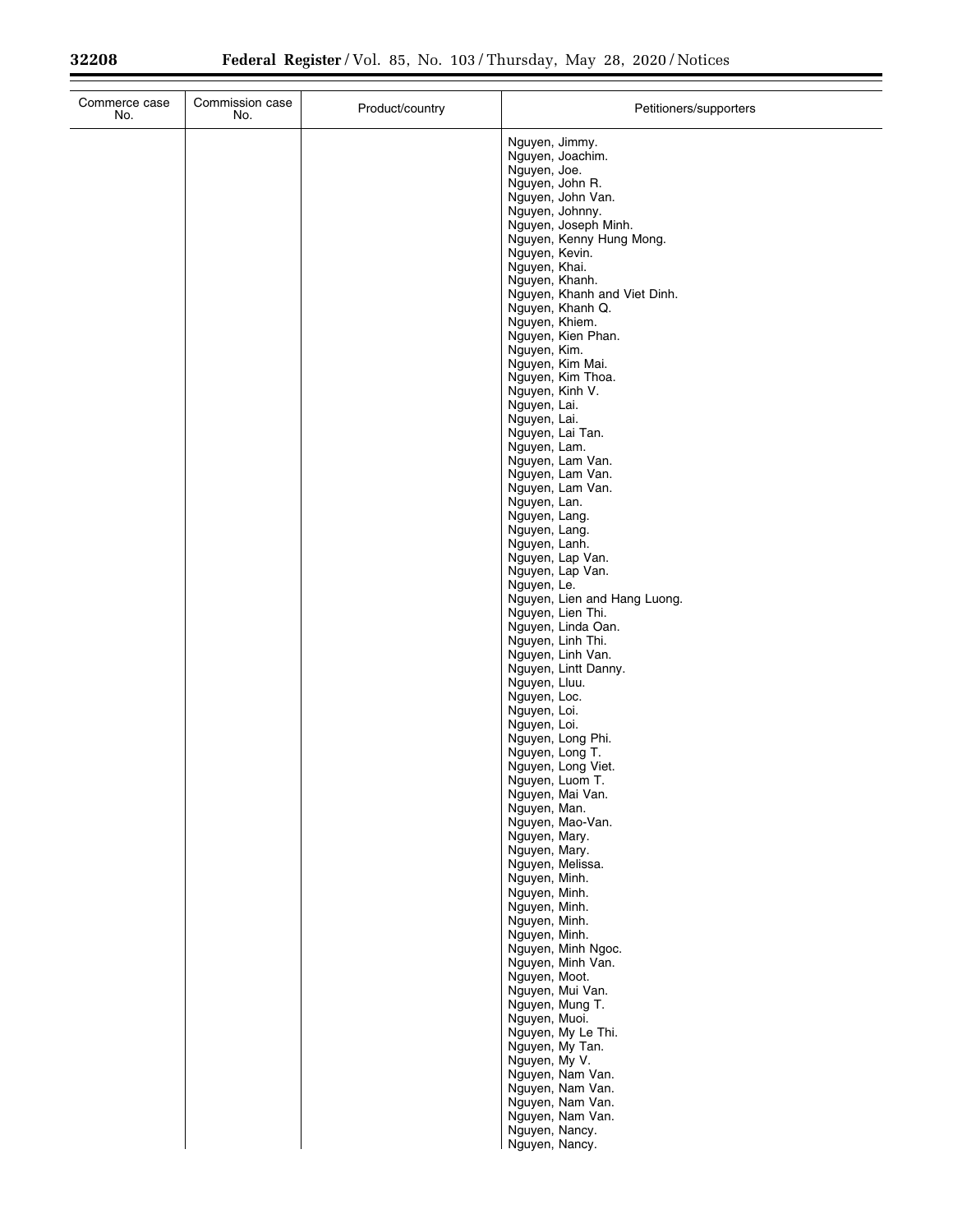| Commerce case<br>No. | Commission case<br>No. | Product/country | Petitioners/supporters                      |
|----------------------|------------------------|-----------------|---------------------------------------------|
|                      |                        |                 | Nguyen, Nghi.                               |
|                      |                        |                 | Nguyen, Nghi Q.<br>Nguyen, Nghia.           |
|                      |                        |                 | Nguyen, Nghiep.                             |
|                      |                        |                 | Nguyen, Ngoc Tim.<br>Nguyen, Ngoc Van.      |
|                      |                        |                 | Nguyen, Nguyet.                             |
|                      |                        |                 | Nguyen, Nhi.                                |
|                      |                        |                 | Nguyen, Nho Van.<br>Nguyen, Nina.           |
|                      |                        |                 | Nguyen, Nuong.                              |
|                      |                        |                 | Nguyen, Peter.<br>Nguyen, Peter Thang.      |
|                      |                        |                 | Nguyen, Peter V.                            |
|                      |                        |                 | Nguyen, Phe.<br>Nguyen, Phong.              |
|                      |                        |                 | Nguyen, Phong Ngoc.                         |
|                      |                        |                 | Nguyen, Phong T.<br>Nguyen, Phong Xuan.     |
|                      |                        |                 | Nguyen, Phu Huu.                            |
|                      |                        |                 | Nguyen, Phuc.                               |
|                      |                        |                 | Nguyen, Phuoc H.<br>Nguyen, Phuoc Van.      |
|                      |                        |                 | Nguyen, Phuong.                             |
|                      |                        |                 | Nguyen, Phuong.<br>Nguyen, Quang.           |
|                      |                        |                 | Nguyen, Quang.                              |
|                      |                        |                 | Nguyen, Quang Dang.<br>Nguyen, Quang Dinh.  |
|                      |                        |                 | Nguyen, Quang Van.                          |
|                      |                        |                 | Nguyen, Quoc Van.<br>Nguyen, Quyen Minh.    |
|                      |                        |                 | Nguyen, Quyen T.                            |
|                      |                        |                 | Nguyen, Quyen-Van.                          |
|                      |                        |                 | Nguyen, Ran T.<br>Nguyen, Randon.           |
|                      |                        |                 | Nguyen, Richard.                            |
|                      |                        |                 | Nguyen, Richard Nghia.<br>Nguyen, Rick Van. |
|                      |                        |                 | Nguyen, Ricky Tinh.                         |
|                      |                        |                 | Nguyen, Roe Van.<br>Nguyen, Rose.           |
|                      |                        |                 | Nguyen, Sam.                                |
|                      |                        |                 | Nguyen, Sandy Ha.<br>Nguyen, Sang Van.      |
|                      |                        |                 | Nguyen, Sau V.                              |
|                      |                        |                 | Nguyen, Si Ngoc.                            |
|                      |                        |                 | Nguyen, Son.<br>Nguyen, Son Thanh.          |
|                      |                        |                 | Nguyen, Son Van.                            |
|                      |                        |                 | Nguyen, Song V.<br>Nguyen, Steve.           |
|                      |                        |                 | Nguyen, Steve Q.                            |
|                      |                        |                 | Nguyen, Steven Giap.<br>Nguyen, Sung.       |
|                      |                        |                 | Nguyen, Tai.                                |
|                      |                        |                 | Nguyen, Tai The.<br>Nguyen, Tai Thi.        |
|                      |                        |                 | Nguyen, Tam.                                |
|                      |                        |                 | Nguyen, Tam Minh.                           |
|                      |                        |                 | Nguyen, Tam Thanh.<br>Nguyen, Tam V.        |
|                      |                        |                 | Nguyen, Tam Van.                            |
|                      |                        |                 | Nguyen, Tan.<br>Nguyen, Ten Tan.            |
|                      |                        |                 | Nguyen, Thach.                              |
|                      |                        |                 | Nguyen, Thang.<br>Nguyen, Thanh.            |
|                      |                        |                 | Nguyen, Thanh.                              |
|                      |                        |                 | Nguyen, Thanh.                              |
|                      |                        |                 | Nguyen, Thanh Phuc.<br>Nguyen, Thanh V.     |
|                      |                        |                 | Nguyen, Thanh Van.                          |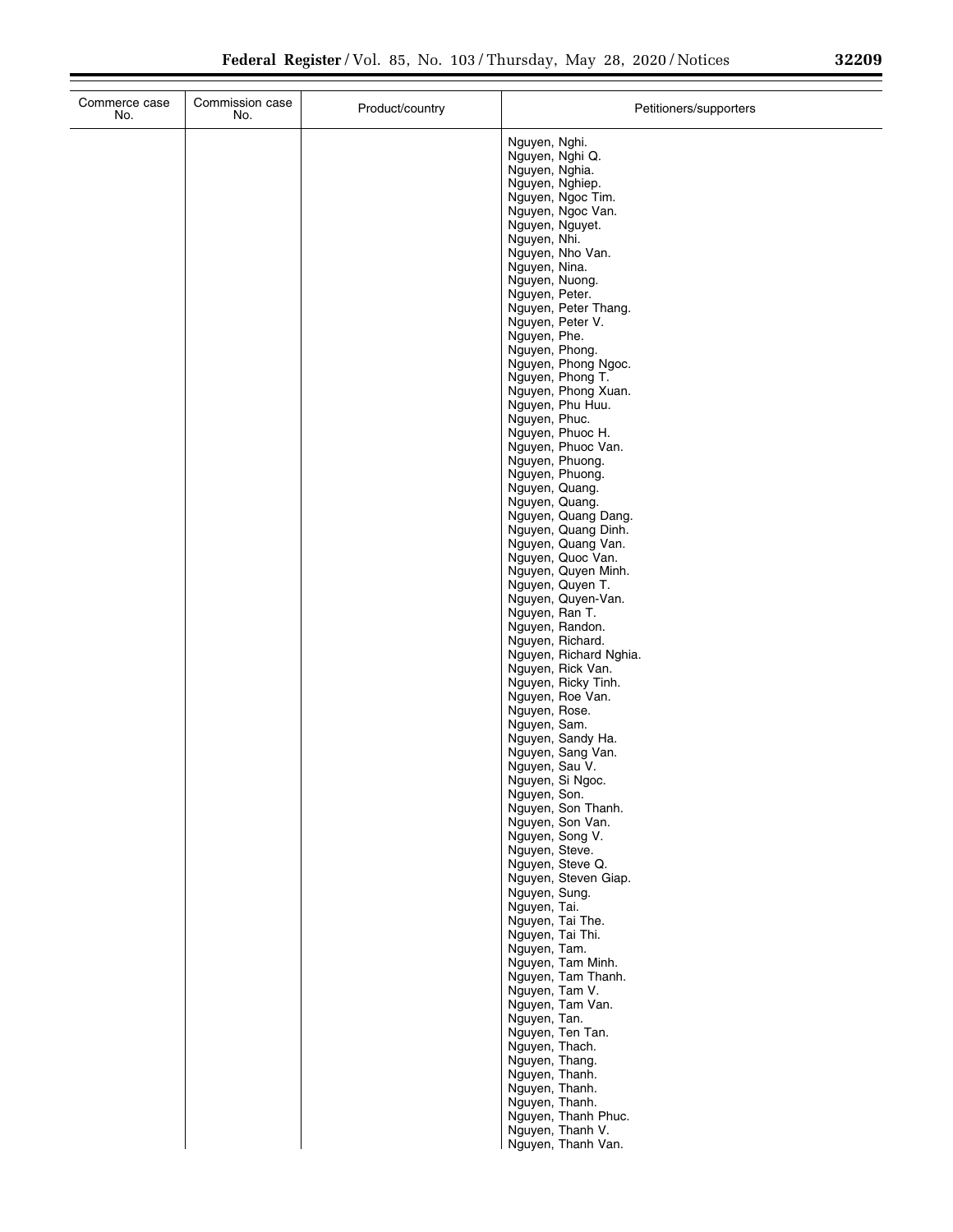| Commerce case<br>No. | Commission case<br>No. | Product/country | Petitioners/supporters                                                                                                                                                                                                                                                                                                                                                                                                                                                                                                                                                                                                                                                                                                                                                                                                                                                                                                                                                                                                                                                                                                                                                                                                                                      |
|----------------------|------------------------|-----------------|-------------------------------------------------------------------------------------------------------------------------------------------------------------------------------------------------------------------------------------------------------------------------------------------------------------------------------------------------------------------------------------------------------------------------------------------------------------------------------------------------------------------------------------------------------------------------------------------------------------------------------------------------------------------------------------------------------------------------------------------------------------------------------------------------------------------------------------------------------------------------------------------------------------------------------------------------------------------------------------------------------------------------------------------------------------------------------------------------------------------------------------------------------------------------------------------------------------------------------------------------------------|
|                      |                        |                 | Nguyen, Thanh Van.<br>Nguyen, Thanh Van.<br>Nguyen, Thanh Van.<br>Nguyen, Thao.<br>Nguyen, Thi Bich Hang.<br>Nguyen, Thiet.<br>Nguyen, Thiet.<br>Nguyen, Tho Duke.<br>Nguyen, Thoa D.<br>Nguyen, Thoa Thi.<br>Nguyen, Thomas.<br>Nguyen, Thu.<br>Nguyen, Thu and Rose.<br>Nguyen, Thu Duc.<br>Nguyen, Thu Van.<br>Nguyen, Thuan.<br>Nguyen, Thuan.<br>Nguyen, Thuong.<br>Nguyen, Thuong Van.<br>Nguyen, Thuy.<br>Nguyen, Thuyen.<br>Nguyen, Thuyen.<br>Nguyen, Tinh.<br>Nguyen, Tinh Van.<br>Nguyen, Toan.<br>Nguyen, Toan Van.<br>Nguyen, Tommy.<br>Nguyen, Tony.<br>Nguyen, Tony.<br>Nguyen, Tony.<br>Nguyen, Tony D.<br>Nguyen, Tony Hong.<br>Nguyen, Tony Si.<br>Nguyen, Tra.<br>Nguyen, Tra.<br>Nguyen, Tracy T.<br>Nguyen, Tri D.<br>Nguyen, Trich Van.<br>Nguyen, Trung Van.<br>Nguyen, Tu Van.<br>Nguyen, Tuan.<br>Nguyen, Tuan A.<br>Nguyen, Tuan H.<br>Nguyen, Tuan Ngoc.<br>Nguyen, Tuan Q.<br>Nguyen, Tuan Van.<br>Nguyen, Tung.<br>Nguyen, Tuyen Duc.<br>Nguyen, Tuyen Van.<br>Nguyen, Ty and Ngoc Ngo.<br>Nguyen, Van H.<br>Nguyen, Van Loi.<br>Nguyen, Vang Van.<br>Nguyen, Viet.<br>Nguyen, Viet.<br>Nguyen, Viet V.<br>Nguyen, Viet Van.<br>Nguyen, Vinh Van.<br>Nguyen, Vinh Van.<br>Nguyen, Vinh Van.<br>Nguyen, VT.<br>Nguyen, Vu Minh. |
|                      |                        |                 | Nguyen, Vu T.<br>Nguyen, Vu Xuan.<br>Nguyen, Vui.<br>Nguyen, Vuong V.<br>Nguyen, Xuong Kim.                                                                                                                                                                                                                                                                                                                                                                                                                                                                                                                                                                                                                                                                                                                                                                                                                                                                                                                                                                                                                                                                                                                                                                 |
|                      |                        |                 | Nhan, Tran Quoc.<br>Nhon, Seri.<br>Nichols, Steve Anna.<br>Nicholson, Gary.<br>Nixon, Leonard.<br>Noble, Earl.                                                                                                                                                                                                                                                                                                                                                                                                                                                                                                                                                                                                                                                                                                                                                                                                                                                                                                                                                                                                                                                                                                                                              |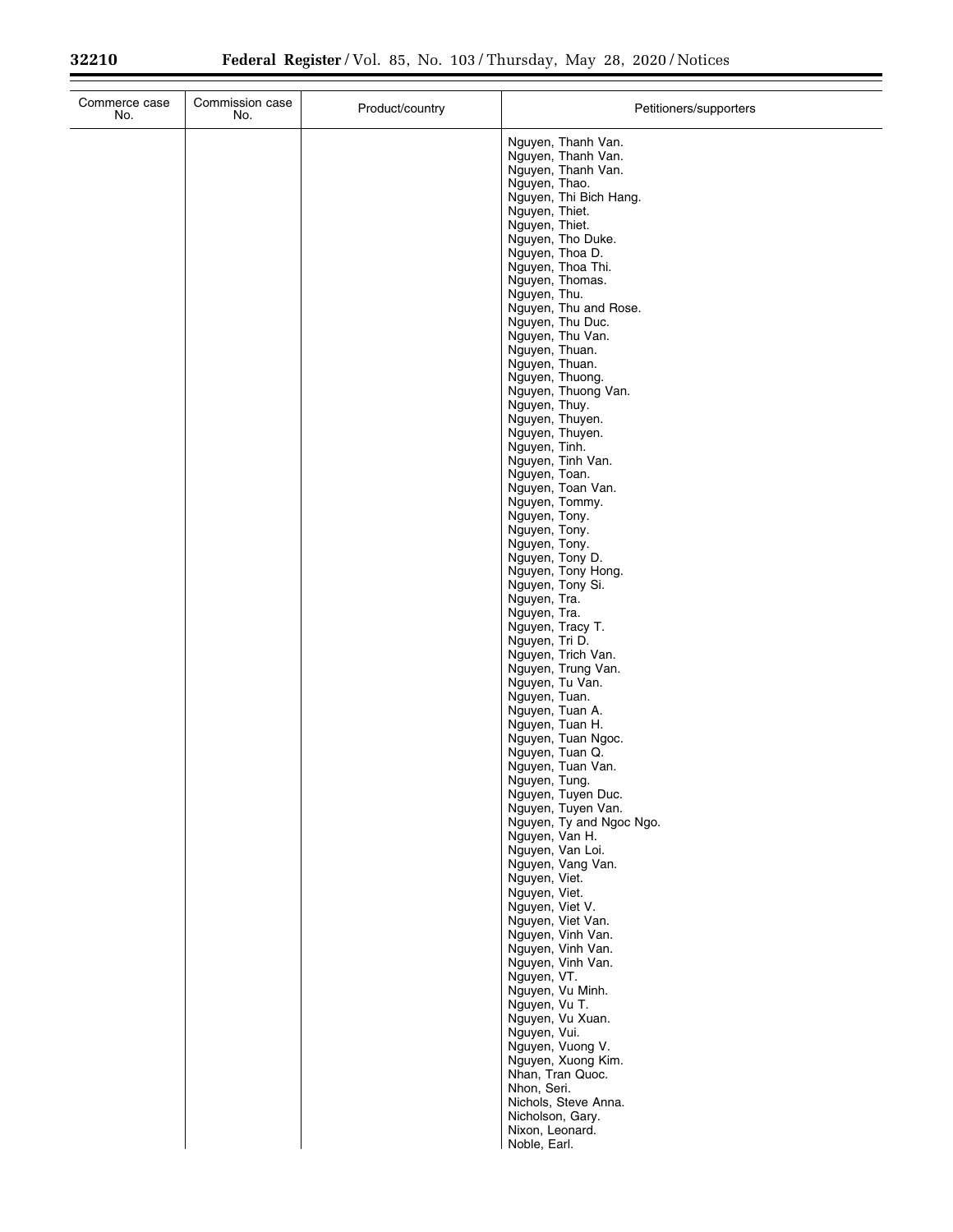| Commerce case<br>No. | Commission case<br>No. | Product/country | Petitioners/supporters                                                                                                                                                                                                                                                                                                                                                                                                                                                                                                                                                                                                                                                                                                                                                                                                                                                                                                                                                                                                                                                                                                                                                                                                                                                                                                                                                                                                                                               |
|----------------------|------------------------|-----------------|----------------------------------------------------------------------------------------------------------------------------------------------------------------------------------------------------------------------------------------------------------------------------------------------------------------------------------------------------------------------------------------------------------------------------------------------------------------------------------------------------------------------------------------------------------------------------------------------------------------------------------------------------------------------------------------------------------------------------------------------------------------------------------------------------------------------------------------------------------------------------------------------------------------------------------------------------------------------------------------------------------------------------------------------------------------------------------------------------------------------------------------------------------------------------------------------------------------------------------------------------------------------------------------------------------------------------------------------------------------------------------------------------------------------------------------------------------------------|
|                      |                        |                 | Noland, Terrel W.<br>Normand, Timothy.<br>Norris, Candace P.<br>Norris, John A.<br>Norris, Kenneth L.<br>Norris, Kevin J.<br>Nowell, James E.<br>Noy, Phen.<br>Nunez, Conrad.<br>Nunez, Jody.<br>Nunez, Joseph Paul.<br>Nunez, Randy.<br>Nunez, Wade Joseph.<br>Nyuyen, Toan.<br>Oberling, Darryl.<br>O'Blance, Adam.<br>O'Brien, Gary S.<br>O'Brien, Mark.<br>O'Brien, Michele.<br>Ogden, John M.<br>Oglesby, Henry.<br>Oglesby, Phyllis.<br>O'Gwynn, Michael P Sr.<br>Ohmer, Eva G.<br>Ohmer, George J.<br>Olander, Hazel.<br>Olander, Rodney.<br>Olander, Roland J.<br>Olander, Russell J.<br>Olander, Thomas.<br>Olano, Kevin.<br>Olano, Owen J.<br>Olano, Shelby F.<br>Olds, Malcolm D Jr.<br>Olinde, Wilfred J Jr.<br>Oliver, Charles.<br>O'Neil, Carey.<br>Oracoy, Brad R.<br>Orage, Eugene.<br>Orlando, Het.<br>Oteri, Robert F.<br>Oubre, Faron P.<br>Oubre, Thomas W.<br>Ourks, SokHoms K.<br>Owens, Larry E.<br>Owens, Sheppard.<br>Owens, Timothy.<br>Pacaccio, Thomas Jr.<br>Padgett, Kenneth J.<br>Palmer, Gay Ann P.<br>Palmer, John W.<br>Palmer, Mack.<br>Palmisano, Daniel P.<br>Palmisano, Dwayne Jr.<br>Palmisano, Kim.<br>Palmisano, Larry J.<br>Palmisano, Leroy J.<br>Palmisano, Robin G.<br>Pam, Phuong Bui.<br>Parfait, Antoine C Jr.<br>Parfait, Jerry Jr.<br>Parfait, John C.<br>Parfait, Joshua K.<br>Parfait, Mary F.<br>Parfait, Mary S.<br>Parfait, Olden G Jr.<br>Parfait, Robert C Jr.<br>Parfait, Robert C Sr.<br>Parfait, Rodney. |
|                      |                        |                 | Parfait, Shane A.<br>Parfait, Shelton J.<br>Parfait, Timmy J.<br>Parker, Clyde A.                                                                                                                                                                                                                                                                                                                                                                                                                                                                                                                                                                                                                                                                                                                                                                                                                                                                                                                                                                                                                                                                                                                                                                                                                                                                                                                                                                                    |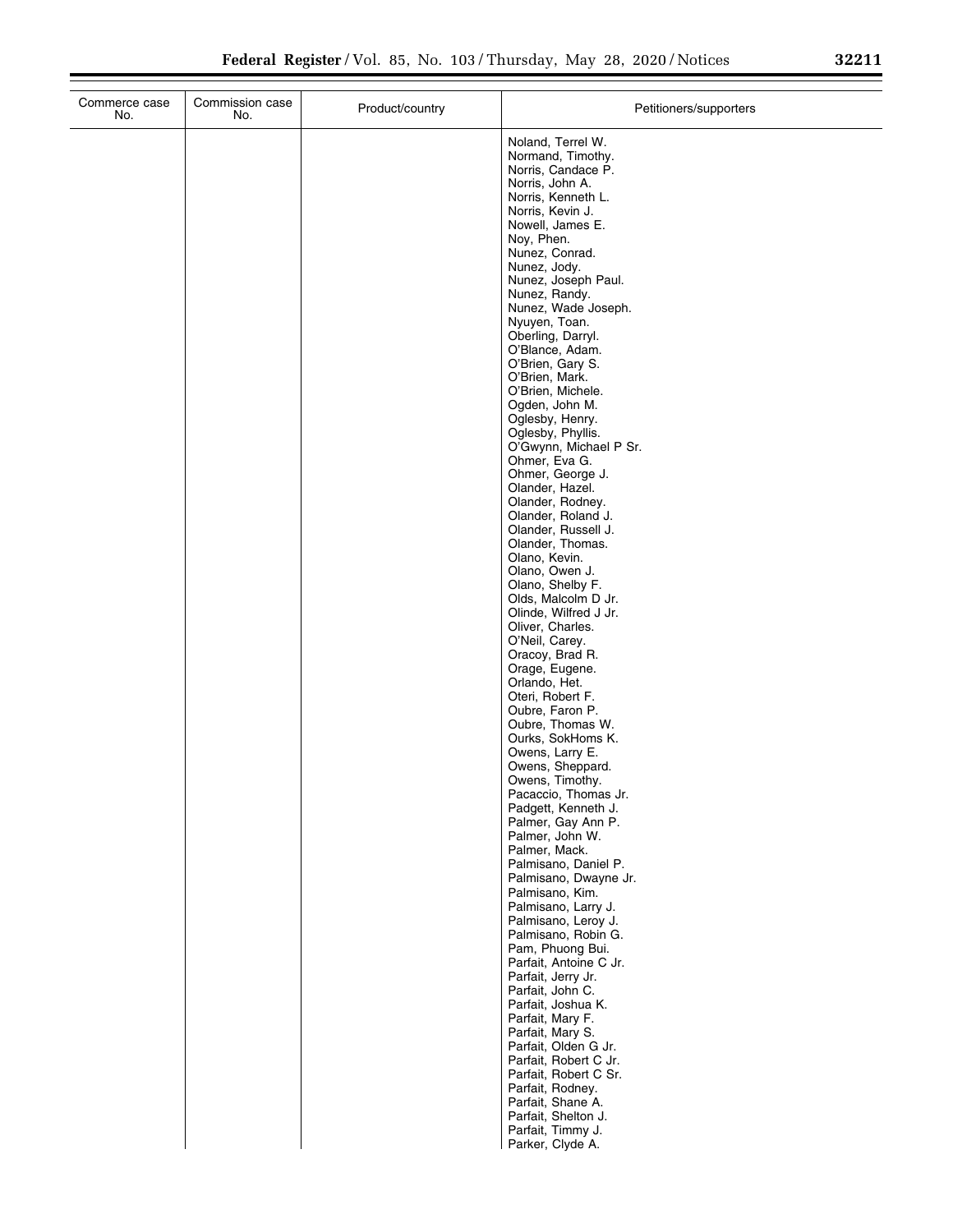| Parker, Franklin L.<br>Parker, Paul A.<br>Parker, Percy Todd.<br>Parks, Daniel Duane.<br>Parks, Ellery Doyle Jr.<br>Parrett, Joseph D Jr.<br>Parria, Danny.<br>Parria, Gavin C Sr.<br>Parria, Gillis F Jr.<br>Parria, Gillis F Sr.<br>Parria, Jerry D.<br>Parria, Kip G.<br>Parria, Lionel J Sr.<br>Parria, Louis III.<br>Parria, Louis J Sr.<br>Parria, Louis Jr.<br>Parria, Michael.<br>Parria, Ronald.<br>Parria, Ross.<br>Parria, Troy M.<br>Parrish, Charles.<br>Parrish, Walter L.<br>Passmore, Penny.<br>Pate, Shane.<br>Paterbaugh, Richard.<br>Patingo, Roger D.<br>Paul, Robert Emmett.<br>Payne, John Francis.<br>Payne, Stuart.<br>Peatross, David A.<br>Pelas, James Curtis.<br>Pelas, Jeffery.<br>Pellegrin, Corey P.<br>Pellegrin, Curlynn.<br>Pellegrin, James A Jr.<br>Pellegrin, Jordey.<br>Pellegrin, Karl.<br>Pellegrin, Karl J.<br>Pellegrin, Randy.<br>Pellegrin, Randy Sr.<br>Pellegrin, Rodney J Sr.<br>Pellegrin, Samuel.<br>Pellegrin, Troy Sr.<br>Peltier, Clyde.<br>Peltier, Rodney J.<br>Pena, Bartolo Jr.<br>Pena, Israel.<br>Pendarvis, Gracie.<br>Pennison, Elaine.<br>Pennison, Milton G.<br>Pequeno, Julius.<br>Percle, David P.<br>Perez, Allen M.<br>Perez, David J.<br>Perez, David P.<br>Perez, Derek.<br>Perez, Edward Jr.<br>Perez, Henry Jr.<br>Perez, Joe B.<br>Perez, Tilden A Jr.<br>Perez, Warren A Jr.<br>Perez, Warren A Sr.<br>Perez, Wesley.<br>Perrin, Dale.<br>Perrin, David M.<br>Perrin, Edward G Sr.<br>Perrin, Errol Joseph Jr.<br>Perrin, Jerry J.<br>Perrin, Kenneth V.<br>Perrin, Kevin.<br>Perrin, Kline J Sr.<br>Perrin, Kurt M. | Commerce case<br>No. | Commission case<br>No. | Product/country | Petitioners/supporters |
|----------------------------------------------------------------------------------------------------------------------------------------------------------------------------------------------------------------------------------------------------------------------------------------------------------------------------------------------------------------------------------------------------------------------------------------------------------------------------------------------------------------------------------------------------------------------------------------------------------------------------------------------------------------------------------------------------------------------------------------------------------------------------------------------------------------------------------------------------------------------------------------------------------------------------------------------------------------------------------------------------------------------------------------------------------------------------------------------------------------------------------------------------------------------------------------------------------------------------------------------------------------------------------------------------------------------------------------------------------------------------------------------------------------------------------------------------------------------------------------------------------------------------------------------------------------------------------------------|----------------------|------------------------|-----------------|------------------------|
|                                                                                                                                                                                                                                                                                                                                                                                                                                                                                                                                                                                                                                                                                                                                                                                                                                                                                                                                                                                                                                                                                                                                                                                                                                                                                                                                                                                                                                                                                                                                                                                              |                      |                        |                 |                        |
|                                                                                                                                                                                                                                                                                                                                                                                                                                                                                                                                                                                                                                                                                                                                                                                                                                                                                                                                                                                                                                                                                                                                                                                                                                                                                                                                                                                                                                                                                                                                                                                              |                      |                        |                 |                        |
|                                                                                                                                                                                                                                                                                                                                                                                                                                                                                                                                                                                                                                                                                                                                                                                                                                                                                                                                                                                                                                                                                                                                                                                                                                                                                                                                                                                                                                                                                                                                                                                              |                      |                        |                 |                        |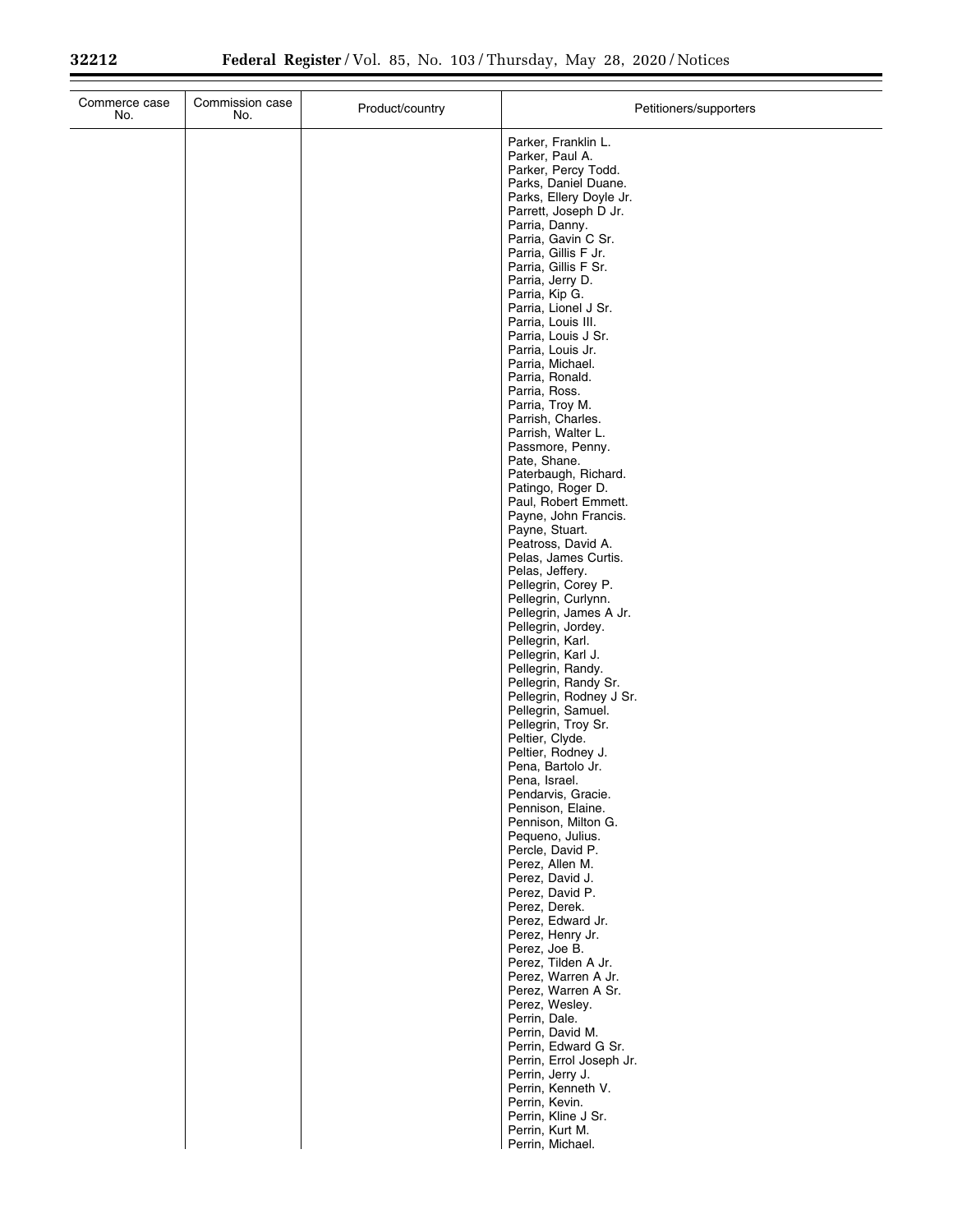| Commerce case<br>No. | Commission case<br>No. | Product/country | Petitioners/supporters                                          |
|----------------------|------------------------|-----------------|-----------------------------------------------------------------|
|                      |                        |                 | Perrin, Michael A.<br>Perrin, Murphy P.<br>Perrin, Nelson C Jr. |
|                      |                        |                 | Perrin, Pershing J Jr.<br>Perrin, Robert.                       |
|                      |                        |                 | Perrin, Tim J.                                                  |
|                      |                        |                 | Perrin, Tony.<br>Persohn, William T.                            |
|                      |                        |                 | Peshoff, Kirk Lynn.                                             |
|                      |                        |                 | Pete, Alfred F Jr.<br>Pete, Alfred F Sr.                        |
|                      |                        |                 | Pfleeger, William A.<br>Pham, An V.                             |
|                      |                        |                 | Pham, Anh My.                                                   |
|                      |                        |                 | Pham, Bob.<br>Pham, Cho.                                        |
|                      |                        |                 | Pham, Cindy.                                                    |
|                      |                        |                 | Pham, David.<br>Pham, Dung.                                     |
|                      |                        |                 | Pham, Dung Phuoc.                                               |
|                      |                        |                 | Pham, Dung Phuoc.<br>Pham, Duong Van.                           |
|                      |                        |                 | Pham, Gai.<br>Pham, Hai.                                        |
|                      |                        |                 | Pham, Hai Hong.                                                 |
|                      |                        |                 | Pham, Hien.<br>Pham, Hien C.                                    |
|                      |                        |                 | Pham, Hiep.                                                     |
|                      |                        |                 | Pham, Hieu.<br>Pham, Huan Van.                                  |
|                      |                        |                 | Pham, Hung.                                                     |
|                      |                        |                 | Pham, Hung V.<br>Pham, Hung V.                                  |
|                      |                        |                 | Pham, Huynh.<br>Pham, John.                                     |
|                      |                        |                 | Pham, Johnny.                                                   |
|                      |                        |                 | Pham, Joseph S.<br>Pham, Kannin.                                |
|                      |                        |                 | Pham, Nga T.                                                    |
|                      |                        |                 | Pham, Nhung T.<br>Pham, Osmond.                                 |
|                      |                        |                 | Pham, Paul P.                                                   |
|                      |                        |                 | Pham, Phong-Thanh.<br>Pham, Phung.                              |
|                      |                        |                 | Pham, Quoc V.<br>Pham, Steve Ban.                               |
|                      |                        |                 | Pham, Steve V.                                                  |
|                      |                        |                 | Pham, Thai Van.<br>Pham, Thai Van.                              |
|                      |                        |                 | Pham, Thanh.                                                    |
|                      |                        |                 | Pham, Thanh.<br>Pham, Thanh V.                                  |
|                      |                        |                 | Pham, Thinh.                                                    |
|                      |                        |                 | Pham, Thinh V.<br>Pham, Tommy V.                                |
|                      |                        |                 | Pham, Tran and Thu Quang.<br>Pham, Ut Van.                      |
|                      |                        |                 | Phan, Anh Thi.                                                  |
|                      |                        |                 | Phan, Banh Van.<br>Phan, Cong Van.                              |
|                      |                        |                 | Phan, Dan T.                                                    |
|                      |                        |                 | Phan, Hoang.<br>Phan, Hung Thanh.                               |
|                      |                        |                 | Phan, Johnny.                                                   |
|                      |                        |                 | Phan, Lam.<br>Phan, Luyen Van.                                  |
|                      |                        |                 | Phan, Nam V.                                                    |
|                      |                        |                 | Phan, Thong.<br>Phan, Tien V.                                   |
|                      |                        |                 | Phan, Toan.                                                     |
|                      |                        |                 | Phan, Tu Van.<br>Phat, Lam Mau.                                 |
|                      |                        |                 | Phelps, John D.                                                 |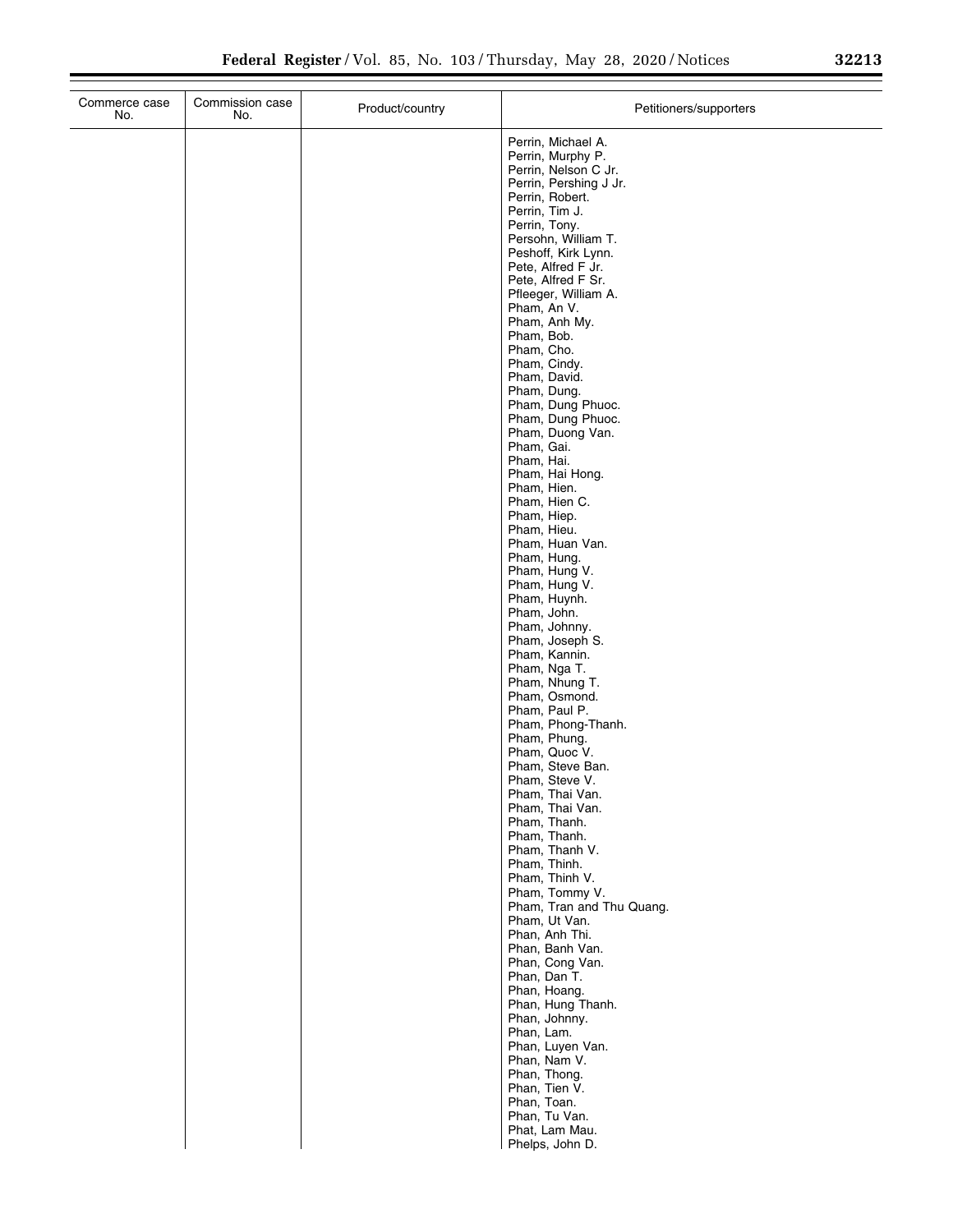| Commerce case<br>No. | Commission case<br>No. | Product/country | Petitioners/supporters                                                                                                                                                                                                                                                                                                |
|----------------------|------------------------|-----------------|-----------------------------------------------------------------------------------------------------------------------------------------------------------------------------------------------------------------------------------------------------------------------------------------------------------------------|
|                      |                        |                 | Phillips, Bruce A.<br>Phillips, Danny D.<br>Phillips, Gary.<br>Phillips, Harry Louis.<br>Phillips, James C Jr.<br>Phillips, Kristrina W.<br>Phipps, AW.<br>Phonthaasa, Khaolop.<br>Phorn, Phen.<br>Pickett, Kathy.<br>Picou, Calvin Jr.<br>Picou, Gary M.<br>Picou, Jennifer.<br>Picou, Jerome J.<br>Picou, Jordan J. |
|                      |                        |                 | Picou, Randy John.<br>Picou, Ricky Sr.<br>Picou, Terry.<br>Pierce, Aaron.<br>Pierce, Dean.<br>Pierce, Elwood.<br>Pierce, Imogene.<br>Pierce, Stanley.<br>Pierce, Taffie Boone.<br>Pierre, Ivy.<br>Pierre, Joseph.<br>Pierre, Joseph C Jr.                                                                             |
|                      |                        |                 | Pierre, Paul J.<br>Pierre, Ronald J.<br>Pierron, Jake.<br>Pierron, Patsy H.<br>Pierron, Roger D.<br>Pinell, Ernie A.<br>Pinell, Harry J Jr.<br>Pinell, Jody J.<br>Pinell, Randall James.<br>Pinnell, Richard J.<br>Pinnell, Robert.                                                                                   |
|                      |                        |                 | Pitre, Benton J.<br>Pitre, Carol.<br>Pitre, Claude A Sr.<br>Pitre, Elrod.<br>Pitre, Emily B.<br>Pitre, Glenn P.<br>Pitre, Herbert.<br>Pitre, Jeannie.<br>Pitre, Leo P.<br>Pitre, Robert Jr.<br>Pitre, Robin.                                                                                                          |
|                      |                        |                 | Pitre, Ryan P.<br>Pitre, Ted J.<br>Pittman, Roger.<br>Pizani, Bonnie.<br>Pizani, Craig.<br>Pizani, Jane.<br>Pizani, Terrill J.<br>Pizani, Terry M.<br>Pizani, Terry M Jr.<br>Plaisance, Arthur E.                                                                                                                     |
|                      |                        |                 | Plaisance, Burgess.<br>Plaisance, Darren.<br>Plaisance, Dean J Sr.<br>Plaisance, Dorothy B.<br>Plaisance, Dwayne.<br>Plaisance, Earl J Jr.<br>Plaisance, Errance H.<br>Plaisance, Evans P.<br>Plaisance, Eves A III.<br>Plaisance, Gideons.<br>Plaisance, Gillis S.<br>Plaisance, Henry A Jr.                         |
|                      |                        |                 | Plaisance, Jacob.<br>Plaisance, Jimmie J.                                                                                                                                                                                                                                                                             |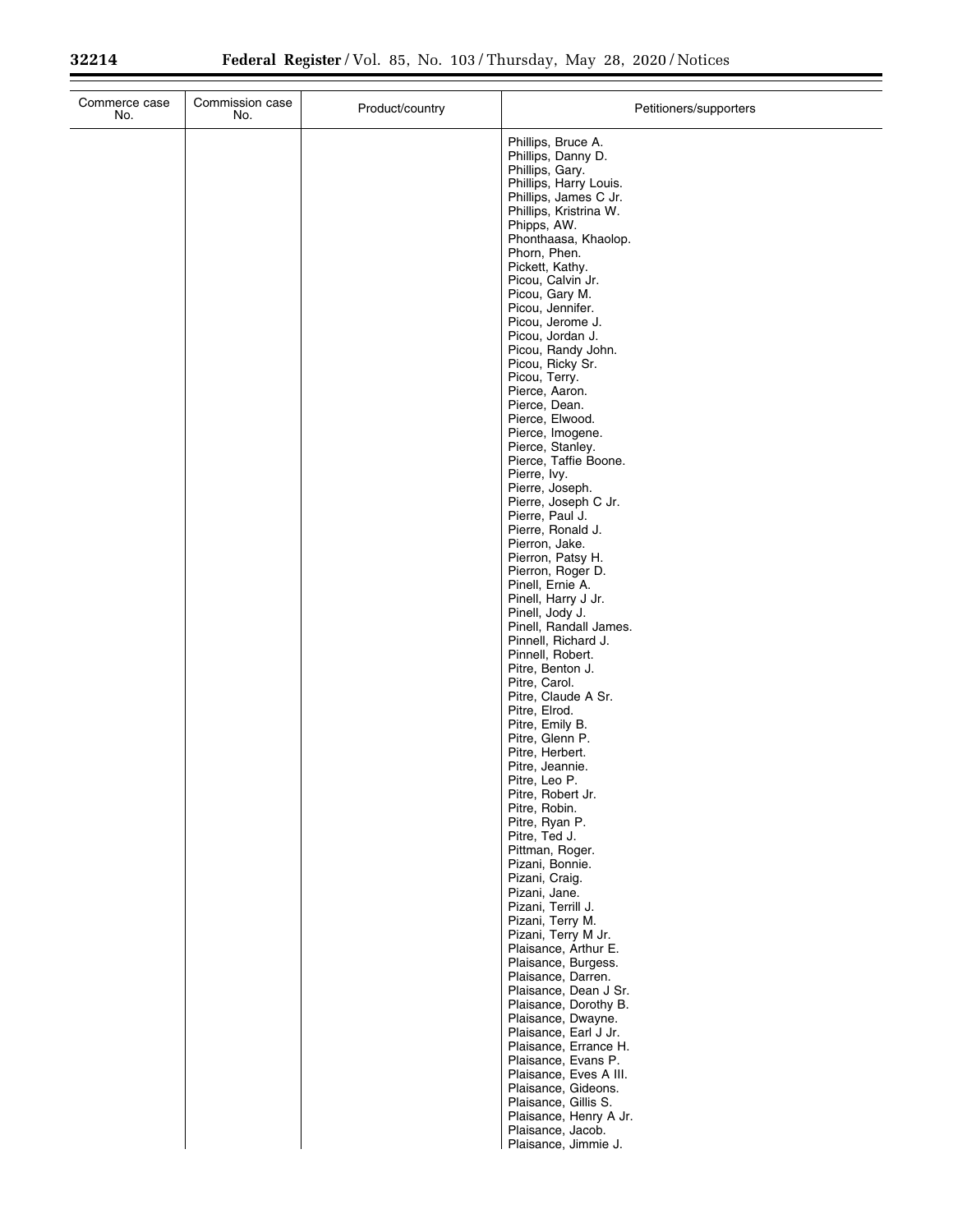| Plaisance, Joyce.<br>Plaisance, Keith.<br>Plaisance, Ken G.<br>Plaisance, Lawrence J.<br>Plaisance, Lucien Jr.<br>Plaisance, Peter A Sr.<br>Plaisance, Peter Jr.<br>Plaisance, Richard J.<br>Plaisance, Russel P.<br>Plaisance, Russell P Sr.<br>Plaisance, Thomas.<br>Plaisance, Thomas J.<br>Plaisance, Wayne P.<br>Plaisance, Whitney III.<br>Plork, Phan.<br>Poche, Glenn J Jr.<br>Poche, Glenn J Sr.<br>Pockrus, Gerald.<br>Poiencot, Russell Jr.<br>Poillion, Charles A.<br>Polito, Gerald.<br>Polkey, Gary J.<br>Polkey, Richard R Jr.<br>Polkey, Ronald.<br>Polkey, Shawn Michael.<br>Pollet, Lionel J Sr.<br>Pomgoria, Mario.<br>Ponce, Ben.<br>Ponce, Lewis B.<br>Poon, Raymond.<br>Pope, Robert.<br>Popham, Winford A.<br>Poppell, David M.<br>Porche, Ricky J.<br>Portier, Bobby.<br>Portier, Chad.<br>Portier, Corinne L.<br>Portier, Penelope J.<br>Portier, Robbie.<br>Portier, Russel A Sr.<br>Portier, Russell.<br>Potter, Hubert Edward Jr.<br>Potter, Robert D.<br>Potter, Robert J.<br>Pounds, Terry Wayne.<br>Powers, Clyde T.<br>Prejean, Dennis J.<br>Price, Carl.<br>Price, Curtis.<br>Price, Edwin J.<br>Price, Franklin J.<br>Price, George J Sr.<br>Price, Norris J Sr.<br>Price, Steve J Jr.<br>Price, Timmy T.<br>Price, Wade J.<br>Price, Warren J.<br>Prihoda, Steve.<br>Primeaux, Scott.<br>Pritchard, Dixie J.<br>Pritchard, James Ross Jr.<br>Prosperie, Claude J Jr. | Commerce case<br>No. | Commission case<br>No. | Product/country | Petitioners/supporters |
|---------------------------------------------------------------------------------------------------------------------------------------------------------------------------------------------------------------------------------------------------------------------------------------------------------------------------------------------------------------------------------------------------------------------------------------------------------------------------------------------------------------------------------------------------------------------------------------------------------------------------------------------------------------------------------------------------------------------------------------------------------------------------------------------------------------------------------------------------------------------------------------------------------------------------------------------------------------------------------------------------------------------------------------------------------------------------------------------------------------------------------------------------------------------------------------------------------------------------------------------------------------------------------------------------------------------------------------------------------------------------------------------------------|----------------------|------------------------|-----------------|------------------------|
|                                                                                                                                                                                                                                                                                                                                                                                                                                                                                                                                                                                                                                                                                                                                                                                                                                                                                                                                                                                                                                                                                                                                                                                                                                                                                                                                                                                                         |                      |                        |                 |                        |
|                                                                                                                                                                                                                                                                                                                                                                                                                                                                                                                                                                                                                                                                                                                                                                                                                                                                                                                                                                                                                                                                                                                                                                                                                                                                                                                                                                                                         |                      |                        |                 |                        |
|                                                                                                                                                                                                                                                                                                                                                                                                                                                                                                                                                                                                                                                                                                                                                                                                                                                                                                                                                                                                                                                                                                                                                                                                                                                                                                                                                                                                         |                      |                        |                 |                        |
|                                                                                                                                                                                                                                                                                                                                                                                                                                                                                                                                                                                                                                                                                                                                                                                                                                                                                                                                                                                                                                                                                                                                                                                                                                                                                                                                                                                                         |                      |                        |                 |                        |
|                                                                                                                                                                                                                                                                                                                                                                                                                                                                                                                                                                                                                                                                                                                                                                                                                                                                                                                                                                                                                                                                                                                                                                                                                                                                                                                                                                                                         |                      |                        |                 |                        |
|                                                                                                                                                                                                                                                                                                                                                                                                                                                                                                                                                                                                                                                                                                                                                                                                                                                                                                                                                                                                                                                                                                                                                                                                                                                                                                                                                                                                         |                      |                        |                 |                        |
| Prout, Rollen.                                                                                                                                                                                                                                                                                                                                                                                                                                                                                                                                                                                                                                                                                                                                                                                                                                                                                                                                                                                                                                                                                                                                                                                                                                                                                                                                                                                          |                      |                        |                 | Prosperie, Myron.      |
| Prout, Sharonski K.<br>Prum, Thou.<br>Pugh, Charles D Jr.<br>Pugh, Charles Sr.<br>Pugh, Cody.<br>Pugh, Deanna.<br>Pugh, Donald.<br>Pugh, Nickolas.<br>Punch, Alvin Jr.                                                                                                                                                                                                                                                                                                                                                                                                                                                                                                                                                                                                                                                                                                                                                                                                                                                                                                                                                                                                                                                                                                                                                                                                                                  |                      |                        |                 |                        |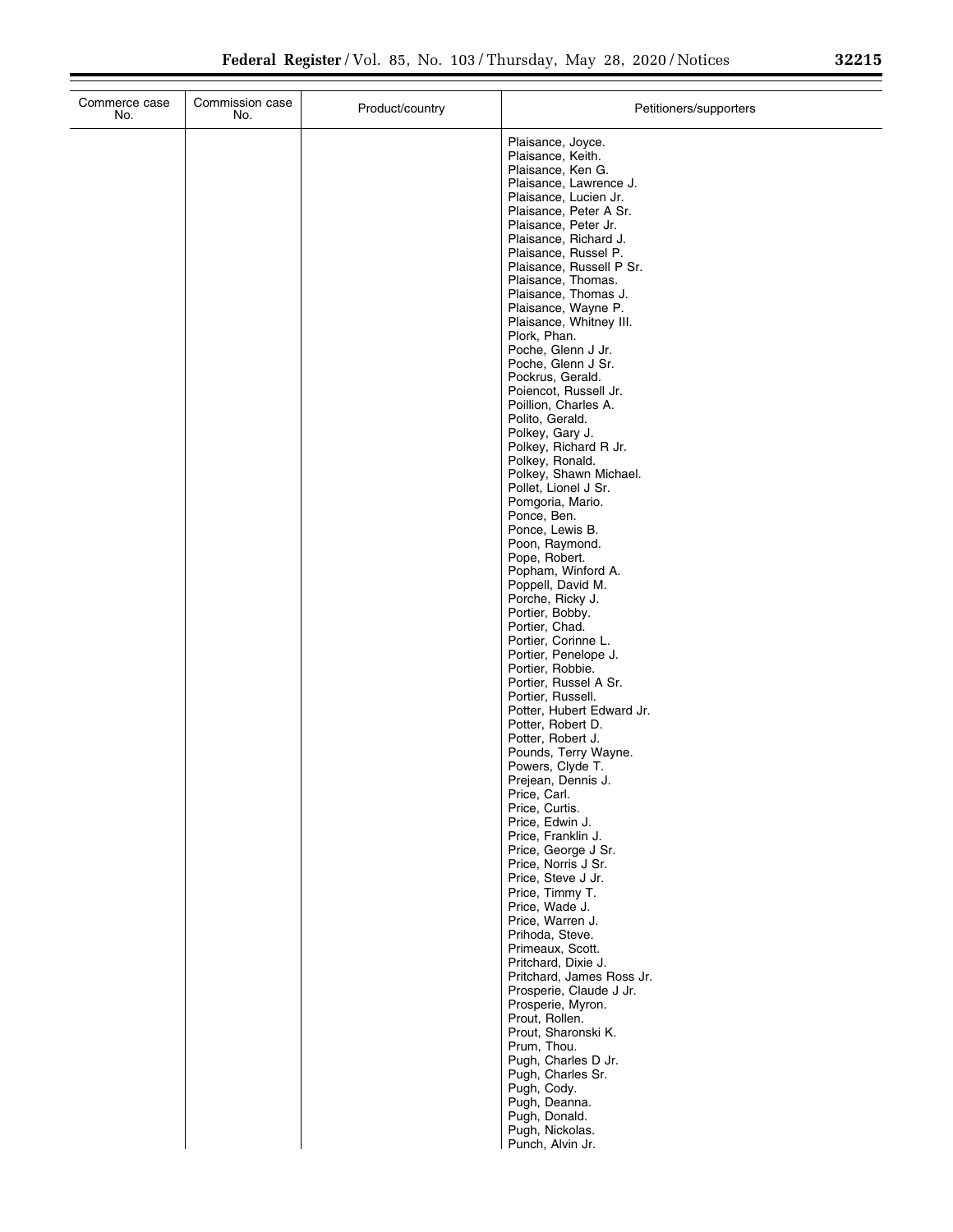| Commerce case<br>No. | Commission case<br>No. | Product/country | Petitioners/supporters                        |
|----------------------|------------------------|-----------------|-----------------------------------------------|
|                      |                        |                 | Punch, Donald J.                              |
|                      |                        |                 | Punch, Todd M.<br>Punch, Travis J.            |
|                      |                        |                 | Purata, Maria.                                |
|                      |                        |                 | Purse, Emil.<br>Purvis, George.               |
|                      |                        |                 | Quach, Duc.                                   |
|                      |                        |                 | Quach, James D.<br>Quach, Joe.                |
|                      |                        |                 | Quach, Si Tan.                                |
|                      |                        |                 | Quinn, Dora M.                                |
|                      |                        |                 | Racca, Charles.<br>Racine, Sylvan P Jr.       |
|                      |                        |                 | Radulic, Igor.                                |
|                      |                        |                 | Ragas, Albert G.<br>Ragas, Gene.              |
|                      |                        |                 | Ragas, John D.                                |
|                      |                        |                 | Ragas, Jonathan.<br>Ragas, Richard A.         |
|                      |                        |                 | Ragas, Ronda S.                               |
|                      |                        |                 | Ralph, Lester B.<br>Ramirez, Alfred J Jr.     |
|                      |                        |                 | Randazzo, John A Jr.                          |
|                      |                        |                 | Randazzo, Rick A.<br>Rando, Stanley D.        |
|                      |                        |                 | Ranko, Ellis Gerald.                          |
|                      |                        |                 | Rapp, Dwayne.<br>Rapp, Leroy and Sedonia.     |
|                      |                        |                 | Rawlings, John H Sr.                          |
|                      |                        |                 | Rawlings, Ralph E.<br>Rawls, Norman E.        |
|                      |                        |                 | Ray, Leo.                                     |
|                      |                        |                 | Ray, William C Jr.<br>Raynor, Steven Earl.    |
|                      |                        |                 | Readenour, Kelty O.                           |
|                      |                        |                 | Reagan, Roy.                                  |
|                      |                        |                 | Reason, Patrick W.<br>Reaux, Paul S Sr.       |
|                      |                        |                 | Reaves, Craig A.                              |
|                      |                        |                 | Reaves, Laten.<br>Rebert, Paul J Sr.          |
|                      |                        |                 | Rebert, Steve M Jr.                           |
|                      |                        |                 | Rebstock, Charles.<br>Rector, Lance Jr.       |
|                      |                        |                 | Rector, Warren L.                             |
|                      |                        |                 | Redden, Yvonne.<br>Regnier, Leoncea B.        |
|                      |                        |                 | Remondet, Garland Jr.                         |
|                      |                        |                 | Renard, Lanny.<br>Reno, Edward.               |
|                      |                        |                 | Reno, George C.                               |
|                      |                        |                 | Reno, George H.<br>Reno, George T.            |
|                      |                        |                 | Reno, Harry.                                  |
|                      |                        |                 | Revell, Ben David.<br>Reyes, Carlton.         |
|                      |                        |                 | Reyes, Dwight D Sr.                           |
|                      |                        |                 | Reynon, Marcello Jr.<br>Rhodes, Randolph N.   |
|                      |                        |                 | Rhoto, Christopher L.                         |
|                      |                        |                 | Ribardi, Frank A.<br>Rich, Wanda Heafner.     |
|                      |                        |                 | Richard, Bruce J.                             |
|                      |                        |                 | Richard, David L.<br>Richard, Edgar J.        |
|                      |                        |                 | Richard, James Ray.                           |
|                      |                        |                 | Richard, Melissa.<br>Richard, Randall K.      |
|                      |                        |                 | Richardson, James T.                          |
|                      |                        |                 | Richert, Daniel E.                            |
|                      |                        |                 | Richo, Earl Sr.<br>Richoux, Dudley Donald Jr. |
|                      |                        |                 | Richoux, Irvin J Jr.                          |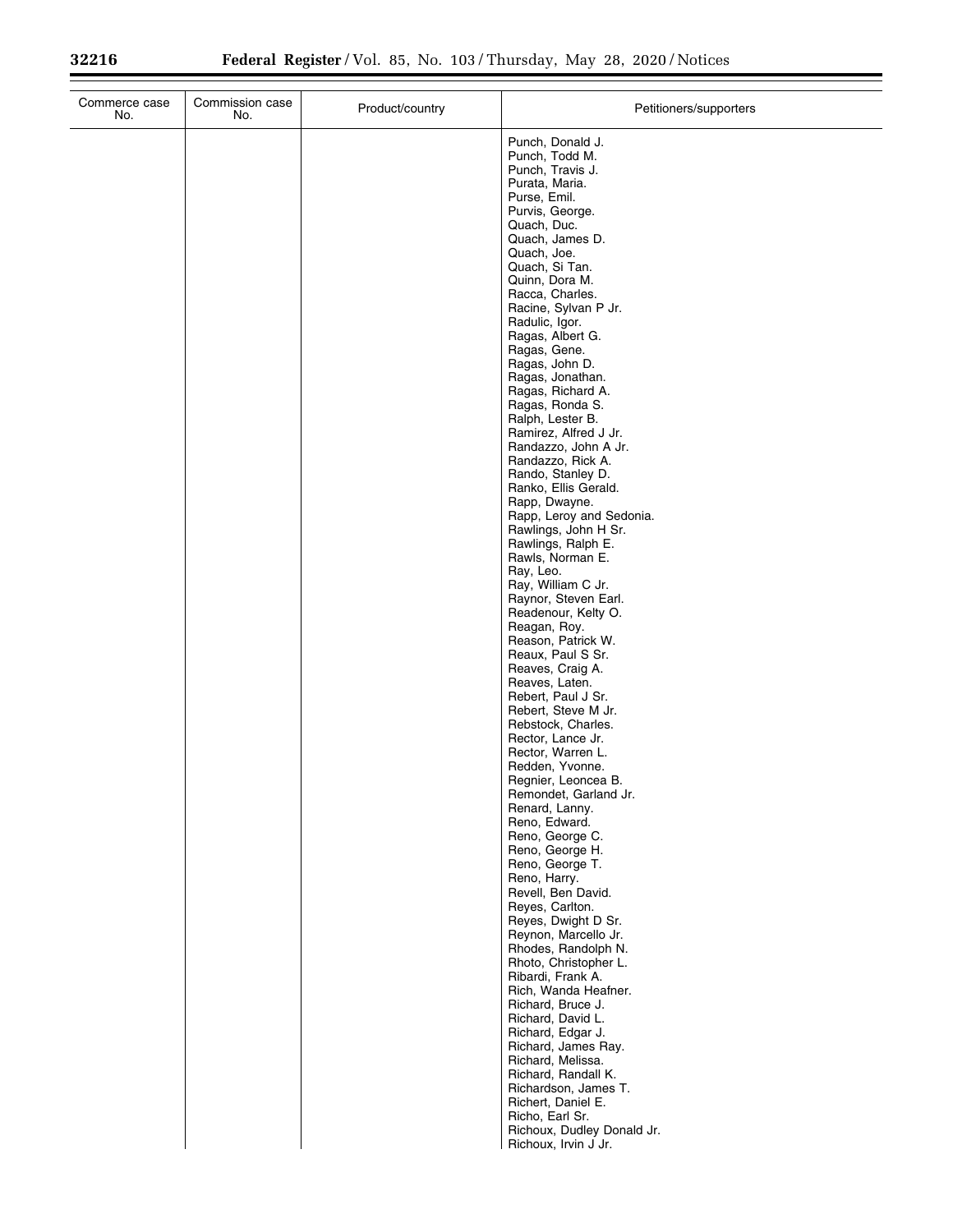|  | Richoux, Judy.<br>Richoux, Larry.<br>Richoux, Mary A.<br>Riego, Raymond A.<br>Riffle, Josiah B.<br>Rigaud, Randall Ryan.<br>Riggs, Jeffrey B.<br>Riley, Jackie Sr.<br>Riley, Raymond.<br>Rinkus, Anthony J III.<br>Rios, Amado.<br>Ripp, Norris M.<br>Robbins, Tony.<br>Robert, Dan S.<br>Roberts, Michael A.<br>Robertson, Kevin.<br>Robeson, Richard S Jr.<br>Robichaux, Craig J.<br>Robin, Alvin G.<br>Robin, Cary Joseph.<br>Robin, Charles R III.<br>Robin, Danny J.<br>Robin, Donald.<br>Robin, Floyd A.<br>Robin, Kenneth J Sr.<br>Robin, Ricky R.<br>Robinson, Johnson P III.<br>Robinson, Walter.<br>Roccaforte, Clay.<br>Rodi, Dominick R.<br>Rodi, Rhonda.<br>Rodrigue, Brent J.<br>Rodrigue, Carrol Sr.<br>Rodrigue, Glenn.<br>Rodrigue, Lerlene.<br>Rodrigue, Reggie Sr.<br>Rodrigue, Sonya.<br>Rodrigue, Wayne.<br>Rodriguez, Barry.<br>Rodriguez, Charles V Sr.<br>Rodriguez, Gregory.<br>Rodriguez, Jesus.<br>Rodriguez, Joseph C Jr.<br>Roeum, Orn.<br>Rogers, Barry David.<br>Rogers, Chad.<br>Rogers, Chad M.<br>Rogers, Kevin J.<br>Rogers, Nathan J.<br>Rojas, Carlton J Sr.<br>Rojas, Curtis Sr.<br>Rojas, Dennis J Jr.<br>Rojas, Dennis J Sr.<br>Rojas, Gordon V.<br>Rojas, Kerry D.<br>Rojas, Kerry D Jr.<br>Rojas, Randy J Sr.<br>Rojas, Raymond J Jr.<br>Roland, Brad.<br>Roland, Mathias C.<br>Roland, Vincent.<br>Rollins, Theresa.<br>Rollo, Wayne A.<br>Rome, Victor J IV.<br>Romero, D H. |
|--|--------------------------------------------------------------------------------------------------------------------------------------------------------------------------------------------------------------------------------------------------------------------------------------------------------------------------------------------------------------------------------------------------------------------------------------------------------------------------------------------------------------------------------------------------------------------------------------------------------------------------------------------------------------------------------------------------------------------------------------------------------------------------------------------------------------------------------------------------------------------------------------------------------------------------------------------------------------------------------------------------------------------------------------------------------------------------------------------------------------------------------------------------------------------------------------------------------------------------------------------------------------------------------------------------------------------------------------------------------------------------------------------------------------------------|
|  | Romero, Kardel J.<br>Romero, Norman.<br>Romero, Philip J.<br>Ronquille, Glenn.<br>Ronquille, Norman C.<br>Ronquillo, Earl.<br>Ronquillo, Richard J.                                                                                                                                                                                                                                                                                                                                                                                                                                                                                                                                                                                                                                                                                                                                                                                                                                                                                                                                                                                                                                                                                                                                                                                                                                                                      |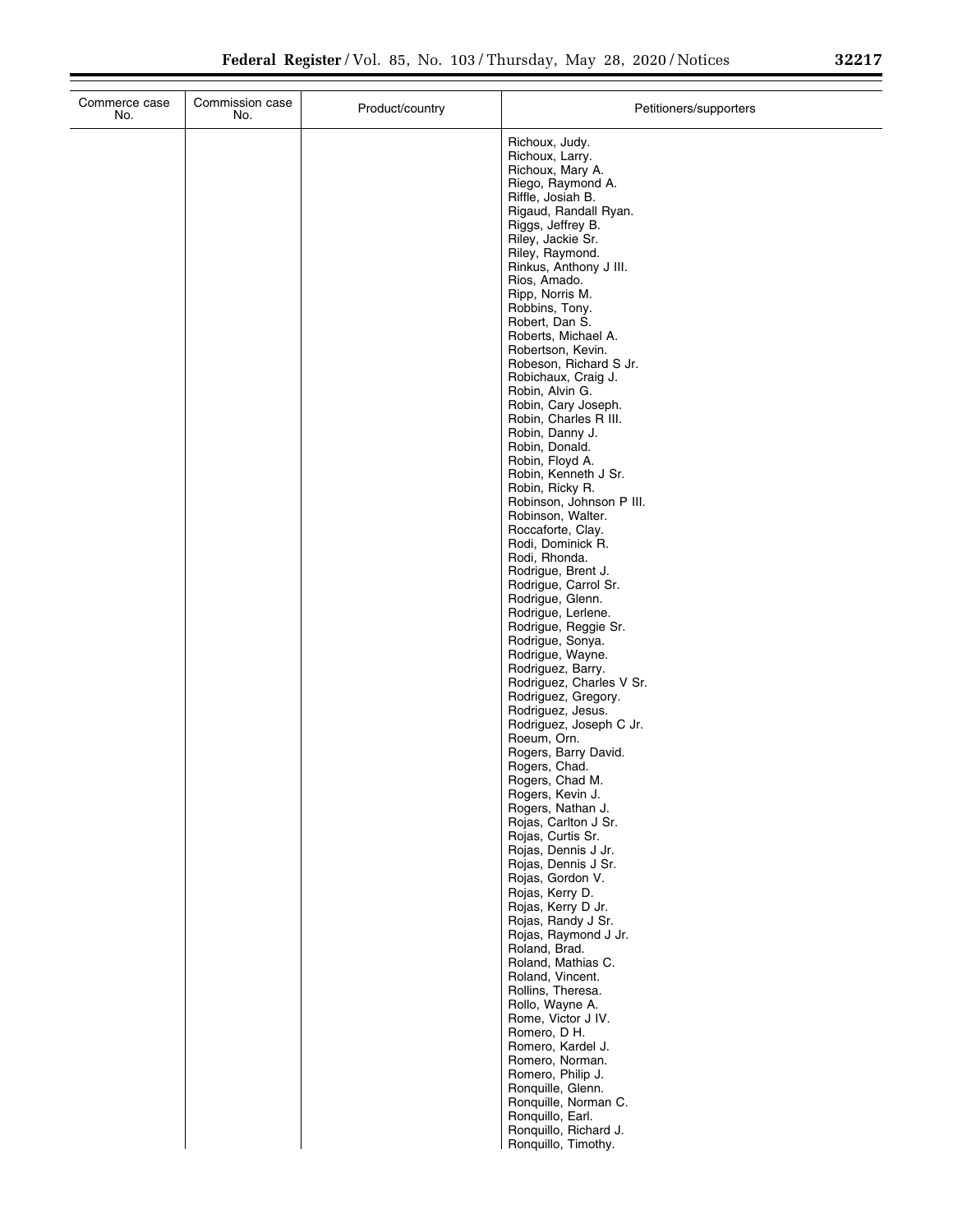| Commerce case<br>No. | Commission case<br>No. | Product/country | Petitioners/supporters                          |
|----------------------|------------------------|-----------------|-------------------------------------------------|
|                      |                        |                 | Roseburrough, Charles R Jr.                     |
|                      |                        |                 | Ross, Dorothy.<br>Ross, Edward Danny Jr.        |
|                      |                        |                 | Ross, Leo L.                                    |
|                      |                        |                 | Ross, Robert A.<br>Roth, Joseph F Jr.           |
|                      |                        |                 | Roth, Joseph M Jr.                              |
|                      |                        |                 | Rotolo, Carolyn.<br>Rotolo, Feliz.              |
|                      |                        |                 | Rouse, Jimmy.                                   |
|                      |                        |                 | Roussel, Michael D Jr.<br>Roy, Henry Lee Jr.    |
|                      |                        |                 | Rudolph, Chad A.                                |
|                      |                        |                 | Ruiz, Donald W.<br>Ruiz, James L.               |
|                      |                        |                 | Ruiz, Paul E.                                   |
|                      |                        |                 | Ruiz, Paul R.<br>Russell, Bentley R.            |
|                      |                        |                 | Russell, Casey.                                 |
|                      |                        |                 | Russell, Daniel.<br>Russell, James III.         |
|                      |                        |                 | Russell, Julie Ann.                             |
|                      |                        |                 | Russell, Michael J.<br>Russell, Nicholas M.     |
|                      |                        |                 | Russell, Paul.                                  |
|                      |                        |                 | Rustick, Kenneth.<br>Ruttley, Adrian K.         |
|                      |                        |                 | Ruttley, Ernest T Jr.                           |
|                      |                        |                 | Ruttley, JT.<br>Ryan, James C Sr.               |
|                      |                        |                 | Rybiski, Rhebb R.                               |
|                      |                        |                 | Ryder, Luther V.<br>Sadler, Stewart.            |
|                      |                        |                 | Sagnes, Everett.                                |
|                      |                        |                 | Saha, Amanda K.<br>Saling, Don M.               |
|                      |                        |                 | Saltalamacchia, Preston J.                      |
|                      |                        |                 | Saltalamacchia, Sue A.<br>Salvato, Lawrence Jr. |
|                      |                        |                 | Samanie, Caroll J.                              |
|                      |                        |                 | Samanie, Frank J.<br>Samsome, Don.              |
|                      |                        |                 | Sanamo, Troy P.                                 |
|                      |                        |                 | Sanchez, Augustine.<br>Sanchez, Jeffery A.      |
|                      |                        |                 | Sanchez, Juan.                                  |
|                      |                        |                 | Sanchez, Robert A.<br>Sanders, William Shannon. |
|                      |                        |                 | Sandras, R J.                                   |
|                      |                        |                 | Sandras, R J Jr.<br>Sandrock, Roy R III.        |
|                      |                        |                 | Santini, Lindberg W Jr.                         |
|                      |                        |                 | Santiny, James.<br>Santiny, Patrick.            |
|                      |                        |                 | Sapia, Carroll J Jr.                            |
|                      |                        |                 | Sapia, Eddie J Jr.<br>Sapia, Willard.           |
|                      |                        |                 | Saturday, Michael Rance.                        |
|                      |                        |                 | Sauce, Carlton Joseph.<br>Sauce, Joseph C Jr.   |
|                      |                        |                 | Saucier, Houston J.                             |
|                      |                        |                 | Sauls, Russell.<br>Savage, Malcolm H.           |
|                      |                        |                 | Savant, Raymond.                                |
|                      |                        |                 | Savoie, Allen.<br>Savoie, Brent T.              |
|                      |                        |                 | Savoie, James.                                  |
|                      |                        |                 | Savoie, Merlin F Jr.<br>Savoie, Reginald M II.  |
|                      |                        |                 | Sawyer, Gerald.                                 |
|                      |                        |                 | Sawyer, Rodney.<br>Scarabin, Clifford.          |
|                      |                        |                 | Scarabin, Michael J.                            |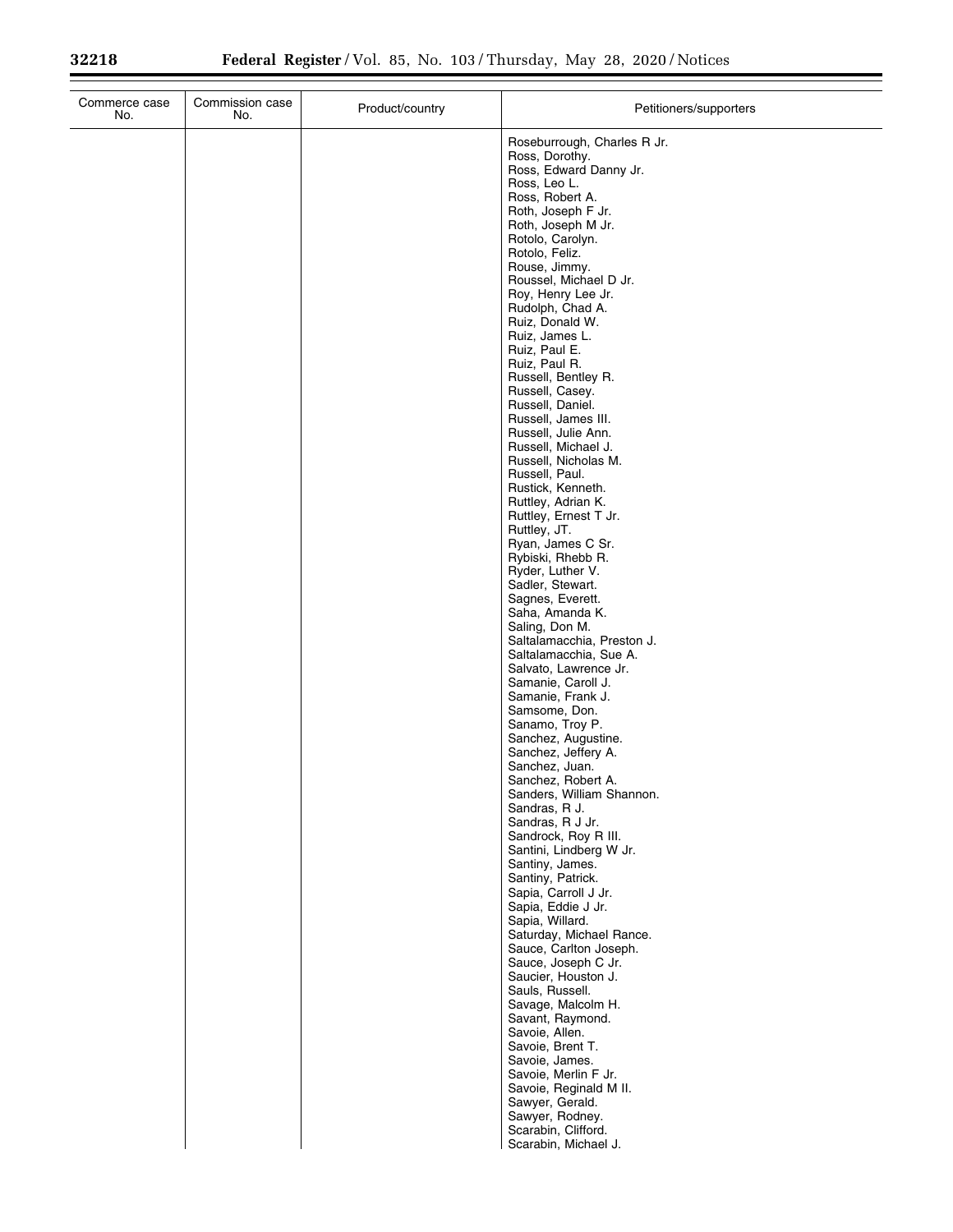$\overline{\phantom{0}}$ 

| Commerce case<br>No. | Commission case<br>No. | Product/country | Petitioners/supporters                        |
|----------------------|------------------------|-----------------|-----------------------------------------------|
|                      |                        |                 | Schaffer, Kelly.                              |
|                      |                        |                 | Schaubhut, Curry A.                           |
|                      |                        |                 | Schellinger, Lester B Jr.                     |
|                      |                        |                 | Schexnaydre, Michael.                         |
|                      |                        |                 | Schirmer, Robert Jr.<br>Schjott, Joseph J Sr. |
|                      |                        |                 | Schlindwein, Henry.                           |
|                      |                        |                 | Schmit, Paul A Jr.                            |
|                      |                        |                 | Schmit, Paul A Sr.                            |
|                      |                        |                 | Schmit, Victor J Jr.                          |
|                      |                        |                 | Schouest, Ellis J III.<br>Schouest, Ellis Jr. |
|                      |                        |                 | Schouest, Juston.                             |
|                      |                        |                 | Schouest, Mark.                               |
|                      |                        |                 | Schouest, Noel.                               |
|                      |                        |                 | Schrimpf, Robert H Jr.                        |
|                      |                        |                 | Schultz, Troy A.<br>Schwartz, Sidney.         |
|                      |                        |                 | Scott, Aaron J.                               |
|                      |                        |                 | Scott, Audie B.                               |
|                      |                        |                 | Scott, James E III.                           |
|                      |                        |                 | Scott, Milford P.                             |
|                      |                        |                 | Scott, Paul.                                  |
|                      |                        |                 | Seabrook, Terry G.<br>Seal, Charles T.        |
|                      |                        |                 | Seal, Joseph G.                               |
|                      |                        |                 | Seaman, Garry.                                |
|                      |                        |                 | Seaman, Greg.                                 |
|                      |                        |                 | Seaman, Ollie L Jr.                           |
|                      |                        |                 | Seaman, Ollie L Sr.<br>Seang, Meng.           |
|                      |                        |                 | Sehon, Robert Craig.                          |
|                      |                        |                 | Sekul, Morris G.                              |
|                      |                        |                 | Sekul, S George.                              |
|                      |                        |                 | Sellers, Isaac Charles.                       |
|                      |                        |                 | Seng, Sophan.<br>Serigne, Adam R.             |
|                      |                        |                 | Serigne, Elizabeth.                           |
|                      |                        |                 | Serigne, James J III.                         |
|                      |                        |                 | Serigne, Kimmie J.                            |
|                      |                        |                 | Serigne, Lisa M.                              |
|                      |                        |                 | Serigne, Neil.<br>Serigne, O'Neil N.          |
|                      |                        |                 | Serigne, Richard J Sr.                        |
|                      |                        |                 | Serigne, Rickey N.                            |
|                      |                        |                 | Serigne, Ronald Raymond.                      |
|                      |                        |                 | Serigne, Ronald Roch.                         |
|                      |                        |                 | Serigne, Ross.                                |
|                      |                        |                 | Serigny, Gail.<br>Serigny, Wayne A.           |
|                      |                        |                 | Serpas, Lenny Jr.                             |
|                      |                        |                 | Sessions, William O III.                      |
|                      |                        |                 | Sessions, William O Jr.                       |
|                      |                        |                 | Sevel, Michael D.                             |
|                      |                        |                 | Sevin, Carl Anthony.<br>Sevin, Earline.       |
|                      |                        |                 | Sevin, Janell A.                              |
|                      |                        |                 | Sevin, Joey.                                  |
|                      |                        |                 | Sevin, Nac J.                                 |
|                      |                        |                 | Sevin, O'Neil and Symantha.                   |
|                      |                        |                 | Sevin, Phillip T.<br>Sevin, Shane.            |
|                      |                        |                 | Sevin, Shane Anthony.                         |
|                      |                        |                 | Sevin, Stanley J.                             |
|                      |                        |                 | Sevin, Willis.                                |
|                      |                        |                 | Seymour, Janet A.                             |
|                      |                        |                 | Shackelford, David M.<br>Shaffer, Curtis E.   |
|                      |                        |                 | Shaffer, Glynnon D.                           |
|                      |                        |                 | Shay, Daniel A.                               |
|                      |                        |                 | Shilling, Jason.                              |
|                      |                        |                 | Shilling, L E.                                |
|                      |                        |                 | Shugars, Robert L.                            |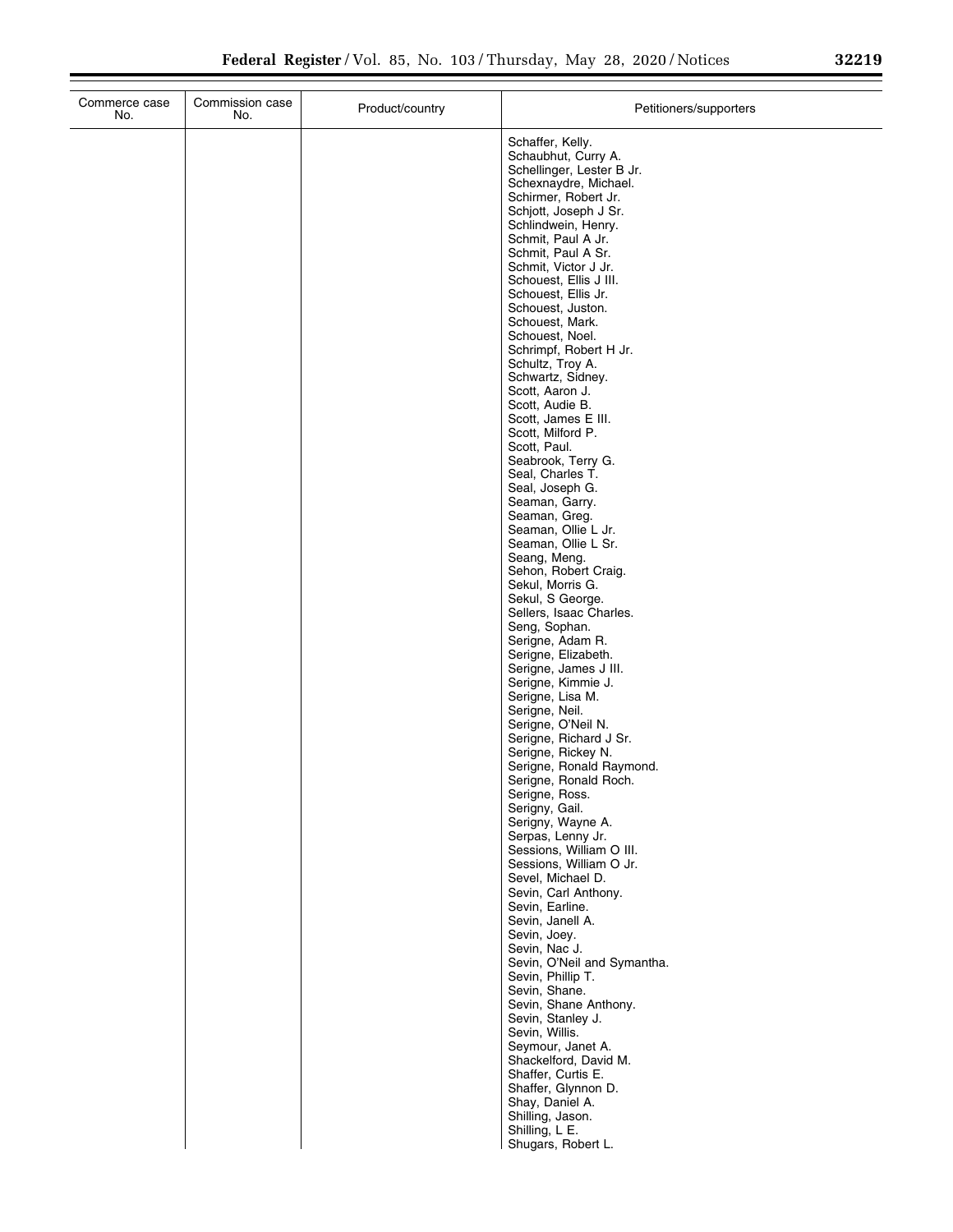| Commerce case<br>No. | Commission case<br>No. | Product/country | Petitioners/supporters                                                                                                                                                                                                                                                                                                                                                                                                                                                                                                                                                                                                                                                                                                                                                                                                                                                                                                                                                                                                                                                          |
|----------------------|------------------------|-----------------|---------------------------------------------------------------------------------------------------------------------------------------------------------------------------------------------------------------------------------------------------------------------------------------------------------------------------------------------------------------------------------------------------------------------------------------------------------------------------------------------------------------------------------------------------------------------------------------------------------------------------------------------------------------------------------------------------------------------------------------------------------------------------------------------------------------------------------------------------------------------------------------------------------------------------------------------------------------------------------------------------------------------------------------------------------------------------------|
|                      |                        |                 | Shutt, Randy.<br>Sifuentes, Esteban.<br>Sifuentes, Fernando.<br>Silver, Curtis A Jr.<br>Simon, Curnis.<br>Simon, John.<br>Simon, Leo.<br>Simpson, Mark.<br>Sims, Donald L.<br>Sims, Mike.<br>Singley, Charlie Sr.<br>Singley, Glenn.<br>Singley, Robert Joseph.<br>Sirgo, Jace.<br>Sisung, Walter.<br>Sisung, Walter Jr.<br>Skinner, Gary M Sr.<br>Skinner, Richard.<br>Skipper, Malcolm W.<br>Skrmetta, Martin J.<br>Smelker, Brian H.<br>Smith, Brian.<br>Smith, Carl R Jr.<br>Smith, Clark W.<br>Smith, Danny.<br>Smith, Danny M Jr.<br>Smith, Donna.<br>Smith, Elmer T Jr.<br>Smith, Glenda F.<br>Smith, James E.<br>Smith, Margie T.<br>Smith, Mark A.<br>Smith, Nancy F.<br>Smith, Raymond C Sr.<br>Smith, Tim.<br>Smith, Walter M Jr.<br>Smith, William T.<br>Smithwick, Ted Wayne.<br>Smoak, Bill.<br>Smoak, William W III.<br>Snell, Erick.<br>Snodgrass, Sam.<br>Soeung, Phat.<br>Soileau, John C Sr.<br>Sok, Kheng.<br>Sok, Montha.<br>Sok, Nhip.<br>Solet, Darren.<br>Solet, Donald M.<br>Solet, Joseph R.<br>Solet, Raymond J.<br>Solorzano, Marilyn.<br>Son, Kim. |
|                      |                        |                 | Son, Sam Nang.<br>Son, Samay.<br>Son, Thuong Cong.                                                                                                                                                                                                                                                                                                                                                                                                                                                                                                                                                                                                                                                                                                                                                                                                                                                                                                                                                                                                                              |
|                      |                        |                 | Soprano, Daniel.<br>Sork, William.<br>Sou, Mang.<br>Soudelier, Louis Jr.<br>Soudelier, Shannon.<br>Sour, Yem Kim.<br>Southerland, Robert.<br>Speir, Barbara Kay.<br>Spell, Jeffrey B.<br>Spell, Mark A.<br>Spellmeyer, Joel F Sr.<br>Spencer, Casey.<br>Spiers, Donald A.<br>Sprinkle, Avery M.<br>Sprinkle, Emery Shelton Jr.<br>Sprinkle, Joseph Warren.<br>Squarsich, Kenneth J.                                                                                                                                                                                                                                                                                                                                                                                                                                                                                                                                                                                                                                                                                             |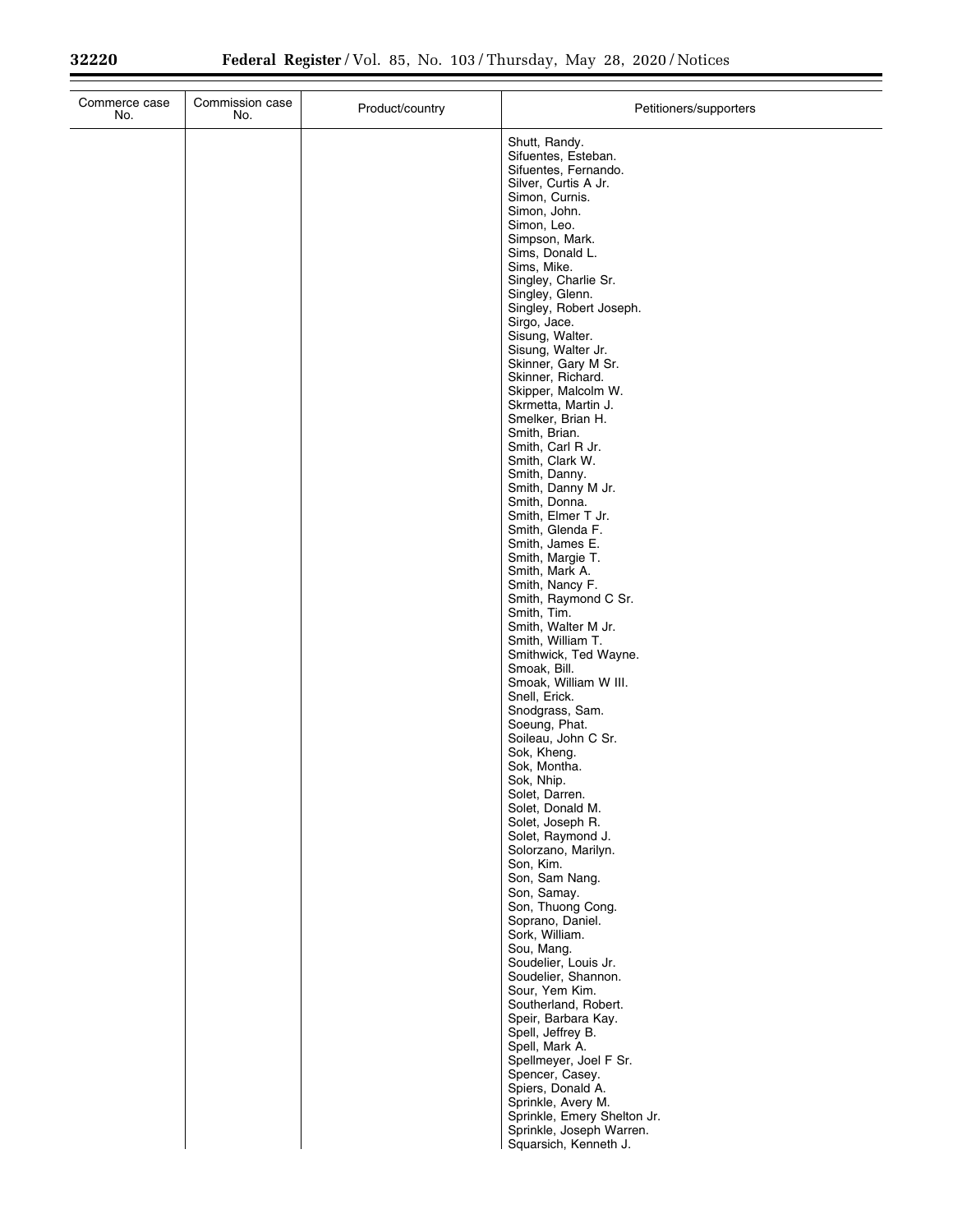| Commerce case<br>No. | Commission case<br>No. | Product/country | Petitioners/supporters                                                                                                                                                                                                                                                                                                                                                                                                                                                                                                                                                                                                                                                                                                                                                                                                                                                                                                                                                                                                                                                                                                                                                                                                                                                                                                                                                                                                                                                                                                        |
|----------------------|------------------------|-----------------|-------------------------------------------------------------------------------------------------------------------------------------------------------------------------------------------------------------------------------------------------------------------------------------------------------------------------------------------------------------------------------------------------------------------------------------------------------------------------------------------------------------------------------------------------------------------------------------------------------------------------------------------------------------------------------------------------------------------------------------------------------------------------------------------------------------------------------------------------------------------------------------------------------------------------------------------------------------------------------------------------------------------------------------------------------------------------------------------------------------------------------------------------------------------------------------------------------------------------------------------------------------------------------------------------------------------------------------------------------------------------------------------------------------------------------------------------------------------------------------------------------------------------------|
|                      |                        |                 | Sreiy, Siphan.<br>St Amant, Dana A.<br>St Ann, Mr and Mrs Jerome K.<br>St Pierre, Darren.<br>St Pierre, Scott A.<br>Staves, Patrick.<br>Stechmann, Chad.<br>Stechmann, Karl J.<br>Stechmann, Todd.<br>Steele, Arnold D Jr.<br>Steele, Henry H III.<br>Steen, Carl L.<br>Steen, James D.<br>Steen, Kathy G.<br>Stein, Norris J Jr.<br>Stelly, Adlar.<br>Stelly, Carl A.<br>Stelly, Chad P.<br>Stelly, Delores.<br>Stelly, Sandrus J Sr.<br>Stelly, Sandrus Jr.<br>Stelly, Toby J.<br>Stelly, Veronica G.<br>Stelly, Warren.<br>Stephenson, Louis.<br>Stevens, Alvin.<br>Stevens, Curtis D.<br>Stevens, Donald.<br>Stevens, Glenda.<br>Stewart, Chester Jr.<br>Stewart, Derald.<br>Stewart, Derek.<br>Stewart, Fred.<br>Stewart, Jason F.<br>Stewart, Ronald G.<br>Stewart, William C.<br>Stiffler, Thanh.<br>Stipelcovich, Lawrence L.<br>Stipelcovich, Todd J.<br>Stockfett, Brenda.<br>Stokes, Todd.<br>Stone-Rinkus, Pamela.<br>Strader, Steven R.<br>Strickland, Kenneth.<br>Strickland, Rita G.<br>Stuart, James Vernon.<br>Stutes, Rex E.<br>Sulak, Billy W.<br>Sun, Hong Sreng.<br>Surmik, Donald D.<br>Swindell, Keith M.<br>Sylve, Dennis A.<br>Sylve, James L.<br>Sylve, Nathan.<br>Sylve, Scott.<br>Sylvesr, Paul A.<br>Ta, Ba Van.<br>Ta, Chris.<br>Tabb, Calvin.<br>Taliancich, Andrew.<br>Taliancich, Ivan.<br>Taliancich, Joseph M.<br>Taliancich, Srecka.<br>Tan, Ho Dung.<br>Tan, Hung.<br>Tan, Lan T.<br>Tan, Ngo The.<br>Tang, Thanh.<br>Tanner, Robert Charles.<br>Taravella, Raymond.<br>Tassin, Alton J. |
|                      |                        |                 | Tassin, Keith P.<br>Tate, Archie P.                                                                                                                                                                                                                                                                                                                                                                                                                                                                                                                                                                                                                                                                                                                                                                                                                                                                                                                                                                                                                                                                                                                                                                                                                                                                                                                                                                                                                                                                                           |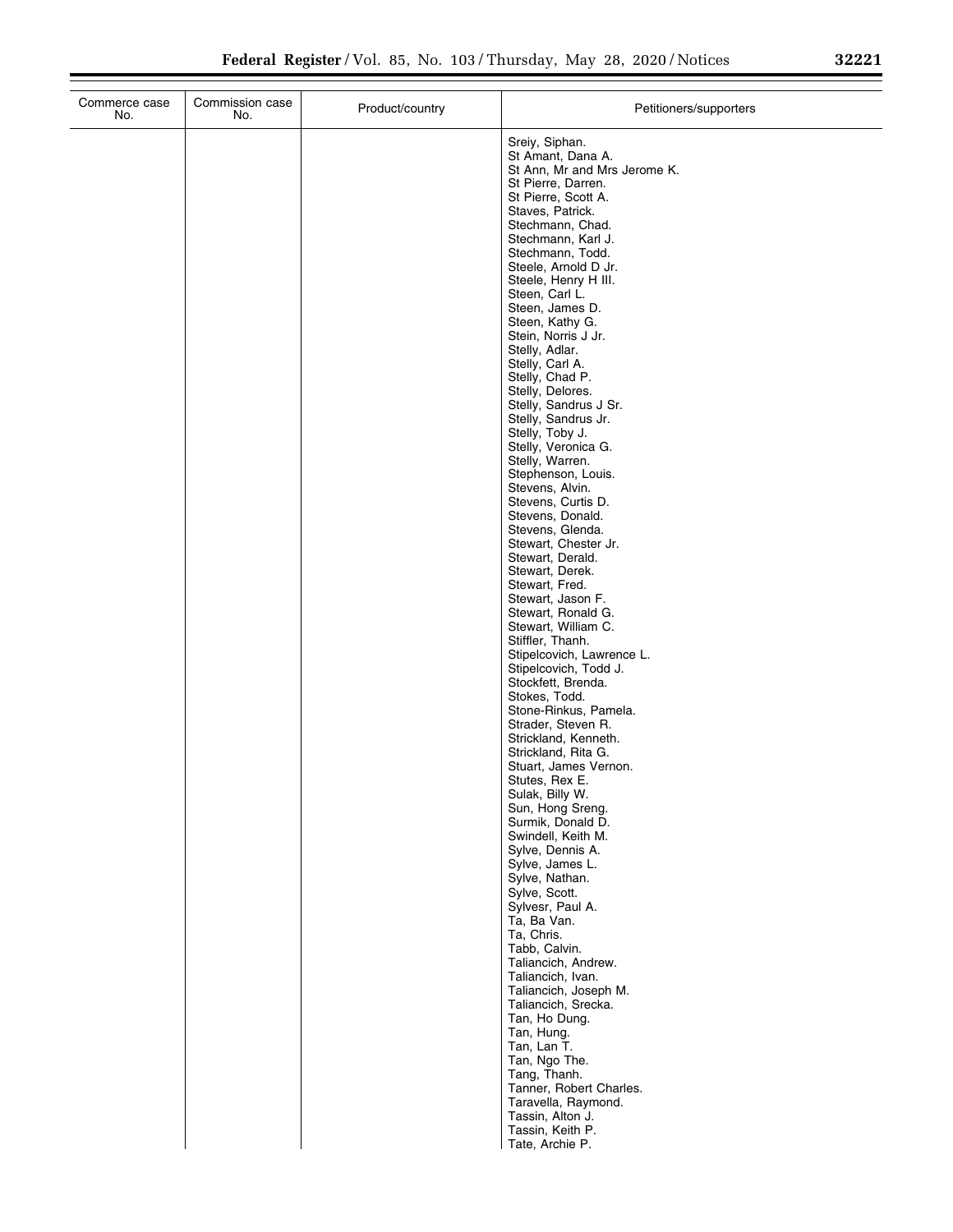| Commerce case<br>No. | Commission case<br>No. | Product/country | Petitioners/supporters                             |
|----------------------|------------------------|-----------------|----------------------------------------------------|
|                      |                        |                 | Tate, Terrell.<br>Tauzier, Kevin M.                |
|                      |                        |                 | Taylor, Doyle L.                                   |
|                      |                        |                 | Taylor, Herman R.<br>Taylor, Herman R Jr.          |
|                      |                        |                 | Taylor, J P Jr.                                    |
|                      |                        |                 | Taylor, John C.                                    |
|                      |                        |                 | Taylor, Leander J Sr.<br>Taylor, Leo Jr.           |
|                      |                        |                 | Taylor, Lewis.                                     |
|                      |                        |                 | Taylor, Nathan L.                                  |
|                      |                        |                 | Taylor, Robert L.<br>Taylor, Robert M.             |
|                      |                        |                 | Teap, Phal.                                        |
|                      |                        |                 | Tek, Heng.<br>Templat, Paul.                       |
|                      |                        |                 | Terluin, John L III.                               |
|                      |                        |                 | Terrebonne, Adrein Scott.                          |
|                      |                        |                 | Terrebonne, Alphonse J.<br>Terrebonne, Alton S Jr. |
|                      |                        |                 | Terrebonne, Alton S Sr.                            |
|                      |                        |                 | Terrebonne, Carol.<br>Terrebonne, Carroll.         |
|                      |                        |                 | Terrebonne, Chad.                                  |
|                      |                        |                 | Terrebonne, Chad Sr.                               |
|                      |                        |                 | Terrebonne, Daniel J.<br>Terrebonne, Donavon J.    |
|                      |                        |                 | Terrebonne, Gary J Sr.                             |
|                      |                        |                 | Terrebonne, Jimmy Jr.<br>Terrebonne, Jimmy Sr.     |
|                      |                        |                 | Terrebonne, Kline A.                               |
|                      |                        |                 | Terrebonne, Lanny.                                 |
|                      |                        |                 | Terrebonne, Larry F Jr.<br>Terrebonne, Scott.      |
|                      |                        |                 | Terrebonne, Steven.                                |
|                      |                        |                 | Terrebonne, Steven.<br>Terrebonne, Toby J.         |
|                      |                        |                 | Terrel, Chad J Sr.                                 |
|                      |                        |                 | Terrell, C Todd.<br>Terrio, Brandon James.         |
|                      |                        |                 | Terrio, Harvey J Jr.                               |
|                      |                        |                 | Terry, Eloise P.                                   |
|                      |                        |                 | Tesvich, Kuzma D.<br>Thac, Dang Van.               |
|                      |                        |                 | Thach, Phuong.                                     |
|                      |                        |                 | Thai, Huynh Tan.<br>Thai, Paul.                    |
|                      |                        |                 | Thai, Thomas.                                      |
|                      |                        |                 | Thanh, Thien.                                      |
|                      |                        |                 | Tharpe, Jack.<br>Theriot, Anthony.                 |
|                      |                        |                 | Theriot, Carroll A Jr.                             |
|                      |                        |                 | Theriot, Clay J Jr.<br>Theriot, Craig A.           |
|                      |                        |                 | Theriot, Dean P.                                   |
|                      |                        |                 | Theriot, Donnie.                                   |
|                      |                        |                 | Theriot, Jeffery C.<br>Theriot, Larry J.           |
|                      |                        |                 | Theriot, Lynn.                                     |
|                      |                        |                 | Theriot, Mark A.<br>Theriot, Roland P Jr.          |
|                      |                        |                 | Theriot, Wanda J.                                  |
|                      |                        |                 | Thibodaux, Jared.                                  |
|                      |                        |                 | Thibodeaux, Bart James.<br>Thibodeaux, Brian A.    |
|                      |                        |                 | Thibodeaux, Brian M.                               |
|                      |                        |                 | Thibodeaux, Calvin A Jr.<br>Thibodeaux, Fay F.     |
|                      |                        |                 | Thibodeaux, Glenn P.                               |
|                      |                        |                 | Thibodeaux, Jeffrey.                               |
|                      |                        |                 | Thibodeaux, Jonathan.<br>Thibodeaux, Josephine.    |
|                      |                        |                 | Thibodeaux, Keith.                                 |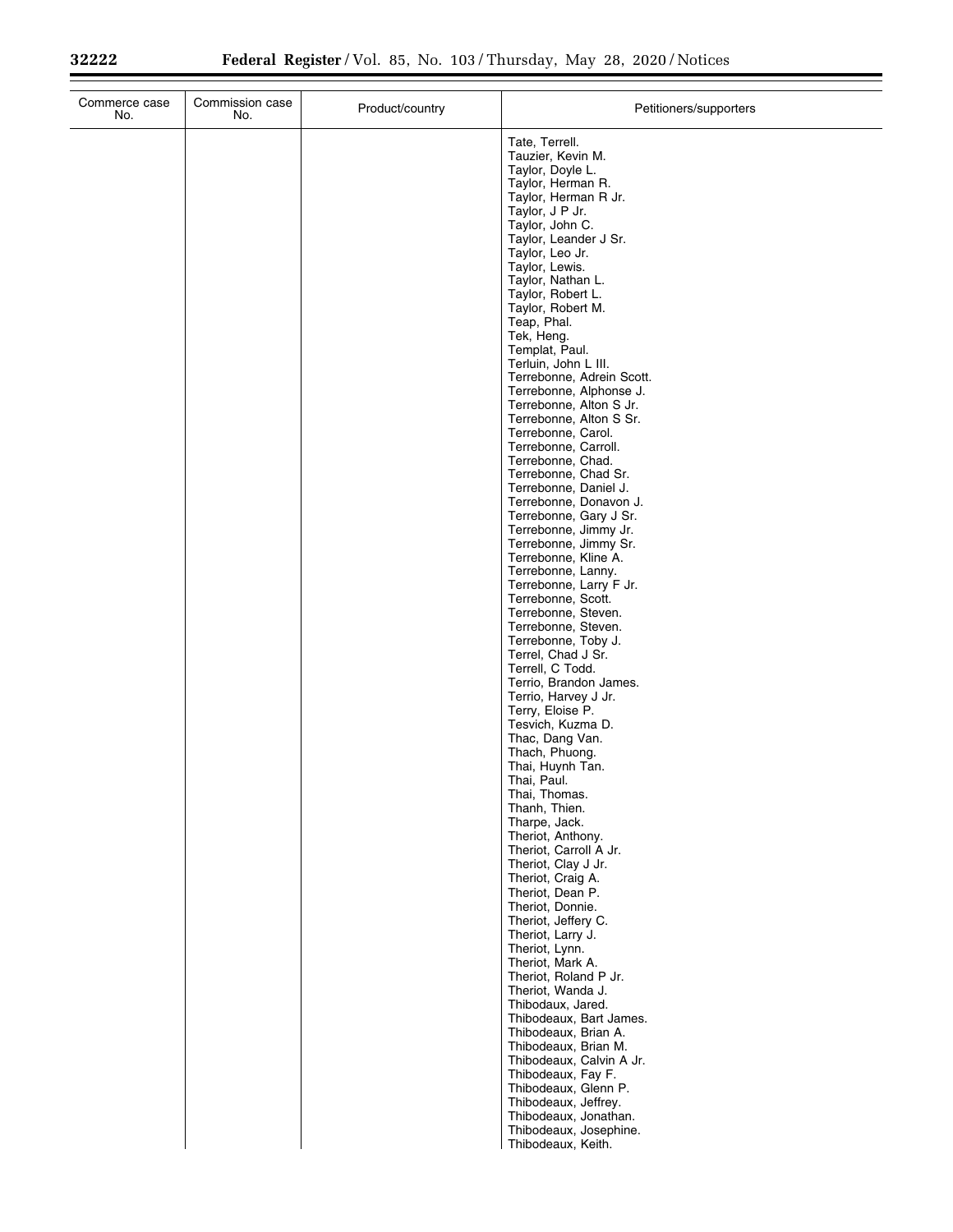| Commerce case<br>No. | Commission case<br>No. | Product/country | Petitioners/supporters                        |
|----------------------|------------------------|-----------------|-----------------------------------------------|
|                      |                        |                 | Thibodeaux, Tony J.                           |
|                      |                        |                 | Thibodeaux, Warren J.                         |
|                      |                        |                 | Thidobaux, James V Sr.                        |
|                      |                        |                 | Thiet, Tran.                                  |
|                      |                        |                 | Thomas, Alvin.<br>Thomas, Brent.              |
|                      |                        |                 | Thomas, Dally S.                              |
|                      |                        |                 | Thomas, Janie G.                              |
|                      |                        |                 | Thomas, John Richard.                         |
|                      |                        |                 | Thomas, Kenneth Ward.                         |
|                      |                        |                 | Thomas, Monica P.                             |
|                      |                        |                 | Thomas, Ralph L Jr.                           |
|                      |                        |                 | Thomas, Ralph Lee Jr.<br>Thomas, Randall.     |
|                      |                        |                 | Thomas, Robert W.                             |
|                      |                        |                 | Thomas, Willard N Jr.                         |
|                      |                        |                 | Thomassie, Gerard.                            |
|                      |                        |                 | Thomassie, Nathan A.                          |
|                      |                        |                 | Thomassie, Philip A.                          |
|                      |                        |                 | Thomassie, Ronald J.                          |
|                      |                        |                 | Thomassie, Tracy Joseph.<br>Thompson, Bobbie. |
|                      |                        |                 | Thompson, David W.                            |
|                      |                        |                 | Thompson, Edwin A.                            |
|                      |                        |                 | Thompson, George.                             |
|                      |                        |                 | Thompson, James D Jr.                         |
|                      |                        |                 | Thompson, James Jr.                           |
|                      |                        |                 | Thompson, John E.<br>Thompson, John R.        |
|                      |                        |                 | Thompson, Randall.                            |
|                      |                        |                 | Thompson, Sammy.                              |
|                      |                        |                 | Thompson, Shawn.                              |
|                      |                        |                 | Thong, R.                                     |
|                      |                        |                 | Thonn, John J Jr.                             |
|                      |                        |                 | Thonn, Victor J.<br>Thorpe, Robert Lee Jr.    |
|                      |                        |                 | Thurman, Charles E.                           |
|                      |                        |                 | Tiet, Thanh Duc.                              |
|                      |                        |                 | Tilghman, Gene E.                             |
|                      |                        |                 | Tillett, Billy Carl.                          |
|                      |                        |                 | Tillman, Lewis A Jr.                          |
|                      |                        |                 | Tillman, Timothy P and Yvonne M.              |
|                      |                        |                 | Tillotson, Pat.<br>Tinney, Mark A.            |
|                      |                        |                 | Tisdale, Georgia W.                           |
|                      |                        |                 | Tiser, Oscar.                                 |
|                      |                        |                 | Tiser, Thomas C Jr.                           |
|                      |                        |                 | Tiser, Thomas C Sr.                           |
|                      |                        |                 | To, Cang Van.                                 |
|                      |                        |                 | To, Du Van.                                   |
|                      |                        |                 | Todd, Fred Noel.<br>Todd, Patricia J.         |
|                      |                        |                 | Todd, Rebecca G.                              |
|                      |                        |                 | Todd, Robert C and Patricia J.                |
|                      |                        |                 | Todd, Vonnie Frank Jr.                        |
|                      |                        |                 | Tompkins, Gerald Paul II.                     |
|                      |                        |                 | Toney, George Jr.                             |
|                      |                        |                 | Tong, Hai V.                                  |
|                      |                        |                 | Tong, Linh C.<br>Toomer, Christina Abbott.    |
|                      |                        |                 | Toomer, Christy.                              |
|                      |                        |                 | Toomer, Frank G Jr.                           |
|                      |                        |                 | Toomer, Jeffrey E.                            |
|                      |                        |                 | Toomer, Kenneth.                              |
|                      |                        |                 | Toomer, Lamar K.                              |
|                      |                        |                 | Toomer, Larry Curtis and Tina.                |
|                      |                        |                 | Toomer, William Kemp.                         |
|                      |                        |                 | Torrible, David P.<br>Torrible, Jason.        |
|                      |                        |                 |                                               |

Touchard, Anthony H. Touchard, John B Jr. Touchard, Paul V Jr. Touchet, Eldridge III.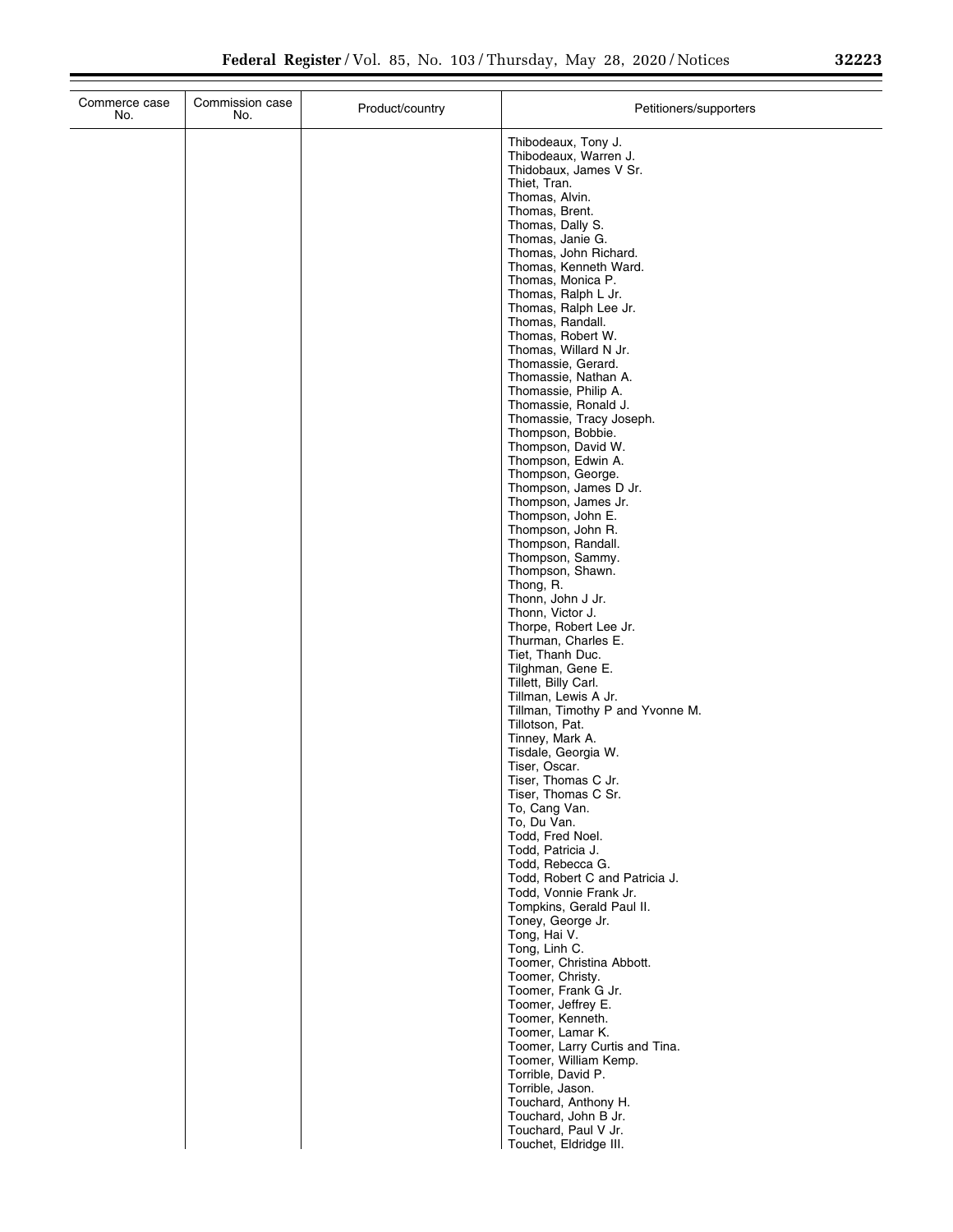Ξ

| Commerce case<br>No. | Commission case<br>No. | Product/country | Petitioners/supporters                  |
|----------------------|------------------------|-----------------|-----------------------------------------|
|                      |                        |                 | Touchet, Eldridge Jr.                   |
|                      |                        |                 | Toups, Anthony G.                       |
|                      |                        |                 | Toups, Bryan.<br>Toups, Jeff.           |
|                      |                        |                 | Toups, Jimmie J.                        |
|                      |                        |                 | Toups, Kim.<br>Toups, Manuel.           |
|                      |                        |                 | Toups, Ted.                             |
|                      |                        |                 | Toups, Tommy.                           |
|                      |                        |                 | Toureau, James.<br>Tower, H Melvin.     |
|                      |                        |                 | Townsend, Harmon Lynn.                  |
|                      |                        |                 | Townsend, Marion Brooks.                |
|                      |                        |                 | Tra, Hop T.<br>Trabeau, James D.        |
|                      |                        |                 | Trahan, Allen A Jr.                     |
|                      |                        |                 | Trahan, Alvin Jr.<br>Trahan, Druby.     |
|                      |                        |                 | Trahan, Dudley.                         |
|                      |                        |                 | Trahan, Elie J.                         |
|                      |                        |                 | Trahan, Eric J.<br>Trahan, James.       |
|                      |                        |                 | Trahan, Karen C.                        |
|                      |                        |                 | Trahan, Lynn P Sr.<br>Trahan, Ricky.    |
|                      |                        |                 | Trahan, Ronald J.                       |
|                      |                        |                 | Trahan, Tracey L.                       |
|                      |                        |                 | Trahan, Wayne Paul.<br>Tran, Allen Hai. |
|                      |                        |                 | Tran, Andana.                           |
|                      |                        |                 | Tran, Anh.<br>Tran, Anh.                |
|                      |                        |                 | Tran, Anh N.                            |
|                      |                        |                 | Tran, Bay V.                            |
|                      |                        |                 | Tran, Bay Van.<br>Tran, Binh.           |
|                      |                        |                 | Tran, Binh Van.                         |
|                      |                        |                 | Tran, Ca Van.<br>Tran, Cam Van.         |
|                      |                        |                 | Tran, Chau V.                           |
|                      |                        |                 | Tran, Chau Van.                         |
|                      |                        |                 | Tran, Chau Van.<br>Tran, Chi T.         |
|                      |                        |                 | Tran, Christina Phuong.                 |
|                      |                        |                 | Tran, Chu V.<br>Tran, Cuong.            |
|                      |                        |                 | Tran, Cuong.                            |
|                      |                        |                 | Tran, Danny Duc.                        |
|                      |                        |                 | Tran, Den.<br>Tran, Dien.               |
|                      |                        |                 | Tran, Dinh M.                           |
|                      |                        |                 | Tran, Dinh Q.<br>Tran, Doan.            |
|                      |                        |                 | Tran, Dung Van.                         |
|                      |                        |                 | Tran, Duoc.<br>Tran, Duoc.              |
|                      |                        |                 | Tran, Duong.                            |
|                      |                        |                 | Tran, Eric.                             |
|                      |                        |                 | Tran, Francis.<br>Tran, Francis.        |
|                      |                        |                 | Tran, Giang.                            |
|                      |                        |                 | Tran, Giao.                             |
|                      |                        |                 | Tran, Ha Mike.<br>Tran, Hai.            |
|                      |                        |                 | Tran, Hien H.                           |
|                      |                        |                 | Tran, Hiep Phuoc.<br>Tran, Hieu.        |
|                      |                        |                 | Tran, Hoa.                              |
|                      |                        |                 | Tran, Hoa.                              |
|                      |                        |                 | Tran, Hue T.<br>Tran, Huey.             |
|                      |                        |                 | Tran, Hung.                             |
|                      |                        |                 | Tran, Hung.                             |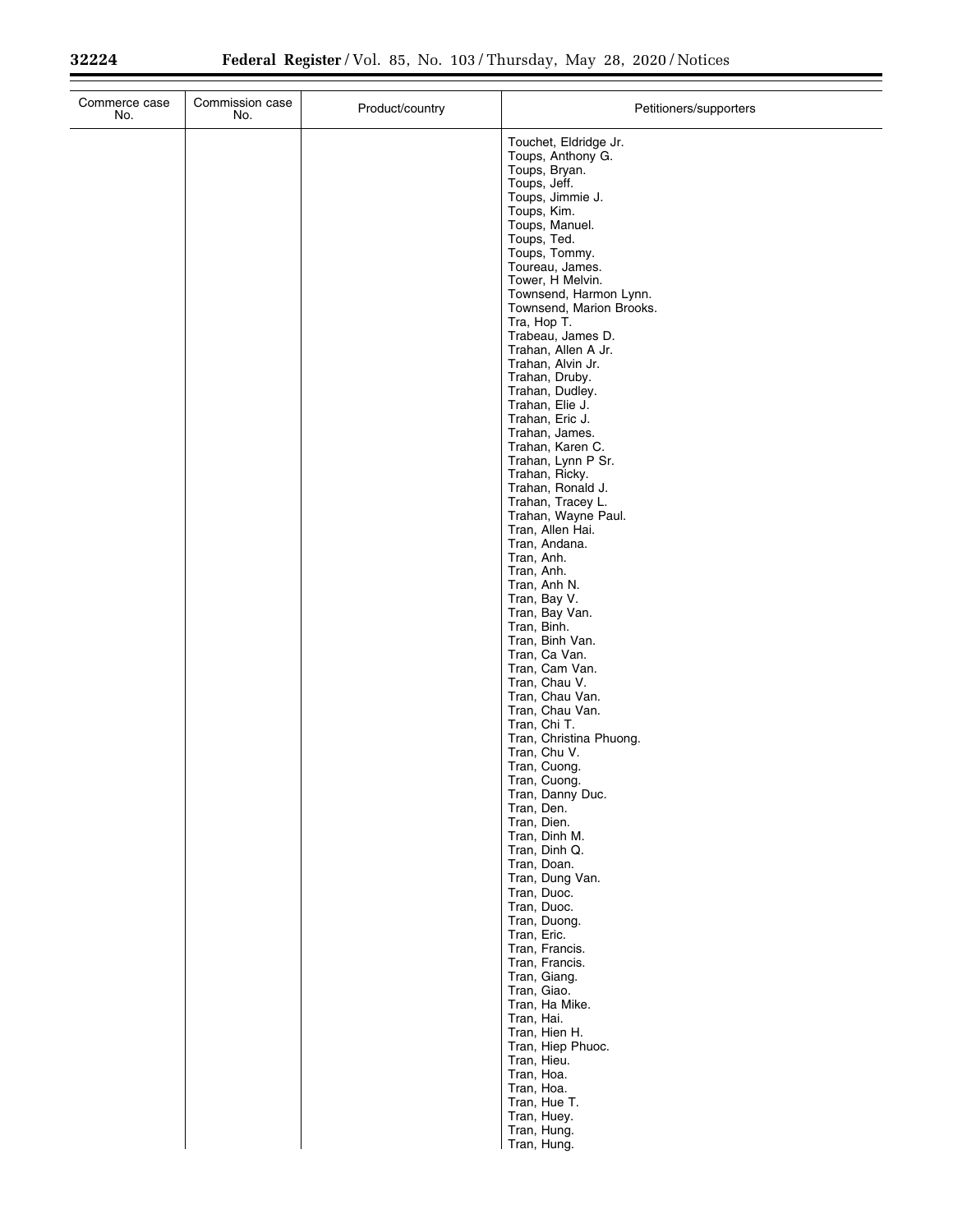| Commerce case<br>No. | Commission case<br>No. | Product/country | Petitioners/supporters                                                                                                                                                                                                                                                                                                                                                                                                                                                                                                       |
|----------------------|------------------------|-----------------|------------------------------------------------------------------------------------------------------------------------------------------------------------------------------------------------------------------------------------------------------------------------------------------------------------------------------------------------------------------------------------------------------------------------------------------------------------------------------------------------------------------------------|
|                      |                        |                 | Tran, Hung.<br>Tran, Hung P.<br>Tran, Hung Van.<br>Tran, Hung Van.<br>Tran, Hung Viet.<br>Tran, James N.<br>Tran, John.<br>Tran, Johnny Dinh.<br>Tran, Joseph.<br>Tran, Joseph T.<br>Tran, Khan Van.<br>Tran, Khanh.<br>Tran, Kim.<br>Tran, Kim Chi Thi.<br>Tran, Lan Tina.<br>Tran, Le and Phat Le.<br>Tran, Leo Van.<br>Tran, Loan.<br>Tran, Long.<br>Tran, Long Van.<br>Tran, Luu Van.<br>Tran, Ly.<br>Tran, Ly Van.<br>Tran, Mai Thi.<br>Tran, Mary.<br>Tran, Miel Van.<br>Tran, Mien.<br>Tran, Mike.<br>Tran, Mike Dai. |
|                      |                        |                 | Tran, Minh Huu.<br>Tran, Muoi.<br>Tran, My T.<br>Tran, Nam Van.<br>Tran, Nang Van.<br>Tran, Nghia and T Le Banh.<br>Tran, Ngoc.<br>Tran, Nhanh Van.<br>Tran, Nhieu T.                                                                                                                                                                                                                                                                                                                                                        |
|                      |                        |                 | Tran, Nhieu Van.<br>Tran, Nho.<br>Tran, Peter.<br>Tran, Phu Van.<br>Tran, Phuc D.<br>Tran, Phuc V.<br>Tran, Phung.<br>Tran, Quan Van.<br>Tran, Quang Quang.<br>Tran, Quang T.                                                                                                                                                                                                                                                                                                                                                |
|                      |                        |                 | Tran, Quang Van.<br>Tran, Qui V.<br>Tran, Quy Van.<br>Tran, Ran Van.<br>Tran, Sarah T.<br>Tran, Sau.<br>Tran, Scotty.<br>Tran, Son.<br>Tran, Son Van.                                                                                                                                                                                                                                                                                                                                                                        |
|                      |                        |                 | Tran, Steven Tuan.<br>Tran, Tam.<br>Tran, Te Van.<br>Tran, Than.<br>Tran, Thang Van.<br>Tran, Thanh.<br>Tran, Thanh.<br>Tran, Thanh Van.<br>Tran, Theresa.                                                                                                                                                                                                                                                                                                                                                                   |
|                      |                        |                 | Tran, Thi.<br>Tran, Thich Van.<br>Tran, Thien.<br>Tran, Thien Van.<br>Tran, Thiet.<br>Tran, Tommy.<br>Tran, Tony.                                                                                                                                                                                                                                                                                                                                                                                                            |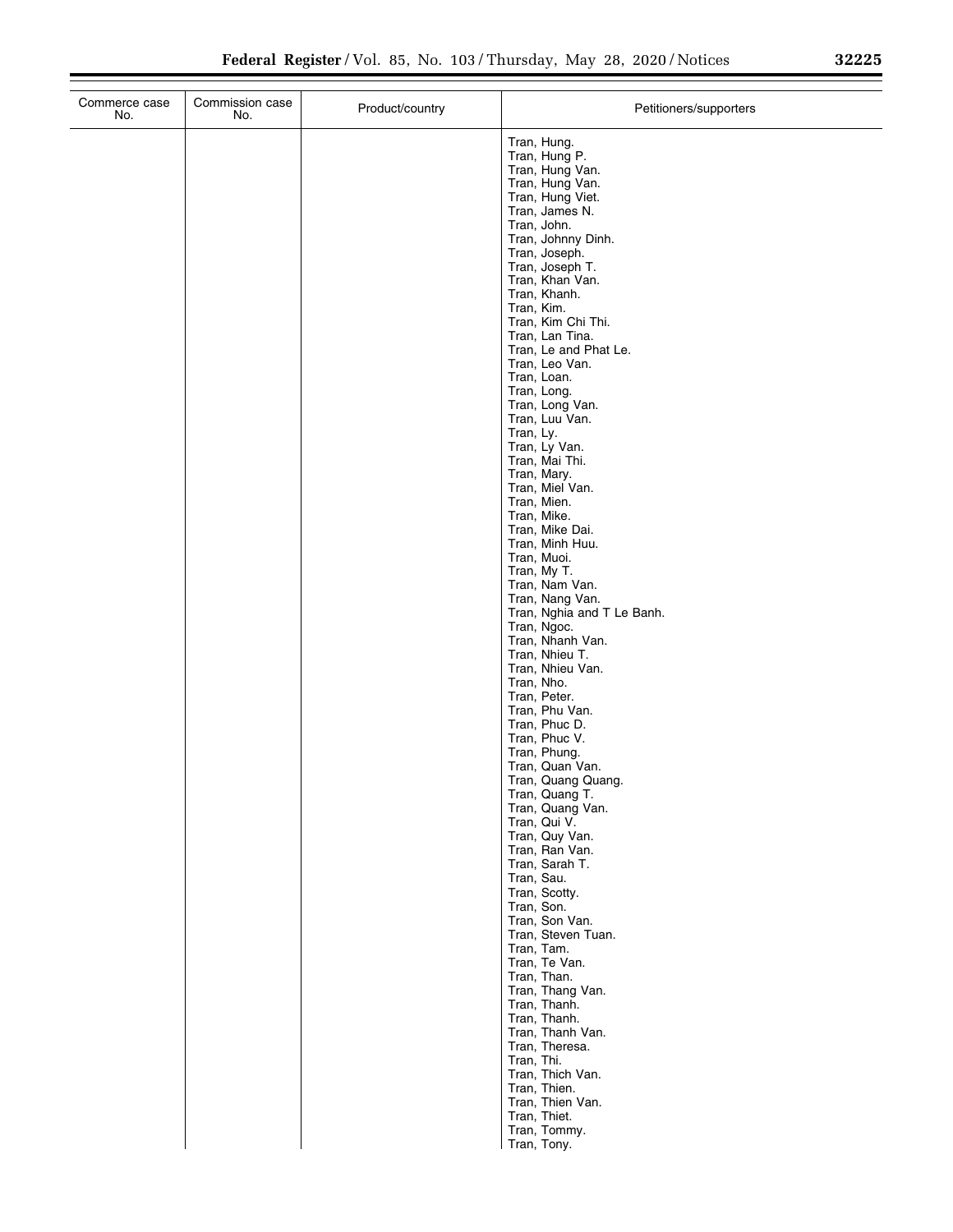| Commerce case<br>No. | Commission case<br>No. | Product/country | Petitioners/supporters                          |
|----------------------|------------------------|-----------------|-------------------------------------------------|
|                      |                        |                 | Tran, Tri.                                      |
|                      |                        |                 | Tran, Trinh.                                    |
|                      |                        |                 | Tran, Trung.<br>Tran, Trung Van.                |
|                      |                        |                 | Tran, Tu.                                       |
|                      |                        |                 | Tran, Tuan.<br>Tran, Tuan.                      |
|                      |                        |                 | Tran, Tuan Minh.                                |
|                      |                        |                 | Tran, Tuong Van.                                |
|                      |                        |                 | Tran, Tuyet Thi.<br>Tran, Van T.                |
|                      |                        |                 | Tran, Victor.                                   |
|                      |                        |                 | Tran, Vinh.                                     |
|                      |                        |                 | Tran, Vinh Q.<br>Tran, Vinh Q.                  |
|                      |                        |                 | Tran, Vui Kim.                                  |
|                      |                        |                 | Trang, Tan.                                     |
|                      |                        |                 | Trapp, Tommy.<br>Treadaway, Michael.            |
|                      |                        |                 | Tregle, Curtis.                                 |
|                      |                        |                 | Treloar, William Paul.<br>Treuil, Gary J.       |
|                      |                        |                 | Trevino, Manuel.                                |
|                      |                        |                 | Treybig, E H "Buddy" Jr.                        |
|                      |                        |                 | Triche, Donald G.<br>Trieu, Hiep and Jackie.    |
|                      |                        |                 | Trieu, Hung Hoa.                                |
|                      |                        |                 | Trieu, Jasmine and Ly.                          |
|                      |                        |                 | Trieu, Lorie and Tam.<br>Trieu, Tam.            |
|                      |                        |                 | Trinh, Christopher B.                           |
|                      |                        |                 | Trinh, Philip P.                                |
|                      |                        |                 | Trosclair, Clark K.<br>Trosclair, Clark P.      |
|                      |                        |                 | Trosclair, Eugene P.                            |
|                      |                        |                 | Trosclair, James J.<br>Trosclair, Jerome.       |
|                      |                        |                 | Trosclair, Joseph.                              |
|                      |                        |                 | Trosclair, Lori.                                |
|                      |                        |                 | Trosclair, Louis V.<br>Trosclair, Patricia.     |
|                      |                        |                 | Trosclair, Randy.                               |
|                      |                        |                 | Trosclair, Ricky.                               |
|                      |                        |                 | Trosclair, Wallace Sr.<br>Truong, Andre.        |
|                      |                        |                 | Truong, Andre V.                                |
|                      |                        |                 | Truong, Be Van.                                 |
|                      |                        |                 | Truong, Benjamin.<br>Truong, Dac.               |
|                      |                        |                 | Truong, Huan.                                   |
|                      |                        |                 | Truong, Kim.<br>Truong, Nhut Van.               |
|                      |                        |                 | Truong, Steve.                                  |
|                      |                        |                 | Truong, Tham T.                                 |
|                      |                        |                 | Truong, Thanh Minh.<br>Truong, Them Van.        |
|                      |                        |                 | Truong, Thom.                                   |
|                      |                        |                 | Truong, Timmy.                                  |
|                      |                        |                 | Trutt, George W Sr.<br>Trutt, Wanda.            |
|                      |                        |                 | Turlich, Mervin A.                              |
|                      |                        |                 | Turner, Calvin L.                               |
|                      |                        |                 | Tyre, John.<br>Upton, Terry R.                  |
|                      |                        |                 | Valentino, J G Jr.                              |
|                      |                        |                 | Valentino, James.                               |
|                      |                        |                 | Vallot, Christopher A.<br>Vallot, Nancy H.      |
|                      |                        |                 | Valure, Hugh P.                                 |
|                      |                        |                 | Van Alsburg, Charles.                           |
|                      |                        |                 | Van Gordstnoven, Jean J.<br>Van Nguyen, Irving. |
|                      |                        |                 | Van, Than.                                      |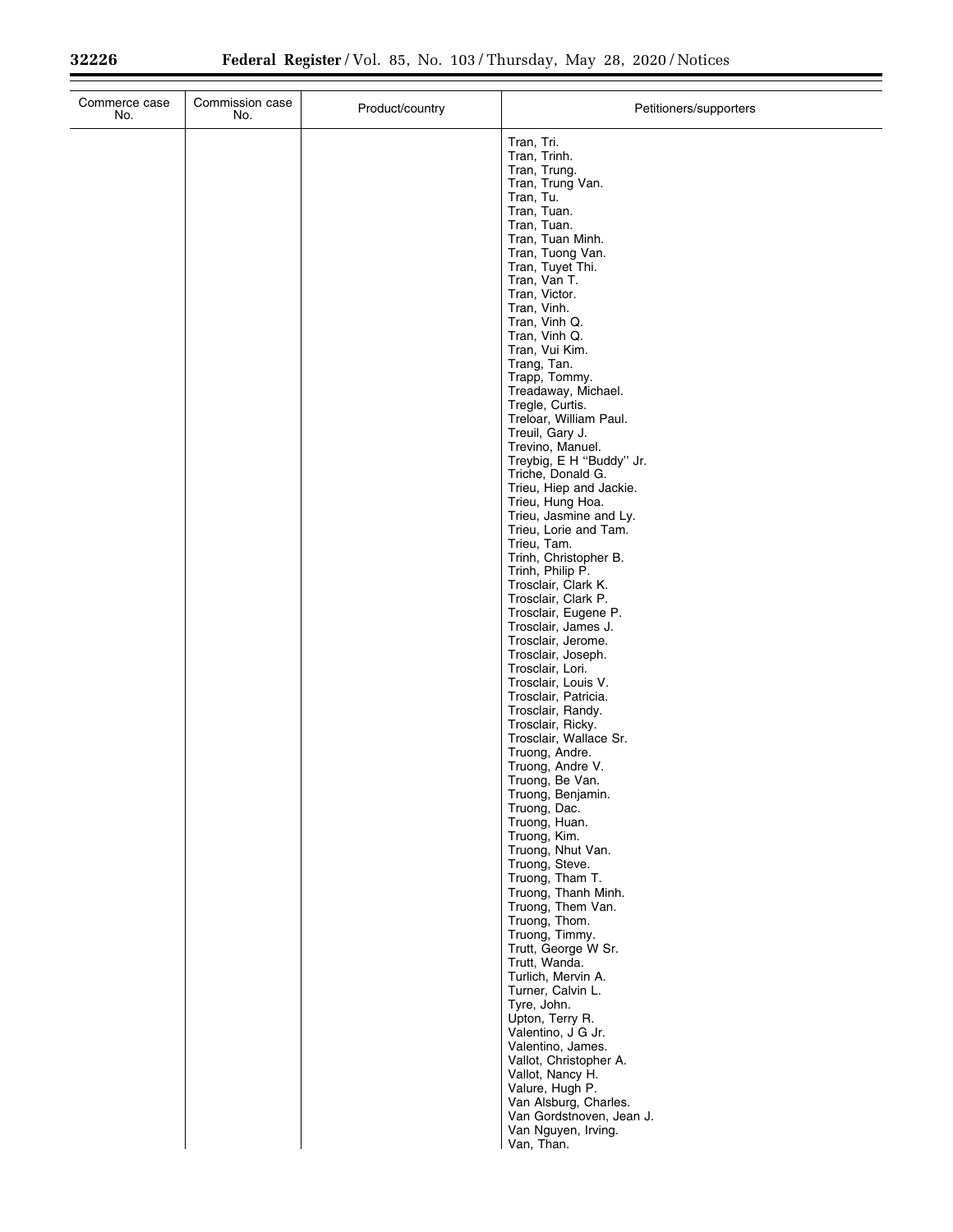| Van, Vui.<br>Vanacor, Kathy D.<br>Vanacor, Malcolm J Sr.<br>Vanicor, Bobbie.<br>VanMeter, Matthew T.<br>VanMeter, William Earl.<br>Varney, Randy L.<br>Vath, Raymond S.<br>Veasel, William E III.<br>Vegas, Brien J.<br>Vegas, Percy J.<br>Vegas, Terry J.<br>Vegas, Terry J Jr.<br>Vegas, Terry Jr.<br>Vela, Peter.<br>Verdin, Aaron.<br>Verdin, Av.<br>Verdin, Bradley J.<br>Verdin, Brent A.<br>Verdin, Charles A.<br>Verdin, Charles E.<br>Verdin, Coy P.<br>Verdin, Curtis A Jr.<br>Verdin, Delphine.<br>Verdin, Diana A.<br>Verdin, Ebro W.<br>Verdin, Eric P.<br>Verdin, Ernest Joseph Sr.<br>Verdin, Jeff C.<br>Verdin, Jeffrey A.<br>Verdin, Jessie J.<br>Verdin, John P.<br>Verdin, Joseph.<br>Verdin, Joseph A Jr.<br>Verdin, Joseph Cleveland.<br>Verdin, Joseph D Jr.<br>Verdin, Joseph S.<br>Verdin, Joseph W Jr.<br>Verdin, Justilien G.<br>Verdin, Matthew W Sr.<br>Verdin, Michel A.<br>Verdin, Paul E.<br>Verdin, Perry Anthony.<br>Verdin, Rodney.<br>Verdin, Rodney P.<br>Verdin, Rodney P.<br>Verdin, Skylar.<br>Verdin, Timmy J.<br>Verdin, Toby.<br>Verdin, Tommy P.<br>Verdin, Tony J.<br>Verdin, Troy.<br>Verdin, Vincent.<br>Verdin, Viness Jr.<br>Verdin, Wallace P.<br>Verdin, Webb A Sr.<br>Verdin, Wesley D Sr.<br>Verdine, Jimmy R.<br>Vermeulen, Joseph Thomas.<br>Verret, Darren L.<br>Verret, Donald J. | Commerce case<br>No. | Commission case<br>No. | Product/country | Petitioners/supporters |  |
|-------------------------------------------------------------------------------------------------------------------------------------------------------------------------------------------------------------------------------------------------------------------------------------------------------------------------------------------------------------------------------------------------------------------------------------------------------------------------------------------------------------------------------------------------------------------------------------------------------------------------------------------------------------------------------------------------------------------------------------------------------------------------------------------------------------------------------------------------------------------------------------------------------------------------------------------------------------------------------------------------------------------------------------------------------------------------------------------------------------------------------------------------------------------------------------------------------------------------------------------------------------------------------------------------------------------------------------------|----------------------|------------------------|-----------------|------------------------|--|
| Verret, James A.<br>Verret, Jean E.<br>Verret, Jimmy J Sr.<br>Verret, Johnny R.                                                                                                                                                                                                                                                                                                                                                                                                                                                                                                                                                                                                                                                                                                                                                                                                                                                                                                                                                                                                                                                                                                                                                                                                                                                           |                      |                        |                 | Verret, Ernest J Sr.   |  |
| Verret, Joseph L.<br>Verret, Paul L.<br>Verret, Preston.<br>Verret, Quincy.<br>Verret, Ronald Paul Sr.<br>Versaggi, Joseph A.                                                                                                                                                                                                                                                                                                                                                                                                                                                                                                                                                                                                                                                                                                                                                                                                                                                                                                                                                                                                                                                                                                                                                                                                             |                      |                        |                 |                        |  |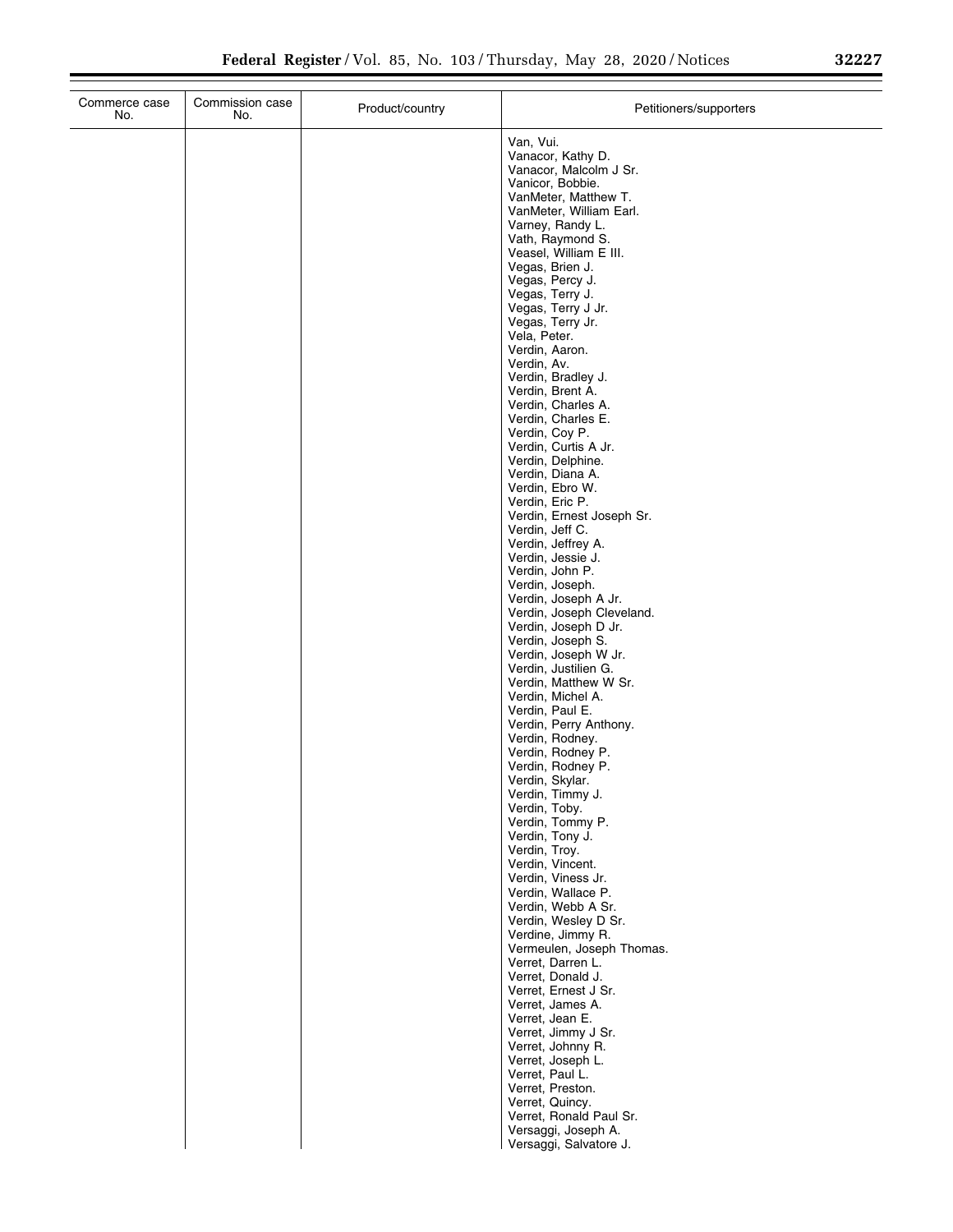| No.<br>No. | Product/country | Petitioners/supporters                                                                                                                                                                                                                                                                                                                                                                                                                                                                                                                                                                                                                                                                                                                                                                                                                                                                                                                                                                                                                                                                                                                                         |
|------------|-----------------|----------------------------------------------------------------------------------------------------------------------------------------------------------------------------------------------------------------------------------------------------------------------------------------------------------------------------------------------------------------------------------------------------------------------------------------------------------------------------------------------------------------------------------------------------------------------------------------------------------------------------------------------------------------------------------------------------------------------------------------------------------------------------------------------------------------------------------------------------------------------------------------------------------------------------------------------------------------------------------------------------------------------------------------------------------------------------------------------------------------------------------------------------------------|
|            |                 | Vicknair, Brent J Sr.<br>Vicknair, Duane P.<br>Vicknair, Henry Dale.<br>Vicknair, Ricky A.<br>Vidrine, Bill and Kathi.<br>Vidrine, Corey.<br>Vidrine, Richard.<br>Vila, William F.<br>Villers, Joseph A.<br>Vincent, Gage Tyler.<br>Vincent, Gene.<br>Vincent, Gene B.<br>Vincent, Robert N.<br>Vise, Charles E III.<br>Vizier, Barry A.<br>Vizier, Christopher.<br>Vizier, Clovis J III.<br>Vizier, Douglas M.<br>Vizier, Tommie Jr.<br>Vo, Anh M.<br>Vo, Chin Van.<br>Vo, Dam.<br>Vo, Dan M.<br>Vo, Dany.<br>Vo, Day V.<br>Vo, Duong V.<br>Vo, Dustin.<br>Vo, Hai Van.<br>Vo, Hanh Xuan.<br>Vo, Hien Van.<br>Vo, Hoang The.<br>Vo, Hong.<br>Vo, Hung Thanh.<br>Vo, Huy K.<br>Vo, Johnny.<br>Vo, Kent.<br>Vo, Lien Van.<br>Vo, Man.<br>Vo, Mark Van.<br>Vo, Minh Hung.<br>Vo, Minh Ngoc.<br>Vo, Minh Ray.<br>Vo, Mong V.<br>Vo, My Dung Thi.<br>Vo, My Lynn.<br>Vo, Nga.<br>Vo, Nhon Tai.<br>Vo, Nhu Thanh.<br>Vo, Quang Minh.<br>Vo, Sang M.<br>Vo, Sanh M.<br>Vo, Song V.<br>Vo, Tan Thanh.<br>Vo, Tan Thanh.<br>Vo, Thanh Van.<br>Vo, Thao.<br>Vo, Thuan Van.<br>Vo, Tien Van.<br>Vo, Tom.<br>Vo, Tong Ba.<br>Vo, Trao Van.<br>Vo, Truong.<br>Vo, Van Van. |
|            |                 | Vo, Vi Viet.<br>Vodopija, Benjamin S.<br>Vogt, James L.<br>Voisin, Eddie James.<br>Voisin, Joyce.<br>Voison, Jamie.<br>Von Harten, Harold L.<br>Vona, Michael A.<br>Vongrith, Richard.<br>Vossler, Kirk.                                                                                                                                                                                                                                                                                                                                                                                                                                                                                                                                                                                                                                                                                                                                                                                                                                                                                                                                                       |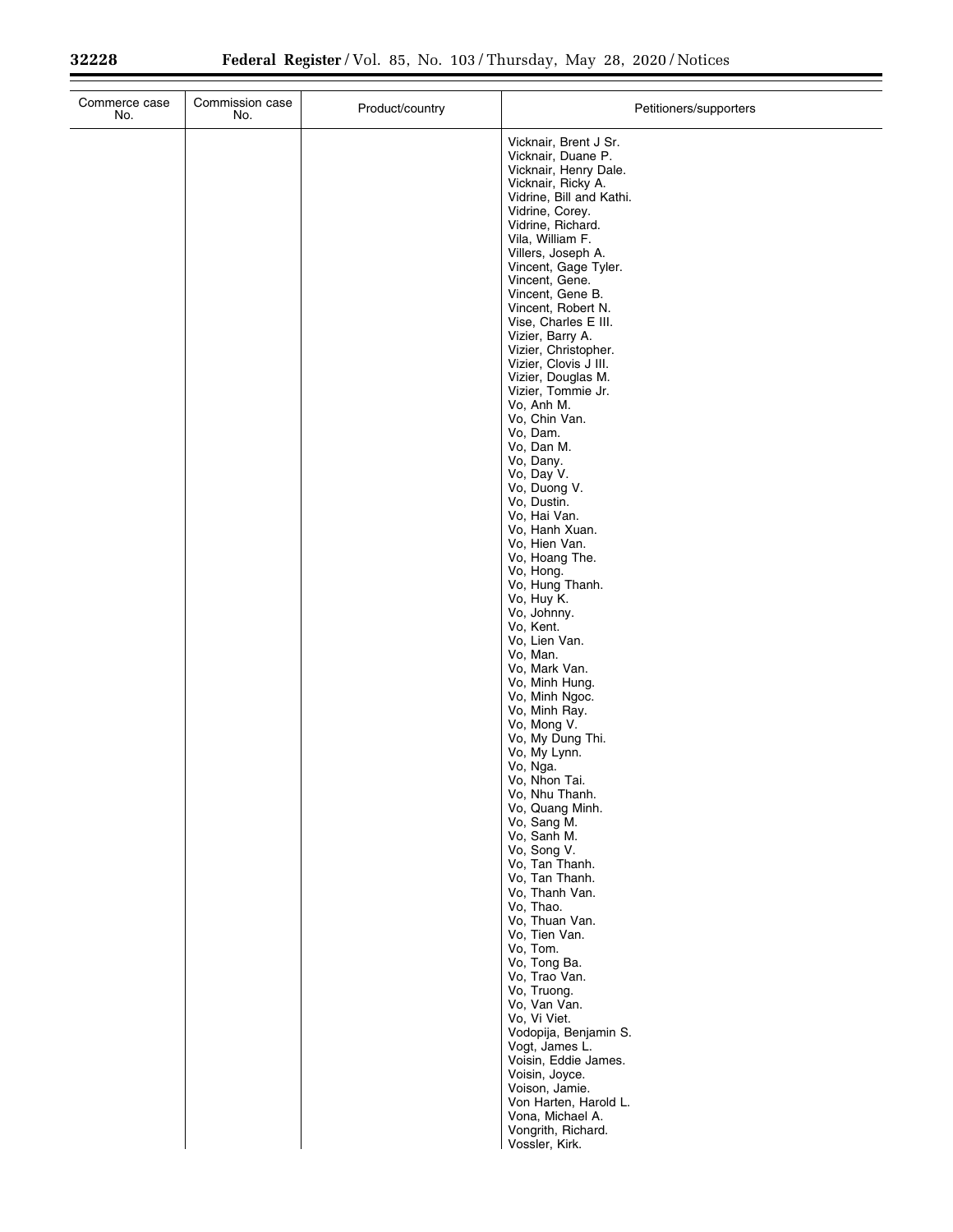| Vu, Hung.<br>Vu, John H.<br>Vu, Khanh.<br>Vu, Khoi Van.<br>Vu, Quan Quoc.<br>Vu, Ruyen Viet.<br>Vu, Sac.<br>Vu, Sean.<br>Vu, Tam.<br>Vu, Thiem Ngoc.<br>Vu, Thuy.<br>Vu, Tom.<br>Vu, Tu Viet.<br>Vu, Tuyen Jack.<br>Vu, Tuyen Viet.<br>Wade, Calvin J Jr.<br>Wade, Gerard.<br>Waguespack, David M Sr.<br>Waguespack, Randy P II.<br>Wainwright, Vernon.<br>Walker, Jerry.<br>Walker, Rogers H.<br>Wallace, Dennis.<br>Wallace, Edward.<br>Wallace, John A.<br>Wallace, John K.<br>Wallace, Trevis L.<br>Waller, Jack Jr.<br>Waller, John M.<br>Waller, Mike.<br>Wallis, Craig A.<br>Wallis, Keith.<br>Walters, Samuel G.<br>Walton, Marion M.<br>Wannage, Edward Joseph.<br>Wannage, Fred Jr.<br>Wannage, Frederick W Sr.<br>Ward, Clarence Jr.<br>Ward, Olan B.<br>Ward, Walter M.<br>Washington, Clifford.<br>Washington, John Emile III.<br>Washington, Kevin.<br>Washington, Louis N.<br>Wattigney, Cecil K Jr.<br>Wattigney, Michael.<br>Watts, Brandon A.<br>Watts, Warren.<br>Webb, Bobby.<br>Webb, Bobby N.<br>Webb, Josie M.<br>Webre, Donald.<br>Webre, Dudley A.<br>Webster, Harold.<br>Weeks, Don Franklin.<br>Weems, Laddie E.<br>Weinstein, Barry C.<br>Weiskopf, Rodney.<br>Weiskopf, Rodney Sr.<br>Weiskopf, Todd.<br>Welch, Amos J.<br>Wells, Douglas E.<br>Wells, Stephen Ray.<br>Wendling, Steven W.<br>Wescovich, Charles W.<br>Wescovich, Wesley Darryl.<br>Whatley, William J.<br>White, Allen Sr.<br>White, Charles.<br>White, Charles Fulton.<br>White, David L.<br>White, Gary Farrell.<br>White, James Hugh. | Commerce case<br>No. | Commission case<br>No. | Product/country | Petitioners/supporters |
|----------------------------------------------------------------------------------------------------------------------------------------------------------------------------------------------------------------------------------------------------------------------------------------------------------------------------------------------------------------------------------------------------------------------------------------------------------------------------------------------------------------------------------------------------------------------------------------------------------------------------------------------------------------------------------------------------------------------------------------------------------------------------------------------------------------------------------------------------------------------------------------------------------------------------------------------------------------------------------------------------------------------------------------------------------------------------------------------------------------------------------------------------------------------------------------------------------------------------------------------------------------------------------------------------------------------------------------------------------------------------------------------------------------------------------------------------------------------------------------------------------------------------------------|----------------------|------------------------|-----------------|------------------------|
|                                                                                                                                                                                                                                                                                                                                                                                                                                                                                                                                                                                                                                                                                                                                                                                                                                                                                                                                                                                                                                                                                                                                                                                                                                                                                                                                                                                                                                                                                                                                        |                      |                        |                 |                        |
|                                                                                                                                                                                                                                                                                                                                                                                                                                                                                                                                                                                                                                                                                                                                                                                                                                                                                                                                                                                                                                                                                                                                                                                                                                                                                                                                                                                                                                                                                                                                        |                      |                        |                 |                        |
|                                                                                                                                                                                                                                                                                                                                                                                                                                                                                                                                                                                                                                                                                                                                                                                                                                                                                                                                                                                                                                                                                                                                                                                                                                                                                                                                                                                                                                                                                                                                        |                      |                        |                 |                        |
|                                                                                                                                                                                                                                                                                                                                                                                                                                                                                                                                                                                                                                                                                                                                                                                                                                                                                                                                                                                                                                                                                                                                                                                                                                                                                                                                                                                                                                                                                                                                        |                      |                        |                 |                        |
|                                                                                                                                                                                                                                                                                                                                                                                                                                                                                                                                                                                                                                                                                                                                                                                                                                                                                                                                                                                                                                                                                                                                                                                                                                                                                                                                                                                                                                                                                                                                        |                      |                        |                 |                        |
|                                                                                                                                                                                                                                                                                                                                                                                                                                                                                                                                                                                                                                                                                                                                                                                                                                                                                                                                                                                                                                                                                                                                                                                                                                                                                                                                                                                                                                                                                                                                        |                      |                        |                 |                        |
|                                                                                                                                                                                                                                                                                                                                                                                                                                                                                                                                                                                                                                                                                                                                                                                                                                                                                                                                                                                                                                                                                                                                                                                                                                                                                                                                                                                                                                                                                                                                        |                      |                        |                 |                        |
|                                                                                                                                                                                                                                                                                                                                                                                                                                                                                                                                                                                                                                                                                                                                                                                                                                                                                                                                                                                                                                                                                                                                                                                                                                                                                                                                                                                                                                                                                                                                        |                      |                        |                 |                        |
|                                                                                                                                                                                                                                                                                                                                                                                                                                                                                                                                                                                                                                                                                                                                                                                                                                                                                                                                                                                                                                                                                                                                                                                                                                                                                                                                                                                                                                                                                                                                        |                      |                        |                 |                        |
|                                                                                                                                                                                                                                                                                                                                                                                                                                                                                                                                                                                                                                                                                                                                                                                                                                                                                                                                                                                                                                                                                                                                                                                                                                                                                                                                                                                                                                                                                                                                        |                      |                        |                 |                        |
|                                                                                                                                                                                                                                                                                                                                                                                                                                                                                                                                                                                                                                                                                                                                                                                                                                                                                                                                                                                                                                                                                                                                                                                                                                                                                                                                                                                                                                                                                                                                        |                      |                        |                 |                        |
|                                                                                                                                                                                                                                                                                                                                                                                                                                                                                                                                                                                                                                                                                                                                                                                                                                                                                                                                                                                                                                                                                                                                                                                                                                                                                                                                                                                                                                                                                                                                        |                      |                        |                 |                        |
|                                                                                                                                                                                                                                                                                                                                                                                                                                                                                                                                                                                                                                                                                                                                                                                                                                                                                                                                                                                                                                                                                                                                                                                                                                                                                                                                                                                                                                                                                                                                        |                      |                        |                 |                        |
|                                                                                                                                                                                                                                                                                                                                                                                                                                                                                                                                                                                                                                                                                                                                                                                                                                                                                                                                                                                                                                                                                                                                                                                                                                                                                                                                                                                                                                                                                                                                        |                      |                        |                 |                        |
|                                                                                                                                                                                                                                                                                                                                                                                                                                                                                                                                                                                                                                                                                                                                                                                                                                                                                                                                                                                                                                                                                                                                                                                                                                                                                                                                                                                                                                                                                                                                        |                      |                        |                 |                        |
|                                                                                                                                                                                                                                                                                                                                                                                                                                                                                                                                                                                                                                                                                                                                                                                                                                                                                                                                                                                                                                                                                                                                                                                                                                                                                                                                                                                                                                                                                                                                        |                      |                        |                 |                        |
|                                                                                                                                                                                                                                                                                                                                                                                                                                                                                                                                                                                                                                                                                                                                                                                                                                                                                                                                                                                                                                                                                                                                                                                                                                                                                                                                                                                                                                                                                                                                        |                      |                        |                 |                        |
|                                                                                                                                                                                                                                                                                                                                                                                                                                                                                                                                                                                                                                                                                                                                                                                                                                                                                                                                                                                                                                                                                                                                                                                                                                                                                                                                                                                                                                                                                                                                        |                      |                        |                 |                        |
|                                                                                                                                                                                                                                                                                                                                                                                                                                                                                                                                                                                                                                                                                                                                                                                                                                                                                                                                                                                                                                                                                                                                                                                                                                                                                                                                                                                                                                                                                                                                        |                      |                        |                 |                        |
|                                                                                                                                                                                                                                                                                                                                                                                                                                                                                                                                                                                                                                                                                                                                                                                                                                                                                                                                                                                                                                                                                                                                                                                                                                                                                                                                                                                                                                                                                                                                        |                      |                        |                 |                        |
|                                                                                                                                                                                                                                                                                                                                                                                                                                                                                                                                                                                                                                                                                                                                                                                                                                                                                                                                                                                                                                                                                                                                                                                                                                                                                                                                                                                                                                                                                                                                        |                      |                        |                 |                        |
|                                                                                                                                                                                                                                                                                                                                                                                                                                                                                                                                                                                                                                                                                                                                                                                                                                                                                                                                                                                                                                                                                                                                                                                                                                                                                                                                                                                                                                                                                                                                        |                      |                        |                 |                        |
|                                                                                                                                                                                                                                                                                                                                                                                                                                                                                                                                                                                                                                                                                                                                                                                                                                                                                                                                                                                                                                                                                                                                                                                                                                                                                                                                                                                                                                                                                                                                        |                      |                        |                 |                        |
|                                                                                                                                                                                                                                                                                                                                                                                                                                                                                                                                                                                                                                                                                                                                                                                                                                                                                                                                                                                                                                                                                                                                                                                                                                                                                                                                                                                                                                                                                                                                        |                      |                        |                 |                        |
|                                                                                                                                                                                                                                                                                                                                                                                                                                                                                                                                                                                                                                                                                                                                                                                                                                                                                                                                                                                                                                                                                                                                                                                                                                                                                                                                                                                                                                                                                                                                        |                      |                        |                 |                        |
|                                                                                                                                                                                                                                                                                                                                                                                                                                                                                                                                                                                                                                                                                                                                                                                                                                                                                                                                                                                                                                                                                                                                                                                                                                                                                                                                                                                                                                                                                                                                        |                      |                        |                 |                        |
|                                                                                                                                                                                                                                                                                                                                                                                                                                                                                                                                                                                                                                                                                                                                                                                                                                                                                                                                                                                                                                                                                                                                                                                                                                                                                                                                                                                                                                                                                                                                        |                      |                        |                 |                        |
|                                                                                                                                                                                                                                                                                                                                                                                                                                                                                                                                                                                                                                                                                                                                                                                                                                                                                                                                                                                                                                                                                                                                                                                                                                                                                                                                                                                                                                                                                                                                        |                      |                        |                 |                        |
|                                                                                                                                                                                                                                                                                                                                                                                                                                                                                                                                                                                                                                                                                                                                                                                                                                                                                                                                                                                                                                                                                                                                                                                                                                                                                                                                                                                                                                                                                                                                        |                      |                        |                 |                        |
|                                                                                                                                                                                                                                                                                                                                                                                                                                                                                                                                                                                                                                                                                                                                                                                                                                                                                                                                                                                                                                                                                                                                                                                                                                                                                                                                                                                                                                                                                                                                        |                      |                        |                 |                        |
|                                                                                                                                                                                                                                                                                                                                                                                                                                                                                                                                                                                                                                                                                                                                                                                                                                                                                                                                                                                                                                                                                                                                                                                                                                                                                                                                                                                                                                                                                                                                        |                      |                        |                 |                        |
|                                                                                                                                                                                                                                                                                                                                                                                                                                                                                                                                                                                                                                                                                                                                                                                                                                                                                                                                                                                                                                                                                                                                                                                                                                                                                                                                                                                                                                                                                                                                        |                      |                        |                 |                        |
|                                                                                                                                                                                                                                                                                                                                                                                                                                                                                                                                                                                                                                                                                                                                                                                                                                                                                                                                                                                                                                                                                                                                                                                                                                                                                                                                                                                                                                                                                                                                        |                      |                        |                 |                        |
|                                                                                                                                                                                                                                                                                                                                                                                                                                                                                                                                                                                                                                                                                                                                                                                                                                                                                                                                                                                                                                                                                                                                                                                                                                                                                                                                                                                                                                                                                                                                        |                      |                        |                 |                        |
|                                                                                                                                                                                                                                                                                                                                                                                                                                                                                                                                                                                                                                                                                                                                                                                                                                                                                                                                                                                                                                                                                                                                                                                                                                                                                                                                                                                                                                                                                                                                        |                      |                        |                 |                        |
|                                                                                                                                                                                                                                                                                                                                                                                                                                                                                                                                                                                                                                                                                                                                                                                                                                                                                                                                                                                                                                                                                                                                                                                                                                                                                                                                                                                                                                                                                                                                        |                      |                        |                 |                        |
|                                                                                                                                                                                                                                                                                                                                                                                                                                                                                                                                                                                                                                                                                                                                                                                                                                                                                                                                                                                                                                                                                                                                                                                                                                                                                                                                                                                                                                                                                                                                        |                      |                        |                 |                        |
|                                                                                                                                                                                                                                                                                                                                                                                                                                                                                                                                                                                                                                                                                                                                                                                                                                                                                                                                                                                                                                                                                                                                                                                                                                                                                                                                                                                                                                                                                                                                        |                      |                        |                 |                        |
|                                                                                                                                                                                                                                                                                                                                                                                                                                                                                                                                                                                                                                                                                                                                                                                                                                                                                                                                                                                                                                                                                                                                                                                                                                                                                                                                                                                                                                                                                                                                        |                      |                        |                 |                        |
|                                                                                                                                                                                                                                                                                                                                                                                                                                                                                                                                                                                                                                                                                                                                                                                                                                                                                                                                                                                                                                                                                                                                                                                                                                                                                                                                                                                                                                                                                                                                        |                      |                        |                 |                        |
|                                                                                                                                                                                                                                                                                                                                                                                                                                                                                                                                                                                                                                                                                                                                                                                                                                                                                                                                                                                                                                                                                                                                                                                                                                                                                                                                                                                                                                                                                                                                        |                      |                        |                 |                        |
|                                                                                                                                                                                                                                                                                                                                                                                                                                                                                                                                                                                                                                                                                                                                                                                                                                                                                                                                                                                                                                                                                                                                                                                                                                                                                                                                                                                                                                                                                                                                        |                      |                        |                 |                        |
|                                                                                                                                                                                                                                                                                                                                                                                                                                                                                                                                                                                                                                                                                                                                                                                                                                                                                                                                                                                                                                                                                                                                                                                                                                                                                                                                                                                                                                                                                                                                        |                      |                        |                 |                        |
|                                                                                                                                                                                                                                                                                                                                                                                                                                                                                                                                                                                                                                                                                                                                                                                                                                                                                                                                                                                                                                                                                                                                                                                                                                                                                                                                                                                                                                                                                                                                        |                      |                        |                 |                        |
|                                                                                                                                                                                                                                                                                                                                                                                                                                                                                                                                                                                                                                                                                                                                                                                                                                                                                                                                                                                                                                                                                                                                                                                                                                                                                                                                                                                                                                                                                                                                        |                      |                        |                 |                        |
|                                                                                                                                                                                                                                                                                                                                                                                                                                                                                                                                                                                                                                                                                                                                                                                                                                                                                                                                                                                                                                                                                                                                                                                                                                                                                                                                                                                                                                                                                                                                        |                      |                        |                 |                        |
|                                                                                                                                                                                                                                                                                                                                                                                                                                                                                                                                                                                                                                                                                                                                                                                                                                                                                                                                                                                                                                                                                                                                                                                                                                                                                                                                                                                                                                                                                                                                        |                      |                        |                 |                        |
|                                                                                                                                                                                                                                                                                                                                                                                                                                                                                                                                                                                                                                                                                                                                                                                                                                                                                                                                                                                                                                                                                                                                                                                                                                                                                                                                                                                                                                                                                                                                        |                      |                        |                 |                        |
|                                                                                                                                                                                                                                                                                                                                                                                                                                                                                                                                                                                                                                                                                                                                                                                                                                                                                                                                                                                                                                                                                                                                                                                                                                                                                                                                                                                                                                                                                                                                        |                      |                        |                 |                        |
|                                                                                                                                                                                                                                                                                                                                                                                                                                                                                                                                                                                                                                                                                                                                                                                                                                                                                                                                                                                                                                                                                                                                                                                                                                                                                                                                                                                                                                                                                                                                        |                      |                        |                 |                        |
|                                                                                                                                                                                                                                                                                                                                                                                                                                                                                                                                                                                                                                                                                                                                                                                                                                                                                                                                                                                                                                                                                                                                                                                                                                                                                                                                                                                                                                                                                                                                        |                      |                        |                 |                        |
|                                                                                                                                                                                                                                                                                                                                                                                                                                                                                                                                                                                                                                                                                                                                                                                                                                                                                                                                                                                                                                                                                                                                                                                                                                                                                                                                                                                                                                                                                                                                        |                      |                        |                 |                        |
|                                                                                                                                                                                                                                                                                                                                                                                                                                                                                                                                                                                                                                                                                                                                                                                                                                                                                                                                                                                                                                                                                                                                                                                                                                                                                                                                                                                                                                                                                                                                        |                      |                        |                 |                        |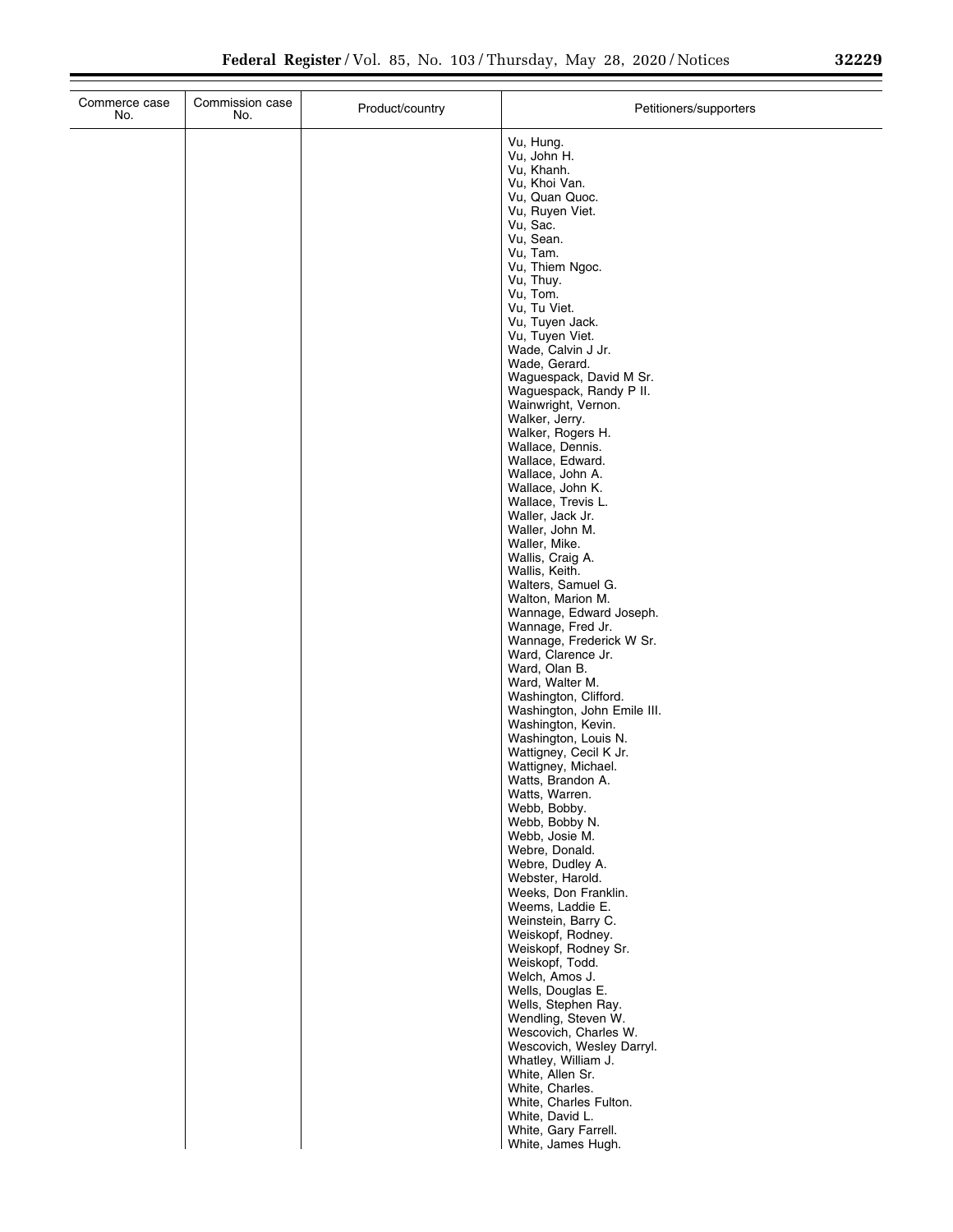| Commerce case<br>Commission case<br>No.<br>No. | Product/country | Petitioners/supporters                                                                                                                                                                                                                                                                                                                                                                                                                                                                                                                                                                                                                                                                                                                                                                                                                                                                                                                                                                                                                                                                                                                                                                                                                                                                                                                                                                                                                                                                                            |
|------------------------------------------------|-----------------|-------------------------------------------------------------------------------------------------------------------------------------------------------------------------------------------------------------------------------------------------------------------------------------------------------------------------------------------------------------------------------------------------------------------------------------------------------------------------------------------------------------------------------------------------------------------------------------------------------------------------------------------------------------------------------------------------------------------------------------------------------------------------------------------------------------------------------------------------------------------------------------------------------------------------------------------------------------------------------------------------------------------------------------------------------------------------------------------------------------------------------------------------------------------------------------------------------------------------------------------------------------------------------------------------------------------------------------------------------------------------------------------------------------------------------------------------------------------------------------------------------------------|
|                                                |                 | White, Perry J.<br>White, Raymond.<br>White, Robert Sr.<br>Wicher, John.<br>Wiggins, Chad M Sr.<br>Wiggins, Ernest.<br>Wiggins, Harry L.<br>Wiggins, Kenneth A.<br>Wiggins, Matthew.<br>Wilbur, Gerald Anthony.<br>Wilcox, Robert.<br>Wiles, Alfred Adam.<br>Wiles, Glen Gilbert.<br>Wiles, Sonny Joel Sr.<br>Wilkerson, Gene Dillard and Judith.<br>Wilkinson, William Riley.<br>Williams, Allen Jr.<br>Williams, Andrew.<br>Williams, B Dean.<br>Williams, Clyde L.<br>Williams, Dale A.<br>Williams, Emmett J.<br>Williams, Herman J Jr.<br>Williams, J T.<br>Williams, John A.<br>Williams, Johnny Paul.<br>Williams, Joseph H.<br>Williams, Kirk.<br>Williams, Leopold A.<br>Williams, Mark A.<br>Williams, Mary Ann C.<br>Williams, Melissa A.<br>Williams, Nina.<br>Williams, Oliver Kent.<br>Williams, Parish.<br>Williams, Roberto.<br>Williams, Ronnie.<br>Williams, Scott A.<br>Williams, Steven.<br>Williams, Thomas D.<br>Williamson, Richard L Sr.<br>Willyard, Derek C.<br>Willyard, Donald R.<br>Wilson, Alward.<br>Wilson, Hosea.<br>Wilson, Joe R.<br>Wilson, Jonathan.<br>Wilson, Katherine.<br>Wiltz, Allen.<br>Wing, Melvin.<br>Wiseman, Allen.<br>Wiseman, Clarence J Jr.<br>Wiseman, Jean P.<br>Wiseman, Joseph A.<br>Wiseman, Michael T Jr.<br>Wiseman, Michael T Sr.<br>Wolfe, Charles.<br>Woods, John T III.<br>Wright, Curtis.<br>Wright, Leonard.<br>Wright, Randy D.<br>Yeamans, Douglas.<br>Yeamans, Neil.<br>Yeamans, Ronnie.<br>Yoeuth, Peon.<br>Yopp, Harold.<br>Yopp, Jonathon. |
|                                                |                 | Yopp, Milton Thomas.<br>Young, James.<br>Young, Taing.<br>Young, Willie.<br>Yow, Patricia D.<br>Yow, Richard C.                                                                                                                                                                                                                                                                                                                                                                                                                                                                                                                                                                                                                                                                                                                                                                                                                                                                                                                                                                                                                                                                                                                                                                                                                                                                                                                                                                                                   |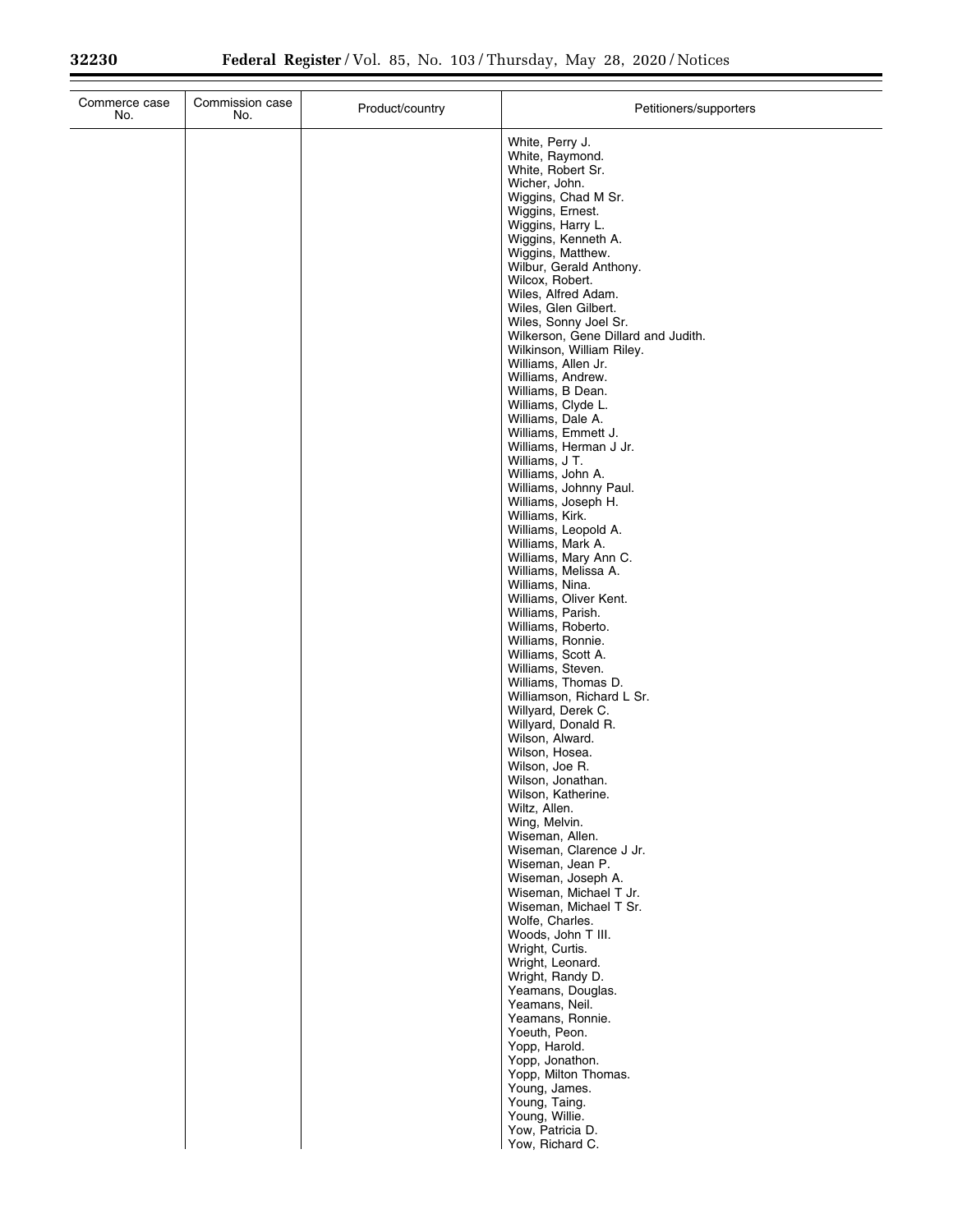| Commerce case<br>No. | Commission case<br>No. | Product/country | Petitioners/supporters                                                                     |
|----------------------|------------------------|-----------------|--------------------------------------------------------------------------------------------|
|                      |                        |                 | Zanca, Anthony V Sr.                                                                       |
|                      |                        |                 | Zar, Ashley A.                                                                             |
|                      |                        |                 | Zar, Carl J.<br>Zar, John III.                                                             |
|                      |                        |                 | Zar, Steve.                                                                                |
|                      |                        |                 | Zar, Steven.                                                                               |
|                      |                        |                 | Zar, Troy A.                                                                               |
|                      |                        |                 | Zerinque, John S Jr.<br>Zirlott, Curtis.                                                   |
|                      |                        |                 | Zirlott, Jason D.                                                                          |
|                      |                        |                 | Zirlott, Jeremy.                                                                           |
|                      |                        |                 | Zirlott, Kimberly.                                                                         |
|                      |                        |                 | Zirlott, Milton.<br>Zirlott, Perry.                                                        |
|                      |                        |                 | Zirlott, Rosa H.                                                                           |
|                      |                        |                 | Zito, Brian C.                                                                             |
|                      |                        |                 | Zuvich, Michael A Jr.<br>Ad Hoc Shrimp Trade Action Committee.                             |
|                      |                        |                 | Bryan Fishermens' Co-Op Inc.                                                               |
|                      |                        |                 | Louisiana Shrimp Association.                                                              |
|                      |                        |                 | South Carolina Shrimpers Association.                                                      |
|                      |                        |                 | Vietnamese-American Commerical Fisherman's Union.<br>3-G Enterprize dba Griffin's Seafood. |
|                      |                        |                 | A & G Trawlers Inc.                                                                        |
|                      |                        |                 | A & T Shrimping.                                                                           |
|                      |                        |                 | A Ford Able Seafood.<br>A J Horizon Inc.                                                   |
|                      |                        |                 | A&M Inc.                                                                                   |
|                      |                        |                 | A&R Shrimp Co.                                                                             |
|                      |                        |                 | A&T Shrimping.                                                                             |
|                      |                        |                 | AAH Inc.<br>AC Christopher Sea Food Inc.                                                   |
|                      |                        |                 | Ace of Trade LLC.                                                                          |
|                      |                        |                 | Adriana Corp.                                                                              |
|                      |                        |                 | AJ Boats Inc.<br>AJ Horizon Inc.                                                           |
|                      |                        |                 | AJ's Seafood.                                                                              |
|                      |                        |                 | Alario Inc.                                                                                |
|                      |                        |                 | Alcide J Adams Jr.<br>Aldebaran Inc.                                                       |
|                      |                        |                 | Aldebran Inc.                                                                              |
|                      |                        |                 | Alexander and Dola.                                                                        |
|                      |                        |                 | Alfred Englade Inc.<br>Alfred Trawlers Inc.                                                |
|                      |                        |                 | Allen Hai Tran dba Kien Giang.                                                             |
|                      |                        |                 | Al's Shrimp Co.                                                                            |
|                      |                        |                 | Al's Shrimp Co LLC.                                                                        |
|                      |                        |                 | Al's Shrimp Co LLC.<br>Al's Whosale & Retail.                                              |
|                      |                        |                 | Alton Cheeks.                                                                              |
|                      |                        |                 | Amada Inc.                                                                                 |
|                      |                        |                 | Amber Waves.<br>Amelia Isle.                                                               |
|                      |                        |                 | American Beauty.                                                                           |
|                      |                        |                 | American Beauty Inc.                                                                       |
|                      |                        |                 | American Eagle Enterprise Inc.<br>American Girl.                                           |
|                      |                        |                 | American Seafood.                                                                          |
|                      |                        |                 | Americana Shrimp.                                                                          |
|                      |                        |                 | Amvina II.<br>Amvina II.                                                                   |
|                      |                        |                 | Amy D Inc.                                                                                 |
|                      |                        |                 | Amy's Seafood Mart.                                                                        |
|                      |                        |                 | An Kit.<br>Andy Boy.                                                                       |
|                      |                        |                 | Andy's SFD.                                                                                |
|                      |                        |                 | Angel Annie Inc.                                                                           |
|                      |                        |                 | Angel Leigh.                                                                               |
|                      |                        |                 | Angel Seafood Inc.<br>Angela Marie Inc.                                                    |
|                      |                        |                 | Angela Marie Inc.                                                                          |
|                      |                        |                 | Angelina Inc.                                                                              |
|                      |                        |                 | Anna Grace LLC.                                                                            |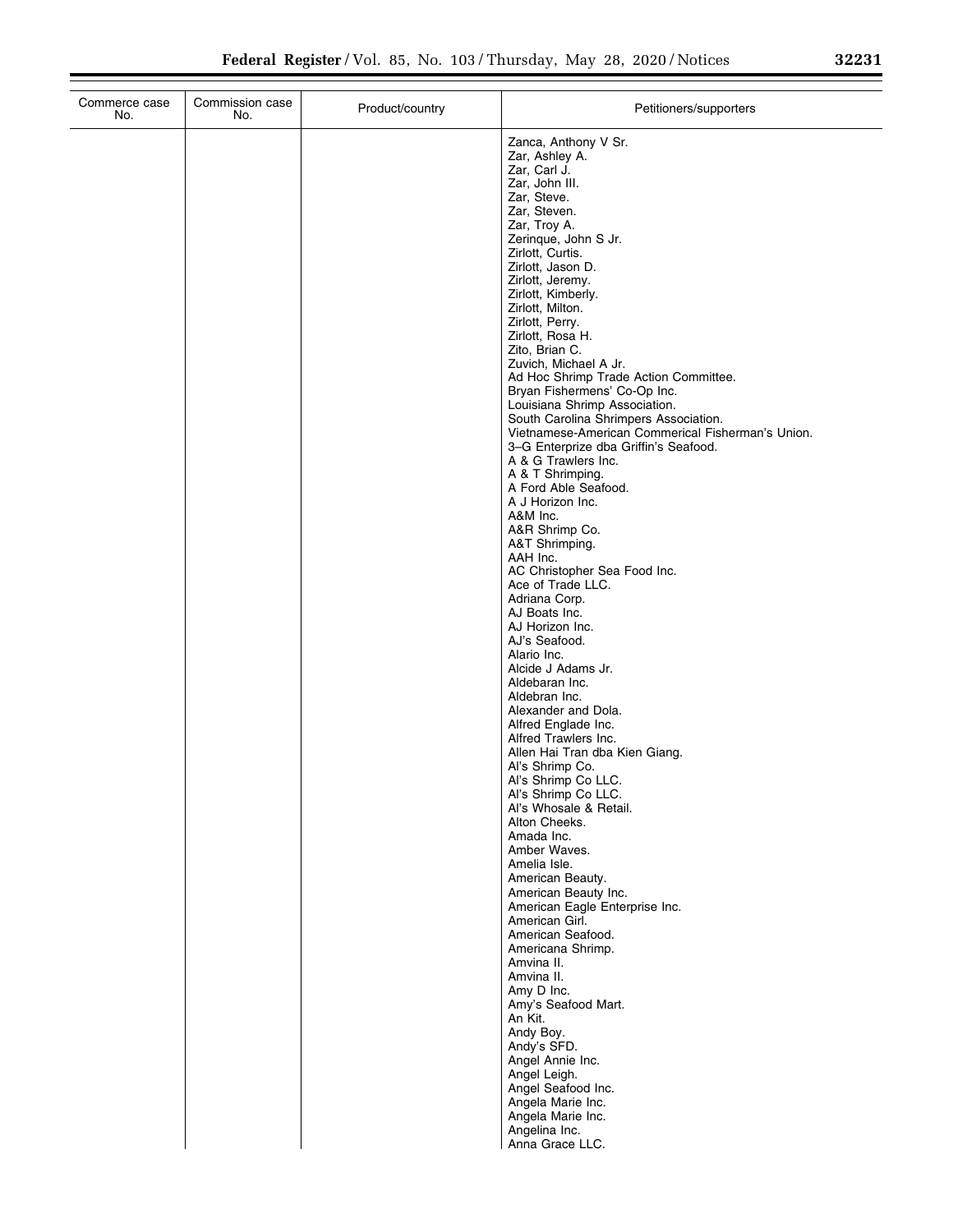| Commerce case<br>No. | Commission case<br>No. | Product/country | Petitioners/supporters                                    |
|----------------------|------------------------|-----------------|-----------------------------------------------------------|
|                      |                        |                 | Anna Grace LLC.<br>Annie Thornton Inc.                    |
|                      |                        |                 | Annie Thornton Inc.                                       |
|                      |                        |                 | Anthony Boy I.<br>Anthony Boy I.                          |
|                      |                        |                 | Anthony Fillinich Sr.                                     |
|                      |                        |                 | Apalachee Girl Inc.<br>Aparicio Trawlers Inc dba Marcosa. |
|                      |                        |                 | Apple Jack Inc.                                           |
|                      |                        |                 | Aquila Seafood Inc.<br>Aquillard Seafood.                 |
|                      |                        |                 | Argo Marine.                                              |
|                      |                        |                 | Arnold's Seafood.                                         |
|                      |                        |                 | Arroya Cruz Inc.<br>Art & Red Inc.                        |
|                      |                        |                 | Arthur Chisholm.                                          |
|                      |                        |                 | A-Seafood Express.<br>Ashley Deeb Inc.                    |
|                      |                        |                 | Ashley W 648675.                                          |
|                      |                        |                 | Asian Gulf Corp.<br>Atlantic.                             |
|                      |                        |                 | Atocha Troy A LeCompte Sr.                                |
|                      |                        |                 | Atwood Enterprises.                                       |
|                      |                        |                 | B & B Boats Inc.<br>B & B Seafood.                        |
|                      |                        |                 | B&J Seafood.                                              |
|                      |                        |                 | BaBe Inc.                                                 |
|                      |                        |                 | Baby Ruth.<br>Bailey, David B Sr-Bailey's Seafood.        |
|                      |                        |                 | Bailey's Seafood of Cameron Inc.                          |
|                      |                        |                 | Bait Inc.<br>Bait Inc.                                    |
|                      |                        |                 | Baker Shrimp.                                             |
|                      |                        |                 | Bama Love Inc.<br>Bama Sea Products Inc.                  |
|                      |                        |                 | Bao Hung Inc.                                             |
|                      |                        |                 | Bao Hung Inc.                                             |
|                      |                        |                 | Bar Shrimp.<br>Barbara Brooks Inc.                        |
|                      |                        |                 | Barbara Brooks Inc.                                       |
|                      |                        |                 | Barisich Inc.<br>Barisich Inc.                            |
|                      |                        |                 | Barnacle-Bill Inc.                                        |
|                      |                        |                 | Barney's Bait & Seafood.                                  |
|                      |                        |                 | Barrios Seafood.<br>Bay Boy.                              |
|                      |                        |                 | Bay Islander Inc.                                         |
|                      |                        |                 | Bay Sweeper Nets.<br>Baye's Seafood 335654.               |
|                      |                        |                 | Bayou Bounty Seafood LLC.                                 |
|                      |                        |                 | Bayou Caddy Fisheries Inc.<br>Bayou Carlin Fisheries.     |
|                      |                        |                 | Bayou Carlin Fisheries Inc.                               |
|                      |                        |                 | Bayou Shrimp Processors Inc.                              |
|                      |                        |                 | BBC Trawlers Inc.<br>BBS Inc.                             |
|                      |                        |                 | Beachcomber Inc.                                          |
|                      |                        |                 | Beachcomber Inc.<br>Bea's Corp.                           |
|                      |                        |                 | Beecher's Seafood.                                        |
|                      |                        |                 | Believer Inc.                                             |
|                      |                        |                 | Bennett's Seafood.<br>Benny Alexie.                       |
|                      |                        |                 | Bergeron's Seafood.                                       |
|                      |                        |                 | Bertileana Corp.<br>Best Sea-Pack of Texas Inc.           |
|                      |                        |                 | Beth Lomonte Inc.                                         |
|                      |                        |                 | Beth Lomonte Inc.                                         |
|                      |                        |                 | Betty B.<br>Betty H Inc.                                  |
|                      |                        |                 | Bety Inc.                                                 |
|                      |                        |                 | BF Millis & Sons Seafood.<br>Big Daddy Seafood Inc.       |
|                      |                        |                 |                                                           |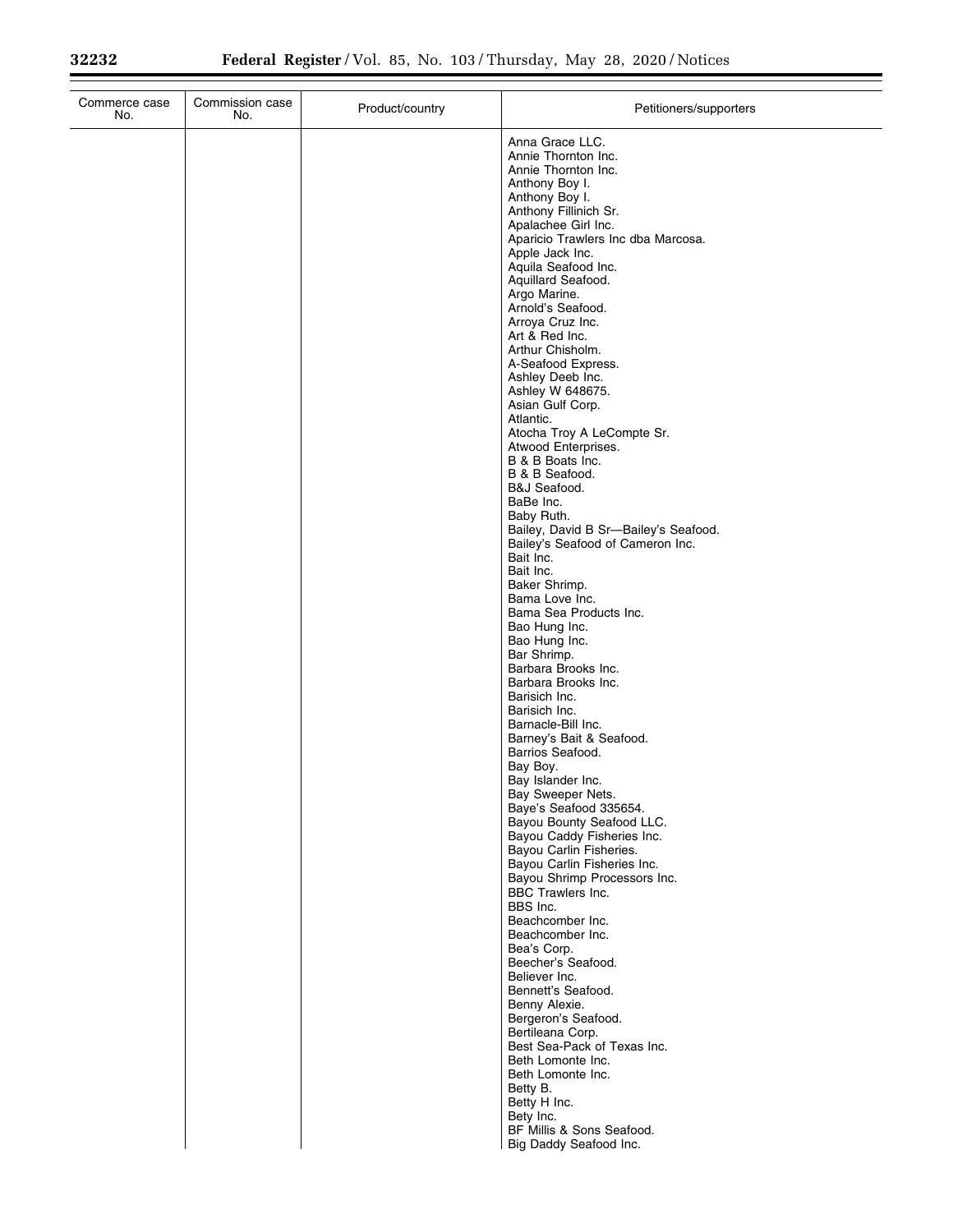| Commerce case<br>No. | Commission case<br>No. | Product/country | Petitioners/supporters                                           |
|----------------------|------------------------|-----------------|------------------------------------------------------------------|
|                      |                        |                 | Big Grapes Inc.                                                  |
|                      |                        |                 | Big Kev.                                                         |
|                      |                        |                 | Big Oak Seafood.<br>Big Oak Seafood.                             |
|                      |                        |                 | Big Oaks Seafood.                                                |
|                      |                        |                 | Big Shrimp Inc.                                                  |
|                      |                        |                 | Billy J Foret-BJF Inc.<br>Billy Sue Inc.                         |
|                      |                        |                 | Billy Sue Inc.                                                   |
|                      |                        |                 | Biloxi Freezing & Processing.                                    |
|                      |                        |                 | Binh Duong.                                                      |
|                      |                        |                 | BJB LLC.<br>Blain & Melissa Inc.                                 |
|                      |                        |                 | Blanca Cruz Inc.                                                 |
|                      |                        |                 | Blanchard & Cheramie Inc.                                        |
|                      |                        |                 | <b>Blanchard Seafood.</b><br>Blazing Sun Inc.                    |
|                      |                        |                 | Blazing Sun Inc.                                                 |
|                      |                        |                 | Blue Water Seafood.                                              |
|                      |                        |                 | Bluewater Shrimp Co.<br>Bluffton Oyster Co.                      |
|                      |                        |                 | Boat Josey Wales.                                                |
|                      |                        |                 | Boat Josey Wales LLC.                                            |
|                      |                        |                 | Boat Monica Kiff.                                                |
|                      |                        |                 | Boat Warrior.<br>Bob-Rey Fisheries Inc.                          |
|                      |                        |                 | Bodden Trawlers Inc.                                             |
|                      |                        |                 | Bolillo Prieto Inc.                                              |
|                      |                        |                 | Bon Secour Boats Inc.<br>Bon Secour Fisheries Inc.               |
|                      |                        |                 | Bon Secur Boats Inc.                                             |
|                      |                        |                 | Bonnie Lass Inc.                                                 |
|                      |                        |                 | Boone Seafood.<br>Bosarge Boats.                                 |
|                      |                        |                 | Bosarge Boats.                                                   |
|                      |                        |                 | Bosarge Boats Inc.                                               |
|                      |                        |                 | Bottom Verification LLC.<br>Bowers Shrimp.                       |
|                      |                        |                 | Bowers Shrimp Farm.                                              |
|                      |                        |                 | Bowers Valley Shrimp Inc.                                        |
|                      |                        |                 | Brad Friloux.<br>Brad Nicole Seafood.                            |
|                      |                        |                 | Bradley John Inc.                                                |
|                      |                        |                 | Bradley's Seafood Mkt.                                           |
|                      |                        |                 | Brava Cruz Inc.                                                  |
|                      |                        |                 | Brenda Darlene Inc.<br>Brett Anthony.                            |
|                      |                        |                 | Bridgeside Marina.                                               |
|                      |                        |                 | Bridgeside Seafood.                                              |
|                      |                        |                 | Bridget's Seafood Service Inc.<br>Bridget's Seafood Service Inc. |
|                      |                        |                 | <b>BRS</b> Seafood.                                              |
|                      |                        |                 | <b>BRS</b> Seafood.                                              |
|                      |                        |                 | Bruce W Johnson Inc.<br>Bubba Daniels Inc.                       |
|                      |                        |                 | Bubba Tower Shrimp Co.                                           |
|                      |                        |                 | Buccaneer Shrimp Co.                                             |
|                      |                        |                 | Buchmer Inc.<br>Buck & Peed Inc.                                 |
|                      |                        |                 | Buddy Boy Inc.                                                   |
|                      |                        |                 | Buddy's Seafood.                                                 |
|                      |                        |                 | Bumble Bee Seafoods LLC.                                         |
|                      |                        |                 | Bumble Bee Seafoods LLC.<br>Bundy Seafood.                       |
|                      |                        |                 | Bundy's Seafood.                                                 |
|                      |                        |                 | Bunny's Shrimp.                                                  |
|                      |                        |                 | Burgbe Gump Seafood.<br>Burnell Trawlers Inc.                    |
|                      |                        |                 | Burnell Trawlers Inc/Mamacita/Swamp Irish.                       |
|                      |                        |                 | Buster Brown Inc.                                                |
|                      |                        |                 | By You Seafood.                                                  |
|                      |                        |                 | C & R Trawlers Inc.<br>CA Magwood Enterprises Inc.               |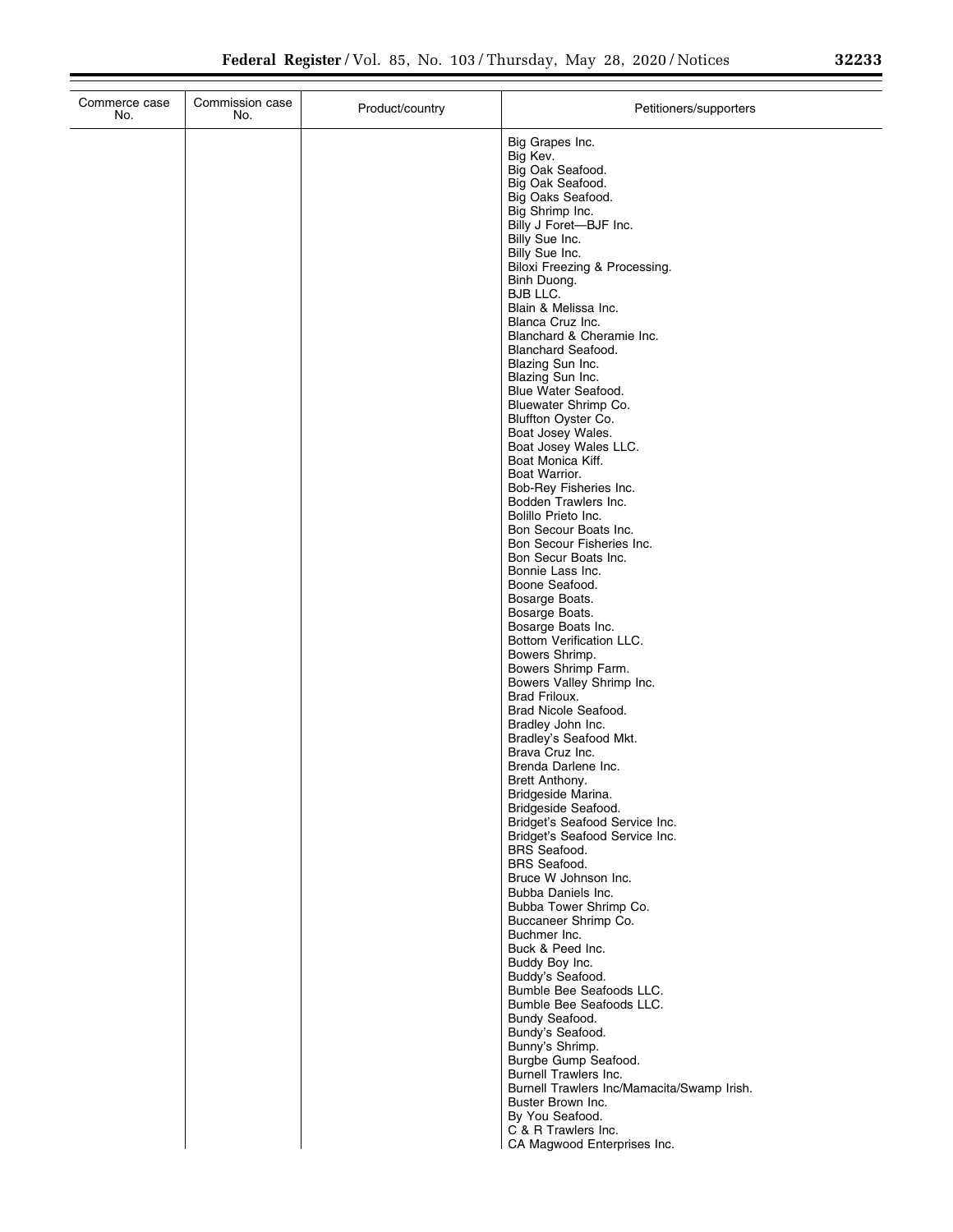| Commerce case<br>No. | Commission case<br>No. | Product/country | Petitioners/supporters                                     |
|----------------------|------------------------|-----------------|------------------------------------------------------------|
|                      |                        |                 | Cajun Queen of LA LLC.<br>Calcasien Point Bait N More Inc. |
|                      |                        |                 | Cam Ranh Bay.<br>Camardelle's Seafood.                     |
|                      |                        |                 | Candy Inc.                                                 |
|                      |                        |                 | Cao Family Inc.<br>Cap Robear.                             |
|                      |                        |                 | Cap'n Bozo Inc.                                            |
|                      |                        |                 | Capn Jasper's Seafood Inc.<br>Capt Aaron.                  |
|                      |                        |                 | Capt Adam.                                                 |
|                      |                        |                 | Capt Anthony Inc.<br>Capt Bean (Richard A Ragas).          |
|                      |                        |                 | Capt Beb Inc.                                              |
|                      |                        |                 | Capt Bill Jr Inc.<br>Capt Brother Inc.                     |
|                      |                        |                 | Capt Bubba.                                                |
|                      |                        |                 | Capt Buck.<br>Capt Carl.                                   |
|                      |                        |                 | Capt Carlos Trawlers Inc.                                  |
|                      |                        |                 | Capt Chance Inc.<br>Capt Christopher Inc.                  |
|                      |                        |                 | Capt Chuckie.                                              |
|                      |                        |                 | Capt Craig.<br>Capt Craig Inc.                             |
|                      |                        |                 | Capt Crockett Inc.                                         |
|                      |                        |                 | Capt Darren Hill Inc.<br>Capt Dennis Inc.                  |
|                      |                        |                 | Capt Dickie Inc.<br>Capt Dickie V Inc.                     |
|                      |                        |                 | Capt Doug.                                                 |
|                      |                        |                 | Capt Eddie Inc.<br>Capt Edward Inc.                        |
|                      |                        |                 | Capt Eli's.                                                |
|                      |                        |                 | Capt Elroy Inc.<br>Capt Ernest LLC.                        |
|                      |                        |                 | Capt Ernest LLC.                                           |
|                      |                        |                 | Capt GDA Inc.<br>Capt George.                              |
|                      |                        |                 | Capt H & P Corp.                                           |
|                      |                        |                 | Capt Havey Seafood.<br>Capt Henry Seafood Dock.            |
|                      |                        |                 | Capt Huy.                                                  |
|                      |                        |                 | Capt JDL Inc.<br>Capt Jimmy Inc.                           |
|                      |                        |                 | Capt Joe.                                                  |
|                      |                        |                 | Capt Johnny II.<br>Capt Jonathan.                          |
|                      |                        |                 | Capt Jonathan Inc.                                         |
|                      |                        |                 | Capt Joshua Inc.<br>Capt Jude 520556 13026.                |
|                      |                        |                 | Capt Ken.                                                  |
|                      |                        |                 | Capt Kevin Inc.<br>Capt Ko Inc.                            |
|                      |                        |                 | Capt Koung Lim.                                            |
|                      |                        |                 | Capt Larry Seafood Market.<br>Capt Larry's Inc.            |
|                      |                        |                 | Capt LC Corp.                                              |
|                      |                        |                 | Capt LD Seafood Inc.<br>Capt Linton Inc.                   |
|                      |                        |                 | Capt Mack Inc.                                             |
|                      |                        |                 | Capt Marcus Inc.<br>Capt Morris.                           |
|                      |                        |                 | Capt Opie.                                                 |
|                      |                        |                 | Capt P Inc.<br>Capt Pappie Inc.                            |
|                      |                        |                 | Capt Pat.                                                  |
|                      |                        |                 | Capt Paw Paw.<br>Capt Pete Inc.                            |
|                      |                        |                 | Capt Peter Long Inc.                                       |
|                      |                        |                 | Capt Pool Bear II's Seafood.<br>Capt Quang.                |
|                      |                        |                 | Capt Quina Inc.                                            |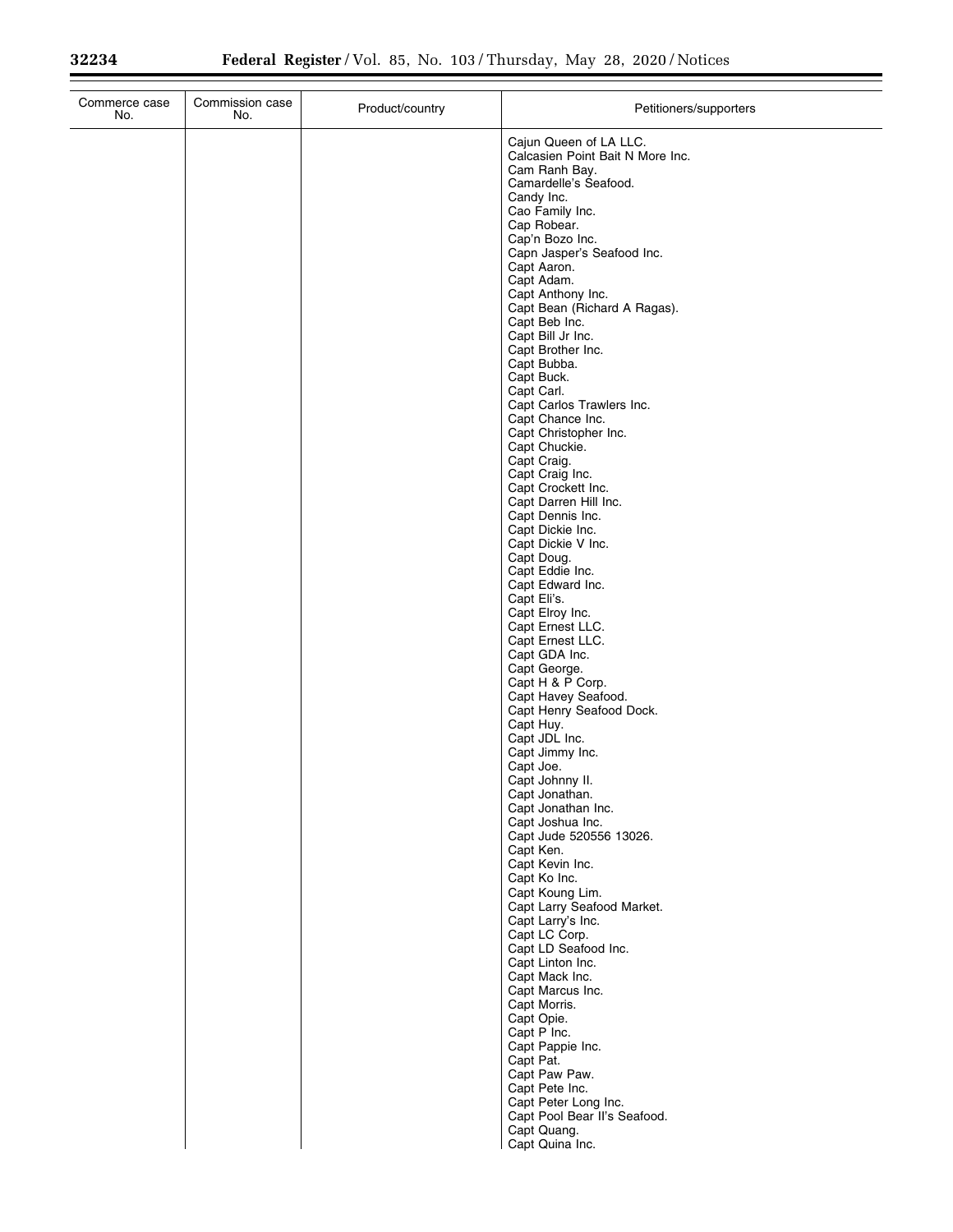| Commerce case<br>No. | Commission case<br>No. | Product/country | Petitioners/supporters                                                                 |
|----------------------|------------------------|-----------------|----------------------------------------------------------------------------------------|
|                      |                        |                 | Capt Richard.<br>Capt Ross Inc.<br>Capt Roy.<br>Capt Russell Jr Inc.                   |
|                      |                        |                 | Capt Ryan Inc.<br>Capt Ryan's.<br>Capt Sam.                                            |
|                      |                        |                 | Capt Sang.<br>Capt Scar Inc.                                                           |
|                      |                        |                 | Capt Scott.<br>Capt Scott 5.                                                           |
|                      |                        |                 | Capt Scott Seafood.<br>Capt Sparkers Shrimp.                                           |
|                      |                        |                 | Capt St Peter.<br>Capt T&T Corp.<br>Capt Thien.                                        |
|                      |                        |                 | Capt Tommy Inc.<br>Capt Two Inc.                                                       |
|                      |                        |                 | Capt Van's Seafood.<br>Capt Walley Inc.                                                |
|                      |                        |                 | Capt Zoe Inc.<br>Captain Allen's Bait & Tackle.                                        |
|                      |                        |                 | Captain Arnulfo Inc.<br>Captain Blair Seafood.<br>Captain Dexter Inc.                  |
|                      |                        |                 | Captain D's.<br>Captain Homer Inc.                                                     |
|                      |                        |                 | Captain Jeff.<br>Captain JH III Inc.                                                   |
|                      |                        |                 | Captain Joshua.<br>Captain Larry'O.                                                    |
|                      |                        |                 | Captain Miss Cammy Nhung.<br>Captain Regis.<br>Captain Rick.                           |
|                      |                        |                 | Captain T/Thiet Nguyen.<br>Captain Tony.                                               |
|                      |                        |                 | Captain Truong Phi Corp.<br>Captain Vinh.                                              |
|                      |                        |                 | Cap't-Brandon.<br>Captian Thomas Trawler Inc.<br>Carlino Seafood.                      |
|                      |                        |                 | Carly Sue Inc.<br>Carmelita Inc.                                                       |
|                      |                        |                 | Carolina Lady Inc.<br>Carolina Sea Foods Inc.                                          |
|                      |                        |                 | Caroline and Calandra Inc.<br>Carson & Co.                                             |
|                      |                        |                 | Carson & Co Inc.<br>Cary Encalade Trawling.                                            |
|                      |                        |                 | Castellano's Corp.<br>Cathy Cheramie Inc.<br>CBS Seafood & Catering LLC.               |
|                      |                        |                 | CBS Seafood & Catering LLC.<br>Cecilia Enterprise Inc.                                 |
|                      |                        |                 | CF Gollot & Son Sfd Inc.<br>CF Gollott and Son Seafood Inc.                            |
|                      |                        |                 | Chackbay Lady.<br>Chad & Chaz LLC.                                                     |
|                      |                        |                 | Challenger Shrimp Co Inc.<br>Chalmette Marine Supply Co Inc.<br>Chalmette Net & Trawl. |
|                      |                        |                 | Chapa Shrimp Trawlers.<br>Chaplin Seafood.                                             |
|                      |                        |                 | Charlee Girl.<br>Charles Guidry Inc.                                                   |
|                      |                        |                 | Charles Sellers.<br>Charles White.                                                     |
|                      |                        |                 | Charlotte Maier Inc.<br>Charlotte Maier Inc.<br>Chef Seafood Ent LLC.                  |
|                      |                        |                 | Cheramies Landing.<br>Cherry Pt Seafood.                                               |
|                      |                        |                 | Cheryl Lynn Inc.                                                                       |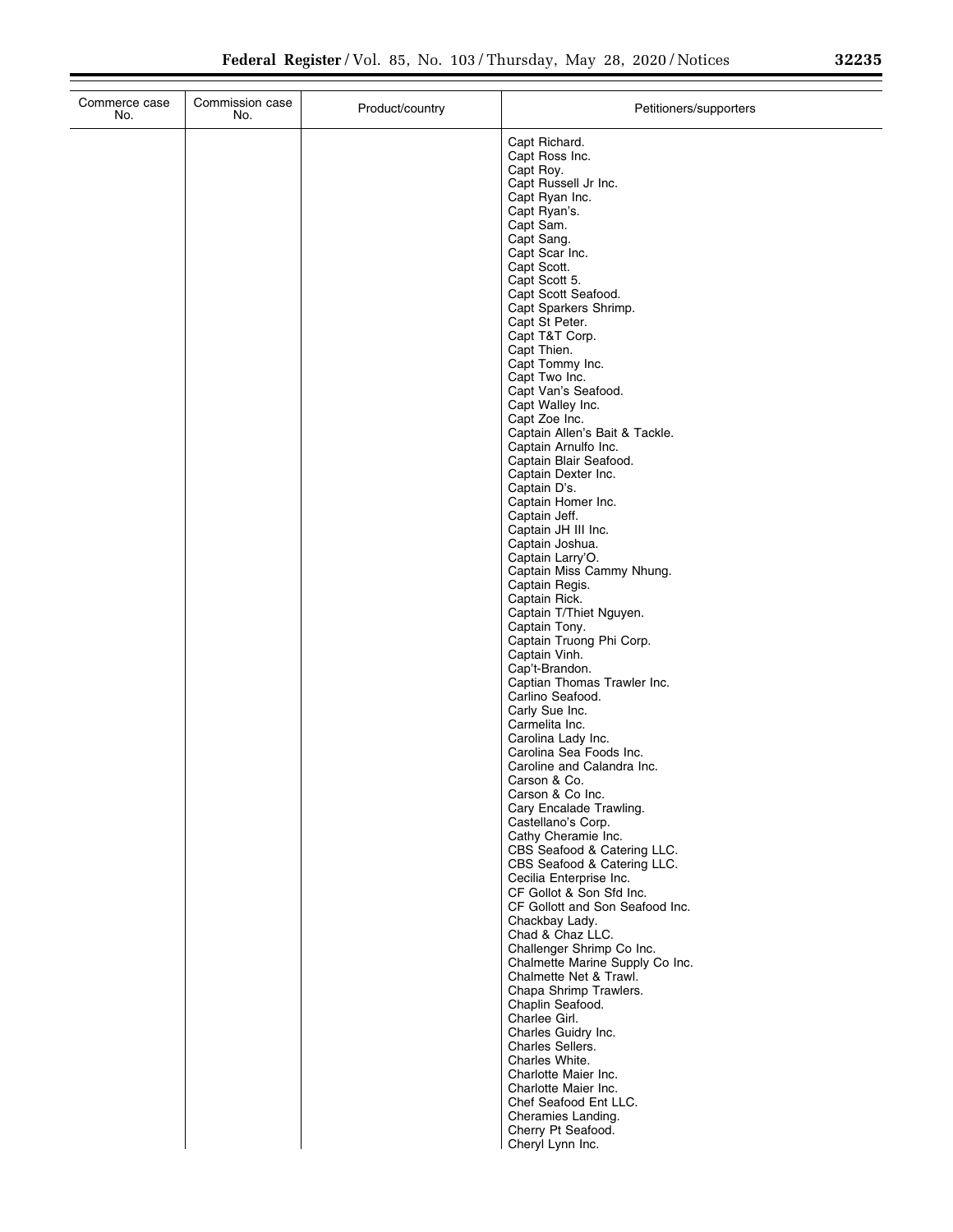| Commerce case<br>Commission case<br>No.<br>No. | Product/country | Petitioners/supporters                                                                                                                                                                                                                                                                                                                                                                                                                                                                                                                                                                                                                                                                                                                                                                                                                                                                                                                                                                                                                                                                                                                                                                                                                                                                                                                                                                                |
|------------------------------------------------|-----------------|-------------------------------------------------------------------------------------------------------------------------------------------------------------------------------------------------------------------------------------------------------------------------------------------------------------------------------------------------------------------------------------------------------------------------------------------------------------------------------------------------------------------------------------------------------------------------------------------------------------------------------------------------------------------------------------------------------------------------------------------------------------------------------------------------------------------------------------------------------------------------------------------------------------------------------------------------------------------------------------------------------------------------------------------------------------------------------------------------------------------------------------------------------------------------------------------------------------------------------------------------------------------------------------------------------------------------------------------------------------------------------------------------------|
|                                                |                 | Chez Francois Seafood.<br>Chilling Pride Inc.<br>Chin Nguyen Co.<br>Chin Nguyen Co.<br>Chinatown Seafood Co Inc.<br>Chines Cajun Net Shop.<br>Chris Hansen Seafood.<br>Christian G Inc.<br>Christina Leigh Shrimp Co.<br>Christina Leigh Shrimp Company Inc.<br>Christina Leigh Shrimp Company Inc.<br>Cieutat Trawlers.<br>Cinco de Mayo Inc.<br>Cindy Lynn Inc.<br>Cindy Mae Inc.<br>City Market Inc.<br>CJ Seafood.<br>CJs Seafood.<br>Clifford Washington.<br>Clinton Hayes-C&S Enterprises of Brandon Inc.<br>Cochran's Boat Yard.<br>Colorado River Seafood.<br>Colson Marine.<br>Comm Fishing.<br>Commercial Fishing Service CFS Seafoods.<br>Cong Son.<br>Cong-An Inc.<br>Country Girl Inc.<br>Country Inc.<br>Courtney & Ory Inc.<br>Cowdrey Fish.<br>Cptn David.<br>Crab-Man Bait Shop.<br>Craig A Wallis, Keith Wallis dba W&W Dock & 10 boats.<br>Cristina Seafood.<br>CRJ Inc.<br>Cruillas Inc.<br>Crusader Inc.<br>Crustacean Frustration.<br>Crystal Gayle Inc.<br>Crystal Light Inc.<br>Crystal Light Inc.<br>Curtis Henderson.<br>Custom Pack Inc.<br>Custom Pack Inc.<br>Cyril's Ice House & Supplies.<br>D & A Seafood.<br>D & C Seafood Inc.<br>D & J Shrimping LLC.<br>D & M Seafood & Rental LLC.<br>D Ditcharo Jr Seafoods.<br>D G & R C Inc.<br>D S L & R Inc.<br>D&T Marine Inc.<br>Daddys Boys.<br>DaHa Inc/Cat'Sass.<br>DAHAPA Inc.<br>Dale's Seafood Inc.<br>Dang Nguyen. |
|                                                |                 | Daniel E Lane.                                                                                                                                                                                                                                                                                                                                                                                                                                                                                                                                                                                                                                                                                                                                                                                                                                                                                                                                                                                                                                                                                                                                                                                                                                                                                                                                                                                        |
|                                                |                 | Danny Boy Inc.<br>Danny Max.<br>David & Danny Inc.<br>David C Donnelly.<br>David Daniels.<br>David Ellison Jr.                                                                                                                                                                                                                                                                                                                                                                                                                                                                                                                                                                                                                                                                                                                                                                                                                                                                                                                                                                                                                                                                                                                                                                                                                                                                                        |
|                                                |                 | David Gollott Sfd Inc.<br>David W Casanova's Seafood.<br>David White.<br>David's Shrimping Co.<br>Davis Seafood.<br>Davis Seafood.<br>Davis Seafood Inc.                                                                                                                                                                                                                                                                                                                                                                                                                                                                                                                                                                                                                                                                                                                                                                                                                                                                                                                                                                                                                                                                                                                                                                                                                                              |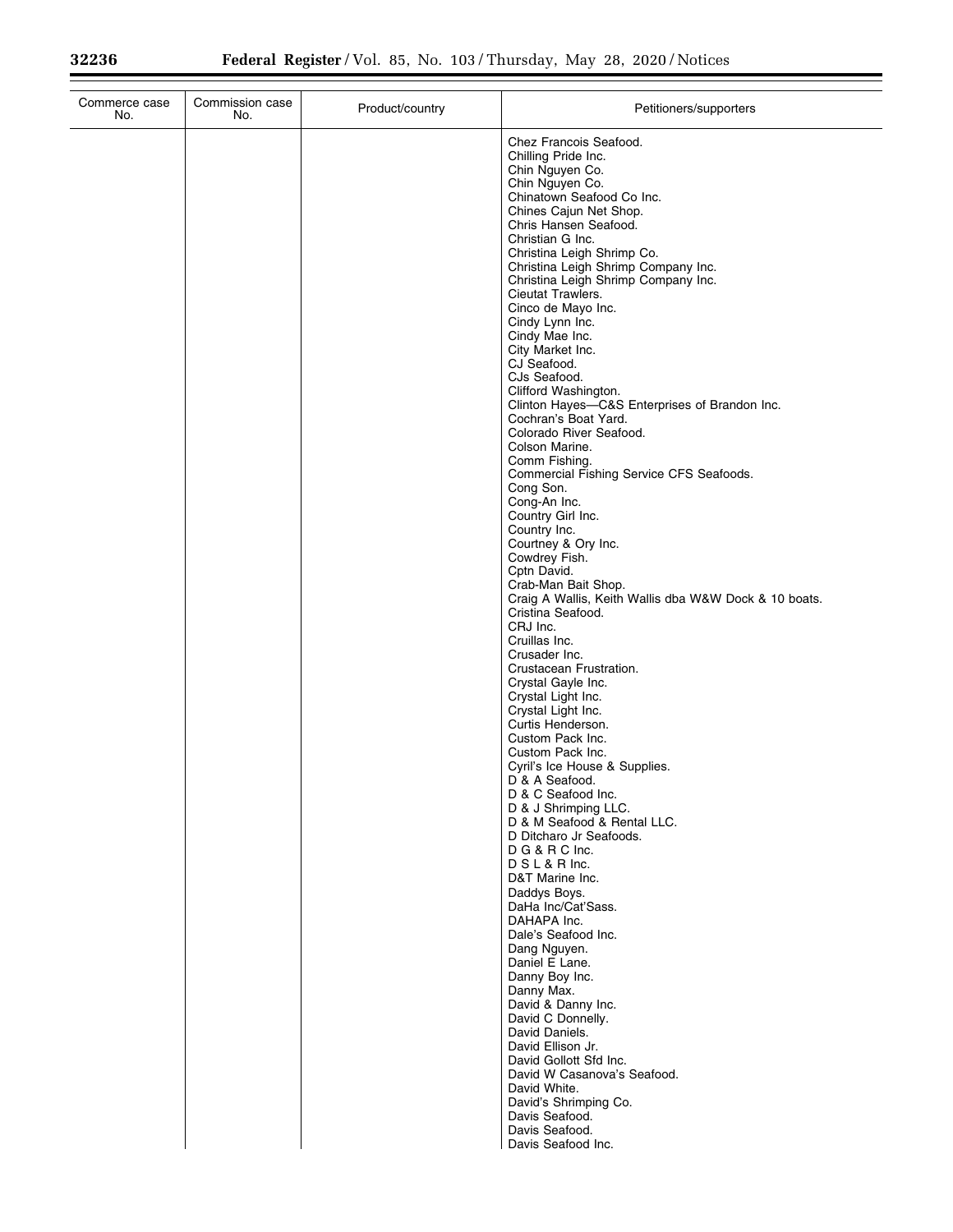| Commerce case<br>No. | Commission case<br>No. | Product/country | Petitioners/supporters                                      |
|----------------------|------------------------|-----------------|-------------------------------------------------------------|
|                      |                        |                 | Dawn Marie.                                                 |
|                      |                        |                 | Deana Cheramie Inc.                                         |
|                      |                        |                 | Deanna Lea.<br>Dean's Seafood.                              |
|                      |                        |                 | Deau Nook.                                                  |
|                      |                        |                 | Debbe Anne Inc.                                             |
|                      |                        |                 | Deep Sea Foods Inc/Jubilee Foods Inc.<br>Delcambre Seafood. |
|                      |                        |                 | Dell Marine Inc.                                            |
|                      |                        |                 | Dennis Menesses Seafood.                                    |
|                      |                        |                 | Dennis' Seafood Inc.                                        |
|                      |                        |                 | Dennis Shrimp Co Inc.<br>Desperado.                         |
|                      |                        |                 | DFS Inc.                                                    |
|                      |                        |                 | Diamond Reef Seafood.                                       |
|                      |                        |                 | Diem Inc.<br>Dinh Nguyen.                                   |
|                      |                        |                 | Dixie General Store LLC.                                    |
|                      |                        |                 | Dixie Twister.                                              |
|                      |                        |                 | Dominick's Seafood Inc.<br>Don Paco Inc.                    |
|                      |                        |                 | Donald F Boone II.                                          |
|                      |                        |                 | Dong Nguyen.                                                |
|                      |                        |                 | Donini Seafoods Inc.<br>Donna Marie.                        |
|                      |                        |                 | Donovan Tien I & II.                                        |
|                      |                        |                 | Dopson Seafood.                                             |
|                      |                        |                 | Dorada Cruz Inc.<br>Double Do Inc.                          |
|                      |                        |                 | Double Do Inc.                                              |
|                      |                        |                 | Doug and Neil Inc.                                          |
|                      |                        |                 | Douglas Landing.                                            |
|                      |                        |                 | Doxey's Oyster & Shrimp.<br>Dragnet II.                     |
|                      |                        |                 | Dragnet Inc.                                                |
|                      |                        |                 | Dragnet Seafood LLC.                                        |
|                      |                        |                 | Dubberly's Mobile Seafood.<br>Dudenhefer Seafood.           |
|                      |                        |                 | Dugas Shrimp Co LLC.                                        |
|                      |                        |                 | Dunamis Towing Inc.                                         |
|                      |                        |                 | Dupree's Seafood.<br>Duval & Duval Inc.                     |
|                      |                        |                 | Dwayne's Dream Inc.                                         |
|                      |                        |                 | E & M Seafood.                                              |
|                      |                        |                 | E & T Boating.<br>E Gardner McClellan.                      |
|                      |                        |                 | E&E Shrimp Co Inc.                                          |
|                      |                        |                 | East Coast Seafood.                                         |
|                      |                        |                 | East Coast Seafood.<br>East Coast Seafood.                  |
|                      |                        |                 | East Coast Seafood.                                         |
|                      |                        |                 | Edisto Queen LLC.                                           |
|                      |                        |                 | <b>Edward Garcia Trawlers.</b><br>EKV Inc.                  |
|                      |                        |                 | El Pedro Fishing & Trading Co Inc.                          |
|                      |                        |                 | Eliminator Inc.                                             |
|                      |                        |                 | Elizabeth Nguyen.<br>Ellerbee Seafoods.                     |
|                      |                        |                 | Ellie May.                                                  |
|                      |                        |                 | Elmira Pflueckhahn Inc.                                     |
|                      |                        |                 | Elmira Pflueckhahn Inc.                                     |
|                      |                        |                 | Elvira G Inc.<br>Emily's SFD.                               |
|                      |                        |                 | Emmanuel Inc.                                               |
|                      |                        |                 | Ensenada Cruz Inc.                                          |
|                      |                        |                 | Enterprise.<br>Enterprise Inc.                              |
|                      |                        |                 | Equalizer Shrimp Co Inc.                                    |
|                      |                        |                 | Eric F Dufrene Jr LLC.                                      |
|                      |                        |                 | Erica Lynn Inc.<br>Erickson & Jensen Seafood Packers.       |
|                      |                        |                 | Ethan G Inc.                                                |
|                      |                        |                 | Excalibur LLC.                                              |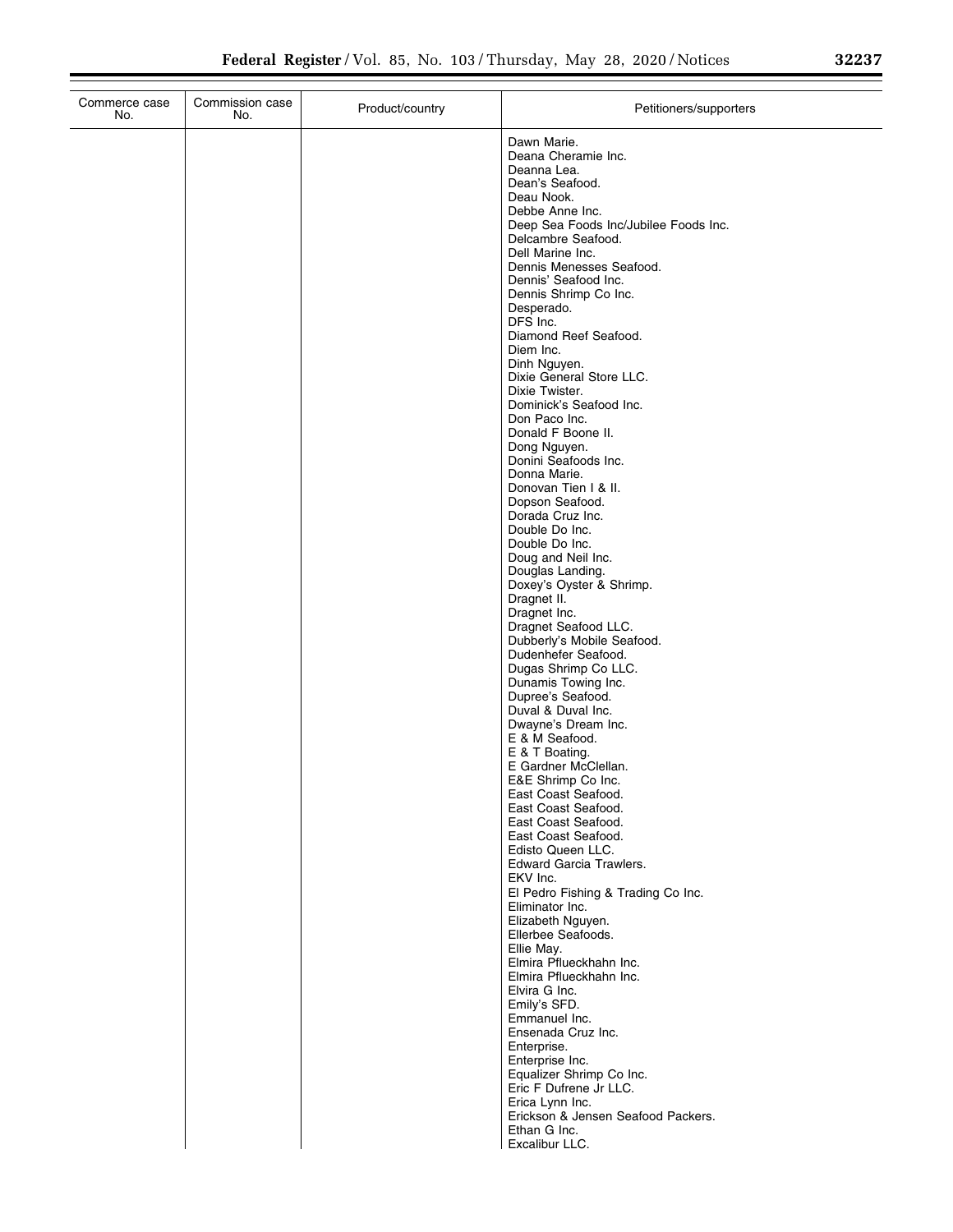| F/V Apalachee Warrior.<br>F/V Atlantis I.<br>F/V Capt Walter B.<br>F/V Captain Andy.<br>F/V Eight Flags.<br>F/V Mary Ann.<br>F/V Miss Betty.<br>F/V Morning Star.<br>F/V Nam Linh.<br>F/V Olivia B.<br>F/V Phuoc Thanh Mai II.<br>F/V Sea Dolphin.<br>F/V Southern Grace.<br>F/V Steven Mai. | Commerce case<br>No. | Commission case<br>No. | Product/country | Petitioners/supporters |
|----------------------------------------------------------------------------------------------------------------------------------------------------------------------------------------------------------------------------------------------------------------------------------------------|----------------------|------------------------|-----------------|------------------------|
|                                                                                                                                                                                                                                                                                              |                      |                        |                 |                        |
|                                                                                                                                                                                                                                                                                              |                      |                        |                 |                        |
|                                                                                                                                                                                                                                                                                              |                      |                        |                 |                        |
|                                                                                                                                                                                                                                                                                              |                      |                        |                 |                        |
|                                                                                                                                                                                                                                                                                              |                      |                        |                 |                        |
|                                                                                                                                                                                                                                                                                              |                      |                        |                 |                        |
|                                                                                                                                                                                                                                                                                              |                      |                        |                 |                        |
|                                                                                                                                                                                                                                                                                              |                      |                        |                 |                        |
|                                                                                                                                                                                                                                                                                              |                      |                        |                 |                        |
|                                                                                                                                                                                                                                                                                              |                      |                        |                 |                        |
|                                                                                                                                                                                                                                                                                              |                      |                        |                 | F/V Steven Mai II.     |
| Famer Boys Catfish Kitchens.                                                                                                                                                                                                                                                                 |                      |                        |                 |                        |
| Family Thing.<br>Father Casimir Inc.                                                                                                                                                                                                                                                         |                      |                        |                 |                        |
| Father Dan Inc.                                                                                                                                                                                                                                                                              |                      |                        |                 |                        |
| Father Mike Inc.                                                                                                                                                                                                                                                                             |                      |                        |                 |                        |
| Fiesta Cruz Inc.<br>Fine Shrimp Co.                                                                                                                                                                                                                                                          |                      |                        |                 |                        |
| Fire Fox Inc.                                                                                                                                                                                                                                                                                |                      |                        |                 |                        |
| Fisherman's Reef Shrimp Co.<br>Fishermen IX Inc.                                                                                                                                                                                                                                             |                      |                        |                 |                        |
| Fishing Vessel Enterprise Inc.                                                                                                                                                                                                                                                               |                      |                        |                 |                        |
| Five Princesses Inc.                                                                                                                                                                                                                                                                         |                      |                        |                 |                        |
| FKM Inc.<br>Fleet Products Inc.                                                                                                                                                                                                                                                              |                      |                        |                 |                        |
| Flower Shrimp House.                                                                                                                                                                                                                                                                         |                      |                        |                 |                        |
| Flowers Seafood Co.                                                                                                                                                                                                                                                                          |                      |                        |                 |                        |
| Floyd's Wholesale Seafood Inc.<br>Fly By Night Inc.                                                                                                                                                                                                                                          |                      |                        |                 |                        |
| Forest Billiot Jr.                                                                                                                                                                                                                                                                           |                      |                        |                 |                        |
| Fortune Shrimp Co Inc.<br>FP Oubre.                                                                                                                                                                                                                                                          |                      |                        |                 |                        |
| Francis Brothers Inc.                                                                                                                                                                                                                                                                        |                      |                        |                 |                        |
| Francis Brothers Inc.                                                                                                                                                                                                                                                                        |                      |                        |                 |                        |
| Francis III.<br>Frank Toomer Jr.                                                                                                                                                                                                                                                             |                      |                        |                 |                        |
| Fran-Tastic Too.                                                                                                                                                                                                                                                                             |                      |                        |                 |                        |
| Frederick-Dan.                                                                                                                                                                                                                                                                               |                      |                        |                 |                        |
| Freedom Fishing Inc.<br>Freeman Seafood.                                                                                                                                                                                                                                                     |                      |                        |                 |                        |
| Frelich Seafood Inc.                                                                                                                                                                                                                                                                         |                      |                        |                 |                        |
| Frenchie D-282226.<br>Fripp Point Seafood.                                                                                                                                                                                                                                                   |                      |                        |                 |                        |
| G & L Trawling Inc.                                                                                                                                                                                                                                                                          |                      |                        |                 |                        |
| G & O Shrimp Co Inc.                                                                                                                                                                                                                                                                         |                      |                        |                 |                        |
| G & O Trawlers Inc.<br>G & S Trawlers Inc.                                                                                                                                                                                                                                                   |                      |                        |                 |                        |
| G D Ventures II Inc.                                                                                                                                                                                                                                                                         |                      |                        |                 |                        |
| G G Seafood.<br>G R LeBlanc Trawlers Inc.                                                                                                                                                                                                                                                    |                      |                        |                 |                        |
| Gail's Bait Shop.                                                                                                                                                                                                                                                                            |                      |                        |                 |                        |
| Gale Force Inc.                                                                                                                                                                                                                                                                              |                      |                        |                 |                        |
| Gambler Inc.<br>Gambler Inc.                                                                                                                                                                                                                                                                 |                      |                        |                 |                        |
| Garijak Inc.                                                                                                                                                                                                                                                                                 |                      |                        |                 |                        |
| Gary F White.<br>Gator's Seafood.                                                                                                                                                                                                                                                            |                      |                        |                 |                        |
| Gay Fish Co.                                                                                                                                                                                                                                                                                 |                      |                        |                 |                        |
| Gay Fish Co.                                                                                                                                                                                                                                                                                 |                      |                        |                 |                        |
| GeeChee Fresh Seafood.<br>Gemita Inc.                                                                                                                                                                                                                                                        |                      |                        |                 |                        |
| Gene P Callahan Inc.                                                                                                                                                                                                                                                                         |                      |                        |                 |                        |
| George J Price Sr Ent Inc.                                                                                                                                                                                                                                                                   |                      |                        |                 |                        |
| Georgia Shrimp Co LLC.<br>Gerica Marine.                                                                                                                                                                                                                                                     |                      |                        |                 |                        |
| Gilden Enterprises.                                                                                                                                                                                                                                                                          |                      |                        |                 |                        |
| Gillikin Marine Railways Inc.<br>Gina K Inc.                                                                                                                                                                                                                                                 |                      |                        |                 |                        |
| Gisco Inc.                                                                                                                                                                                                                                                                                   |                      |                        |                 |                        |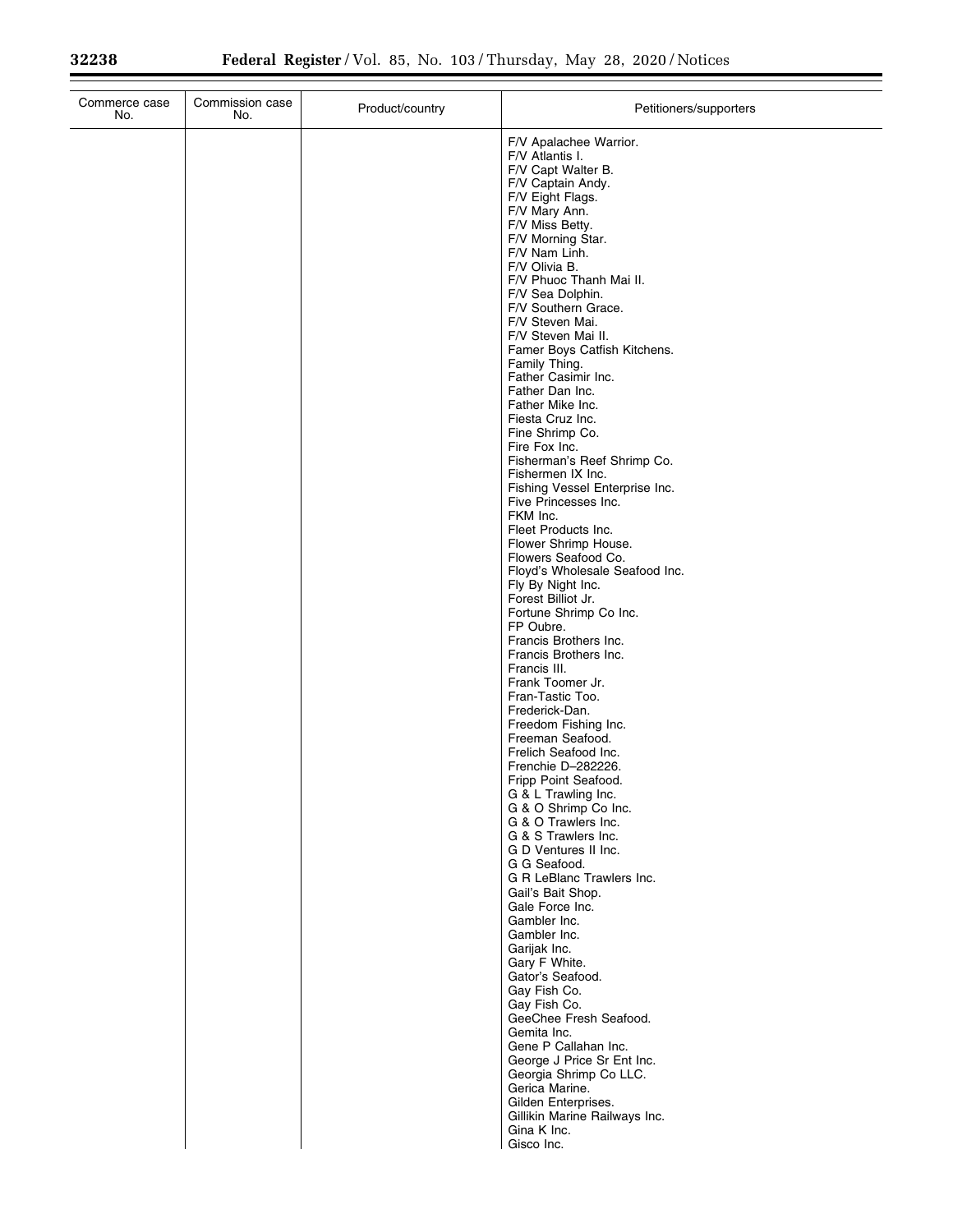| Commerce case<br>No. | Commission case<br>No. | Product/country | Petitioners/supporters                                                                                                                                                                                                                                                                                                                                                                                                                                                                                                                                                                                                                                                                                                                                                                                                                                                                                                                                                                                                                                                                                                                                                                                                                                                                                                                                                                                                                                                                                                                                                                                                                                                                                                                     |
|----------------------|------------------------|-----------------|--------------------------------------------------------------------------------------------------------------------------------------------------------------------------------------------------------------------------------------------------------------------------------------------------------------------------------------------------------------------------------------------------------------------------------------------------------------------------------------------------------------------------------------------------------------------------------------------------------------------------------------------------------------------------------------------------------------------------------------------------------------------------------------------------------------------------------------------------------------------------------------------------------------------------------------------------------------------------------------------------------------------------------------------------------------------------------------------------------------------------------------------------------------------------------------------------------------------------------------------------------------------------------------------------------------------------------------------------------------------------------------------------------------------------------------------------------------------------------------------------------------------------------------------------------------------------------------------------------------------------------------------------------------------------------------------------------------------------------------------|
|                      |                        |                 | Gisco Inc.<br>Glenda Guidry Inc.<br>Gloria Cruz Inc.<br>Go Fish Inc.<br>God's Gift.<br>God's Gift Shrimp Vessel.<br>Gogie.<br>Gold Coast Seafood Inc.<br>Golden Gulf Coast Pkg Co Inc.<br>Golden Phase Inc.<br>Golden Text Inc.<br>Golden Text Inc.<br>Golden Text Inc.<br>Goldenstar.<br>Gollott Brothers Sfd Co Inc.<br>Gollott's Oil Dock & Ice House Inc.<br>Gonzalez Trawlers Inc.<br>Gore Enterprises Inc.<br>Gore Enterprizes Inc.<br>Gore Seafood Co.<br>Gore Seafood Inc.<br>Gove Lopez.<br>Graham Fisheries Inc.<br>Graham Shrimp Co Inc.<br>Graham Shrimp Co Inc.<br>Gramps Shrimp Co.<br>Grandma Inc.<br>Grandpa's Dream.<br>Grandpa's Dream.<br>Granny's Garden and Seafood.<br>Green Flash LLC.<br>Greg Inc.<br>Gregory Mark Gaubert.<br>Gregory Mark Gaubert.<br>Gregory T Boone.<br>Gros Tete Trucking Inc.<br>Guidry's Bait Shop.<br>Guidry's Net Shop.<br>Gulf Central Seaood Inc.<br>Gulf Crown Seafood Co Inc.<br>Gulf Fish Inc.<br>Gulf Fisheries Inc.<br>Gulf Island Shrimp & Seafood II LLC.<br>Gulf King Services Inc.<br>Gulf Pride Enterprises Inc.<br>Gulf Seaway Seafood Inc.<br>Gulf Shrimp.<br>Gulf South Inc.<br>Gulf Stream Marina LLC.<br>Gulf Sweeper Inc (Trawler Gulf Sweeper).<br>Gypsy Girl Inc.<br>H & L Seafood.<br>Hack Berry Seafood.<br>Hagen & Miley Inc.<br>Hailey Marie Inc.<br>Hanh Lai Inc.<br>Hannah Joyce Inc.<br>Hardy Trawlers.<br>Hardy Trawlers.<br>Harrington Fish Co Inc.<br>Harrington Seafood & Supply Inc.<br>Harrington Shrimp Co Inc.<br>Harrington Trawlers Inc.<br>Harris Fisheries Inc.<br>Hazel's Hustler.<br>HCP LLC.<br>Heather Lynn Inc.<br>Heavy Metal Inc.<br>Hebert Investments Inc.<br>Hebert's Mini Mart LLC.<br>Helen E Inc.<br>Helen Kay Inc.<br>Helen Kay Inc. |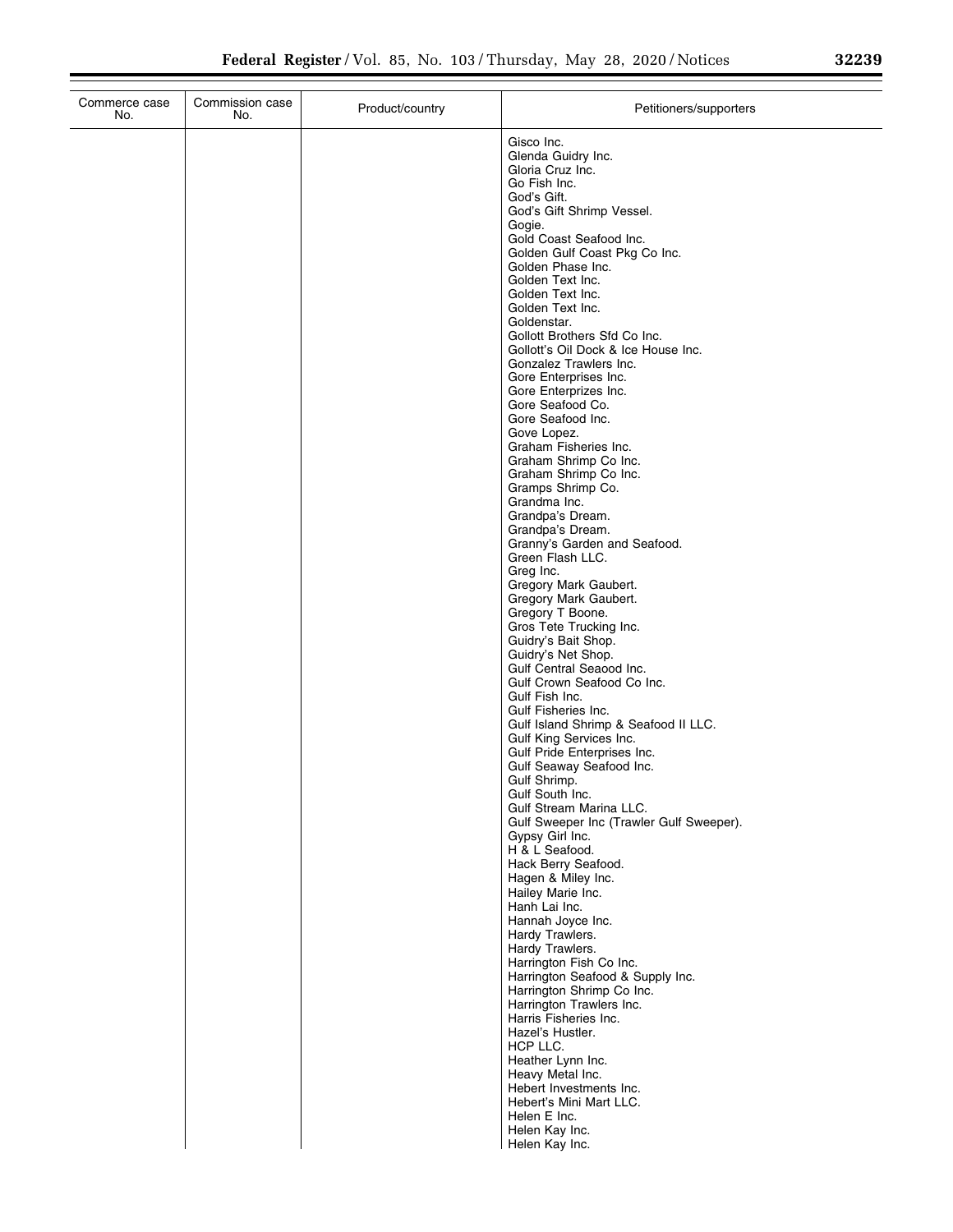| Commerce case<br>No. | Commission case<br>No. | Product/country | Petitioners/supporters                                                                                                                                                                                                                                                                                                                                                                                                                                                                                                                                                                                                                                                                                                                                                                                                                                                                                                                                                                                                          |
|----------------------|------------------------|-----------------|---------------------------------------------------------------------------------------------------------------------------------------------------------------------------------------------------------------------------------------------------------------------------------------------------------------------------------------------------------------------------------------------------------------------------------------------------------------------------------------------------------------------------------------------------------------------------------------------------------------------------------------------------------------------------------------------------------------------------------------------------------------------------------------------------------------------------------------------------------------------------------------------------------------------------------------------------------------------------------------------------------------------------------|
|                      |                        |                 | Helen W Smith Inc.<br>Henderson Seafood.<br>Henry Daniels Inc.<br>Hermosa Cruz Inc.<br>Hi Seas of Dulac Inc.<br>Hien Le Van Inc.<br>High Hope Inc.<br>Hoang Anh.<br>Hoang Long I, II.<br>Holland Enterprises.<br>Holly Beach Seafood.<br>Holly Marie's Seafood Market.<br>Hombre Inc.<br>Home Loving Care Co.<br>Hondumex Ent Inc.<br>Hong Nga Inc.<br>Hongri Inc.<br>Houston Foret Seafood.<br>Howerin Trawlers Inc.<br>HTH Marine Inc.<br>Hubbard Seafood.<br>Hurricane Emily Seafood Inc.<br>Hutcherson Christian Shrimp Inc.<br>Huyen Inc.<br>Icy Seafood II Inc.<br>ICY Seafood Inc.<br>Icy Seafood Inc.<br>Ida's Seafood Rest & Market.<br>Ike & Zack Inc.<br>Independent Fish Company Inc.<br>Inflation Inc.<br>Integrity Fisheries Inc.<br>Integrity Fishing Inc.<br>International Oceanic Ent.<br>Interstate Vo LLC.<br>Intracoastal Seafood Inc.<br>lorn Will Inc.<br>Irma Trawlers Inc.<br>Iron Horse Inc.<br>Isabel Maier Inc.<br>Isabel Maier Inc.<br>Isla Cruz Inc.<br>J & J Rentals Inc.<br>J & J Trawler's Inc. |
|                      |                        |                 |                                                                                                                                                                                                                                                                                                                                                                                                                                                                                                                                                                                                                                                                                                                                                                                                                                                                                                                                                                                                                                 |
|                      |                        |                 | J & R Seafood.<br>J Collins Trawlers.<br>J D Land Co.<br>Jackie & Hiep Trieu.<br>Jacob A Inc.<br>Jacquelin Marie Inc.<br>Jacquelin Marie Inc.<br>James D Quach Inc.<br>James E Scott III.<br>James F Dubberly.<br>James Gadson.<br>James J Matherne Jr.                                                                                                                                                                                                                                                                                                                                                                                                                                                                                                                                                                                                                                                                                                                                                                         |
|                      |                        |                 | James J Matherne Sr.<br>James Kenneth Lewis Sr.<br>James LaRive Jr.<br>James W Green Jr dba Miss Emilie Ann.<br>James W Hicks.<br>Janet Louise Inc.<br>Jani Marie.<br>JAS Inc.<br>JBS Packing Co Inc.<br>JBS Packing Inc.<br>JCM.<br>Jean's Bait.<br>Jeff Chancey.                                                                                                                                                                                                                                                                                                                                                                                                                                                                                                                                                                                                                                                                                                                                                              |
|                      |                        |                 | Jemison Trawler's Inc.<br>Jenna Dawn LLC.<br>Jennifer Nguyen-Capt T.<br>Jensen Seafood Pkg Co Inc.                                                                                                                                                                                                                                                                                                                                                                                                                                                                                                                                                                                                                                                                                                                                                                                                                                                                                                                              |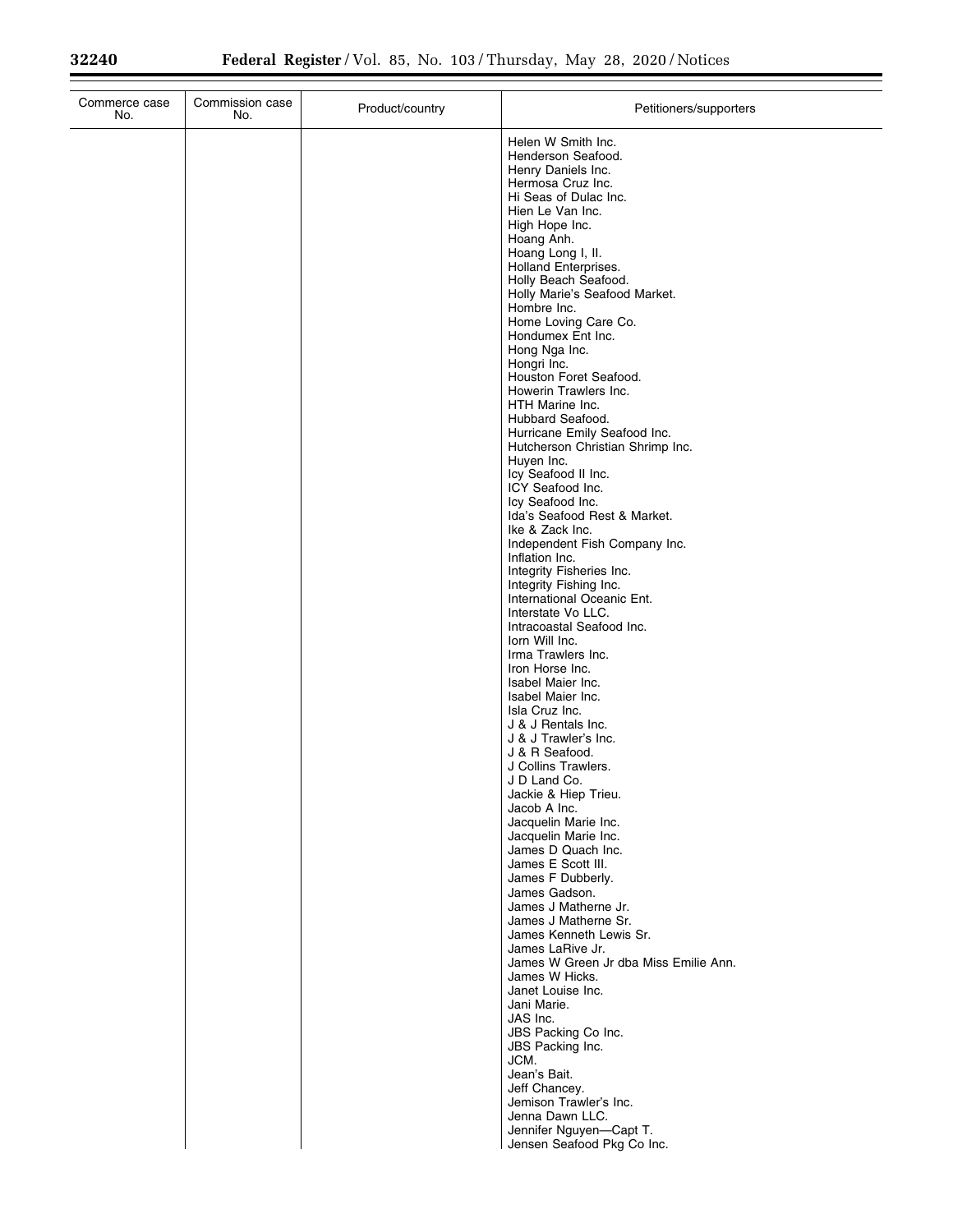| Commission case<br>Commerce case<br>No.<br>No. | Product/country | Petitioners/supporters                               |
|------------------------------------------------|-----------------|------------------------------------------------------|
|                                                |                 | Jesse LeCompte Jr.                                   |
|                                                |                 | Jesse LeCompte Sr.<br>Jesse Shantelle Inc.           |
|                                                |                 | Jessica Ann Inc.                                     |
|                                                |                 | Jessica Inc.                                         |
|                                                |                 | Jesus G Inc.                                         |
|                                                |                 | Jimmy and Valerie Bonvillain.<br>Jimmy Le Inc.       |
|                                                |                 | Jim's Cajen Shrimp.                                  |
|                                                |                 | Joan of Arc Inc.                                     |
|                                                |                 | JoAnn and Michael W Daigle.<br>Jody Martin.          |
|                                                |                 | Joe Quach.                                           |
|                                                |                 | Joel's Wild Oak Bait Shop & Fresh Seafood.           |
|                                                |                 | John A Norris.<br>John J Alexie.                     |
|                                                |                 | John Michael E Inc.                                  |
|                                                |                 | John V Alexie.                                       |
|                                                |                 | Johnny & Joyce's Seafood.<br>Johnny O Co.            |
|                                                |                 | Johnny's Seafood.                                    |
|                                                |                 | John's Seafood.                                      |
|                                                |                 | Joker's Wild.                                        |
|                                                |                 | Jones-Kain Inc.<br>Joni John Inc (Leon J Champagne). |
|                                                |                 | Jon's C Seafood Inc.                                 |
|                                                |                 | Joseph Anthony.                                      |
|                                                |                 | Joseph Anthony Inc.<br>Joseph Garcia.                |
|                                                |                 | Joseph Martino.                                      |
|                                                |                 | Joseph Martino Corp.                                 |
|                                                |                 | Joseph T Vermeulen.<br>Josh & Jake Inc.              |
|                                                |                 | Joya Cruz Inc.                                       |
|                                                |                 | JP Fisheries.                                        |
|                                                |                 | Julie Ann LLC.<br>Julie Hoang.                       |
|                                                |                 | Julie Shrimp Co Inc (Trawler Julie).                 |
|                                                |                 | Julio Gonzalez Boat Builders Inc.                    |
|                                                |                 | Justin Dang.<br>JW Enterprise.                       |
|                                                |                 | K & J Trawlers.                                      |
|                                                |                 | K&D Boat Company.                                    |
|                                                |                 | K&S Enterprises Inc.<br>Kalliainen Seafoods Inc.     |
|                                                |                 | KAM Fishing.                                         |
|                                                |                 | Kandi Sue Inc.                                       |
|                                                |                 | Karl M Belsome LLC.                                  |
|                                                |                 | KBL Corp.<br>KDH Inc.                                |
|                                                |                 | Keith M Swindell.                                    |
|                                                |                 | Kellum's Seafood.                                    |
|                                                |                 | Kellum's Seafood.<br>Kelly Marie Inc.                |
|                                                |                 | Ken Lee's Dock LLC.                                  |
|                                                |                 | Kenneth Guidry.                                      |
|                                                |                 | Kenny-Nancy Inc.<br>Kentucky Fisheries Inc.          |
|                                                |                 | Kentucky Trawlers Inc.                               |
|                                                |                 | Kevin & Bryan (M/V).                                 |
|                                                |                 | Kevin Dang.<br>Khang Dang.                           |
|                                                |                 | Khanh Huu Vu.                                        |
|                                                |                 | Kheng Sok Shrimping.                                 |
|                                                |                 | Kim & James Inc.<br>Kim Hai II Inc.                  |
|                                                |                 | Kim Hai Inc.                                         |
|                                                |                 | Kim's Seafood.                                       |
|                                                |                 | Kingdom World Inc.                                   |
|                                                |                 | Kirby Seafood.<br>Klein Express.                     |
|                                                |                 | KMB Inc.                                             |
|                                                |                 | Knight's Seafood Inc.                                |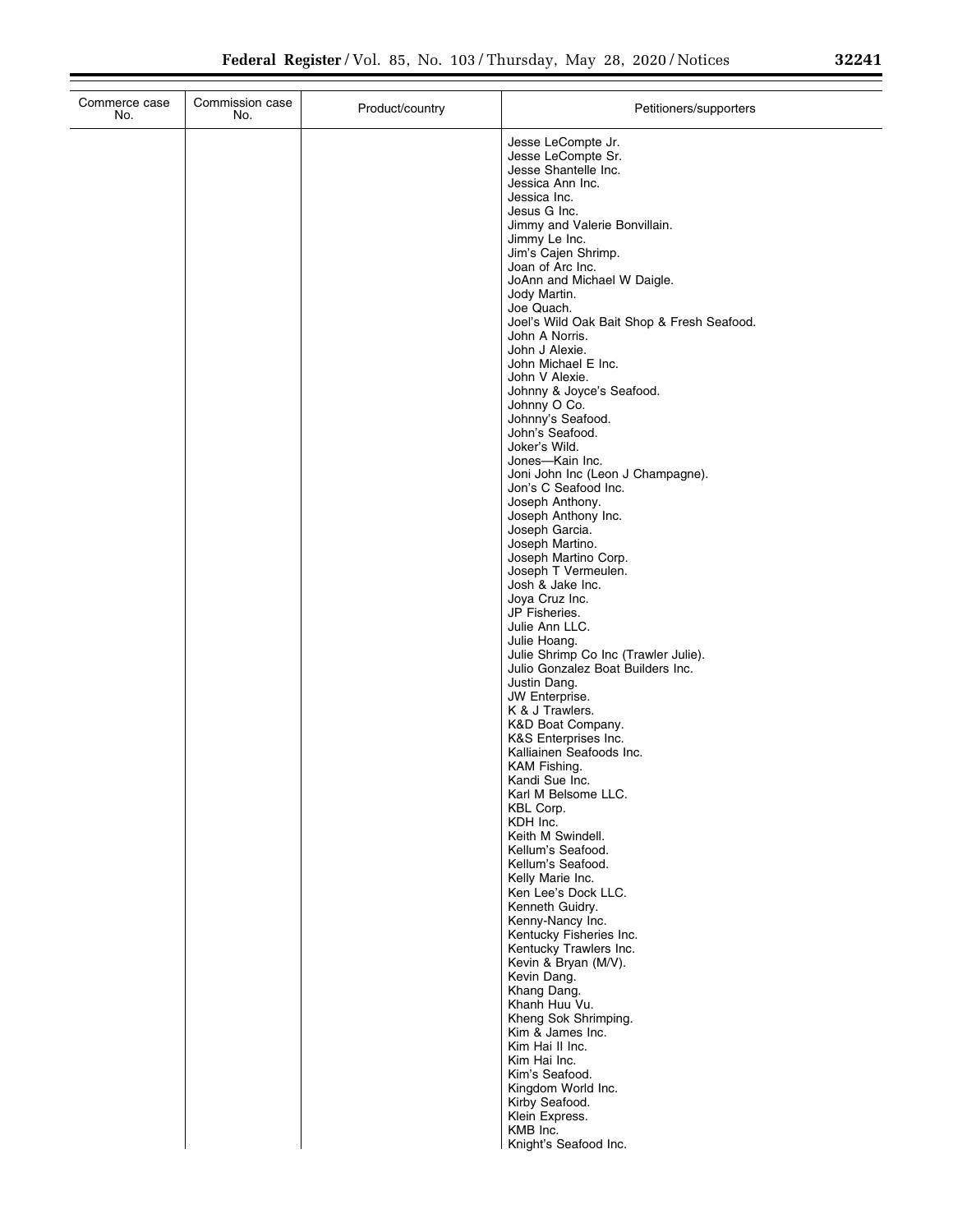| Knight's Seafood Inc.<br>Knowles Noel Camardelle.<br>Kramer's Bait Co.<br>Kris & Cody Inc.<br>KTC Fishery LLC.<br>L & M.<br>L & N Friendship Corp.<br>L & O Trawlers Inc.<br>$L$ & T Inc.<br>L&M.<br>LA-3184 CA.<br>La Belle Idee.<br>La Macarela Inc.<br>La Pachita Inc.<br>LA-6327-CA.<br>LaBauve Inc.<br>LaBauve Inc.<br>Lade Melissa Inc.<br>Lady Agnes II.<br>Lady Agnes III.<br>Lady Amelia Inc.<br>Lady Anna I.<br>Lady Anna II.<br>Lady Barbara Inc.<br>Lady Carolyn Inc.<br>Lady Catherine.<br>Lady Chancery Inc.<br>Lady Chelsea Inc.<br>Lady Danielle.<br>Lady Debra Inc.<br>Lady Dolcina Inc.<br>Lady Gail Inc.<br>Lady Katherine Inc.<br>Lady Kelly Inc.<br>Lady Kelly Inc.<br>Lady Kristie.<br>Lady Lavang LLC.<br>Lady Liberty Seafood Co.<br>Lady Lynn Ltd.<br>Lady Marie Inc.<br>Lady Melissa Inc.<br>Lady Shelly.<br>Lady Shelly.<br>Lady Snow Inc.<br>Lady Stephanie.<br>Lady Susie Inc.<br>Lady Kim T Inc.<br>Lady TheLna.<br>Lady Toni Inc.<br>Lady Veronica.<br>Lafitte Frozen Foods Corp.<br>Lafont Inc.<br>Lafourche Clipper Inc.<br>Lafourche Clipper Inc.<br>Lamarah Sue Inc.<br>Lan Chi Inc.<br>Lan Chi Inc.<br>Lancero Inc.<br>Lanny Renard and Daniel Bourque.<br>Lapeyrouse Seafood Bar Groc Inc.<br>Larry G Kellum Sr.<br>Larry Scott Freeman.<br>Larry W Hicks.<br>Lasseigne & Sons Inc.<br>Laura Lee.<br>Lauren O.<br>Lawrence Jacobs Sfd.<br>Lazaretta Packing Inc.<br>Le & Le Inc.<br>Le Family Inc.<br>Le Family Inc.<br>Le Tra Inc.<br>Leek & Millington Trawler Privateeer. | Commerce case<br>No. | Commission case<br>No. | Product/country | Petitioners/supporters |
|-------------------------------------------------------------------------------------------------------------------------------------------------------------------------------------------------------------------------------------------------------------------------------------------------------------------------------------------------------------------------------------------------------------------------------------------------------------------------------------------------------------------------------------------------------------------------------------------------------------------------------------------------------------------------------------------------------------------------------------------------------------------------------------------------------------------------------------------------------------------------------------------------------------------------------------------------------------------------------------------------------------------------------------------------------------------------------------------------------------------------------------------------------------------------------------------------------------------------------------------------------------------------------------------------------------------------------------------------------------------------------------------------------------------------------------------------------------------------------------------------------------------|----------------------|------------------------|-----------------|------------------------|
|                                                                                                                                                                                                                                                                                                                                                                                                                                                                                                                                                                                                                                                                                                                                                                                                                                                                                                                                                                                                                                                                                                                                                                                                                                                                                                                                                                                                                                                                                                                   |                      |                        |                 |                        |
|                                                                                                                                                                                                                                                                                                                                                                                                                                                                                                                                                                                                                                                                                                                                                                                                                                                                                                                                                                                                                                                                                                                                                                                                                                                                                                                                                                                                                                                                                                                   |                      |                        |                 |                        |
|                                                                                                                                                                                                                                                                                                                                                                                                                                                                                                                                                                                                                                                                                                                                                                                                                                                                                                                                                                                                                                                                                                                                                                                                                                                                                                                                                                                                                                                                                                                   |                      |                        |                 |                        |
|                                                                                                                                                                                                                                                                                                                                                                                                                                                                                                                                                                                                                                                                                                                                                                                                                                                                                                                                                                                                                                                                                                                                                                                                                                                                                                                                                                                                                                                                                                                   |                      |                        |                 |                        |
|                                                                                                                                                                                                                                                                                                                                                                                                                                                                                                                                                                                                                                                                                                                                                                                                                                                                                                                                                                                                                                                                                                                                                                                                                                                                                                                                                                                                                                                                                                                   |                      |                        |                 |                        |
|                                                                                                                                                                                                                                                                                                                                                                                                                                                                                                                                                                                                                                                                                                                                                                                                                                                                                                                                                                                                                                                                                                                                                                                                                                                                                                                                                                                                                                                                                                                   |                      |                        |                 |                        |
|                                                                                                                                                                                                                                                                                                                                                                                                                                                                                                                                                                                                                                                                                                                                                                                                                                                                                                                                                                                                                                                                                                                                                                                                                                                                                                                                                                                                                                                                                                                   |                      |                        |                 |                        |
|                                                                                                                                                                                                                                                                                                                                                                                                                                                                                                                                                                                                                                                                                                                                                                                                                                                                                                                                                                                                                                                                                                                                                                                                                                                                                                                                                                                                                                                                                                                   |                      |                        |                 |                        |
|                                                                                                                                                                                                                                                                                                                                                                                                                                                                                                                                                                                                                                                                                                                                                                                                                                                                                                                                                                                                                                                                                                                                                                                                                                                                                                                                                                                                                                                                                                                   |                      |                        |                 |                        |
|                                                                                                                                                                                                                                                                                                                                                                                                                                                                                                                                                                                                                                                                                                                                                                                                                                                                                                                                                                                                                                                                                                                                                                                                                                                                                                                                                                                                                                                                                                                   |                      |                        |                 |                        |
|                                                                                                                                                                                                                                                                                                                                                                                                                                                                                                                                                                                                                                                                                                                                                                                                                                                                                                                                                                                                                                                                                                                                                                                                                                                                                                                                                                                                                                                                                                                   |                      |                        |                 |                        |
|                                                                                                                                                                                                                                                                                                                                                                                                                                                                                                                                                                                                                                                                                                                                                                                                                                                                                                                                                                                                                                                                                                                                                                                                                                                                                                                                                                                                                                                                                                                   |                      |                        |                 |                        |
|                                                                                                                                                                                                                                                                                                                                                                                                                                                                                                                                                                                                                                                                                                                                                                                                                                                                                                                                                                                                                                                                                                                                                                                                                                                                                                                                                                                                                                                                                                                   |                      |                        |                 |                        |
|                                                                                                                                                                                                                                                                                                                                                                                                                                                                                                                                                                                                                                                                                                                                                                                                                                                                                                                                                                                                                                                                                                                                                                                                                                                                                                                                                                                                                                                                                                                   |                      |                        |                 |                        |
|                                                                                                                                                                                                                                                                                                                                                                                                                                                                                                                                                                                                                                                                                                                                                                                                                                                                                                                                                                                                                                                                                                                                                                                                                                                                                                                                                                                                                                                                                                                   |                      |                        |                 |                        |
|                                                                                                                                                                                                                                                                                                                                                                                                                                                                                                                                                                                                                                                                                                                                                                                                                                                                                                                                                                                                                                                                                                                                                                                                                                                                                                                                                                                                                                                                                                                   |                      |                        |                 |                        |
|                                                                                                                                                                                                                                                                                                                                                                                                                                                                                                                                                                                                                                                                                                                                                                                                                                                                                                                                                                                                                                                                                                                                                                                                                                                                                                                                                                                                                                                                                                                   |                      |                        |                 |                        |
|                                                                                                                                                                                                                                                                                                                                                                                                                                                                                                                                                                                                                                                                                                                                                                                                                                                                                                                                                                                                                                                                                                                                                                                                                                                                                                                                                                                                                                                                                                                   |                      |                        |                 |                        |
|                                                                                                                                                                                                                                                                                                                                                                                                                                                                                                                                                                                                                                                                                                                                                                                                                                                                                                                                                                                                                                                                                                                                                                                                                                                                                                                                                                                                                                                                                                                   |                      |                        |                 |                        |
|                                                                                                                                                                                                                                                                                                                                                                                                                                                                                                                                                                                                                                                                                                                                                                                                                                                                                                                                                                                                                                                                                                                                                                                                                                                                                                                                                                                                                                                                                                                   |                      |                        |                 |                        |
|                                                                                                                                                                                                                                                                                                                                                                                                                                                                                                                                                                                                                                                                                                                                                                                                                                                                                                                                                                                                                                                                                                                                                                                                                                                                                                                                                                                                                                                                                                                   |                      |                        |                 |                        |
|                                                                                                                                                                                                                                                                                                                                                                                                                                                                                                                                                                                                                                                                                                                                                                                                                                                                                                                                                                                                                                                                                                                                                                                                                                                                                                                                                                                                                                                                                                                   |                      |                        |                 |                        |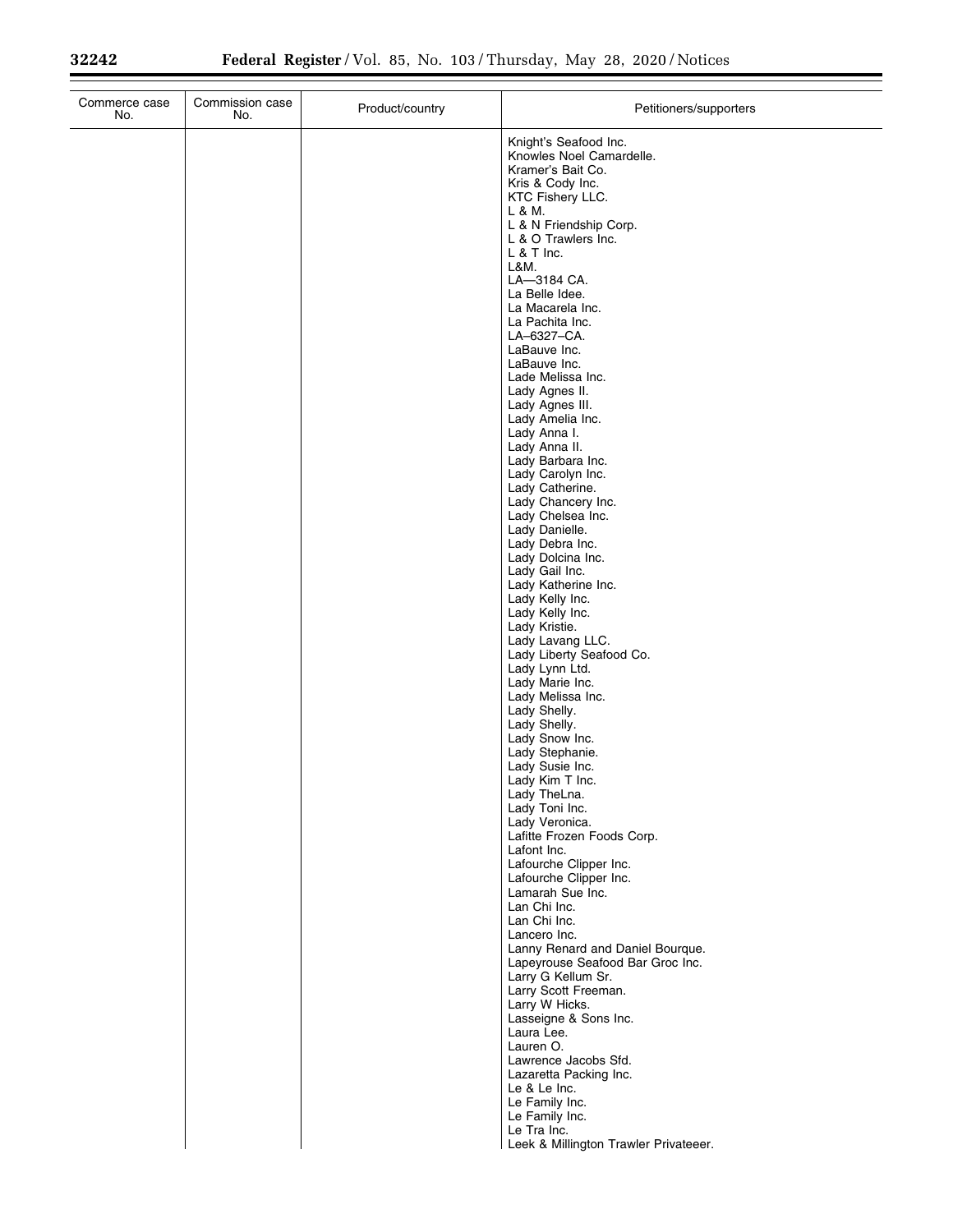|      | 29942 |  |
|------|-------|--|
| しムムコ |       |  |

| Commerce case<br>No. | Commission case<br>No. | Product/country | Petitioners/supporters                                                |
|----------------------|------------------------|-----------------|-----------------------------------------------------------------------|
|                      |                        |                 | Lee's Sales & Distribution.<br>Leonard Shrimp Producers Inc.          |
|                      |                        |                 | Leoncea B Regnier.                                                    |
|                      |                        |                 | Lerin Lane.<br>Li Johnson.                                            |
|                      |                        |                 | Liar Liar.                                                            |
|                      |                        |                 | Libertad Fisheries Inc.                                               |
|                      |                        |                 | Liberty I.<br>Lighthouse Fisheries Inc.                               |
|                      |                        |                 | Lil Aly.                                                              |
|                      |                        |                 | Lil Arthur Inc.                                                       |
|                      |                        |                 | Lil BJ LLC.<br>Lil Robbie Inc.                                        |
|                      |                        |                 | Lil Robbie Inc.                                                       |
|                      |                        |                 | Lil Robin.<br>Lil Robin.                                              |
|                      |                        |                 | Lilla.                                                                |
|                      |                        |                 | Lincoln.                                                              |
|                      |                        |                 | Linda & Tot Inc.<br>Linda Cruz Inc.                                   |
|                      |                        |                 | Linda Hoang Shrimp.                                                   |
|                      |                        |                 | Linda Lou Boat Corp.                                                  |
|                      |                        |                 | Linda Lou Boat Corp.<br>Lisa Lynn Inc.                                |
|                      |                        |                 | Lisa Lynn Inc.                                                        |
|                      |                        |                 | Little Andrew Inc.<br>Little Andy Inc.                                |
|                      |                        |                 | Little Arthur.                                                        |
|                      |                        |                 | Little David Gulf Trawler Inc.                                        |
|                      |                        |                 | Little Ernie Gulf Trawler Inc.<br>Little Ken Inc.                     |
|                      |                        |                 | Little Mark.                                                          |
|                      |                        |                 | Little William Inc.<br>Little World.                                  |
|                      |                        |                 | LJL Inc.                                                              |
|                      |                        |                 | Long Viet Nguyen.                                                     |
|                      |                        |                 | Longwater Seafood dba Ryan H Longwater.<br>Louisiana Gulf Shrimp LLC. |
|                      |                        |                 | Louisiana Lady Inc.                                                   |
|                      |                        |                 | Louisiana Man.                                                        |
|                      |                        |                 | Louisiana Newpack Shrimp Co Inc.<br>Louisiana Pride Seafood Inc.      |
|                      |                        |                 | Louisiana Pride Seafood Inc.                                          |
|                      |                        |                 | Louisiana Seafood Dist LLC.<br>Louisiana Shrimp & Packing Inc.        |
|                      |                        |                 | Louisiana Shrimp and Packing Co Inc.                                  |
|                      |                        |                 | Lovely Daddy II & III.                                                |
|                      |                        |                 | Lovely Jennie.<br>Low Country Lady (Randolph N Rhodes).               |
|                      |                        |                 | Low County Lady.                                                      |
|                      |                        |                 | Luchador Inc.<br>Lucky.                                               |
|                      |                        |                 | Lucky I.                                                              |
|                      |                        |                 | Lucky Jack Inc.                                                       |
|                      |                        |                 | Lucky Lady.<br>Lucky Lady II.                                         |
|                      |                        |                 | Lucky Leven Inc.                                                      |
|                      |                        |                 | Lucky MV.<br>Lucky Ocean.                                             |
|                      |                        |                 | Lucky Sea Star Inc.                                                   |
|                      |                        |                 | Lucky Star.                                                           |
|                      |                        |                 | Lucky World.<br>Lucky's Seafood Market & Poboys LLC.                  |
|                      |                        |                 | Luco Drew's.                                                          |
|                      |                        |                 | Luisa Inc.                                                            |
|                      |                        |                 | Lupe Martinez Inc.<br>LV Marine Inc.                                  |
|                      |                        |                 | LW Graham Inc.                                                        |
|                      |                        |                 | Lyle LeCompte.                                                        |
|                      |                        |                 | Lynda Riley Inc.<br>Lynda Riley Inc.                                  |
|                      |                        |                 | M & M Seafood.                                                        |
|                      |                        |                 | M V Sherry D.                                                         |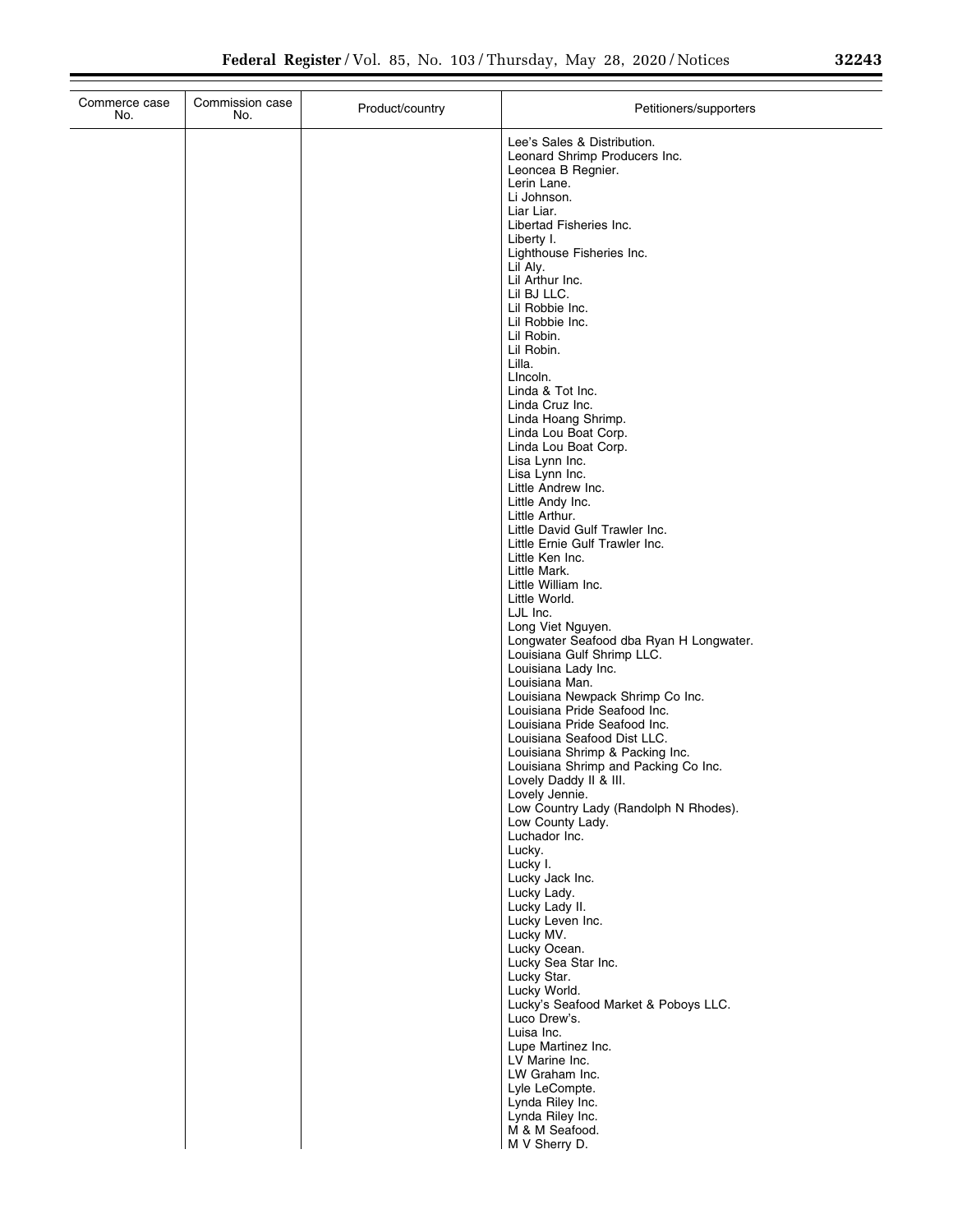Ξ

Ξ

| Commerce case<br>No. | Commission case<br>No. | Product/country | Petitioners/supporters                                                                                                                                                                                                                                                                                                                                                                                                                                                                                                                                                                                                                                                                                                                                                                                                                                                                                                                                                                                                                                                                                                                                                                                                              |
|----------------------|------------------------|-----------------|-------------------------------------------------------------------------------------------------------------------------------------------------------------------------------------------------------------------------------------------------------------------------------------------------------------------------------------------------------------------------------------------------------------------------------------------------------------------------------------------------------------------------------------------------------------------------------------------------------------------------------------------------------------------------------------------------------------------------------------------------------------------------------------------------------------------------------------------------------------------------------------------------------------------------------------------------------------------------------------------------------------------------------------------------------------------------------------------------------------------------------------------------------------------------------------------------------------------------------------|
|                      |                        |                 | M V Tony Inc.<br>M&C Fisheries.<br>M/V Baby Doll.<br>M/V Chevo's Bitch.<br>M/V Lil Vicki.<br>M/V Loco-N Motion.<br>M/V Patsy K #556871.<br>M/V X L.<br>Mabry Allen Miller Jr.<br>Mad Max Seafood.<br>Madera Cruz Inc.<br>Madison Seafood.<br>Madlin Shrimp Co Inc.<br>Malibu.<br>Malolo LLC.<br>Mamacita Inc.<br>Man Van Nguyen.<br>Manteo Shrimp Co.<br>Marco Corp.<br>Marcos A.<br>Maria Elena Inc.<br>Maria Sandi.<br>Mariachi Trawlers Inc.<br>Mariah Jade Shrimp Company.<br>Marie Teresa Inc.<br>Marine Fisheries.<br>Marisa Elida Inc.<br>Mark and Jace.<br>Marleann.<br>Martin's Fresh Shrimp.<br>Mary Bea Inc.<br>Master Brandon Inc.<br>Master Brock.<br>Master Brock.<br>Master Dylan.<br>Master Gerald Trawlers Inc.<br>Master Hai.<br>Master Hai II.<br>Master Henry.<br>Master Jared Inc.<br>Master Jhy Inc.<br>Master John Inc.<br>Master Justin Inc.<br>Master Justin Inc.<br>Master Ken Inc.<br>Master Kevin Inc.<br>Master Martin Inc.<br>Master Mike Inc.<br>Master NT Inc.<br>Master Pee-Wee.<br>Master Ronald Inc.<br>Master Scott.<br>Master Scott II.<br>Master Seelos Inc.<br>Master T.<br>Master Tai LLC.<br>Master Tai LLC.<br>Mat Roland Seafood Co.<br>Maw Doo.<br>Mayflower.<br>McQuaig Shrimp Co Inc. |
|                      |                        |                 | Me Kong.<br>Melerine Seafood.                                                                                                                                                                                                                                                                                                                                                                                                                                                                                                                                                                                                                                                                                                                                                                                                                                                                                                                                                                                                                                                                                                                                                                                                       |
|                      |                        |                 | Melody Shrimp Co.<br>Mer Shrimp Inc.<br>Michael Lynn.<br>Michael Nguyen.<br>Michael Saturday's Fresh Every Day South Carolina Shrimp.<br>Mickey Nelson Net Shop.<br>Mickey's Net.<br>Midnight Prowler.<br>Mike's Seafood Inc.                                                                                                                                                                                                                                                                                                                                                                                                                                                                                                                                                                                                                                                                                                                                                                                                                                                                                                                                                                                                       |
|                      |                        |                 | Miley's Seafood Inc.                                                                                                                                                                                                                                                                                                                                                                                                                                                                                                                                                                                                                                                                                                                                                                                                                                                                                                                                                                                                                                                                                                                                                                                                                |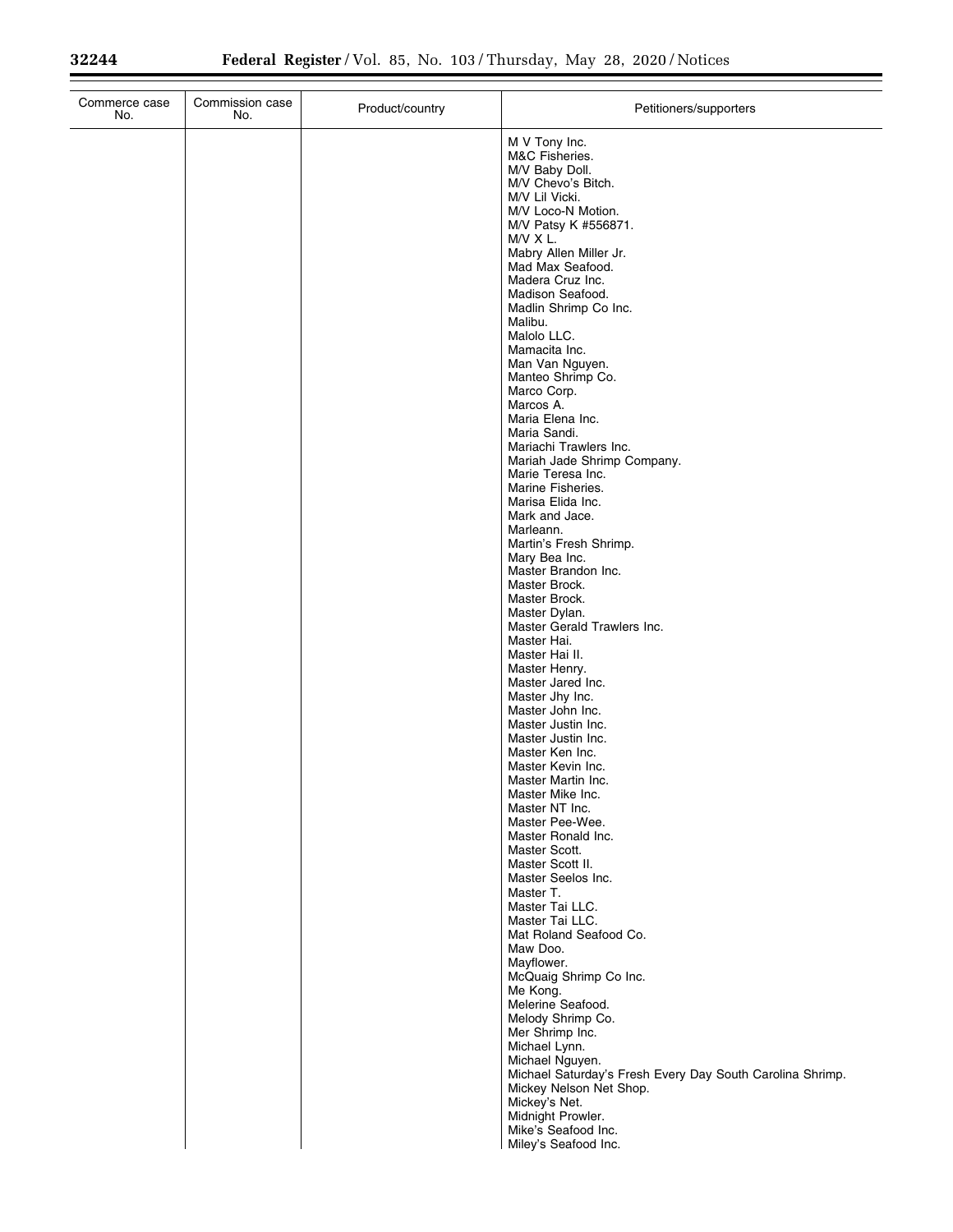| Commerce case<br>No. | Commission case<br>No. | Product/country | Petitioners/supporters                                                        |
|----------------------|------------------------|-----------------|-------------------------------------------------------------------------------|
|                      |                        |                 | Militello and Son Inc.                                                        |
|                      |                        |                 | Miller & Son Seafood Inc.<br>Miller Fishing.                                  |
|                      |                        |                 | Milliken & Son's.                                                             |
|                      |                        |                 | Milton J Dufrene and Son Inc.<br>Milton Yopp-Capt'n Nathan & Thomas Winfield. |
|                      |                        |                 | Minh & Liem Doan.                                                             |
|                      |                        |                 | Mis Quynh Chi II.                                                             |
|                      |                        |                 | Miss Adrianna Inc.<br>Miss Alice Inc.                                         |
|                      |                        |                 | Miss Ann Inc.                                                                 |
|                      |                        |                 | Miss Ann Inc.<br>Miss Ashleigh.                                               |
|                      |                        |                 | Miss Ashleigh Inc.                                                            |
|                      |                        |                 | Miss Barbara.<br>Miss Barbara Inc.                                            |
|                      |                        |                 | Miss Bernadette A Inc.                                                        |
|                      |                        |                 | Miss Bertha (M/V).<br>Miss Beverly Kay.                                       |
|                      |                        |                 | Miss Brenda.                                                                  |
|                      |                        |                 | Miss Candace.<br>Miss Candace Nicole Inc.                                     |
|                      |                        |                 | Miss Carla Jean Inc.                                                          |
|                      |                        |                 | Miss Caroline Inc.                                                            |
|                      |                        |                 | Miss Carolyn Louise Inc.<br>Miss Caylee.                                      |
|                      |                        |                 | Miss Charlotte Inc.                                                           |
|                      |                        |                 | Miss Christine III.<br>Miss Cleda Jo Inc.                                     |
|                      |                        |                 | Miss Courtney Inc.                                                            |
|                      |                        |                 | Miss Courtney Inc.<br>Miss Cynthia.                                           |
|                      |                        |                 | Miss Danielle Gulf Trawler Inc.                                               |
|                      |                        |                 | Miss Danielle LLC.<br>Miss Dawn.                                              |
|                      |                        |                 | Miss Ellie Inc.                                                               |
|                      |                        |                 | Miss Faye LLC.                                                                |
|                      |                        |                 | Miss Fina Inc.<br>Miss Georgia Inc.                                           |
|                      |                        |                 | Miss Hannah.                                                                  |
|                      |                        |                 | Miss Hannah Inc.<br>Miss Hazel Inc.                                           |
|                      |                        |                 | Miss Hilary Inc.                                                              |
|                      |                        |                 | Miss Jennifer Inc.<br>Miss Joanna Inc.                                        |
|                      |                        |                 | Miss Julia.                                                                   |
|                      |                        |                 | Miss Kandy Tran LLC.<br>Miss Kandy Tran LLC.                                  |
|                      |                        |                 | Miss Karen.                                                                   |
|                      |                        |                 | Miss Kathi Inc.<br>Miss Kathy.                                                |
|                      |                        |                 | Miss Kaylyn LLC.                                                              |
|                      |                        |                 | Miss Khayla.<br>Miss Lil.                                                     |
|                      |                        |                 | Miss Lillie Inc.                                                              |
|                      |                        |                 | Miss Liz Inc.                                                                 |
|                      |                        |                 | Miss Loraine.<br>Miss Loraine Inc.                                            |
|                      |                        |                 | Miss Lori Dawn IV Inc.                                                        |
|                      |                        |                 | Miss Lori Dawn V Inc.<br>Miss Lori Dawn VI Inc.                               |
|                      |                        |                 | Miss Lori Dawn VII Inc.                                                       |
|                      |                        |                 | Miss Lorie Inc.<br>Miss Luana D Shrimp Co.                                    |
|                      |                        |                 | Miss Luana D Shrimp Co.                                                       |
|                      |                        |                 | Miss Madeline Inc.<br>Miss Madison.                                           |
|                      |                        |                 | Miss Marie.                                                                   |
|                      |                        |                 | Miss Marie Inc.                                                               |
|                      |                        |                 | Miss Marilyn Louis Inc.<br>Miss Marilyn Louise.                               |
|                      |                        |                 | Miss Marilyn Louise Inc.                                                      |
|                      |                        |                 | Miss Marissa Inc.                                                             |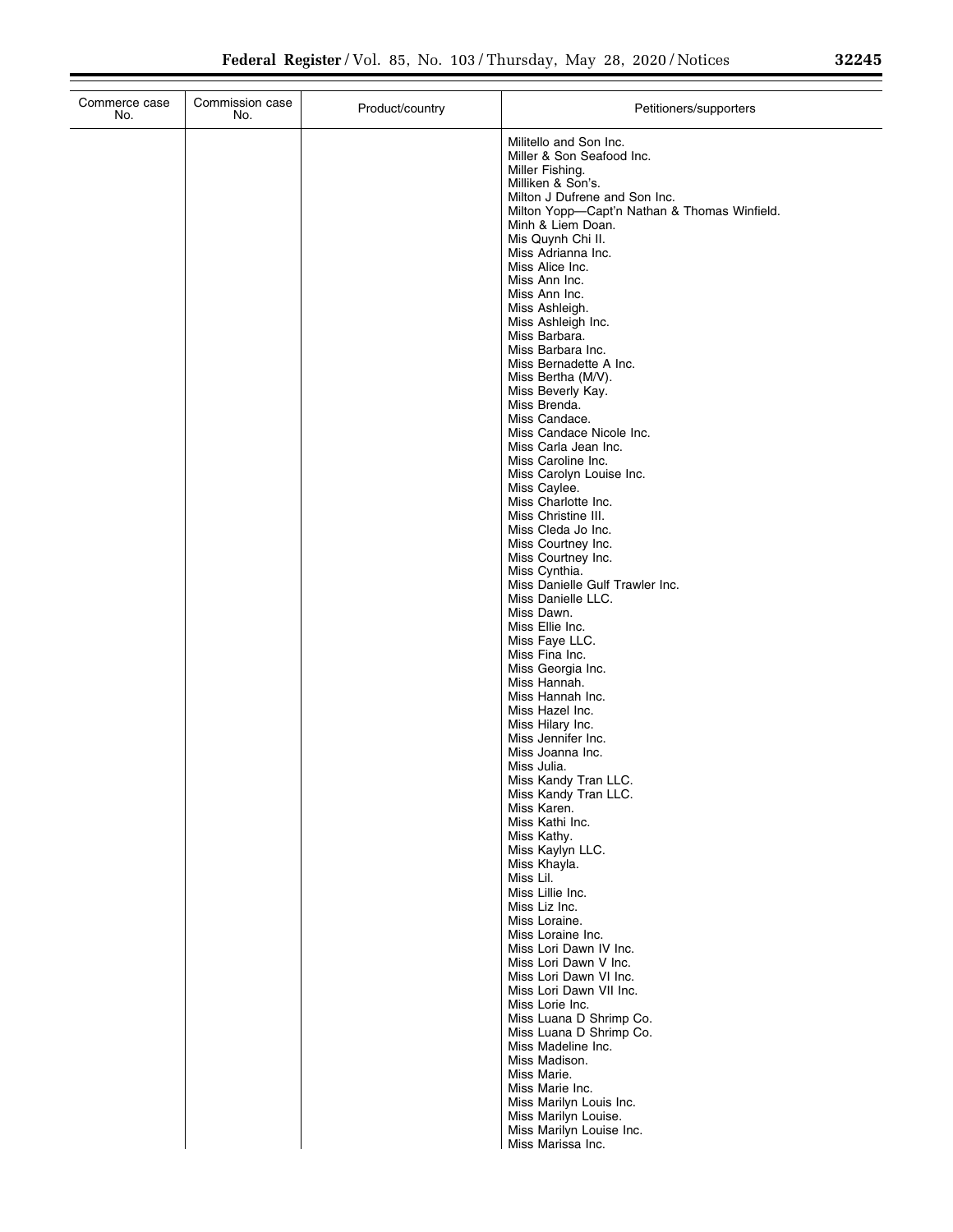| Commerce case<br>No. | Commission case<br>No. | Product/country | Petitioners/supporters                       |
|----------------------|------------------------|-----------------|----------------------------------------------|
|                      |                        |                 | Miss Martha Inc.                             |
|                      |                        |                 | Miss Martha Inc.<br>Miss Mary T.             |
|                      |                        |                 | Miss Myle.                                   |
|                      |                        |                 | Miss Narla.<br>Miss Nicole.                  |
|                      |                        |                 | Miss Nicole Inc.                             |
|                      |                        |                 | Miss Plum Inc.                               |
|                      |                        |                 | Miss Quynh Anh I.<br>Miss Quynh Anh I LLC.   |
|                      |                        |                 | Miss Quynh Anh II LLC.                       |
|                      |                        |                 | Miss Redemption LLC.<br>Miss Rhianna Inc.    |
|                      |                        |                 | Miss Sambath.                                |
|                      |                        |                 | Miss Sandra II.<br>Miss Sara Ann.            |
|                      |                        |                 | Miss Savannah.                               |
|                      |                        |                 | Miss Savannah II.<br>Miss Soriya.            |
|                      |                        |                 | Miss Suzanne.                                |
|                      |                        |                 | Miss Sylvia.<br>Miss Than.                   |
|                      |                        |                 | Miss Thom.                                   |
|                      |                        |                 | Miss Thom Inc.<br>Miss Tina Inc.             |
|                      |                        |                 | Miss Trinh Trinh.                            |
|                      |                        |                 | Miss Trisha Inc.                             |
|                      |                        |                 | Miss Trisha Inc.<br>Miss Verna Inc.          |
|                      |                        |                 | Miss Vicki.                                  |
|                      |                        |                 | Miss Victoria Inc.<br>Miss Vivian Inc.       |
|                      |                        |                 | Miss WillaDean.                              |
|                      |                        |                 | Miss Winnie Inc.<br>Miss Yvette Inc.         |
|                      |                        |                 | Miss Yvonne.                                 |
|                      |                        |                 | Misty Morn Eat.<br>Misty Star.               |
|                      |                        |                 | MJM Seafood Inc.                             |
|                      |                        |                 | M'M Shrimp Co Inc.                           |
|                      |                        |                 | Mom & Dad Inc.<br>Mona-Dianne Seafood.       |
|                      |                        |                 | Montha Sok and Tan No Le.                    |
|                      |                        |                 | Moon River Inc.<br>Moon Tillett Fish Co Inc. |
|                      |                        |                 | Moonlight.                                   |
|                      |                        |                 | Moonlight Mfg.<br>Moore Trawlers Inc.        |
|                      |                        |                 | Morgan Creek Seafood.                        |
|                      |                        |                 | Morgan Rae Inc.<br>Morning Star.             |
|                      |                        |                 | Morrison Seafood.                            |
|                      |                        |                 | Mother Cabrini.<br>Mother Teresa Inc.        |
|                      |                        |                 | Mr & Mrs Inc.                                |
|                      |                        |                 | Mr & Mrs Inc.<br>Mr Coolly.                  |
|                      |                        |                 | Mr Fox.                                      |
|                      |                        |                 | Mr Fox.                                      |
|                      |                        |                 | Mr G.<br>Mr Gaget LLC.                       |
|                      |                        |                 | Mr Henry.                                    |
|                      |                        |                 | Mr Natural Inc.<br>Mr Neil.                  |
|                      |                        |                 | Mr Phil T Inc.                               |
|                      |                        |                 | Mr Sea Inc.<br>Mr Verdin Inc.                |
|                      |                        |                 | Mr Williams.                                 |
|                      |                        |                 | Mrs Judy Too.<br>Mrs Tina Lan Inc.           |
|                      |                        |                 | Ms Alva Inc.                                 |
|                      |                        |                 | Ms An.                                       |
|                      |                        |                 | My Angel II.                                 |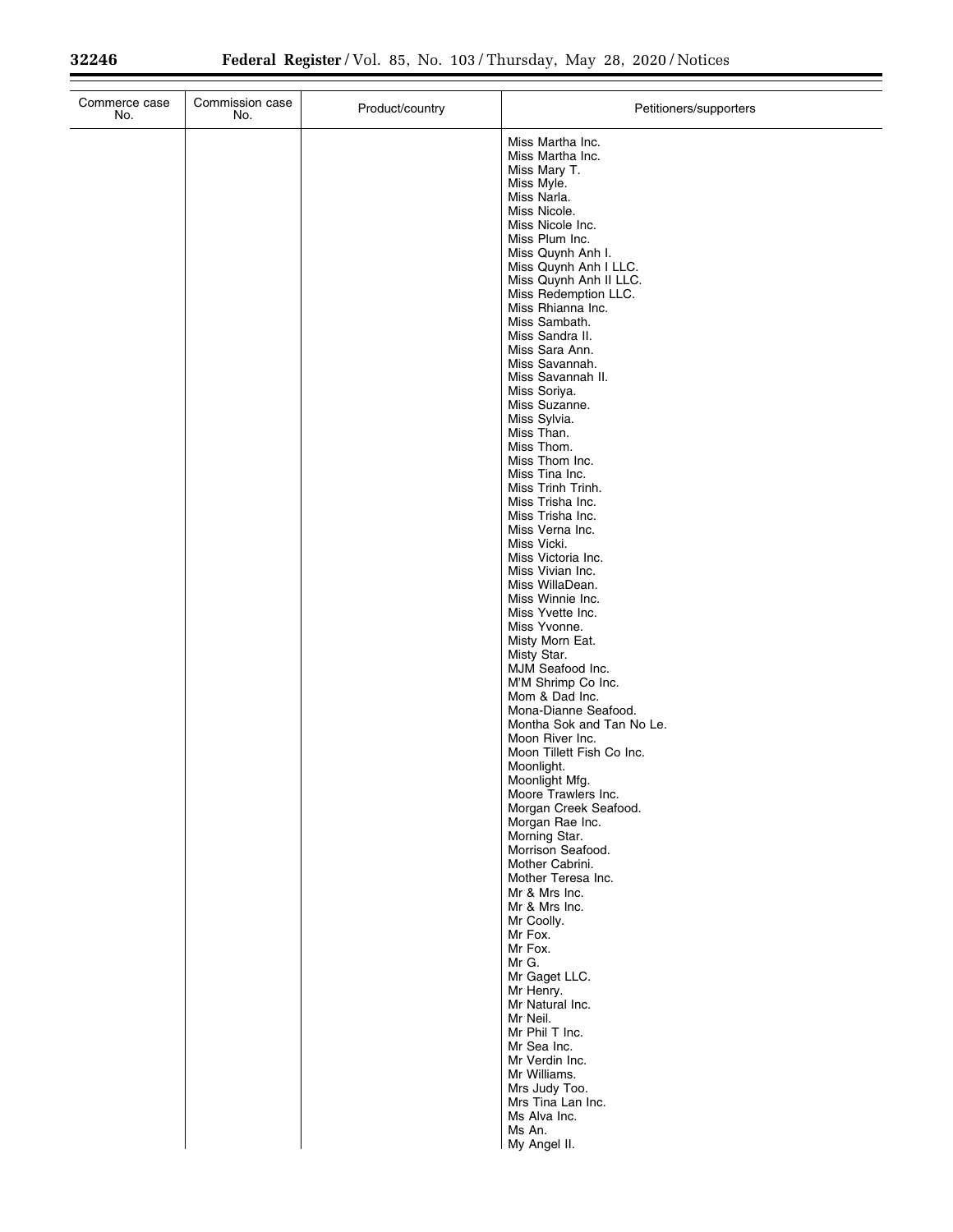| Commission case<br>Commerce case<br>No.<br>No. | Product/country | Petitioners/supporters                                                                                                                                                                                                                                                                                                                                                                                                                                                                                                                                                                                                                                                                                                                                                            |
|------------------------------------------------|-----------------|-----------------------------------------------------------------------------------------------------------------------------------------------------------------------------------------------------------------------------------------------------------------------------------------------------------------------------------------------------------------------------------------------------------------------------------------------------------------------------------------------------------------------------------------------------------------------------------------------------------------------------------------------------------------------------------------------------------------------------------------------------------------------------------|
|                                                |                 | My Blues.<br>My Dad Whitney Inc.<br>My Girls LLC.<br>My Thi Tran Inc.<br>My Three Sons Inc.<br>My V Le Inc.<br>My-Le Thi Nguyen.<br>Myron A Smith Inc.<br>Nancy Joy.<br>Nancy Joy Inc.<br>Nancy Joy Inc.<br>Nanny Granny Inc.<br>Nanny Kat Seafood LLC.<br>Napolean Seafoods.<br>Napoleon II.<br>Napoleon Seafood.<br>Napoleon SF.<br>Naquin's Seafood.<br>Nautilus LLC.<br>Nelma Y Lane.<br>Nelson and Son.<br>Nelson Trawlers Inc.<br>Nelson's Quality Shrimp Company.<br>Nevgulmarco Co Inc.<br>New Deal Comm Fishing.<br>New Way Inc.<br>Nguyen Day Van.<br>Nguyen Express.<br>Nguyen Int'l Enterprises Inc.<br>Nguyen Shipping Inc.<br>NHU UYEN.<br>Night Moves of Cut Off Inc.<br>Night Shift LLC.<br>Night Star.<br>North Point Trawlers Inc.<br>North Point Trawlers Inc. |
|                                                |                 | Nuestra Cruz Inc.<br>Nunez Seafood.<br>Oasis.<br>Ocean Bird Inc.<br>Ocean Breeze Inc.<br>Ocean Breeze Inc.<br>Ocean City Corp.                                                                                                                                                                                                                                                                                                                                                                                                                                                                                                                                                                                                                                                    |
|                                                |                 | Ocean Emperor Inc.<br>Ocean Harvest Wholesale Inc.<br>Ocean Pride Seafood Inc.<br>Ocean Seafood.<br>Ocean Select Seafood LLC.<br>Ocean Springs Seafood Market Inc.<br>Ocean Wind Inc.<br>Oceanica Cruz Inc.<br>Odin LLC.<br>Old Maw Inc.<br>Ole Holbrook's Fresh Fish Market LLC.<br>Ole Nelle.<br>One Stop Bait & Ice.                                                                                                                                                                                                                                                                                                                                                                                                                                                           |
|                                                |                 | Open Sea Inc.<br>Orage Enterprises Inc.<br>Orn Roeum Shrimping.<br>Otis Cantrelle Jr.<br>Otis M Lee Jr.<br>Owens Shrimping.<br>Palmetto Seafood Inc.<br>Papa Rod Inc.<br>Papa T.<br>Pappy Inc.<br>Pappy's Gold.<br>Parfait Enterprises Inc.<br>Paris/Asia.<br>Parramore Inc.<br>Parrish Shrimping Inc.<br>Pascagoula Ice & Freezer Co Inc.                                                                                                                                                                                                                                                                                                                                                                                                                                        |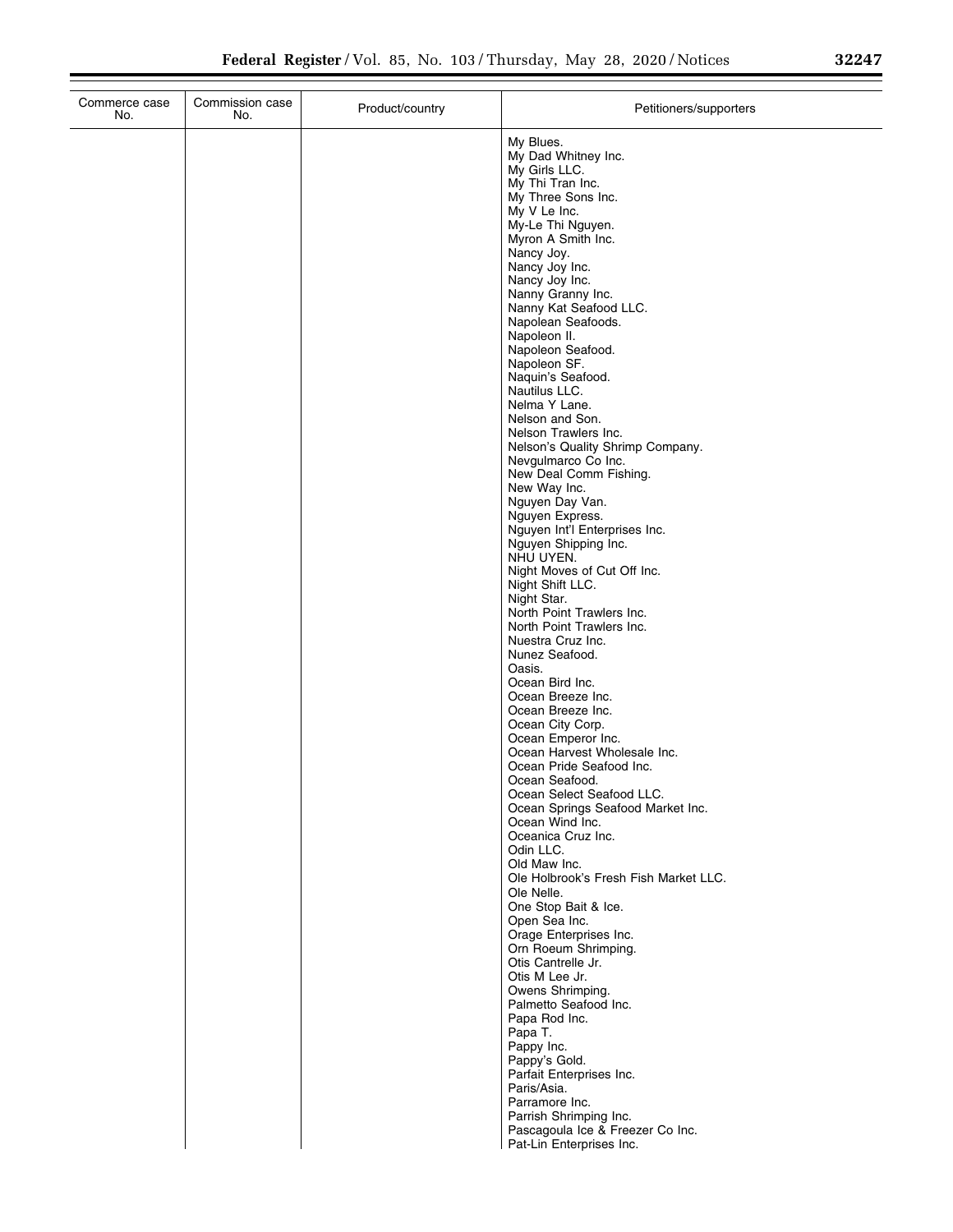$\equiv$ 

| Commerce case<br>No. | Commission case<br>No. | Product/country | Petitioners/supporters                                                                                                                                                                                                                                                                                                                                                                                                                                                                                                                                                                                                                                                                                                                                                                                                                                                                                                                                                                                                        |
|----------------------|------------------------|-----------------|-------------------------------------------------------------------------------------------------------------------------------------------------------------------------------------------------------------------------------------------------------------------------------------------------------------------------------------------------------------------------------------------------------------------------------------------------------------------------------------------------------------------------------------------------------------------------------------------------------------------------------------------------------------------------------------------------------------------------------------------------------------------------------------------------------------------------------------------------------------------------------------------------------------------------------------------------------------------------------------------------------------------------------|
|                      |                        |                 | Patricia Foret.<br>Patrick Sutton Inc.<br>Patty Trish Inc.<br>Paul Piazza and Son Inc.<br>Paw Paw Allen.<br>Paw Paw Pride Inc.<br>Pearl Inc. dba Indian Ridge Shrimp Co.<br>Pei Gratia Inc.<br>Pelican Point Seafood Inc.<br>Penny V LLC.<br>Perlita Inc.<br>Perseverance I LLC.<br>Pete & Queenie Inc.<br>Phat Le and Le Tran.<br>Phi Long Inc.<br>Phi-Ho LLC.<br>Pip's Place Marina Inc.<br>Plaisance Trawlers Inc.<br>Plata Cruz Inc.<br>Poc-Tal Trawlers Inc.<br>Pointe-Aux-Chene Marina.<br>Pontchautrain Blue Crab.<br>Pony Express.<br>Poppee.<br>Poppy's Pride Seafood.<br>Port Bolivar Fisheries Inc.<br>Port Marine Supplies.<br>Port Royal Seafood Inc.<br>Poteet Seafood Co Inc.<br>Potter Boats Inc.<br>Price Seafood Inc.<br>Prince of Tides.<br>Princess Ashley Inc.<br>Princess Celine Inc.<br>Princess Cindy Inc.<br>Princess Lorie LLC.<br>Princess Mary Inc.<br>Prosperity.<br>PT Fisheries Inc.<br>Punch's Seafood Mkt.<br>Purata Trawlers Inc.<br>Pursuer Inc.<br>Quality Seafood.<br>Quang Minh II Inc. |
|                      |                        |                 | Queen Lily Inc.<br>Queen Mary.                                                                                                                                                                                                                                                                                                                                                                                                                                                                                                                                                                                                                                                                                                                                                                                                                                                                                                                                                                                                |
|                      |                        |                 | Queen Mary Inc.<br>Quinta Cruz Inc.<br>Quoc Bao Inc.<br>Quynh NHU Inc.<br>Quynh Nhu Inc.<br>R & J Inc.<br>R & K Fisheries LLC.<br>R & L Shrimp Inc.<br>R & P Fisheries.<br>R & R Bait/Seafood.                                                                                                                                                                                                                                                                                                                                                                                                                                                                                                                                                                                                                                                                                                                                                                                                                                |
|                      |                        |                 | R & S Shrimping.<br>R & T Atocha LLC.<br>R&D Seafood.<br>R&K Fisheries LLC.<br>R&R Seafood.<br>RA Lesso Brokerage Co Inc.<br>RA Lesso Seafood Co Inc.<br>Rachel-Jade.<br>Ralph Lee Thomas Jr.<br>Ralph W Jones.<br>Ramblin Man Inc.                                                                                                                                                                                                                                                                                                                                                                                                                                                                                                                                                                                                                                                                                                                                                                                           |
|                      |                        |                 | Ranchero Trawlers Inc.<br>Randall J Pinell Inc.<br>Randall J Pinell Inc.<br>Randall K and Melissa B Richard.<br>Randall Pinell.<br>Randy Boy Inc.                                                                                                                                                                                                                                                                                                                                                                                                                                                                                                                                                                                                                                                                                                                                                                                                                                                                             |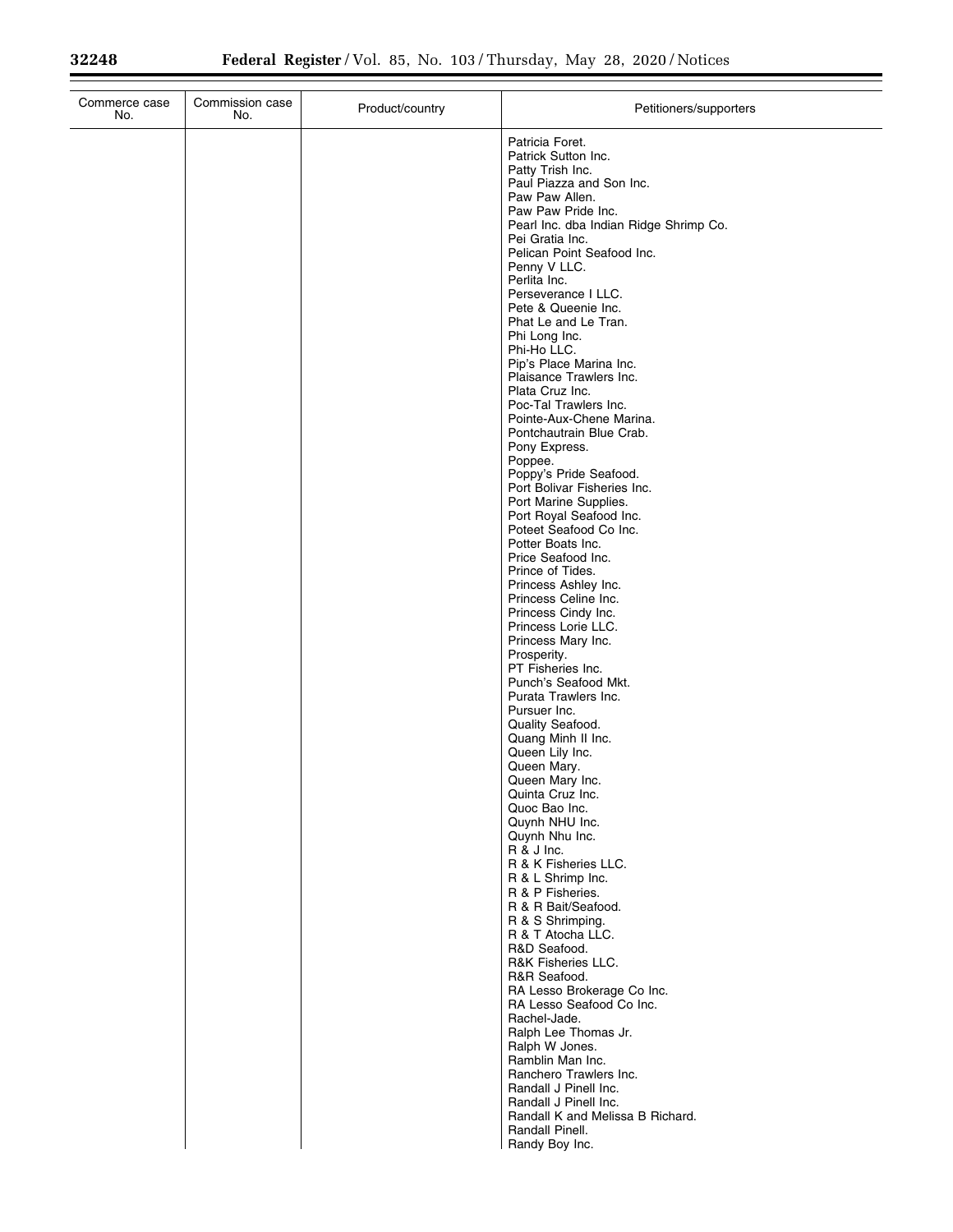| Commerce case<br>No. | Commission case<br>No. | Product/country | Petitioners/supporters                                   |
|----------------------|------------------------|-----------------|----------------------------------------------------------|
|                      |                        |                 | Randy Boy Inc.                                           |
|                      |                        |                 | Rang Dong.                                               |
|                      |                        |                 | Raul L Castellanos.<br>Raul's Seafood.                   |
|                      |                        |                 | Raul's Seafood.                                          |
|                      |                        |                 | Rayda Cheramie Inc.                                      |
|                      |                        |                 | Raymond LeBouef.                                         |
|                      |                        |                 | RCP Seafood I II III.<br>RDR Shrimp Inc.                 |
|                      |                        |                 | Reagan's Seafood.                                        |
|                      |                        |                 | Rebecca Shrimp Co Inc.                                   |
|                      |                        |                 | Rebel Seafood.<br>Regulus.                               |
|                      |                        |                 | Rejimi Inc.                                              |
|                      |                        |                 | Reno's Sea Food.                                         |
|                      |                        |                 | Res Vessel.<br>Reyes Trawlers Inc.                       |
|                      |                        |                 | Rick's Seafood Inc.                                      |
|                      |                        |                 | Ricky B LLC.                                             |
|                      |                        |                 | Ricky G Inc.                                             |
|                      |                        |                 | Riffle Seafood.<br>Rigolets Bait & Seafood LLC.          |
|                      |                        |                 | Riverside Bait & Tackle.                                 |
|                      |                        |                 | RJ's.                                                    |
|                      |                        |                 | Roatex Ent Inc.<br>Robanie C Inc.                        |
|                      |                        |                 | Robanie C Inc.                                           |
|                      |                        |                 | Robanie C Inc.                                           |
|                      |                        |                 | Robert E Landry.<br>Robert H Schrimpf.                   |
|                      |                        |                 | Robert Johnson.                                          |
|                      |                        |                 | Robert Keenan Seafood.                                   |
|                      |                        |                 | Robert Upton or Terry Upton.                             |
|                      |                        |                 | Robert White Seafood.<br>Rockin Robbin Fishing Boat Inc. |
|                      |                        |                 | Rodney Hereford Jr.                                      |
|                      |                        |                 | Rodney Hereford Sr.                                      |
|                      |                        |                 | Rodney Hereford Sr.<br>Roger Blanchard Inc.              |
|                      |                        |                 | Rolling On Inc.                                          |
|                      |                        |                 | Romo Inc.                                                |
|                      |                        |                 | Ronald Louis Anderson Jr.<br>Rosa Marie Inc.             |
|                      |                        |                 | Rose Island Seafood.                                     |
|                      |                        |                 | RPM Enterprises LLC.                                     |
|                      |                        |                 | Rubi Cruz Inc.<br>Ruf-N-Redy Inc.                        |
|                      |                        |                 | Ruttley Boys Inc.                                        |
|                      |                        |                 | Sadie D Seafood.                                         |
|                      |                        |                 | Safe Harbour Seafood Inc.                                |
|                      |                        |                 | Salina Cruz Inc.<br>Sally Kim III.                       |
|                      |                        |                 | Sally Kim IV.                                            |
|                      |                        |                 | Sam Snodgrass & Co.                                      |
|                      |                        |                 | Samaira Inc.<br>San Dia.                                 |
|                      |                        |                 | Sand Dollar Inc.                                         |
|                      |                        |                 | Sandy N.                                                 |
|                      |                        |                 | Sandy O Inc.<br>Santa Fe Cruz Inc.                       |
|                      |                        |                 | Santa Maria I Inc.                                       |
|                      |                        |                 | Santa Maria II.                                          |
|                      |                        |                 | Santa Monica Inc.<br>Scavanger.                          |
|                      |                        |                 | Scooby Inc.                                              |
|                      |                        |                 | Scooby Inc.                                              |
|                      |                        |                 | Scottie and Juliette Dufrene.                            |
|                      |                        |                 | Scottie and Juliette Dufrene.<br>Sea Angel.              |
|                      |                        |                 | Sea Angel Inc.                                           |
|                      |                        |                 | Sea Bastion Inc.                                         |
|                      |                        |                 | Sea Drifter Inc.<br>Sea Durbin Inc.                      |
|                      |                        |                 |                                                          |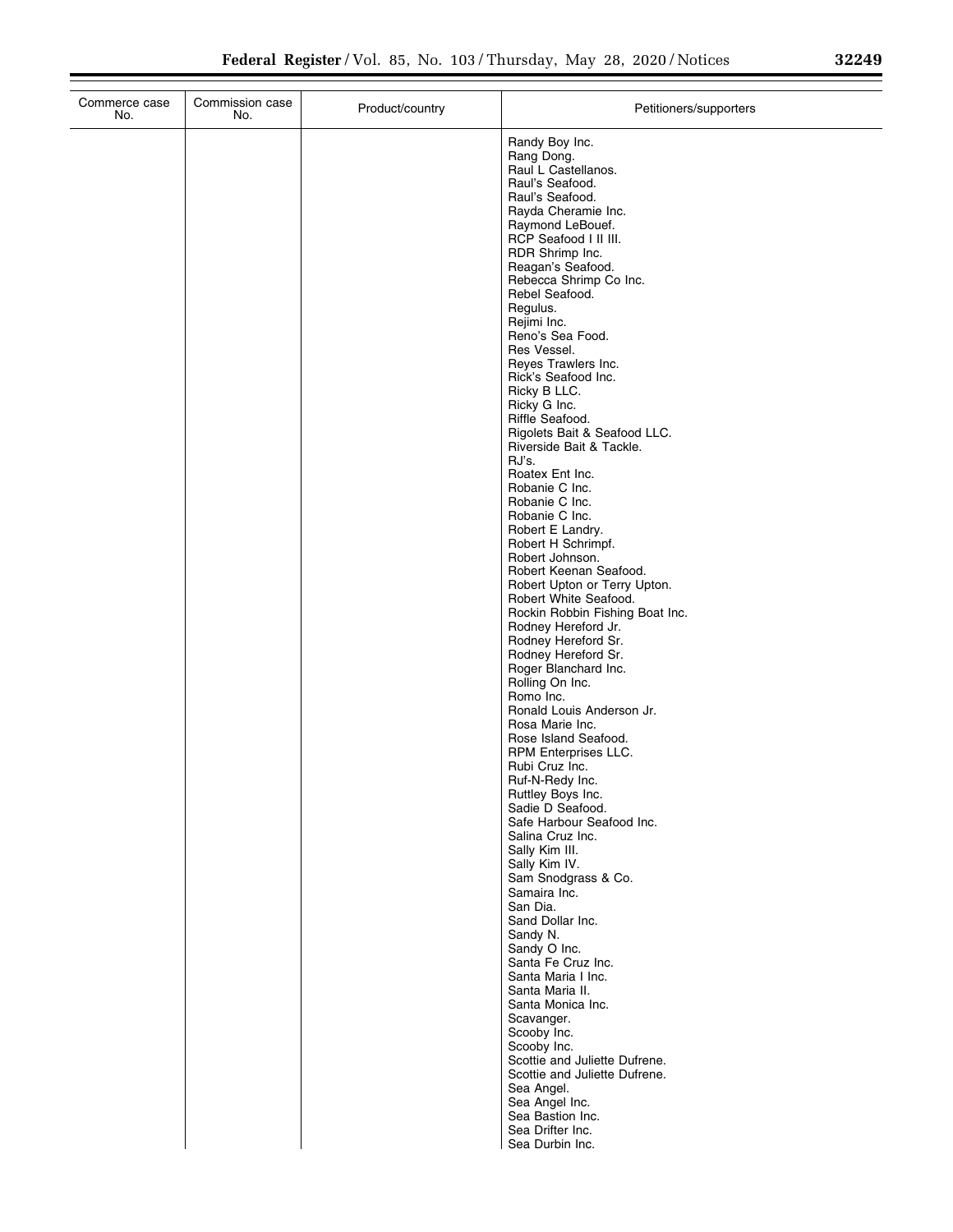$\equiv$ 

| Commerce case<br>No. | Commission case<br>No. | Product/country | Petitioners/supporters                                                                                                                                                                           |
|----------------------|------------------------|-----------------|--------------------------------------------------------------------------------------------------------------------------------------------------------------------------------------------------|
|                      |                        |                 | Sea Eagle.<br>Sea Eagle Fisheries Inc.<br>Sea Frontier Inc.<br>Sea Gold Inc.<br>Sea Gulf Fisheries Inc.<br>Sea Gypsy Inc.<br>Sea Hawk I Inc.<br>Sea Horse Fisheries.<br>Sea Horse Fisheries Inc. |
|                      |                        |                 | Sea King Inc.<br>Sea Pearl Seafood Company Inc.<br>Sea Queen IV.<br>Sea Trawlers Inc.<br>Sea World.                                                                                              |
|                      |                        |                 | Seabrook Seafood Inc.<br>Seabrook Seafood Inc.<br>Seafood & Us Inc.<br>Seaman's Magic Inc.<br>Seaman's Magic Inc.<br>Seaside Seafood Inc.                                                        |
|                      |                        |                 | Seaweed 2000.<br>Seawolf Seafood.<br>Second Generation Seafood.<br>Shark Co Seafood Inter Inc.<br>Sharon-Ali Michelle Inc.<br>Shelby & Barbara Seafood.                                          |
|                      |                        |                 | Shelby & Barbara Seafood.<br>Shelia Marie LLC.<br>Shell Creek Seafood Inc.<br>Shirley Elaine.<br>Shirley Girl LLC.                                                                               |
|                      |                        |                 | Shrimp Boat Patrice.<br>Shrimp Boating Inc.<br>Shrimp Express.<br>Shrimp Man.<br>Shrimp Networks Inc.                                                                                            |
|                      |                        |                 | Shrimp Trawler.<br>Shrimper.<br>Shrimper.<br>Shrimpy's.<br>Si Ky Lan Inc.<br>Si Ky Lan Inc.                                                                                                      |
|                      |                        |                 | Si Ky Lan Inc.<br>Sidney Fisheries Inc.<br>Silver Fox.<br>Silver Fox LLC.<br>Simon.                                                                                                              |
|                      |                        |                 | Sims Shrimping.<br>Skip Toomer Inc.<br>Skip Toomer Inc.<br>Skyla Marie Inc.<br>Smith & Sons Seafood Inc.                                                                                         |
|                      |                        |                 | Snowdrift.<br>Snowdrift.<br>Sochenda.<br>Soeung Phat.<br>Son T Le Inc.                                                                                                                           |
|                      |                        |                 | Son's Pride Inc.<br>Sophie Marie Inc.<br>Soul Mama Inc.<br>Souther Obsession Inc.<br>Southern Lady.                                                                                              |
|                      |                        |                 | Southern Nightmare Inc.<br>Southern Star.<br>Southshore Seafood.<br>Spencers Seafood.<br>Sprig Co Inc.<br>St Anthony Inc.                                                                        |
|                      |                        |                 | St Daniel Phillip Inc.<br>St Dominic.<br>St Joseph.<br>St Joseph.<br>St Joseph II Inc.                                                                                                           |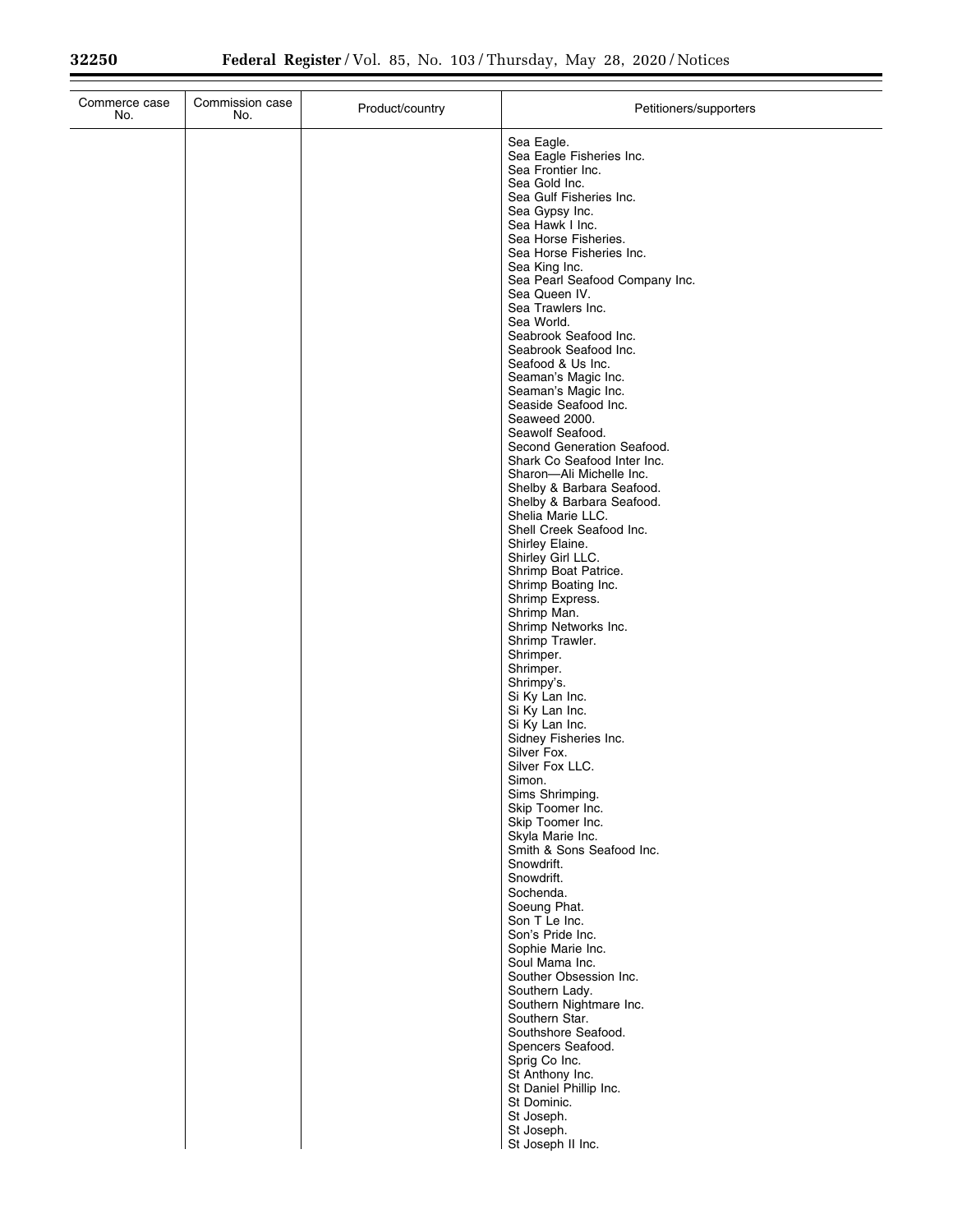| 32251 |  |  |
|-------|--|--|
|       |  |  |

| Commerce case<br>No. | Commission case<br>No. | Product/country | Petitioners/supporters                                                                                                                                                                                                                                                                                                                                                                                                                                                                                                                                                                                                                                                                                                                                                                                                                                                                                                                                                                                                                                                                                                                                                                                                                                                                        |
|----------------------|------------------------|-----------------|-----------------------------------------------------------------------------------------------------------------------------------------------------------------------------------------------------------------------------------------------------------------------------------------------------------------------------------------------------------------------------------------------------------------------------------------------------------------------------------------------------------------------------------------------------------------------------------------------------------------------------------------------------------------------------------------------------------------------------------------------------------------------------------------------------------------------------------------------------------------------------------------------------------------------------------------------------------------------------------------------------------------------------------------------------------------------------------------------------------------------------------------------------------------------------------------------------------------------------------------------------------------------------------------------|
|                      |                        |                 | St Joseph III Inc.<br>St Joseph IV Inc.<br>St Martin.<br>St Martyrs VN.<br>St Mary Seafood.<br>St Mary Seven.<br>St Mary Tai.<br>St Michael Fuel & Ice Inc.<br>St Michael's Ice & Fuel.<br>St Peter.<br>St Peter 550775.<br>St Teresa Inc.<br>St VIncent Andrew Inc.<br>St VIncent Gulf Shrimp Inc.<br>St VIncent One B.<br>St VIncent One B Inc.<br>St VIncent SF.<br>St VIncent Sfd Inc.<br>Start Young Inc.<br>Steamboat Bills Seafood.<br>Stella Mestre Inc.<br>Stephen Dantin Jr.<br>Stephney's Seafood.<br>Stipelcovich Marine Wks.<br>Stone-Co Farms LP.<br>Stone-Co Farms LP.<br>Stormy Sean Inc.<br>Stormy Seas Inc.<br>Sun Star Inc.<br>Sun Swift Inc.<br>Sunshine.<br>Super Coon Inc.<br>Super Cooper Inc.<br>Swamp Irish Inc.<br>Sylvan P Racine Jr-Capt Romain.<br>T & T Seafood.<br>T Brothers.<br>T Cvitanovich Seafood LLC.<br>Ta Do.<br>Ta T Vo Inc.<br>Ta T Vo Inc.<br>Tana Inc.<br>Tanya Lea Inc.<br>Tanya Lea Inc.<br>Tanya Lea Inc.<br>Tasha Lou.<br>T-Brown Inc.<br>Tee Frank Inc.<br>Tee Tigre Inc.<br>Tercera Cruz Inc.<br>Terrebonne Seafood Inc.<br>Terri Monica.<br>Terry Luke Corp.<br>Terry Luke Corp.<br>Terry Luke Corp.<br>Terry Lynn Inc.<br>Te-Sam Inc.<br>Texas 1 Inc.<br>Texas 18 Inc.<br>Texas Lady Inc.<br>Texas Pack Inc.<br>Tex-Mex Cold Storage Inc. |
|                      |                        |                 | Tex-Mex Cold Storage Inc.                                                                                                                                                                                                                                                                                                                                                                                                                                                                                                                                                                                                                                                                                                                                                                                                                                                                                                                                                                                                                                                                                                                                                                                                                                                                     |
|                      |                        |                 | Thai & Tran Inc.<br>Thai Bao Inc.<br>Thanh Phong.<br>The Boat Phat Tai.<br>The Fishermans Dock.                                                                                                                                                                                                                                                                                                                                                                                                                                                                                                                                                                                                                                                                                                                                                                                                                                                                                                                                                                                                                                                                                                                                                                                               |
|                      |                        |                 | The Last One.<br>The Light House Bait & Seafood Shack LLC.<br>The Mayporter Inc.<br>The NGO.<br>The Seafood Shed.                                                                                                                                                                                                                                                                                                                                                                                                                                                                                                                                                                                                                                                                                                                                                                                                                                                                                                                                                                                                                                                                                                                                                                             |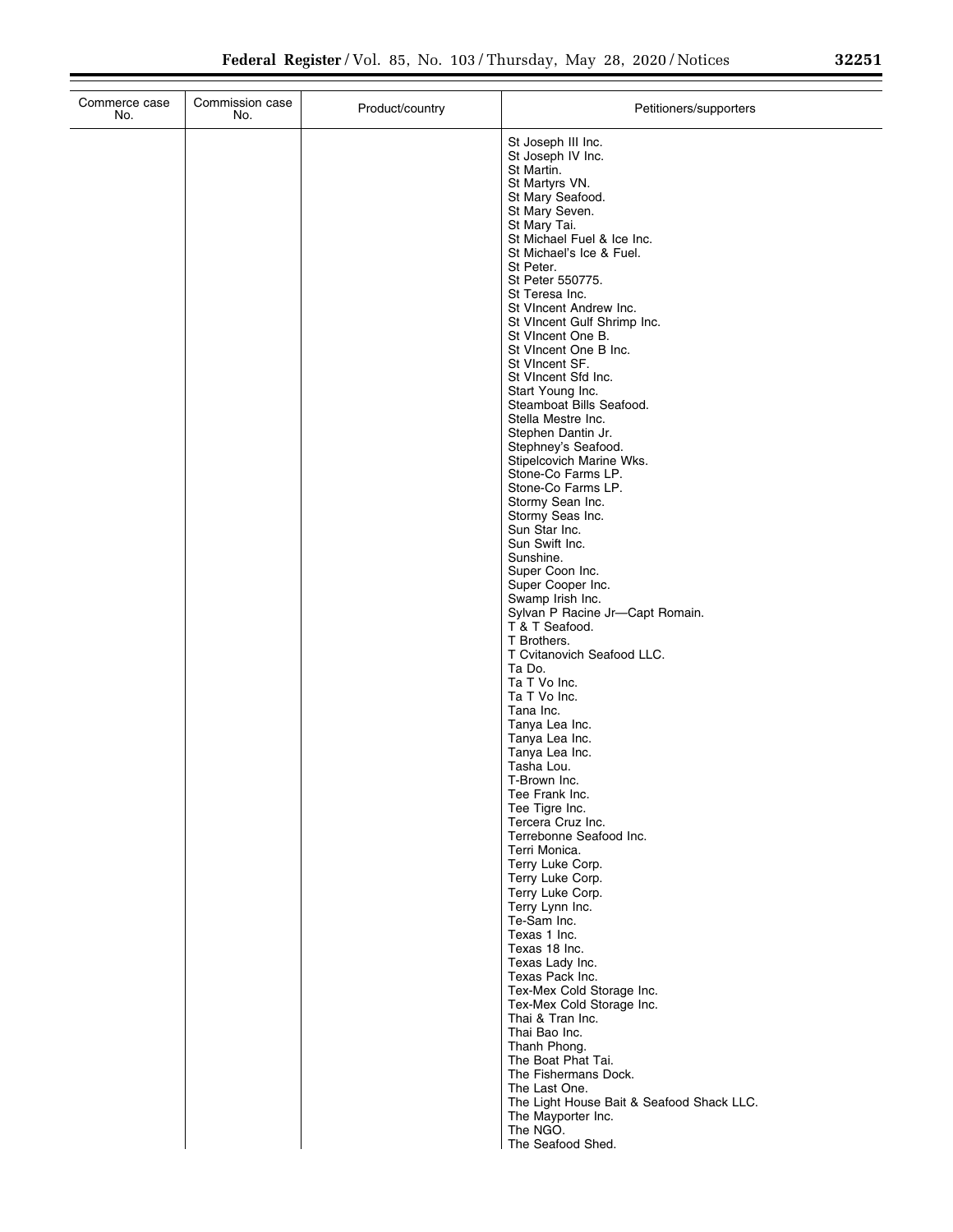$\equiv$ 

| Commerce case<br>No. | Commission case<br>No. | Product/country | Petitioners/supporters                                       |
|----------------------|------------------------|-----------------|--------------------------------------------------------------|
|                      |                        |                 | Thelma J Inc.<br>Theresa Seafood Inc.<br>Third Tower Inc.    |
|                      |                        |                 | Thomas Winfield-Capt Nathan.<br>Thompson Bros.<br>Three C's. |
|                      |                        |                 | Three Dads.                                                  |
|                      |                        |                 | Three Sons.<br>Three Sons Inc.                               |
|                      |                        |                 | Three Sons Inc.<br>Thunder Roll.                             |
|                      |                        |                 | Thunderbolt Fisherman's Seafood Inc.<br>Thy Tra Inc.         |
|                      |                        |                 | Thy Tra Inc.<br>Tidelands Seafood Co Inc.                    |
|                      |                        |                 | Tiffani Claire Inc.<br>Tiffani Claire Inc.                   |
|                      |                        |                 | Tiger Seafood.<br>Tikede Inc.                                |
|                      |                        |                 | Timmy Boy Corp.                                              |
|                      |                        |                 | Tina Chow.<br>Tina T LLC.                                    |
|                      |                        |                 | Tino Mones Seafood.<br>TJ's Seafood.                         |
|                      |                        |                 | Toan Inc.<br>Todd Co.                                        |
|                      |                        |                 | Todd's Fisheries.<br>Tom LE LLC.                             |
|                      |                        |                 | Tom Le LLC.<br>Tom N & Bill N Inc.                           |
|                      |                        |                 | Tommy Bui dba Mana II.<br>Tommy Cheramie Inc.                |
|                      |                        |                 | Tommy Gulf Sea Food Inc.<br>Tommy's Seafood Inc.             |
|                      |                        |                 | Tonya Jane Inc.<br>Tony-N.                                   |
|                      |                        |                 | Tookie Inc.<br>Tot & Linda Inc.                              |
|                      |                        |                 | T-Pops Inc.                                                  |
|                      |                        |                 | Tran Phu Van.<br>Tran's Express Inc.                         |
|                      |                        |                 | Travis-Shawn.<br>Travis-Shawn.                               |
|                      |                        |                 | Trawler Azteca.<br>Trawler Becky Lyn Inc.                    |
|                      |                        |                 | Trawler Capt GC.<br>Trawler Capt GC II.                      |
|                      |                        |                 | Trawler Dalia.<br>Trawler Doctor Bill.                       |
|                      |                        |                 | Trawler Gulf Runner.<br>Trawler HT Seaman.                   |
|                      |                        |                 | Trawler Joyce.<br>Trawler Kristi Nicole.                     |
|                      |                        |                 | Trawler Kyle & Courtney.<br>Trawler Lady Catherine.          |
|                      |                        |                 | Trawler Lady Gwen Doe.<br>Trawler Linda B Inc.               |
|                      |                        |                 | Trawler Linda June.<br>Trawler Little Brothers.              |
|                      |                        |                 | Trawler Little Gavino.                                       |
|                      |                        |                 | Trawler Little Rookie Inc.<br>Trawler Mary Bea.              |
|                      |                        |                 | Trawler Master Alston.<br>Trawler Master Jeffrey Inc.        |
|                      |                        |                 | Trawler Michael Anthony Inc.<br>Trawler Mildred Barr.        |
|                      |                        |                 | Trawler Miss Alice Inc.<br>Trawler Miss Jamie.               |
|                      |                        |                 | Trawler Miss Kelsey.<br>Trawler Miss Sylvia Inc.             |
|                      |                        |                 | Trawler Mrs Viola.<br>Trawler Nichols Dream.                 |
|                      |                        |                 | Trawler Raindear Partnership.                                |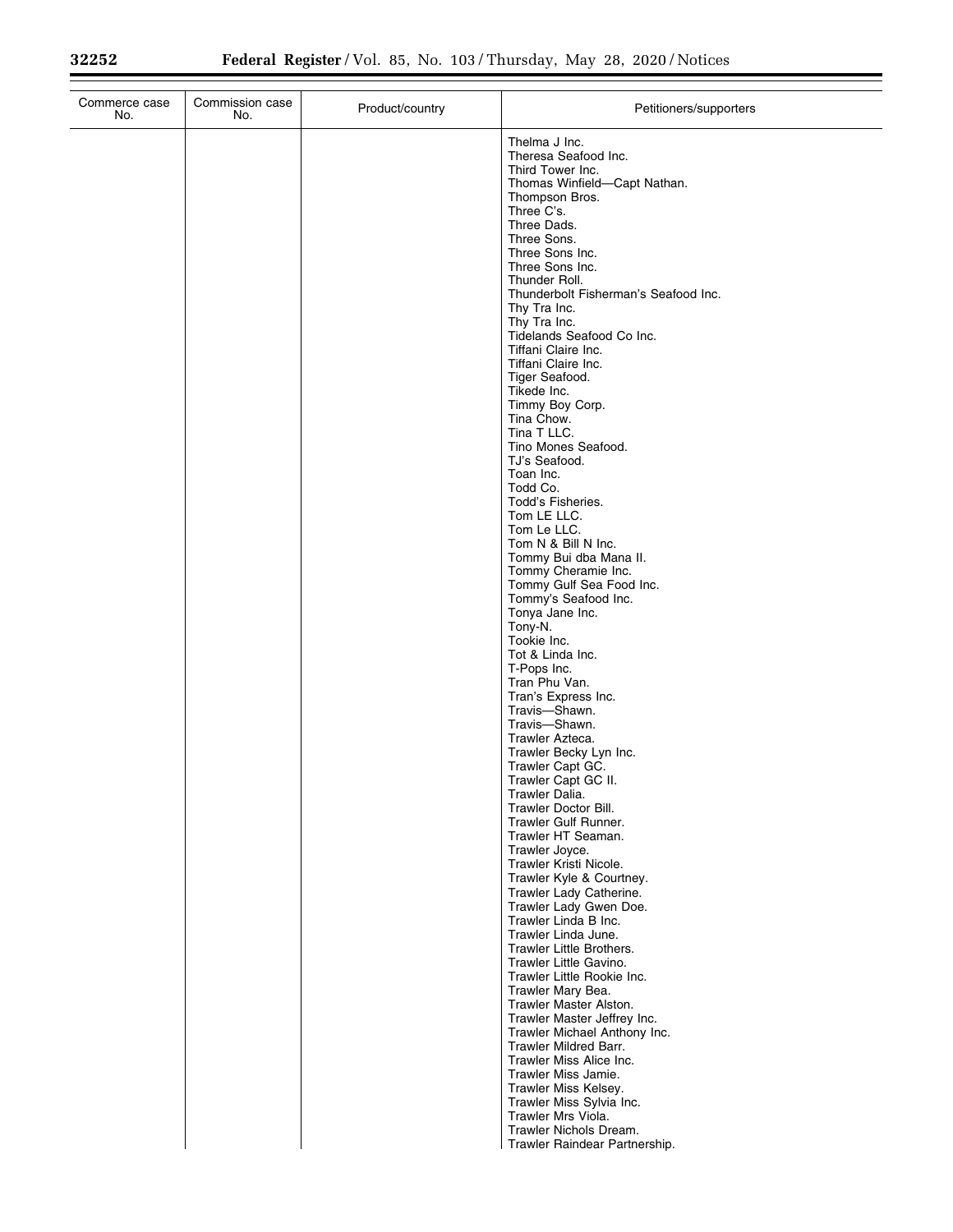|  | 32253 |  |
|--|-------|--|
|  |       |  |

| Trawler Rhonda Kathleen.<br>Trawler Rhonda Lynn.<br>Trawler Sandra Kay.<br>Trawler Sarah Jane.<br>Trawler Sea Wolf.<br>Trawler Sea Wolf.<br>Trawler SS Chaplin.<br>Trawler The Mexican.<br>Trawler Wallace B.<br>Trawler Wylie Milam.<br>Triple C Seafood.<br>Triple T Enterprises Inc.<br>Triplets Production.<br>Tropical SFD.<br>Troy A LeCompte Sr.<br>True World Foods Inc.<br>T's Seafood.<br>Tu Viet Vu.<br>TVN Marine Inc.<br>TVN Marine Inc.<br>Two Flags Inc.<br>Tyler James.<br>Ultima Cruz Inc.<br>UTK Enterprises Inc.<br>V & B Shrimping LLC.<br>Valona Sea Food.<br>Valona Seafood Inc.<br>Van Burren Shrimp Co.<br>Vaquero Inc.<br>Varon Inc.<br>Venetian Isles Marina.<br>Venice Seafood Exchange Inc.<br>Venice Seafood LLC.<br>Vera Cruz Inc.<br>Veronica Inc.<br>Versaggi Shrimp Corp.<br>Victoria Rose Inc.<br>Viet Giang Corp.<br>Vigilante Trawlers Inc.<br>Village Creek Seafood.<br>Villers Seafood Co Inc.<br>Vina Enterprises Inc.<br>Vincent L Alexie Jr.<br>VIncent Piazza Jr & Sons Seafood Inc.<br>Vin-Penny.<br>Vivian Lee Inc.<br>Von Harten Shrimp Co Inc.<br>VT & L Inc.<br>Vu NGO.<br>Vu-Nguyen Partners.<br>WL&OInc.<br>Waccamaw Producers.<br>Wait-N-Sea Inc.<br>Waller Boat Corp.<br>Walter R Hicks.<br>Ward Seafood Inc.<br>Washington Seafood.<br>Watermen Industries Inc.<br>Watermen Industries Inc.<br>Waymaker Inc.<br>Wayne Estay Shrimp Co Inc.<br>WC Trawlers Inc.<br>We Three Inc.<br>We Three Inc.<br>Webster's Inc.<br>Weems Bros.<br>Weems Bros.<br>Weems Bros.<br>Weems Bros.<br>Weems Bros.<br>Weems Bros.<br>Weems Bros.<br>Weems Bros. | Commerce case<br>No. | Commission case<br>No. | Product/country | Petitioners/supporters |
|------------------------------------------------------------------------------------------------------------------------------------------------------------------------------------------------------------------------------------------------------------------------------------------------------------------------------------------------------------------------------------------------------------------------------------------------------------------------------------------------------------------------------------------------------------------------------------------------------------------------------------------------------------------------------------------------------------------------------------------------------------------------------------------------------------------------------------------------------------------------------------------------------------------------------------------------------------------------------------------------------------------------------------------------------------------------------------------------------------------------------------------------------------------------------------------------------------------------------------------------------------------------------------------------------------------------------------------------------------------------------------------------------------------------------------------------------------------------------------------------------------------------------------------------------------------------------------------------|----------------------|------------------------|-----------------|------------------------|
|                                                                                                                                                                                                                                                                                                                                                                                                                                                                                                                                                                                                                                                                                                                                                                                                                                                                                                                                                                                                                                                                                                                                                                                                                                                                                                                                                                                                                                                                                                                                                                                                |                      |                        |                 |                        |
|                                                                                                                                                                                                                                                                                                                                                                                                                                                                                                                                                                                                                                                                                                                                                                                                                                                                                                                                                                                                                                                                                                                                                                                                                                                                                                                                                                                                                                                                                                                                                                                                |                      |                        |                 |                        |
|                                                                                                                                                                                                                                                                                                                                                                                                                                                                                                                                                                                                                                                                                                                                                                                                                                                                                                                                                                                                                                                                                                                                                                                                                                                                                                                                                                                                                                                                                                                                                                                                |                      |                        |                 |                        |
|                                                                                                                                                                                                                                                                                                                                                                                                                                                                                                                                                                                                                                                                                                                                                                                                                                                                                                                                                                                                                                                                                                                                                                                                                                                                                                                                                                                                                                                                                                                                                                                                |                      |                        |                 |                        |
|                                                                                                                                                                                                                                                                                                                                                                                                                                                                                                                                                                                                                                                                                                                                                                                                                                                                                                                                                                                                                                                                                                                                                                                                                                                                                                                                                                                                                                                                                                                                                                                                |                      |                        |                 |                        |
|                                                                                                                                                                                                                                                                                                                                                                                                                                                                                                                                                                                                                                                                                                                                                                                                                                                                                                                                                                                                                                                                                                                                                                                                                                                                                                                                                                                                                                                                                                                                                                                                |                      |                        |                 |                        |
|                                                                                                                                                                                                                                                                                                                                                                                                                                                                                                                                                                                                                                                                                                                                                                                                                                                                                                                                                                                                                                                                                                                                                                                                                                                                                                                                                                                                                                                                                                                                                                                                |                      |                        |                 |                        |
|                                                                                                                                                                                                                                                                                                                                                                                                                                                                                                                                                                                                                                                                                                                                                                                                                                                                                                                                                                                                                                                                                                                                                                                                                                                                                                                                                                                                                                                                                                                                                                                                |                      |                        |                 |                        |
|                                                                                                                                                                                                                                                                                                                                                                                                                                                                                                                                                                                                                                                                                                                                                                                                                                                                                                                                                                                                                                                                                                                                                                                                                                                                                                                                                                                                                                                                                                                                                                                                |                      |                        |                 |                        |
|                                                                                                                                                                                                                                                                                                                                                                                                                                                                                                                                                                                                                                                                                                                                                                                                                                                                                                                                                                                                                                                                                                                                                                                                                                                                                                                                                                                                                                                                                                                                                                                                |                      |                        |                 |                        |
|                                                                                                                                                                                                                                                                                                                                                                                                                                                                                                                                                                                                                                                                                                                                                                                                                                                                                                                                                                                                                                                                                                                                                                                                                                                                                                                                                                                                                                                                                                                                                                                                |                      |                        |                 |                        |
|                                                                                                                                                                                                                                                                                                                                                                                                                                                                                                                                                                                                                                                                                                                                                                                                                                                                                                                                                                                                                                                                                                                                                                                                                                                                                                                                                                                                                                                                                                                                                                                                |                      |                        |                 |                        |
|                                                                                                                                                                                                                                                                                                                                                                                                                                                                                                                                                                                                                                                                                                                                                                                                                                                                                                                                                                                                                                                                                                                                                                                                                                                                                                                                                                                                                                                                                                                                                                                                |                      |                        |                 |                        |
|                                                                                                                                                                                                                                                                                                                                                                                                                                                                                                                                                                                                                                                                                                                                                                                                                                                                                                                                                                                                                                                                                                                                                                                                                                                                                                                                                                                                                                                                                                                                                                                                |                      |                        |                 |                        |
|                                                                                                                                                                                                                                                                                                                                                                                                                                                                                                                                                                                                                                                                                                                                                                                                                                                                                                                                                                                                                                                                                                                                                                                                                                                                                                                                                                                                                                                                                                                                                                                                |                      |                        |                 |                        |
|                                                                                                                                                                                                                                                                                                                                                                                                                                                                                                                                                                                                                                                                                                                                                                                                                                                                                                                                                                                                                                                                                                                                                                                                                                                                                                                                                                                                                                                                                                                                                                                                |                      |                        |                 |                        |
|                                                                                                                                                                                                                                                                                                                                                                                                                                                                                                                                                                                                                                                                                                                                                                                                                                                                                                                                                                                                                                                                                                                                                                                                                                                                                                                                                                                                                                                                                                                                                                                                |                      |                        |                 |                        |
|                                                                                                                                                                                                                                                                                                                                                                                                                                                                                                                                                                                                                                                                                                                                                                                                                                                                                                                                                                                                                                                                                                                                                                                                                                                                                                                                                                                                                                                                                                                                                                                                |                      |                        |                 |                        |
|                                                                                                                                                                                                                                                                                                                                                                                                                                                                                                                                                                                                                                                                                                                                                                                                                                                                                                                                                                                                                                                                                                                                                                                                                                                                                                                                                                                                                                                                                                                                                                                                |                      |                        |                 |                        |
|                                                                                                                                                                                                                                                                                                                                                                                                                                                                                                                                                                                                                                                                                                                                                                                                                                                                                                                                                                                                                                                                                                                                                                                                                                                                                                                                                                                                                                                                                                                                                                                                |                      |                        |                 |                        |
|                                                                                                                                                                                                                                                                                                                                                                                                                                                                                                                                                                                                                                                                                                                                                                                                                                                                                                                                                                                                                                                                                                                                                                                                                                                                                                                                                                                                                                                                                                                                                                                                |                      |                        |                 |                        |
|                                                                                                                                                                                                                                                                                                                                                                                                                                                                                                                                                                                                                                                                                                                                                                                                                                                                                                                                                                                                                                                                                                                                                                                                                                                                                                                                                                                                                                                                                                                                                                                                |                      |                        |                 |                        |
|                                                                                                                                                                                                                                                                                                                                                                                                                                                                                                                                                                                                                                                                                                                                                                                                                                                                                                                                                                                                                                                                                                                                                                                                                                                                                                                                                                                                                                                                                                                                                                                                |                      |                        |                 |                        |
|                                                                                                                                                                                                                                                                                                                                                                                                                                                                                                                                                                                                                                                                                                                                                                                                                                                                                                                                                                                                                                                                                                                                                                                                                                                                                                                                                                                                                                                                                                                                                                                                |                      |                        |                 |                        |
|                                                                                                                                                                                                                                                                                                                                                                                                                                                                                                                                                                                                                                                                                                                                                                                                                                                                                                                                                                                                                                                                                                                                                                                                                                                                                                                                                                                                                                                                                                                                                                                                |                      |                        |                 |                        |
|                                                                                                                                                                                                                                                                                                                                                                                                                                                                                                                                                                                                                                                                                                                                                                                                                                                                                                                                                                                                                                                                                                                                                                                                                                                                                                                                                                                                                                                                                                                                                                                                |                      |                        |                 |                        |
|                                                                                                                                                                                                                                                                                                                                                                                                                                                                                                                                                                                                                                                                                                                                                                                                                                                                                                                                                                                                                                                                                                                                                                                                                                                                                                                                                                                                                                                                                                                                                                                                |                      |                        |                 |                        |
|                                                                                                                                                                                                                                                                                                                                                                                                                                                                                                                                                                                                                                                                                                                                                                                                                                                                                                                                                                                                                                                                                                                                                                                                                                                                                                                                                                                                                                                                                                                                                                                                |                      |                        |                 |                        |
|                                                                                                                                                                                                                                                                                                                                                                                                                                                                                                                                                                                                                                                                                                                                                                                                                                                                                                                                                                                                                                                                                                                                                                                                                                                                                                                                                                                                                                                                                                                                                                                                |                      |                        |                 |                        |
|                                                                                                                                                                                                                                                                                                                                                                                                                                                                                                                                                                                                                                                                                                                                                                                                                                                                                                                                                                                                                                                                                                                                                                                                                                                                                                                                                                                                                                                                                                                                                                                                |                      |                        |                 |                        |
|                                                                                                                                                                                                                                                                                                                                                                                                                                                                                                                                                                                                                                                                                                                                                                                                                                                                                                                                                                                                                                                                                                                                                                                                                                                                                                                                                                                                                                                                                                                                                                                                |                      |                        |                 |                        |
|                                                                                                                                                                                                                                                                                                                                                                                                                                                                                                                                                                                                                                                                                                                                                                                                                                                                                                                                                                                                                                                                                                                                                                                                                                                                                                                                                                                                                                                                                                                                                                                                |                      |                        |                 |                        |
|                                                                                                                                                                                                                                                                                                                                                                                                                                                                                                                                                                                                                                                                                                                                                                                                                                                                                                                                                                                                                                                                                                                                                                                                                                                                                                                                                                                                                                                                                                                                                                                                |                      |                        |                 |                        |
|                                                                                                                                                                                                                                                                                                                                                                                                                                                                                                                                                                                                                                                                                                                                                                                                                                                                                                                                                                                                                                                                                                                                                                                                                                                                                                                                                                                                                                                                                                                                                                                                |                      |                        |                 |                        |
|                                                                                                                                                                                                                                                                                                                                                                                                                                                                                                                                                                                                                                                                                                                                                                                                                                                                                                                                                                                                                                                                                                                                                                                                                                                                                                                                                                                                                                                                                                                                                                                                |                      |                        |                 |                        |
|                                                                                                                                                                                                                                                                                                                                                                                                                                                                                                                                                                                                                                                                                                                                                                                                                                                                                                                                                                                                                                                                                                                                                                                                                                                                                                                                                                                                                                                                                                                                                                                                |                      |                        |                 |                        |
|                                                                                                                                                                                                                                                                                                                                                                                                                                                                                                                                                                                                                                                                                                                                                                                                                                                                                                                                                                                                                                                                                                                                                                                                                                                                                                                                                                                                                                                                                                                                                                                                |                      |                        |                 |                        |
|                                                                                                                                                                                                                                                                                                                                                                                                                                                                                                                                                                                                                                                                                                                                                                                                                                                                                                                                                                                                                                                                                                                                                                                                                                                                                                                                                                                                                                                                                                                                                                                                |                      |                        |                 |                        |
|                                                                                                                                                                                                                                                                                                                                                                                                                                                                                                                                                                                                                                                                                                                                                                                                                                                                                                                                                                                                                                                                                                                                                                                                                                                                                                                                                                                                                                                                                                                                                                                                |                      |                        |                 |                        |
|                                                                                                                                                                                                                                                                                                                                                                                                                                                                                                                                                                                                                                                                                                                                                                                                                                                                                                                                                                                                                                                                                                                                                                                                                                                                                                                                                                                                                                                                                                                                                                                                |                      |                        |                 |                        |
|                                                                                                                                                                                                                                                                                                                                                                                                                                                                                                                                                                                                                                                                                                                                                                                                                                                                                                                                                                                                                                                                                                                                                                                                                                                                                                                                                                                                                                                                                                                                                                                                |                      |                        |                 |                        |
|                                                                                                                                                                                                                                                                                                                                                                                                                                                                                                                                                                                                                                                                                                                                                                                                                                                                                                                                                                                                                                                                                                                                                                                                                                                                                                                                                                                                                                                                                                                                                                                                |                      |                        |                 |                        |
|                                                                                                                                                                                                                                                                                                                                                                                                                                                                                                                                                                                                                                                                                                                                                                                                                                                                                                                                                                                                                                                                                                                                                                                                                                                                                                                                                                                                                                                                                                                                                                                                |                      |                        |                 |                        |
|                                                                                                                                                                                                                                                                                                                                                                                                                                                                                                                                                                                                                                                                                                                                                                                                                                                                                                                                                                                                                                                                                                                                                                                                                                                                                                                                                                                                                                                                                                                                                                                                |                      |                        |                 |                        |
|                                                                                                                                                                                                                                                                                                                                                                                                                                                                                                                                                                                                                                                                                                                                                                                                                                                                                                                                                                                                                                                                                                                                                                                                                                                                                                                                                                                                                                                                                                                                                                                                |                      |                        |                 |                        |
|                                                                                                                                                                                                                                                                                                                                                                                                                                                                                                                                                                                                                                                                                                                                                                                                                                                                                                                                                                                                                                                                                                                                                                                                                                                                                                                                                                                                                                                                                                                                                                                                |                      |                        |                 |                        |
|                                                                                                                                                                                                                                                                                                                                                                                                                                                                                                                                                                                                                                                                                                                                                                                                                                                                                                                                                                                                                                                                                                                                                                                                                                                                                                                                                                                                                                                                                                                                                                                                |                      |                        |                 |                        |
|                                                                                                                                                                                                                                                                                                                                                                                                                                                                                                                                                                                                                                                                                                                                                                                                                                                                                                                                                                                                                                                                                                                                                                                                                                                                                                                                                                                                                                                                                                                                                                                                |                      |                        |                 |                        |
|                                                                                                                                                                                                                                                                                                                                                                                                                                                                                                                                                                                                                                                                                                                                                                                                                                                                                                                                                                                                                                                                                                                                                                                                                                                                                                                                                                                                                                                                                                                                                                                                |                      |                        |                 |                        |
|                                                                                                                                                                                                                                                                                                                                                                                                                                                                                                                                                                                                                                                                                                                                                                                                                                                                                                                                                                                                                                                                                                                                                                                                                                                                                                                                                                                                                                                                                                                                                                                                |                      |                        |                 |                        |
|                                                                                                                                                                                                                                                                                                                                                                                                                                                                                                                                                                                                                                                                                                                                                                                                                                                                                                                                                                                                                                                                                                                                                                                                                                                                                                                                                                                                                                                                                                                                                                                                |                      |                        |                 |                        |